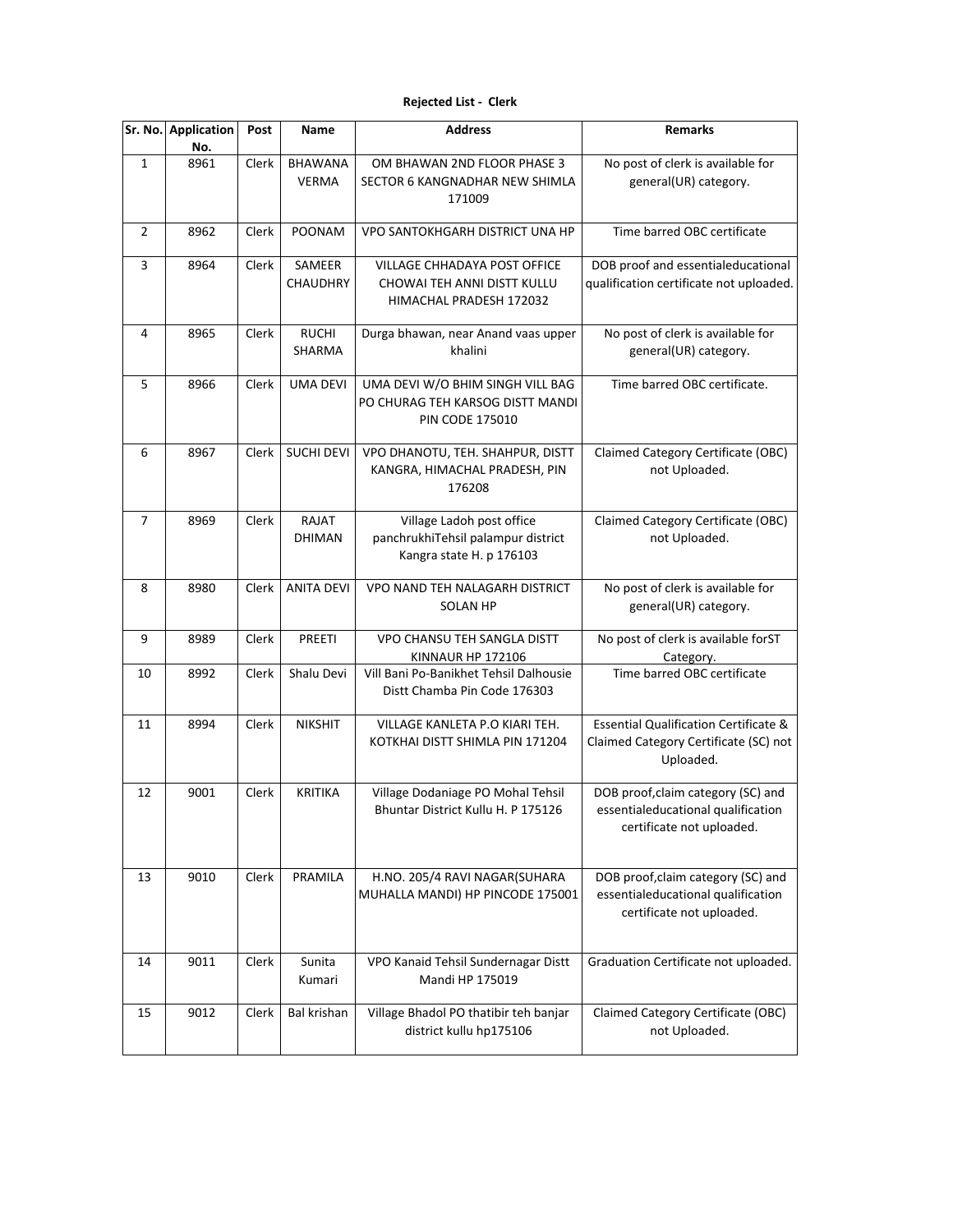| 16 | 9034 | Clerk | <b>DIKSHA</b><br>SHARMA      | <b>VILLAGE PARARI , POST OFFICE</b><br>DARBHOG, DISTRICT AND TEHSIL<br>SHIMLA HP                           | No post of clerk is available for<br>General(BPL/IRDP/Antodya)<br>category.                                    |
|----|------|-------|------------------------------|------------------------------------------------------------------------------------------------------------|----------------------------------------------------------------------------------------------------------------|
| 17 | 9036 | Clerk | <b>NEHA</b><br><b>KANWAR</b> | Vill Shalota po Galani Teh Kumarsain<br>District Shimla HP 172024                                          | No post of clerk is available for<br>general(UR) category.                                                     |
| 18 | 9037 | Clerk | <b>NEHA</b><br><b>KANWAR</b> | Vill Shalota po Galani Teh Kumarsain<br>District Shimla HP 172024                                          | Duplicate with application No.9036                                                                             |
| 19 | 9042 | Clerk | PRIYANKA                     | Ahaluwalia awaas nr. Bhagwati nagar<br>lower khalini shimla 171009                                         | No post of clerk is available for<br>general(UR) category.                                                     |
| 20 | 9048 | Clerk | Himani                       | Vpo bhangrotu teh balh distt mandi<br>Himachal Pradesh                                                     | No post of Clerk is available for<br>General(UR) Category                                                      |
| 21 | 9052 | Clerk | Anupama                      | Vill Damandali, po panog, teh<br>Kotkhai, distt shimla, hp 171204.                                         | Duplicate with Application ID<br>No.10809.                                                                     |
| 22 | 9055 | Clerk | PRIYANKA                     | Ahaluwalia awaas nr bhagwati nagar<br>lower khalini shimla 171009                                          | Duplicate with Application ID<br>No.9042.                                                                      |
| 23 | 9058 | Clerk | Himani                       | Vpo bhangrotu teh balh distt mandi<br>Himachal Pradesh                                                     | No Post For General (UR).                                                                                      |
| 24 | 9062 | Clerk | <b>AMAN</b><br><b>THAKUR</b> | Vpo Balana Teh Sihunta Distt Chamba<br>Himachal Pradesh Pin code 176207                                    | DOB proof and EWS Certificate not<br>uploaded.                                                                 |
| 25 | 9065 | Clerk | <b>AJAY</b><br><b>KUMAR</b>  | VPO- RITT TESHIL-JAISINGHPURDISTT-<br>KANGRA HIMACHAL PRADESH 176086                                       | Graduation certificate not uploaded.                                                                           |
| 26 | 9068 | Clerk | <b>NATASHA</b><br>CHANDEL    | VILL BANOG PO KATHOG TEH THEOG<br>DISTT SHIMLA 171222                                                      | No post of clerk is available for<br>general(UR) category.                                                     |
| 27 | 9071 | Clerk | Romita<br>Sharma             | Village & P.O. Kunhoo, Tehsil Karsog,<br>Distt. Mandi HP                                                   | No post of clerk is available for<br>general(UR) category.                                                     |
| 28 | 9082 | Clerk | Ginti thakur                 | village :- jajher, Postoffice :- Gumma,<br>Tehsil :- sunni, Distt :- Shimla<br>(Himachal pradesh)pincode:- | No post of clerk is available for<br>general(UR) category.                                                     |
| 29 | 9085 | Clerk | AMEESHA<br><b>GUPTA</b>      | VPO Thandapani, Teh. Karsog , Distt.<br>Mandi (HP)-175046                                                  | No post of clerk is available for<br>general(UR) category.                                                     |
| 30 | 9087 | Clerk | ANJANA<br><b>DEVI</b>        | VILL JUNDI PO SAMOLI TEH ROHRU<br>DISTT SHIMLA HP 171207                                                   | <b>Essential Qualification Certificate &amp;</b><br>Claimed Category Certificate (SC) not<br>Uploaded.         |
| 31 | 9088 | Clerk | SANJEEV<br><b>KUMAR</b>      | Village Kuthera PO Bani Tehsil Barsar<br>Dist Hamirpur Himachal Pradesh<br>174304                          | Claimed Category Certificate (OBC)<br>not Uploaded.                                                            |
| 32 | 9090 | Clerk | <b>DARSHAN</b><br>LAL        | VILL-DEVSANI, DHAL PO BANETHI TEH<br>NAHAN DISST SIRMAUR H.P 173001                                        | Essential qualification certificate not<br>uploaded.                                                           |
| 33 | 9091 | Clerk | PRIYANKA                     | Village-Rihar, Po-Dharech, Teh-Theog,<br>Distt - Shimla HP, Pin code - 171209                              | No post of clerk is available for<br>General( BPL/IRDP/Antodya Persons<br>with Benchmark Disability) category. |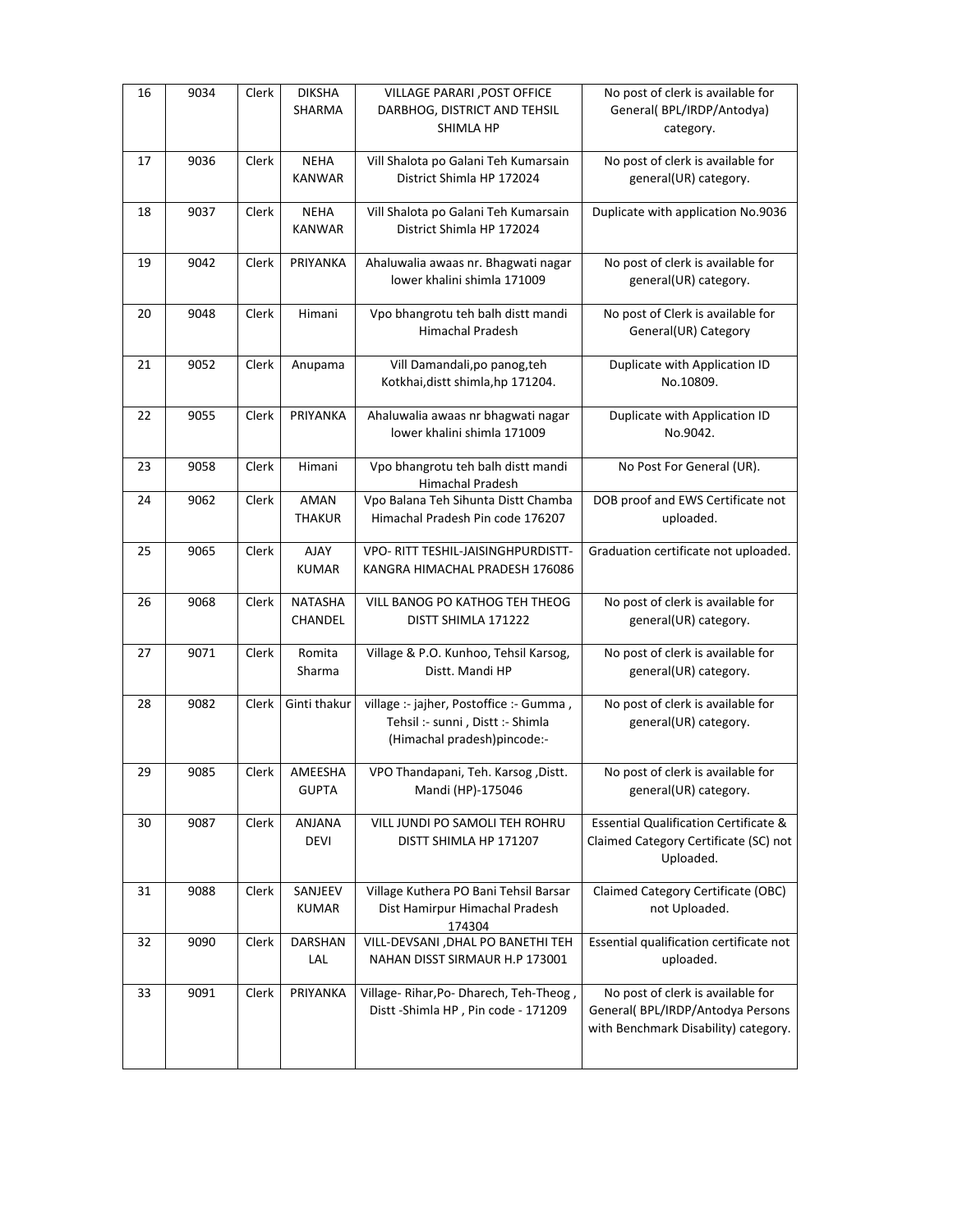| 34 | 9094 | Clerk | Sakshi<br>Sharma              | House no 3906 Gali no 1 SGM Nagar<br>NIT Faridabad,                                                                  | No post of clerk is available for<br>general(UR) category.                                             |
|----|------|-------|-------------------------------|----------------------------------------------------------------------------------------------------------------------|--------------------------------------------------------------------------------------------------------|
| 35 | 9096 | Clerk | Pratibha<br>Devi              | Tapesh Cottage, Durga colony, Dhalli<br>Shimla 12                                                                    | No post of clerk is available for<br>general(UR) category.                                             |
| 36 | 9099 | Clerk | <b>KISHAN</b><br>CHAND        | VILLAGE DEHNIDHAR, POST-OFFICE<br>NEOLI, TEH. AND DISTT. KULLU,<br><b>HIMACHAL PRADESH</b>                           | Duplicate with Application ID<br>No.9102.                                                              |
| 37 | 9101 | Clerk | SHASHI<br><b>BALA</b>         | Village Kuffar, P.O. Bharari, Teh &<br>DISTT. SHIMLA HP 171001                                                       | No post of clerk is available for<br>general(UR) category.                                             |
| 38 | 9102 | Clerk | <b>KISHAN</b><br>CHAND        | VILLAGE DEHNIDHAR POST OFFICE<br>NEOLI TEH. AND DISTT. KULLU<br>HIMACHAL PRADESH-175101                              | <b>Essential Qualification Certificate &amp;</b><br>Claimed Category Certificate (SC) not<br>Uploaded. |
| 39 | 9104 | Clerk | Soniya                        | Village-Darot, PO-Showad, Teh. Anni,<br>Distt.-Kullu(172026)HP                                                       | Duplicate with application No.9107                                                                     |
| 40 | 9105 | Clerk | <b>VIKAS</b><br>CHANDEL       | VILLAGE BAGTHERU POST OFFICE<br><b>BHAGER TEHSIL GHUMARWIN DISTT</b><br>BILASPUR PIN CODE 174021                     | No post of clerk is available for<br>General(BPL/IRDP/Antodya)<br>category.                            |
| 41 | 9108 | Clerk | <b>ANIL</b><br><b>KUMAR</b>   | 137GUDDI MANPUR TEH KAMRAU<br><b>SIRMOUR 173029</b>                                                                  | Claimed Category Certificate (SC) not<br>Uploaded.                                                     |
| 42 | 9110 | Clerk | Soniya                        | vill-Darot ,po-Showad ,Teh. Anni ,Distt.-<br>Kullu(172026)HP                                                         | Duplicate with application No.9107                                                                     |
| 43 | 9127 | Clerk | Mitali<br>Gautam              | V.P.O. ShinglaTehsil RampurDistt.<br>Shimla                                                                          | No post of clerk is available for<br>General(BPL/IRDP/Antodya)<br>category.                            |
| 44 | 9139 | Clerk | <b>MANISH</b><br><b>KUMAR</b> | VILLAGE-THATHAR, POST OFFICE-<br>SUNDER NAGAR-1, TEHSIL-SUNDER<br>NAGAR, DISTRICT-MANDI (HIMACHAL<br>PRADESH) 175018 | Fee not verified.                                                                                      |
| 45 | 9140 | Clerk | Ram                           | Village Gaunth PO MANJHOLI TEHSIL<br>KUPVI DISTT SHIMLA HP -171217                                                   | Claimed Category Certificate (OBC)<br>not Uploaded.                                                    |
| 46 | 9144 | Clerk | AJAY<br><b>KUMAR</b>          | VILLAGE RAHAYADIPO DEV NAGAR,<br>TEH & DISTT. SHIMLA (HP)<br>171011TEHSIL SHIMLA                                     | Claimed Category Certificate (SC)not<br>Uploaded.                                                      |
| 47 | 9152 | Clerk | <b>ANITA</b>                  | Village-Mangoo, Po-Mangoo, Teh -<br>Arki, Distt- Solan HP Pin code - 171102                                          | No post of clerk is available for<br>general(UR) category.                                             |
| 48 | 9153 | Clerk | <b>DINESH</b><br><b>KUMAR</b> | VILL MUSRANI P.O. KANDHATEH.<br>CHACHYOT DISTT, MANDI H.P.PIN<br>175035                                              | EWS certificate not uploaded.                                                                          |
| 49 | 9155 | Clerk | AAKANKSHA<br>KASHYAP          | <b>GOEL APPARTMENTS BLOCK-C SET 3</b><br>AND 4 PANTHAGHATI SHIMLA-171009,<br>HIMACHAL PRADESH                        | Claimed Category Certificate (SC)not<br>Uploaded.                                                      |
| 50 | 9157 | Clerk | Priyanka                      | Vill. Tyawal, P.O. Jeori, Teh. Rampur<br>Bushar, Distt. Shimla 172101                                                | Duplicate with Application ID<br>No.10606.                                                             |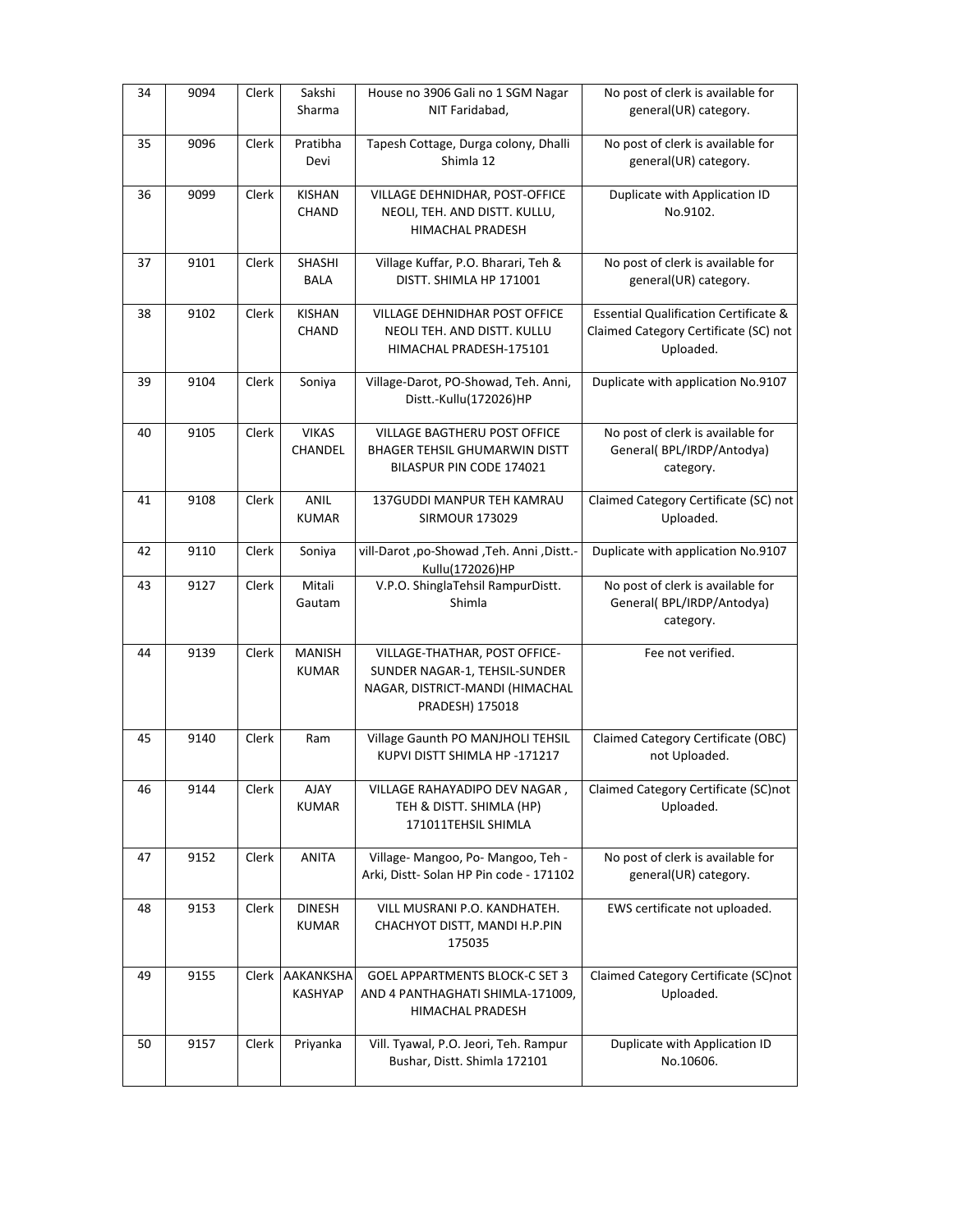| 51 | 9161 | Clerk | <b>KANCHAN</b><br><b>DEVI</b>   | Vpo Tantha teh ghumarwin distt<br>bilaspur                                                      | No post of clerk is available for<br>General(BPL/IRDP/Antodya)<br>category.                            |
|----|------|-------|---------------------------------|-------------------------------------------------------------------------------------------------|--------------------------------------------------------------------------------------------------------|
| 52 | 9162 | Clerk | <b>UMESH</b><br><b>KUMAR</b>    | V/P/O.PARWARA TEH.CHACHYOT<br>DISTT.MANDI                                                       | DOB proof, claim category (SC) and<br>essentialeducational qualification<br>certificate not uploaded.  |
| 53 | 9164 | Clerk | Priyanka<br>Rani                | VILLAGE KARNDOLA PO PUTRIAL Teh<br>Nadaun Distt Hamirpur                                        | DOB proof, claim category (OBC) and<br>essentialeducational qualification<br>certificate not uploaded. |
| 54 | 9165 | Clerk | <b>MAMTA</b><br><b>DEVI</b>     | VILI. Bhora P.O.Bhararu Teh.Joginder<br>Nagar District MANDI H.P.                               | No post of clerk is available for<br>general(UR) category.                                             |
| 55 | 9167 | Clerk | <b>KANCHAN</b><br>DEVI          | Vpo Tantha teh ghumarwin distt<br>bilaspur                                                      | Duplicate with application No.9161                                                                     |
| 56 | 9168 | Clerk | <b>KANCHAN</b><br><b>DEVI</b>   | Vpo Tantha teh ghumarwin distt<br>bilaspur                                                      | Duplicate with application No.9161                                                                     |
| 57 | 9169 | Clerk | <b>DEVENDER</b><br><b>KUMAR</b> | BLOCK NO 10 SET NO 04 AG COLONY<br>TUTIKANDI SHIMLA                                             | DOB proof and essentialeducational<br>qualification certificate not uploaded.                          |
| 58 | 9170 | Clerk | <b>ANKITA</b><br><b>THAKUR</b>  | Vill sosan jamla p.o namhol teh sadar<br>distt bilaspur                                         | No post of clerk is available for<br>general(UR) category.                                             |
| 59 | 9171 | Clerk | <b>KIRAN</b><br><b>THAKUR</b>   | VILLAGE- PANJAIL KHURD P.O.-<br>SIKROHA TEHSIL- SADAR DISTT.-<br>BILASPUR (H.P.)- 174032        | No post of clerk is available for<br>general(UR) category.                                             |
| 60 | 9172 | Clerk |                                 | SHILPA DEVI V.P.O CHALWARA TEHSIL JAWALI DISTT.<br><b>KANGRA</b>                                | Claimed Category Certificate (SC) not<br>Uploaded.                                                     |
| 61 | 9177 | Clerk | GOLDY<br><b>KUMAR</b>           | VILL KAILA PO KHANNI TEH NURPUR<br>DISTT KANGRA HP                                              | Undergraduate.                                                                                         |
| 62 | 9180 | Clerk | <b>NITESH</b><br><b>KUMAR</b>   | V.P.O Seoh, Tehsil - Daharmpur, District<br>- Mandi (H.P)175051                                 | Duplicate with Application ID<br>No.10142.                                                             |
| 63 | 9182 |       | Clerk   KRIMA DEVI              | Enter Permanent Address vill. Barnagi<br>po.Tung Teh.Banjar distt.Kullu H.P                     | Duplicate with Application ID<br>No.9984.                                                              |
| 64 | 9187 | Clerk | Komal<br>Thakur                 | D/O Mohinder Thakur, Prashar<br>Enterprises, Shishamati, Kullu, H.P Pin-<br>175101              | No post of clerk is available for<br>general(UR) category.                                             |
| 65 | 9201 | Clerk | REENA                           | Village-shirkot, tehsil-theog, district-<br>shimla, post office-bharana, pincode-<br>171201, hp | No post of clerk is available for<br>general(UR) category.                                             |
| 66 | 9202 | Clerk | SAMRITI<br>KHAMTA               | Bazta Niwas Kelti Ag3 Po BharariNear<br>hanuman minder shimla. 3                                | No post of clerk is available for<br>general(UR) category.                                             |
| 67 | 9204 | Clerk | <b>DIMPLE</b>                   | Village-shirkot, tehsil-theog, district-<br>shimla, post office-bharana, pincode-<br>171201, hp | No post of clerk is available for<br>general(UR) category.                                             |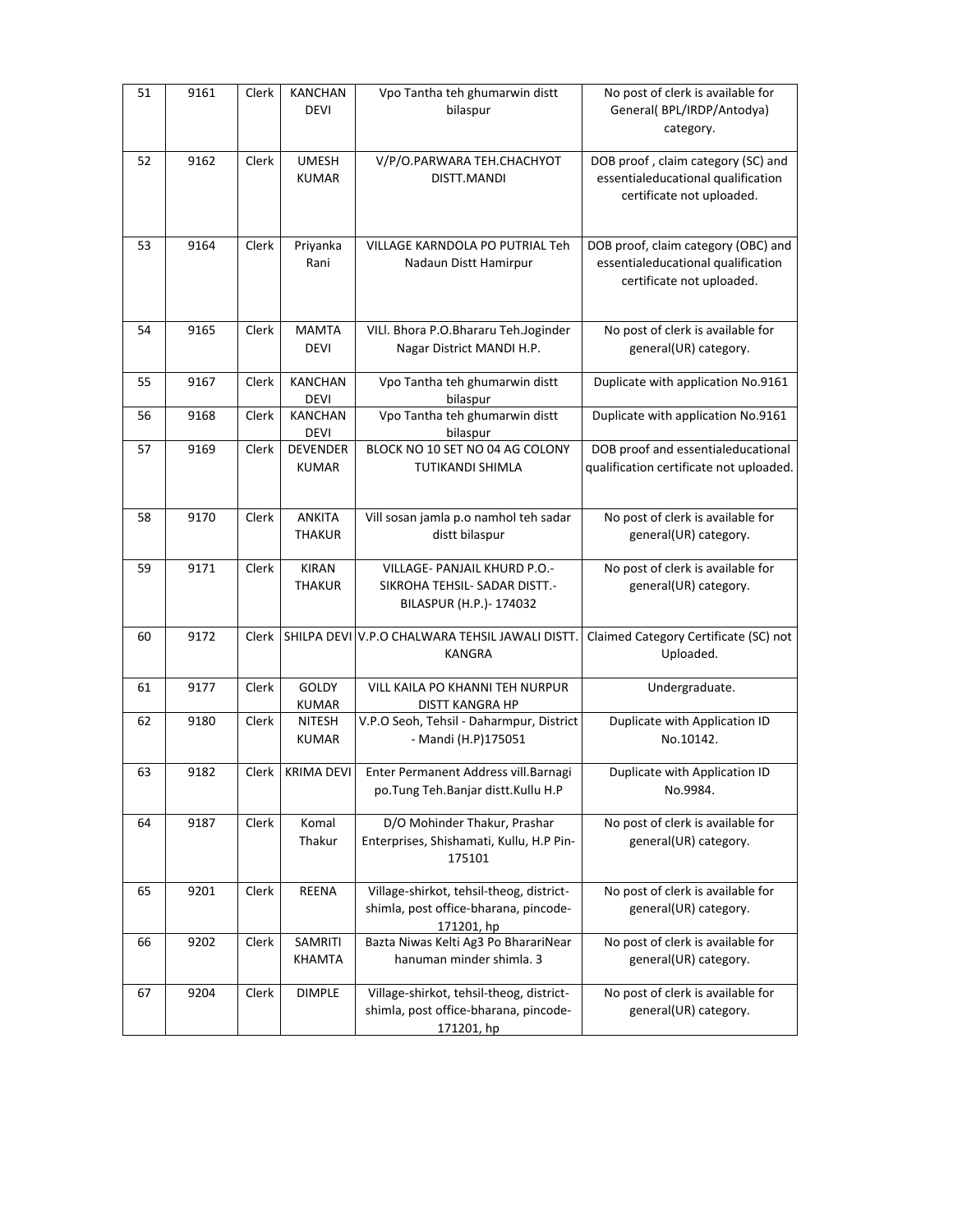| 68 | 9206 | Clerk | <b>MONIKA</b><br>SHARMA       | D/O:-VED PRAKASH NEAR COURT<br>THEOG, VED PRAKASH BHAWAN<br>COURT THEOG, 171201, DISTT<br>SHIMLA, H.P   | No post of clerk is available for<br>general(UR) category.                                             |
|----|------|-------|-------------------------------|---------------------------------------------------------------------------------------------------------|--------------------------------------------------------------------------------------------------------|
| 69 | 9207 | Clerk | Sheela devi                   | VILLAGE.KHILRA, POST<br>OFFICE.MERAMASIT, TEHSIL.SUNDERNA<br>GAR, DISTRICT.MANDI(HP),<br>PINCODE.175036 | No post of clerk is available for<br>general(UR) category.                                             |
| 70 | 9210 | Clerk | MANASI<br>SHARMA              | Ward no. 10 Dholra Sector Near Temple<br><b>Bilaspur Himachal Prdesh</b>                                | No post of clerk is available for<br>general(UR) category.                                             |
| 71 | 9211 | Clerk | ANUBALA                       | Village behli po Swarghat teh Nalagarh<br>district solan himachal pradesh 174011                        | No post of clerk is available for<br>general(UR) category.                                             |
| 72 | 9214 | Clerk | ABHISHEK<br><b>NANDAN</b>     | Vill. CHANDUA p.o. BHATER sub teh.<br>Haripur dost. Kangra H.P 176026                                   | Claimed Category Certificate (SC) not<br>Uploaded.                                                     |
| 73 | 9217 | Clerk | Rahul<br>Sharma               | Village naya panjor P.O Hallan Tehsil<br>shillai distt Sirmour 173027                                   | Claimed Category Certificate (OBC)<br>not Uploaded.                                                    |
| 74 | 9219 | Clerk | Sapna Himta                   | Vill- arishala, p/o - deha balson, teh -<br>theog, distt - shimla hp                                    | No post of clerk is available for<br>general(UR) category.                                             |
| 75 | 9220 | Clerk |                               | Asha Kumari V.P.O Tangling Teh. Kalpa Distt. Kinnaur<br>H.P 172107                                      | No post of clerk is available for<br>general(UR) category.                                             |
| 76 | 9224 | Clerk | <b>AMITA</b><br>SHARMA        | Village khabbal post office katholi tehsil<br>jawali distt kangra                                       | Claimed Category Certificate (OBC)<br>not Uploaded.                                                    |
| 77 | 9226 | Clerk | Hemlata                       | Village kundakod po jadoli tehsil<br>nirmand distt kullu pin code 172023                                | Educational qualification certificate<br>not uploaded.                                                 |
| 78 | 9233 | Clerk | ABHAY<br>SHARMA               | VPO JAROT TEH. JAWALI DISTT.<br>KANGRA PIN CODE-176027                                                  | No post of clerk is available for<br>general(UR) category.                                             |
| 79 | 9236 | Clerk | SEEMA<br><b>KUMARI</b>        | VPO - Thandol, Tehsil Palampur, Distt.<br>Kangra (Himachal Pradesh)                                     | Claimed Category Certificate (OBC)<br>not Uploaded                                                     |
| 80 | 9244 | Clerk | RAM<br>SWAROOP                | VILL.BHATORI,<br>P/O.JHAKANDOTEH.SHILLAI DISTT.<br>SIRMAUR PIN CODE 173027(H.P.)                        | Duplicate with application No.9239                                                                     |
| 81 | 9245 | Clerk | Alka<br>Bhardwaj              | VILL BARAD PO ANNI TEHSIL DISTT<br>KULLU HP                                                             | No post of clerk is available for<br>general(UR) category.                                             |
| 82 | 9250 | Clerk | RADHIKA<br>SHARMA             | VPO CHAKSARAI TEH AMB DISTT UNA<br><b>HP</b>                                                            | No post of clerk is available for<br>general(UR) category.                                             |
| 83 | 9260 | Clerk | Jarnail singh                 | Vill. Khajurnun Po. Kachhera Teh.<br>jaisinghpur Kangra. HP176076                                       | DOB proof, Essential Qualification<br>Certificate & Claimed Category<br>Certificate (SC) not Uploaded. |
| 84 | 9265 | Clerk | <b>SACHIN</b><br><b>KUMAR</b> | Vill Kuddan PO Jia Tehsil Palampur Distt<br>Kangra Pin 176059                                           | No post of clerk is available for ST<br>category.                                                      |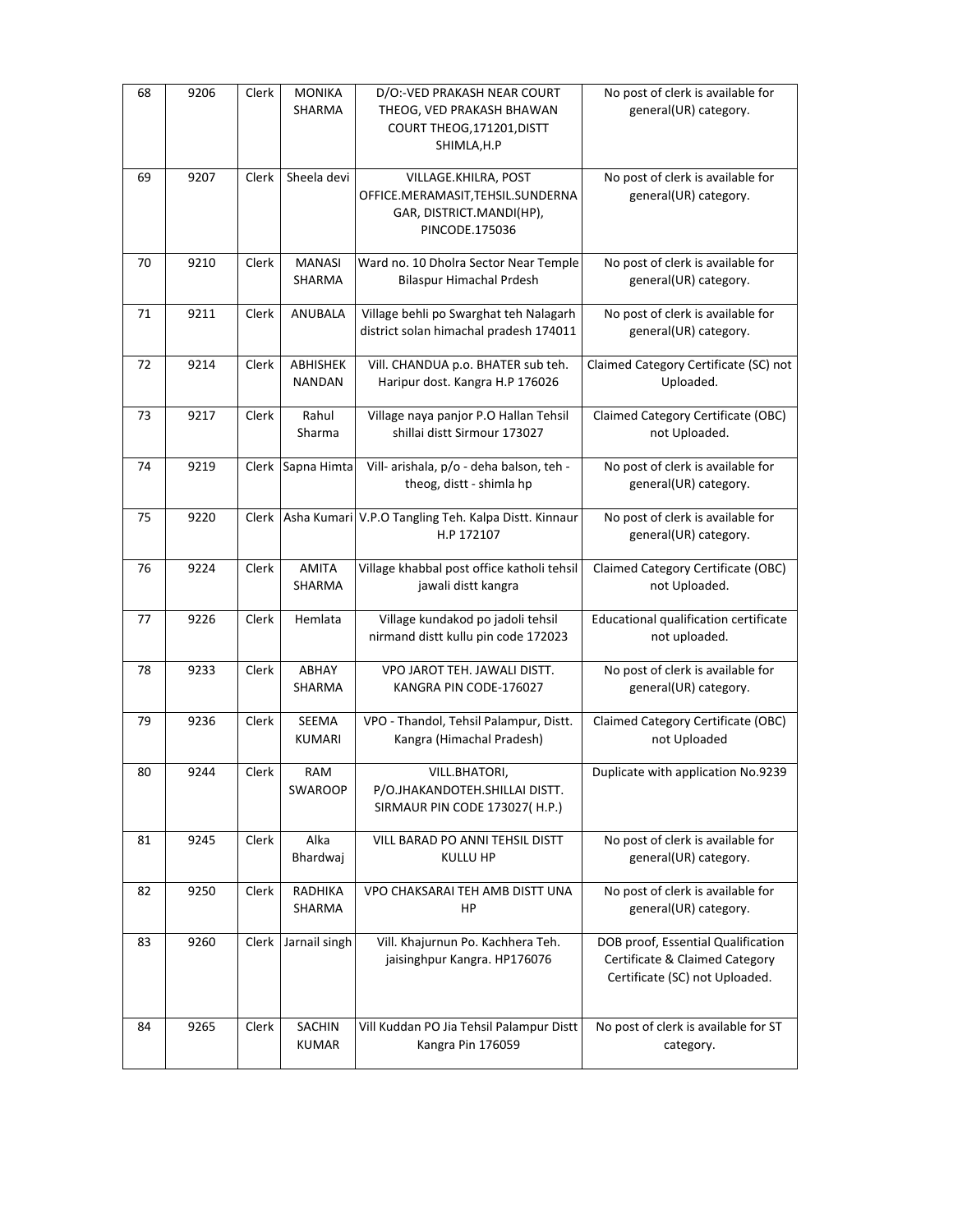| 85  | 9267 | Clerk | SANJEEV<br><b>KUMAR</b>               | Village Kharout PO Thona Tehsil<br>Sarkaghat Distt. Mandi H.P. 175049                                                                        | Fee not verified.                                                                                     |
|-----|------|-------|---------------------------------------|----------------------------------------------------------------------------------------------------------------------------------------------|-------------------------------------------------------------------------------------------------------|
| 86  | 9271 | Clerk | PREETI                                | N.B.P.G.R CAMPUS Phagli Shimla                                                                                                               | Claimed Category Certificate (SC) not<br>Uploaded.                                                    |
| 87  | 9273 | Clerk | <b>ANU BALA</b>                       | ANU BALA, WIFE OF SH. MAHANDER<br>SINGH, VILLAGE NAGROTA, POST<br>OFFICE SEHOR PAIN,<br>TEHSHILJAWALAJI, KANGRA-176031<br>(HIMACHAL PRADESH) | Claimed Category Certificate (OBC)<br>not Uploaded.                                                   |
| 88  | 9283 | Clerk | RANJAN<br><b>KUMAR</b><br><b>AZAD</b> | VPO MEHRE TEH BARSAR DISTT<br><b>HAMIRPUR-174305</b>                                                                                         | Duplicate with application No.9268                                                                    |
| 89  | 9284 | Clerk | ANU DEVI                              | VILLAGE JHANGROLI POST OFFICE<br>HIMRI TEHSIL KOTKHAI DISTRICT<br><b>SHIMLA 171202</b>                                                       | Claimed Category Certificate (SC) not<br>Uploaded.                                                    |
| 90  | 9285 | Clerk | Deepika<br>Kumari                     | village sheel, p.o sheel, tehsil rohru,<br>distt. shimla                                                                                     | No post of clerk is available for<br>general(UR) category.                                            |
| 91  | 9291 | Clerk | vishul<br>sharma                      | House number 282 ward no 10 Bala<br>Behar upper Dhalpur kullu 175101                                                                         | No post of clerk is available for ST<br>category.                                                     |
| 92  | 9292 | Clerk | Soni devi                             | Bill bhanth Post office Sathana teshil<br>Fatehpur District Kangra                                                                           | Time Barred OBC Certificate and<br>Essential EducationalQualification<br>certificate not Uploaded.    |
| 93  | 9293 | Clerk | KIRTI<br>SHARMA                       | V.P.O. SADWAN TEH NURPUR DISTT<br>KANGRA                                                                                                     | EWS Certificate not uploaded.                                                                         |
| 94  | 9295 | Clerk | <b>NEHA</b><br>SHARMA                 | V.P.O. haripur teh. Manali distt. Kullu                                                                                                      | Irrelevant documents uploaded.                                                                        |
| 95  | 9296 | Clerk | <b>ROHIT</b>                          | VILLAGE SHAKRORI POST OFFICE<br>CHABA TEHSIL SUNI DISTRICT SHIMLA<br>H.P 171301                                                              | Duplicate with Application ID<br>No.9308.                                                             |
| 96  | 9297 | Clerk | SOMA DEVI                             | VPO THANDOL TEH PALAMPUR DISTT<br>KANGRA HP 176087                                                                                           | DOB proof not uploaded.                                                                               |
| 97  | 9299 |       | Clerk   HEENA DEVI                    | VPO. CHANAWAG TEH SUNNI DISTT<br>SHIMLA                                                                                                      | Duplicate with Application ID<br>No.18058.                                                            |
| 98  | 9300 | Clerk | <b>INDU BALA</b>                      | VILLAGE PALAID PO MALKHER TEH<br>PALAMPUR DISTT. KANGRA HP-176093                                                                            | Time Barred OBC Certificate.                                                                          |
| 99  | 9301 | Clerk | PARUL<br><b>JUSTA</b>                 | VILL, KUFTAPO, THEOG TEH, THEOG<br>DISTT. SHIMLA HP (171201)                                                                                 | Claimed Category Certificate (SC) not<br>Uploaded.                                                    |
| 100 | 9304 | Clerk | <b>VIMAL DEV</b>                      | <b>VPO BAFFRIN TEH AND DISTT</b><br><b>HAMIRPUR HP</b>                                                                                       | <b>Essential Qualification Certificate &amp;</b><br>Claimed Category Certificate (SC)not<br>Uploaded. |
| 101 | 9307 | Clerk | <b>KUSUM</b><br><b>KUMARI</b>         | Village-dhangota, po - khiah, tehsil and<br>District - hamirpur                                                                              | No post of clerk is available for<br>general(UR) category.                                            |
| 102 | 9315 | Clerk | Rohit Bhatia                          | VILL MAIR PO UKHLI TEH & DISTT<br>HAMIRPUR 176042                                                                                            | Claimed Category Certificate(SC) not<br>Uploaded.                                                     |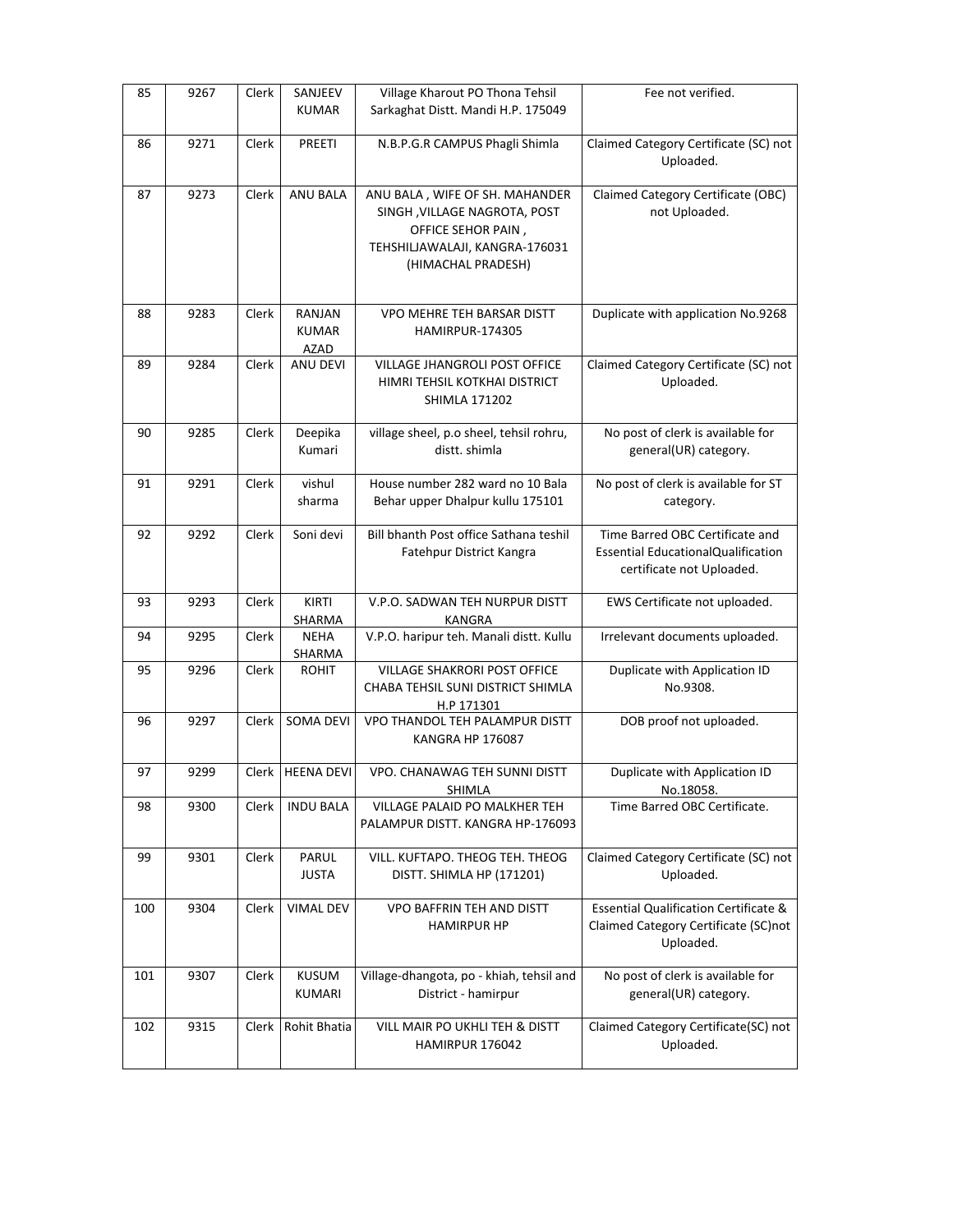| 103 | 9316 | Clerk | SAMRITI<br>PATHYARCH  | VILL LADRUHI PO CHAUNTRA TEH<br>JOGINDER NAGAR DISTT MANDI                              | No post of clerk is available for<br>general(UR) category.                                             |
|-----|------|-------|-----------------------|-----------------------------------------------------------------------------------------|--------------------------------------------------------------------------------------------------------|
| 104 | 9317 | Clerk | RAKESH                | H.NO.69B KARASAVPO. KARASATEHSIL.<br><b>ROHRU</b>                                       | DOB proof, Essential Qualification<br>Certificate & Claimed Category<br>Certificate (SC) not Uploaded. |
| 105 | 9321 | Clerk | AYUSH<br><b>SINGH</b> | VILLAGE DHAMANDAR PO LAHAR<br>TEHSIL NADAUN DISTT HAMIRPUR HP                           | Bonafide Himachali certificate not<br>uploaded.                                                        |
| 106 | 9327 | Clerk | Sanjeev<br>Kumar      | Vill Sakmand, PO Drahal, Teh Joginder<br>Nagar, Distt Mandi, PIN 175015                 | Ex-Servicemen Discharge book not<br>uploaded.                                                          |
| 107 | 9338 | Clerk | Priyanka<br>Dhanta    | Village: Bautla, P.O : Purag , Tehsil<br>Kotkhai, District: Shimla                      | No post of clerk is available for<br>general(UR) category.                                             |
| 108 | 9339 | Clerk | Sushant<br>Indoria    | 74/5 Word no.4 Ram bazar Theog<br>District Shimla, State Himachal Pradesh               | Bonafide certificate not uploaded.                                                                     |
| 109 | 9354 | Clerk | AARTI                 | <b>VILLAGE PARIHAR KI BER P O DHAROT</b><br>TEH DISTT SOLAN (HP)                        | Duplicate with application no. 9350.                                                                   |
| 110 | 9355 | Clerk | Surekha<br>Chauhan    | Vill- Dharwa, PO- Jhankando, Teh-<br>Shillai, Distt-Sirmour                             | No post of clerk is available for<br>general(UR) category.                                             |
| 111 | 9367 | Clerk | Reetu<br>Sharma       | W/o Amit Sharma Ward Number 4 Vpo<br>Dangoh Khas Tehsil Ghanari Distt Una<br>HP (177204 | No post of clerk is available for<br>general(UR) category.                                             |
| 112 | 9369 | Clerk | PRIYANKA              | VPOCHACHIAN TEHSIL PALAMPUR<br>DISTT KANGRA HP-176059                                   | Undergraduate.                                                                                         |
| 113 | 9375 | Clerk | <b>LEELA DEVI</b>     | C/O NEERAJ SHARMA V.P.O. NEHRA<br>GANYOGTEH. AND DISTT. SHIMLA<br>171011                | No post of clerk is available for<br>general(UR) category.                                             |
| 114 | 9379 | Clerk | Mamta devi            | Village sanouran Post office gaggal                                                     | Claimed Category Certificate (OBC)<br>not Uploaded.                                                    |
| 115 | 9381 | Clerk | <b>RAKESH</b>         | H.NO.69B KARASAVPO. KARASATEHSIL.<br><b>ROHRU</b>                                       | Duplicate with Application ID<br>No.9317.                                                              |
| 116 | 9384 | Clerk | surinder<br>kumar     | VPO Dain Teh barsar distt hamirpur                                                      | Claimed Category Certificate (SC) not<br>Uploaded.                                                     |
| 117 | 9386 | Clerk | <b>BABITA</b>         | Vill. Grahen P.O Jhaja Teh. Kandaghat<br>Distt. Solan                                   | No post of clerk is available for<br>General(BPL/IRDP/Antodya)<br>category.                            |
| 118 | 9387 | Clerk | samvertika<br>sharma  | DUNI CHAND SHARMA KOTLA<br>NALAWARD NO 11NEAR POLICE<br>STATION SOLAN (HP)              | No post of clerk is available for<br>general(UR) category.                                             |
| 119 | 9388 | Clerk | PRIYANKA<br>RAJ       | C/o Rohan generalstoremajhgaon<br>shamti solan                                          | No post of clerk is available for<br>general(UR) category.                                             |
| 120 | 9389 | Clerk | <b>AMAN</b><br>KOHLI  | VILL. AND POST OFFICE MUHAL TEHSIL<br>DEHRA GOPIPUR DISTT. KANGRA                       | Fee not verified.                                                                                      |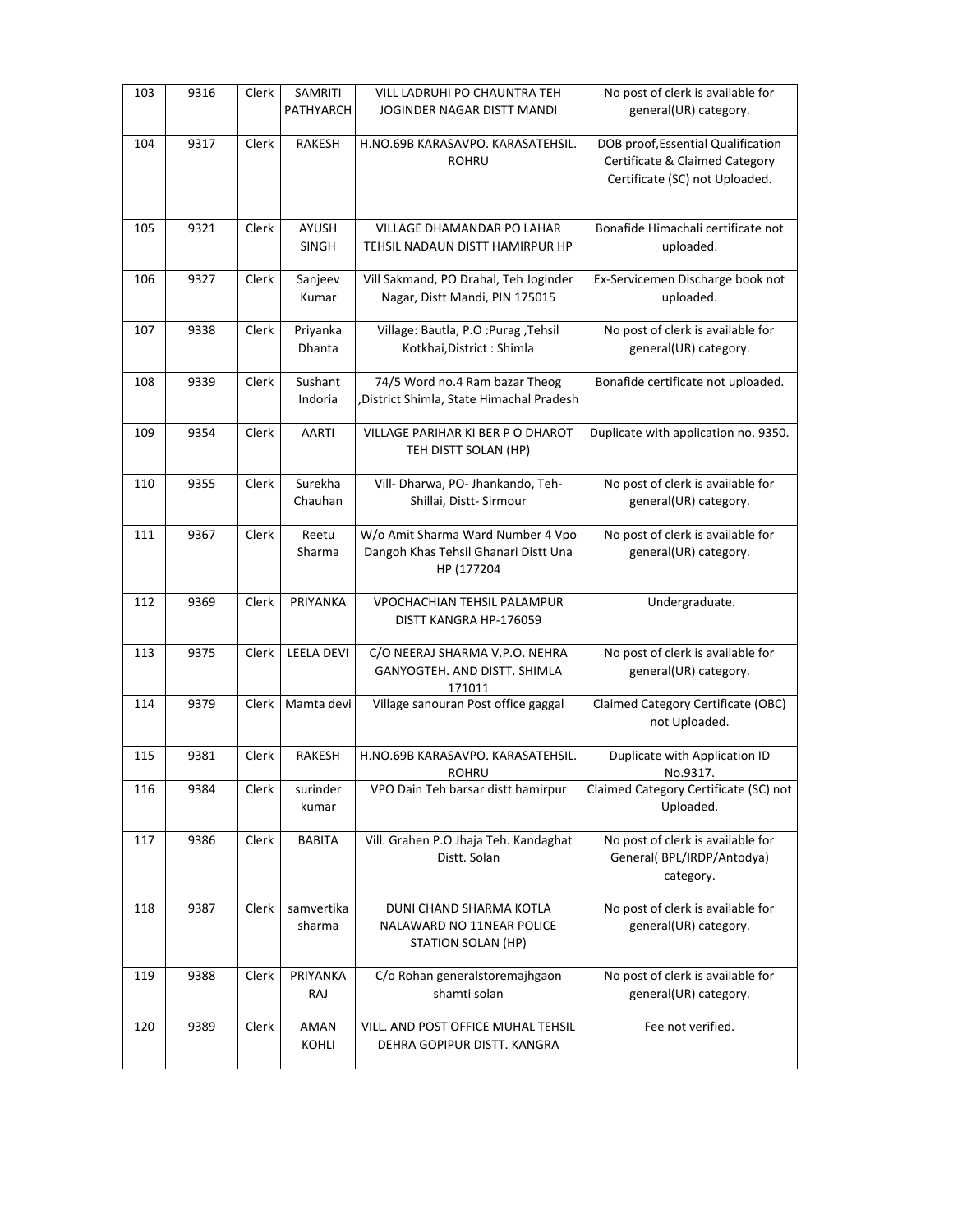| 121 | 9393 | Clerk | SHAVINA                            | VPO- AMROH, TEH- JASWAN. DISTT-<br><b>KANGRA HP 176501</b>                                    | No post of clerk is available for<br>general(UR) category.                                             |
|-----|------|-------|------------------------------------|-----------------------------------------------------------------------------------------------|--------------------------------------------------------------------------------------------------------|
| 122 | 9394 | Clerk | RAHUL<br><b>SHARMA</b>             | VILL. CHACHREHAR P.O CHHATTER TEH.<br>FATEHPUR DISTT. KANGRAPIN 176022                        | Duplicate with Application ID<br>No.9923.                                                              |
| 123 | 9399 | Clerk | MANISHA<br><b>MEHTA</b>            | KRISHNA COTTAGE, NEAR RAILWAY<br>STATION, NABHA, TEHSIL AND DISTT.<br><b>SHIMLA HP 171004</b> | No post of clerk is available for<br>general(UR) category.                                             |
| 124 | 9404 | Clerk | <b>KUMARI</b><br><b>LAXMI DEVI</b> | VILLAGE GATTADHAR PO SANGNA<br>TEHSIL SANGRAH DISTT SIRMOURHP<br>173023                       | Claimed Category Certificate (OBC)<br>not Uploaded.                                                    |
| 125 | 9405 | Clerk | <b>KIRAN</b><br>SHARMA             | C/O Mr. Sachidanand sharma, village -<br>Basholu, dist. solan, himachal pradesh               | No post of clerk is available for<br>general(UR) category.                                             |
| 126 | 9419 | Clerk | ashish                             | 2365/2 ST NO-3 MOTI NAGAR<br>LUDHIANA                                                         | Claimed Category Certificate(SC) not<br>Uploaded.                                                      |
| 127 | 9420 | Clerk | Kajal                              | 66/4 VILLAGE & PO BELLA TEHSIL<br>SHILLAI SIRMOUR HP                                          | Claimed Category Certificate (SC) not<br>Uploaded.                                                     |
| 128 | 9425 | Clerk | Aditi<br>Sharma                    | Vill Barni PO Baliah Teh Barsar Distt<br>Hamirpur HP - 174305                                 | No post of clerk is available for<br>general(UR) category.                                             |
| 129 | 9427 | Clerk | SWATI<br><b>SHARMA</b>             | V.PO BANURI TEHSIL PALAMPUR DISTT<br>KANGRA (H.P)                                             | No post of clerk is available for<br>general(UR) category.                                             |
| 130 | 9428 | Clerk | <b>ANJANA</b><br><b>DEVI</b>       | VILL JUNDI PO SAMOLI TEH ROHRU<br>DISTT SHIMLA HP 171207                                      | Duplicate with Application ID<br>No.9087.                                                              |
| 131 | 9441 | Clerk | DHANWANT<br>I DEVI                 | VILL. KANDAIWALA PO. BURMA PAPRI<br>TEH. NAHAN DISTT. SIRMOUR HP<br>173030                    | <b>Essential Qualification Certificate &amp;</b><br>Claimed Category Certificate (SC) not<br>Uploaded. |
| 132 | 9442 | Clerk | VAISHALI<br><b>DEVI</b>            | V.P.O SULLAH KASBA TEHSIL<br>PALAMPUR DISTT. KANGRA (176085)                                  | Claimed Category Certificate (OBC)<br>not Uploaded.                                                    |
| 133 | 9443 | Clerk | Parmeel<br>Kumar                   | VPO OOTPUR TEHSIL LADBHAROL<br>DISTT.MANDI H.P. 176126                                        | Graduation certificates not uploaded.                                                                  |
| 134 | 9444 | Clerk | SHIVANI                            | VILL.KANDAIWALA PO.BURMA PAPRI<br>TEH.NAHAN DISTT.SIRMOUR HP<br>173030                        | Claimed Category Certificate (SC) not<br>Uploaded.                                                     |
| 135 | 9447 | Clerk | Pratibha<br>Kumari                 | VILLAGE SHARMALI, P.O SUNGRI<br>,TEHSIL ROHRU, DISTRICT SHIMLA,<br>HIMACHAL PRADESH.          | No post of clerk is available for<br>general(UR) category.                                             |
| 136 | 9448 | Clerk | NIRUPAMA<br><b>KASHYAP</b>         | HOUSE NO 16/262CHOPASNI HOUSING<br>BOARDJODHPURU                                              | Bonafide Himachali Certificate not<br>uploaded.                                                        |
| 137 | 9449 | Clerk | HARDEEP<br>SINGH                   | VPO TATTAPANI TEH KARSOG DISTT<br><b>MANDI HP</b>                                             | Irrelevant documents uploaded.                                                                         |
| 138 | 9450 | Clerk | SEEMA DEVI                         | VILL.KANDAIWALA PO.BURMA PAPRI.<br>TEH. NAHAN DISTT.SIRMOUR HP<br>173030                      | <b>Essential Qualification Certificate &amp;</b><br>Claimed Category Certificate (SC) not<br>Uploaded. |
| 139 | 9454 | Clerk | <b>KUSUM</b><br>LATA               | VILLAGE CHAMOO POST OFFICE BHONT<br>TEHSIL AND DISTRICT SHIMLA                                | Claimed Category Certificate (SC)not<br>uploaded.                                                      |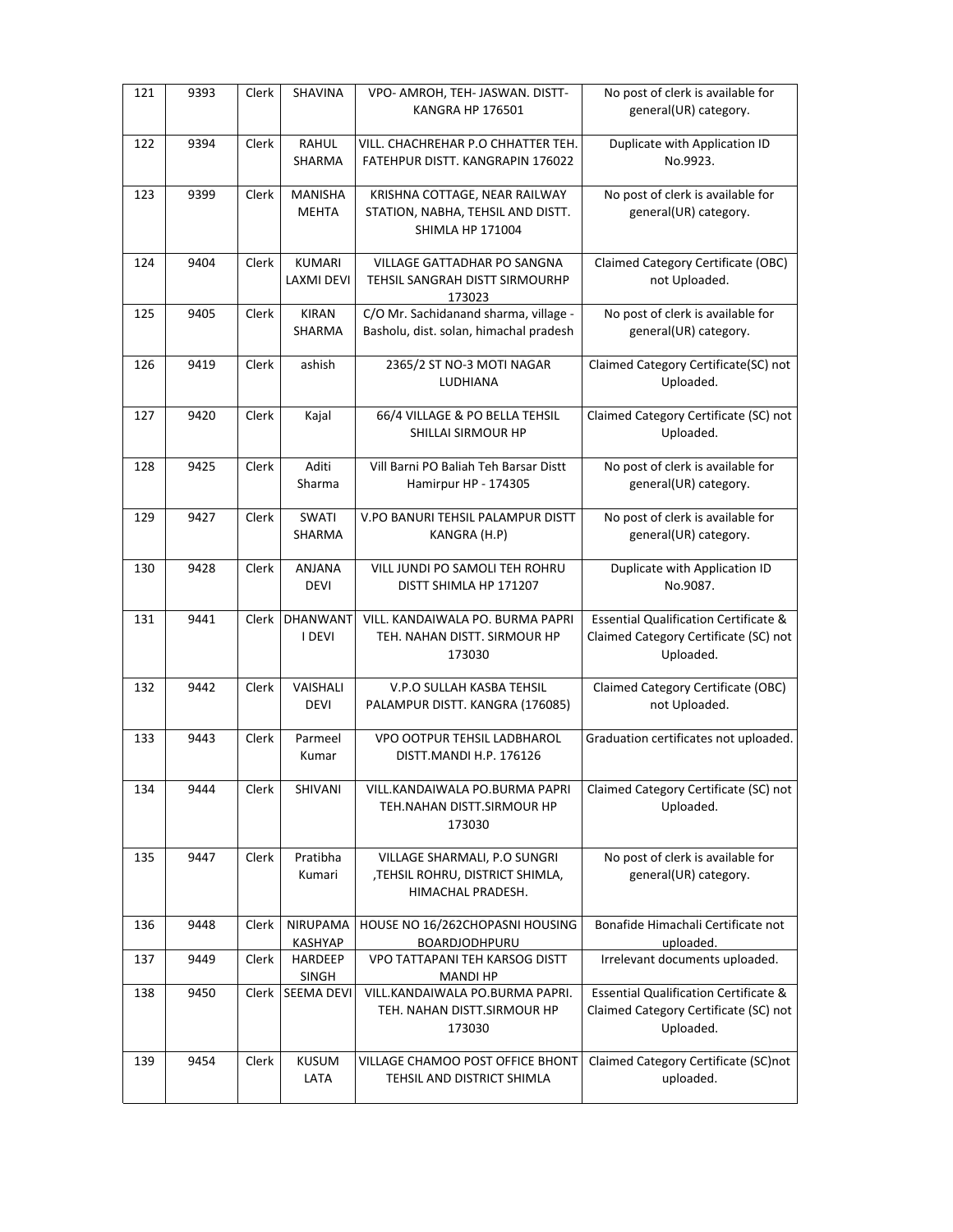| 140 | 9455 | Clerk | Jonnakuti<br>Gowri Nand                   | NEAR ASN COLLEGE GANGANAMMA<br>PETA TENALI                                                                      | Irrelevant document uploaded.                                                                           |
|-----|------|-------|-------------------------------------------|-----------------------------------------------------------------------------------------------------------------|---------------------------------------------------------------------------------------------------------|
| 141 | 9456 | Clerk | SONIA                                     | Vill kehrian PO Makrahan Tehsil-Jawali<br>Distt-Kangra HP 176023                                                | Claimed Category Certificate (OBC)<br>not uploaded.                                                     |
| 142 | 9459 | Clerk | <b>KHUSHBOO</b><br>TOMAR                  | <b>B 359 STREET NO 6MAHALAXMI</b><br>ENCLAVEKARAWAL NAGAR DELHI<br>110094                                       | No post of clerk is available for<br>general(UR) category.                                              |
| 143 | 9460 | Clerk | <b>TABBU</b>                              | V.P.O.THURAL, TEH. THURAL, DISTT. KAN<br>GRA, HIMACHAL PRADESH, PIN CODE-<br>176107                             | Claimed Category Certificate(SC) not<br>Uploaded.                                                       |
| 144 | 9461 | Clerk | <b>PREETI</b><br>SHARMA                   | VILL JAVI PO DARLAGHAT TEH ARKI<br>DISTT SOLAN HP 171102                                                        | No post of clerk is available for<br>general(UR) category.                                              |
| 145 | 9464 | Clerk | Vikrant<br>katoch                         | V. P. O - Tramat Tehsil - Jogindernagar<br>Distt. - Sirmour (H.P.)                                              | Duplicate with application no.9469.                                                                     |
| 146 | 9466 | Clerk | PRITI<br><b>RATHORE</b><br><b>KASHYAP</b> | MADHAV BHAWAN FIRST FLOOR<br>BHAGWATI NAGAR LOWER KHALINI<br><b>SHIMLA HP 171009</b>                            | Duplicate with application no 9465.                                                                     |
| 147 | 9467 | Clerk | PRITI<br><b>RATHORE</b><br><b>KASHYAP</b> | MADHAV BHAWAN FIRST FLOOR<br>BHAGWATI NAGAR LOWER KHALINI<br><b>SHIMLA HP 171009</b>                            | Duplicate With Application No. 9465                                                                     |
| 148 | 9473 | Clerk | Aruna<br>Kumari                           | H.No 141/13 Near Vyas Guest House<br>Paddal Mandi HP 175001                                                     | No post of clerk is available for<br>general(UR) category.                                              |
| 149 | 9475 | Clerk | PRIYANKA                                  | Ahaluwalia awaas nr bhagwati nagar<br>lower khalini Shimla 171009                                               | Duplicate with Application ID<br>No.9042.                                                               |
| 150 | 9477 | Clerk | <b>RAHUL</b><br><b>KUMAR</b>              | VILL. BHARYARA P.O. CHAUNTRA TEH.<br>JOGINDER NAGAR DISTT. MANDI PIN<br>CODE 175032                             | Educational qualification certificates<br>not uploaded.                                                 |
| 151 | 9478 | Clerk | birju singh                               | vill-khuddar po-bassi teh-joginder nagar<br>distt-mandi 175015                                                  | Bonafide certificate not uploaded.                                                                      |
| 152 | 9479 | Clerk | Jyoti                                     | Vpo nagrota bagwanDistrict kangra<br>himachal pradesh 176047                                                    | EWS certificate not uploaded.                                                                           |
| 153 | 9482 | Clerk | SHAMMI<br><b>DEVI</b>                     | VPO SULLAHTEH PALAMPUR, DIST.<br><b>KANGRA</b>                                                                  | <b>Essential Qualification Certificate &amp;</b><br>Claimed Category Certificate (OBC)<br>not Uploaded. |
| 154 | 9485 | Clerk | <b>PIAR CHAND</b>                         | PARVEEN KUMAR S/O PIAR CHAND<br>VILLAGE CHELLI BHATTI P.O<br>BHAWARNA TEH PALAMPUR DISTRIC<br>KANGRA H.P 176083 | Educational qualification certificates<br>not uploaded.                                                 |
| 155 | 9490 | Clerk | Payal rana                                | #131 Rakkar colony Shiva corporation<br>socity una                                                              | No post of clerk is available for<br>general(UR) category.                                              |
| 156 | 9493 | Clerk | SAMRITI<br><b>PONDYAR</b>                 | Chail view building Shakti nagar Jauna ji<br>road, solan                                                        | No post of clerk is available for<br>general(UR) category.                                              |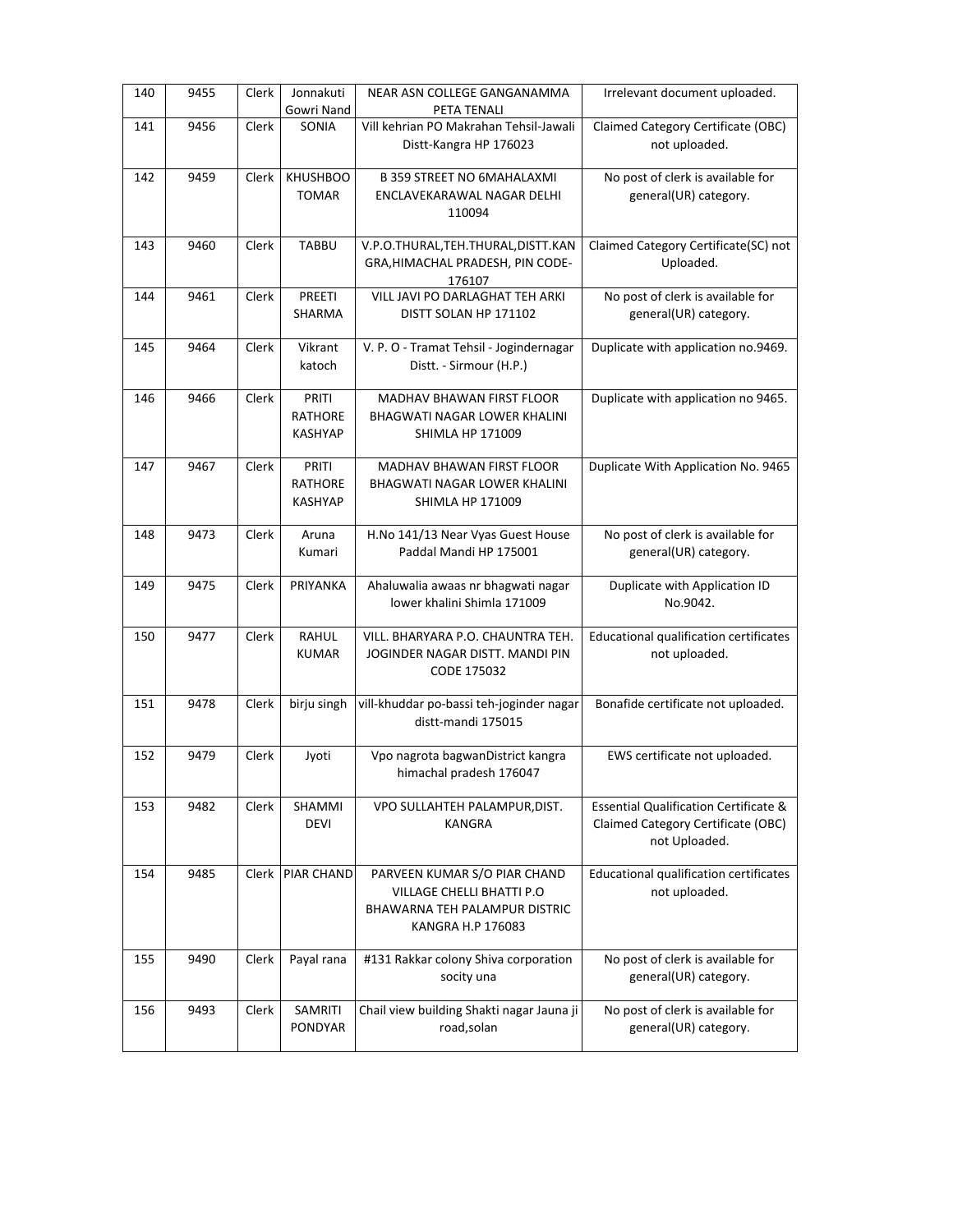| 157 | 9497 | Clerk | LAXMI DEVI I                  | Vill Bagli P. O Chetru Teh.Dharamshala<br>Distt. kangra Pin Code 176209 Himachal<br>Pradesh                                              | Graduation Certificate not uploaded.                                  |
|-----|------|-------|-------------------------------|------------------------------------------------------------------------------------------------------------------------------------------|-----------------------------------------------------------------------|
| 158 | 9499 | Clerk | PANKAJ<br><b>KUMAR</b>        | VILL SAKETI PO MOGINAND TEH<br>NAHAN DIST SIRMOUR HP 173030                                                                              | Claimed Category Certificate (SC)not<br>uploaded.                     |
| 159 | 9502 | Clerk | <b>VINOD</b><br><b>KUMAR</b>  | VPO- DHARAMPUR, TEHSIL- HAROLI,<br>DISTT-UNA , HIMACHAL PRADESHPIN-<br>177220                                                            | Time barred OBC certificate.                                          |
| 160 | 9507 | Clerk | SEEMA VATI                    | Vpo Moorang District Kinnaur HP pin<br>code 172109                                                                                       | No post of clerk is available for ST<br>category.                     |
| 161 | 9508 | Clerk | SEEMA VATI                    | VPO Moorang District Kinnaur HP pin<br>code 172109                                                                                       | Duplicate with application no. 9507.                                  |
| 162 | 9510 | Clerk | Sheenam<br>Sarswat            | vpo tegubeh pokhokhan disttrictkullu -<br>175125                                                                                         | Claimed Category Certificate (OBC)<br>not uploaded.                   |
| 163 | 9514 | Clerk | <b>REETA</b>                  | VILLAGE PAAL PO BAKHOL TEHSIL<br>KOTKHAI DISTT SHIMLA HP 171202                                                                          | No post of clerk is available for<br>general(UR) category.            |
| 164 | 9517 | Clerk | <b>VYASA DEVI</b>             | VILL. MAJHWER, P.O. JALPEHAR, DISTT<br>MANDI (H.P)PIN CODE 175015                                                                        | No post of clerk is available for ST<br>category.                     |
| 165 | 9518 | Clerk | SHIVANI                       | VILLKAMSARI PO NAGGAR DISTT/TEH<br><b>KULLU PIN 175130</b>                                                                               | <b>Educational QualificationCertificate</b><br>not uploaded.          |
| 166 | 9520 | Clerk | SHILPA                        | VPO. Sukkar teh. Dharamshala district<br>kangra HP 176057                                                                                | Claimed Category Certificate(OBC) not<br>Uploaded.                    |
| 167 | 9525 | Clerk | <b>NIKHIL</b>                 | VILL KALOOND PO CHACHIAN TEHSIL<br>PALAMPUR DISTT KANGRA HP-176059                                                                       | No post of clerk is available for ST<br>category.                     |
| 168 | 9527 | Clerk | <b>ASHISH</b><br><b>KUMAR</b> | VILL MACHKEHAR PO AHJU TEH<br>JOGINDER NAGAR DISTT MANDI HP                                                                              | Claimed Category Certificate (SC) not<br>Uploaded.                    |
| 169 | 9528 | Clerk | RAJESH<br><b>SINGTA</b>       | Home No.100 Shalish, Village Koti PO<br>Koti Bounch Panchayat Koti-Bounch<br>Sub-Teh Ronhat Tehsil Shillai District<br>Sirmour HP 173027 | <b>EWS &amp; Education Qualification</b><br>Certificate not uploaded. |
| 170 | 9532 | Clerk | <b>ANUPMA</b><br>SHARMA       | Ward no. 4, Main market Banikhet,<br>Dist. Chamba (H.P.), 176303                                                                         | No post of clerk is available for<br>general(UR) category.            |
| 171 | 9541 | Clerk | Khyati<br>Sundle              | Vill.Kot P.O.Sayari Tehsil.Kandaghat<br>Distt.Solan                                                                                      | Graduation certificate not uploaded.                                  |
| 172 | 9553 | Clerk | <b>ANITA DEVI</b>             | VPO HARABOI TEH NIHRI DISTT MANDI<br>(HP)171102                                                                                          | No post of clerk is available for<br>general(UR) category.            |
| 173 | 9554 | Clerk | <b>REECHA</b><br>SHARMA       | VILLAGE BASA THEOG PO THEOG<br>TEHSIL THEOG DISTT SHIMLA HP<br>171201                                                                    | No post of clerk is available for<br>general(UR) category.            |
| 174 | 9555 | Clerk | Priyanka                      | House No. 1556 Sector 52 Chandigarh.                                                                                                     | No post of clerk is available for<br>general(UR) category.            |
| 175 | 9558 | Clerk | <b>KUSHAM</b><br>LATA         | VILL GEHRA, PO BALH CHURANI TEH<br>GHUMARWIN DISTT BILASPUR (H.P)<br>174003                                                              | No post of clerk is available for<br>general(UR) category.            |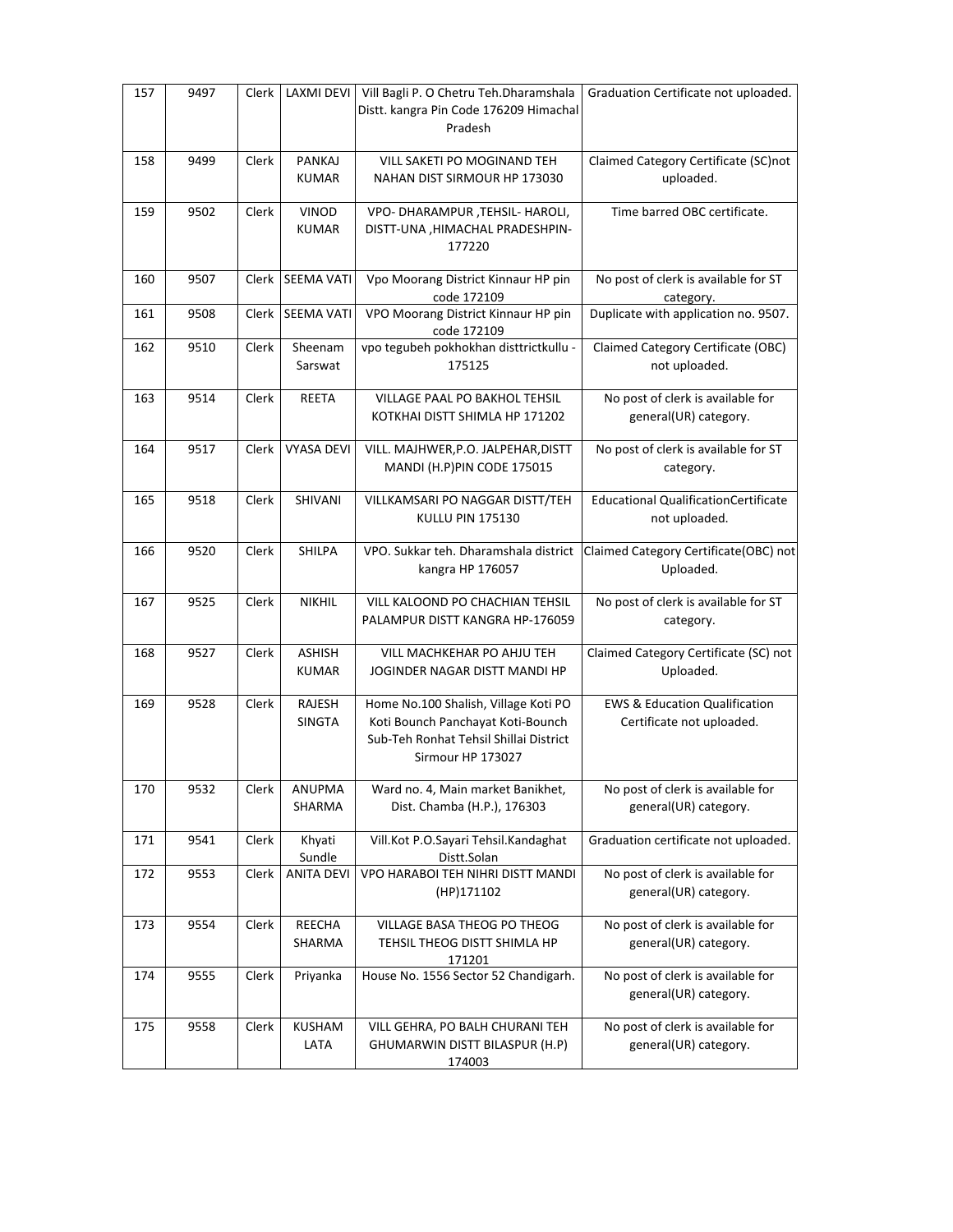| 176 | 9562 | Clerk        | <b>DIVYA</b><br><b>BHARTI</b> | VILL JODE PO KOT KHAMRADHA TEH<br><b>AUT DISS MANDI HP</b>                                     | Undergraduate.                                                                                          |
|-----|------|--------------|-------------------------------|------------------------------------------------------------------------------------------------|---------------------------------------------------------------------------------------------------------|
| 177 | 9566 | Clerk        | <b>DEEKSHA</b>                | VILL JATHOT PO NAVGAON TEH ARKI<br>DISTT SOLAN H.P. 171102                                     | Graduation Certificate not uploaded.                                                                    |
| 178 | 9584 | Clerk        | Raziya                        | D-84 GALI NO 10 NIRMAL VIHAR<br>NAGLOI ROAD NAJAFGARH NEW DELHI -<br>110043                    | No post of clerk is available for<br>general(UR) category.                                              |
| 179 | 9589 | <b>Clerk</b> | <b>VINOD</b><br><b>KUMAR</b>  | VILLAGE BARI POST OFFICE RONHAT<br><b>SUB TEHSIL RONHAT DISTT. SIRMOUR</b>                     | Duplicate with application no. 9535                                                                     |
| 180 | 9590 | Clerk        | <b>DIVYA</b><br><b>SINGH</b>  | H No 59 59 Atype-1 longwood shimla-<br>171001                                                  | DOB proof and Claimed Category<br>Certificate (SC) not Uploaded.                                        |
| 181 | 9591 | Clerk        | Deepak<br>Harnote             | VIII. DAYANGIL P.O THAILLA                                                                     | Graduation certificate not uploaded.                                                                    |
| 182 | 9602 | Clerk        | AJAY<br><b>KANWAR</b>         | VILL. AND P.O. DADA SIBA, TEH. DADA<br><b>SIBA</b>                                             | No post of clerk is available for<br>general(UR) category.                                              |
| 183 | 9607 | Clerk        | LALIT<br><b>KUMAR</b>         | VILL. BHALINGI P.O. TATTAPANI TEH.<br>KARSOG DISTT. MANDI H.P. 175009                          | Essential Qualification Certificate &<br>Claimed Category Certificate(SC) not<br>Uploaded.              |
| 184 | 9610 | Clerk        | PRIYANKA                      | HOUSE NO.9/WARD NO.5 NEAR TCV<br>SCHOOL KHNIYARA ROAD<br>DHARAMSHALA. DISTRICT KANGRA (<br>HP) | Time Barred OBC Certificate.                                                                            |
| 185 | 9613 | Clerk        | Ruchi<br>Chauhan              | Vill PetarliP.O. SindasliTeh. Chirgaon                                                         | No post of clerk is available for<br>general(UR) category.                                              |
| 186 | 9616 | Clerk        | <b>BHAWANA</b><br>KUMARI      | Vill.sayar P.O DobhaTehsil Sadar<br>Distt.Bilaspur H.P.                                        | DOB proof, Essential Qualification<br>Certificate & EWS Certificate not<br>Uploaded.                    |
| 187 | 9617 | Clerk        | <b>MAHESH</b><br><b>KUMAR</b> | VILL RASAN PO SIDHBARI TEHSIL<br>DHARAMSALA DISTT KANGRA                                       | <b>Essential Qualification Certificate &amp;</b><br>Claimed Category Certificate (SC) not<br>Uploaded.  |
| 188 | 9618 | Clerk        | vandna devi                   | vpo jaunta tehsil nurpur distt kangra<br>(hp) 176205                                           | No post of clerk is available for ST<br>category.                                                       |
| 189 | 9620 | Clerk        | ANSHUL                        | Village Ambari p.o Malan Tehsil<br>Nagrota Bagwan Distt kangra PIN<br>176047                   | No post of clerk is available for<br>general(UR) category.                                              |
| 190 | 9621 | Clerk        | <b>KAJAL SAINI</b>            | V.P.O DHALOON TEH.NAGROTA<br>BAGWAN DISTT.KANGRA (H.P) PIN<br>CODE 176056                      | DOB prrof, Essential Qualification<br>Certificate & Claimed Category<br>Certificate (OBC) not Uploaded. |
| 191 | 9622 | Clerk        | <b>CHHAVI</b><br>SINGH        | TEDI BAGIA , OPP PRIMARY<br>SCHOOL, HATHRAS ROAD<br>KUBERPUR, AGRA UTTER<br>PRADESH, 282006    | Bonafide Himachali Certificate not<br>uploaded.                                                         |
| 192 | 9629 | Clerk        | Anshul                        | VILLAGE Ambari P.O MALAN TEHSIL<br>NAGROTA BAGWAN Distt kangra PIN<br>176047                   | Duplicate with application no. 9620.                                                                    |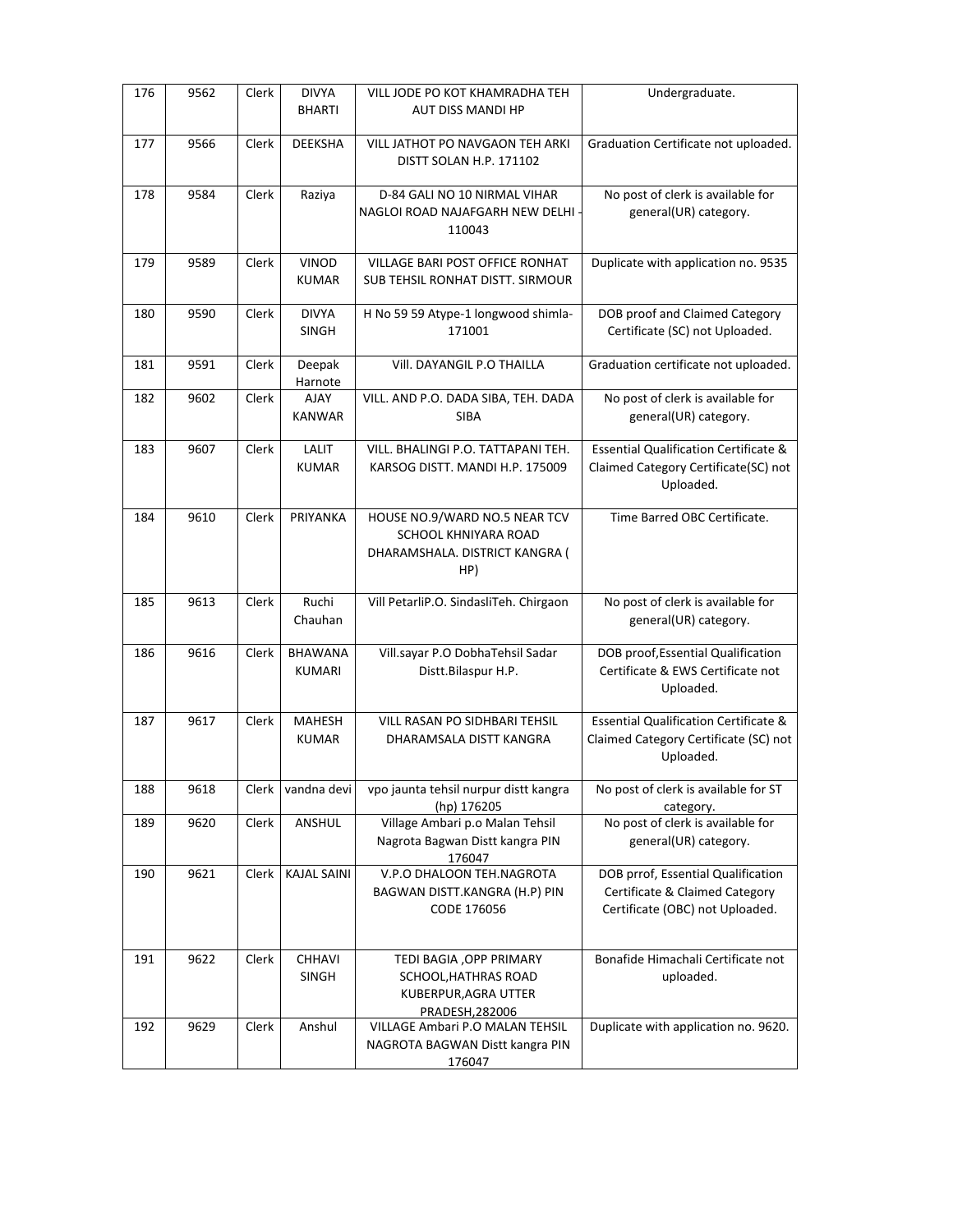| 193 | 9631 | Clerk        | <b>DIMPLE</b>                    | VILLAGE GAJERI PO JAIS THEOG SHIMLA<br>HP                                                                   | No post of clerk is available for<br>general(UR) category.                                             |
|-----|------|--------------|----------------------------------|-------------------------------------------------------------------------------------------------------------|--------------------------------------------------------------------------------------------------------|
| 194 | 9632 | Clerk        | <b>NEHA</b><br>JASWAL            | V.P.O SIMAS , TEHSIL LAD<br>BHAROL, DISTRICT MANDI 175016                                                   | No post of clerk is available for<br>general(UR) category.                                             |
| 195 | 9633 | Clerk        | <b>DIMPLE</b>                    | VILLAGE GAJERI PO JAIS THEOG SHIMLA<br>HP 171201                                                            | Duplicate with application no. 9631                                                                    |
| 196 | 9635 | Clerk        | Anshul                           | VILLAGE ambari p.O MALAN TEHSIL<br>NAGROTA BAGWANDistt Kangra PIN<br>176907                                 | Duplicate with application no. 9620.                                                                   |
| 197 | 9638 | Clerk        | Sakshi                           | VPO Dandwin Tehsil Dhatwal Distt<br>Hamirpur HP 176040                                                      | DOB proof and essentialeducational<br>qualification certificate not uploaded.                          |
| 198 | 9650 | Clerk        | <b>AISHWARYA</b>                 | Vill. Talauna P.O Kakarhatti Teh.& Distt.<br>Solan H.P 173206                                               | Graduation Certificatenot uploaded.                                                                    |
| 199 | 9652 | Clerk        | POOJA<br><b>THAKUR</b>           | H. NO. 9/2 VILLAGE MATLOG<br>(GHARYACH), P.O KUNHAR, TEHSIL<br>ARKI, DISTT SOLANTEHSIL ARKI, DISTT<br>SOLAN | No post of clerk is available for<br>General( BPL/IRDP/Antodya) category                               |
| 200 | 9663 | Clerk        | <b>KHUSHBOO</b><br><b>KUMARI</b> | Ganeshpur shivpur Varanasi                                                                                  | Bonafide Himachali Certificate not<br>uploaded.                                                        |
| 201 | 9666 | Clerk        | Sunita<br>sharma                 | Vpo piplage teh.bhunter, distt.kullu<br>hp175125                                                            | No post of clerk is available for<br>General( BPL/IRDP/Antodya) category                               |
| 202 | 9678 | Clerk        | <b>ARCHANA</b><br><b>KAPOOR</b>  | Village ChhagogPO ShiwanTehsil<br>Kumarsain Distt. Shimla                                                   | Claimed Category Certificate (SC) not<br>Uploaded.                                                     |
| 203 | 9679 | Clerk        | <b>NISHA</b><br>KAUSHAL          | ALLEY NO. 5, MIDDLE BAZAR, SHIMLA<br>HP-171001                                                              | Time Barred OBC Certificate.                                                                           |
| 204 | 9692 | Clerk        | LAKSHITA                         | VPO RAJPUR TENSHIL PAONTA SAHIB<br>DISTRICT SIRMOUR HIMACHAL<br>PRADESH                                     | DOB proof, Essential Qualification<br>Certificate & Claimed Category<br>Certificate (SC) not Uploaded. |
| 205 | 9693 | <b>Clerk</b> | poonam                           | VILL BALOWA po theog 171201                                                                                 | Graduation Certificate not uploaded.                                                                   |
| 206 | 9694 | Clerk        | <b>MEGHA</b>                     | VILLAGE OWLI WALA KOTHRI PO<br>NAHAN TEHSIL NAHAN DISTT SIRMAUR                                             | Claimed Category Certificate not<br>Uploaded.                                                          |
| 207 |      |              |                                  | HP 173001                                                                                                   |                                                                                                        |
|     | 9697 | Clerk        | SANJU DEVI                       | VILL. KAINA PO BALGHAR TEH. THEOG<br>DISTT. SHIMLA 171220                                                   | No post of clerk is available for<br>general(UR) category.                                             |
| 208 | 9698 | Clerk        | NAVJYOTI                         | VILLAGE JHANDWIN, PO LUDDER<br>MAHADEV, TEHSIL BHORANJ, DISTRICT<br>HAMIRPUR, HP 176045                     | No post of clerk is available for<br>general(UR) category.                                             |
| 209 | 9699 | Clerk        | anita devi                       | village kakkra post office salli tehsil<br>darini distt kangra himachal pradesh                             | <b>Essential Qualification Certificate &amp;</b><br>Claimed Category Certificate (SC) not<br>Uploaded. |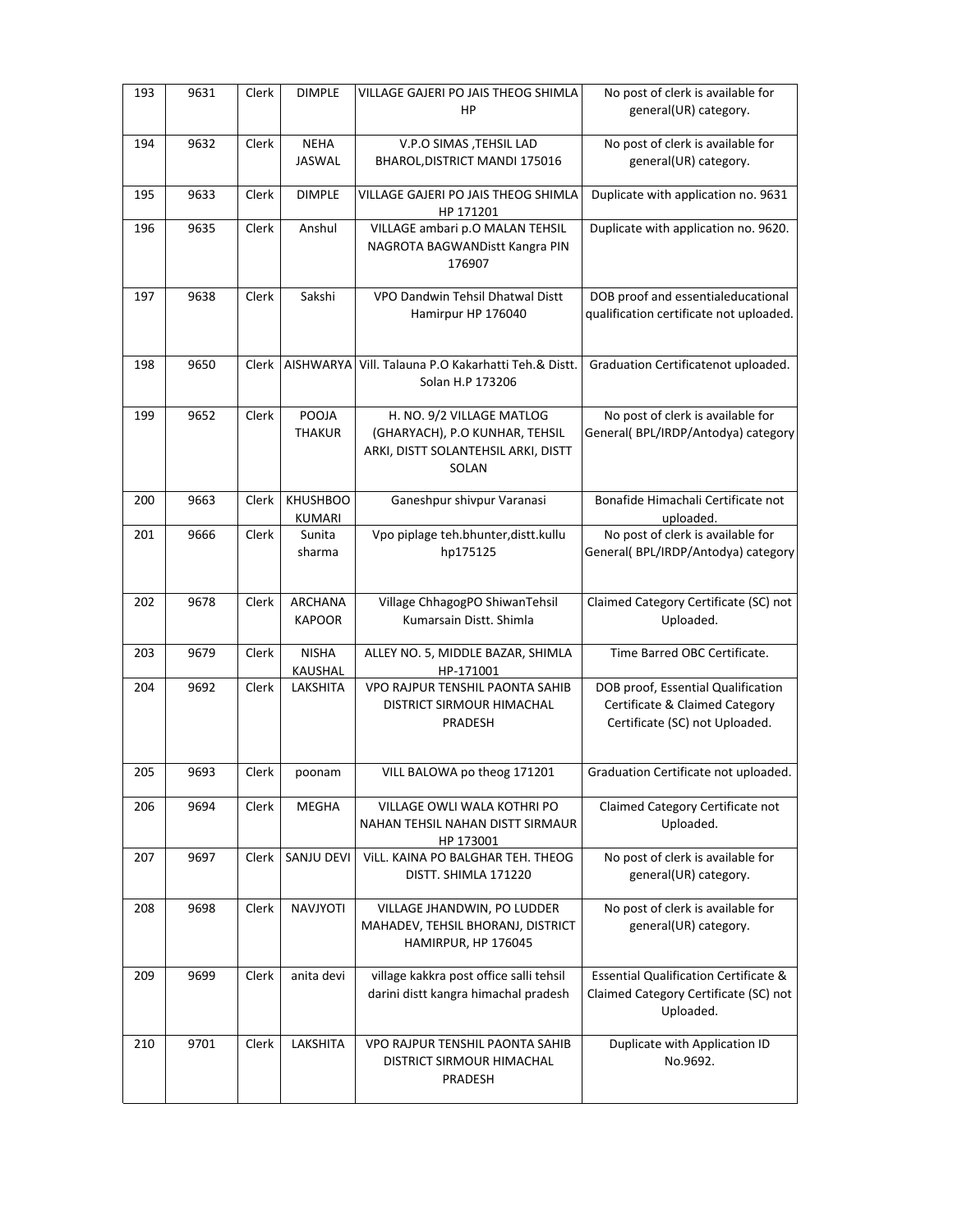| 211 | 9705 | Clerk | SHIVANG<br><b>BHARDWAJ</b> | #73 S/o C/o Rajni Sharma Gujjar Colony<br>Badripur Tehsil & PO Paonta Sahib Dist<br>Sirmour Himachal Pradesh 173025 | No post of clerk is available for<br>general(UR) category. |
|-----|------|-------|----------------------------|---------------------------------------------------------------------------------------------------------------------|------------------------------------------------------------|
| 212 | 9709 | Clerk | <b>ANUPAMA</b>             | Vill Damandali, PO Panog, Teh<br>kotkhai, Distt Shimla, HP 171204                                                   | Duplicate with Application ID<br>No.10809.                 |
| 213 | 9712 | Clerk | SHABNAM<br><b>THAKUR</b>   | VILL. SHURAD P/O KHOKHAN TEH.<br>BHUNTER DIST. KULLU H. P.                                                          | No post of clerk is available for<br>general(UR) category. |
| 214 | 9715 | Clerk | ANIL                       | VILLAGE KERAG PO BIJMALTEH NERWA<br><b>DISTT SHIMLA</b>                                                             | Underage.                                                  |
| 215 | 9720 | Clerk | bharti<br>kashyap          | SANT NIWAS MJYAT TOTU SHIMLA-11                                                                                     | Graduation certificate not uploaded.                       |
| 216 | 9725 | Clerk | RANJANA                    | VILL BISHAL PO DIGERAH TEH ANNI<br>DISTT KULLU HP-172026                                                            | Claimed Category Certificate (SC) not<br>Uploaded.         |
| 217 | 9730 | Clerk | Mehnaz<br>khatoon          | masjid complex boileauganj shimla-5                                                                                 | No post of clerk is available for<br>general(UR) category. |
| 218 | 9732 | Clerk | <b>REENA DEVI</b>          | VILL RACCHAKRAPOST OFFICE<br><b>HANUMAN BAROG</b><br>DARLAGHATDISTRICT SOLAN<br>HIMACHAL PRADESH                    | Bonafide Himachali Certificate not<br>uploaded.            |
| 219 | 9742 | Clerk | Rohini<br>Thakur           | teh solan ber(44) chambhaghat solan<br>himachal pradesh 173213                                                      | No post of clerk is available for<br>general(UR) category. |
| 220 | 9745 | Clerk | ANSHUL<br>SHARMA           | HOUSE NO.39/2 YASWANT VIHAR<br>COLONY NAHAN DISTT. SIRMOUR H.P.                                                     | Time Barred OBC certificate.                               |
| 221 | 9746 | Clerk | <b>MANISHA</b><br>SHARMA   | Vill. Jubridhar C/O Binder Singh P.O.<br>Dhalli Distt. Shimla 171012                                                | EWS Certificate not Uploaded.                              |
| 222 | 9749 | Clerk | <b>AANCHAL</b>             | V. P. O- RATTI TEHSIL BALH DISTRICT<br>MANDI (H.P) PIN CODE-175008                                                  | Claimed Category Certificate (OBC)<br>not uploaded.        |
| 223 | 9751 | Clerk | <b>RASHI</b>               | VILLAGE-SAMBAL P. O - PANDOH<br>TEHSIL SADAR DISTRICT MANDI (H.P)<br>PIN CODE - 175124                              | No post of clerk is available for<br>general(UR) category. |
| 224 | 9754 | Clerk | KAJAL                      | village kainthu post office bhawai tehsil<br>sangrah distt sirmaur hp 173104                                        | Duplicate with Application No. 9752                        |
| 225 | 9756 | Clerk | Ishita rana                | Chiddarwala near r pratibha designer<br>studio                                                                      | No post of clerk is available for<br>general(UR) category. |
| 226 | 9758 | Clerk | SHWETA<br><b>THAKUR</b>    | Vill-Kothi(tansola), P.O-Kunihar, Tesh-<br>Arki, Distt-Solan                                                        | No post of clerk is available for<br>general(UR) category. |
| 227 | 9766 | Clerk | RASIKA                     | Village-Lambera, Po -Khiah , Teh and<br>Distt Hamirpur (HP) Pin Code -177020                                        | Duplicate with Application ID 9769                         |
| 228 | 9772 | Clerk | <b>DIKSHA</b>              | VILLAGE BANIAN P.O JUBBER TEH<br>KASAULI DISTT SOLAN                                                                | No post of clerk is available for<br>general(UR) category. |
| 229 | 9773 | Clerk | Vaishali                   | Vill.Jhalgi P.O.Taradevi<br>Tehsil.Distt.Shimla                                                                     | Graduation Certificate not uploaded.                       |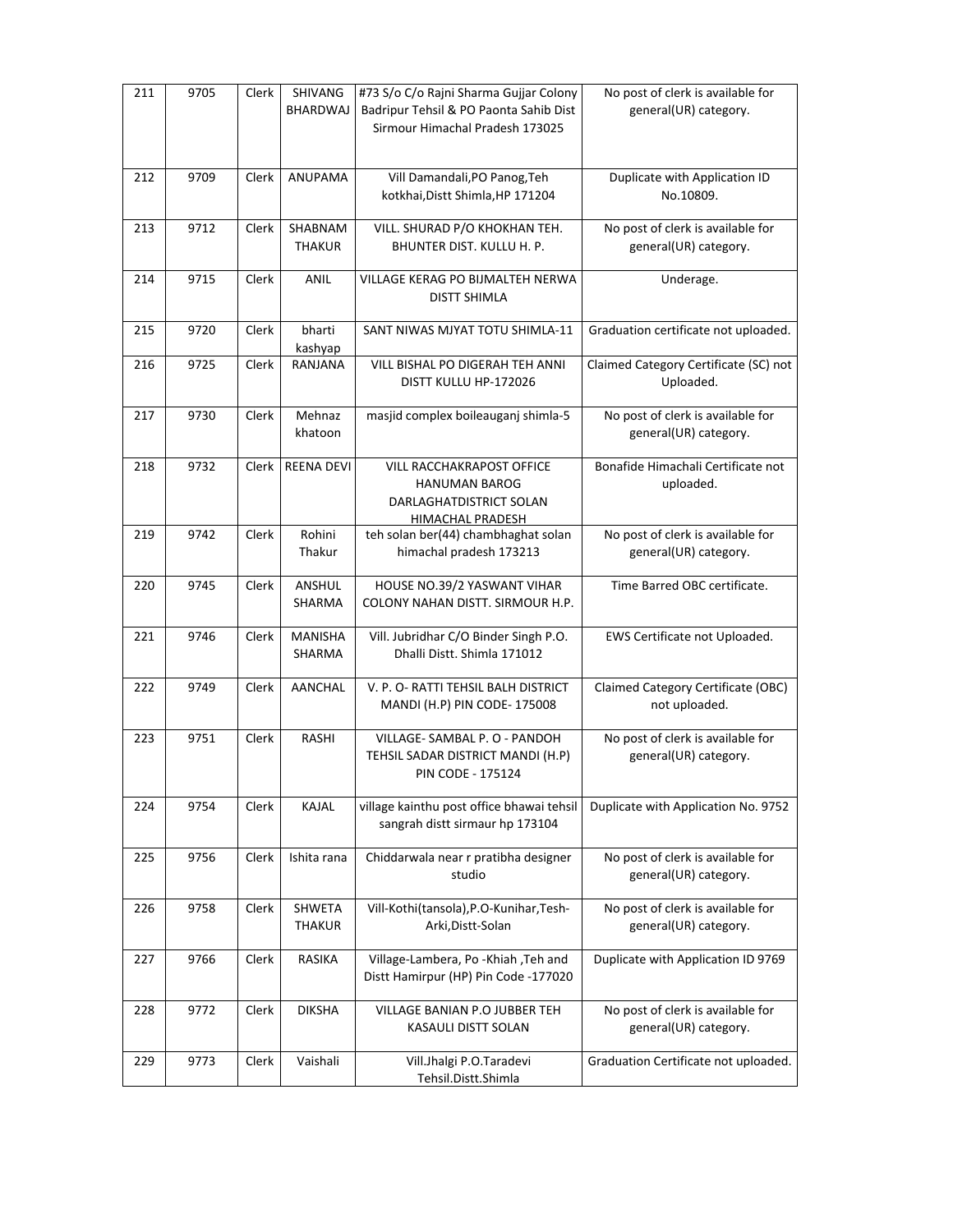| 230 | 9787 | Clerk | <b>ANCHAL</b>                  | H. No. 422/12, Nauni ka Baag Near Sabji<br>MandiTehsil:- NahanDistt. Sirnour-<br>173001 State-Himachal Prade | Time Barred OBC certificate.                                       |
|-----|------|-------|--------------------------------|--------------------------------------------------------------------------------------------------------------|--------------------------------------------------------------------|
| 231 | 9790 | Clerk | ANCHAL                         | H. No. 422/12, Nauni ka Baag Near Sabji<br>MandiTehsil:- NahanDistt. SirMour-<br>173001 State-Himachal Prade | Duplicate with Application ID 9787                                 |
| 232 | 9791 | Clerk | Nachita<br>Kumari              | Village.DantalPost.Nangal<br>NuniaDistrict.MahendergarhState.Hary<br>ana                                     | No post of clerk is available for<br>general(UR) category.         |
| 233 | 9792 | Clerk | SHIVANI                        | VPO NANJ TEH KARSOG DISTT MANDI<br>HP 175011                                                                 | No post of clerk is available for<br>general(UR) category.         |
| 234 | 9802 | Clerk | AKASH<br>CHOUHAN               | Village Samana Post Office Bari Tehsil<br>Palampur District Kangra                                           | Valid Ward of Ex-Serviceman<br>Certificate not uploaded.           |
| 235 | 9803 | Clerk | Poonam<br>Diwan                | 1st floor, verma niwas, strawberry hills,<br>Chotta Shimla                                                   | No posts of Clerk areavailable for<br>General(UR) category         |
| 236 | 9804 | Clerk | SIDHANSHU<br>KAUNDAL           | V.P.O. MASROOR, DIST KANGRA H.P.                                                                             | Time barred OBC certificate.                                       |
| 237 | 9814 | Clerk | renuka                         | VPo dhamrol teh bhoranj distt<br>hamirpurDhamrol                                                             | Duplicate with application no. 9813                                |
| 238 | 9815 | Clerk | renuka                         | VPo dhamrol teh bhoranj distt<br>hamirpurDhamrol                                                             | Duplicate with application no. 9813                                |
| 239 | 9823 | Clerk | <b>NIKITA</b><br><b>KUMARI</b> | VILL JakhrionPost Office MAMLIGH TEH<br>KANDAGHAT DISTT SOLAN HP 173222                                      | DOB proof & Educational<br>Qualification Certificate not uploaded. |
| 240 | 9827 | Clerk | Sweeti Rana                    | Village Salihar pos office Salihar teh<br>khundian                                                           | No posts of Clerk are available for<br>General(UR) category.       |
| 241 | 9828 | Clerk | KIRTI                          | VILL.BHALOTHA P.O.LUDDU<br>TEH.CHAMBA DISTT.CHAMBA HP                                                        | No posts of Clerk are available for<br>General(UR) category.       |
| 242 | 9829 | Clerk | POONAM                         | vill barwara, po gheori, tehsil dehra,<br>distt kangra, pincode 177105                                       | EWS Certificate not uploaded.                                      |
| 243 | 9831 | Clerk | PANKAJ<br><b>KUMAR</b>         | VILL BAWAN PO JUBLA TEH ARKI DISTT<br><b>SOLAN HP 173207</b>                                                 | Duplicate with Application ID<br>No.10999.                         |
| 244 | 9833 | Clerk | ANSHUL<br>THAKUR               | H.No 123/23Palace Colony Mandi Pin:<br>175001                                                                | No post of Clerk is available for ST<br>Category                   |
| 245 | 9836 | Clerk | RENU                           | VILL NEHRA PO RAJHANA TEH AND<br>DISTT SHIMLA 171009                                                         | No post of Clerk is available for<br>General(UR) Category          |
| 246 | 9839 | Clerk | SONAL<br>CHAUHAN               | matu ram building first floor near SD<br>school solan                                                        | No post of Clerk is available for<br>General(UR) Category          |
| 247 | 9845 | Clerk | Deepika<br>Sharma              | Village. Serla Khaboo, Teh.Rewalsar,<br>Distt, Mandi                                                         | No post of Clerk is available for<br>General(BPL/IRDP/Antodya)     |
| 248 | 9847 | Clerk | <b>REETA DEVI</b>              | VPO LOWER BADHERA TEH HAROLI<br><b>DISTT UNA</b>                                                             | Time Barred OBC Certificate                                        |
| 249 | 9855 | Clerk | <b>VIVEK</b><br><b>THAKUR</b>  | village jadari p.o kandaghat district<br>solan                                                               | No post of Clerk is available for<br>General(BPL/IRDP/Antodya)     |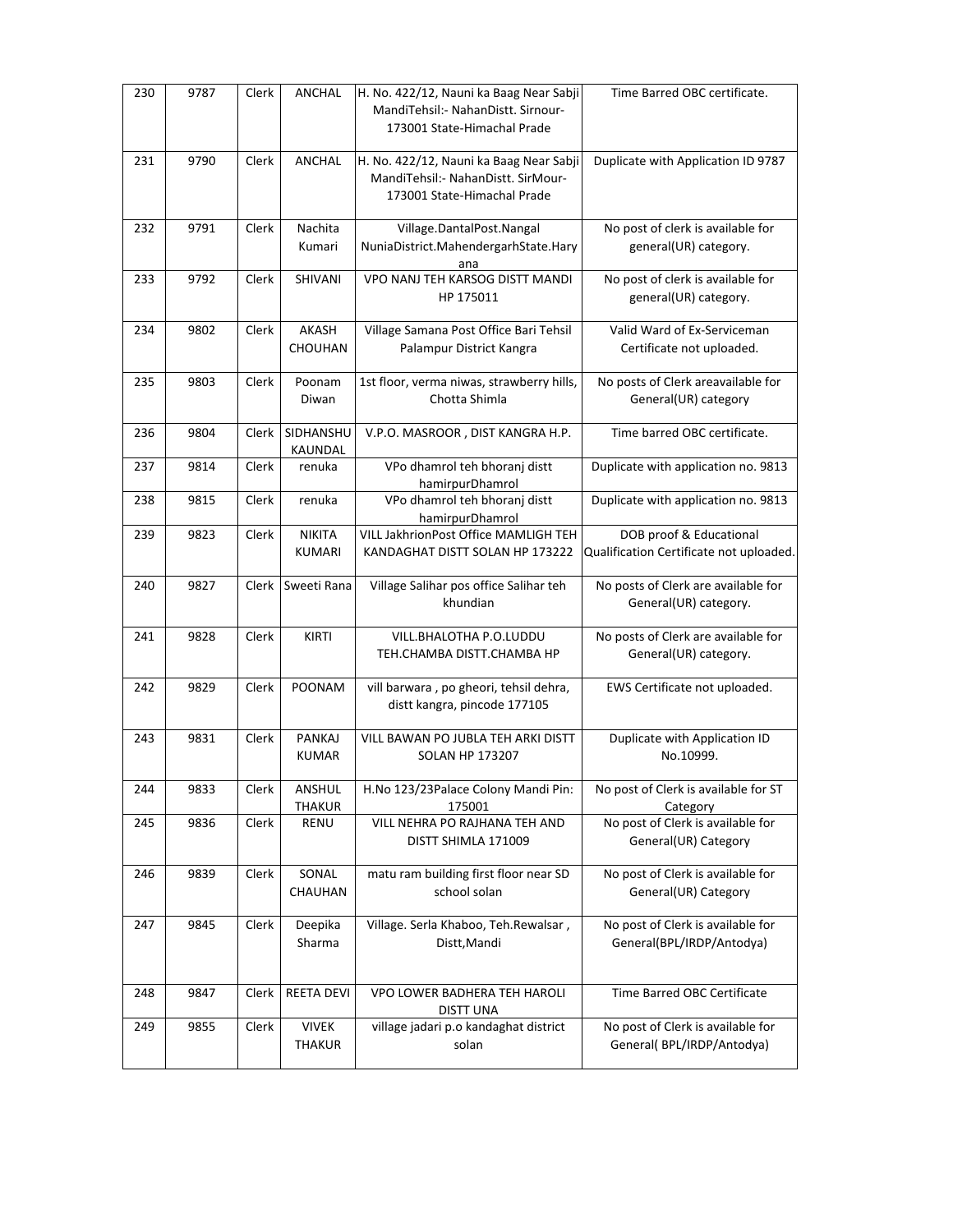| 250 | 9856 | Clerk | Manisha<br>Persheera   | Village Wari PO Malang Tehsil Lahaul<br>District Lahaul&Spiti 175132                          | No post of Clerk is available for ST<br>Category                                                       |
|-----|------|-------|------------------------|-----------------------------------------------------------------------------------------------|--------------------------------------------------------------------------------------------------------|
| 251 | 9857 | Clerk | Tamanna<br>Negi        | V.P.O khawangi tehsil kalpa distt.<br>Kinnaur Himachal Pradesh                                | No post of Clerk is available for ST<br>Category                                                       |
| 252 | 9858 | Clerk | Tamanna<br>Negi        | V.P.O khawangi tehsil kalpa distt.<br>Kinnaur Himachal Pradesh                                | Duplicate with Application ID 9857                                                                     |
| 253 | 9859 | Clerk | Tamanna<br>Negi        | V.P.O khawangi tehsil kalpa distt.<br>Kinnaur Himachal Pradesh                                | Duplicate with Application ID 9857                                                                     |
| 254 | 9860 | Clerk | Tamanna<br>Negi        | V.P.O khawangi tehsil kalpa distt.<br>Kinnaur Himachal Pradesh                                | Duplicate with Application ID 9857                                                                     |
| 255 | 9861 | Clerk | Jaiwanti               | Village Serla Khaboo, PO. Thina Galu,<br>Teh. Rewalsar, Distt. Mandi (H.P) Pin<br>Code-175023 | No post of clerk is available<br>forGeneral( Persons with Benchmark<br>Disability)                     |
| 256 | 9869 | Clerk | <b>SUREKHA</b>         | VILL SOYAL PO NERWA DISTT SHIMLA<br>HP 171210                                                 | <b>Essential Qualification Certificate &amp;</b><br>Claimed Category Certificate (SC) not<br>Uploaded. |
| 257 | 9870 | Clerk | POOJA<br><b>KUMARI</b> | VPO LUHARWIN TEHSIL GHUMARWIN<br>DISTT BILASPUR HP 174021                                     | No post of Clerk is available for<br>General(BPL/IRDP/Antodya)                                         |
| 258 | 9871 | Clerk | Pooja                  | VILLAGE SARMANA POST OFFICE<br>SHAKRAHTEHSIL AND DISTRICT SHIMLA                              | <b>Essential Qualification Certificate &amp;</b><br>Claimed Category Certificate (SC) not<br>Uploaded. |
| 259 | 9873 | Clerk | Jaya Kumari            | VPO. Sarkidhar, Teh. Rewalsar, Distt.<br>Mamdi, (H.P) Pin Code- 175023                        | No post of Clerk is available for<br>General (UR) Category                                             |
| 260 | 9874 | Clerk | RANJEETA               | #151/12 MOHALLA SHAMSHERPUR<br>CANTT AREA TEHSIL NAHAN DISTRICT<br>SIRMOUR(H.P)               | No post of Clerk is available for<br>General (UR) Category                                             |
| 261 | 9878 | Clerk | <b>PREETI</b>          | V.P.O BEOLIA TEH SHIMLA                                                                       | <b>Educational Qualification Certificates</b><br>not uploaded.                                         |
| 262 | 9879 | Clerk | <b>SHIKHA</b>          | <b>VPO MATOUR TEHSIL AND DISTRICT</b><br>KANGRA                                               | Time barred OBC Certificate                                                                            |
| 263 | 9880 | Clerk | krishan lal            | VILLAGE PURANA POST OFFICE NANJ<br>TEH KARSOG DISTC MANDI HP                                  | No post of Clerk is available for<br>General (BPL/IRDP/Antodya)                                        |
| 264 | 9882 | Clerk |                        | Lalita thakur Village mandhoti ditt solan teh arki post<br>office hanuman badog 173235HP      | Underage and No post for Clerk is<br>available for General(UR) Category                                |
| 265 | 9883 | Clerk | RAKSHA<br><b>VERMA</b> | Vill.surajpur po.piplughat teh arki distt<br>solan (hp)                                       | Underage & No post of Clerk is<br>available for General (UR) Category.                                 |
| 266 | 9887 | Clerk | <b>ADITIYA</b>         | #151/12 MOHALLA SHAMSHERPUR<br>CANTT AREA TEHSIL NAHAN DISTRICT<br>SIRMOUR(H.P)               | Duplicate with Application ID<br>No.9920.                                                              |
| 267 | 9898 | Clerk | REENU DEVI             | VPO BHIRRITEH BAIJNATH DISTT<br>KANGRA (HP) PIN CODE (176088)                                 | D.O.B Proof andClaimed Category<br>Certificate (SC) not Uploaded.                                      |
| 268 | 9901 |       |                        |                                                                                               | No post of Clerk is available for                                                                      |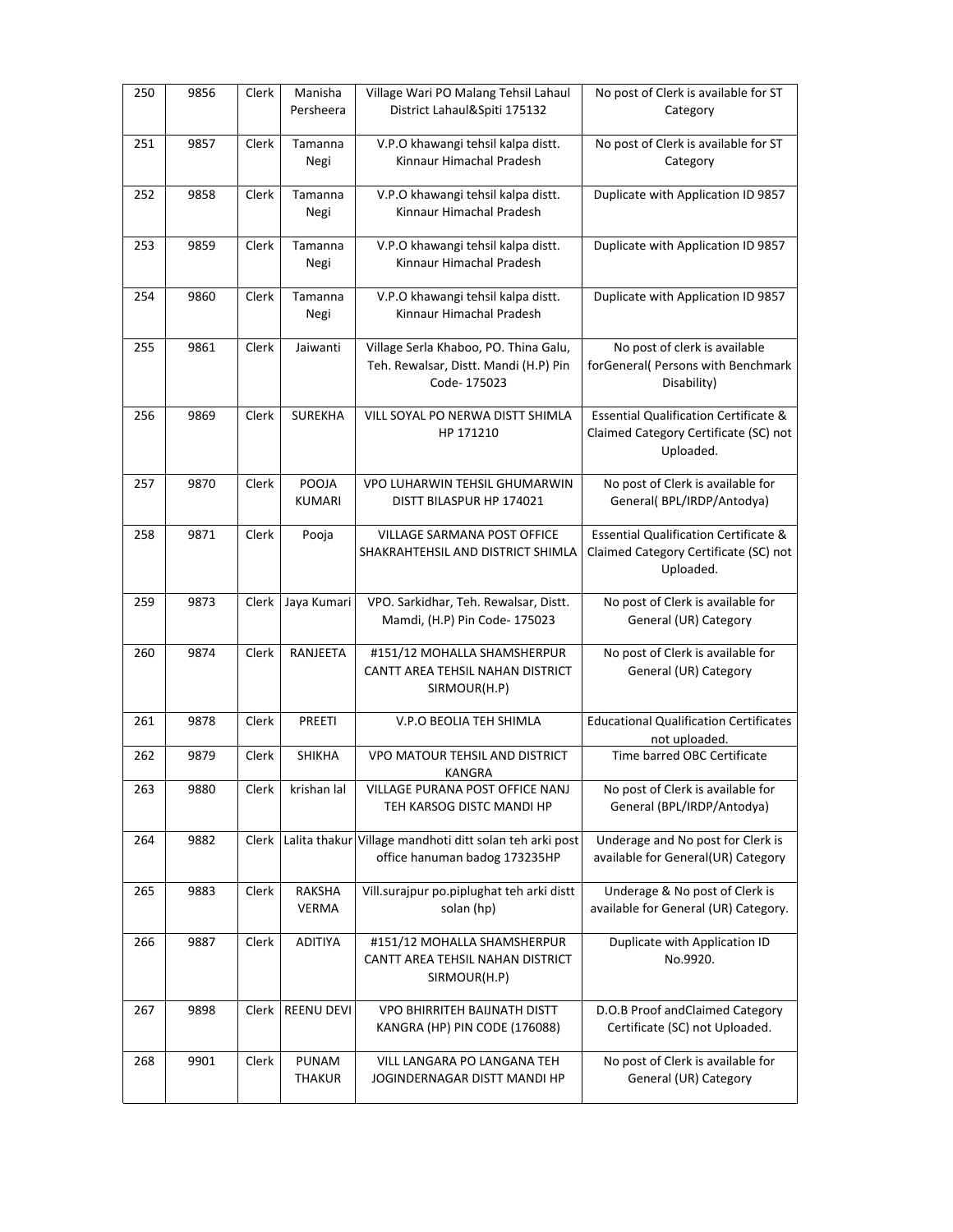| 269 | 9907 | Clerk | AKANKSHA                     | NAGESH BHAWAN NEAR SAI MANDIR<br>MAJHAR PUJARLI SHIMLA HIMACHAL     | No post of Clerk is available for<br>General (UR) Category              |
|-----|------|-------|------------------------------|---------------------------------------------------------------------|-------------------------------------------------------------------------|
|     |      |       |                              | PRADESH                                                             |                                                                         |
| 270 | 9922 | Clerk | vikrant<br>singh             | V.P.O Haroli, Tehsil Haroli, Una,<br>177220. Himachal Pradesh.      | <b>DOB Proof and Claimed Category</b><br>Certificate (SC) not Uploaded. |
| 271 | 9924 | Clerk | ABHEY                        | 123/3 palace colony mandi                                           | No post of Clerk is available for ST<br>Category.                       |
| 272 | 9925 | Clerk | Rajat                        | 421/16 Near Durga Ashram Chattarpur                                 | No post of Clerk is available for                                       |
|     |      |       | Parihar                      | New Delhi-110074                                                    | General (UR) Category.                                                  |
| 273 | 9931 | Clerk | <b>AYUB KHAN</b>             | VPO MANJHIAR TEH NADAUN DISTT<br>HAMIRPUR HP 177038                 | No post of Clerk is available for ST<br>Category                        |
| 274 | 9936 | Clerk | AJAY                         | VILL ANDRETA PO THAKURDWARA TEH                                     | Time barred OBC Certificate                                             |
|     |      |       | <b>KUMAR</b>                 | AND DISTT KANGRA HP 176029                                          |                                                                         |
| 275 | 9938 | Clerk |                              | HARSH LATA BLock no 6 type 1 set no 5 forest colony                 | No post of Clerk is available for                                       |
|     |      |       |                              | khalini Shimla HP                                                   | General(UR) category                                                    |
| 276 | 9949 | Clerk | AYUSHI                       | VPO RAMA TEHSIL NAHAN DISTT                                         | Claimed Category Certificate (OBC)                                      |
|     |      |       | RAMOUL                       | SIRMAUR HP 173001                                                   | not Uploaded.                                                           |
| 277 | 9951 | Clerk | <b>BANDISH</b>               | Village Jadani Pipal PO Nermand Teh                                 | DOB proof and essentialeducational                                      |
|     |      |       | <b>KUMARI</b>                | Nermand Distt Kullu 172023                                          | qualification certificate not uploaded.                                 |
| 278 | 9952 | Clerk | <b>MAMTA</b>                 | VILLAGE DHEERA PO PANJAHAL TEHSIL                                   | Claimed Category Certificate (SC) not                                   |
|     |      |       | <b>DEVI</b>                  | NAHAN DISTT SIRMAUR HP 173001                                       | Uploaded.                                                               |
| 279 | 9953 | Clerk | Narender                     | VPO.Sarkidhar, Teh.Rewalsar, Distt.                                 | No post of Clerk is available for                                       |
|     |      |       | Kumar                        | Mandi, (H.P.), Pin- 175023                                          | General(UR) Category                                                    |
| 280 | 9954 | Clerk | KUMARI                       | VILLAGE- DHANDERWARI P/O KAWAR                                      | No post of Clerk is available for                                       |
|     |      |       | SHEELA                       | TEH. DODRA KAWAR DISTT. SHIMLA HP                                   | General(UR) Category.                                                   |
| 281 | 9956 | Clerk | PRIYANKA<br>CHAUHAN          | VILLAGE- GAON DHAKGAON P/O MASLI<br>TEH. CHIRGAON DISTT. SHIMLA HP  | No post of Clerk is available for<br>General(UR) category.              |
|     |      |       |                              |                                                                     |                                                                         |
| 282 | 9958 | Clerk | ALISHA                       | VPO Karasa Teh Rohru Dist Shimla                                    | Irrelevant Educational qualification                                    |
|     |      |       | CHAUHAN                      |                                                                     | certificates uploaded.                                                  |
| 283 | 9962 | Clerk | Mohit                        | Vill. Po. Mamligh thsill. Kandhagat distt.<br>Solan HP              | Graduation Certificate not uploaded.                                    |
| 284 | 9963 | Clerk | <b>ANJANA</b><br><b>DEVI</b> | VILLAGE DHEERA PO PANJAHAL TEHSIL<br>NAHAN DISTT SIRMAUR HP 173001  | Claimed Category Certificate (SC) not<br>Uploaded.                      |
|     |      |       |                              |                                                                     | No post of Clerk is available for                                       |
| 285 | 9964 | Clerk | ANSHU<br><b>KUMARI</b>       | VILLAGE- DHANDERWARI P/O KAWAR<br>TEH. DODRA KAWAR DISTT. SHIMLA HP | General(UR) Category                                                    |
| 286 | 9968 | Clerk | SAPNA DEVI                   | VILL.RUPANALAHAR P/O PANJAHARA                                      | Time barred OBC Certificate                                             |
|     |      |       |                              | TEH NURPUR DISTT KANGRA (176051)                                    |                                                                         |
| 287 | 9969 | Clerk | NEEJA                        | HOUSE 51NEW SHANTI NAGAR                                            | No post of Clerk is available for                                       |
|     |      |       |                              | PANIPATTEHSIL PANITPAT DISTT<br>PANIPAT STATE HARYANA               | General(UR) category                                                    |
|     |      |       |                              |                                                                     |                                                                         |
| 288 | 9971 | Clerk | SANDEEP<br><b>KUMAR</b>      | VPO KOLAR TEHSIL PAONTA SAHIB<br>DISTT. SIRMAUR HP PIN-173001       | Time barred OBC Certificate                                             |
|     |      |       |                              |                                                                     |                                                                         |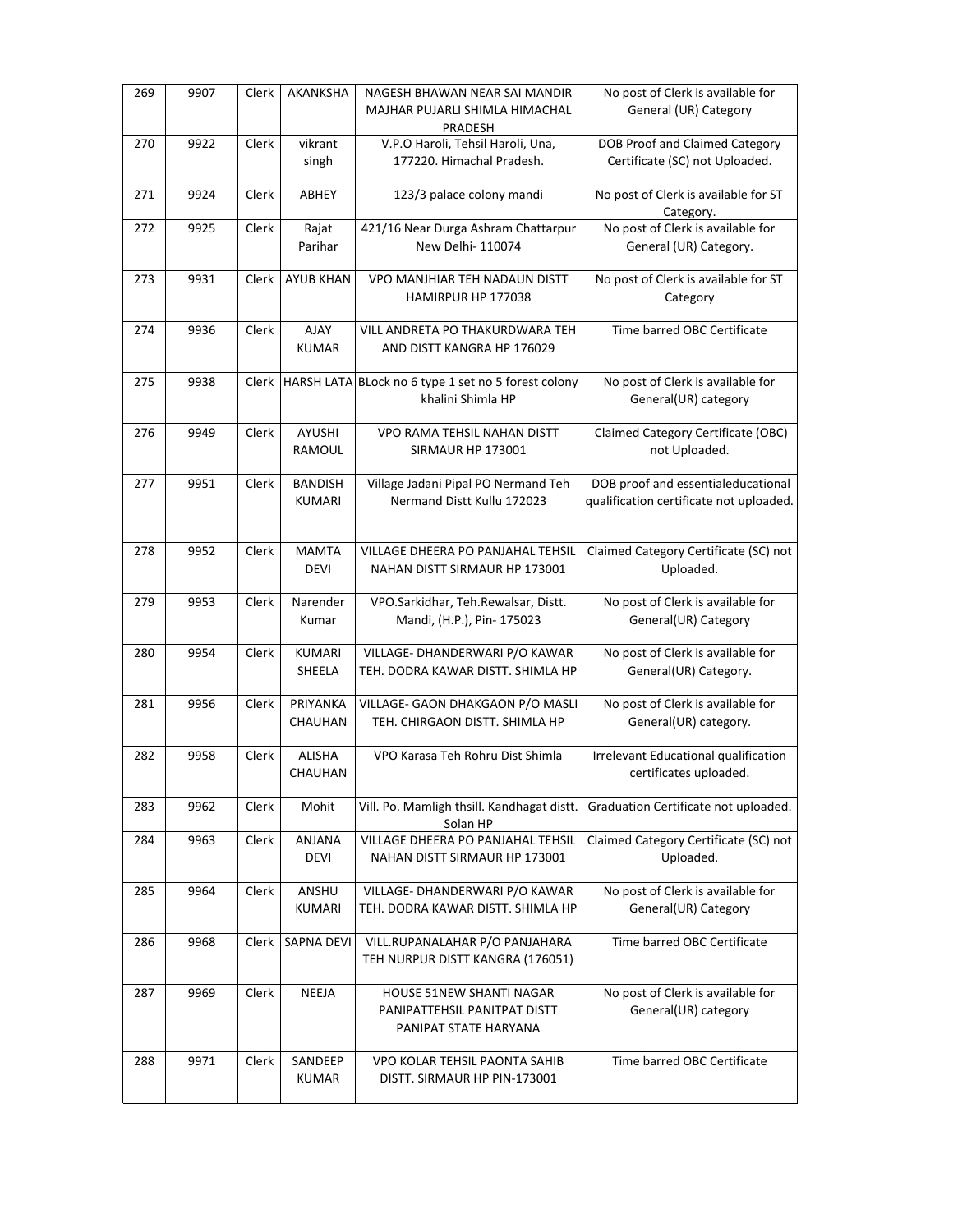| 289 | 9973  | Clerk | PALLAVI<br><b>THAKUR</b>      | THAKUR NIWAS, NEAR MAHAJAN<br>HOUSE, SADHNAGHATTI<br>CHOTTASHIMLA, SHIMLA, HP 171002                                 | No post of Clerk is available for<br>General(UR) category                    |
|-----|-------|-------|-------------------------------|----------------------------------------------------------------------------------------------------------------------|------------------------------------------------------------------------------|
| 290 | 9976  | Clerk | <b>AJAY</b><br><b>KUMAR</b>   | VILLAGE CHANDOUN POST OFFICE<br>KOSRI TEHSIL JAISINGHPUR DISTT<br><b>KANGRA HP</b>                                   | Fee not verified.                                                            |
| 291 | 9979  | Clerk | ANUKOOL<br>JAMWAL             | Village Pantehar PO Jhikli Bheth,<br>Kangra, H.P. 176081                                                             | Time Barred OBC Certificate.                                                 |
| 292 | 9982  | Clerk | Geeta devi                    | Vill. Mashiyar po Bathad teh Banjar<br>distt. Kullu Hp                                                               | No post of clerk is available for<br>general(UR) category.                   |
| 293 | 9983  | Clerk | Himesh<br>Kumar<br>Sharma     | Sharma House, KufriDhar, Ghanahatti,<br>HP171011                                                                     | No post of clerk available for<br>General(UR) Category.                      |
| 294 | 9984  | Clerk | Krima devi                    | Vill Barnagi po Tung teh Banjar distt<br>Kullu Hp                                                                    | EWS Certificate not uploaded.                                                |
| 295 | 9989  | Clerk | Charit<br>Thakur              | V.P.O. Gugga Saloh, Teh. Palampur,<br>District kangra, Pin: 176102                                                   | No post of clerk is available for<br>general(UR) category.                   |
| 296 | 9991  | Clerk | <b>DHARWIND</b><br>ER.        | <b>VILLAGE KURANWALA POST OFFICE</b><br>MANDHALA TEHSIL BADDI DISTRICT<br>SOLAN (H.P.) 174103                        | No post of clerk is available for<br>general(UR) category.                   |
| 297 | 9992  | Clerk | SIMRAN<br>SHARMA              | #115-A Yogesh Nagar, Yamuna Nagar,<br>Haryana                                                                        | Bonafide Himachali Certificatenot<br>uploaded.                               |
| 298 | 9993  | Clerk | MANOJ<br><b>KUMAR</b>         | VILL KAMNADI SUB TEH HARIPURDHAR<br>DISTT SIRMOUR PIN 173023                                                         | Duplicate with Application ID<br>No.9998.                                    |
| 299 | 9994  | Clerk | <b>SUNAINA</b>                | HNO,108 WNO.17 RAM NAGAR INDRA<br><b>BASTI SUNAM</b>                                                                 | No post of Clerk is available for<br>General (BPL/IRDP/Antodya)<br>category. |
| 300 | 10006 | Clerk | SHEELA                        | Village kyarku p.o dhadi ghunsa tehsil<br>rohru distt.shimla                                                         | Duplicate with application No.10012                                          |
| 301 | 10007 | Clerk | SHEELA                        | Village kyarku p.o dhadi ghunsa tehsil<br>rohru distt.shimla                                                         | Duplicate with application ID No.<br>10012                                   |
| 302 | 10008 | Clerk | SHEELA                        | Village kyarku p.o dhadi ghunsa tehsil<br>rohru distt.shimla                                                         | Duplicate with application No.10012                                          |
| 303 | 10009 | Clerk | SHEELA                        | Village kyarku p.o dhadi ghunsa tehsil<br>rohru distt.shimla                                                         | Duplicate with applicaDuplicate with<br>application ID No. 10012             |
| 304 | 10010 | Clerk | SHEELA                        | Village kyarku p.o dhadi ghunsa tehsil<br>rohru distt.shimla                                                         | Duplicate with application No.10012                                          |
| 305 | 10011 | Clerk | SHEELA                        | Village kyarku p.o dhadi ghunsa tehsil<br>rohru distt.shimla                                                         | Duplicate with application ID No.<br>10012                                   |
| 306 | 10015 | Clerk | <b>VIKAS</b><br>CHAUDHAR<br>Y | VIKAS CHAUDHARY S/O OM PRAKASH<br>CHAUDHARY VILL. RAKH KIARBAN PO.<br>KIARBAN TEH. DHEERA DISTT. KANGRA<br>HP 176084 | Claimed Category Certificate (OBC)<br>not Uploaded.                          |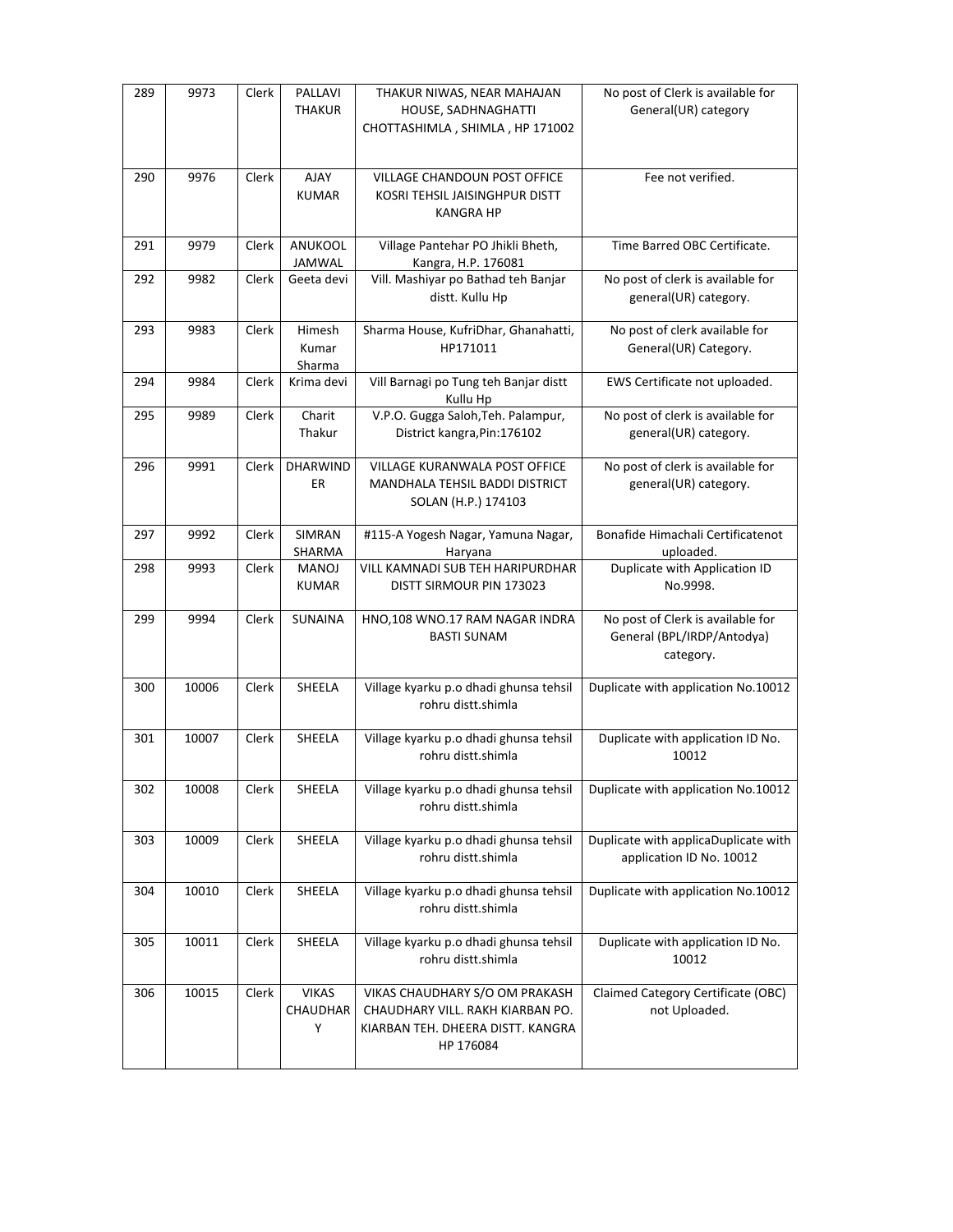| 307 | 10016 | Clerk | Bimla devi                       | VILL BULHANG PO SUDHAR TEH PDHAR<br>DISSTT MANDI HP PIN 175012                                         | <b>Essential Qualification Certificate &amp;</b><br>Claimed Category Certificate (OBC)<br>not Uploaded. |
|-----|-------|-------|----------------------------------|--------------------------------------------------------------------------------------------------------|---------------------------------------------------------------------------------------------------------|
| 308 | 10019 | Clerk | <b>DEEPAK</b><br>SANDHU          | PARMAR HOUSE ROCK DANE ESTATE<br>KACHI GHATI NEAR HOTEL ASIA THE<br>DAWN-171010                        | No post of Clerk is available for<br>General (UR) Category.                                             |
| 309 | 10022 | Clerk | <b>KUSHAL</b><br><b>KUMAR</b>    | VILL RAJPUTA BAROTA PO GAGRUHI<br>TEH JWALAMUKHI DISTT KANGRA -<br>176036 HP                           | Time barred OBC certificate.                                                                            |
| 310 | 10023 | Clerk | <b>KIRAN DEEP</b><br><b>KAUR</b> | W/O SATINDER SINGH PAPLOTHAR, P/O<br>NIAR, TEH JASWAN, PAPLOTHAR<br>DISTT.KANGRA H.P 177112            | No post of clerk is available for<br>general(UR) category.                                              |
| 311 | 10024 | Clerk | Archana                          | Villen Kyar po sujhaila the arki Distt<br>solan hp                                                     | No post of Clerk is available for<br>General (UR) Category.                                             |
| 312 | 10028 | Clerk | <b>SHILAKHA</b><br><b>THAKUR</b> | Shirgul lodge shiva vihar khundidhar<br>ward no 11 PO shamti solan HP                                  | No post of clerk is available for<br>general(UR) category.                                              |
| 313 | 10035 | Clerk | Meena                            | Village Chalokhar Post Office Nareli<br>Tehsil and District Hamirpur H.P                               | D.O.B. prof and EWS Certificate not<br>uploaded.                                                        |
| 314 | 10036 | Clerk | Hoshiar<br>Singh                 | Vill - Dhuala, PO - Makrer, Teh -<br>Bangana Distt Una (HP) 174321                                     | <b>Essential Qualification Certificate &amp;</b><br>Claimed Category Certificate (OBC)<br>not Uploaded. |
| 315 | 10042 | Clerk | <b>ATUL</b><br><b>KUMARI</b>     | Vill.Chilla, P.O. NOA, TEH. Sadar<br>Bilaspur, Distt. Bilaspur (174001)                                | No post of Clerk is available for<br>General (UR) Category                                              |
| 316 | 10047 | Clerk | Kanta Devi                       | Village Dabrihal PO Chimnu Teh<br>Jogindernagar Distt Mandi HP 176120                                  | No post of clerk is available for<br>general(UR) category.                                              |
| 317 | 10048 | Clerk | SHEETAL<br><b>VERMA</b>          | Verma niwas Shakti vihar panthaghati<br>Shimla                                                         | No post of Clerk is available for<br>General (UR) Category                                              |
| 318 | 10063 | Clerk | Poonam                           | Vill-mangsu, P.O-thanedhar, teh-<br>kumarsain, distt-shimla, himachal<br>pradesh Pin code-172030       | No post of Clerk is available for<br>General (UR) Category                                              |
| 319 | 10067 | Clerk | Pooja                            | Village Kuthehar PO Chail Chowk Tehsil<br>Chacheyot Distt Mandi                                        | No post of Clerk is available for<br>General(BPL/IRDP/Antodya)                                          |
| 320 | 10068 | Clerk | SHIVANI                          | vpo - upper jehmat, teh - baldwara,<br>distt - mandi                                                   | No post of Clerk is available for<br>General (UR) Category                                              |
| 321 | 10069 | Clerk | <b>NITIZ GORA</b>                | Vpo basnoor tehsil shahpurDistrict<br>kangra PIN CODE 176208                                           | Time Barred OBC Certificate.                                                                            |
| 322 | 10081 | Clerk | <b>BABITA DEVI</b>               | Babita devi w/o shri khem raj village<br>Lalsa post off Dansa teh Rampur bsr<br>Distt Shimla HP 172001 | No post of Clerk is available for<br>General (UR) Category                                              |
| 323 | 10083 | Clerk | SWATI<br>SHARMA                  | RADHA KRISHAN NIWAS VIJAYNAGAR<br>TUTU SHIMLA                                                          | No post of Clerk is available for<br>General (UR) Category                                              |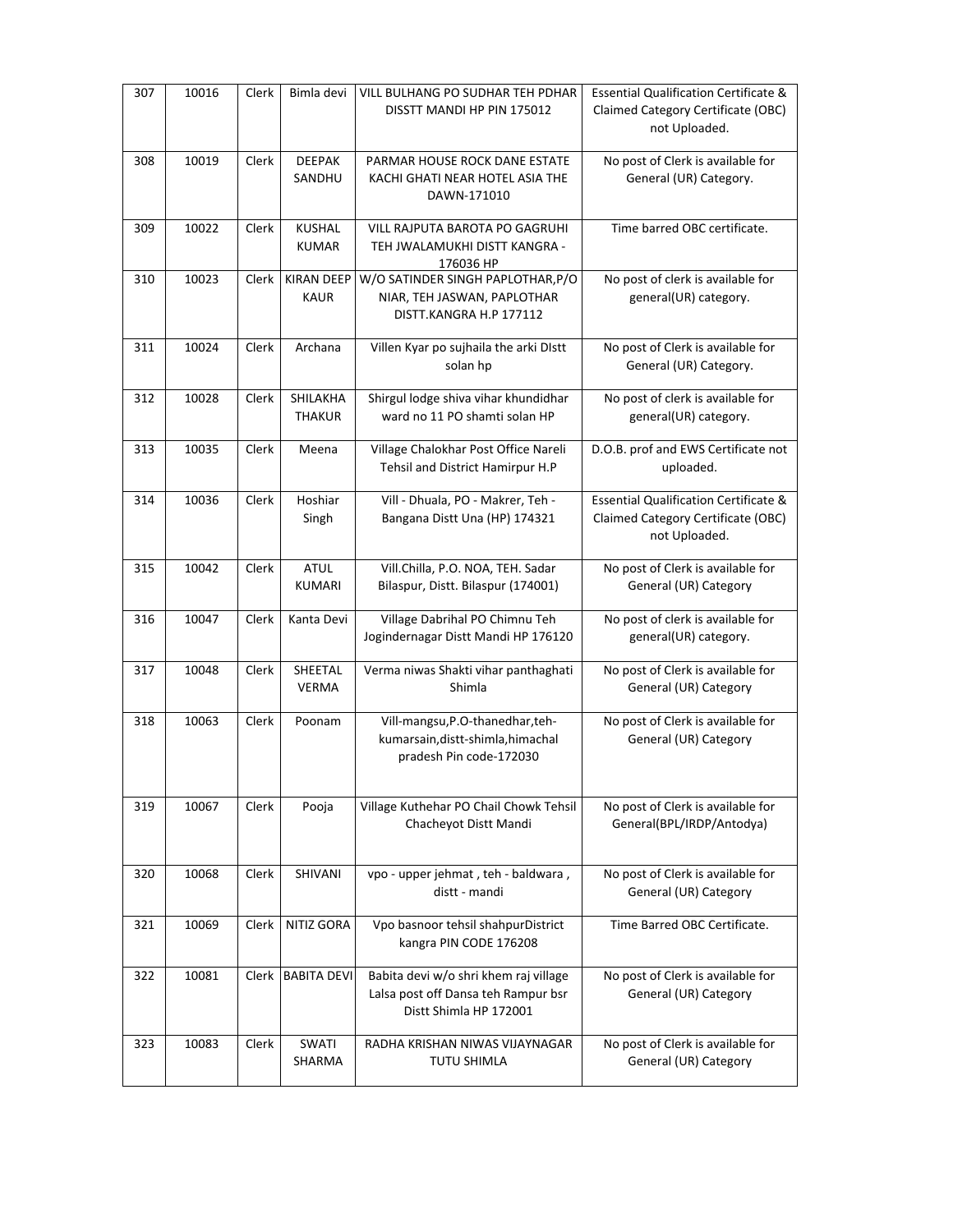| 324 | 10087 | Clerk | <b>SHWETA</b>                                  | 129 Arya nagar block2nd dehradun<br>uttrakhand pin no. 248001                                      | Bonafide Himachali Certificate not<br>uploaded.                            |
|-----|-------|-------|------------------------------------------------|----------------------------------------------------------------------------------------------------|----------------------------------------------------------------------------|
| 325 | 10094 | Clerk | Vandna<br>Kumari                               | Vandna Kumari D/o Kirpal Singh V.P.O<br>Dangoli District and Tehsil Una<br><b>Himachal Pradesh</b> | No post of Clerk is available for<br>General (UR) Category                 |
| 326 | 10095 | Clerk | Raman<br>Singh                                 | Jalandhar Lahar Po.Muhal Teh Dehra<br>Distt Kangra Himachal Pradesh<br>Pin.177117                  | Claimed Category Certificate (OBC)<br>not uploaded.                        |
| 327 | 10099 | Clerk | ANIL<br>SHARMA                                 | VILLAGE GARHI THE ANSI DISTT HISAR<br><b>HARYANA</b>                                               | No post of Clerk is available for<br>General (UR) Category                 |
| 328 | 10101 | Clerk | Neelam<br>Kumari                               | Vill-Berthin, Teh-jhandutta, Distt-<br>Bilaspur, Pincode-174029                                    | Claimed Category Certificate (OBC)<br>not uploaded.                        |
| 329 | 10108 | Clerk | POOJA                                          | SET NO 664 BLOCK NO 41 SECTOR 3<br><b>NEW SHIMLA</b>                                               | No post of Clerk is available for<br>General (UR) Category                 |
| 330 | 10114 | Clerk | Sakshi<br>koundal                              | H.no. 3 jain mohalla, nadaun post office,<br>Distt Hamirpur                                        | No post of Clerk is available for<br>General (UR) Category                 |
| 331 | 10120 | Clerk | Raj Kumari                                     | Vill chewla p.o. rauri, shimla                                                                     | No post of clerk is available for<br>general(UR) category.                 |
| 332 | 10122 | Clerk | <b>DHRETI</b>                                  | Vill majher po marathu teh sadar dist<br>mandi Himachal                                            | No post of clerk is available for<br>general(UR) category.                 |
| 333 | 10125 | Clerk | <b>KIRNA DEVI</b>                              | VILLAGE ROPI PO GAWALI TEH PADHAR<br>DISTRICT MANDI PIN CODE 175012                                | No post of clerk is available for ST<br>category.                          |
| 334 | 10127 | Clerk | <b>DHRETI</b>                                  | Vill majher po marathu teh sadar dist<br>mandi Himachal                                            | duplicate with application ID<br>No10122                                   |
| 335 | 10128 | Clerk | ABNEESH<br><b>KUMAR</b>                        | ABNEESH KUMAR C/O RANJEET SINGH<br>CHAUHAN COMPLEX, INDER NAGAR<br>DHALLI SHIMLA - 171012          | Claimed Category Certificate (OBC)<br>not Uploaded.                        |
| 336 | 10130 | Clerk | <b>RAJESH</b><br><b>KUMAR</b><br><b>KATOCH</b> | VPO HATWAS, TIKA BAGIYAN, TEHSIL<br>NAGROTA BAGWAN, DISTRICT<br>KANGRA, HIMACHAL PRADESH 176047    | Ex-Serviceman discharge certificate<br>not uploaded.                       |
| 337 | 10133 | Clerk | <b>DHRETI</b>                                  | Vill majher po marathu teh sadar dist<br>mandi Himachal                                            | duplicate with application ID<br>No10122                                   |
| 338 | 10134 | Clerk | <b>KIRNA DEVI</b>                              | VILLAGE ROPI PO GAWALI TEH PADHAR<br>DISTRICT MANDI PIN CODE 175012                                | duplicate with application ID<br>No.10125                                  |
| 339 | 10135 | Clerk | <b>KAPIL DEV</b>                               | VILL.SUKH BAGH P.O CHAUNTRA.TEH<br>JOGINDER NAGAR DISTT.MANDI (H.P)<br><b>PIN CODE.175032</b>      | Claimed Category Certificate (SC)not<br>Uploaded.                          |
| 340 | 10136 | Clerk | sudesh<br>kumari                               | vill garla sarkari po garla dei teh<br>palampur distt kangra 176085                                | No post of clerk is available for<br>general(UR) category.                 |
| 341 | 10137 | Clerk | <b>NAVEEN</b>                                  | RAJENDRA COLONY , HOUSE NO 46/2<br>,UCHANA KALAN ,JIND ,HARYANA                                    | Claimed Category (OBC) and bonafide<br>Himachali Certificate not uploaded. |
| 342 | 10143 | Clerk | ANJANA                                         | VILLAGE BHOLALI P O JUBBLI TEHSIL<br>KUPVI DISTT. SHIMLA                                           | No post of clerk is available for<br>general(UR) category.                 |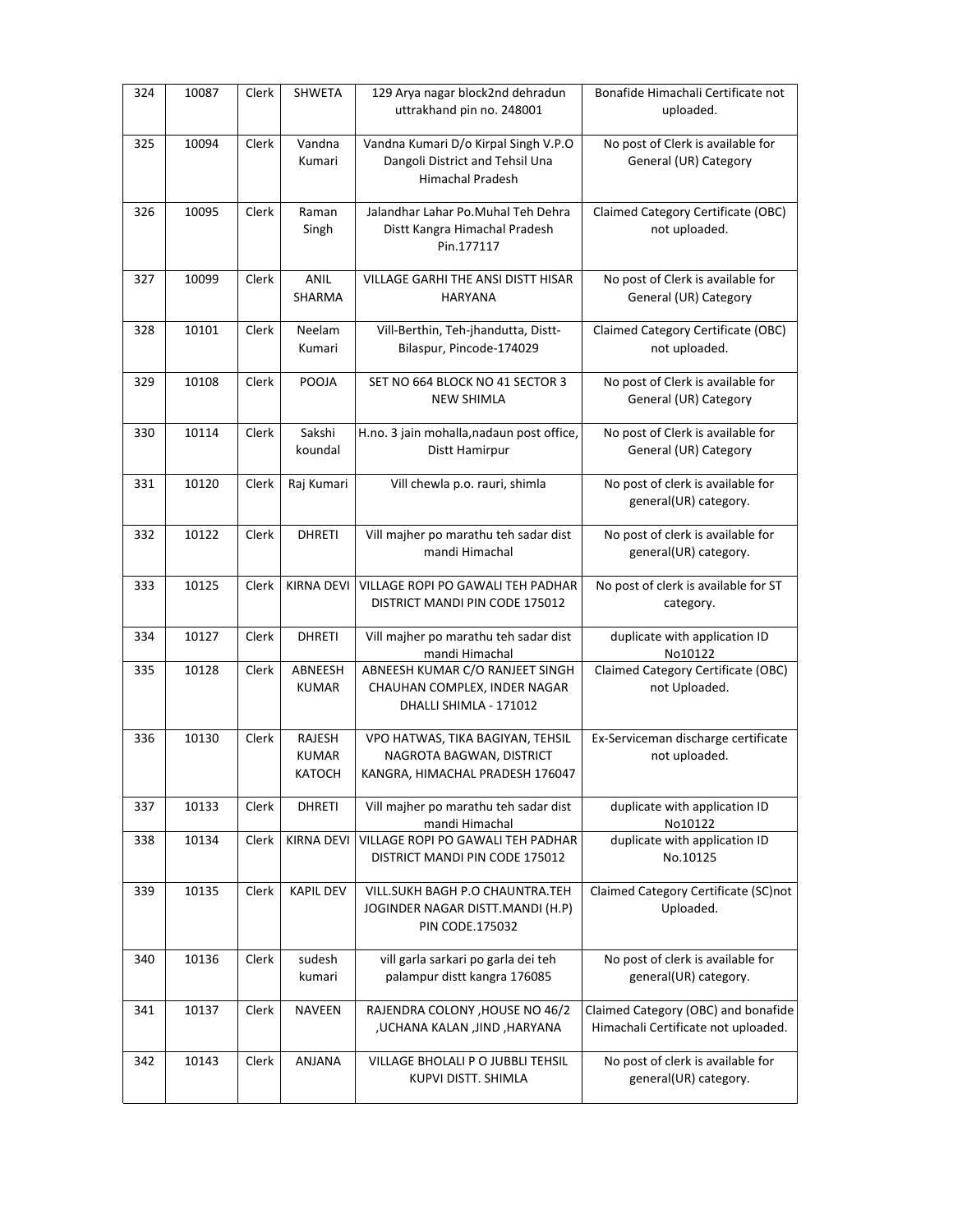| 343 | 10145 | Clerk | <b>SUSHMA</b>           | Vill-mangsu, P.O-thanedhar, teh-                                    | No post of clerk is available for                                         |
|-----|-------|-------|-------------------------|---------------------------------------------------------------------|---------------------------------------------------------------------------|
|     |       |       |                         | kumarsain, distt-shimla/himachal                                    | general(UR) category.                                                     |
|     |       |       |                         | pradeshPin code-172030                                              |                                                                           |
|     |       |       |                         |                                                                     |                                                                           |
| 344 | 10152 | Clerk | <b>BRITPAL</b>          | VPO MATOUR TEH/DISTT. KANGRA H.P                                    | Claimed Category Certificate (OBC)                                        |
|     |       |       | SINGH                   | <b>PIN CODE 176001</b>                                              | not Uploaded.                                                             |
|     |       |       |                         |                                                                     |                                                                           |
| 345 | 10153 | Clerk | RAVINDER                | VILL. PADAIN PO. SAINTHAL TEH.                                      | Time Barred OBC Certificate.                                              |
|     |       |       | <b>KUMAR</b>            | JOGINDER NAGAR DISTT. MANDI (H. P.)<br>PIN CODE-175032              |                                                                           |
|     |       |       |                         |                                                                     |                                                                           |
| 346 | 10157 | Clerk | KAJAL                   | FRIENDS COLONY, CHAMBAGHAT,                                         | No post of clerk is available for                                         |
|     |       |       |                         | SOLAN, HPfriends colony chambaghat                                  | general(UR) category.                                                     |
|     |       |       |                         |                                                                     |                                                                           |
|     |       |       |                         |                                                                     |                                                                           |
| 347 | 10160 | Clerk | Raghubir                | Village Post Office KakrainTeh.                                     | No post of clerk is available for                                         |
|     |       |       | Rana                    | palampur distt. kangra H.PPin Code                                  | general(UR) category.                                                     |
| 348 | 10165 | Clerk | SHIVANI                 | 176085<br>VILLAGE JACHH PO BASSA WAZIRAN                            | Duplicate with application ID no                                          |
|     |       |       | <b>DOGRA</b>            | TEH NURPUR DISTRICT KANGR                                           | 10158                                                                     |
|     |       |       |                         | HIMACHAL PRADESH PIN CODE 176201                                    |                                                                           |
|     |       |       |                         |                                                                     |                                                                           |
| 349 | 10169 | Clerk | <b>AKRITI</b>           | NIRMAL GANGA NIWAS DABRI LINE                                       | duplicate with application ID No                                          |
|     |       |       | KONDAL                  | PHAGLI SHIMLA                                                       | 10168                                                                     |
| 350 | 10170 | Clerk | <b>AKRITI</b>           | NIRMAL GANGA NIWAS DABRI LINE                                       | duplicate with application ID No                                          |
|     |       |       | KONDAL                  | PHAGLI SHIMLA                                                       | 10168                                                                     |
| 351 | 10171 | Clerk | <b>AKRITI</b><br>KONDAL | NIRMAL GANGA NIWAS DABRI LINE<br>PHAGLI SHIMLA                      | duplicate with application ID No<br>10168                                 |
| 352 | 10173 | Clerk | SONALI                  | VILL. CHHURLA P.P. DUGHILAG                                         | No post of clerk is available for                                         |
|     |       |       | THAKUR                  | TEH&DISTT. KULLU                                                    | General(UR) Category                                                      |
|     |       |       |                         |                                                                     |                                                                           |
| 353 | 10176 | Clerk | SHWETA                  | FLAT NO.-8, SHIVA APARTMENTS,                                       | No post of clerk is available for                                         |
|     |       |       | CHAUAHN                 | BHATTAKUFFER, CHAKRAYAL, SHIMLA                                     | General(UR) Category                                                      |
|     |       |       |                         |                                                                     |                                                                           |
| 354 | 10177 | Clerk | Jyoti                   | Vpo cholthara teh sarkaghat distt                                   | No post of clerk is available for                                         |
|     |       |       |                         | Mandi                                                               | General(UR) Category                                                      |
|     |       |       |                         |                                                                     |                                                                           |
| 355 | 10188 | Clerk | Pooja Devi              | Vpo Mehre tehsil Barsar distt Hamirpur                              | Claimed Category Certificate (SC) not                                     |
|     |       |       |                         | Himachal Pradesh                                                    | Uploaded.                                                                 |
|     |       |       |                         |                                                                     |                                                                           |
| 356 | 10192 | Clerk | ANKITA                  | Village Juani, P.O. Neoli, Tehsil and                               | No post of Clerk is available for                                         |
|     |       |       | <b>THAKUR</b>           | District Kullu, Pin. 175138                                         | General (UR) Category.                                                    |
| 357 | 10196 | Clerk | Anjali Patial           | house no 93, Delhi enclave society,                                 | Duplicate with Application ID                                             |
|     |       |       |                         | Chattara, una                                                       | No.14546.                                                                 |
| 358 | 10198 | Clerk | ABHISEK                 | ILASHPUR, BHAGWANPUR, EAST                                          | No post of Clerk is available for                                         |
|     |       |       | <b>BERA</b>             | MEDINIPUR, WEST BENGAL-721601                                       | General(Persons with Benchmark                                            |
|     |       |       |                         |                                                                     | Disability)                                                               |
|     |       |       |                         |                                                                     |                                                                           |
| 359 | 10200 | Clerk | ANISH<br><b>KUMAR</b>   | VILLAGE JAHOO DEEM, POST OFFICE<br>JAHOO, TEHSIL NANKHARI, DISTRICT | DOB proof, essential educational<br>qualification and claim category (SC) |
|     |       |       |                         | SHIMLA HP. 171213                                                   | certificate not uploaded.                                                 |
|     |       |       |                         |                                                                     |                                                                           |
|     |       |       |                         |                                                                     |                                                                           |
| 360 | 10203 | Clerk | KAJAL                   | H. NO. 256/13, W. NO. 12, NAV VIHAR                                 | No post of clerk is available for                                         |
|     |       |       | <b>GURUNG</b>           | COLONY, PAONTA SAHIB, HIMACHAL                                      | General(UR) Category                                                      |
|     |       |       |                         | PRADESH                                                             |                                                                           |
|     |       |       |                         |                                                                     |                                                                           |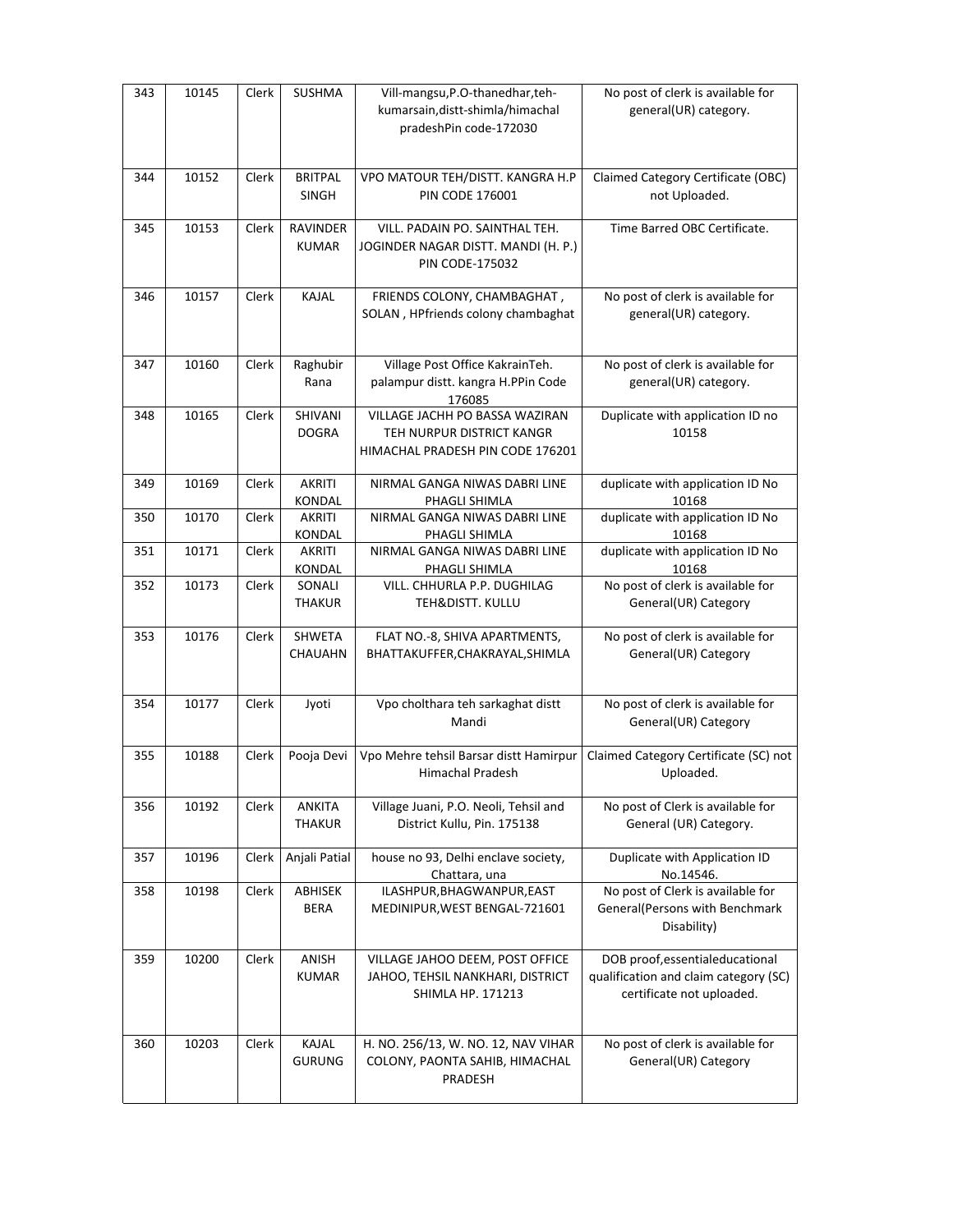| 361 | 10204 | Clerk | ANURADHA<br><b>KUMARI</b>      | VILLAGE BIRWARI P.O. DIUR TEHSIL<br>SALOONI DISTRICT CHAMBA HIMACHAL<br>PRADESH                                | DOB Proof and educational<br>qualification certificate not uploaded                                |
|-----|-------|-------|--------------------------------|----------------------------------------------------------------------------------------------------------------|----------------------------------------------------------------------------------------------------|
| 362 | 10211 | Clerk | Disha<br>Sharma                | Village Pathragal po DarlaghatTehsil<br>Arki District solan                                                    | No post of Clerk is available for<br>General (UR) Category                                         |
| 363 | 10212 | Clerk | <b>MANISHA</b>                 | VILLAGE KIARI, POST OFFICE SARAIN,<br>TEHSIL CHOPAL, DISTRICT SHIMLA<br>HIMACHAL PRADESH                       | No post of clerk is available for<br>General(UR) Category                                          |
| 364 | 10219 | Clerk | NEELAM                         | VILL-SHENAL PO-BALDEYANTEH-<br>SHIMLA DISS-SHIMLA 171007                                                       | No post of clerk is available for<br>General(UR) Category                                          |
| 365 | 10226 | Clerk | <b>AJAY</b><br><b>KUMAR</b>    | VILL KHANSARA PO LADDA TEHSIL<br><b>GHUMARWIN DISTT BILASPUR HP</b><br>174026                                  | No post of clerk is available for<br>General(UR) Category                                          |
| 366 | 10230 | Clerk | <b>ATUL</b><br>KAUNDAL         | VPOCHACHIANTEHSIL<br>PALAMPURDISTTKANGRA HP-176059                                                             | Graduation Certificate not uploaded.                                                               |
| 367 | 10236 | Clerk | ABHISHEK<br><b>RANA</b>        | vpo. bhattu shamula teh. palampur<br>distt. kangra hp 176064                                                   | No post of Clerk is available for<br>General (UR) Category                                         |
| 368 | 10238 | Clerk | NEELAM                         | Village Post Office Saryanj Tehsil Arki<br>Distt Solan HP 173235                                               | No post of clerk is available for<br>General (BPL/IRDP/ Antodya)<br>Category                       |
| 369 | 10239 | Clerk | ANJALI<br>SHARMA               | VILL SUNOG PO THAROCH TEH NERWA<br>DISTT SHIMLA HP 171210                                                      | No post of Clerk is available for<br>General (UR) Category                                         |
| 370 | 10248 | Clerk | <b>NEERAJ</b><br><b>KUMAR</b>  | VILLAGE- MOHALARIYA                                                                                            | duplicate with application ID No<br>10247                                                          |
| 371 | 10249 | Clerk | <b>KRISHAN</b><br><b>KUMAR</b> | VPO BARARA TEHSIL TAUNI DEVI DISTT<br>HAIRMPUR 177023                                                          | Duplicate with application No.10251                                                                |
| 372 | 10250 | Clerk | <b>NEERAJ</b><br><b>KUMAR</b>  | VILLAGE- MOHALARIYA                                                                                            | duplicate with application ID No<br>10247                                                          |
| 373 | 10254 | Clerk | <b>MAMTA</b><br><b>BHARTI</b>  | VILL. SHILH P.O SERI BANGLOW TEH.<br>KARSOG DISS. MANDI HP 175011                                              | Claimed Category Certificate(SC) not<br>Uploaded.                                                  |
| 374 | 10255 | Clerk | <b>KUMARI</b><br>REENA         | VILL NEHRA P/O RAJHANA TEH/ DISTT<br>SHIMLA 171009                                                             | EWS Certificate not uploaded.                                                                      |
| 375 | 10261 | Clerk | Arti devi                      | Village mangrela po Luhna teh baroh<br>Distt kangra hp 176037                                                  | Duplicate with application No.10309                                                                |
| 376 | 10265 | Clerk | Neha Dogra                     | Vill Karahpura Po Dhaloon Teh Nagrota<br>Bagwan Distt Kangra 176056.                                           | Time barred OBC Certificate<br>andessential Educational Qualification<br>Certificate not uploaded. |
| 377 | 10306 | Clerk | Rajni Thakur                   | Rajni Thakur D/o Sh. Krishan Lal<br>ThakurShiv Niwas, Village:- Lambi Dhar,<br>P.O. - Dhalli, Shimla: - 171012 | No post of clerk is available for<br>General(UR) Category                                          |
| 378 | 10315 | Clerk | <b>PUSHPA</b><br>DEVI          | VILL GADDA BHUDDI PO<br>SHAMBHUWALA TEH NAHAN DISTT<br>SIRMOUR                                                 | Duplicate with Application ID<br>No.9463.                                                          |
| 379 | 10316 | Clerk | KUMARI<br>MEENA                | PUNJAB RAJ BHAWAN, HEM KUNJ<br>CHHARABRA, SHIMLA-171012                                                        | No post of clerk is available for<br>General(UR) Category                                          |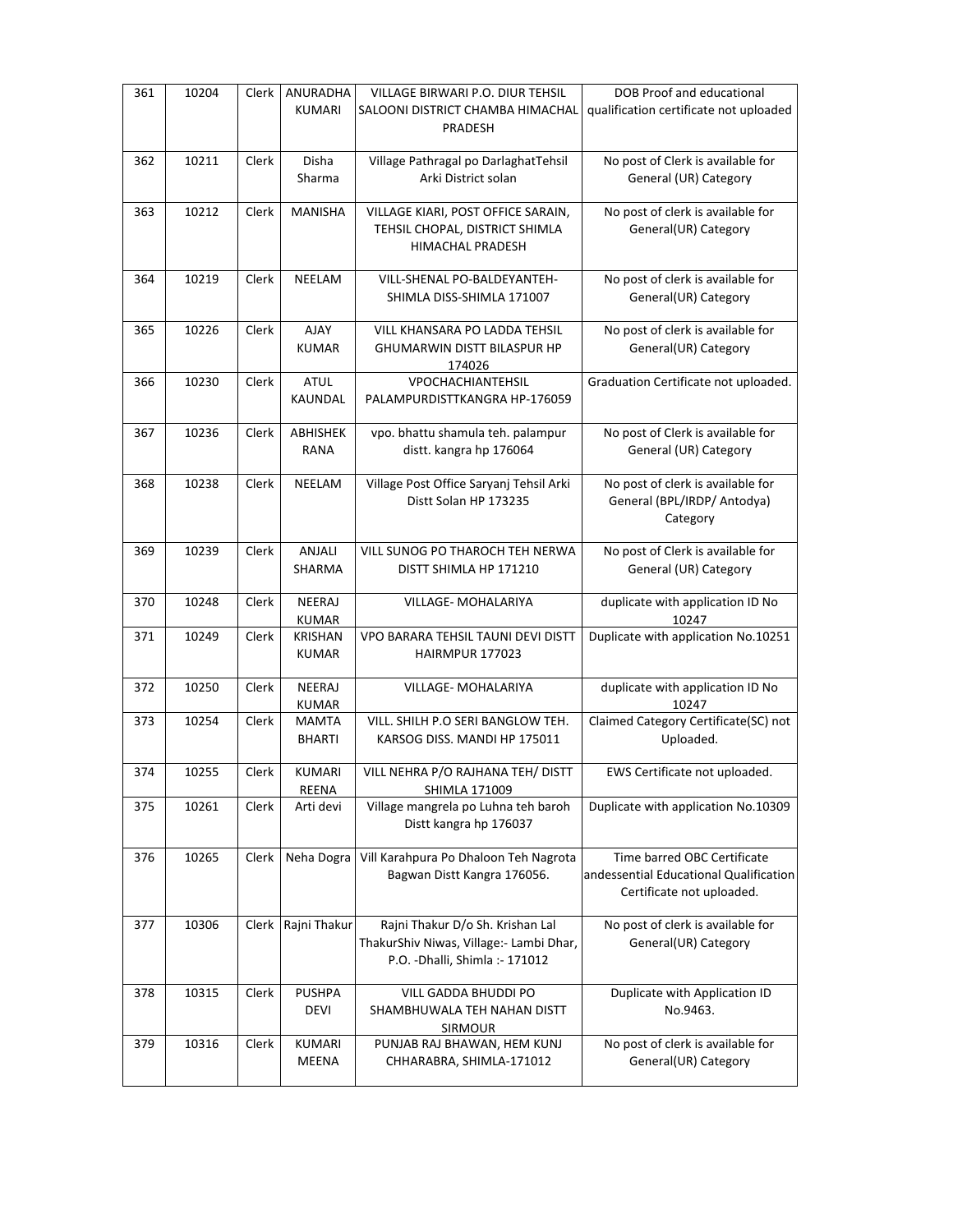| 380 | 10326 | <b>Clerk</b> | AYUSHI<br>CHUHAN                                    | Block no C-23 Flat No-8 SDA Colony<br>Vikasnagar, Shimla pin code-171009                          | D.O.B. prof and Claimed Category<br>Certificate (SC)not Uploaded.                                      |
|-----|-------|--------------|-----------------------------------------------------|---------------------------------------------------------------------------------------------------|--------------------------------------------------------------------------------------------------------|
| 381 | 10329 | Clerk        | <b>PUSHPINDE</b><br><b>R KUMAR</b><br><b>THAKUR</b> | WARD NO 01, HOUSE NO-644, NEAR<br>HERO AGENCY ANU, DISTT & TEHSIL-<br>HAMIRPUR HP 177005          | Time barred EWS certificate.                                                                           |
| 382 | 10338 | Clerk        | POONAM                                              | VPO RAMPUR KEONTHAL TEHSIL &<br><b>DISTRICT SHIMLA HP</b>                                         | D.O.B. proof not uploaded.                                                                             |
| 383 | 10339 | Clerk        | <b>ANTRIKSH</b><br>CHAUHAN                          | CHAUHAN NIWAS NEW FLOWER DALE<br>CHOTTA SHIMLA 171002                                             | No post of clerk is available for<br>General(UR) Category                                              |
| 384 | 10341 | Clerk        | POONAM                                              | <b>VPO RAMPUR KEONTHAL TEHSIL &amp;</b><br>DISTRICT SHIMLA                                        | duplicate with application ID No<br>10338                                                              |
| 385 | 10349 | Clerk        | <b>LALITA DEVI</b>                                  | <b>VILLAGE HAWANI PO BAROTI TEHSIL</b><br>DHARAMPUR DISTRICT MANDI                                | <b>Essential Qualification Certificate &amp;</b><br>Claimed Category Certificate (SC)not<br>Uploaded.  |
| 386 | 10356 | Clerk        | GAGAN<br><b>JHALTA</b>                              | SET NO B1 BLOCK NO 5 HOUSING<br>BOARD COLONY SANJAULI SHIMLA                                      | <b>Essential Qualification Certificate &amp;</b><br>Claimed Category Certificate (SC)not<br>Uploaded.  |
| 387 | 10358 | Clerk        | <b>ANKIT</b><br>SHARMA                              | VILL. JATARI, P.O. DEEM, TEH. JUBBAL<br>DISTT SHIMLA-171205                                       | No post of clerk is available for<br>General(UR) Category                                              |
| 388 | 10359 | Clerk        | <b>VISHAL</b>                                       | VILL BHABIYA PO GIANH TEH NERWA<br>DISTT SHIMLA HP 171210                                         | DOB proof, Essential Qualification<br>Certificate & Claimed Category<br>Certificate (SC) not Uploaded. |
| 389 | 10364 | Clerk        | <b>VISHAL</b>                                       | VILL BHABIYA PO GIANH TEH NERWA<br>DISTT SHIMLA HP 171210                                         | Duplicate with application ID No.<br>10359.                                                            |
| 390 | 10365 | Clerk        | Mohd Razin<br>Amaan                                 | Set No. 2 Type IV Supdtt Block Barnes<br>Court                                                    | Graduation Certificate not uploaded.                                                                   |
| 391 | 10366 | Clerk        | ANIKET<br>KAUNDAL                                   | H NO-289 VILLAGE-ANSAR, POST<br>OFFICE-KITPAL, TEHSIL-NADAUN,<br>DISTRICT- HAMIRPUR (HP)          | Bonafide Himachalicertificate not<br>uploaded.                                                         |
| 392 | 10367 | Clerk        | SHARDHA<br><b>NAND</b>                              | SO SHIRI SHESH RAM VILL CHAKTI PO<br>THAILI CHAKTI TEH NANKHARI DISTT<br>SHIMLA HP 172001         | Duplicate with application ID No<br>10361                                                              |
| 393 | 10370 | Clerk        | Sanjay<br>Kumar                                     | Sanjay Kumar S/o Dharam Prakash, HP<br>Raj Bhawan, Chhota Shimla, PIN 171002                      | No post of clerk available for GEN<br>(UR) category                                                    |
| 394 | 10373 | Clerk        | Ambika                                              | Vill and post khitoura tehsil bilsi badaun                                                        | No post of clerk is available for<br>general(UR) category.                                             |
| 395 | 10380 | Clerk        | <b>RITIKA</b><br><b>KUMARI</b>                      | Village Pajeena (Ghatru), Post Office<br>Sewra Chandi, Tehsil Darlaghat, District<br>Solan (H.P.) | DOB proof, Essential Qualification<br>Certificate & Claimed Category<br>Certificate(SC) not Uploaded.  |
| 396 | 10384 | Clerk        | Pankaj<br>dadial                                    | VPO Kaned Teh Dharamshala Distt<br>kangra HP                                                      | Time Barred OBC Certificate.                                                                           |
| 397 | 10387 | Clerk        | SAVITA                                              | V.P.O GAGGAL KHAS TESHIL. DHEERA<br>DISTT. KANGRA H.P (176101)                                    | No post of clerk is available for<br>general(UR) category.                                             |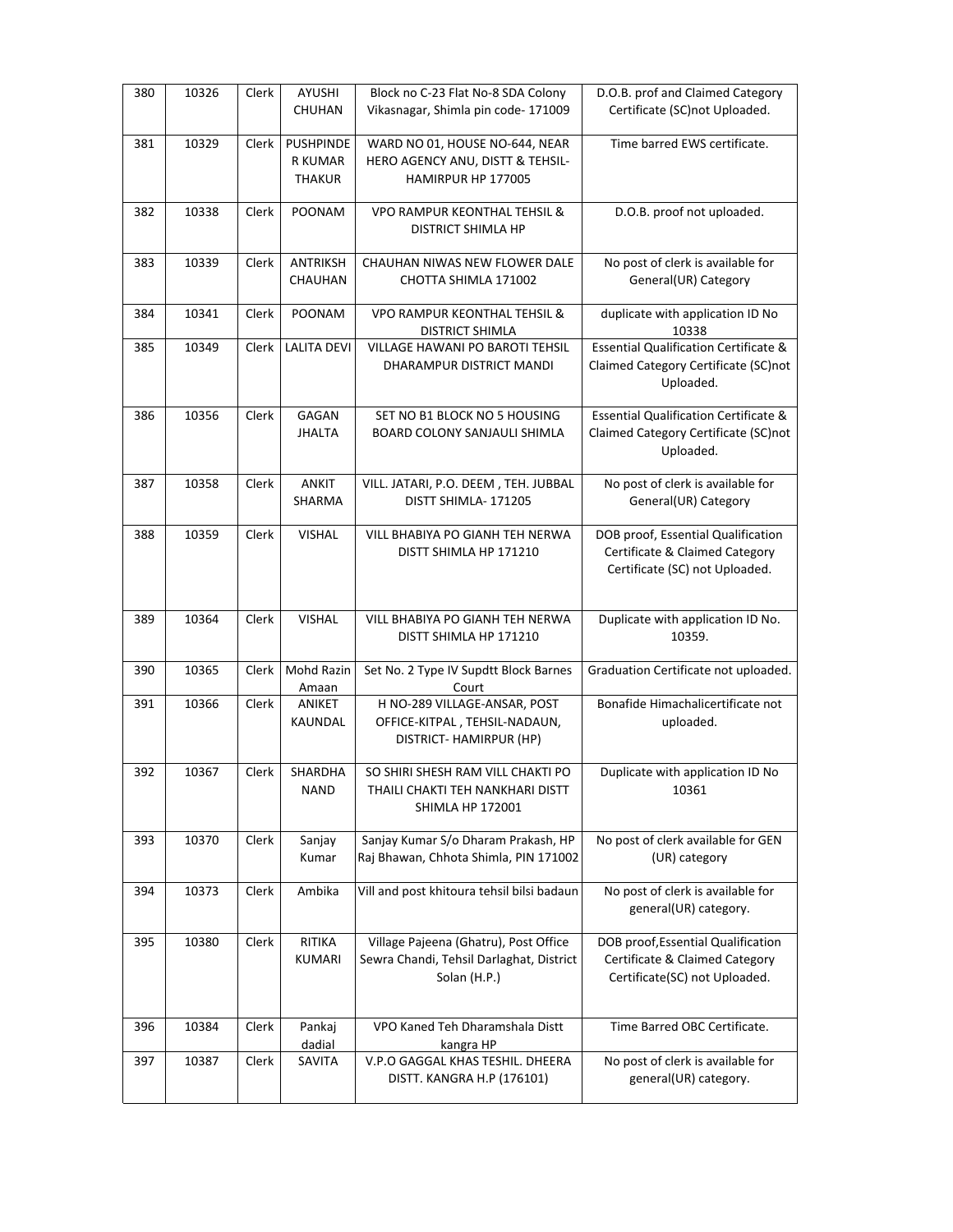| 398 | 10397 | Clerk | Ankita rani                   | Village bhagali post office jahret jaggian<br>tehsil dheera dist kangra pin 176060                                          | Claimed Category Certificate (OBC)<br>not Uploaded.                   |
|-----|-------|-------|-------------------------------|-----------------------------------------------------------------------------------------------------------------------------|-----------------------------------------------------------------------|
| 399 | 10398 | Clerk | MANJU<br><b>DEVI</b>          | VILL SUTRAHAR PO PANJAHRA TEH<br>NURPUR DISTT KANGRA HP                                                                     | Claimed Category Certificate (OBC)<br>not Uploaded.                   |
| 400 | 10399 | Clerk | SANATH<br><b>KUMAR</b>        | VILL SATROG PO SHAKRA TEH KARSOG<br><b>MANDI HP 175009</b>                                                                  | <b>Graduation qualification Certificate</b><br>not uploaded.          |
| 401 | 10403 | Clerk | PALLAVI<br><b>DOGRA</b>       | Dogra niwas near darbar<br>groundkumharsainv.p.o. kumharsain<br>teh kumharsain dist shimla himachal<br>pradesh              | No post of clerk is available for<br>General(UR) Category             |
| 402 | 10407 | Clerk | <b>MUSKAN</b>                 | BUDDANPUR URF RUKANPUR, KARNAL<br>HARYANA PIN.CODE 132001 P.O<br>C.S.S.R.I                                                  | Undergraduate.                                                        |
| 403 | 10408 | Clerk | Anjali                        | Village bhangaliPost office jharet jaggin<br>tehsil dheera pin 176060                                                       | Time barred OBC Certificate.                                          |
| 404 | 10411 | Clerk | <b>REENA</b><br><b>KUMARI</b> | w/o Rakesh kumar Ward no 7 village<br>Morsu Sidhpur post office Bhota sub-<br>teh bhota Hamirpur Himachal Pradesh<br>176041 | No post of clerk is available for<br>General(UR) Category             |
| 405 | 10414 | Clerk | Ranjana<br>sharma             | Vikas nagarc-47 set no-2 kasumpti<br>shimla                                                                                 | No post of clerk is available for<br>General(UR) Category             |
| 406 | 10416 | Clerk | POOJA<br><b>MAMGAIN</b>       | SAI COLONY NATHUWAWALA<br><b>GULARGHATI ROAD RAIPUR</b><br>DEHRADUN                                                         | No post of clerk is available for<br>General(UR) Category             |
| 407 | 10417 | Clerk | <b>JYOTI</b><br>CHOUDHAR<br>Y | VILL. GANKHETAR, P/O-TEH-<br>(BAIJNATH), DISTT. (KANGRA) H.P<br>176125                                                      | Time barred OBC Certificate.                                          |
| 408 | 10421 | Clerk | <b>ROHAN</b>                  | Kukreja Niwas, Top Floor, Opp. C.M.<br>Residence, Stokes Place, Shimla-2                                                    | No post of clerk General (UR) (<br>Persons with Benchmark Disability) |
| 409 | 10425 | Clerk | Anshika                       | Sudhial, sandhwan tehsil nadaun, dist<br>hamirpur, Himachal Pradesh pin -<br>177042                                         | Graduationcertificate not uploaded.                                   |
| 410 | 10427 | Clerk | MEGHA<br>PANDEY               | A-7/27 DAYALPUR DELHI:-110094                                                                                               | No post of clerk is available for<br>General(UR) Category             |
| 411 | 10429 | Clerk | Monika<br>Rana                | H no. 69 New Colony Khuda LahoraPart<br>1 Chandigarh                                                                        | No post of clerk is available for<br>General(UR) Category             |
| 412 | 10435 | Clerk | Pushpa Devi                   | Village & P.O. Sainj Bagra, Tehsil<br>Karsog, Distt. Mandi, HP                                                              | No post of clerk is available for<br>General(UR) Category.            |
| 413 | 10446 | Clerk | ANJU DEVI                     | VILL.LOWER BAROL P.O. DARI TEH.<br>DHARAMSHALADISTT. KANGRA H.P.<br>176057                                                  | No post of clerk is available for ST<br>Category                      |
| 414 | 10447 | Clerk | PURWAKSHI<br>SHARMA           | WARD NO.1 AKASH NIWASNEAR FIRE<br>STATION ROHRUPO AND TEH. ROHRU<br>171207                                                  | No post of clerk is available for<br>General(UR) Category             |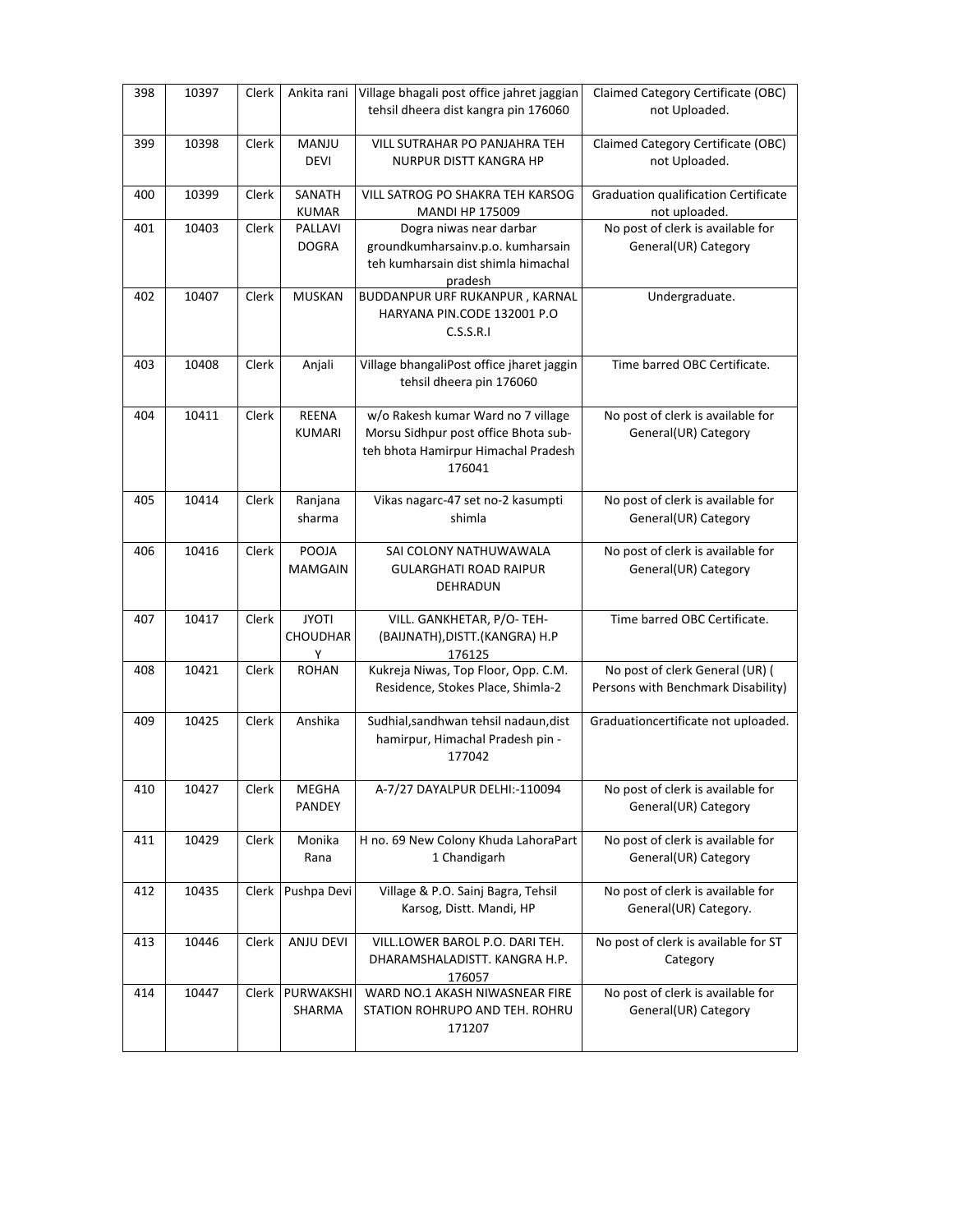| 415 | 10448 | Clerk | AKANSHA<br><b>MAMGAIN</b>      | SAI COLONY NATHUWAWALA<br>GULARGHATI ROAD RAIPUR<br>DEHRADUN                                                                                | No post of clerk is available for<br>General(UR) Category                     |
|-----|-------|-------|--------------------------------|---------------------------------------------------------------------------------------------------------------------------------------------|-------------------------------------------------------------------------------|
| 416 | 10450 | Clerk | POOJA<br><b>KUMARI</b>         | VILLAGE BALANA P.O GALANAG TEHSIL<br>AND DISTRICT SOLAN 173212                                                                              | No post of clerk is available for<br>General(UR) Category                     |
| 417 | 10452 | Clerk | <b>NITIKA</b><br><b>THAKUR</b> | V.p.o Baragaon Teh. Kumarsain District<br>Shimla Himachal Pradesh                                                                           | No post of clerk is available for<br>General(UR) Category                     |
| 418 | 10456 | Clerk | VAISHALI<br><b>WALIA</b>       | VILL- Kotla Khurd, PO-Kotla khurd, Teh-<br>Una, dist-Una, PinCode-174303                                                                    | No post of clerk is available for<br>General(UR) Category                     |
| 419 | 10457 | Clerk | MANEESH<br>BANOLTA             | Vill Deothi Punchar PO Rarughati teh<br>Rajgarh sirmour HP                                                                                  | DOB proof and essentialeducational<br>qualification certificate not uploaded. |
| 420 | 10464 | Clerk | Lovkesh                        | Vill. Matak Majri. P.o Majra Teh. Paonta<br>Sahib District.Sirmaur HP                                                                       | Graduation Certificate not uploaded.                                          |
| 421 | 10466 | Clerk | Babita<br>sharma               | C/O SATIJA COTTAGE, NEAR NANAK<br>VILLA WARD NO-10 TANK ROADNEAR<br>NANAK VILLA WARD NO-10 TANK ROAD                                        | Irrelevant claim category certificate<br>(OBC)uploaded.                       |
| 422 | 10469 | Clerk | <b>Babita</b><br>sharma        | C/O SATIJA COTTAGE, NEAR NANAK<br>VILLA WARD NO-10 TANK ROADNEAR<br>NANAK VILLA WARD NO-10 TANK ROAD                                        | duplicate with application ID No<br>10466                                     |
| 423 | 10470 | Clerk | <b>Babita</b><br>sharma        | C/O SATIJA COTTAGE, NEAR NANAK<br>VILLA WARD NO-10 TANK ROADNEAR<br>NANAK VILLA WARD NO-10 TANK ROAD                                        | duplicate with application ID No<br>10466                                     |
| 424 | 10476 | Clerk | POOJA<br>KUMARI                | VILLAGE BALANA P.O GALANAG TEHSIL<br>AND DISTRICT SOLAN 173212                                                                              | duplicate with application ID No<br>10450                                     |
| 425 | 10491 | Clerk | MADHU<br><b>BALA</b>           | W/O MOHIT<br>THAKUR, BUDHAN, BANGANA, UNA, BUD<br>HAN JHIKLA(9/18), UNA HIMACHAL<br>PARDESH 174303                                          | No post of clerk is available for<br>General(UR) Category                     |
| 426 | 10493 | Clerk | SANTHOSH<br><b>KUMAR M</b>     | 4/118 B, ASHOK NAGAR<br>,KANNANKURICHI (PO)<br>KONDAPPANAICKENPATTY, NEAR LAW<br>COLLEGE, SALEM -8                                          | No post of clerk is available for ST<br>Category.                             |
| 427 | 10494 | Clerk | <b>VIVEK</b><br><b>KUMAR</b>   | VIVEK KUMAR S/O SH. KARTAR<br>CHANDNEAR GOVT PRIMARY SCHOOL<br>VILL SURAJPUR JIKLA PO SURAJPUR<br>TEHSIL INDORA DISTT. KANGRA H.P<br>176403 | Time Barred OBC Certificate                                                   |
| 428 | 10495 | Clerk | <b>MUNISH</b><br><b>KUMAR</b>  | MUNISH KUMAR (PANJLA) V&PO<br>BILASPUR VIA GULER TEHSIL DEHRA<br><b>GOPIPUR DISTRICT KANGRA HP -</b><br>176033                              | No post of clerk is available for OBC<br>(Ex-Servicemen) Category             |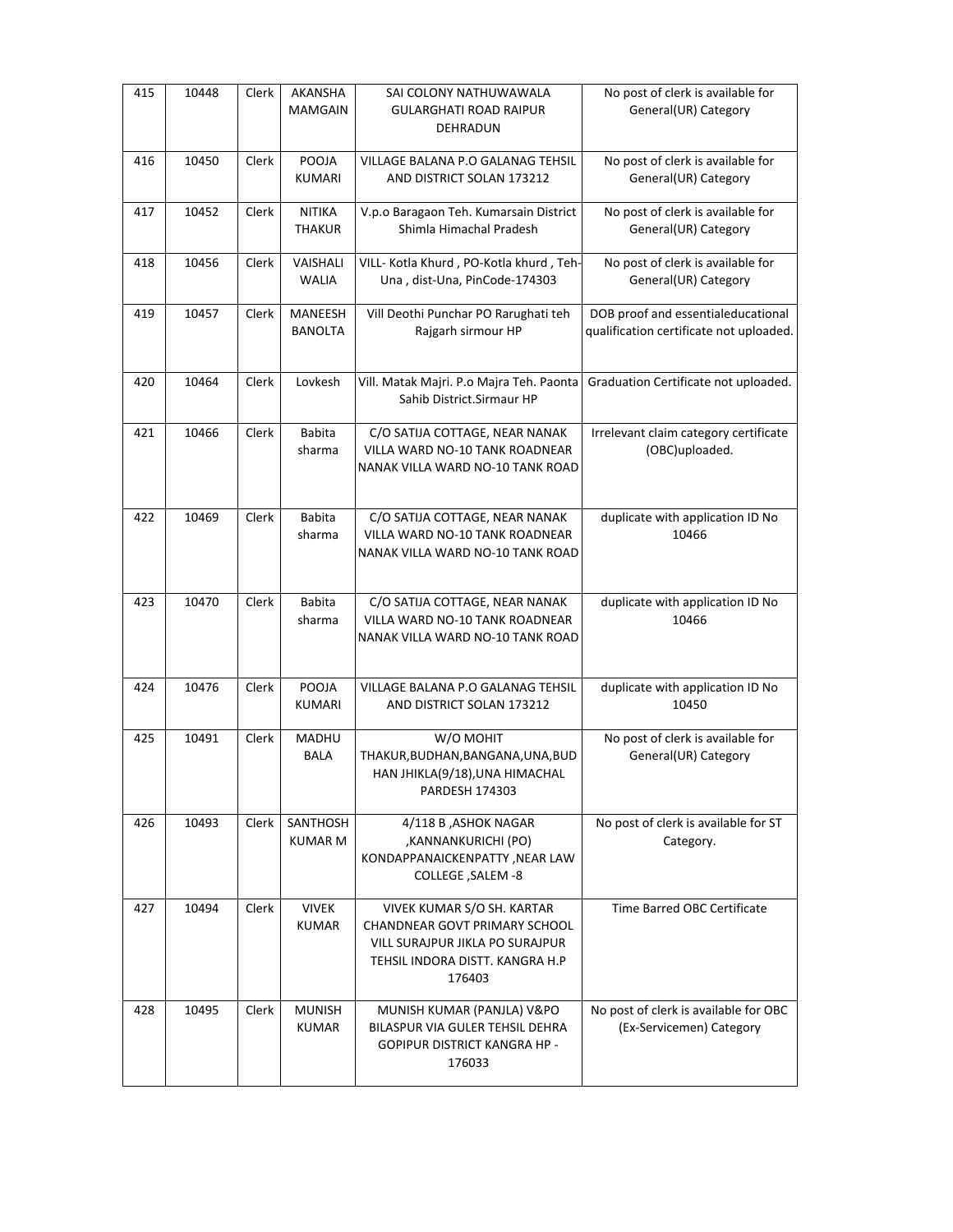| 429 | 10496 | Clerk | KAMINI<br><b>THAKUR</b>         | V P O BELA TESHIL NADAUN DISTT<br>HAMIRPUR HP 177033                                                | No post of clerk is available for<br>General(UR) Category.                                             |
|-----|-------|-------|---------------------------------|-----------------------------------------------------------------------------------------------------|--------------------------------------------------------------------------------------------------------|
| 430 | 10498 | Clerk | <b>MANISHA</b><br>DEVI          | VPO- BIKRAM BAGHTEH: - NAHANDIST:-<br>SIRMOURHIMACHAL PRADESH<br><b>PINCODE 173001</b>              | duplicate with application ID No<br>10500                                                              |
| 431 | 10499 | Clerk | <b>ALISHA</b>                   | VILL-BHUTTI PO-BHUTTI TEH-<br>KUMARSAIN DISS-SHIMLA 172030                                          | <b>Essential Qualification Certificate &amp;</b><br>Claimed Category Certificate (SC) not<br>Uploaded. |
| 432 | 10506 | Clerk | SHOBHA<br>CHOUDHARI             | <b>VILL.CHHATTAR P.O.BASSI TEHSIL</b><br>JOGINDERNAGAR DISTRICT MANDI                               | duplicate with application ID No<br>13481                                                              |
| 433 | 10507 | Clerk | UMA DEVI                        | <b>VILLAGE DEVLAHAN POST OFFICE &amp;</b><br><b>SUB-TEHSIL RONHAT DISTRICT</b><br><b>SIRMOUR HP</b> | Graduation Certificate not uploaded.                                                                   |
| 434 | 10509 | Clerk | <b>VIKAS</b><br><b>MEHTA</b>    | VILL GADHERIPO GHOOND TEH THEOG<br>DISTT SHIMLA HP PIN 171220                                       | Graduation certificate not uploaded.                                                                   |
| 435 | 10510 | Clerk | Ajay Kumar                      | VPO Deol Teh Baijnath Distt Kangra HP<br>176125                                                     | <b>Essential Qualification Certificate &amp;</b><br>Claimed Category Certificate (SC) not<br>Uploaded. |
| 436 | 10511 | Clerk | <b>DIKSHA</b>                   | SET NO 24 TYPE 2 HB COLONY MEHALI<br><b>SHIMLA</b>                                                  | Claimed Category Certificate (SC) not<br>Uploaded.                                                     |
| 437 | 10516 | Clerk | <b>HRITIK</b><br><b>KASHYAP</b> | VILLAGE LANA BAKA PO DINGER<br>KINNER TEHSIL PACHHAD DISTRICRT<br>SIRMAUR HP 173001                 | Claimed Category Certificate (SC) not<br>Uploaded.                                                     |
| 438 | 10522 | Clerk | ARSHU                           | VPO ARLA TEH PALAMPUR DISTT<br>KANGRA                                                               | Time Barred OBC Certificate.                                                                           |
| 439 | 10525 | Clerk | <b>DOLLY</b><br>CHHABRA         | SHANDIL NIWAS, DHINGRA<br>ESTATE, NEAR PETROL PUMP OLD<br>BARRIER, BOILEAUGANJ, 171005              | No post of clerk is available for<br>General(UR) Category                                              |
| 440 | 10529 | Clerk | SHEETAL                         | VILL DAKOLI PO JHIKNIPUL TEH NERWA<br>DISTT SHIMLA HP 171211                                        | DOB prof not uploaded.                                                                                 |
| 441 | 10530 | Clerk | SHEETAL                         | VILL DAKOLI PO JHIKNIPUL TEH NERWA<br>DISTT SHIMLA 171211                                           | duplicate with application ID No<br>10529                                                              |
| 442 | 10533 | Clerk | <b>LAL SINGH</b>                | VILLAGE CHHABOTHI POST OFFICE<br><b>BASSI TEH. CHACHYOT DISTT. MANDI</b>                            | Time Barred OBC Certificate.                                                                           |
| 443 | 10535 | Clerk | <b>TARA DEVI</b>                | BLOCK - C/5, FLAT NO. 2, VIKASNAGAR,<br>SHIMLA-171009, HP                                           | No post of clerk is available for<br>General(UR) Category                                              |
| 444 | 10542 | Clerk | RAJRANI                         | Village khali ki dhar p.o_ totu, tehsil_<br>shimla, district _ shimla pincode _<br>171011           | duplicate with application ID No<br>10541                                                              |
| 445 | 10546 | Clerk | PRIYA                           | VILL ADDU (40) PO DANAWALI TEH<br>NAKHARI DISTT SHIMLA HP 172021                                    | No post of clerk is available for<br>General(UR) Category                                              |
| 446 | 10557 | Clerk | Raj Kumar                       | Laxmi Niwas Lower Sangati Upper<br>Sanog Summer Hill Shimla-171003                                  | No post of clerk is available for<br>General(UR) Category                                              |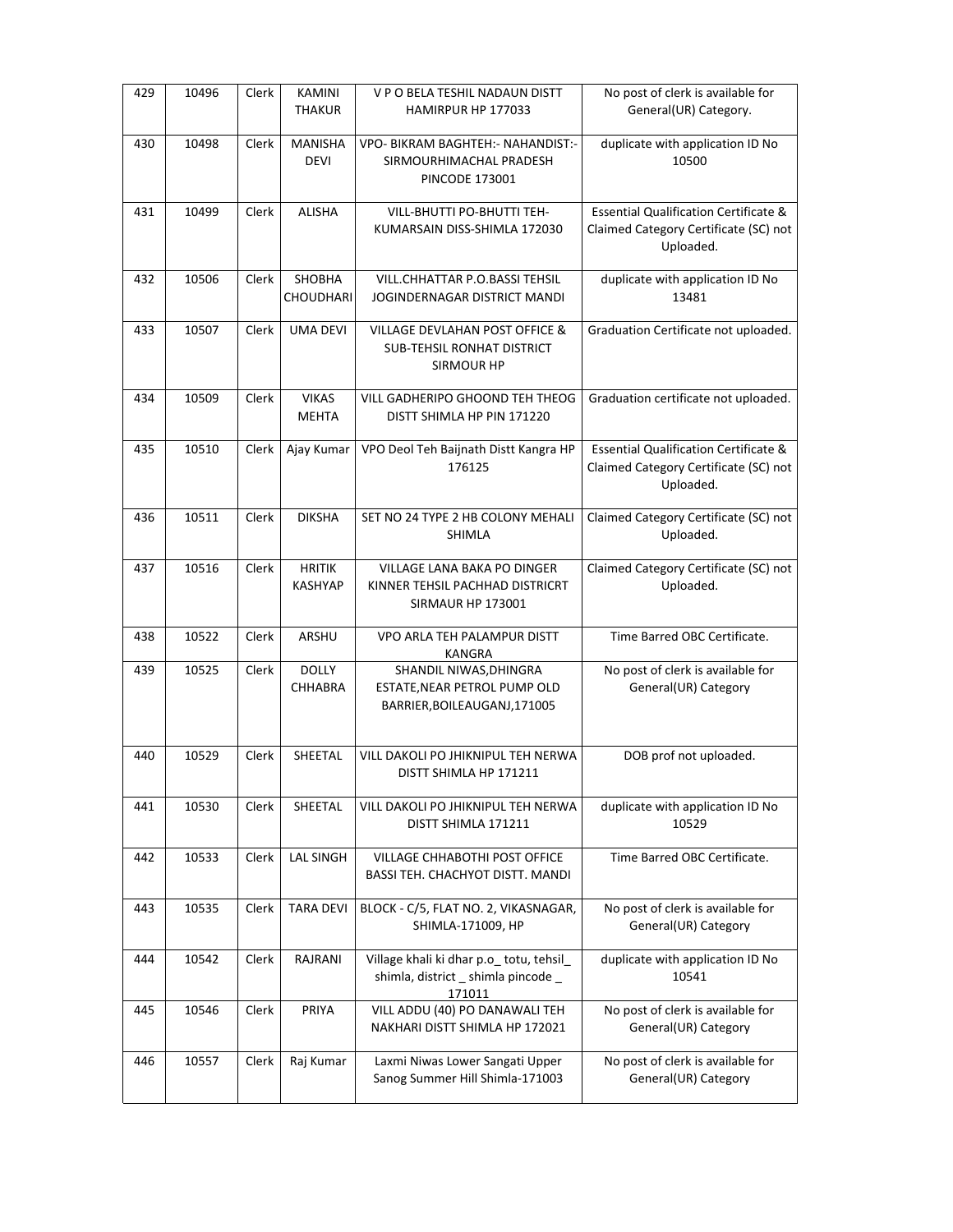| 447 | 10565 | Clerk | <b>NORMA</b><br><b>DEVI</b>             | VILL KALDWAR PO PARNOO TEH ARKI<br>DISTT SOLAN H.P. 171102                                              | Graduation Certificate not uploaded.                                            |
|-----|-------|-------|-----------------------------------------|---------------------------------------------------------------------------------------------------------|---------------------------------------------------------------------------------|
| 448 | 10567 | Clerk | Sapna Negi                              | Set no. B3, Postal and telecom colony,<br>Down Dale, Shimla, Himachal Pradesh-<br>171003                | No post of clerk is available for<br>General(UR) Category.                      |
| 449 | 10569 | Clerk | <b>TAMANNA</b><br><b>DEVI</b>           | VILLAGE- KUFFER POST OFFICE-<br>BHARARI, DISTRICT SHIMLA-171003                                         | No post of clerk is available for<br>General(UR) Category                       |
| 450 | 10570 | Clerk | Akshit                                  | Vpo dhaliara teh dehradistt kangra<br>himachal pradesh17713                                             | Fee not verified.                                                               |
| 451 | 10575 | Clerk | <b>BIKASH</b><br><b>KUMAR</b><br>SARKAR | VILL- BOALI, P.O- BOALIA, P.S-<br>SANTIPUR, DIST-NADIA, PIN-741121,<br><b>WEST BENGAL</b>               | Bonafide Himachali Certificate not<br>uploaded.                                 |
| 452 | 10576 | Clerk | Meenakshi                               | Village Madhawani post office<br>Madhawani teh kumarsain district<br>Shimla 171213                      | <b>DOB Proof and Educational</b><br>Qualification Certificates not<br>uploaded. |
| 453 | 10581 | Clerk | pushpa                                  | VILLAGE-bambira, POST.OFFICE-<br>mangoo,teh-arki, district-solan                                        | No post of Clerk is available for<br>General(UR) Category                       |
| 454 | 10582 | Clerk | Pooja<br>Kumari                         | Vill bhadrog p.o. Naswal teh ghumarwin<br>distt-bilaspur pin code 174021<br>Himachal Pradesh            | No post of Clerk is available for<br>General(UR) Category                       |
| 455 | 10599 | Clerk | Aditya<br>Bhardwaj                      | VPO Chandpur Teh Sadar Distt Bilaspur<br>HP                                                             | No post of Clerk is available for<br>General(UR) Category                       |
| 456 | 10602 | Clerk | <b>ANIL</b><br><b>KUMAR</b>             | Village Brahmafald PO Taurjajar Tehsil<br>Dharmpur District Mandi HP 175040                             | Duplicate with Application ID 10240                                             |
| 457 | 10604 | Clerk | <b>JYOTI</b><br>JASWAL                  | Vpo kuther teh jawali                                                                                   | Duplicate with Application ID<br>No.10683.                                      |
| 458 | 10610 | Clerk | <b>KRISHNA</b><br><b>DEVI</b>           | VILL MAND MANJWAN PO MANJWAN<br>TEH INDORA DISTT KANGRA HP PIN<br>CODE 176403                           | Time barred OBC Certificate                                                     |
| 459 | 10611 | Clerk | ANIL<br><b>KUMAR</b>                    | Village Brahmafald PO Taurjajar Tehsil<br>Dharmpur District Mandi HP 175040                             | Duplicate with Application ID 10240                                             |
| 460 | 10614 | Clerk | MINAKSHI                                | Vill. Badehar P.O. Mohanghati Teh.<br>Joginder Nagar District Mandi Himachal<br>Pradesh Pin Code 175032 | Duplicate with Application ID<br>No.10834.                                      |
| 461 | 10616 | Clerk | REEYA<br>KASHYAP                        | #H.No.-467, Sec-3, Shiwalik Nagar, Vill.-<br>Jharmajri, Barotiwala, Distt-solan (H.P)<br>174103         | No post of clerk is available for<br>general(UR) category.                      |
| 462 | 10619 | Clerk | Poonam<br>Devi                          | Village, Manjhol, PO. Nayagram, Distt.<br>Solan, HP                                                     | No post of Clerk is available for<br>General(UR) Category                       |
| 463 | 10622 | Clerk | ANJU<br>SHARMA                          | VILL-LALSA PO-DANSA, TEH-RAMPUR<br>BUSHAHR DISTT-SHIMLA (HP)-172001                                     | No post of Clerk is available for<br>General (UR) category                      |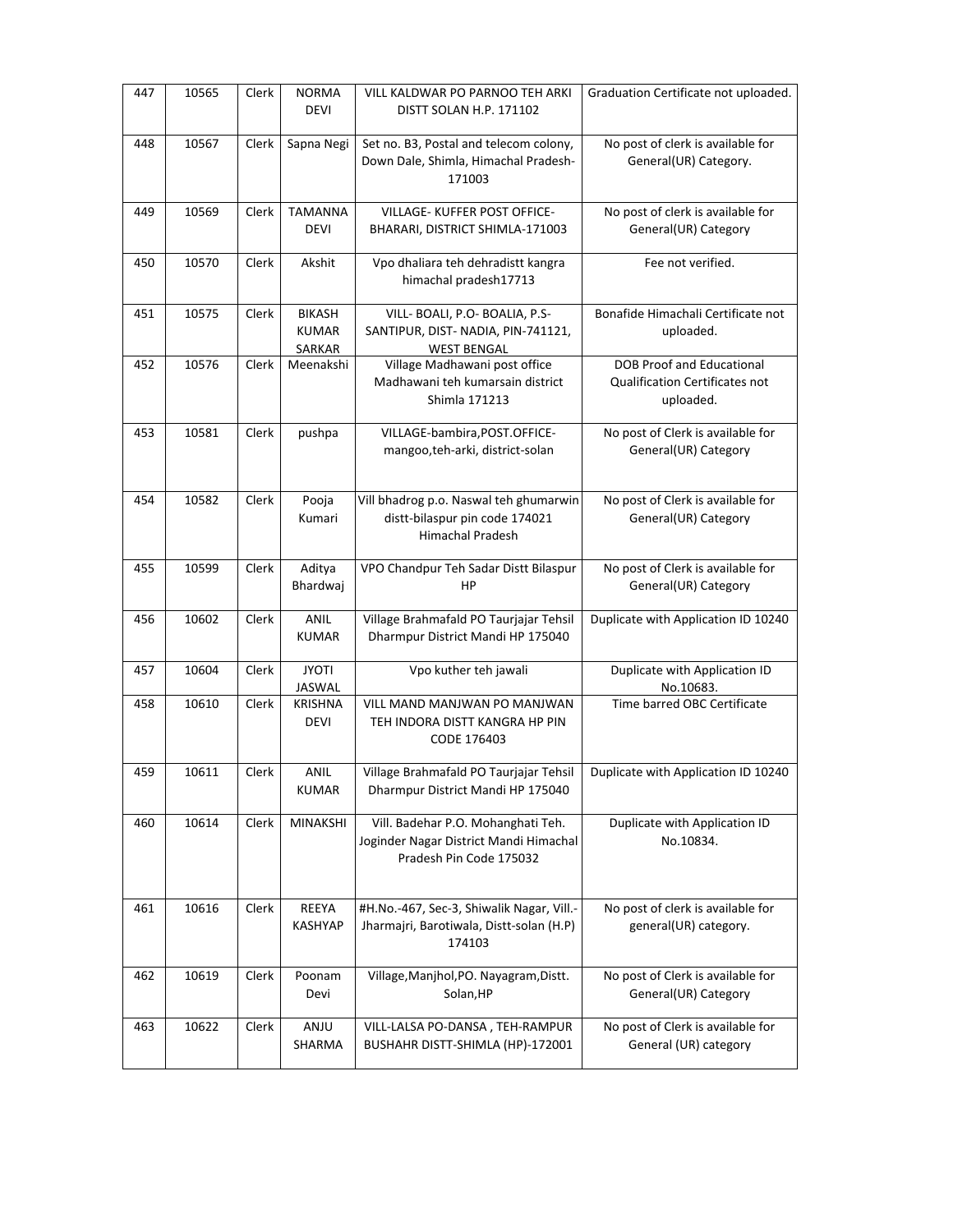| 464 | 10623 | Clerk | Preetika                         | Vill. Sihardi kolian PO Dharampur tehsil<br>Kasauli Distt. SolanW/o Vikrant Village<br>Sihardi Kolian Post Office Dharampur<br>Distt. Solan H.P | No post of Clerk is available for<br>General(UR) Category      |
|-----|-------|-------|----------------------------------|-------------------------------------------------------------------------------------------------------------------------------------------------|----------------------------------------------------------------|
| 465 | 10624 | Clerk | Raj Kumar                        | Laxmi Niwas, Lower Sangati, Upper<br>Sanoj, Summer Hill, Shimla-171003                                                                          | Duplicate with Application ID<br>No.10557.                     |
| 466 | 10636 | Clerk | Sunita                           | VPO gopalapur Teh palampur distt<br>kangra hp 176059                                                                                            | No post of clerk is available for ST<br>category.              |
| 467 | 10645 | Clerk | ANIL<br><b>KUMAR</b>             | Village Brahmafald PO Taurjajar Tehsil<br>Dharmpur District Mandi HP 175040                                                                     | Duplicate with Application ID 10240                            |
| 468 | 10649 | Clerk | <b>SACHIN</b><br><b>CHOUDHRY</b> | VILL TAKIPURP.O.DHAMERTEH KANGRA<br>DISTT KANGRA HP 176038                                                                                      | Time barred OBC Certificate.                                   |
| 469 | 10654 | Clerk | YOGESH<br><b>KUMAR</b>           | Vill. Nehra Po Gadagusain Teh<br>Balichowki Distt Mandi                                                                                         | No post of Clerk is available for<br>General(BPL/IRDP/Antodya) |
| 470 | 10662 | Clerk | MEENAXI<br><b>DHIMAN</b>         | W/O Ravi KUMAR V.P.O SAKOH tahsil<br>jaisinghpur Distt Kangra HP pin 176082                                                                     | Duplicate with Application ID No.<br>10667                     |
| 471 | 10672 | Clerk | <b>AKRITI</b><br><b>GUPTA</b>    | HARIPURAM KOTHI NEAR MASJID<br>SANJAULI SHIMLA HP 171006                                                                                        | No post of Clerk is available for<br>General(UR) Category      |
| 472 | 10676 | Clerk | ANJALI<br>PRIYA                  | CO GOVIND RAM VILLAGE RAJEHAR<br>NAGRI POST OFFICE CHACHIAN TEHSIL<br>PALAMPUR DIST.KANGRA HIMACHAL<br><b>PRADESH 176059</b>                    | Claimed Category Certificate (SC) not<br>Uploaded.             |
| 473 | 10679 | Clerk | SHREYA<br>KUMARI                 | C/o Sheo kr.pandey kashi nath lane east<br>lohanipur kadam kuan                                                                                 | No post of Clerk is available for<br>General(UR) Category.     |
| 474 | 10682 | Clerk | SHEETLA                          | Village Sai brahmnaTehsil SadarPost<br>office Sai kharsi                                                                                        | No post of Clerk is available for<br>General(UR) Category      |
| 475 | 10683 | Clerk | <b>JYOTI</b><br>JASWAL           | Vpo kuther teh jawali                                                                                                                           | Time barred OBC Certificate                                    |
| 476 | 10686 | Clerk | Subhash<br>Chand                 | V.P.O Banore Teh Paonta Sahib Distt<br>Sirmour H.P                                                                                              | DOB proof and Ex-serviceman<br>certificate not uploaded.       |
| 477 | 10687 | Clerk | RAJENDER<br><b>KUMAR</b>         | village karana PO. bharanateh.<br>Theogdistt. Shimla pincode 171201                                                                             | Bonafide Himachali Certificate not<br>uploaded.                |
| 478 | 10689 | Clerk | <b>RUCHI</b>                     | Vill-Dhar P/O-Sainj Teh-Theog Distt-<br>Shimla HP 171220                                                                                        | No post of Clerk is available for<br>General(UR) Category      |
| 479 | 10690 | Clerk | <b>RUCHI</b>                     | Vill-Dhar P/O-Sainj Teh-Theog Distt-<br>Shimla HP 171220                                                                                        | Duplicate with Application ID 10689                            |
| 480 | 10696 | Clerk | VANDANA                          | VPO LOWER ANDORRA DISTRICT AMB<br>TEHSIL UNA HIMACHAL PRADESH<br>177203                                                                         | No post of Clerk is available for<br>General(UR) Category      |
| 481 | 10697 | Clerk | VANDANA                          | VPO LOWER ANDORRA DISTRICT AMB<br>TEHSIL UNA HIMACHAL PRADESH<br>177203                                                                         | Duplicate with Application ID 10696                            |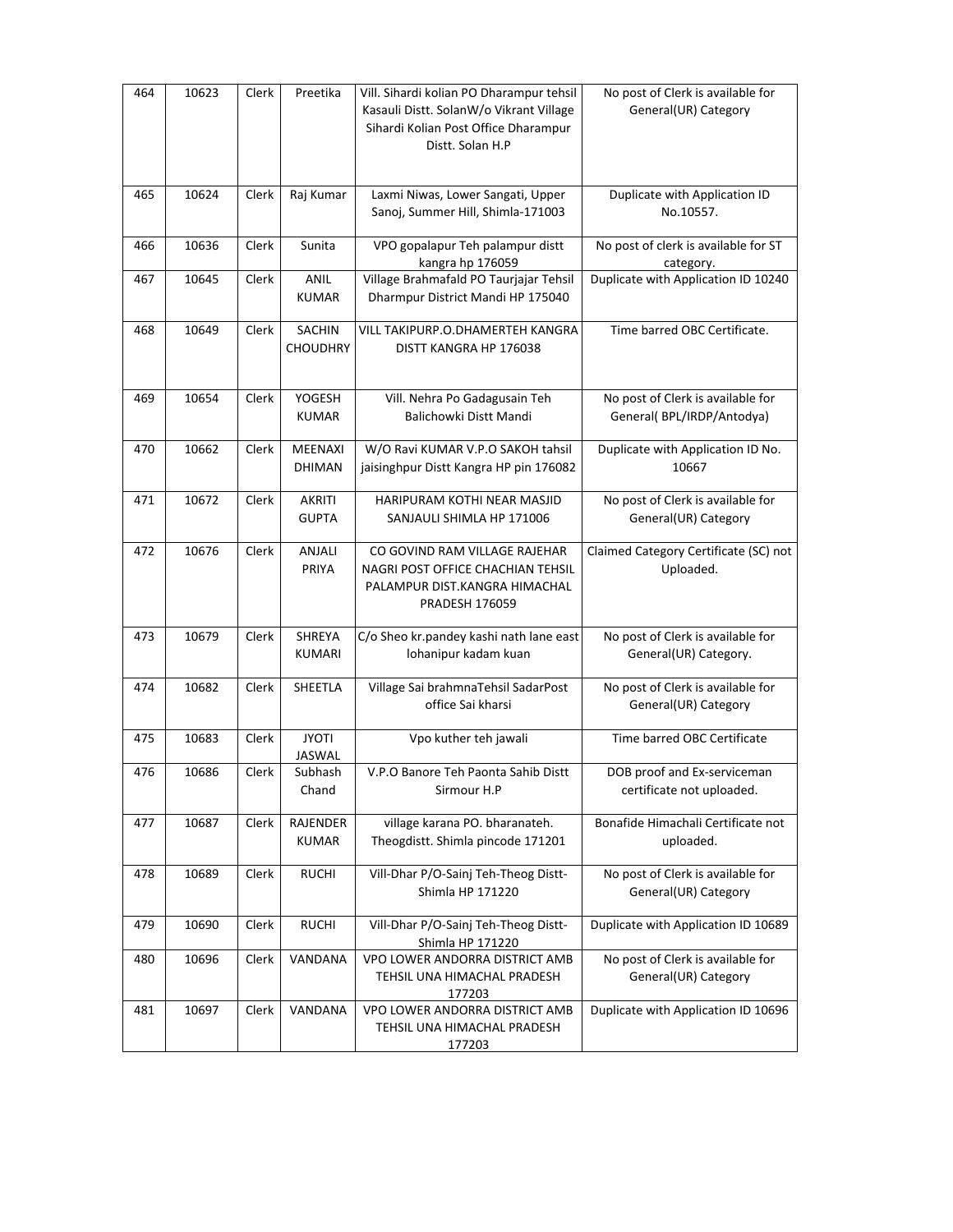| 482 | 10698 | Clerk | prem chand                             | Village Ghartholi P.O Ballah Teh Sullah<br>Distt Kangra Himachal Pradesh, Pin<br>Code 176064                             | Irrelevant Ex-servicemen Dependent<br>certificate uploaded.                                |
|-----|-------|-------|----------------------------------------|--------------------------------------------------------------------------------------------------------------------------|--------------------------------------------------------------------------------------------|
| 483 | 10703 | Clerk | RANJEET<br><b>SINGH</b>                | VPO. Gumma, Tehsil Joginder<br>Nagar, District Mandi                                                                     | No post of clerk is available for<br>general(UR) category.                                 |
| 484 | 10704 | Clerk | SUNIL<br><b>KUMAR</b>                  | VPO- BARI (GUJREHRA), TEHSIL-<br>PALAMPUR, DISTT-KANGRA HP. PIN<br>CODE-176083                                           | Bonafide Himachali Certificate not<br>uploaded.                                            |
| 485 | 10706 | Clerk | <b>BHAWNA</b>                          | Raja Ram Pundir Matrichaya Niwas<br>Ramnagar Shimla-171004                                                               | Undergraduate.                                                                             |
| 486 | 10707 | Clerk | MANISHA<br>YOGENDRA<br>SHARMA          | B/308, Sai Nidhi apt, chakradhar nagar,<br>Opposite Ryan international<br>school, Nallasopara west, Palghar<br>401203    | No post of Clerk for General(UR)<br>category and Non-Himachali<br>candidate.               |
| 487 | 10708 | Clerk | <b>AKANKSHA</b>                        | VILLAGE JADRANGAL P.O KARDIYANA<br>TEHSIL DHARAMSHALA DISTT. KANGRA<br>PIN 176052 H.P                                    | Duplicate with Application ID 10710                                                        |
| 488 | 10709 | Clerk | AKANKSHA                               | VILLAGE JADRANGAL P.O KARDIYANA<br>TEHSIL DHARAMSHALA DISTT. KANGRA<br>PIN 176052 H.P                                    | Duplicate with Application ID 10710                                                        |
| 489 | 10710 | Clerk | AKANKSHA                               | VILLAGE JADRANGAL P.O KARDIYANA<br>TEHSIL DHARAMSHALA DISTT. KANGRA<br>PIN 176052 H.P                                    | Undergraduate.                                                                             |
| 490 | 10712 | Clerk | Gaurav<br>Kumar                        | Arya samaj road, Raxaul                                                                                                  | Underage                                                                                   |
| 491 | 10713 | Clerk | Davinder<br>kaur                       | Village kharwan tehsil jagadhri district<br>Yamunanagar                                                                  | Claimed Category (SC) and bonafide<br>Himachali Certificate not uploaded.                  |
| 492 | 10727 | Clerk | <b>UPASANA</b><br><b>SAMANTRA</b><br>Y | PLANT SITE ROAD, NEAR POLICE<br>STATION, IN FRONT OF SOUTH INDIAN<br>TRANSPORT, ROURKELA - 769001,<br>SUNDERGARH, ODISHA | No post of Clerk is available for<br>General(UR) Category and Non-<br>Himachali Candidate. |
| 493 | 10730 | Clerk | <b>JYOTI</b>                           | VPO KAWARI, WARD NO 6TEH<br>NAGROTA BAGWAN DISTT-<br>KANGRAHIMACHAL PRADESH-<br>176047MOB-9816256356                     | Claimed Category Certificate (OBC)not<br>Uploaded                                          |
| 494 | 10738 | Clerk | Kusum Lata                             | Vpo Khabal Tehsil Chirgaon District<br>Shimla HP 171208                                                                  | Duplicate with Application ID 10737                                                        |
| 495 | 10749 | Clerk | SONAM                                  | khor dayalpur mawana meerut -<br>250401utter pradesh                                                                     | Bonafide Himachali Certificate not<br>uploaded.                                            |
| 496 | 10751 | Clerk | Priyanjali<br>Rao                      | 2050 Pipili wala town Manimajra<br>Chandigarh 160101                                                                     | No post of Clerk is available for ST(<br>BPL/IRDP/Antodya) category.                       |
| 497 | 10752 | Clerk | POOJA                                  | vill.Khehrog,PO.Shehrol,teh.Arki,Dist.So<br>lan, HP 173221                                                               | No post of Clerk is available for<br>General(UR) Category                                  |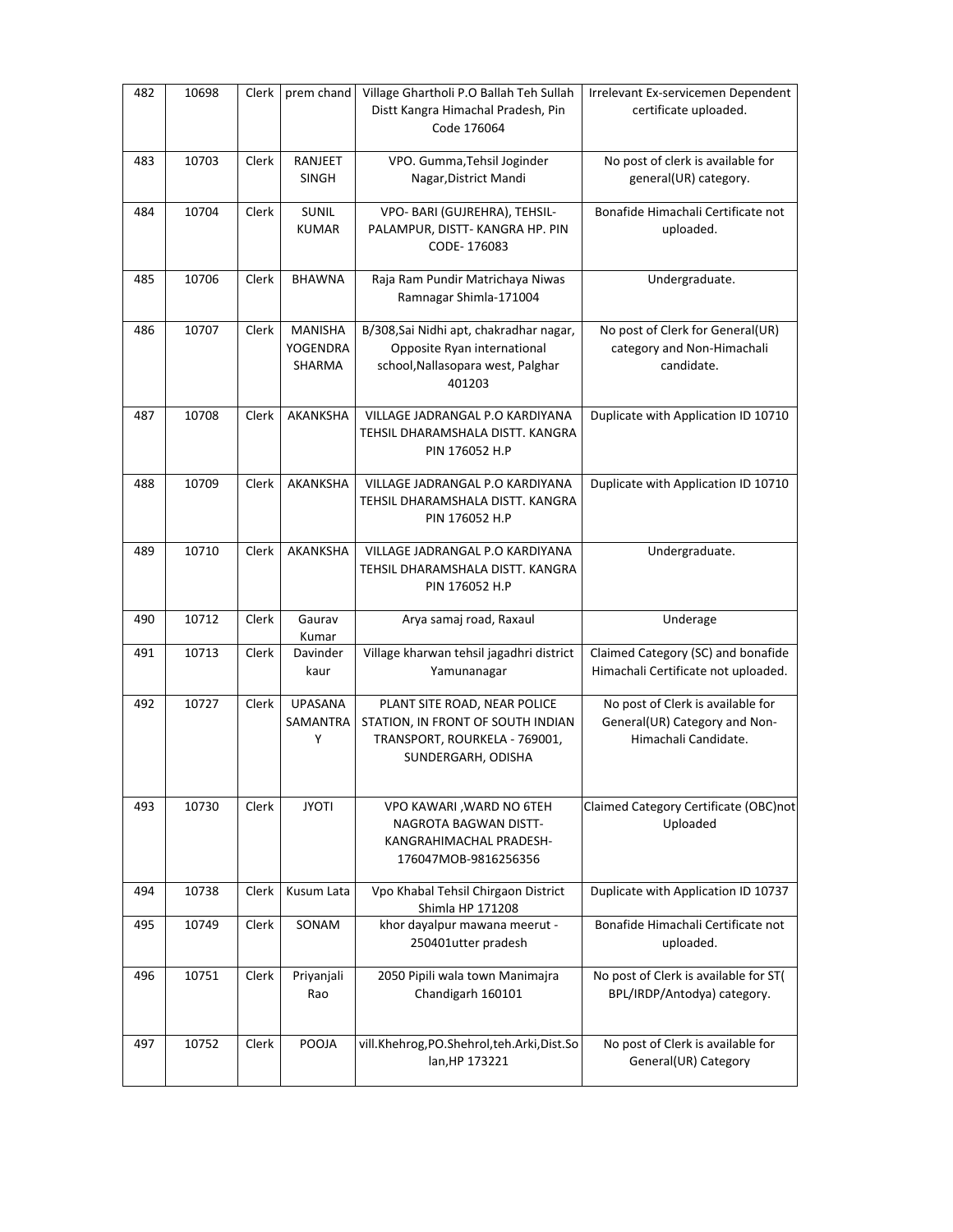| 498 | 10763 | Clerk | <b>RUCHI DEVI</b>                | V.P.O GWALPUR TEH. KARSOG DISTT.<br>MANDI H.P 175011                                                     | Duplicate with Application ID 16914                            |
|-----|-------|-------|----------------------------------|----------------------------------------------------------------------------------------------------------|----------------------------------------------------------------|
| 499 | 10766 | Clerk | Sakshi<br>Sharma                 | Savitri cottage Ghora chowki SHIMLA -<br>171005                                                          | No post of Clerk is available for<br>General(UR) Category      |
| 500 | 10767 | Clerk | <b>BHUPENDER</b>                 | Village Ghartehar P/0 Ruhmani Sub Teh<br>Chhatri Distt. Mandi HP pin 175047                              | Fee not verified.                                              |
| 501 | 10769 | Clerk | Govinda                          | V.p.o nihalgrah tehsil paonta sahib<br>distt. Sirmour (173025)                                           | Claimed Category Certificate(OBC) not<br>Uploaded              |
| 502 | 10775 | Clerk | <b>RAJAT</b>                     | VILL. BRALL P.O. JHARAG TEHSIL ROHRU<br>DISTT. SHIMLA H.P. 171206                                        | Graduation Certificate not uploaded.                           |
| 503 | 10780 | Clerk | <b>BALVINDER</b><br><b>SINGH</b> | VPO Tikkri Sadhwani Teh Baldwara<br>district Mandi Pin 175004                                            | No post of Clerk is available for<br>General(UR) Category      |
| 504 | 10782 | Clerk | <b>DIKSHA</b><br><b>JAMYAL</b>   | Village Barain Post Office Karot Teh.<br>Sujanpur District Hamirpur Pin Code<br>176108(Himachal Pradesh) | Graduation Certificate not uploaded.                           |
| 505 | 10785 | Clerk | <b>NAVEEN</b>                    | VILL BRALL P.O. JHARAG TEH. ROHRU<br>DISTT. SHIMLA H.P 171206                                            | Graduation Certificate not uploaded.                           |
| 506 | 10786 | Clerk | MANOJ<br><b>KUMAR</b>            | VPO BHUGNARA TEHSIL NURPUR DISTT<br>KANGRA HP PIN CODE 176201.                                           | Fee not verified.                                              |
| 507 | 10787 | Clerk | RAKHI<br><b>VERMA</b>            | VILLAGE KANDA POST OFFICE PANESH<br>TEHSIL AND DISTRICT SHIMLAHP                                         | No post of Clerk is available for<br>General(UR) Category      |
| 508 | 10790 | Clerk | <b>SURINDER</b><br><b>KUMAR</b>  | VILL LARATH po ram nagar teh indora<br>district kangra himachal pradesh                                  | No post of Clerk is available for<br>General(UR) Category      |
| 509 | 10792 | Clerk | SANJEEV<br><b>KUMAR</b>          | VPOCHACHIANTEHSILPALAMPUR DISTT<br>KANGRAHP-176059                                                       | Graduation Certificate not uploaded.                           |
| 510 | 10798 | Clerk | <b>JYOTI</b><br><b>THAKUR</b>    | <b>VILLAGE MAJHAR POST OFFICE BEOLIA</b><br>TEHSIL AND DISTRICT SHIMLA HP<br>171009                      | No post of Clerk is available for<br>General(UR) Category      |
| 511 | 10807 |       | Clerk   AMANDEEP<br><b>KAUR</b>  | <b>HOUSE NO. 215 WARD NO. 05</b><br>SHAMSHERPUR SIRMAUR HIMACHAL<br>PRADESH                              | No post of Clerk is available for<br>General(UR) Category      |
| 512 | 10813 | Clerk | <b>VIPAN</b><br><b>KUMAR</b>     | VILL.PROH P.O.JANGI TEH.CHAMBA<br>DISTT.CHAMBA HP 176311                                                 | No post of Clerk is available for<br>General(BPL/IRDP/Antodya) |
| 513 | 10814 | Clerk | PREETY<br>DHIMAN                 | VILL HALOG DHAMI, TEH & DISTT<br>SHIMLA                                                                  | Claimed Category Certificate (SC) not<br>Uploaded.             |
| 514 | 10815 | Clerk | SAKSHI<br><b>THAKUR</b>          | VILLAGE & POST OFFICE CHANOG<br>TEH.& DISTT SHIMLA                                                       | No post of Clerk is available for<br>General(UR) Category      |
| 515 | 10820 | Clerk | SHUBHAM<br><b>THAKUR</b>         | Thakur Bhawan Jiwnoo Colony<br>Parimaha Kasumpti Shimla                                                  | No post of Clerk is available for<br>General(UR) Category      |
| 516 | 10832 | Clerk | SHEETAL<br><b>RATHORE</b>        | D/O of Baldev Singh Vill - Punder, PO<br>Deha, Dehabalson Theog Shimla                                   | No post of Clerk is available for<br>General(UR) Category      |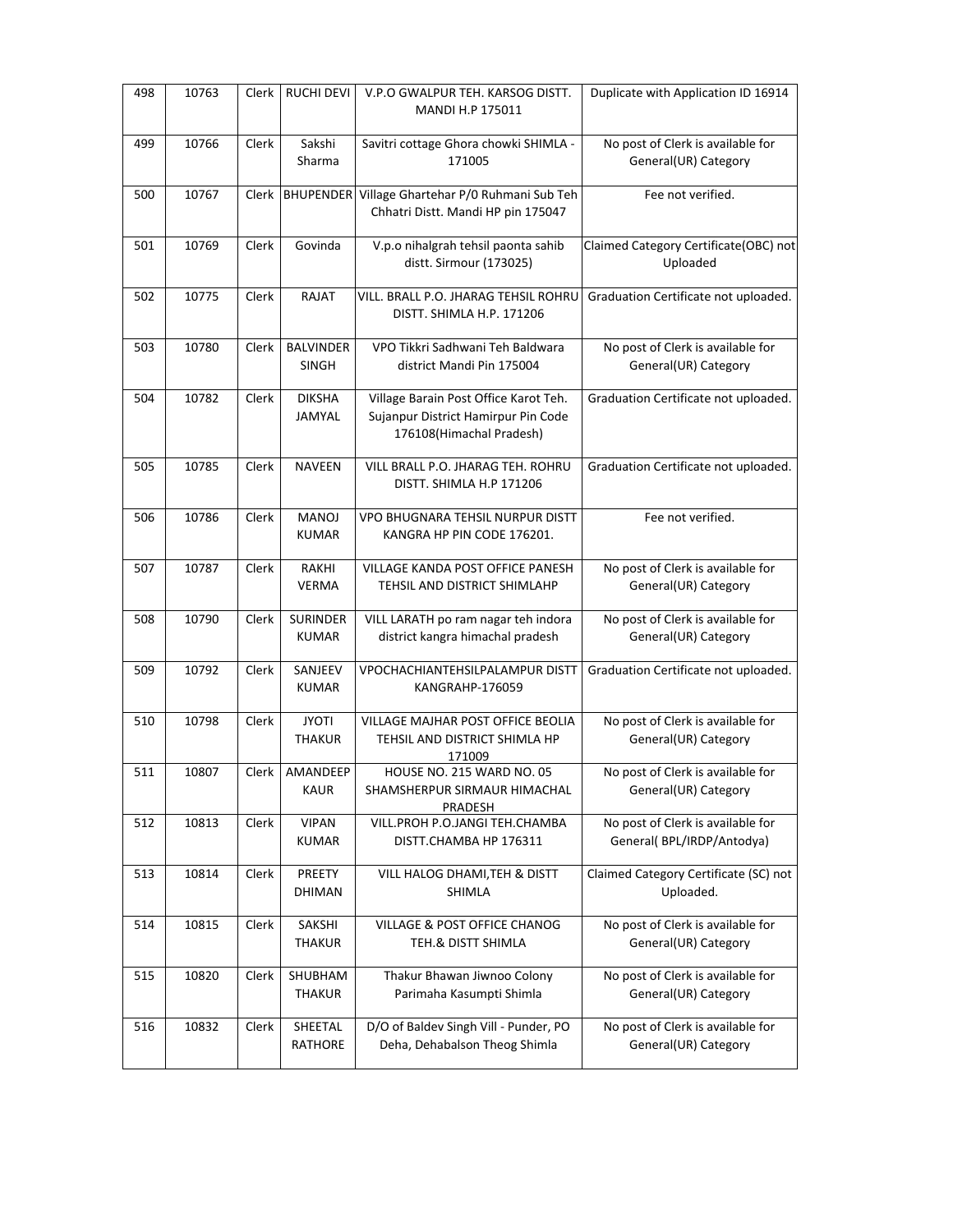| 517 | 10834 | Clerk | <b>MINAKSHI</b>                      | Vill.Badehar P.O. Mohanghati Teh.<br>Joginder Nagar District Mandi H.P<br>175032                | EWS Certificate not uploaded.                                                                         |
|-----|-------|-------|--------------------------------------|-------------------------------------------------------------------------------------------------|-------------------------------------------------------------------------------------------------------|
| 518 | 10835 | Clerk | POOJA                                | Pooja D/o LABh Singh Vill Manoh po<br>bassi teh Joginder Nagar                                  | No post of Clerk is available for<br>General(UR) Category                                             |
| 519 | 10845 | Clerk | SHALINI<br>SHARMA                    | VILLAGE DOCHI (23/271) P.O.<br>MAMLIGH TEHSIL AND DISTRICT SOLAN<br>173222                      | No post of Clerk is available for<br>General(UR) Category                                             |
| 520 | 10846 | Clerk | <b>NISHA</b>                         | <b>VILLAGE BHALAR POST OFFICE</b><br>BHALONA TEH.SANGRAH                                        | No post of clerk is available for<br>General(UR) Category                                             |
| 521 | 10847 | Clerk | Ruchika<br>Thakur                    | village Jajeher P.O. Gumma Tehsil Sunni<br>District Shimla H.P.171018                           | No post of Clerk is available for<br>General(UR) Category                                             |
| 522 | 10849 | Clerk | <b>CHAINA</b><br>GAUTAM              | VILL LADHYANI P.O LEHRI SARAIL TEH<br>GHUMARWIN DISTT BILASPUR HP pin<br>code 174027            | No post of Clerk is available for<br>General(BPL/IRDP/Antodya)<br>category.                           |
| 523 | 10851 | Clerk | Santosh<br>Kumari                    | VPO CHAILY TEHSIL SHIMLA RURAL<br>DISTRICT SHIMLA HP 171005                                     | Time barred EWS Certificate                                                                           |
| 524 | 10853 | Clerk | <b>HIRA MANI</b>                     | VILLAGE FANDHAR POST OFFICE<br>KALHANI TEHSIL BALICHOWKI KUKLAH<br>DISTRICT MANDI HP            | No post of Clerk is available for<br>General(UR) Category                                             |
| 525 | 10859 | Clerk | <b>MOHIT</b>                         | VILLAGE GARAWAG PO KALBOG THSIL<br>KOTKHAI DISTT SHIMLA PIN NO-<br>171225                       | No post of Clerk is available for<br>General(BPL/IRDP/Antodya)                                        |
| 526 | 10863 | Clerk | <b>SUNIL</b><br><b>KUMAR</b><br>GARG | VILLAGE DEONGHAT UDAY VIHAR GARG<br>NIWAS WARD NO. 1 H.NO. 47/1 TEHSIL<br>& DISTT. SOLAN (H.P.) | Duplicate with Application ID 10850                                                                   |
| 527 | 10864 | Clerk | Poonam<br>Thakur                     | Vill Batand PO Kelodhar Teh Chachyot<br>Distt Mandi HP 175029                                   | No post of Clerk is available for<br>General(UR) Category                                             |
| 528 | 10865 | Clerk | <b>PURSHOTA</b><br>M LAL             | VILL MASTANPURPO. KHILLIANTEH.<br>NALAGARH                                                      | <b>Essential Qualification Certificate &amp;</b><br>Claimed Category Certificate (SC)not<br>Uploaded. |
| 529 | 10868 | Clerk | BHAVANA                              | Village-dhamechi, Po-Beolia, District<br>&Teh-Shimla, Pin Code-171013                           | Duplicate with Application ID 10867                                                                   |
| 530 | 10869 | Clerk | <b>BHAVANA</b>                       | Village-dhamechi, Po-Beolia, District<br>&Teh-Shimla, Pin Code-171013                           | Duplicate with Application ID 10867                                                                   |
| 531 | 10870 | Clerk | <b>GULAB</b><br>SINGH                | VILL ROAD PO JAROL TEH THUNAG<br>DISTT MANDI (H.P)HP 175048                                     | DOB Proof and Claimed Category<br>Certificate(SC) not Uploaded.                                       |
| 532 | 10885 | Clerk | SANDHYA<br><b>DEVI</b>               | VILLAGE SHWATHRI POST OFFICE<br>JATHIA DEVI TEHSIL&DISTT. SHIMLA HP<br>171011                   | Claimed Category Certificate (OBC)<br>not Uploaded.                                                   |
| 533 | 10886 | Clerk | <b>DHRETI</b>                        | Vill majher po marathu teh sadar dist<br>mandi Himachal                                         | duplicate with application ID<br>No10122                                                              |
| 534 | 10890 | Clerk | TEJ SINGH                            | AADHAAR Card issued by the Unique<br>Identification Authority of India                          | Undergraduate.                                                                                        |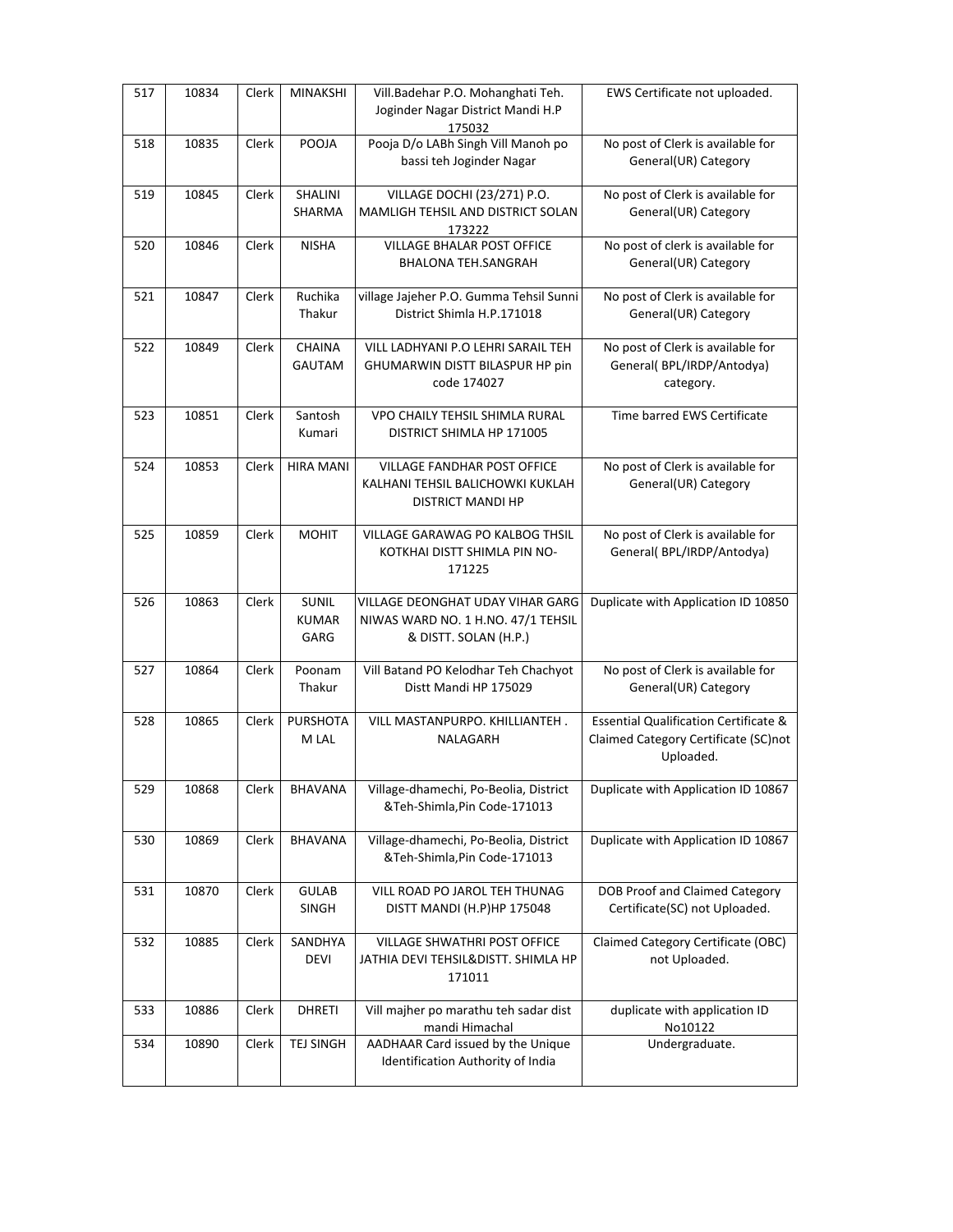| 535 | 10892 | Clerk | CHARU<br>SHANDIL              | STRATH MORE BUILDING COMELY<br><b>BANK SHIMLA</b>                                                          | Time barred OBC Certificate                                                 |
|-----|-------|-------|-------------------------------|------------------------------------------------------------------------------------------------------------|-----------------------------------------------------------------------------|
| 536 | 10895 | Clerk | RAJENDER<br><b>KUMAR</b>      | V.P.O. GOPALPUR TEHSIL PALAMPUR<br>DISTRICT KANGRA (HIMACHAL<br>PRADESH) PIN CODE - 176059                 | No post of Clerk is available for ST(<br>Persons with Benchmark Disability) |
| 537 | 10896 | Clerk | <b>KAMINI</b><br>THAKUR       | VPO BELA TEH NADAUN DISTT<br>HAMIRPUR HP 177033                                                            | Duplicate with Application ID<br>No.10496.                                  |
| 538 | 10901 | Clerk | <b>JYOTI</b>                  | VILLAGE MULHANA POST OFFICE<br>PHARAL TEHSIL KUMARSAIN DISTRICT<br>SHIMLA HP                               | Graduation Certificate not uploaded.                                        |
| 539 | 10902 | Clerk | Sharab<br>Namgyal             | Village and Post Office Roghi Tehsil<br>Kalpa District Kinnaur (HP) -172108                                | No post of Clerk is available for ST(Ex-<br>Serviceman) category.           |
| 540 | 10903 | Clerk | Sharab<br>Namgyal             | Village and Post Office Roghi Tehsil<br>Kapla District Kinnaour (HP) - 172108                              | Duplicate with Application ID 10902                                         |
| 541 | 10908 | Clerk | VARSHA<br><b>THAKUR</b>       | Vill.Dhobtan, P.O-Shamti, Teh&Distt-<br>solan, H.P(PIN-173212)                                             | NO post of Clerk is available for<br>General(UR) Category                   |
| 542 | 10910 | Clerk | SONAM<br>PHUNTSOK             | VPO kaza district Lahaul & Spiti<br>Himachal pradesh                                                       | No post of Clerk is available for ST<br>category                            |
| 543 | 10912 | Clerk | Akash                         | V.Po Baragaon Teh : Kumarsain Distt :<br>Shimla, Himachal Pradesh Pin 172027                               | EWS Certificate not uploaded.                                               |
| 544 | 10915 | Clerk | Lalit                         | Vill Mailan, PO⋐ Teh Kotgarh, Distt<br>Shimla HP 172031                                                    | Duplicate with Application ID 10911                                         |
| 545 | 10916 | Clerk | ARUSHI<br>KOHLI               | V.P.O SUNHET, TEHSIL DEHRA<br>GOPIPUR, DISTRICT KANGRA (H.P)                                               | Time barred OBC Certificate                                                 |
| 546 | 10917 | Clerk | <b>TAHIL</b><br><b>BHARTI</b> | Ward no. 1 Village bodder balla vpo<br>skout teh and district kangra                                       | Irrelevant documents uploaded.                                              |
| 547 | 10918 | Clerk | Geeta devi                    | Vill-Piplidhar, P/O-Toon, Teh/Distt-<br>Shimla, Sub Teh-Dhami                                              | <b>Educational Qualification certificate</b><br>not uploaded.               |
| 548 | 10919 | Clerk | LAKSHMI<br><b>DEVI</b>        | <b>VPO GADHERI TEHSIL SUNNI DISTRICT</b><br>SHIMLA PIN NO-171019                                           | Claimed Category Certificate (SC) not<br>Uploaded.                          |
| 549 | 10920 | Clerk | <b>AMITA DEVI</b>             | <b>VILLAGE KANDA POST OFFICE HALAU</b><br>TEHSIL NERWA DISTRICT SHIMLAHP                                   | No post of Clerk is available for<br>General(UR) Category                   |
| 550 | 10924 | Clerk | <b>HEMLATA</b>                | VILLAGE BATAL POST OFFICE KATHASU<br>TEHSIL JUBBAL DISTRICT SHIMLA HP                                      | No post of Clerk is available for<br>General(UR) Category                   |
| 551 | 10926 | Clerk | SHAGUN                        | VILLAGE JHALWAN POST OFFICE<br>JALPEHAR TEHSIL JOGINDER NAGAR<br>DISTRICT MANDI HIMACHAL PRADESH<br>175015 | Undergraduate.                                                              |
| 552 | 10934 | Clerk | Ajay Raj<br>Singh             | Vill-Gheti PO-Pharal Teh-Kumarsain Diss<br>-Shimla H.P. Pin-172029                                         | No postof Clerk is available for<br>General(BPL/IRDP/Antodya) category      |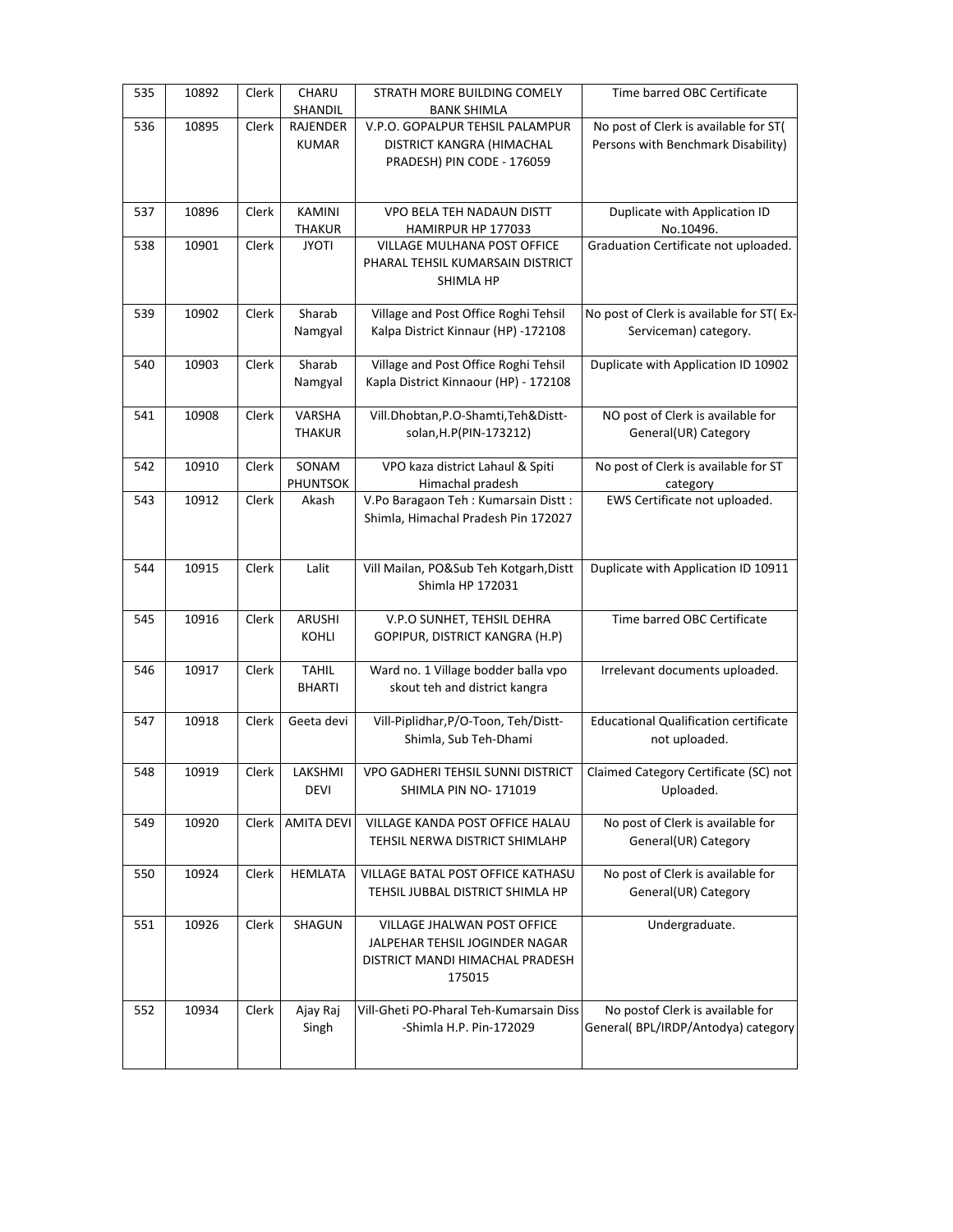| 553 | 10935 | Clerk | <b>SUNITA</b><br><b>PUNDIR</b> | 463, NEAR SUBZI MANDI OLD KATHED<br>SOLAN                                                                              | No post of Clerk is available for<br>General(UR) Category                                                |
|-----|-------|-------|--------------------------------|------------------------------------------------------------------------------------------------------------------------|----------------------------------------------------------------------------------------------------------|
| 554 | 10937 | Clerk | <b>ANIL</b>                    | VPO KHUTHRINTEH BHORANJ DISTT                                                                                          | DOB Proof not uploaded.                                                                                  |
| 555 | 10940 | Clerk | KUMAR<br>Shruti<br>Thakur      | HAMIRPUR HP 176043<br>Vill. Gawhan, P. O. Kothipura, Tehsil<br>sadar, Distt. Bilaspur, Himachal pradesh<br>Pin. 174001 | No post of Clerk is available for<br>General(UR) Category                                                |
| 556 | 10941 | Clerk | Shruti<br>Thakur               | Vill. Gawhan, P. O. Kothipura, Tehsil<br>sadar, Distt. Bilaspur, Himachal pradesh<br>Pin. 174001                       | Duplicate with Application ID 10940                                                                      |
| 557 | 10942 | Clerk | Shruti<br>Thakur               | Vill. Gawhan, P. O. Kothipura, Tehsil<br>sadar, Distt. Bilaspur, Himachal pradesh<br>Pin. 174001                       | Duplicate with Application ID 10940                                                                      |
| 558 | 10943 | Clerk | Shruti<br>Thakur               | Vill. Gawhan, P. O. Kothipura, Tehsil<br>sadar, Distt. Bilaspur, Himachal pradesh<br>Pin. 174001                       | Duplicate with Application ID 10940                                                                      |
| 559 | 10944 | Clerk | Shruti<br>Thakur               | Vill. Gawhan, P. O. Kothipura, Tehsil<br>sadar, Distt. Bilaspur, Himachal pradesh<br>Pin. 174001                       | Duplicate with Application ID 10940                                                                      |
| 560 | 10945 | Clerk | Shruti<br>Thakur               | Vill. Gawhan, P. O. Kothipura, Tehsil<br>SADAR, Distt. Bilaspur, Himachal<br>pradesh Pin. 174001                       | Duplicate with Application ID 10940                                                                      |
| 561 | 10947 | Clerk | Rita Devi                      | D/O Ramesh Kumar tehsil Thunag,<br>Sharan (96), Mandi Himanchal Pradesh -<br>175035                                    | <b>Educational Qualification certificate</b><br>not uploaded.                                            |
| 562 | 10950 | Clerk | Ankita<br>Kumari               | V.P.O. Dadhol, Teh. Ghumarwin, Distt.<br>Bilaspur (HP) Pin code 174023                                                 | DOB Proof, Graduation and EWS<br>Certificates not uploaded.                                              |
| 563 | 10951 | Clerk | <b>RAJ KUMAR</b>               | VILLAGE BADRESA PO BRANG TEHSIL<br>SARKAGHAT DISTT MANDI - 175024                                                      | <b>Educational Qualification certificates</b><br>not uploaded.                                           |
| 564 | 10953 | Clerk | SANDEEP<br>KUMARGYA<br>Ν       | <b>VILL.RANGORI P.O SARAHAN TEHSIL</b><br>RAMPUR DISTT. SHIMLA                                                         | Duplicate with Application ID 10948                                                                      |
| 565 | 10955 | Clerk | NEERAJ<br>BHARDWAJ             | Village and Post Office BASSA WAZIRAN<br>Tehsil NURPUR District KANGRA                                                 | Fee not verified.                                                                                        |
| 566 | 10957 | Clerk | <b>DOLLY</b>                   | H.No.72 W.No.7 Depot Bazar<br>Dharamshala Distt. Kangra                                                                | DOB proof, essentialeducational<br>qualification and claim<br>categorycertificate (OBC) not<br>uploaded. |
| 567 | 10964 | Clerk | PALVI<br><b>THAKUR</b>         | Village ulehar post office dheera tehsil<br>dheera district kangra pincode 176101                                      | No post of Clerk is available for<br>General(UR) Category                                                |
| 568 | 10969 | Clerk | <b>KIRAN BALA</b>              | D/O THAIN SINGH VILLAGE<br>BHANGIYANA, PO GARNOTA, TEH<br>SIHUNTA , DISTCHAMBA 176207 H.P.                             | No post of Clerk is available for ST<br>Category                                                         |
| 569 | 10975 | Clerk | <b>AMITA</b><br>KUMARI         | Village Majholi PO suradTehsil Nankhari<br>District Shimla HP                                                          | No post of Clerk is available for<br>General(UR) Category                                                |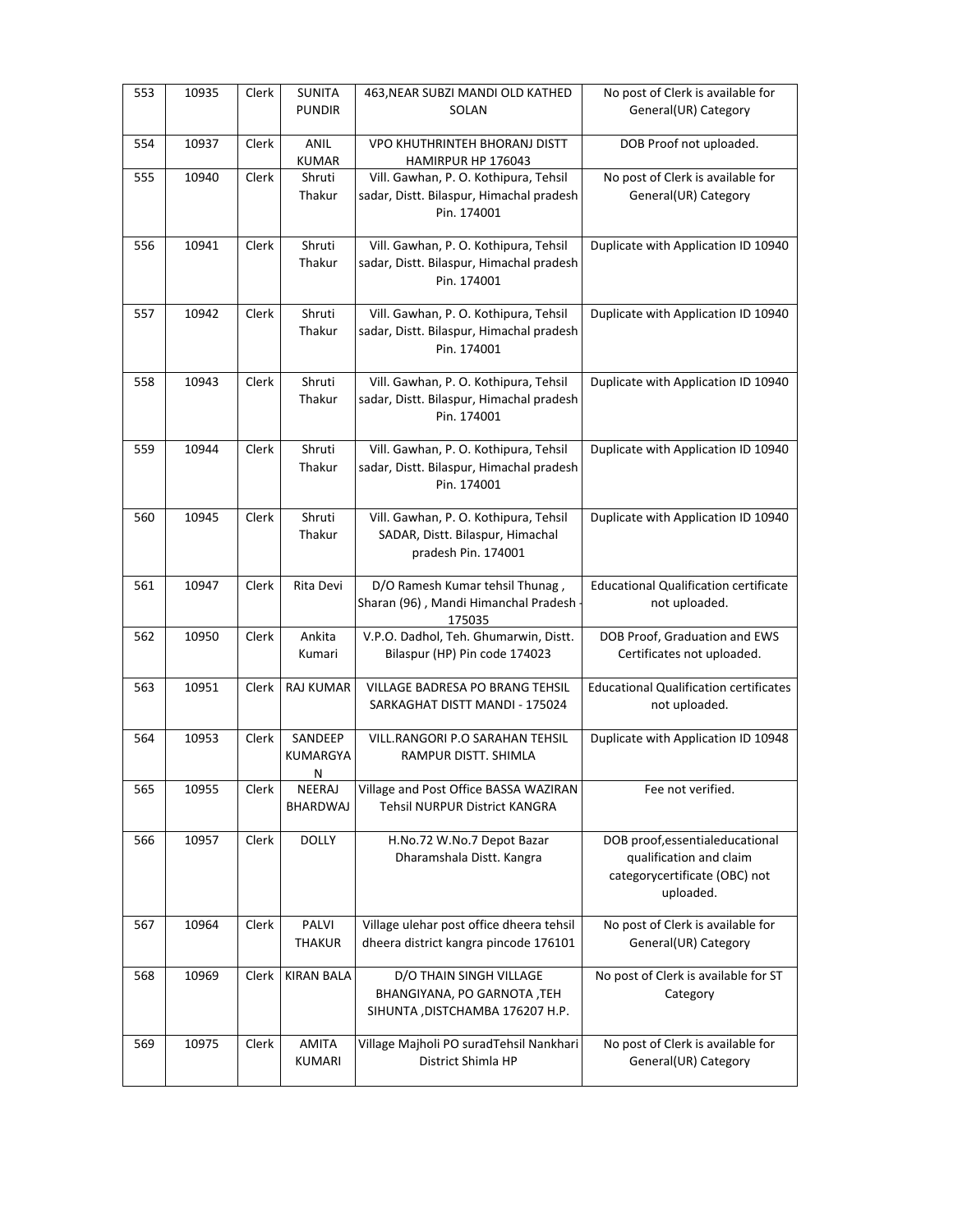| 570 | 10977 | Clerk | <b>MOHIT</b><br>GARG            | Village chaklu post office kunihar                                                       | Graduation Certificatenot uploaded.                                      |
|-----|-------|-------|---------------------------------|------------------------------------------------------------------------------------------|--------------------------------------------------------------------------|
| 571 | 10980 | Clerk | Bhawna<br>Devi                  | Vill-Piplydhar, P/O-Toon, Teh/District-<br>Shimla, Sub Teh-Dhami                         | Educational qualification certificates<br>not uploaded.                  |
| 572 | 10982 | Clerk | Ajay Kumar                      | VPO Deol Teh Baijnath Distt Kangra HP<br>176125                                          | Duplicate with Application ID 10510                                      |
| 573 | 10984 | Clerk | ABHILASH                        | V.P.O KAKIRA TEH. BHATTIYAT DISTT.<br>CHAMBA H.P PIN 176313                              | Time barred OBC Certificate                                              |
| 574 | 10990 | Clerk | Priyanjali<br>Rao               | 2050 Pipli wala town, Manimajra<br>Chandigarh                                            | Duplicate with Application ID 10751                                      |
| 575 | 10991 | Clerk | <b>BANITA</b><br>DEVI           | VILL TAL MATAPO DHARINI TEHSIL<br>SHAHPUR DISTT KANGRAHP 176206                          | No post of Clerk is available for<br>General(UR) category                |
| 576 | 10992 | Clerk | SHOBHA<br>CHOUDHARI             | VILL.CHHATTAR P.O.BASSI TEHSIL<br>JOGINDERNAGAR DISTRICT MANDI HP<br>175015              | duplicate with application ID No<br>13481                                |
| 577 | 10996 | Clerk | Manjeet<br>Kaur                 | House no 242 Ward no 5 Basdehra<br>Mehatpur Distt UnaBasdehra                            | No post of Clerk is available for<br>General(UR) Category                |
| 578 | 11003 | Clerk | <b>BANITA</b><br>DEVI           | VILL. TAL MATA PO DHARINI TESHIL<br>SHAHPUR DISTT. KANGRA HP 176206                      | Duplicate with Application ID 10991                                      |
| 579 | 11004 | Clerk | <b>MANISHA</b><br><b>PURI</b>   | RAVINDERAPROVISION STORE SHOP NO<br>28 BOILEAUGANJ                                       | No post of Clerk is available for<br>General(UR) Category                |
| 580 | 11013 | Clerk | Deepa<br>Thakur                 | Village Bhadraun PO Hawan Tehsil<br>Ghumarwin Distt. Bilaspur H.P. PIN<br>174003         | EWS Certificate not uploaded.                                            |
| 581 | 11016 | Clerk | RANJNA<br><b>DEVI</b><br>SHARMA | VILL GUDHWIN P.O BOHNI TEH & DISTT<br>HAMIRPUR (H.P)                                     | No post of Clerk is available for<br>General(UR) Category                |
| 582 | 11021 | Clerk | <b>ROHIT</b><br><b>KANWAR</b>   | C25 DEVBHOOMI GREEN VALLEY<br>APARTMENT DEOGHAT SOLAN HP                                 | No post of Clerk is available for<br>General(UR) Category                |
| 583 | 11024 |       | Clerk Ankaj Kumar               | NH 153-VPO ICHHI TEHSIL & DISTT.<br>KANGRANEAR RANA JK TYRE ICHHI                        | Time barred OBC Certificate                                              |
| 584 | 11030 | Clerk | <b>JITENDER</b>                 | Khanalag, p.o- Manjhu, teh- Arki, distt-<br>Solan 173208                                 | No post of Clerk is available for<br>General(UR) Category                |
| 585 | 11031 | Clerk | PRAGYA<br>BAJPAI                | 117/M/200 NEAR SWARAJ INDIA<br>SCHOOL KAKADEO RAWATPUR KANPUR<br>NAGAR UP PINCODE-208019 | No post of Clerk is available for<br>General(UR) Category                |
| 586 | 11038 | Clerk | <b>HEMLATA</b>                  | VILL PUJARLI PO RUSLA TEH NERWA<br>DISTT SHIMLA HP 171210                                | No post of Clerk is available for<br>General( BPL/IRDP/Antodya) Category |
| 587 | 11041 | Clerk | DEEPA<br>KUMARI                 | VILL. SIHANJ, P/O. MAINDHI, TEH.<br>KARSOG, DISTT. MANDI, HP(175011)                     | No post of Clerk is available for<br>General(UR) Category                |
| 588 | 11042 | Clerk | <b>HEMLATA</b>                  | VILL PUJARLI PO RUSLA TEH NERWA<br>DISTT SHIMLA HP 171210                                | Duplicate with Application ID 11038                                      |
| 589 | 11050 | Clerk | Chahat                          | Vill. Mamel P.O. and Tehsil Karsog Distt.<br>Mandi H.P. 175011                           | Duplicate with Application ID 11054                                      |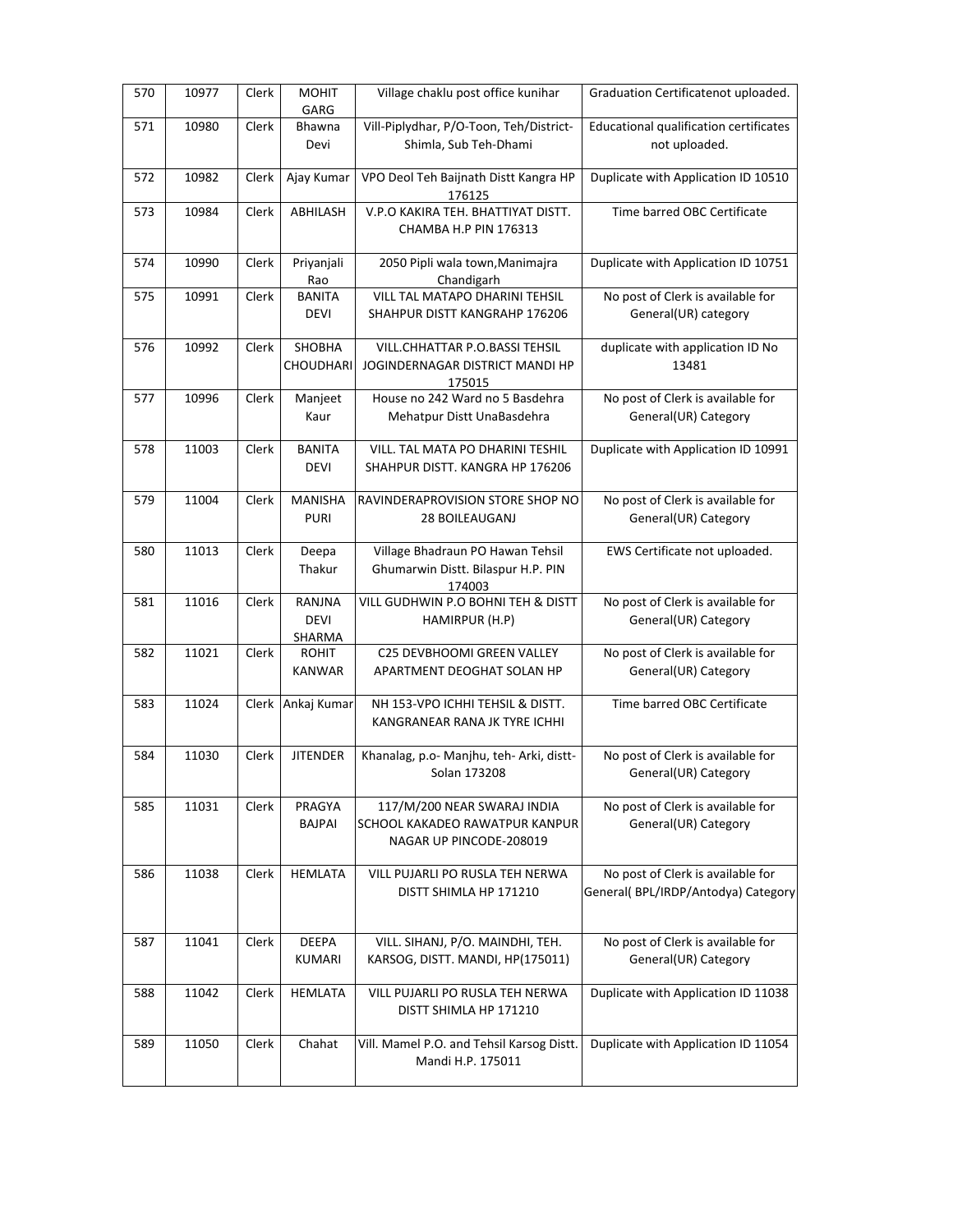| 590 | 11053 | Clerk | Gayatri<br>Sharma                      | Vill. Beju, P.O Chalahal, Sub Teshsil-<br>Dhami Distt. Shimla, HP -171103                        | No post of Clerk is available for<br>General(UR) Category                                                     |
|-----|-------|-------|----------------------------------------|--------------------------------------------------------------------------------------------------|---------------------------------------------------------------------------------------------------------------|
| 591 | 11055 | Clerk | <b>NITU</b><br><b>HARNOT</b>           | SHARMA NIWAS NEAR KALTA HOUSE<br>PHAASE 3BCS NEW SHIMLA HP 171009                                | No post of Clerk is available for<br>General(UR) Category                                                     |
| 592 | 11056 | Clerk | <b>MINAKSHI</b><br>KUMARI              | V.P.O-KANGOO,TEH-NADAUN,DISTT-<br>HAMIRPUR, PIN CODE-<br>177040, HIMACHAL PRADESH.               | No post of Clerk is available for<br>General(UR) Category                                                     |
| 593 | 11060 | Clerk | <b>DUSHYANT</b><br>SHARMA              | Vatsayan Niwas Below Nand Mani<br>Niwas Near Cemetery Gate Sanjauli<br>Shimla HP 171006.         | No post of Clerk is available for<br>General(UR) Category.                                                    |
| 594 | 11067 | Clerk | SAHIBA<br>SHARMA                       | 44 NEW DESHMESH NAGAR<br>JOURAFATAK AMRITSER(P.B) 143001                                         | No post of Clerk is available for<br>General(UR) Category and Non-<br>Himachali candidate.                    |
| 595 | 11069 | Clerk | <b>DIKSHA</b>                          | VILL OLD JUBBAL PO JUBBAL TEH<br>JUBBAL DISTT SHIMLA HP 171205                                   | <b>Essential Qualification Certificate &amp;</b><br>Claimed Category Certificate (SC) not<br>Uploaded.        |
| 596 | 11070 | Clerk | SAPNA                                  | Village Kusari PO Lunas Tehsil Nalagarh<br>Distt solan HP Pin 174102                             | No post of Clerk is available for<br>General( BPL/IRDP/Antodya Persons<br>with Benchmark Disability) category |
| 597 | 11073 | Clerk | <b>RAJNI BALA</b>                      | Vpo Kot palahari Tehsil: Nurpur district<br>kangra Himachal pradesh 176200                       | Claimed Category Certificate (SC) not<br>Uploaded.                                                            |
| 598 | 11078 | Clerk | <b>DIVYA</b><br>LUXMI                  | VPO SAPNOT TEHSIL KARSOG DISTT<br><b>MANDI PIN NO-175010</b>                                     | No post of Clerk is available for<br>General(UR) Category                                                     |
| 599 | 11079 | Clerk | vishali                                | V.P.O AJOULI DISTT.UNA HIMACHAL<br>PRADESHV.P.O AJOULI DISTT. UNA<br>HPV.P.O AJOULI DISTT.UNA HP | No post of Clerk is available for<br>General(UR) Category                                                     |
| 600 | 11084 | Clerk | Rahul<br>Sharma                        | Village - Bhangata, Post Office - Gawali<br>, Tehisl- Shillai, Distt. - Sirmour                  | DOB Proof, Essential Qualification<br>Certificate & Claimed Category<br>Certificate (OBC) not Uploaded.       |
| 601 | 11090 | Clerk | <b>VINAY</b><br><b>TANWAR</b>          | H.NO -353/3 Bye Pass Kather NEAR PNB<br><b>BANK BRANCH SOLAN (H.P)</b>                           | No post of Clerk is available for<br>General(UR) Category                                                     |
| 602 | 11092 | Clerk | Subhash<br>Chand                       | Village larhyan PO Thaltukhod Tehsil<br>Tikken Distt Mandi HP (175013)                           | Time barred OBC Certificate                                                                                   |
| 603 | 11095 | Clerk | VINEET<br><b>KUMAR</b><br><b>ARORA</b> | H NO 1506 SECTOR 9 AMBALA CITY HR<br>134003                                                      | No post of Clerk is available for<br>General(UR) Category                                                     |
| 604 | 11101 | Clerk | SIMRAN                                 | H no. 29 near sacred heart convent<br>school, jyoti Nagar jagadhri 135003,<br>haryana            | No post of Clerk is available for<br>General(UR) Category.                                                    |
| 605 | 11102 | Clerk | <b>APARNA</b><br>VATISH                | YADGAR HOUSE SAPROON SOLAN<br>173211                                                             | No post of Clerk is available for<br>General(UR) Category                                                     |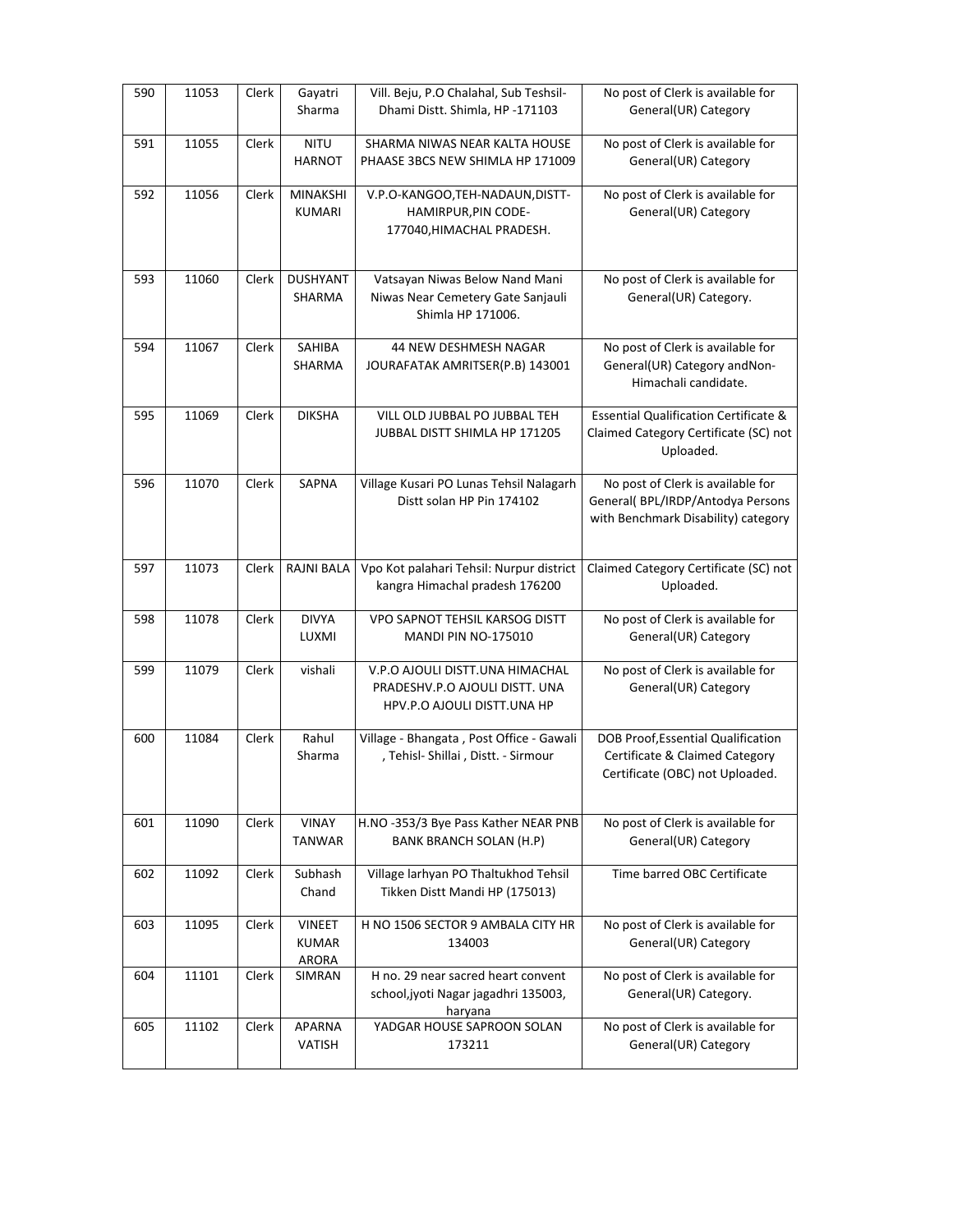| 606 | 11103 | Clerk | <b>RACHNA</b><br><b>DEVI</b> | VILL. PANDHER P.O.THATHWANI TEH.<br>& DISTT. HAMIRPUR PIN 177501                                                                                       | No post of Clerk is available for<br>General( Persons with Benchmark<br>Disability) category                  |
|-----|-------|-------|------------------------------|--------------------------------------------------------------------------------------------------------------------------------------------------------|---------------------------------------------------------------------------------------------------------------|
| 607 | 11109 | Clerk | <b>RACHNA</b><br><b>DEVI</b> | VILL. PANDHER P.O.THATHWANI TEH. &<br>DISTT. HAMIRPUR PIN 177501                                                                                       | Duplicate with Application ID 11103.                                                                          |
| 608 | 11110 | Clerk | REENA<br><b>KUMARI</b>       | REENA KUMARI D/0 DILA RAMVILLAGE<br>POST OFFICE AND TEHSILBALDWARA<br>DISTRICT MANDI STATEHIMACHAL<br>PRADESH PINCODE175033 PHONE<br>NUMBER 7807027824 | Time barred EWS Certificate                                                                                   |
| 609 | 11116 | Clerk | Archna<br>Kaushal            | V.P.O.Mungal Teh.Jaisinghpur<br>Distt.Kangra H.P Pin-176088                                                                                            | <b>Graduation Qualification Certificate</b><br>not Uploaded.                                                  |
| 610 | 11117 | Clerk | RAJ KUMARI                   | VILL NAGDIARA PO BHARARU TEH<br>JOGINDER NAGAR DISTT MANDI HP                                                                                          | No post of Clerk is available for<br>General(UR) Category                                                     |
| 611 | 11119 | Clerk | <b>NITAN</b>                 | VPO RIBBA TEH MOORANG DISTT<br><b>KINNAUR</b>                                                                                                          | No post of Clerk is available for<br>General(UR) Category                                                     |
| 612 | 11121 | Clerk | <b>SUSHM</b>                 | V.P.O. DANSA TEHSIL RAMPUR<br><b>BUSHAHR DISTRICT SHIMLA, H.P.PIN</b><br>CODE NO-172001                                                                | DOB proof, Essential Qualification<br>Certificate & Claimed Category<br>Certificate (SC) not Uploaded.        |
| 613 | 11126 | Clerk | <b>NAVTESH</b><br>SHANDIL    | VILLAGE SHIV SHANKAR GARH PO<br>MAMLIGH TEHSIL KANDAGHAT DISTT<br><b>SOLAN HP</b>                                                                      | Undergraduate.                                                                                                |
| 614 | 11127 | Clerk | SUSHMA                       | V.P.O. DANSA TEHSIL RAMPUR<br><b>BUSHAHR DISTRICT SHIMLA, H.P.PIN</b>                                                                                  | Duplicate with Application ID 11121                                                                           |
|     |       |       |                              | CODE NO-172001                                                                                                                                         |                                                                                                               |
| 615 | 11128 | Clerk | <b>KULDEEP</b><br>SINGH      | <b>VILLAGE PADHAR PO SIRKUNDTEHSIL</b><br>AND DISTT CHAMBA HP - 176310                                                                                 | Claimed Category Certificate (SC) not<br>Uploaded.                                                            |
| 616 | 11131 | Clerk | <b>AKSHAY</b><br>SHARMA      | VILLAGE BARETI PO JALARI TEHSIL<br>NADAUN DISTT HAMIRPUR HP 177042                                                                                     | No post of Clerk is available for<br>General(UR) Category                                                     |
| 617 | 11136 | Clerk | RANJANA                      | vill beyon po korag sub teh haripurdhar                                                                                                                | <b>Essential Qualification Certificate &amp;</b><br>Claimed Category Certificate (OBC)<br>not Uploaded.       |
| 618 | 11137 |       | Clerk PRERNA SEN             | Village Bhadrog Post Office Naswal<br>Tehsil Ghumarwin District Ghumarwin<br>(H.P) 174021                                                              | No post of Clerk is available for                                                                             |
| 619 | 11148 | Clerk | MADHU<br>CHAUHAN             | Village Jhanjwani Tehsil Chirgaon<br>District Shimla H.P.                                                                                              | General(BPL/IRDP/Antodya) category<br>No post of Clerk is available for<br>General(BPL/IRDP/Antodya) category |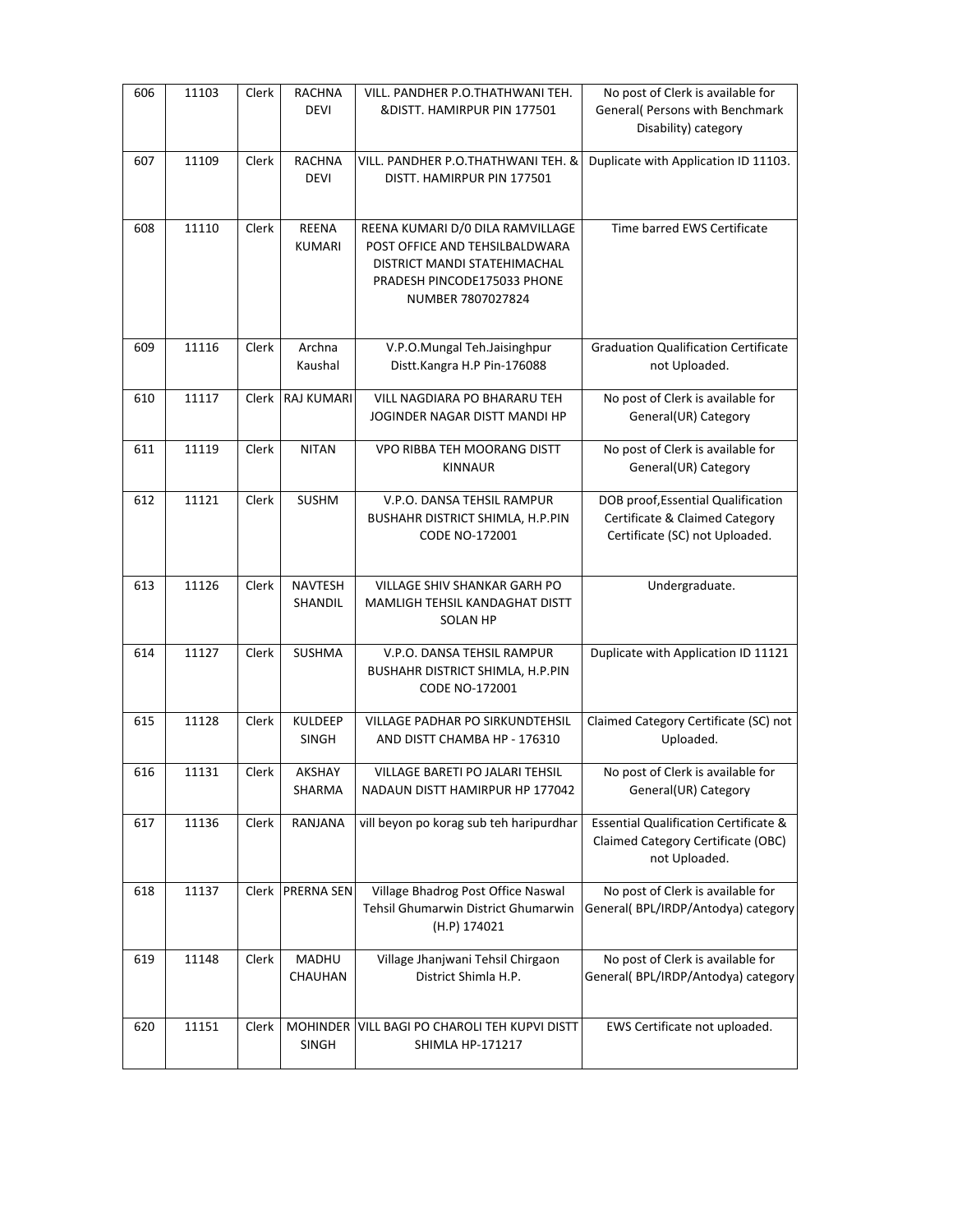| 621 | 11152 | Clerk | DIVYANSHU<br>CHANDEL           | VILL PASSALWALA PO DHUNDAN<br>TEHSIL ARKI DISTT SOLAN -173235                                | No post of Clerk is available for<br>General(UR) Category                               |
|-----|-------|-------|--------------------------------|----------------------------------------------------------------------------------------------|-----------------------------------------------------------------------------------------|
| 622 | 11153 | Clerk | RAJENDER<br><b>KUMAR</b>       | village karana PO. bharanateh.<br>Theogdistt. Shimla HP 171201                               | Duplicate with Application ID 10687                                                     |
| 623 | 11158 | Clerk | SHEKHAR<br>CHAUDHAR<br>Y       | QTR No 436 SECTOR 2 TYPE 2 SADIQ<br>NAGAR NEW DELHI 110049                                   | Claimed Category Certificate (OBC)<br>not Uploaded.                                     |
| 624 | 11159 | Clerk | ARPANA<br><b>THAKUR</b>        | Vpo chalet tehsil ghanari district una<br>himachal pradesh. pincode: 177204                  | DOB proof and EWS certificate not<br>uploaded.                                          |
| 625 | 11163 | Clerk | Tamanna                        | Vill katiyara P. O sarahkar distt /tehsil<br>hamirpur pin code- 177027                       | No post of Clerk is available for<br>General(UR) Category                               |
| 626 | 11165 | Clerk | <b>BABITA</b><br>SHARMA        | Chauhan niwas, near Tara kunj vikas<br>nagar, shimla                                         | Overage                                                                                 |
| 627 | 11168 | Clerk | SOURAV                         | Village. Dobar kalan po. Bara Teh.<br>Nadaun Distt. Hamirpur 177044                          | Duplicate with Application ID 11171                                                     |
| 628 | 11174 | Clerk | <b>ALKA</b><br><b>THAKUR</b>   | V ajnoli p.o. kotla district & tehsil Una                                                    | No post of Clerk is available for<br>General(UR) Category                               |
| 629 | 11176 | Clerk | AKRITIKA<br><b>VERMA</b>       | village karana PO. bharanateh.<br>Theogdistt. Shimla HP 171006                               | Ward of Ex-serviceman Certificate not<br>uploaded.                                      |
| 630 | 11177 | Clerk | POONAM<br>RANI                 | 409/2 Durga Vihar santokhpura<br>jalandhar city                                              | Bonafide Himachali Certificate and<br>Ward of Ex-serviceman certificatenot<br>uploaded. |
| 631 | 11179 |       | Clerk Akhil Nariyal            | Village Baroh Tehsil Fatehpur District<br>Kangra Pincode 176051 (HP)                         | Duplicate with Application ID 11183                                                     |
| 632 | 11180 | Clerk | <b>KHEM LATA</b>               | Vatsayan niwas near cemetary gate<br>sanjauli                                                | No post for General(UR) category.                                                       |
| 633 | 11183 |       | Clerk Akhil Nariyal            | Village Baroh Tehsil Fatehpur District<br>Kangra Pincode 176051 (HP)                         | Fee not verified.                                                                       |
| 634 | 11186 | Clerk | <b>VINEY</b><br><b>KUMAR</b>   | Vatsayan niwas below nand mani niwas<br>cemetary gate sanjauli shimla                        | No post of Clerk is available for<br>General(UR) Category                               |
| 635 | 11187 | Clerk | ANJALI                         | Vpo Rirkmar tehsil shahpur district<br>kangra                                                | Claimed Category Certificate (SC) not<br>Uploaded.                                      |
| 636 | 11189 | Clerk | Pooja Devi                     | Vill. Bagdho P.O. Pangna Sub Teh.<br>Pangna Distt. Mandi (H.P) Pin Code<br>175046            | No post of Clerk is available<br>forGeneral(BPL/IRDP/Antodya)<br>category               |
| 637 | 11193 | Clerk | SANDEEP<br>KUMAR               | Vill. Batail, P.O. Bhambla, Teh.<br>Baldwara, Distt. Mandi, H.P. 175004                      | DOB Proof and Claimed Category<br>Certificate (SC)not Uploaded.                         |
| 638 | 11194 | Clerk | SANDEEP<br>KUMAR               | Vill. Batail, P.O. Bhambla, Teh.<br>Baldwara, Distt. Mandi, H.P. 175004                      | Duplicate with Application ID 11193                                                     |
| 639 | 11199 | Clerk | <b>KRITIKA</b><br><b>VERMA</b> | Vill - kawag , post office - fagu, tehsil -<br>theog , district - Shimla Himachal<br>Pradesh | No post of Clerk is available for<br>General(UR) Category                               |
| 640 | 11200 | Clerk | KRITIKA<br>VERMA               | Vill - kawag , post office - fagu, tehsil -<br>theog , district - Shimla Himachal<br>Pradesh | Duplicate with Application ID 11199                                                     |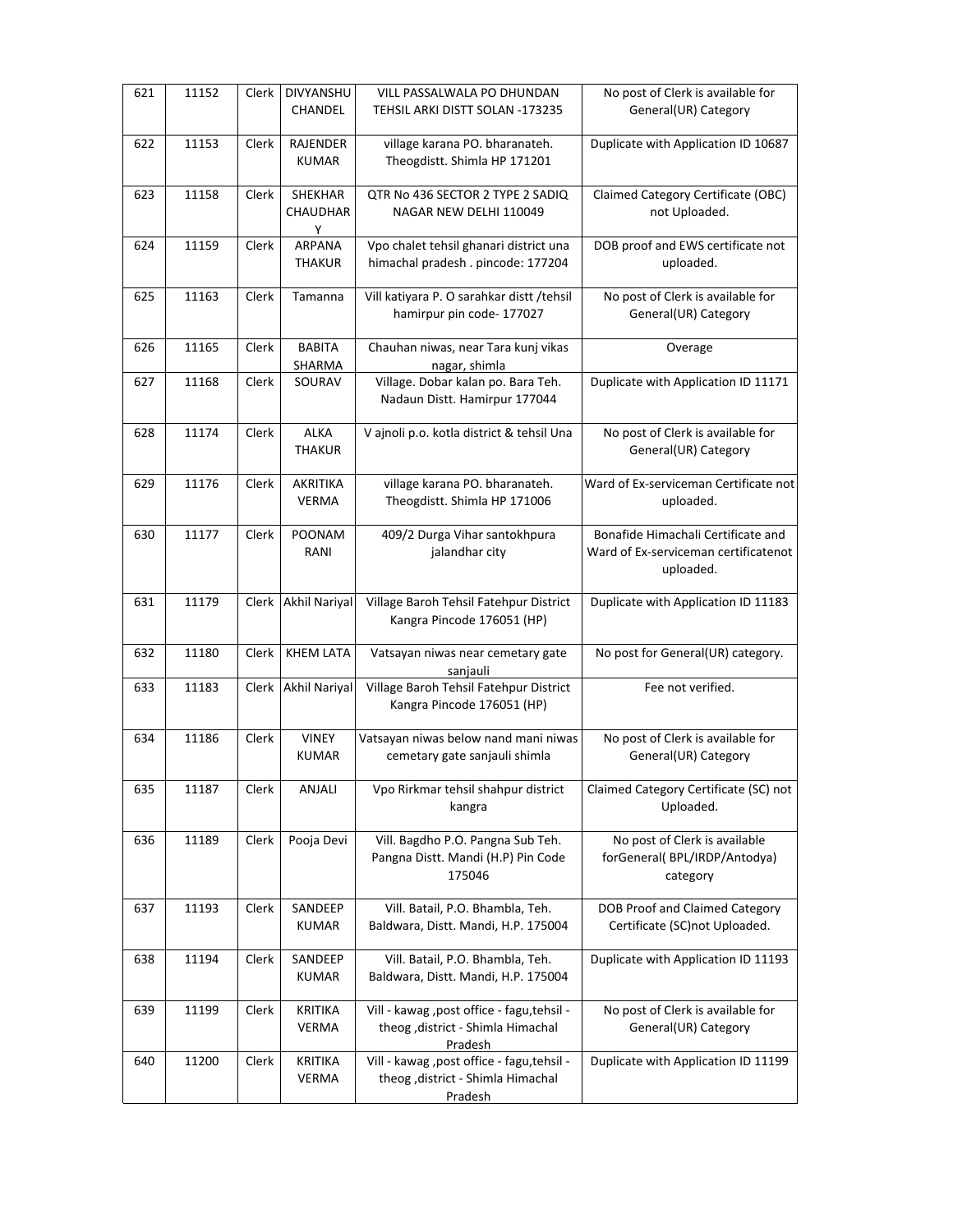| 641 | 11202 | Clerk | <b>MONIKA</b><br>CHAUDHAR<br>Y | CHAUDHARY NIWAS, KACHI GHATTI,<br>SHIMLA-171010                                                                                                   | No post of Clerk is available for<br>General(UR) Category                                              |
|-----|-------|-------|--------------------------------|---------------------------------------------------------------------------------------------------------------------------------------------------|--------------------------------------------------------------------------------------------------------|
| 642 | 11205 | Clerk | <b>RAKSHA</b><br>KUMARI        | VILL. CHHOL PO KARSOG TEH KARSOG<br>DISTT MANDI 175011                                                                                            | Claimed Category Certificate (SC) not<br>Uploaded.                                                     |
| 643 | 11206 | Clerk | <b>KAJAL RANI</b>              | V.P.O. - HARNOTA, TEH- JWAWALI,<br>DISTT - KANGRA, (H.P.), 176021                                                                                 | Claimed Category Certificate (OBC)<br>not Uploaded.                                                    |
| 644 | 11207 | Clerk | <b>RUCHI</b>                   | THakur niwasnear errin villaSNOWVIEW                                                                                                              | No post of Clerk is available for<br>General(UR) Category                                              |
| 645 | 11209 | Clerk | <b>DAMINI</b><br><b>THAKUR</b> | Village-Garoru Ward no 2 near by old<br>army canteen P.O.T.Joginder Nagar<br>Distt-Mandi                                                          | Time barred EWS Certificate                                                                            |
| 646 | 11213 | Clerk | <b>ANITA</b>                   | Village-Dehna, P.O-Cheog, Tehsil-<br>Theog, District-Shimla, HP (171209)                                                                          | <b>Educational Qualification certificates</b><br>not uploaded.                                         |
| 647 | 11214 | Clerk | Ankita                         | Village- spaila, post office - baragaon,<br>District-shimla,hp                                                                                    | No post of Clerk is available for<br>General(UR) Category                                              |
| 648 | 11216 | Clerk | Shabnam<br>kumari              | Village bag chowki post office kuthera<br>tehsil and districthamirpur 177020                                                                      | Duplicate with Application ID<br>No.13391.                                                             |
| 649 | 11218 | Clerk | <b>BABITA</b>                  | <b>VILL KHIUNCHA PO KOOT TEHSIL</b><br>RAMPUR BSR DISTT SHIMLA HP 172101                                                                          | No post of Clerk is available for<br>General(UR) Category                                              |
| 650 | 11229 | Clerk | <b>TILAK RAJ</b>               | Vill Naun PO Kot Teh. Chachyot Distt<br>Mandi 175028                                                                                              | DOB proof, Essential Qualification<br>Certificate & Claimed Category<br>Certificate (SC) not Uploaded. |
| 651 | 11235 | Clerk | DEEPMALA                       | VILL-KHAIRI, PO+PS KASMA, DIST-<br>AURANGABAD(BIHAR)                                                                                              | <b>Bonafide Himachaliand Claimed</b><br>Category Certificate (OBC) not<br>Uploaded.                    |
| 652 | 11236 | Clerk | manoj<br>kumar                 | house no 20 delhi incleve scoiety vpo<br>chattara teh and disstt una h.p. 174306                                                                  | Ex-Serviceman Discharge Certificate<br>not uploaded.                                                   |
| 653 | 11237 | Clerk | Anu Bala                       | Anu Bala W/O Sushil Kumar Resident of<br>Lower Hatwas Village Lower Hatwas PO<br>Hatwas Tehsil Nagrota Bagwan District<br>Kangra (HP) Pin- 176047 | Time barred OBC Certificate                                                                            |
| 654 | 11245 | Clerk | RAJESH<br><b>KUMAR</b>         | RAJESH KUMAR S/OSH CHET RAM<br>VILLAGE HARDOGRI P.O. CHAMUKHA<br>.DISTT.KANGRA.TEH. RAKKAR . HP.<br><b>PINCODE 177034</b>                         | Time barred OBC Certificate                                                                            |
| 655 | 11246 | Clerk | Vinod<br>Kumar                 | Village Prohi PO Noa, Tehsil Sadar Distt<br>Bilaspur HP 174001                                                                                    | Time barred OBC Certificate and<br>Ward of Ex-serviceman certificate not<br>uploaded.                  |
| 656 | 11261 | Clerk | <b>NEHA</b><br>GAUTAM          | PRADEEP COTTAGE SANGTI SANJAULI<br>SHIMLA PIN CODE -171006 HP                                                                                     | No post of Clerk is available for<br>General(UR) Category                                              |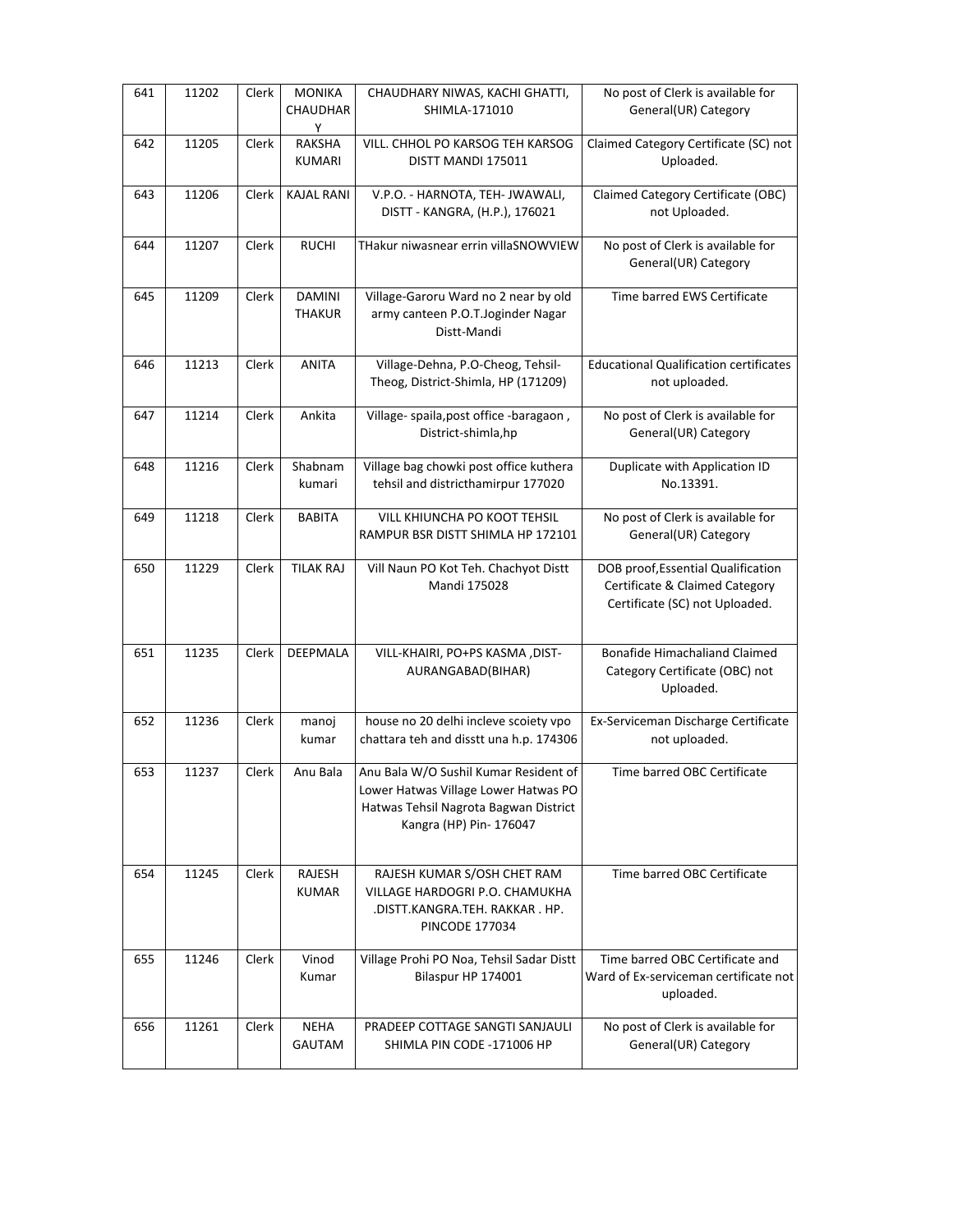| 657 | 11265 | <b>Clerk</b> | <b>RAJESH</b><br><b>KUMAR</b>    | RAJESH KUMAR S/OSH CHET RAM<br>VILLAGE HARDOGRI P.O. CHAMUKHA<br>.DISTT.KANGRA.TEH. RAKKAR . HP.<br><b>PINCODE 177034</b> | Duplicate with Application ID 11245                                                                     |
|-----|-------|--------------|----------------------------------|---------------------------------------------------------------------------------------------------------------------------|---------------------------------------------------------------------------------------------------------|
| 658 | 11273 | Clerk        | Ranjna Devi                      | Vill- Hando Di Dhar, po- Jandru, Teh-<br>Sujanpur, Distt-Hamirpur (HP)177028                                              | DOB proof and essentialeducational<br>qualification certificate not uploaded.                           |
| 659 | 11276 | Clerk        | PAWAN<br><b>KUMAR</b><br>SHARMA  | GYAN CHAND SHARMA NIWAS VILLAGE<br><b>GAHAN BHATA KUFFAR POSTOFFICE</b><br>KAMLANAGAR SHANAHAN HP 171006                  | No post of Clerk is available for<br>General(UR) Category                                               |
| 660 | 11278 | Clerk        | ANJALI                           | Vill. Kothi deora P.O. Ghatti Distt & Teh.<br>Solan Himachal Pradesh Pin Code<br>173211                                   | DOB Proof, Essential Qualification<br>Certificate & Claimed Category<br>Certificate (SC) not Uploaded.  |
| 661 | 11284 | Clerk        | <b>SURENDER</b><br><b>KUMAR</b>  | VILL-JOLPLAKHIN, PO-KUTHERA, TEH-<br>GHUMARWIN, DISTT-BILASPUR -<br>174026 HP                                             | Time barred OBC Certificate                                                                             |
| 662 | 11285 | Clerk        | SANJEEV<br><b>KUMAR</b><br>RANA  | VILL-BARWAL KHAD PO-SANSAI TEH-<br>BAIJNATH DISTT-KANGRA STATE-H.P<br>PIN-176088                                          | Bonafide Himachali Certificate and Ex-<br>Serviceman Discharge Certificate not<br>uploaded.             |
| 663 | 11289 | Clerk        | LOKESH<br>SHARMA                 | VILLAGE CHAREW PO TIMBI TEH<br>KAMRAU DIST SIRMAUR HP 173029                                                              | Duplicate with Application ID 11294                                                                     |
| 664 | 11290 | Clerk        | <b>SWEETY</b><br><b>PANISHTA</b> | VILLAGE BARARA PO ARHAL TEHSIL<br>ROHRU DISTT SHIMLA HP 171223                                                            | Duplicate with Application ID 11388                                                                     |
| 665 | 11291 | Clerk        | <b>KUSUM</b><br>LATA             | Village Sair Po Kuftu Tehsil Kandaghat<br>District Solan                                                                  | No post of Clerk is available for<br>General(UR)Category                                                |
| 666 | 11294 | Clerk        | LOKESH<br>SHARMA                 | VILLAGE CHAREW PO TIMBI TEH<br>KAMRAU DIST SIRMAUR HP 173029                                                              | <b>Essential Qualification Certificate &amp;</b><br>Claimed Category Certificate (OBC)<br>not Uploaded. |
| 667 | 11298 | Clerk        | PRIYA<br><b>BARAGTA</b>          | H.No-69/1, Bragta Niwas Village-Traie,<br>P.o.-Piran, Teh-Junga, Distt-Shimla<br>PinCode-171218.                          | No post of Clerk is available for<br>General(UR) Category                                               |
| 668 | 11299 | Clerk        | RAHUL                            | Vill Dhar po gad teh anni distt kullu hp                                                                                  | Time barred OBC Certificate.                                                                            |
| 669 | 11301 | Clerk        | <b>BHAWNA</b>                    | Vill Majthai PO Badehari Teh Shimla<br>Distt Shimla HP 171011                                                             | Claimed Category Certificate (SC) not<br>Uploaded.                                                      |
| 670 | 11302 | Clerk        | ANU BALA                         | VPO BHALOUN TEH BANGANA DISTT<br>UNA(HP) PIN CODE 174314                                                                  | Duplicate with Application ID 11198                                                                     |
| 671 | 11305 | Clerk        | <b>VIPASHA</b><br>GAUTAM         | VPONIRMANDTEHAANI DISTT KULLU<br><b>PIN CODE-172023</b>                                                                   | No post of Clerk is available for<br>General(UR) Category                                               |
| 672 | 11306 | Clerk        | PRIYANKA                         | VPO SUNNI TEH SUNNI DISTT SHIMLA<br>HP 171301                                                                             | Duplicate with Application ID 11035                                                                     |
| 673 | 11366 | Clerk        | ANITA                            | V.P.O. GADHERI TEHSIL SUNNI DISTT<br>SHIMLA HP 171019                                                                     | No post of Clerk is available for<br>General(UR) Category                                               |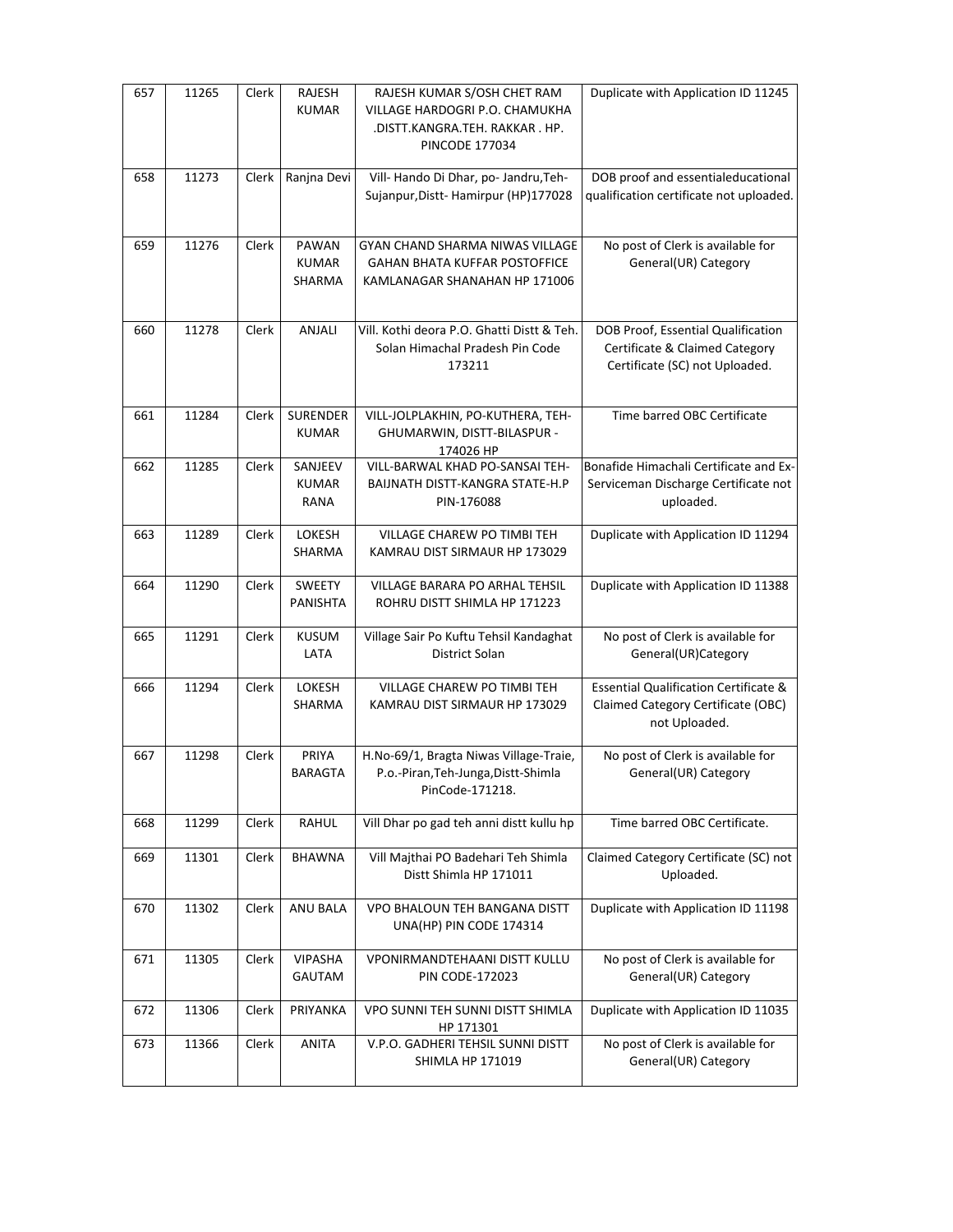| 674 | 11368 | Clerk        | AJAY<br><b>KUMAR</b>          | VILLAGE MAJHOT POST OFFICE MOHIN<br>TEHSIL AND DISTT HAMIRPUR 177001                            | Time barred OBC Certificate and<br>Ward of Ex-serviceman Certificate not<br>uploaded.                     |
|-----|-------|--------------|-------------------------------|-------------------------------------------------------------------------------------------------|-----------------------------------------------------------------------------------------------------------|
| 675 | 11369 | Clerk        | Nitika Negi                   | Village- Sharog, P/O -Shillai , Tehsil-<br>Shillai, District-Sirmaur, State-Himachal<br>Pradesh | No post of Clerk is available for<br>General(UR) Category                                                 |
| 676 | 11385 | Clerk        | Vinod<br>Kumar                | Village Prohi PO Noa Tehsil Sadar Distt<br>Bilaspur HP 174001                                   | Duplicate with Application ID 11246                                                                       |
| 677 | 11421 | <b>Clerk</b> | SHRINGARIK<br>A NAGAR         | VILLAGE SER, POST SER, DISTT<br>BILASPUR, TEH JHANDUTTA, SER(123),<br>SER, BILASPUR, 174031     | No post of Clerk is available for<br>General(UR) Category                                                 |
| 678 | 11423 | Clerk        | Poonam                        | H.N. 153/4, Ravi Nagar, Tehsil Sadar,<br>Distt. Mandi (Mandi Town), H.P., PIN-<br>175001        | Claimed Category Certificate (SC) not<br>Uploaded.                                                        |
| 679 | 11424 | Clerk        | <b>VISHAL</b><br><b>VERMA</b> | VPO SAINTHAL TEH. JOGINDER NAGAR<br>DISTT. MANDI HIMACHAL PRADESH PIN<br>175032                 | Duplicate with Application ID 11433                                                                       |
| 680 | 11430 | Clerk        | <b>RAJAN</b>                  | <b>VPO DAULATPUR CHOWK TEHSIL</b><br>GHANARI DISTT UNA HP PIN 177204                            | <b>Educational Qualification Certificates</b><br>and Ex-serviceman Discharge<br>certificate not uploaded. |
| 681 | 11432 | Clerk        | SHIVANI                       | VPO DANGOH KHAS TEHSIL GHANARI<br>DISTT UNA HP 177204                                           | No post of Clerk is available for<br>General(UR) Category                                                 |
| 682 | 11434 | Clerk        | Kavita                        | VPO Bharti, Tehsil & District Solan Pin<br>Code 173206 HP                                       | Undergraduate.                                                                                            |
| 683 | 11435 | Clerk        | Kavita                        | VPO Bharti, Tehsil & District Solan Pin<br>Code 173206                                          | Duplicate with Application ID 11434                                                                       |
| 684 | 11436 | Clerk        | Poonam                        | H.N. 153/4, Ravi Nagar, Tehsil Sadar,<br>Distt. Mandi (Mandi Town), H.P. PIN-<br>175001         | Duplicate with Application ID 11423                                                                       |
| 685 | 11437 | Clerk        | Kavita                        | VPO Bharti, Tehsil & District Solan Pin<br>Code 173206 HP                                       | Duplicate with Application ID 11434                                                                       |
| 686 | 11438 | Clerk        | SHIVANI                       | VPO DANGOH KHAS TEHSIL GHANARI<br>DISTT UNA HP 177204                                           | Duplicate with Application ID 11432                                                                       |
| 687 | 11439 | Clerk        | Yogita                        | Village Gasso P.O. Jhakri Tehsil Rampur<br>Distt. Shimla(H.P)172201                             | <b>Essential Qualification Certificate &amp;</b><br>Claimed Category Certificate (SC) not<br>Uploaded.    |
| 688 | 11440 | Clerk        | <b>NISHA DEVI</b>             | VILL HARGUNAIN PO HARABAG TEH<br>JOGINDER NAGARDISTT MANDI HP PIN<br>CODE 175015                | <b>Graduation Qualification certificate</b><br>not uploaded.                                              |
| 689 | 11448 | Clerk        | PARVEEN<br><b>KUMAR</b>       | V.P.O.-BHAGOTLA TEHSIL-PALAMPUR<br>DISTT.-KANGRA(HP) PIN CODE-176059                            | No post of Clerk is available for ST<br>Category                                                          |
| 690 | 11451 | Clerk        | VIJAY<br><b>KUMAR</b>         | VILLAGE BAROR P.O CHHAUSHA TEHSIL<br>KANDAGHAT DISTRICT SOLAN 173206                            | Graduation qualification and Ex-<br>serviceman discharge certificate not<br>uploaded.                     |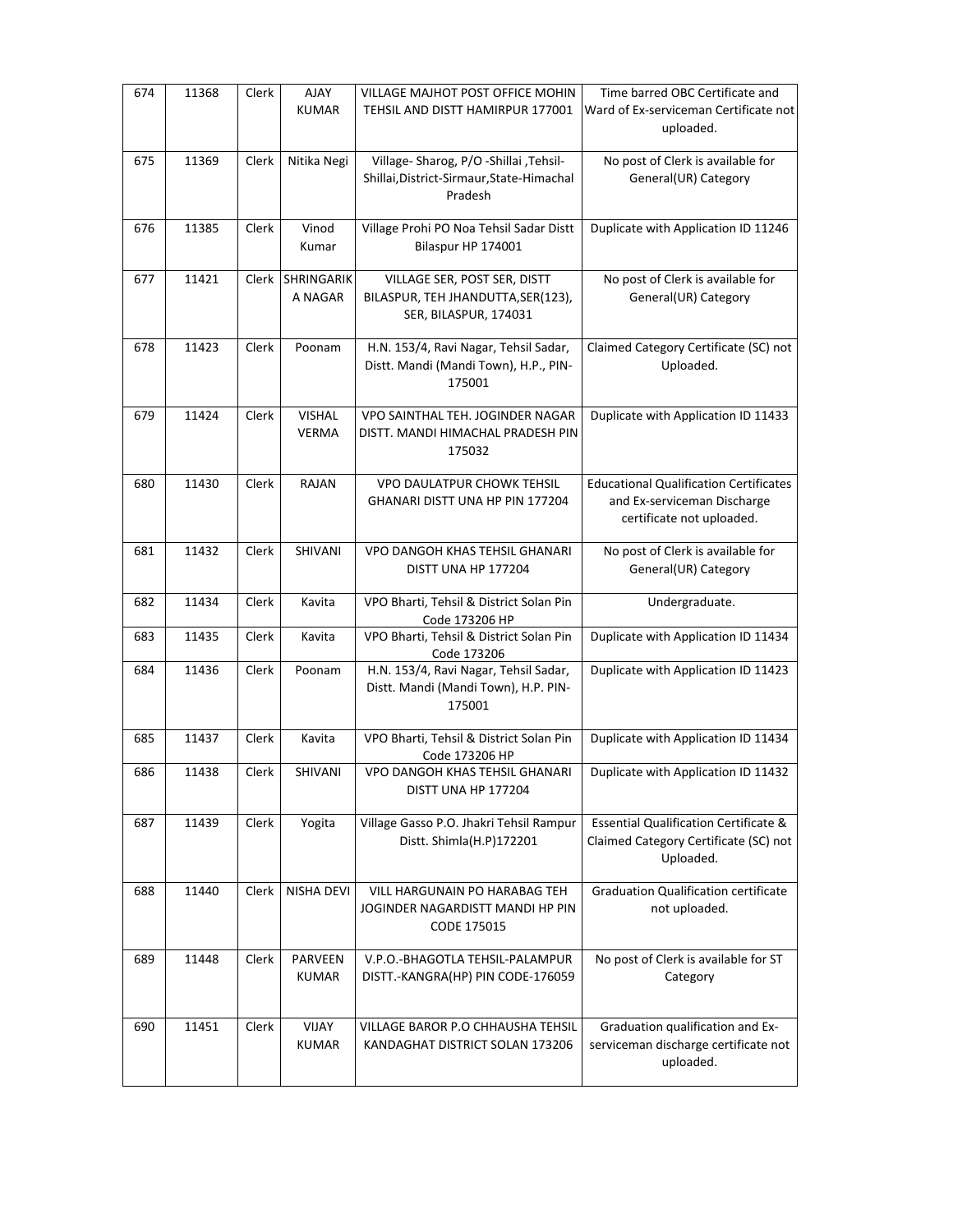| 691 | 11454 | Clerk |                             | Amit kumar J.N.V Kothipura Distt. Bilaspur (H.P) PIN     | Fee not verified.                     |
|-----|-------|-------|-----------------------------|----------------------------------------------------------|---------------------------------------|
|     |       | Clerk |                             | 174001<br>VILL TARA PO KASBA PUNNER TEH                  |                                       |
| 692 | 11456 |       | <b>ARUN</b><br><b>KUMAR</b> | PALAMPUR DISTT KANGRA(176083)                            | Duplicate with Application ID 10374   |
| 693 | 11460 | Clerk | Naina                       | BLOCK NO C-6-II FLAT NO 11, VIKAS                        | No post of Clerk is available for     |
|     |       |       | Verma                       | NAGAR, SHIMLA URBAN(T), SHIMLA, HP-                      | General(UR) Category                  |
|     |       |       |                             | 171009                                                   |                                       |
|     |       |       |                             |                                                          |                                       |
| 694 | 11462 | Clerk | <b>NISHANT</b>              | VPO Sainwala VIA KalambTEH Nahan                         | Claimed Category Certificate (SC) not |
|     |       |       | <b>VERMA</b>                |                                                          | Uploaded.                             |
|     |       |       |                             |                                                          |                                       |
| 695 | 11465 | Clerk | SHIVANI                     | V.P.O. KAO TEHSIL KARSOG DISTT.                          | No post of Clerk is available for     |
|     |       |       | SHARMA                      | MANDI (H.P) PIN - 175011                                 | General(UR) Category.                 |
|     |       |       |                             |                                                          |                                       |
| 696 | 11466 | Clerk | Bansi Lal                   | Vill-Daryari, PO-Bhapoo, Teh-Indora,                     | Ex-Serviceman Certificate not legible |
|     |       |       |                             | Distt-Kangra, (HP) 176401                                |                                       |
|     |       |       |                             |                                                          |                                       |
| 697 | 11470 | Clerk | SAMRITIKA                   | VILLAGE DAKOLAR PO SHINGLA TEHSIL                        | Time barred OBC Certificate           |
|     |       |       |                             | RAMPUR DISTRICT SHIMLA HP                                |                                       |
|     |       |       |                             |                                                          |                                       |
| 698 | 11486 | Clerk | Ritesh                      | VPO Naswal Tehsil Ghumarwin District                     | Duplicate with Application ID 11485   |
|     |       |       | Kumari                      | Bilaspur H.P174021                                       |                                       |
|     |       |       |                             |                                                          |                                       |
| 699 | 11489 | Clerk | <b>NEHA</b>                 | VILLAGE ANJI SUNARAN P.O.DOMEHAR                         | No post of Clerk is available for     |
|     |       |       | <b>VERMA</b>                | <b>BANI TEHSIL KANDAGHAT DISTRICT</b>                    | General(UR) Category                  |
|     |       |       |                             | SOLAN                                                    |                                       |
|     |       |       |                             |                                                          |                                       |
| 700 | 11492 | Clerk | <b>NEHA</b>                 | Vill.sihan p.o gagal teh. Balh distt.                    | DOB Proof and Claimed Category        |
|     |       |       |                             | Mandi                                                    | Certificate (SC) not Uploaded.        |
|     |       |       |                             |                                                          |                                       |
| 701 | 11495 | Clerk | <b>VINOD</b>                | VILL JASSOUR PALLI, PO ROUNKHAR,                         | Ex-serviceman discharge certificate   |
|     |       |       | <b>KUMAR</b>                | TEH NAGROTA BAGWAN DISTT-                                | not uploaded.                         |
|     |       |       |                             | KANGRA 176056                                            |                                       |
|     |       |       |                             |                                                          |                                       |
| 702 | 11498 | Clerk | <b>KULDEEP</b>              | <b>VPO SIUR TEH BHARMOUR DISTT</b>                       | No post of Clerk is available for ST  |
|     |       |       | <b>KUMAR</b>                | CHAMBA HP PIN 176309                                     | Category.                             |
|     |       |       |                             |                                                          |                                       |
| 703 | 11499 | Clerk | <b>BHAWNA</b>               | Village Bagasan Teshil Chopal Distt                      | Duplicate with Application ID 11494   |
| 704 | 11505 |       | <b>kUMARI</b>               | Shimla HP 171210<br>House 356 po n teh karsog dist Mandi | No post of Clerk is available for     |
|     |       | Clerk | Sapana                      | Himachal Pradesh                                         | General(UR) Category                  |
|     |       |       |                             |                                                          |                                       |
| 705 | 11508 | Clerk | Sapana                      | House no.356, vpo karsog tehsil karsog                   | Duplicate with Application ID 11505   |
|     |       |       |                             | district Mandi Himachal Pradesh                          |                                       |
|     |       |       |                             |                                                          |                                       |
| 706 | 11524 | Clerk | <b>KRITIKA</b>              | <b>VILLAGE DAKOLAR PO SHINGLA TEHSIL</b>                 | No post of Clerk is available for     |
|     |       |       |                             | RAMPUR DISTRICT SHIMLA HP                                | General(UR) Category                  |
|     |       |       |                             |                                                          |                                       |
| 707 | 11528 | Clerk | URVASHI                     | VILL. DOL, PO. GOPALPUR, TEH.                            | No post of Clerk is available for     |
|     |       |       | SHARMA                      | SARKAGHAT DISTT. SARKAGHAT (HP)                          | General(UR) category                  |
|     |       |       |                             |                                                          |                                       |
| 708 | 11532 | Clerk | SWATI                       | VILLAGE-DHAR, WARD NUMBER-2, POST                        | No post of Clerk is available for     |
|     |       |       | SHARMA                      | OFFICE-ALAMPUR, TEHSIL-                                  | General(UR) Category                  |
|     |       |       |                             | JAISINGHPUR, DISTRICT-                                   |                                       |
|     |       |       |                             | KANGRA, HIMACHAL PRADESH, PINCODE-                       |                                       |
|     |       |       |                             | 176082                                                   |                                       |
|     |       |       |                             |                                                          |                                       |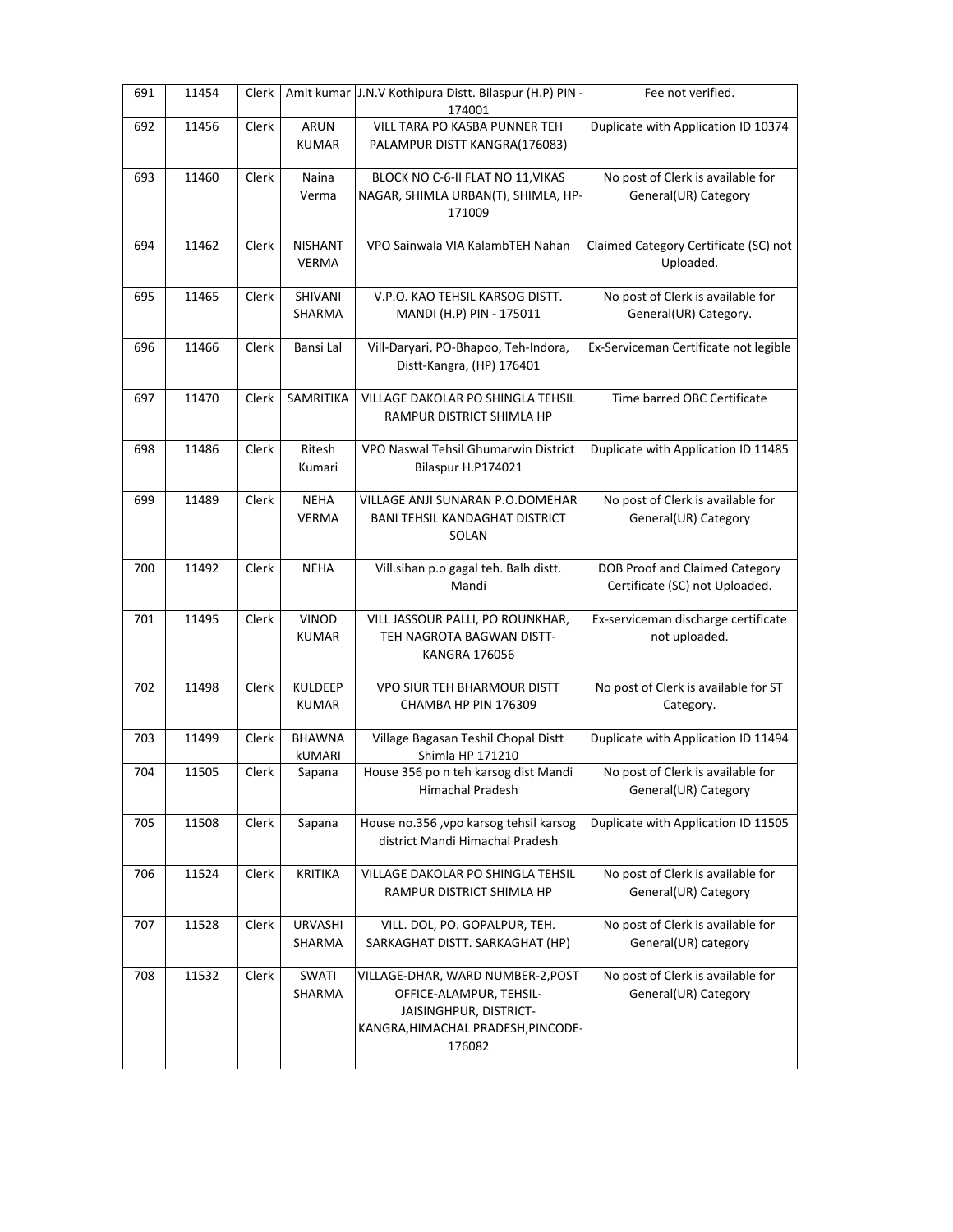| 709 | 11533 |       | Clerk Pritee patwa             | Ho no no 80 ward no 07 dailmeel<br>conony Bareli raisen Madhya Pradesh                            | No post of Clerk is available for<br>General(BPL/IRDP/Antodya)                                         |
|-----|-------|-------|--------------------------------|---------------------------------------------------------------------------------------------------|--------------------------------------------------------------------------------------------------------|
| 710 | 11534 | Clerk | <b>DINESH</b><br><b>KUMARI</b> | VILL. BAYAR KENHWAL P/O TILLY TEH.<br>SADAR DISST. MANDI H P                                      | Time barred EWS Certificate                                                                            |
| 711 | 11535 | Clerk | <b>SUSHMITA</b>                | Harta Niwas Forest ColonyOld BuSstand<br>NerwaChaupal Shimla HP                                   | <b>Graduation Qualification Certificate</b><br>not uploaded.                                           |
| 712 | 11537 | Clerk | Sonali<br>Sharma               | Village Thachwa P/O RampurTeh.<br><b>Nirmand District KulluHP</b>                                 | No post of Clerk is available for<br>General(UR)Category                                               |
| 713 | 11540 | Clerk | <b>RINKU</b><br>SHARMA         | VILLAGE PUJALI P. O KALBOG TEHSIL<br>KOTKHAI DISTRICT SHIMLA                                      | No post of Clerk is available for<br>General(UR) Category.                                             |
| 714 | 11550 | Clerk | Anil Kumar                     | Vill-ransal po-ladda, Teh-Ghumarwin<br>distt-Bilaspur                                             | Bonafide Himachali Certificate and Ex-<br>serviceman Discharge certificate not<br>uploaded.            |
| 715 | 11562 | Clerk | Shalu                          | V.P.O.Bindraban Teh.Palampur<br>Distt.Kangra H.P Pin-176061                                       | <b>Essential Qualification Certificate &amp;</b><br>Claimed Category Certificate (SC) not<br>Uploaded. |
| 716 | 11565 | Clerk | SHIVALI                        | Village- bachal/ post office - chaubin/<br>tehsil -Baijnath/ distt kangra, (h.p)                  | No post of Clerk is available for<br>General(UR) Category                                              |
| 717 | 11567 | Clerk | KARUNA                         | Nikhil Niwas Lower kaithu Shimla                                                                  | No post of Clerk is available for<br>General(UR) Category                                              |
| 718 | 11568 | Clerk | Varsha<br>Verma                | village bhajogpost office bhujjal tehsil<br>Rajgarh district Sirmour Himachal<br>Pradesh (171226) | No post of Clerk is available for<br>General(BPL/IRDP/Antodya) category                                |
| 719 | 11569 | Clerk | AARTI<br>SHARMA                | VILL RANSAL PO LADDATEH<br>GHUMARWIN DISTT BILASPURHimachal<br>Pradesh                            | No post of clerk is available for<br>General(UR) Category                                              |
| 720 | 11578 | Clerk | <b>KIRAN</b>                   | VILL CHHAMLA PO NAVGAON TEH ARKI<br>DISTT SOLAN H.P. 171102                                       | No post of Clerk is available for<br>General(UR) Category.                                             |
| 721 | 11590 | Clerk | <b>BHAVIKA</b><br>THAKUR       | HOPE VILLA PANTHAGHATI SHIMLA                                                                     | No post of Clerk is available for<br>General(UR) Category.                                             |
| 722 | 11597 | Clerk | AKSHAY<br><b>KUMAR</b>         | VPO GOLA TEH SIHUNTADISTT CHAMBA<br>H.P. PIN 176207                                               | Duplicate with Application ID 11594                                                                    |
| 723 | 11599 | Clerk | HEENA<br><b>PRASHER</b>        | VPO Dehlan Ward Number 8 district<br>and tehsil una himachal pradesh<br>174306                    | No post of Clerk is available for<br>General(UR) Category                                              |
| 724 | 11601 | Clerk | <b>BHAVNA</b>                  | VILLAGE MANJHOT, P.O.<br>BRAHAMPUKHAR TEHSIL SADAR DISTT.<br>BILASPUR (H.P.) PIN CODE - 174001    | No post of Clerk is available for<br>General(UR) Category                                              |
| 725 | 11606 | Clerk | HITAKSHI<br>KAYESTHA           | Type 2 Block D gtr No. 6 Dr RPGMC<br>HOSPITAL TANDA KANGRA                                        | No post of Clerk is available for<br>General(UR) Category                                              |
| 726 | 11609 | Clerk | RAKESH<br><b>KUMAR</b>         | VILLAGE RAJUPRA POST OFFICE<br><b>BHADHAWLI TEH RAMPUR BSR DISTT</b><br><b>SHIMLA HP 172022</b>   | DOB proof and Educational<br>Qualification certificate not uploaded.                                   |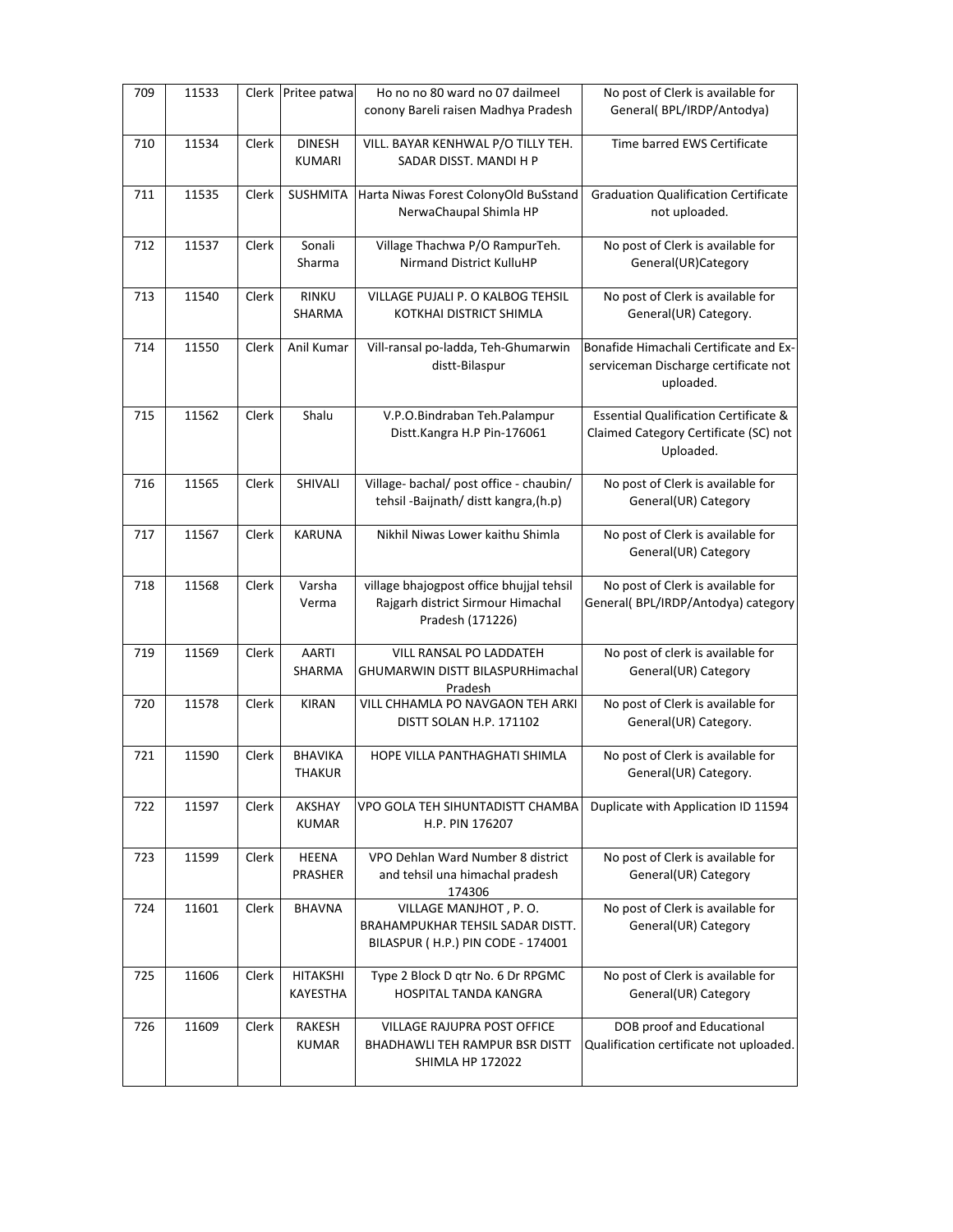| 727 | 11614 | Clerk | SAMRITI<br><b>BHANDARI</b>     | VILLAGE KUHAT P.O. JAMAN KI SER<br>TEH. PACHHAD DISTT. SIRMOUR HP<br>173024                | No post of Clerk is available for<br>General(UR) Category                                              |
|-----|-------|-------|--------------------------------|--------------------------------------------------------------------------------------------|--------------------------------------------------------------------------------------------------------|
| 728 | 11616 | Clerk | <b>DHRETI</b>                  | Vill majher po marathu teh sadar dist<br>mandi Himachal                                    | duplicate with application ID<br>No10122                                                               |
| 729 | 11618 | Clerk | AMIT<br><b>KUMAR</b>           | VILL.MANLOG BADOG P.O.HANUMAN<br>BADOG TEH.ARKI DISTT.SOLAN H.P                            | No post of Clerk is available for<br>General(UR) Category                                              |
| 730 | 11619 | Clerk | RADHIKA<br><b>THAKUR</b>       | VPO KARERI TEHSIL RAMPUR BUSHAHR<br>DISTT SHIMLA HP 172022                                 | No post of Clerk is available for<br>General(UR) Category                                              |
| 731 | 11624 | Clerk | Husan Lal                      | Village Bhour PO Kanaid Tehsil<br>Sundernagar Distt Mandi HP 175019                        | Claimed Category Certificate (OBC)<br>not Uploaded.                                                    |
| 732 | 11625 | Clerk | PREM<br>CHAND                  | VILLAGE GIANA PO MANGOO TEHSIL<br>ARKI DISTRICT SOLAN HP 171102                            | No post of Clerk is available for<br>General(UR) category                                              |
| 733 | 11628 | Clerk | Heena<br>Kumari                | Village Goro Kanawan Post Office<br>Shoghi Tehsil and District Shimla HO<br>171219         | Duplicate with Application ID 17848                                                                    |
| 734 | 11629 | Clerk | APRISHA                        | VPO PAHRA TEH PALMPUR DISTT<br>KANGRA 176087                                               | No post of Clerk is available for<br>General(UR) Category                                              |
| 735 | 11630 | Clerk | <b>NIRMLA</b>                  | Village and post office panesh tehsil<br>and district shimla hp 171014                     | No post of Clerk is available for<br>General(UR) Category                                              |
| 736 | 11632 | Clerk | <b>ADITI</b>                   | VILLAGE BHORAN CHANALTY P.O.<br>SILHTEHSIL JAWALAMUKHI DISTT.<br>KANGRA HPPIN 176036       | Time barred OBC Certificate                                                                            |
| 737 | 11633 | Clerk | Rekha Devi                     | Village & Post Office Basha Tehsil<br>Kandaghat District Solan Himachal<br>Pradesh -173234 | Claimed Category Certificate (SC) not<br>Uploaded.                                                     |
| 738 | 11636 | Clerk | Nisha Devi                     | Village Goro Kanawan Post Office<br>Shoghi District and Tehsil Shimla HP<br>171219         | <b>Essential Qualification Certificate &amp;</b><br>Claimed Category Certificate (SC) not<br>Uploaded. |
| 739 | 11637 | Clerk | <b>AMAN</b><br><b>KUMAR</b>    | <b>VILLAGE PADHECHI P.O KOTI TEHSIL</b><br>JUNGA DISTT SHIMLA HP 171012                    | Duplicate with Application ID<br>No.11639.                                                             |
| 740 | 11639 | Clerk | AMAN<br><b>KUMAR</b>           | VILLAGE PADHECHI P.O KOTI TEHSIL<br>JUNGA DISTT SHIMLA HP 171012                           | Fee not verified.                                                                                      |
| 741 | 11643 | Clerk | <b>SAPNA</b>                   | VILLAGE MOHANPUR POST OFFICE KIAR<br>KOTI TEHSIL AND DISTT SHIMLA                          | Duplicate with Application ID 11644                                                                    |
| 742 | 11649 | Clerk | SANGEETA<br><b>DEVI</b>        | Village bagi po bakhalag teh arki distt<br>solan hp pin code 173208                        | No post of Clerk is available for<br>General(UR) Category                                              |
| 743 | 11651 | Clerk | RITIKA<br><b>KAPOOR</b>        | RITIKA KAPOOR.D/O-MADAN<br>LALVILL.DHURASAPARPO.BALERA                                     | No post of Clerk is available for ST<br>Category                                                       |
| 744 | 11655 | Clerk | <b>BHAWNA</b><br><b>THAKUR</b> | HIMLAVI BHAWAN NEAR STRAWBERRY<br>HILL CHHOTA SHIMLA HP                                    | No post of Clerk is available for<br>General(UR) Category                                              |
| 745 | 11656 | Clerk | <b>KUMARI</b><br>PREETI        | Village Deora P.O. Jubbal Tehsil Jubbal<br>District Shimla HP 171205                       | Duplicate with Application ID 11737                                                                    |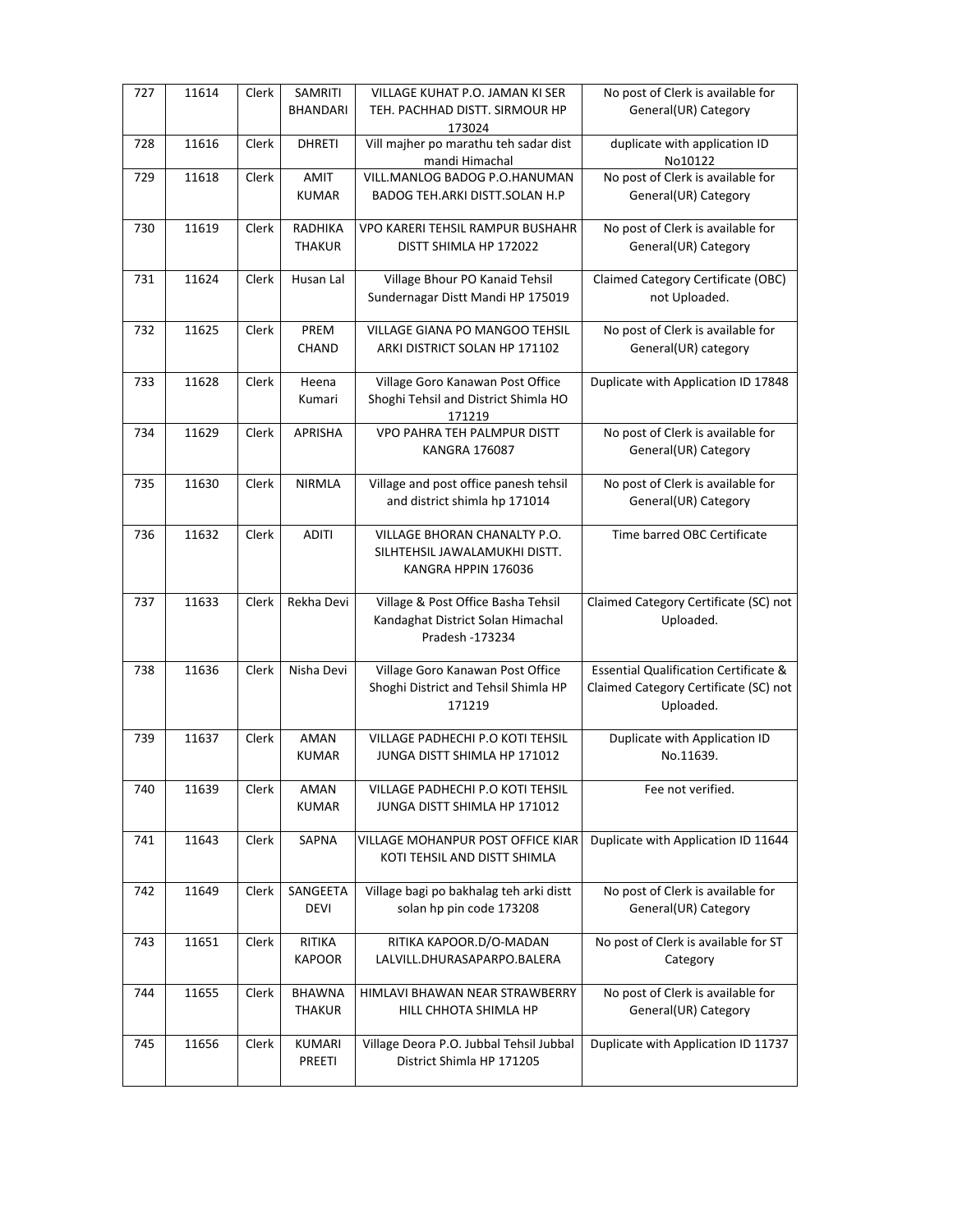| 746 | 11659 | Clerk | <b>TARUNA</b>                    | VILLAGE KANAIR POST OFFICE KUFTU<br>TEHSIL KANDAGHAT DISTT. SOLAN HP<br>173207                        | No post of Clerk is available for<br>General(BPL/IRDP/Antodya)                                          |
|-----|-------|-------|----------------------------------|-------------------------------------------------------------------------------------------------------|---------------------------------------------------------------------------------------------------------|
| 747 | 11670 | Clerk | RADHIKA                          | V/P/O DEVIDHAR TEH CHIRGAON DSITT<br><b>SHIMLA HP</b>                                                 | No post of Clerk is available for<br>General(UR) Category                                               |
| 748 | 11673 | Clerk | Neelam<br>Kumari                 | Village Banala, P.O. Garsa, Tehsil<br>Bhuntar, District Kullu, Himachal<br>Pradesh                    | DOB proof and Educational<br>Qualification certificates not<br>uploaded.                                |
| 749 | 11674 | Clerk | Ranjana                          | Village nagpur post office Dharech<br>tehsil Theog district shimla 171209<br>Himachal Pradesh         | No post of Clerk is available for<br>General(UR) Category                                               |
| 750 | 11675 | Clerk | Neelam<br>Kumari                 | Village Banala, P.O. Garsa, Tehsil<br>Bhuntar, District Kullu, H.P. -175141                           | Duplicate with Application ID 11673                                                                     |
| 751 | 11676 | Clerk | <b>BABITA</b>                    | village- seripost office- banitehsil-<br>barsardistrict- hamirpurpin code-<br>174304                  | No post of Clerk is available for<br>General(UR) Category                                               |
| 752 | 11678 | Clerk | SHEETAL                          | VILLAGE KARAL POST OFFICE NAGAN<br>TEHSIL KOTKHAI DISTRICT SHIMLA HP<br>171202                        | No post of Clerk is available for<br>General(UR) Category                                               |
| 753 | 11682 | Clerk | <b>HARDEV</b><br><b>SINGH</b>    | VILL. DUDHRIA HAREDH P/O HABBAN<br>TEH RAJGARH DISTT SIRMAUR HP<br>173101                             | <b>Graduation Qualification Certificate</b><br>and Ex-servicemanDischarge<br>Certificate not uploaded.  |
| 754 | 11685 | Clerk | SUMAN<br><b>THAKUR</b>           | V.P.O. Dawahan Tehsil- Kotli District-<br>Mandi Himachal Pradesh Pin code-<br>175003                  | No post of Clerk is available for<br>General(UR) category                                               |
| 755 | 11689 | Clerk | SUMAN<br><b>THAKUR</b>           | V.P.O. Dawahan Tehsil-Kotli District-<br>Mandi Himachal Pradesh Pin code-<br>175003                   | Duplicate with Application ID 11685                                                                     |
| 756 | 11691 | Clerk | <b>JAHANVI</b><br><b>BHUSHAN</b> | VPO OEL TEH GHANARI DISTT UNA HP<br>177206                                                            | Underage                                                                                                |
| 757 | 11702 | Clerk | <b>DIVYA</b><br>SHARMA           | Village Pathrevi PO Somakothi Tehsil<br>Karsog District Mandi HP                                      | No post of Clerk is available<br>forGeneral(BPL/IRDP/Antodya)<br>category                               |
| 758 | 11703 | Clerk | <b>SHIKHA</b><br>SHARMA          | PO CHHATOLI TEH BARSAR DISTT<br>HAMIRPUR HP-174312                                                    | No post of Clerk is available for<br>General(BPL/IRDP/Antodya) category                                 |
| 759 | 11706 | Clerk | <b>LAKHVIR</b><br><b>SINGH</b>   | <b>VILLAGE BARHOON POST OFFICE</b><br>NEHRAN PUKHAR TEH DEHRA DISTT<br>KANGRA HIMACHAL PRADESH-177104 | <b>Graduation Qualification Certificate</b><br>and Ex-serviceman discharge<br>certificate not uploaded. |
| 760 | 11708 | Clerk | Pooja                            | Village Shigarcha post office rupi tehsil<br>nichar district kinnaur                                  | No post of Clerk is available for ST<br>Category                                                        |
| 761 | 11709 | Clerk | <b>RIYA DEVI</b>                 | 1, VILL BAHERI P.O CHURURU TEH AMB<br>HP                                                              | Claimed Category Certificate(OBC) not<br>Uploaded.                                                      |
| 762 | 11721 | Clerk | GEETANJALI                       | VILLAGESUNNI, TEHSIL SUNNI,<br>DISTRICT SHIMLA-171301                                                 | Duplicate with Application ID 17049                                                                     |
| 763 | 11725 | Clerk | <b>RENUKA</b>                    | Village dandhrwRi Post office dodra<br>kewar teshil kewar district shimla pin<br>171221               | No post of Clerk is available for<br>General(UR) Category                                               |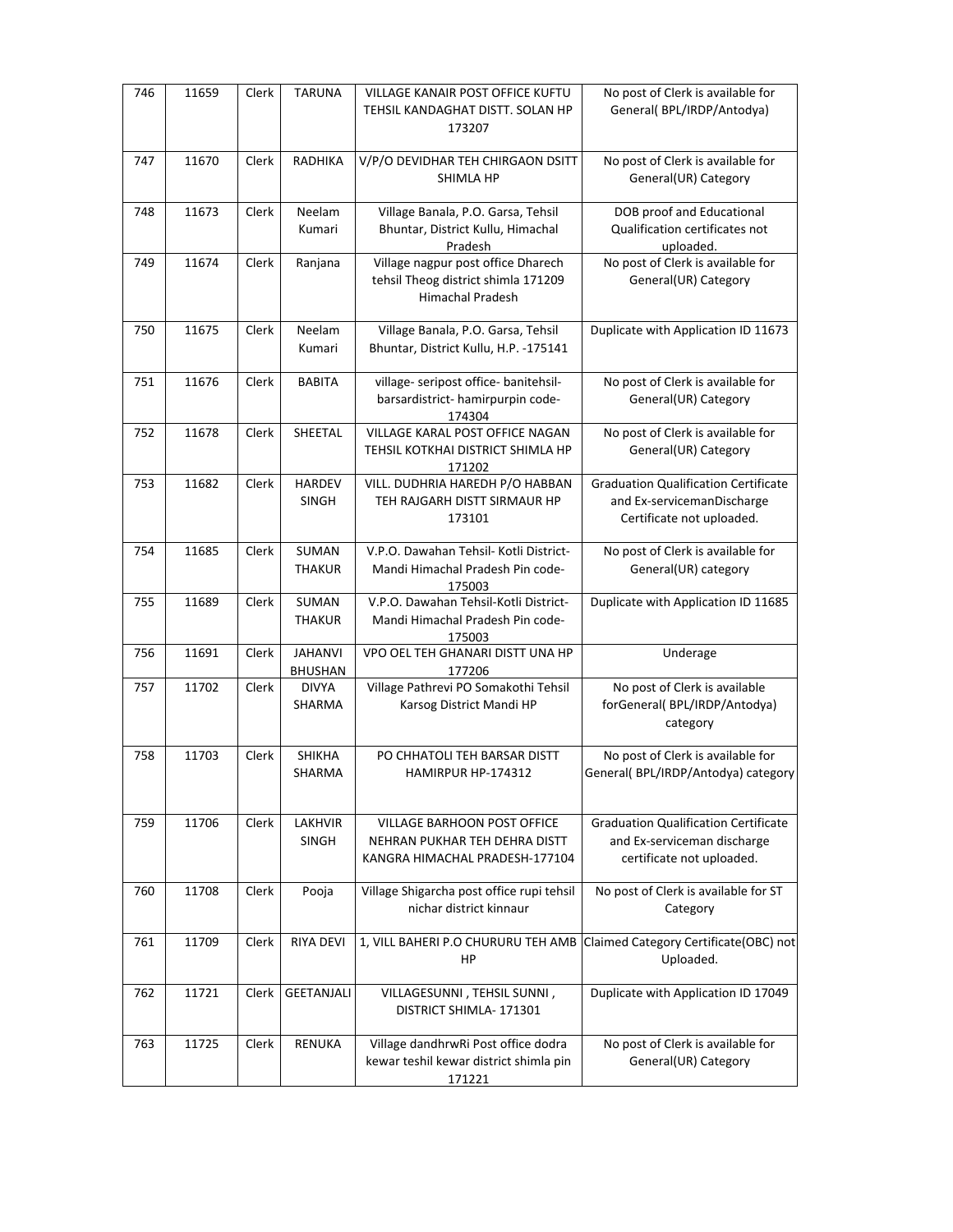| 764 | 11731 | Clerk | Bindu Rani                           | A-270 sector 2 New shimlashimla                                                                   | Claimed Category Certificate (OBC)                                               |
|-----|-------|-------|--------------------------------------|---------------------------------------------------------------------------------------------------|----------------------------------------------------------------------------------|
|     |       |       |                                      |                                                                                                   | not Uploaded.                                                                    |
| 765 | 11732 | Clerk | Pooja                                | Vill Badhal PO Jeori Teh Rampur Bushar<br>Distt Shimla HP 172101                                  | Duplicate with Application ID 11729                                              |
| 766 | 11739 | Clerk | SHIVALI<br>BHIMTA                    | Bhimta niwas upper malyana shimla                                                                 | No post of Clerk is available for<br>General(UR) Category                        |
| 767 | 11742 | Clerk | Keshav                               | village balah post office bhoura tehsil<br>jaisinghpur district kangra himachal<br>pradesh 176087 | No post of Clerk is available for<br>General(BPL/IRDP/Antodya) category          |
| 768 | 11745 | Clerk | <b>AKHIL</b><br><b>CHAUDHAR</b><br>Υ | VILL. CHATTER P.O BASSI TEH.<br>JOGINDER NAGAR DISTT. MANDI H.P.                                  | <b>Graduation Qualification certificate</b><br>not uploaded.                     |
| 769 | 11746 | Clerk | Naveen<br>kumar                      | VILL. AND P.O GAHAR, TEH.<br>SARKAGHAT, DISTT. MANDI, PIN -<br>175049                             | Graduation qualification certificate<br>not uploaded.                            |
| 770 | 11748 | Clerk | RAJNEESH<br><b>KUMAR</b>             | vill-chamyanu, po-nabahi,teh-<br>sarkaghat, distt-mandi (hp)                                      | Duplicate with Application ID 13545                                              |
| 771 | 11773 | Clerk | SHUBHAM<br>SONI                      | pawan soni ward no - 09 house no - 147<br>roop nagar hamirpur [HP] PIN - 177001                   | No post of Clerk is available for<br>General(UR) Category                        |
| 772 | 11776 | Clerk | PRIYA                                | H/NO-96/2 WARD NO 9PAONTA<br>SAHIBDISTRICT SIRMOUR(HP)                                            | No post of Clerk is available for<br>General(UR) Category                        |
| 773 | 11777 | Clerk | PRIYANKAL                            | Village Shallan, Post Office Pujarli No.2,<br>Tehsil Rohru, Distt. Shimla                         | Underage                                                                         |
| 774 | 11778 | Clerk | <b>NAVIN</b><br>SHARMA               | Village bhalat po harsour tehsil barsar<br>district hamirpur pin 174305 hp                        | No post of Clerk is available for<br>General(UR) Category                        |
| 775 | 11779 | Clerk | Nitish<br>Sharma                     | Vill Dol PO Kathog Teh Jawalamukhi<br>Distt Kangra HP - 176031                                    | No post of Clerk is available for<br>General(UR) Catgory                         |
| 776 | 11780 | Clerk | AMRITA<br>PANWAR                     | VILLAGE FINJARHI POST OFFICE JUBBLI<br>TEHSIL KUPVI DISTRICT SHIMLA<br>HIMACHAL PRADESH 171210    | <b>Graduation Qualification Certificate</b><br>and EWS Certificate not uploaded. |
| 777 | 11782 | Clerk | <b>SHIVANI</b>                       | Kewal Krishan cow shed no. 4 krishana<br>nagar shimla -1                                          | Time Barred OBC Certificate                                                      |
| 778 | 11784 | Clerk | PRIYANKA                             | VILL- HIUN P.O.- NALYANA TEH -<br>SARKAGHATDISTT- MANDI H.P. -<br>175026                          | No post of Clerk is available for<br>General(UR) Category                        |
| 779 | 11786 | Clerk | <b>VISHESH</b>                       | VPO DADH TEH PALAMPUR DISTT<br>KANGRA HP 176052                                                   | Time barred OBC Certificate                                                      |
| 780 | 11788 | Clerk | Bharti                               | Vill Barsanu P.O. Darlaghat Teh arki                                                              | No post of Clerk is available for<br>General(UR) Category                        |
| 781 | 11792 | Clerk | Kiran Bala                           | Village. Mithnu Post office-khanag Teh.<br>AnniDistrict-kulluHp 172026                            | No post of Clerk is available for<br>General(UR) Category                        |
| 782 | 11808 | Clerk | POOJA<br>SHARMA                      | VILLAGE SAMAILA POST OFFICE<br>TALYANA TEHSIL GHUMARWIN DISTT<br><b>BILASPUR H.P</b>              | No post of Clerk is available for<br>General(UR) Category                        |
| 783 | 11811 | Clerk | <b>JASVIR</b><br>SINGH               | VPO GUMMA TEH JOGINDER NAGAR<br><b>MANDI HP 175015</b>                                            | Duplicate with Application ID 11815                                              |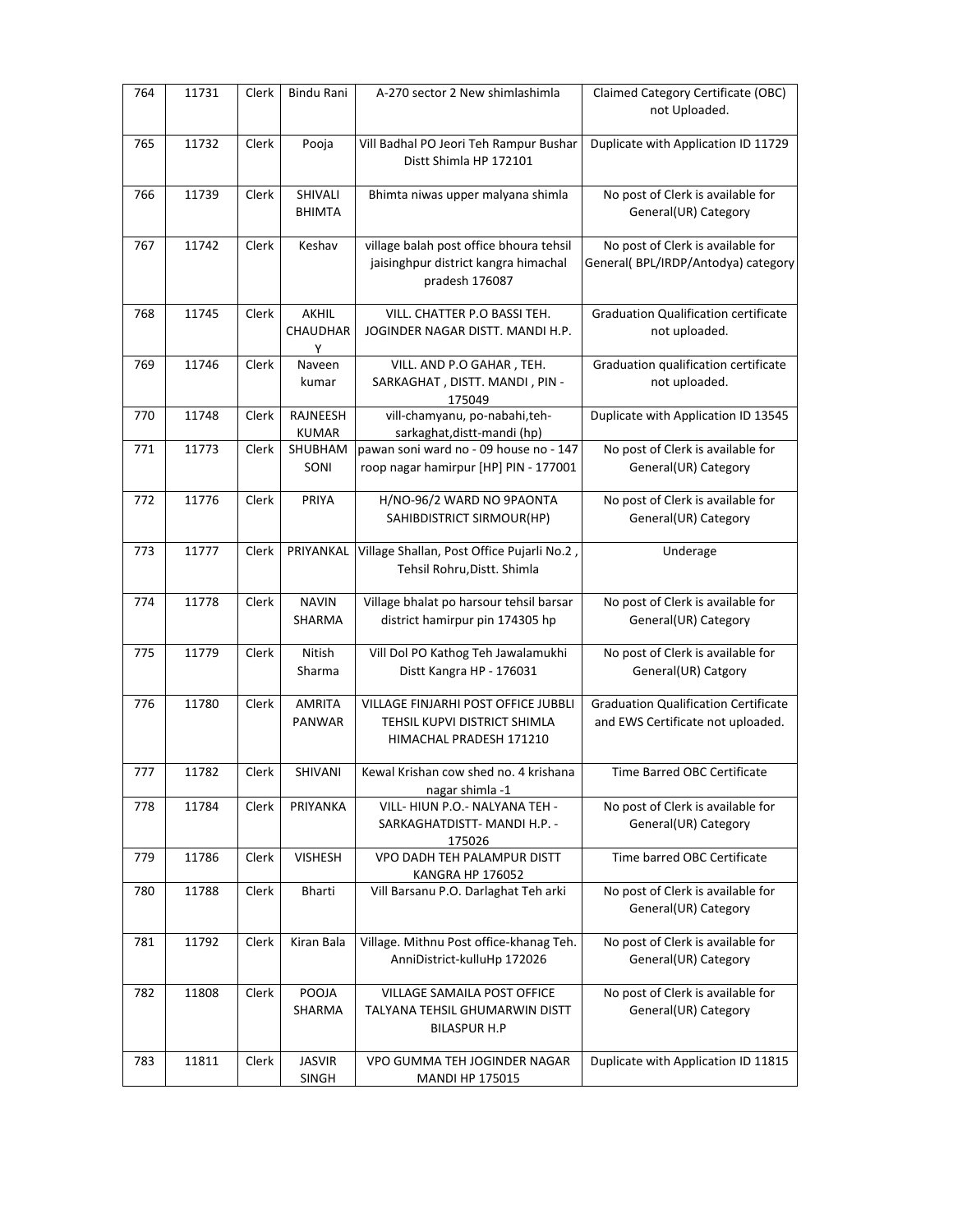| 784 | 11812 | Clerk | <b>JAIWANTI</b>               | Vill- kathla, P.O- Gohar, distt- Mandi<br>(HP)                                           | Undergraduate.                                                                                           |
|-----|-------|-------|-------------------------------|------------------------------------------------------------------------------------------|----------------------------------------------------------------------------------------------------------|
| 785 | 11822 | Clerk | <b>JAGDEV</b><br>CHAND        | Vill Khob P.O Kadharghat Teh Sunni<br>Distt Shimla                                       | No post of Clerk is available for<br>General(BPL/IRDP/Antodya)<br>category.                              |
| 786 | 11829 | Clerk | VARSHA<br><b>BHANDARI</b>     | Village Shara P.O Wasni Tehsil Pachhad<br>District Sirmour PIN - 173024 HP               | Duplicate with Application ID 11826                                                                      |
| 787 | 11832 | Clerk | NEELAM<br><b>THAKUR</b>       | VILL BANUTI PO ROURI TEH SHIMLA<br>DISTT SHIMLA H.P                                      | No post of Clerk is available for<br>General(UR) Category.                                               |
| 788 | 11835 | Clerk | <b>HARDEEP</b><br>SINGH       | VPO REHAN TEHSIL FATEHPUR DISTT<br>KANGRA                                                | Duplicate with Application ID<br>No.12177.                                                               |
| 789 | 11844 | Clerk | <b>HEMANT</b><br><b>KUMAR</b> | Village BhyartaPost Office<br>ChunahanTehsil Balh                                        | DOB Proof, Graduation Qualification<br>Certificate and Claimed Category<br>Certificate(SC) not Uploaded. |
| 790 | 11846 | Clerk | <b>ARCHNA</b>                 | Village baldwa po kamroo tehsil<br>kamroo district sirmour hp                            | No post of clerk is available for<br>general(UR) category.                                               |
| 791 | 11849 | Clerk | Ankita                        | Vpo Lanjhta teh ghumarwin distt<br>bilaspur hp174027                                     | No post of Clerk is available for<br>General(UR) Category.                                               |
| 792 | 11852 | Clerk | AABID                         | ALGYAS NAGAR NAYA TOLA PHULWARI<br>SHARIF, PATNA BIHAR-801505                            | No post of Clerk is available for<br>General(UR) Category and Non-<br>Himachali candidate.               |
| 793 | 11855 | Clerk | Aman<br>chauhan               | vill dhar kiyari P.O.TNAHAN Distt.<br>Sirmaur                                            | Duplicate with Application ID<br>No.12629.                                                               |
| 794 | 11864 | Clerk | <b>RICHA RANA</b>             | Village Ghartheru P.O Dhaliara TEH<br>DEHRA DISTT KANGRA 177103                          | No post of Clerk is available for<br>General(UR) Category.                                               |
| 795 | 11870 | Clerk | <b>KAKOO RAM</b>              | Village Proh, Post Office Janghi, Tehsil<br>and District Chamba (H.P.) Pin No.<br>176311 | No post of Clerk is available for<br>General(BPL/IRDP/Antodya)<br>category.                              |
| 796 | 11871 | Clerk | <b>MONIKA</b><br>PATHANIA     | VPO & TEH DHARAMPUR DISTT. MANDI<br>HIMACHAL PRADESH 175040                              | No post of Clerk is available for<br>General(UR) category.                                               |
| 797 | 11890 | Clerk | GEETANJALI                    | VILLAGE BALOLA, P.O TUNDAL, TEHSIL<br>KANDAGHAT, DISTRICT SOLAN                          | No post of Clerk is available for<br>General(UR) category.                                               |
| 798 | 11892 | Clerk | <b>RICHA RANA</b>             | Village Ghartheru P.O Dhaliara TEH<br>DEHRA DISTT KANGRA HP 177103                       | Duplicate with Application ID 11864                                                                      |
| 799 | 11896 | Clerk | NIRMLA<br><b>DEVI</b>         | VILL BANSDEHRAPO DUGHA TEH AND<br>DISTT. HAMIRPUR PIN 177001                             | Duplicate with Application ID 11895                                                                      |
| 800 | 11897 | Clerk | <b>NIRMLA</b><br><b>DEVI</b>  | VILL BANSDEHRAPO DUGHA TEH AND<br>DISTT. HAMIRPUR PIN 177001                             | Duplicate with Application ID 11895                                                                      |
| 801 | 11898 | Clerk | <b>NIRMLA</b><br><b>DEVI</b>  | VILL BANSDEHRAPO DUGHA TEH AND<br>DISTT. HAMIRPUR PIN 177001                             | Duplicate with Application ID 11895                                                                      |
| 802 | 11900 | Clerk | PURNIMA                       | Village baldwa po kamroo tehsil<br>kamroo district sirmour hp                            | No post of Clerk is available for<br>General(UR) Category.                                               |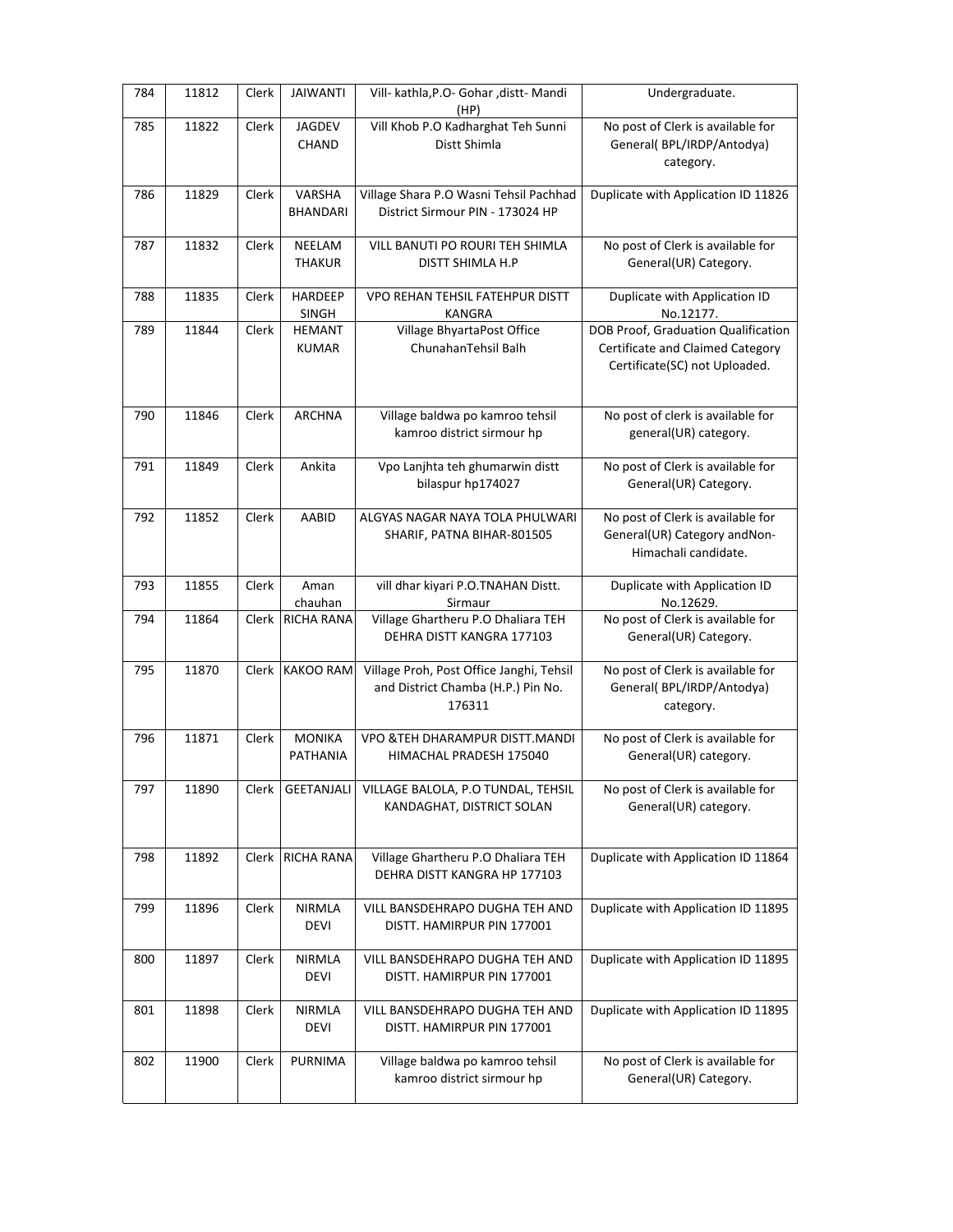| 803 | 11906 | Clerk | SHEETAL<br><b>SHARMA</b>      | HOUSE NO 178 WARD NO 1 NAGROTA<br>BAGWAN DISTT KANGRA HP 176047                          | No post of Clerk is available for<br>General(UR) Category.   |
|-----|-------|-------|-------------------------------|------------------------------------------------------------------------------------------|--------------------------------------------------------------|
| 804 | 11910 | Clerk | SHIKHA<br>CHOUDHAR<br>Υ       | V.P.O MENJHA TEH. PALAMPUR DISTT.<br>KANGRA H.P (176061)                                 | No post of Clerk is available for<br>General(UR) Category.   |
| 805 | 11913 | Clerk | <b>DIXANSH</b><br>SHARMA      | H.NO. 130, WARD JATEHRI, VPO<br>JHANIARI, TEH & DISTTHAMIRPUR                            | No post of Clerk is available for<br>General(UR) Category.   |
| 806 | 11914 | Clerk | <b>PALVI SINGH</b>            | Village khanot, P.OBarinSub district<br>Baldwara, District Mandi, 175033, H.P            | Duplicate with Application ID 13854                          |
| 807 | 11916 |       | Clerk PALVI SINGH             | Village khanot, P.OBarinSub district<br>Baldwara, District Mandi, 175033, H.P            | Duplicate with Application ID 13854                          |
| 808 | 11917 | Clerk | LALITA                        | Village - dadhogi, PO - Shalaghat, Tehsil -<br>Arki, District - Solan, 173208, HD        | No post of clerk is available for<br>general(UR) category.   |
| 809 | 11925 | Clerk | Samridhi<br>Sud               | House No 236 Roura Sector 2 Bilaspur<br>HP                                               | No post of Clerk is available for<br>General(UR) Category    |
| 810 | 11934 | Clerk | <b>NITISH</b><br><b>MEHRA</b> | Mohalla hardaspura p.o hardaspura<br>teh&distt chamba                                    | Fee not verified.                                            |
| 811 | 11937 |       | Clerk RICHA RANA              | Village Ghartheru P.O Dhaliara TEH<br>DEHRA DISTT KANGRA HP 177103                       | Duplicate with Application ID 11864                          |
| 812 | 11938 | Clerk | SARVJEET<br><b>KAUR</b>       | <b>VPO INDPUR TEHSIL INDORA</b>                                                          | Undergraduate.                                               |
| 813 | 11946 | Clerk | <b>DEEPAK</b><br><b>THAPA</b> | House No 88, VPO : Dari (Habber) Tehsil<br>Dharamshala, Distt Kangra (H.P) Pin<br>176057 | Duplicate with Application ID 11971.                         |
| 814 | 11947 | Clerk | <b>SHRUTI</b><br>SHARMA       | VILL JARA PO SEEMA TEH ROHRU DISTT<br>SHIMLA HP                                          | Duplicate with Application ID 12058                          |
| 815 | 11954 | Clerk | PANKAJ<br><b>THAKUR</b>       | VILL. DINGRI DHINNI, PO.<br>MALOHTI, TEH. PACHHAD, DISTT.<br>SIRMOUR, HP                 | No post of Clerk is available for<br>General(UR) Category.   |
| 816 | 11960 | Clerk | RAJNESH<br><b>KUMAR</b>       | VILLAGE SHIELLA PO JHIKNIPUL TEH<br>NERWA DISTT SHIMLA 171211                            | Fee not verified.                                            |
| 817 | 11961 | Clerk | <b>OSHIN</b><br>SHARMA        | House no. 123 Mount View kather<br>bypass near Gurusthan, solan (H.P)                    | No post of Clerk is available for<br>General(UR) Category.   |
| 818 | 11962 | Clerk | RAJNESH<br><b>KUMAR</b>       | VILLAGE SHIELLA PO JHIKNIPUL TEH<br>NERWA DISTT SHIMLA 171211                            | Duplicate with Application ID 11960                          |
| 819 | 11966 | Clerk | <b>SUREKHA</b>                | VPO GHANAHATTI TEH AND DISTT<br>SHIMLA                                                   | Undergraduate.                                               |
| 820 | 11967 | Clerk | <b>SOMA DEVI</b>              | VILL CHANGAR GUMARANPO<br>CHAMDAR TEH RAMSHEHAR DISTT<br>SOLAN HP                        | Duplicate with Application ID 11975                          |
| 821 | 11969 | Clerk | MANJEET<br><b>KUMAR</b>       | VILLAGE KATHLA PO NALTI TEH<br>GHUMARWIN DISTT BILASPUR HP                               | Time barred OBC Certificate                                  |
| 822 | 11974 | Clerk | Bharti<br>Panwar              | Vill Gadhog PO Subathu Tehsil solan HP<br>173206                                         | Claimed Category Certificate (SC) not<br>Uploaded.           |
| 823 | 11977 | Clerk | Pawan<br>Kumar                | vill dhali po kiari tehs kotkhai dist<br>shimla H.P 171204                               | <b>Graduation Qualification Certificate</b><br>not uploaded. |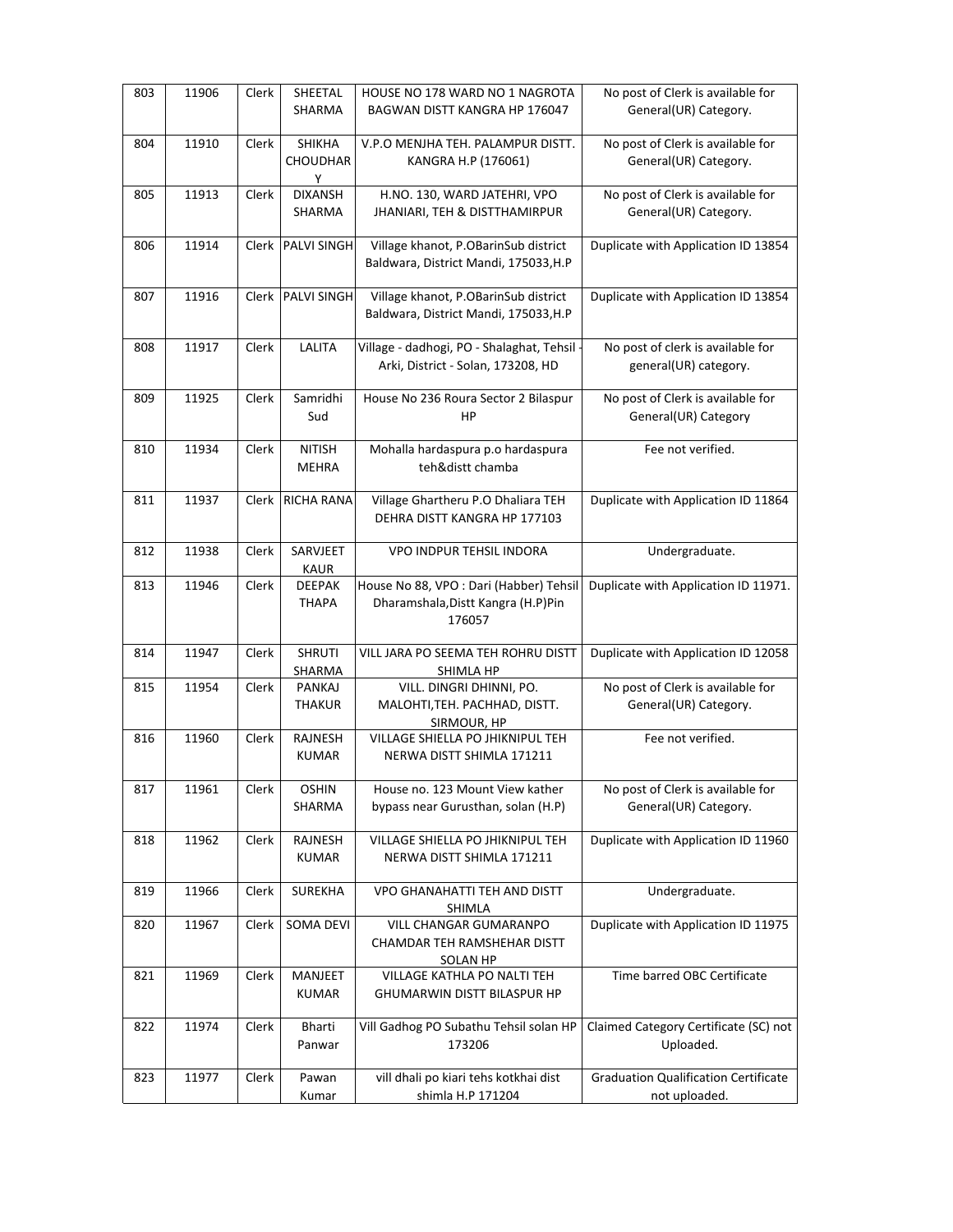| 824 | 11979 | Clerk | ANCHAL                               | VILL BAHNA KALAN PO GHALLOUR<br>TEHSIL JAWALAMUKHI DISTT KANGRA<br>HP 176066                                     | Claimed Category Certificate (SC) not<br>Uploaded.                                                     |
|-----|-------|-------|--------------------------------------|------------------------------------------------------------------------------------------------------------------|--------------------------------------------------------------------------------------------------------|
| 825 | 11981 | Clerk | PHOOLAN<br><b>DEVI</b>               | VILL NISAL PO CHAMDAR TEH<br>RAMSHEHAR DISTT SOLAN HP 174102                                                     | <b>Graduation Qualification Certificate</b><br>not uploaded.                                           |
| 826 | 11985 | Clerk | SAKSHAM<br>KANDHA                    | VILL SATLETTA PO DHAMANDRI TEH<br>UNA DISTT UNA PIN CODE 174303                                                  | Claimed Category Certificate (OBC)<br>not legible.                                                     |
| 827 | 11987 | Clerk | Rahul                                | Village Sihan post office gagal tehsil<br>balh district mandi (hp) pincode -<br>175006                           | Duplicate With Application No.11980                                                                    |
| 828 | 11988 | Clerk | SONIKA<br><b>DEVI</b>                | HOUSE NO 40 A SECTOR NO 6 LOWER<br><b>MAIN MARKET BILAPSUR</b>                                                   | DOB proof not uploaded.                                                                                |
| 829 | 11989 | Clerk | RAKESH<br><b>KUMAR</b>               | VILL.CHOBHUGLA P.O.BREHI<br>TEH.CHAMBA DISTT.CHAMBA HP<br>176324                                                 | No. Post of clerk is available for<br>General (UR) category.                                           |
| 830 | 11991 | Clerk | POOJA<br>PANWAR                      | VILLLAGE SODA DHARI PO THOR NIWAR<br>TEH PACHHAD DISTT SIRMOUR HP PIN<br>173101                                  | DOB proof and essentialeducational<br>qualification certificate not uploaded.                          |
| 831 | 11992 | Clerk | JEEVAN<br><b>KASHIV</b>              | VILL CHHATRIAL PO AND TEHSIL TAUNI<br>DEVI DISTT HAMIRPUR HP PIN CODE<br>177023                                  | Undergraduate.                                                                                         |
| 832 | 11997 | Clerk | RAKESH<br><b>KUMAR</b>               | VILL. NANDOTI, P.O. DANGEHAR, TEH.<br>BAROH, DISTT. KANGRA H.P. 176054                                           | No post of Clerk is available for<br>General(BPL/IRDP/Antodya)                                         |
| 833 | 12008 | Clerk | <b>NITIN</b><br><b>CHOUDHAR</b><br>Y | VILL BHUNGTIAL, P O TAKOLI<br><b>GHIRTHAN TEH FATEHPUR DISTT</b><br>KANGRA HP 176021                             | Claimed Category Certificate (OBC)<br>not Uploaded.                                                    |
| 834 | 12010 | Clerk | SAKSHI<br>SHARMA                     | VILLAGE BANDU PO BHARWANA TEHSIL<br>PALAMPUR DISTRICT KANGRA (H.P) PIN<br>176103                                 | No post of Clerk is available for<br>General(UR) Category                                              |
| 835 | 12012 | Clerk | Prem kala                            | Vill.-dhamah, P.O-Neether, Teh.-<br>Nirmand, Distt. Kullu, 172033                                                | Duplicate With Application No. 11995                                                                   |
| 836 | 12013 | Clerk | Prem kala                            | Vill.-dhamah, P.O-Neether, Teh.-<br>Nirmand, Distt. Kullu, 172033                                                | Duplicate With Application No. 11995                                                                   |
| 837 | 12014 | Clerk | PRIYANKA                             | village pamta po shaoga distt. sirmaur<br>173029                                                                 | No post of Clerk is available for<br>General(UR) Category                                              |
| 838 | 12035 | Clerk | pooja<br>sharma                      | khariyad rampur (380)<br>rampurkrishangarh distt-solan 173206                                                    | No post of Clerk is available for<br>General(UR) category                                              |
| 839 | 12036 | Clerk | Daleep<br>Dragta                     | Village jagterli p.o Dharara teh.<br>RohruDistrict shimla 171203                                                 | <b>Essential Qualification Certificate &amp;</b><br>Claimed Category Certificate (SC) not<br>Uploaded. |
| 840 | 12037 | Clerk | PRIYANKA                             | Village Sonpur (Radua), Post Office<br>Thailla , Mashobra (246) shimla, shimla<br>Rural, Himachal Pradesh 171007 | No post of Clerk is available for<br>General(UR) Category                                              |
| 841 | 12043 | Clerk | SUNITA<br><b>DEVI</b>                | VPO GANGATH TEH NURPUR DISTT<br>KANGRA HP-176204                                                                 | Time barred OBC Certificate                                                                            |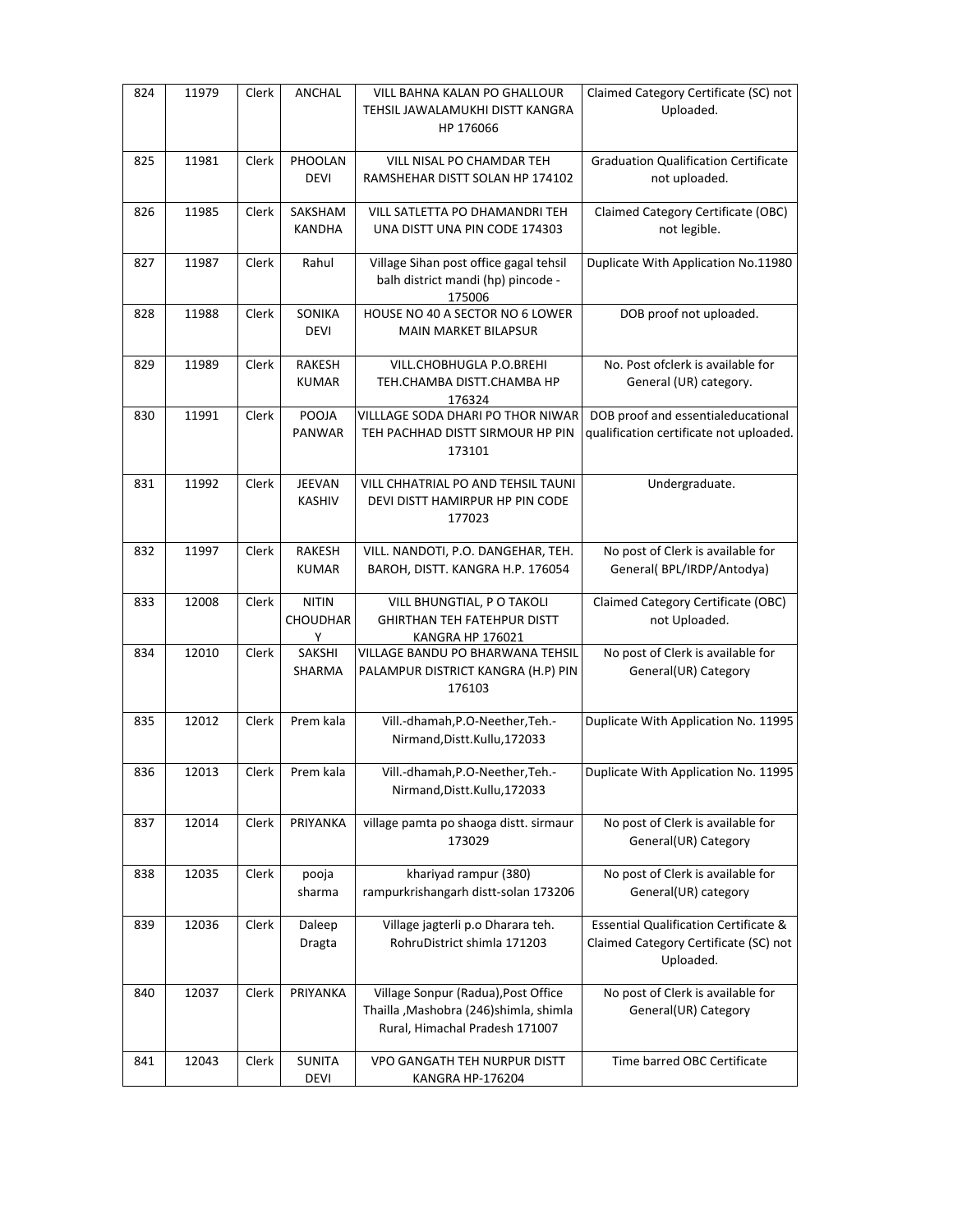| 842 | 12045 | Clerk | SHILPA<br>CHOUHAN       | VPO KOTLA TEH JAWALI DISST KANGRA                   | No post of Clerk is available for ST<br>Category |
|-----|-------|-------|-------------------------|-----------------------------------------------------|--------------------------------------------------|
| 843 | 12046 | Clerk | Santosh                 | Set No.24, N.A.A.A, Yarrows Villa Near              | No post of Clerk is available for                |
|     |       |       | Kumari                  | Kotshera College, Chaura Maidan,                    | General(UR) Category                             |
|     |       |       |                         | Shimla, HP                                          |                                                  |
| 844 | 12050 | Clerk | <b>RACHU</b>            | VPO DEOTHI BALSON TEH CHOPAL                        | No post of Clerk is available for                |
|     |       |       | CHAUHAN                 | DISTT SHIMLA 171220                                 | General(UR) Category                             |
|     |       |       |                         |                                                     |                                                  |
| 845 | 12051 | Clerk | <b>ANJANA</b>           | VPO DEOTHI BALSON TEH CHOPAL                        | No post of Clerk is available for                |
|     |       |       | <b>KUMARI</b>           | DISTT SHIMLA 171220                                 | General(UR) Category                             |
|     |       |       |                         |                                                     |                                                  |
| 846 | 12055 | Clerk | <b>KRITIKA</b>          | NEAR DAV SCHOOL HARDASPURA                          | No post of Clerk is available for                |
|     |       |       |                         | CHAMBA                                              | General(UR) Category                             |
| 847 | 12056 | Clerk | <b>KUMARI</b>           | VILLAGE TIYARI PO DEWAT TEH                         | No post of Clerk is available for                |
|     |       |       | <b>ISHRA</b>            | CHOPAL DISTT SHIMLA PIN CODE                        | General(BPL/IRDP/Antodya) category               |
|     |       |       |                         | 171211                                              |                                                  |
|     |       |       |                         |                                                     |                                                  |
| 848 | 12057 | Clerk | ATUL                    | VILLAGE KALLAR PO BANKHANDI TEHSIL                  | No post of Clerk is available for                |
|     |       |       | PATHANIA                | DEHRA DISTT KANGRA HP 177114                        | General(UR) Category                             |
|     |       |       |                         |                                                     |                                                  |
| 849 | 12058 | Clerk | <b>SHRUTI</b>           | VILL JARA PO SEEMA TEH ROHRU DSITT                  | No post of Clerk isavailable for                 |
|     |       |       | SHARMA                  | <b>SHIMAL HP 171207</b>                             | General(UR) category                             |
|     |       |       |                         |                                                     |                                                  |
| 850 | 12070 | Clerk | <b>RITIK</b>            | VILL UPPER GHALLOUR P.O. GHALLOUR                   | Claimed Category Certificate (SC) not            |
|     |       |       | <b>DHIMAN</b>           | TEHSIL JAWALAMUKHI DISTT KANGRA                     | Uploaded.                                        |
|     |       |       |                         | HP 176031                                           |                                                  |
|     |       |       |                         |                                                     |                                                  |
| 851 | 12071 | Clerk | ANJALI<br><b>THAKUR</b> | VILL. JARAD BHUTTI COLONY P.O                       | No post of Clerk is available for                |
|     |       |       |                         | SHAMSHI TEH. BHUNTAR DISTT. KULLU<br>(H.P) 175126   | General(UR) Category                             |
| 852 | 12072 | Clerk | NITIKA                  | NITIKA.D/O-MADAN                                    | No post of clerk is available for ST             |
|     |       |       |                         | LALVILL.DHURASAPARPO.BALERA                         | category.                                        |
|     |       |       |                         |                                                     |                                                  |
| 853 | 12074 | Clerk | ADITI                   | D.O-raj kumar, vill-matal, P.O-                     | No post of Clerk is available for                |
|     |       |       | <b>VERMA</b>            | kumarsain, teh-kumarsain, distt-                    | General(UR) Category                             |
|     |       |       |                         | shimla, himachal pradesh Pin code-                  |                                                  |
|     |       |       |                         | 172029                                              |                                                  |
|     |       |       |                         |                                                     |                                                  |
| 854 | 12082 | Clerk | <b>KAMAL</b>            | VILLAGE LUDHIANA POST OFFICE                        | No post of Clerk is available for                |
|     |       |       | KANT                    | PEHAD TEH DHARAMPUR DISTT MANDI                     | General(UR) Category                             |
|     |       |       |                         | HP PIN CODE 175040                                  |                                                  |
| 855 | 12085 | Clerk | ANURADHA                | VILL BAHROTA PO RAMSHEHAR TEH                       | No post of Clerk is available for                |
|     |       |       |                         | RAMSHEHAR DISTT SOLAN HP 174102                     | General(UR) Category                             |
|     |       |       |                         |                                                     |                                                  |
|     |       |       |                         |                                                     |                                                  |
| 856 | 12086 | Clerk | <b>RADHA DEVI</b>       | VILLAGE KANORI POST OFFICE HALOG                    | EWS Certificate not uploaded.                    |
|     |       |       |                         | DHAMI DISTT TEH SHIMLA171103 HP                     |                                                  |
|     |       |       |                         |                                                     |                                                  |
| 857 | 12089 | Clerk | gursimran               | 1063-B SECTOR 41-B                                  | No post of Clerk is available for                |
|     |       |       | singh                   |                                                     | General( Persons with Benchmark                  |
|     |       |       |                         |                                                     | Disability) category                             |
|     |       |       |                         |                                                     |                                                  |
| 858 | 12096 | Clerk | SANGEETA                | VILLAGE - SANGHOI, PO - MANGOO,                     | Graduation qualification certificate             |
|     |       |       | <b>PUJYAR</b>           | TEH - ARKI, DISTT - SOLAN, PIN -                    | not uploaded.                                    |
| 859 | 12097 | Clerk | Hemlata                 | 171102<br>Village-Gharwan, P. O- kotli, Teh- Kotli, | DOB proof and EWS Certificate not                |
|     |       |       |                         | district-Mandi(H.P) -175003                         | uploaded.                                        |
|     |       |       |                         |                                                     |                                                  |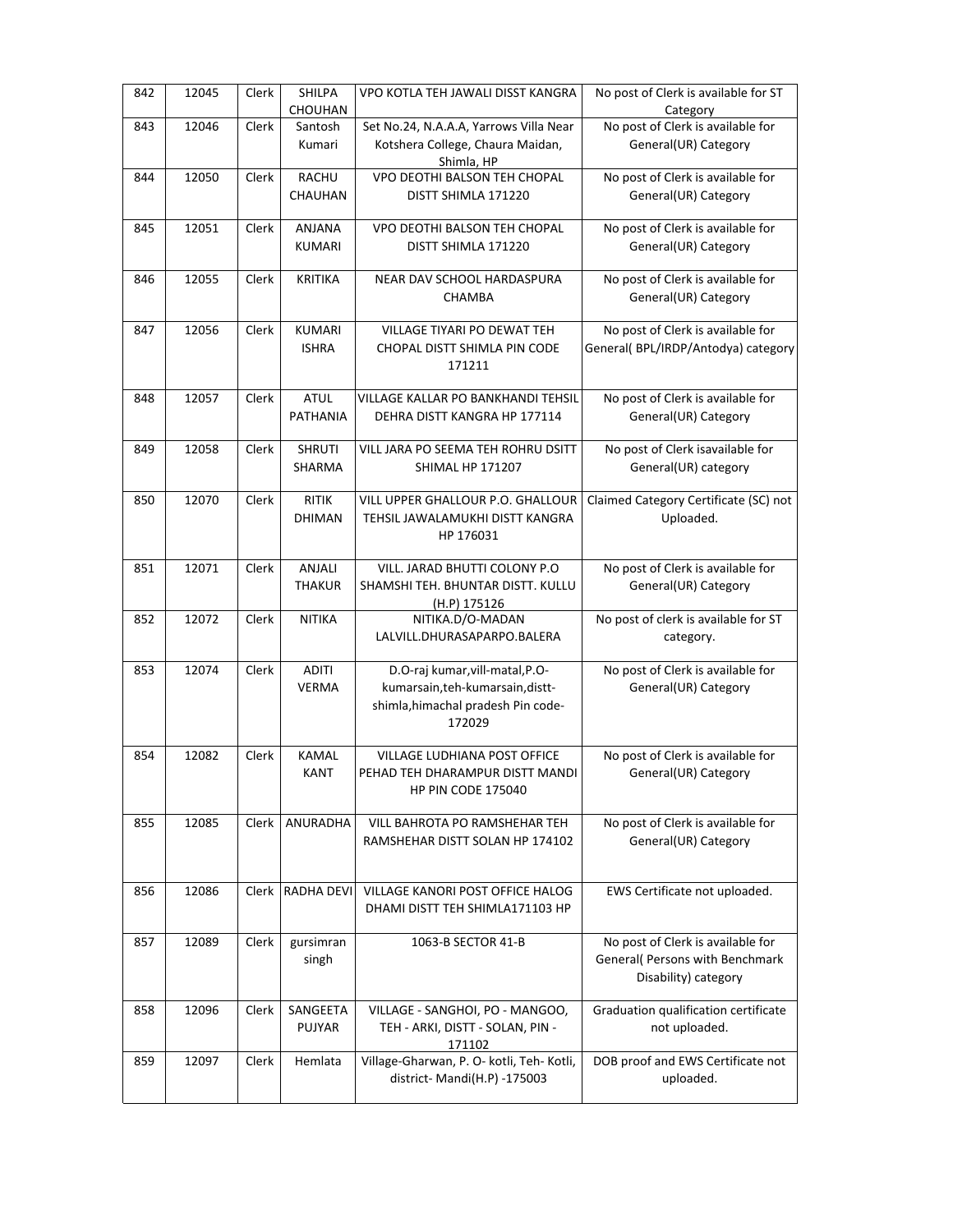| 860 | 12098 | Clerk | <b>MANDEEP</b><br><b>KAUR</b>    | V.p.o basdehra teh@distt una hp house<br>no 36ward no 5                                          | <b>Educational Qualification Certificates</b><br>not uploaded.            |
|-----|-------|-------|----------------------------------|--------------------------------------------------------------------------------------------------|---------------------------------------------------------------------------|
| 861 | 12100 | Clerk | ANJANI<br>SHARMA                 | VILLAGE MEHAN PO CHANDPUR TEHSIL<br>SADAR DISTRICT BILASPUR HP 174004                            | No post of Clerk is available for<br>General(UR) Category                 |
| 862 | 12103 | Clerk | RITIKA                           | Village RAlla, po shankar dehra, teh<br>karsog, distt. Mandi(hp)                                 | No post of Clerk is available for<br>General(UR) Category                 |
| 863 | 12106 | Clerk | RAJESH<br><b>KUMAR</b>           | VILLAGE TUIRU PO DHUNDHAN TEHSIL<br>ARKI DISTRICT SOLAN 173235                                   | EWS Certificate not uploaded.                                             |
| 864 | 12107 | Clerk | PRIYANKA<br>SHARMA               | VPO DABLA, TEH GHUMARWIN, DISTT<br>BILASPUR(HP)                                                  | No post of Clerk is available<br>forGeneral(BPL/IRDP/Antodya)<br>category |
| 865 | 12111 | Clerk | <b>KUMARI</b><br><b>BANDANA</b>  | Village Khashkandi post office Kutara<br>Tehsil Rohru Distt Shimla HP                            | No post of Clerk is available for<br>General(UR) Category                 |
| 866 | 12114 | Clerk | <b>SUBHASH</b><br><b>CHANDRA</b> | PASIYAPUR POST MAHRAUNDA<br>SORAON PRAYAGRAJ                                                     | Non-Himachali candidate.                                                  |
| 867 | 12115 | Clerk | RAKESH<br><b>KUMAR</b>           | VILLAGE - KASHYALOO, PO - MANGOO, -<br>TEH - ARKI, DISTT - SOLAN, PIN -<br>171102, HP            | <b>Graduation Qualification certificate</b><br>not uploaded.              |
| 868 | 12118 | Clerk | Mukesh<br>sharma                 | Chhota Raura khurd milak Rampur                                                                  | Non-Himachali candidate.                                                  |
| 869 | 12123 | Clerk | NEERAJ<br>KUMAR                  | VILL- JOL, PO- BADEHAR, TEH-<br>BHORANJ, DISTT- HAMIRPUR,176048                                  | Claimed Category Certificate (OBC)<br>not Uploaded.                       |
| 870 | 12124 | Clerk | Arpana                           | Village-pamta, post office -shawga,<br>Tehsil-kamrou , District-<br>sirmour, himachal pradesh    | No post of Clerk is available for<br>General(UR) Category                 |
| 871 | 12135 | Clerk | Rathod<br>Kamakshi<br>Ajay       | At Palaskhed Naik Post Padli Dist<br>Buldhana TQ Buldhana                                        | No post of Clerk is available for<br>General(UR) Category.                |
| 872 | 12136 | Clerk | Arpana                           | Village- pamta , post office - shawga<br>, tehsil kamrou, district- sirmour,<br>himachal pradesh | Duplicate with Application ID 12124                                       |
| 873 | 12151 | Clerk | <b>KIRAN</b>                     | VILL - SAINJ, TEH. - ARKI, DISTT. -<br>SOLAN, (H.P)173208                                        | Claimed Category Certificate (SC) not<br>Uploaded.                        |
| 874 | 12153 | Clerk | <b>KIRAN</b>                     | VILL - SAINJ, P.O. SUJHAILA, TEH. ARKI<br>, DISTT. - SOLAN (H.P)173208                           | Duplicate with Application ID 12151                                       |
| 875 | 12154 | Clerk | Heena<br>chauhan                 | Vill majhothi, po rohanda, teh nihri,<br>distt mandi pin code 175031(hp)                         | No post of Clerk is available for<br>General(UR) category.                |
| 876 | 12156 | Clerk | Pritti<br>Chauhan                | VPO Ruslah Tehsil Nerwa, District<br>Shimla, H.P.-171210                                         | No post of Clerk is available for<br>General(UR) Category                 |
| 877 | 12158 | Clerk | Upasana<br>Verma                 | Vill bankala po shambu wala, District<br>sirmaur Himachal PradeshTehsil Nahan                    | Duplicate with Application ID 13497                                       |
| 878 | 12159 | Clerk | Upasana<br>Verma                 | Vill bankala po shambu wala, District<br>sirmaur Himachal PradeshTehsil Nahan                    | Duplicate with Application ID 13497                                       |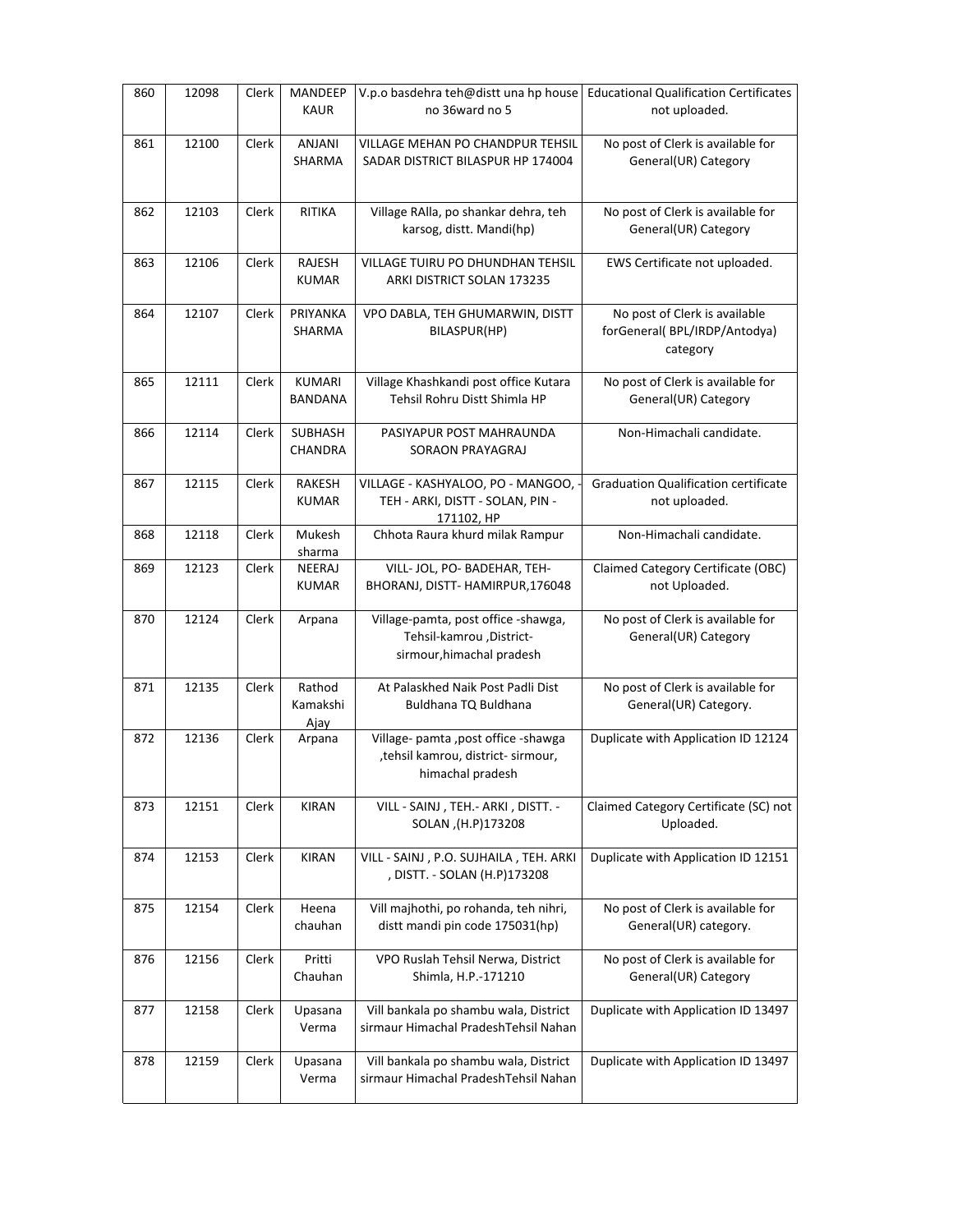| 879 | 12161 | Clerk | CHANDNI                     | Village jarai, P/O Devgarh, Teh Theog,<br>District Shimla, Himachal Pradesh                          | No post of Clerk is available for<br>General(UR) Category                            |
|-----|-------|-------|-----------------------------|------------------------------------------------------------------------------------------------------|--------------------------------------------------------------------------------------|
| 880 | 12169 | Clerk | Priyanka                    | Vill- Khalouni, PO- Somakothi, Teh-<br>Karsog, Distt-Mandi Pin Code-171304<br>(HP)                   | No post of clerk is available for<br>General(UR) Category                            |
| 881 | 12176 | Clerk | Samriti Kaur                | Village Shroti po junga diss shimal Hp                                                               | <b>Educational Qualification Certificate</b><br>not uploaded.                        |
| 882 | 12183 | Clerk | SIMRAN                      | V./P.O. DHARI T./D. SHIMLA (H.P.)<br>171219                                                          | <b>Graduation Qualification Certificate</b><br>not uploaded.                         |
| 883 | 12185 | Clerk | SANJAY<br><b>KUAMR</b>      | VILL CHAMOTU PO DADH TEH<br>PALAMPUR DISTT KANGRA HIMACHAL<br>PRADESH PIN 176052                     | Claimed Category Certificate (OBC)<br>not legible.                                   |
| 884 | 12189 | Clerk | ANJU BALA                   | LOWER BASAL VPO BASAL DISTT. UNA<br>HIMACHAL PRADESH PIN 174303                                      | DOB roof and Claimed Category<br>Certificate (OBC) not legible.                      |
| 885 | 12196 | Clerk | PRIYANKA<br><b>SINGH</b>    | C-2/42 PHASE-4 AYANAGAR NEW DELHI<br>-47                                                             | No post of clerk is available for<br>General(UR) Category                            |
| 886 | 12197 | Clerk | reenu<br>kumari             | vill nal po raghnuathpuratehsadar distt<br>bilaspur                                                  | Time barred OBC Certificate                                                          |
| 887 | 12198 | Clerk | <b>LATA DEVI</b>            | VPO BINGA TEHSIL DHARAMPUR DISTT<br>MANDI (HP) 175050                                                | No post ofClerk isavailable for<br>General(UR) Category                              |
| 888 | 12199 | Clerk | reenu<br>kumari             | vill nal po raghunathpura teh<br>sadardisttbilaspur                                                  | Duplicate with Application ID 12197                                                  |
| 889 | 12201 | Clerk | Menka                       | Village kalhoon p.o. Bandahu teh.<br>Jaisinghpur district kangra h.p.                                | DOB proof, Essential Qualification<br>Certificate & EWS Certificate not<br>Uploaded. |
| 890 | 12205 | Clerk | <b>SUNITA</b>               | Village kandha, Post Office Khanag<br>Tehsil Anni DISTRICT Kullu H P                                 | No post of Clerk is available for<br>General(UR) Category                            |
| 891 | 12206 | Clerk | Reena<br>sharma             | Village Sanhog PO Devnagar District &<br>Teh isshimla hp pincode 171011                              | No post of Clerk is available for<br>General(UR) Category                            |
| 892 | 12207 | Clerk | <b>KALPANA</b>              | VPO JAHAL, TEHSIL CHACHYOT,<br>DISTRICT MANDI-175039                                                 | No post of Clerk is available for<br>General(UR) Category                            |
| 893 | 12209 | Clerk | Divya<br>Mastana            | House no. 142 housing board samala<br>rohru                                                          | No post of clerk is available for<br>General(UR) Category                            |
| 894 | 12210 | Clerk | Divya<br>Mastana            | House no. 142 housing board samala<br>rohru                                                          | Duplicate with Application ID 12209                                                  |
| 895 | 12211 | Clerk | <b>MEENA</b><br><b>DEVI</b> | VILLAGE BAINTLU, PO EKHOO, TEHSIL<br>BADDI, DISTT. SOLAN (HP) 173233                                 | No post of Clerk is available for<br>General(UR) Category                            |
| 896 | 12215 | Clerk | Nishi                       | House no 757 block 1 near Shiva public<br>school seekri vpo Seekri                                   | Bonafide Himachali Certificate not<br>uploaded.                                      |
| 897 | 12219 | Clerk | Bhupender                   | House no 400 gali no 10 uncha gaon<br>road near sheesham tree Ballabgarh<br>Faridabad 121004 Haryana | Bonafide Himachali Certificate not<br>uploaded.                                      |
| 898 | 12220 | Clerk | Bharti                      | Vill. Kuthwar p.o. beena distt. Mandi<br>himanchal Pradesh                                           | Claimed Category Certificate (SC) not<br>Uploaded.                                   |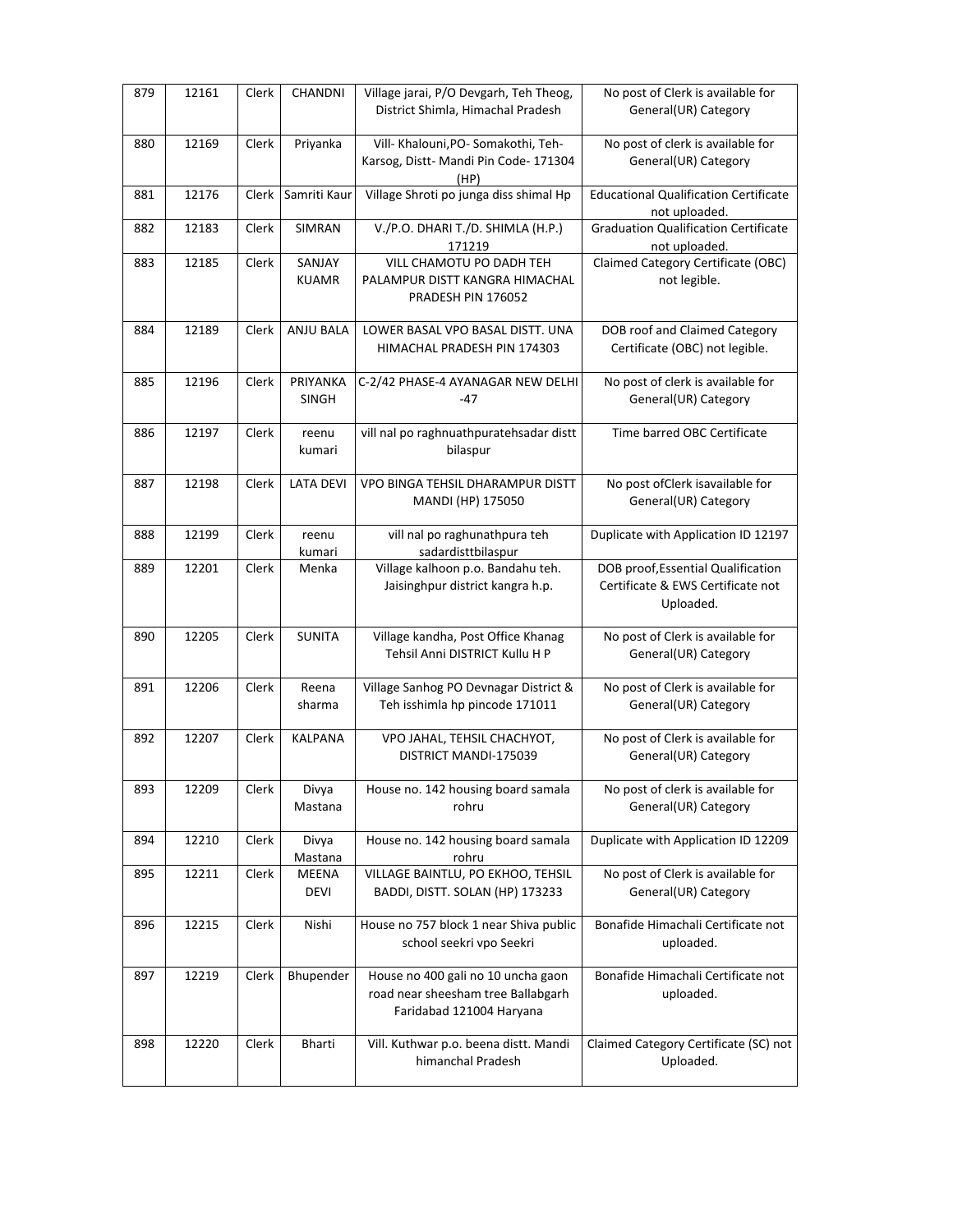| 899 | 12225 | Clerk | Raman<br>Bhardwaj                | House no 1106 sector 52                                                                   | <b>Education Qualification Certificates</b><br>are not uploaded. |
|-----|-------|-------|----------------------------------|-------------------------------------------------------------------------------------------|------------------------------------------------------------------|
| 900 | 12226 | Clerk | <b>SHILPA</b>                    | VILLAGE-JOHAR, POST OFFICE & TEHSIL-<br>KARSOG, DISTRICT-MANDI, H.P.                      | No post of Clerk is available for<br>General(UR) Category        |
| 901 | 12227 | Clerk | Preeti<br>Kumari                 | Village bhanwar po jamni tehsil<br>sarkaghat district Mandi HP (175049)                   | No post of Clerk is available for<br>General(UR) Category        |
| 902 | 12238 | Clerk | MEENAKSHI                        | VILL KHIUNCHA PO KOOT TEHSIL<br>RAMPUR BSR DISTT SHIMLA HP 172101                         | No post of Clerk is available for<br>General(UR) Category        |
| 903 | 12244 | Clerk | Koshal devi                      | VPO majra(149) Sirmaur Himachal<br>Pradesh-173021                                         | Duplicate with Application ID 16371                              |
| 904 | 12248 | Clerk | <b>DIVYANSH</b>                  | VILL DIUDI PO PEKHA TEH CHIRGAON<br><b>DISTT SHIMLA HP</b>                                | No post of Clerk is available for<br>General(UR) Category        |
| 905 | 12249 | Clerk | Sheetal                          | Flat 343 pkt 7 sec 1 a nasirpur dwarka<br>new delhi 110045                                | No post of Clerk is available for<br>General(UR) Category        |
| 906 | 12252 | Clerk | Divya<br>Panwar                  | Village post office kakkarhatti tehsil<br>district solan                                  | Duplicate with Application ID 12247                              |
| 907 | 12261 | Clerk | POOJA<br>SHARMA                  | village jadhana, post office dhari, via<br>shoghi, distt and tehsil shimla                | No post of Clerk is available for<br>General(UR) Category.       |
| 908 | 12262 | Clerk | Shalini<br>Kashyap               | Lovely Home NearDoordarshan<br>KenderChaura Maidan                                        | Claimed Category Certificate (SC) not<br>Uploaded.               |
| 909 | 12263 | Clerk | PRASHASTI<br><b>SINGH</b>        | House Number 141A Village Naraini<br>P.O. MohalDistrict Kullu Himachal<br>Pradesh 175126  | No post of Clerk is available for<br>General(UR) Category.       |
| 910 | 12264 | Clerk | <b>TARUNA</b><br><b>KUMARI</b>   | VILLAGE BANSHERA, PO JAROL, TEH.<br>KUMARSAIN, DISTRICT SHIMLA (H.P.)                     | No post of Clerk is available for<br>General(UR) Category        |
| 911 | 12268 | Clerk | SHIVANI<br>SHARMA                | vill sanan po domehartehsil arkidistt<br>solan173221                                      | No post of Clerk is available for<br>General(UR) Category        |
| 912 | 12271 | Clerk | <b>RISHABH</b><br><b>SARCAIK</b> | VILLAGE JAHOO DEEM POST OFFICE<br>JAHOO TEH. NANKHARI DISTT. SHIMLA<br>HP 171213          | Duplicate with Application ID 16367                              |
| 913 | 12274 | Clerk | RISHABH<br>SARCAIK               | VILLAGE JAHOO DEEM POST OFFICE<br>JAHOO TEH. NANKHARI DISTT. SHIMLA<br>HP 171213          | Duplicate with Application ID 16367                              |
| 914 | 12284 | Clerk | SEEMA                            | VILL HOLSU PO DEOGRAN TEH<br>PALAMPUR DISTT KANGRA HP                                     | No post of clerk is available for<br>general(UR) category.       |
| 915 | 12286 | Clerk | RITESH<br>SARCAIK                | VILLAGE JAHOO DEEM POST OFFICE<br>JAHOO TEHSIL NANKHARI DISTT.<br><b>SHIMLA HP 171213</b> | Duplicate with application no. 16439                             |
| 916 | 12287 | Clerk | SAMEER<br>SANYAL                 | VPO GHAR JAROT TEHSIL JAWALI SUB<br>TEHSIL NAGROTA SURIANDISTRICT<br>KANGRA HP(176023)    | Duplicate with Application ID<br>No.12293.                       |
| 917 | 12291 | Clerk | <b>BANITA</b><br><b>DOGRA</b>    | VPO UPPER BEHLI TEHSIL<br>SUNDERNAGAR DISTT MANDI PINCODE<br>175018                       | duplicate with application no. 12296                             |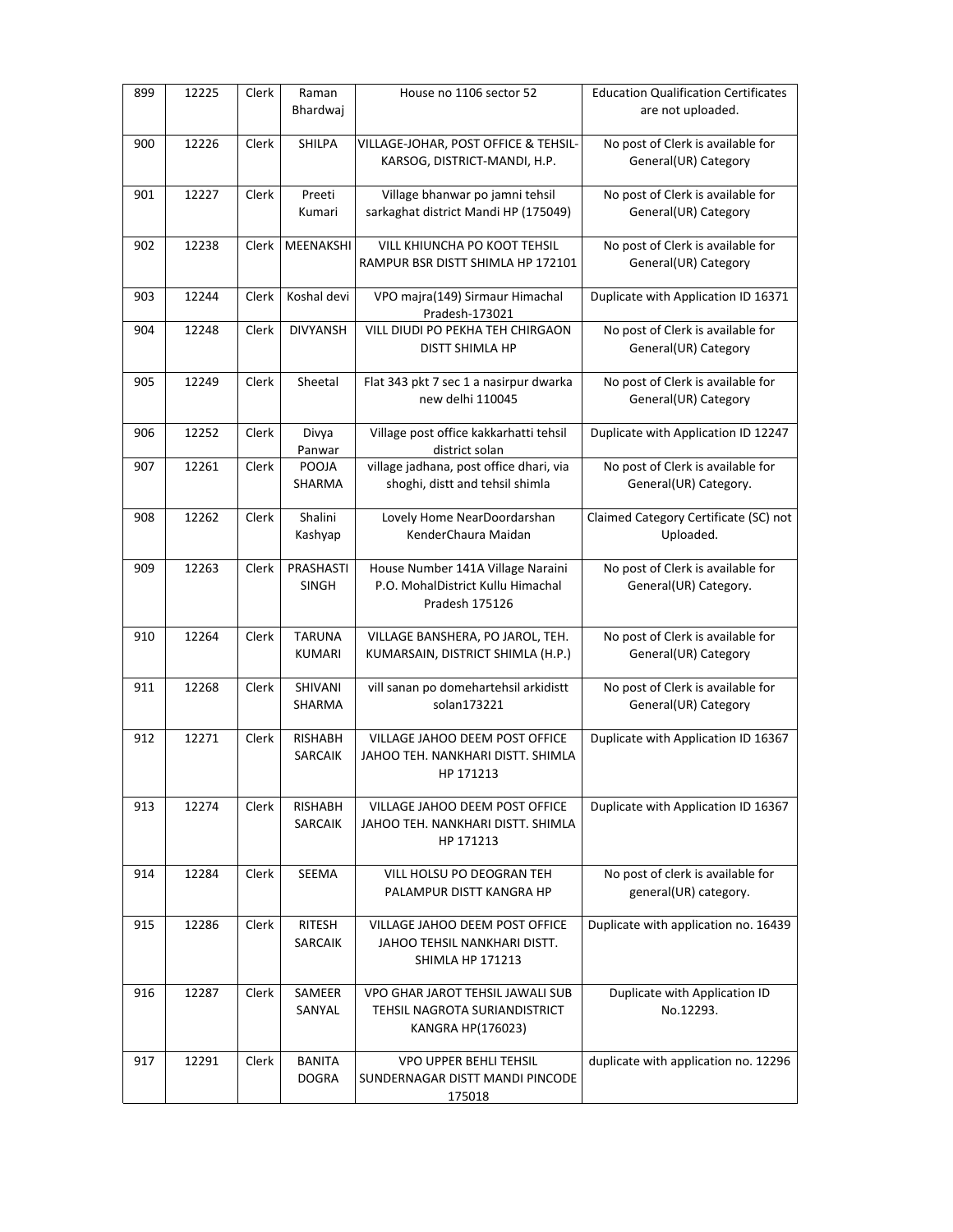| 918 | 12298 | Clerk | PAWAN<br><b>KUMAR</b>              | VILL SAMLETU PO KUTEHLA TEH SHRI<br>NAINA DEVI JI DISTT BILSPUR HP PIN<br>174011                                 | Undergraduate.                                                                                         |
|-----|-------|-------|------------------------------------|------------------------------------------------------------------------------------------------------------------|--------------------------------------------------------------------------------------------------------|
| 919 | 12303 | Clerk | <b>VEENA</b><br>KUMARI             | VILL BEHAL KANDELA PO BAMTA<br>TEHSIL SADAR DISTT BILASPUR HP                                                    | No post of clerk is available for<br>general(UR) category.                                             |
| 920 | 12306 | Clerk | Ashvanee<br>kumar<br><b>Batham</b> | 33a moh ganesh ji jalaun 285123Kripa<br>khtri ke saamne jalaun                                                   | Non-Himachali candidate.                                                                               |
| 921 | 12312 | Clerk | Niharika<br>Dhiman                 | C/o Roop Kumar DhimanH. No. 259,<br>Near Surya PG, Lower Sham<br>NagarTehsil DharamshalaDistt Kangra -<br>176215 | Duplicate with Application ID 14055                                                                    |
| 922 | 12315 | Clerk | <b>NEHA RANI</b>                   | VILLAGE KAKKAR P.O. CHANDRUHI<br>TEHSIL BHORANJ DISTT. HAMIRPUR HP<br>177024                                     | Duplicate with Application ID 12821                                                                    |
| 923 | 12319 | Clerk | Sheetal                            | Flat no 343 pkt 7 sec 1a nasirpur<br>dwarka                                                                      | Duplicate with Application ID 12249                                                                    |
| 924 | 12326 | Clerk | <b>SAPNA</b>                       | VPO. BAKHALAG. TEH. ARKI, DISTT.<br>SOLAN, HP (173208)                                                           | No post of Clerk is available for<br>General(UR) Category                                              |
| 925 | 12328 | Clerk | <b>MANISHA</b><br><b>KUMARI</b>    | <b>VILLAGE CHAUKI KANKARI PO TAL</b><br>TEHSIL HAMIRPUR DISTRICT HAMIRPUR<br><b>HP PIN CODE 177401</b>           | <b>Essential Qualification Certificate &amp;</b><br>Claimed Category Certificate (SC) not<br>Uploaded. |
| 926 | 12334 | Clerk | <b>ALISHA</b><br><b>THAKUR</b>     | VILLL BARA BHANGAL PO BIR TEH<br>MULTHAN DISTT KANGRA                                                            | Time barred OBC Certificate                                                                            |
| 927 | 12335 | Clerk | Rekha<br>Thakur                    | Vill. - Mohari, PO Shoghi, Teh.& Distt.<br>Shimla                                                                | No post of Clerk is available for<br>General(UR) Category                                              |
| 928 | 12340 | Clerk | <b>KIRAN</b>                       | VILL. CHHAMROL, P.O. SHALAGHAT,<br>TEH. ARKI, DISTT. SOLAN H.P.-173208                                           | No post of Clerk is available for<br>General(UR)Category                                               |
| 929 | 12345 | Clerk | <b>HIMANI</b>                      | VILL SURAILA PO DANOGHAT TEH ARKI<br>DISTT SOLAN H.P. 171102                                                     | NO post of Clerk is available for<br>General(UR) Category                                              |
| 930 | 12348 | Clerk | <b>ISHA</b><br>SHARMA              | VILL SURAILA PO DANOGHAT TEH ARKI<br>DISTT SOLAN H.P. 171102                                                     | No post of Clerk is available for<br>General(UR) Category                                              |
| 931 | 12353 | Clerk | <b>TARUNA</b><br><b>KUMARI</b>     | VILLAGE BANSHERA, PO JAROL, TEH.<br>KUMARSAIN, DISTRICT SHIMLA (H.P.)                                            | Duplicate with Application ID 12264                                                                    |
| 932 | 12354 | Clerk | <b>DEEPIKA</b>                     | VILL NOUNI PO DARLAGHAT TEHSIL<br>ARKI DISTT SOLAN HP                                                            | No post of Clerk is available for<br>General(UR) Category                                              |
| 933 | 12363 | Clerk | <b>DIKSHA</b><br><b>DEVI</b>       | VILL PANSORA PO NAVGAON TEHSIL<br>ARKI DISTT SOLAN HP                                                            | No post of Clerk is available for<br>General(UR) Category                                              |
| 934 | 12364 | Clerk | <b>DEEPIKA</b><br>VERMA            | G-95, STREET NO.2, BRAHAMPURI,<br>SHAHDARA, DELHI-110053                                                         | Bonafide Himachali Certificate not<br>uploaded.                                                        |
| 935 | 12367 | Clerk | Ritu Pawar                         | H, No. 161/29, Gupta colony, Bhiwani<br>Road Jind                                                                | Bonafide Himachali Certificate not<br>uploaded.                                                        |
| 936 | 12370 | Clerk | Kumari<br>Kiran Gaur               | Hem kunj bhawanVillage karyan P.O.<br>Beolia Near cliffton valley mehli Shimla                                   | Time barred EWS Certificate                                                                            |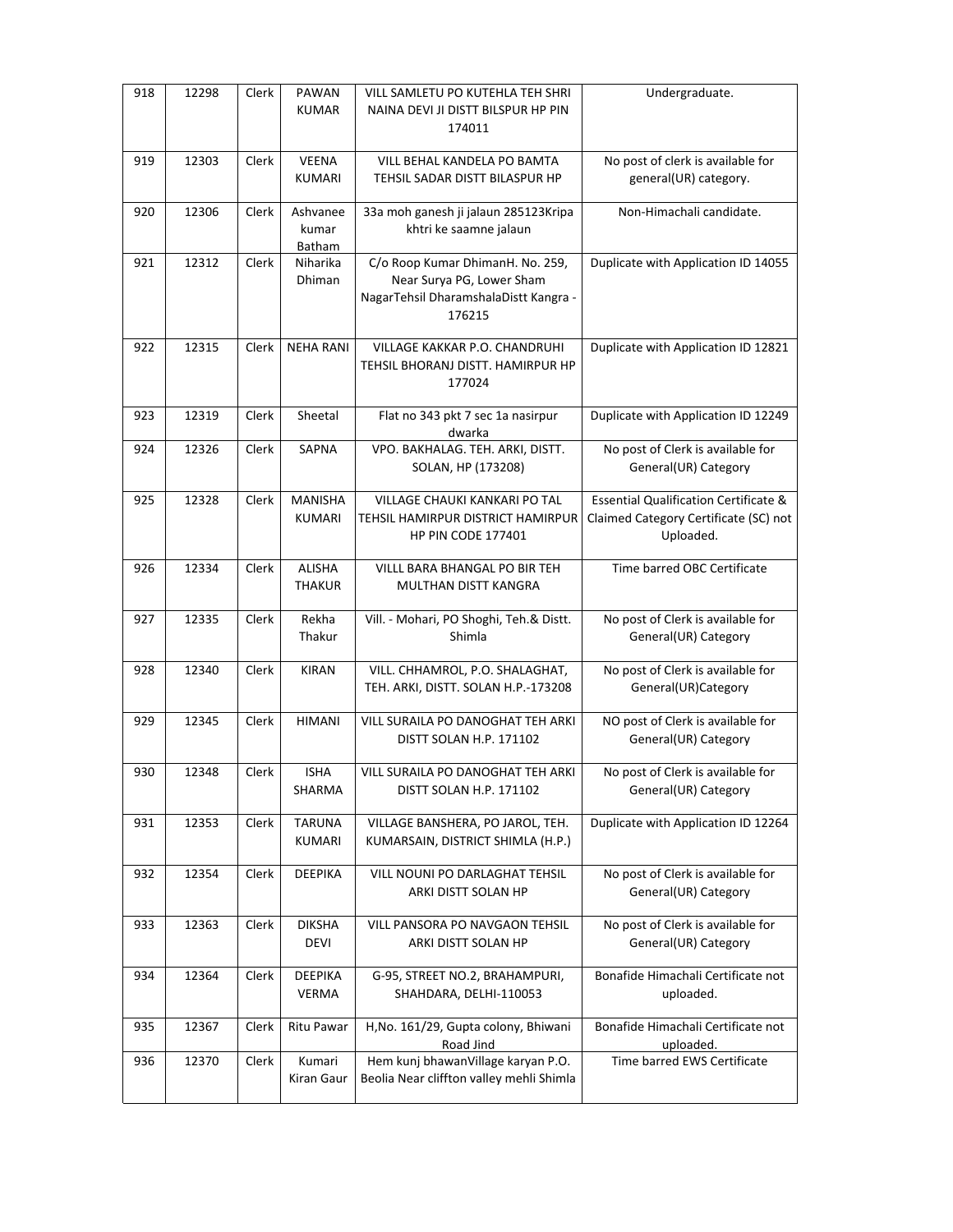| 937 | 12379 | Clerk | Rekha<br>Thakur             | Vill. Mohari, PO- Shoghi, Teh&Distt. -<br>Shimla                                                  | Duplicate with Application ID 12335                                                                              |
|-----|-------|-------|-----------------------------|---------------------------------------------------------------------------------------------------|------------------------------------------------------------------------------------------------------------------|
| 938 | 12380 | Clerk | Pooja                       | 35/1 Ground Floor Nabha House Shimla<br>04                                                        | No post of Clerk is available for<br>General(UR) Category                                                        |
| 939 | 12472 | Clerk |                             | RIYA JAMLE Shiv vihar ram nagar dharamshala distt.<br>Kangra                                      | No post of Clerk is available for<br>General(UR) Category                                                        |
| 940 | 12473 | Clerk | PhoolChand                  | Igmc Shimla                                                                                       | DOB proof not uploaded and<br>undergraduate.                                                                     |
| 941 | 12476 | Clerk | <b>RAHUL</b><br>KOUNDAL     | S/O NARESH KUMAR, NEAR TAR<br>FACTORY SUBATHU ROAD TEH. SOLAN,<br>SAPROON, SOLAN HIMACHAL PRADESH | <b>Graduation Qualification certificate</b><br>not uploaded.                                                     |
| 942 | 12477 | Clerk | Vishal                      | F-254 JJ CAMP TIGRI NEW DELHI<br>110062                                                           | DOB proof, Essential Qualification,<br>Claimed Category (SC) and Bonafide<br>Himachali Certificate not Uploaded. |
| 943 | 12480 | Clerk | PhoolChand                  | Igmc Shimla                                                                                       | Duplicate with Application ID 12473                                                                              |
| 944 | 12481 | Clerk | PAWAN<br><b>KUMAR</b>       | VILLAGE MANTHALA POST OFFICE<br>TALYAHAR TESHIL SADAR DISTT MANDI<br>H.P 175001                   | Duplicate with Application ID 12402                                                                              |
| 945 | 12482 | Clerk |                             | NEETU DEVI 58, SONDHI ROAD SUBATHU CHAWANI<br>, TEH AND DISTT SOLAN HP                            | Time barred OBCCertificate                                                                                       |
| 946 | 12487 | Clerk | RAJ                         | Ward No. 4 old chari road kotwali<br>bazaar dharamshala distt. kangra(H.P)                        | Claimed Category Certificate (SC) not<br>Uploaded.                                                               |
|     |       |       |                             |                                                                                                   |                                                                                                                  |
| 947 | 12490 | Clerk | <b>GEETA DEVI</b>           | Vill Ranoh khalsa p.o hanuman badog<br>teh arki distt solan                                       | No post of Clerk is available for<br>General(UR) Category                                                        |
| 948 | 12498 | Clerk | <b>AMAN</b><br><b>KUMAR</b> | W.NO.2 V.P.O. PANJAWAR TEHSIL<br><b>HAROLI DISTT UNA</b>                                          | Time barred OBC Certificate                                                                                      |
| 949 | 12499 | Clerk | VANDANA<br><b>DEVI</b>      | VILLAGE CHHATER, POST OFFICE<br>BRANG, TEHSIL DHARAMPUR, DISTRICT<br>MANDI, H.P.                  | No post of Clerk is available for<br>General(UR) Category                                                        |
| 950 | 12501 | Clerk | KAJAL<br><b>THAKUR</b>      | Village and post office Mani Tehsil<br>Harchakian DistrictKangraPin-176210                        | No post of clerk is available for<br>General(UR) Category                                                        |
| 951 | 12504 | Clerk | RAMANAND<br><b>NISHAD</b>   | VILLAGE PIPRAHIYA POST BANSI POICE<br>STESION BANSITEHSIL BANSI DISTRIC<br>SIDDHARTH NAGAR        | Bonafide Himachali Certificate not<br>uploaded.                                                                  |
| 952 | 12508 | Clerk | RAJANI                      | VillRanoh khalsa p.o hanuman badog<br>teh arki distt solan hp                                     | No post of Clerk is available for<br>General(UR) Category                                                        |
| 953 | 12511 | Clerk | POOJA<br>SERMAIK            | VILLAGE BHAWANA PO PURAG TEH<br>KOTKHAI DISST SHIMLA171202                                        | Irrelevant documents uploaded.                                                                                   |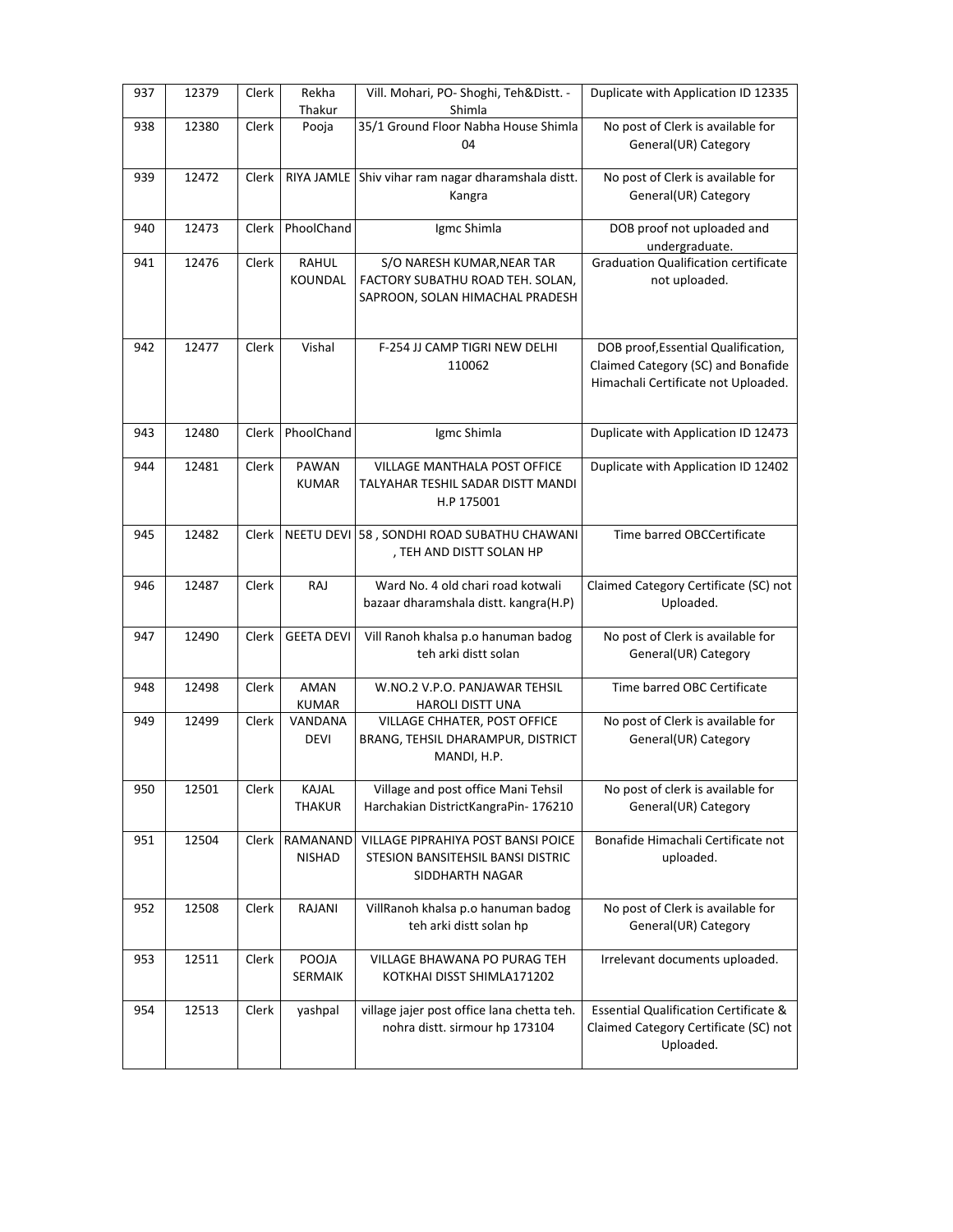| 955 | 12515 | Clerk | <b>ISHA BHARTI</b>            | VILL DHARTHA PO KOTHI TEH ANNI<br><b>DISTRICT KULLU</b>                                           | <b>Essential Qualification Certificate &amp;</b><br>Claimed Category Certificate (SC) not<br>Uploaded.  |
|-----|-------|-------|-------------------------------|---------------------------------------------------------------------------------------------------|---------------------------------------------------------------------------------------------------------|
| 956 | 12518 | Clerk | <b>MEGHNA</b>                 | A-7, MINTO, ROAD COMPLEX, MINTO<br>ROAD, NEW DELHI-110002                                         | No postof Clerk is available for<br>General(UR) Category                                                |
| 957 | 12521 | Clerk | YOGESH<br><b>KUMAR</b>        | Shiv Building Shiv Nagar Totu Shimla<br>171011                                                    | Duplicate with Application ID 11160                                                                     |
| 958 | 12522 | Clerk | <b>KUSUM</b>                  | Village Nangal Chowk, post office Dada<br>Siba, Teh. Dada Siba District Kangra H.P                | No post of Clerk is available for<br>General(UR) Category                                               |
| 959 | 12523 | Clerk | AMIT<br><b>MEHRA</b>          | Vill.kotwal lahar po.sai teh.thural<br>district-kangra pin code- 176107                           | Time barred OBC Certificate                                                                             |
| 960 | 12524 | Clerk | Surender<br>Grewal            | Grewal House Red Roof Ghuggaghat<br>Post Office Basal District Solan H.P                          | Claimed Category Certificate (SC) not<br>Uploaded.                                                      |
| 961 | 12542 | Clerk | Anjana<br>Thakur              | post office GhanaHatti                                                                            | No post of clerk is available for<br>General(UR) Category.                                              |
| 962 | 12547 | Clerk | Divya<br>Panwar               | Village post office kakkarhatti tehsil<br>district solan                                          | Duplicate with Application ID 12247                                                                     |
| 963 | 12548 | Clerk | Divya<br>Panwar               | Village post office kakkarhatti tehsil<br>district solan                                          | Duplicate with Application ID 12247                                                                     |
| 964 | 12550 | Clerk | ANURADHA                      | VILL-KHANAWAG, PO- KHATNOL<br>, TEHSIL- SUNNI, DISTRICT-SHIMLA, HP,<br>PIN CODE -171007           | No post of Clerk is available for<br>General(UR) Category                                               |
| 965 | 12551 | Clerk | SHIVANTIKA                    | House no. 116 village Loran Post office<br>Dhalpur Tehsil Kullu District Kullu Pin<br>Code-175101 | No post of Clerk is available for<br>General( BPL/IRDP/Antodya) category                                |
| 966 | 12560 | Clerk | Ravi Kant                     | village keerchamba po hatwas tehsil<br>nagrota bagwan kangra                                      | Time barred OBC Certificate                                                                             |
| 967 | 12561 | Clerk | NEETIKA<br><b>DEVI</b>        | Ward no:- 09 Tehsil nurpur, Nurpur (T),<br>Nurpur, kangra, Himachal pradesh<br>176202             | <b>Essential Qualification Certificate &amp;</b><br>Claimed Category Certificate (OBC)<br>not Uploaded. |
| 968 | 12570 | Clerk | <b>SHRUTI</b>                 | Vill/PO Irra Teh Nerwa Distt Shimla Pin<br>code 171210                                            | DOB proof, Essential Qualification<br>Certificate & Claimed Category<br>Certificate (SC) not Uploaded.  |
| 969 | 12571 | Clerk | DEEPA<br><b>KUMARI</b>        | VPO SIMBAL TEHSIL BAIJNATH DISTRICT<br>KANGRA HIMACHAL PRADESH PIN<br>CODE 176071                 | <b>Graduation Qualification certificate</b><br>not uploaded.                                            |
| 970 | 12577 | Clerk | Rubi Devi                     | VPO Kandral Teh. Baijnath Distt. Kangra<br>(HP) PIN 176115                                        | No post of Clerk is available for<br>General(UR) Category                                               |
| 971 | 12582 | Clerk | <b>MANISHA</b><br><b>DEVI</b> | VILL. KHARI GHAGER, PO HARIPUR, TEH<br>AND DISTRICT SOLAN                                         | No post of Clerk is available for<br>General(UR) Category                                               |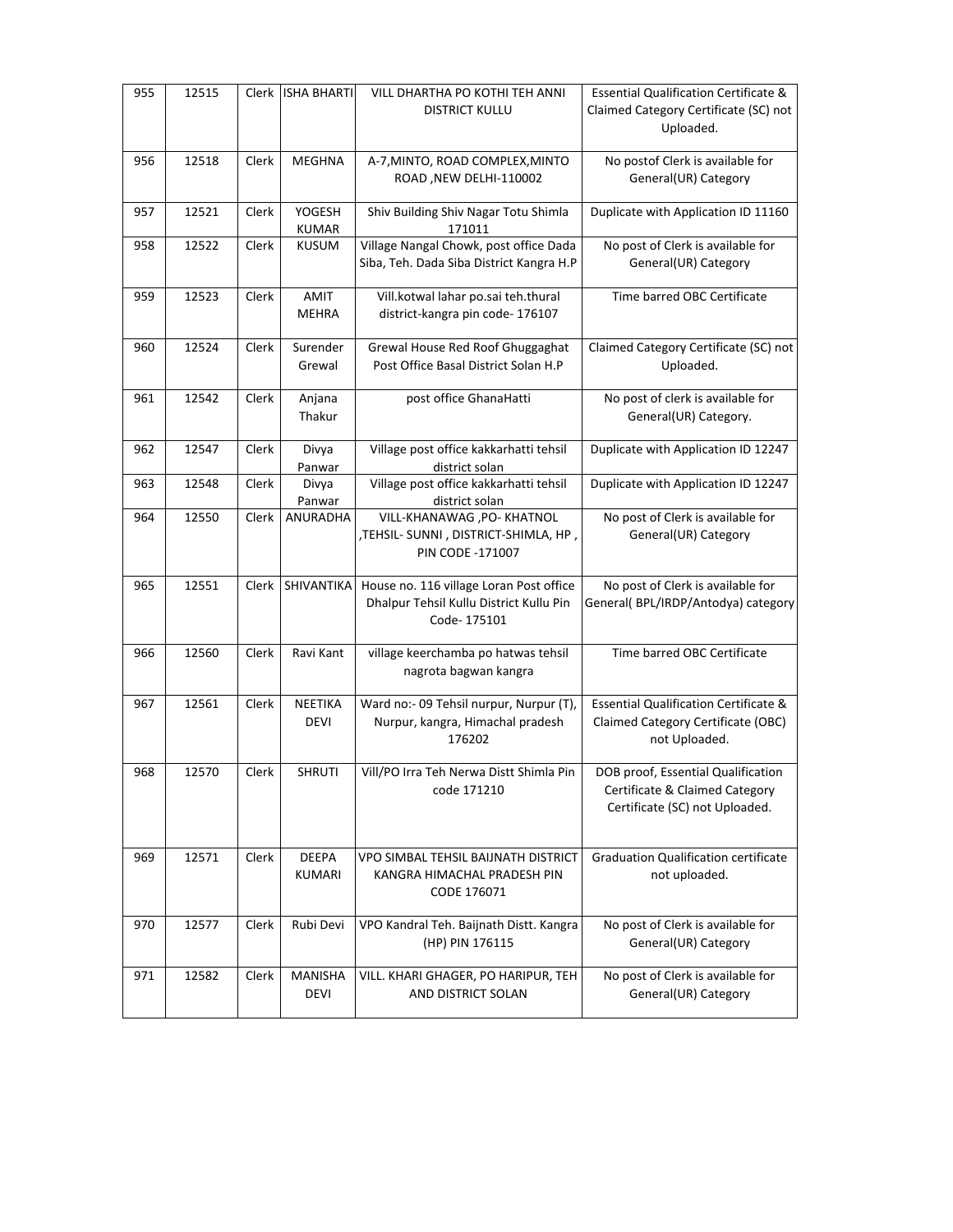| 972 | 12588 | Clerk | <b>BALVIR</b><br><b>SINGH</b>                | Village - Rihangli, PO - Massour, Teh -<br>Ghumarwin, Distt - Bilaspur (HP), PIN -<br>174026 | The fee concession is not applicable<br>in case Ex-serviceman of H.P. is<br>relieved from Deference Service on<br>his own request. |
|-----|-------|-------|----------------------------------------------|----------------------------------------------------------------------------------------------|------------------------------------------------------------------------------------------------------------------------------------|
| 973 | 12592 | Clerk | <b>BIMLA</b>                                 | Vill Baag Po Reog Teh Sunni Distt<br>Shimla 171013                                           | No post of Clerk is available for<br>General(UR) Category                                                                          |
| 974 | 12596 | Clerk | Prerana<br>Chauhan                           | Village Chalaru Po & Tehsil Karsog<br>District Mandi Pin Code 175011                         | <b>Essential Qualification Certificate &amp;</b><br>Claimed Category Certificate (SC) not<br>Uploaded.                             |
| 975 | 12609 | Clerk | SHALINI                                      | VILL. SARLI, PO. JOBRI, TEH. ARKI,<br>DISTT. SOLAN (HP)                                      | No post of Clerk is available for<br>General(UR) category.                                                                         |
| 976 | 12618 | Clerk | <b>RAHUL</b>                                 | Village sihan post office gagal tehsil<br>balh district mandi pincode 175006                 | Duplicate with Application ID 11980                                                                                                |
| 977 | 12620 | Clerk | Hem Raj                                      | Vill Akanwali PO Thana Teh Baddi Distt<br>Solan 173205                                       | No post of clerk is available for ST<br>Category.                                                                                  |
| 978 | 12621 | Clerk | PUSHP RAJ<br><b>GOLDY</b>                    | VILLAGE MANJHOT POST OFFICE ROPA<br>TEH & DISTT HAMIRPUR(HP) 177001                          | Undergraduate.                                                                                                                     |
| 979 | 12625 | Clerk | <b>RIYA</b><br><b>THAKUR</b>                 | Village namol po kunihar tehsil arki<br>district solan himachal pradesh                      | No post of Clerk is available for<br>General(BPL/IRDP/Antodya)<br>category.                                                        |
| 980 | 12627 | Clerk | Raman<br>Bhardwaj                            | House no 1106 sector 52 Chandigarh                                                           | Duplicate with Application ID 12225                                                                                                |
| 981 | 12632 | Clerk | RIYA<br><b>THAKUR</b>                        | Village namol po kunihar tehsil arki<br>district solan himachal pradesh                      | Duplicate with Application ID<br>No.12625.                                                                                         |
| 982 | 12633 | Clerk | Vill<br>Pantehar PO<br>Patti Teh<br>Palampur | Vill Pantehar Po Patti Teh Palampur<br>Dist. kangra                                          | No post of Clerk is available for<br>General(UR) Category.                                                                         |
| 983 | 12635 | Clerk | SHALU                                        | VILL MANSIMABL PO BHAWARNA TEH<br>PALAMPUR DISTT KANGRA HP                                   | Duplicate with Application ID<br>No.12637.                                                                                         |
| 984 | 12637 | Clerk | SHIVALI                                      | VILL MANSIMBAL PO BHAWARNATEH<br>PALAMPUR DISTT KANGRA HP                                    | Undergraduate.                                                                                                                     |
| 985 | 12641 | Clerk | RANJNA<br><b>DEVI</b><br>SHARMA              | vill gudhwin p.o bohni teh & distt<br>hamirpur                                               | Duplicate with Application ID 11016                                                                                                |
| 986 | 12642 | Clerk | SUNIL<br><b>KUMAR</b>                        | VPO CHALEHLI TEH GHUMARWIN DISTT<br><b>BILASPUR H.P</b>                                      | No post of Clerk is available for<br>General(UR) Category                                                                          |
| 987 | 12643 | Clerk | <b>ROHIT</b><br><b>KUMAR</b>                 | Vill HussainganjPost TilaiyaPS Bankey<br>BazarDist GayaBihar 824217                          | Bonafide Himachali Certificate not<br>uploaded.                                                                                    |
| 988 | 12646 | Clerk | <b>VEDA JYOTI</b><br>RAJTA                   | VILLAGE GAJTA PO DARKOTI TEH<br>KOTKHAI DISTT SHIMLA HP 171202                               | No post of Clerk is available for<br>General(UR) Category                                                                          |
| 989 | 12647 | Clerk | Amrita Devi                                  | Vill Kanda PO Panesh Tehsil Shimla<br>Distt Shimla H.P 171011                                | No post of Clerk is available for<br>General(UR) Category                                                                          |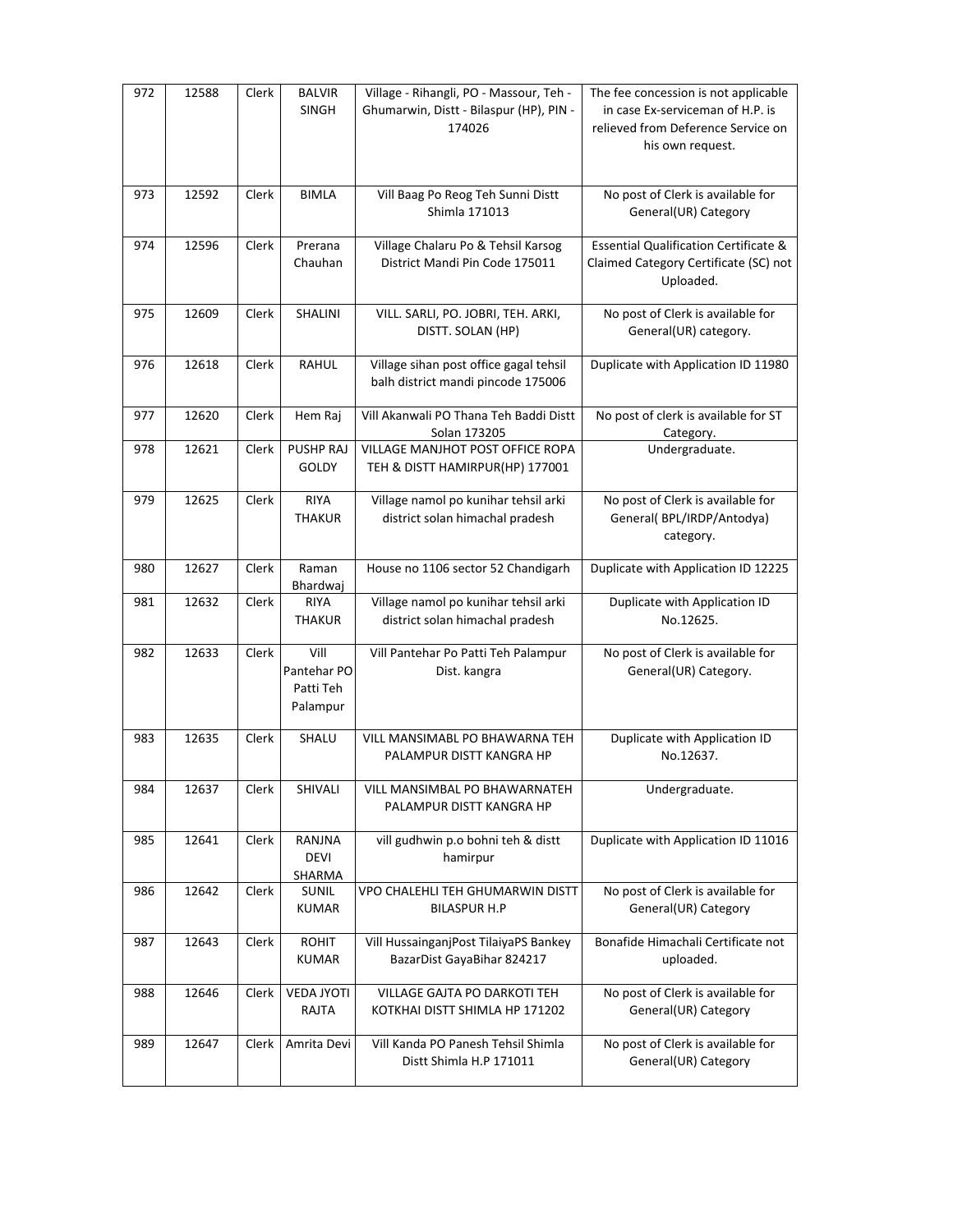| 990  | 12648 | Clerk        | Kiran<br>Sharma   | H no-1653/1, gali no-1, shastri colony, by<br>pass, gohana road | No post of Clerk is available for<br>General(UR) Category |
|------|-------|--------------|-------------------|-----------------------------------------------------------------|-----------------------------------------------------------|
|      |       |              |                   |                                                                 |                                                           |
| 991  | 12651 | Clerk        | <b>REKHA</b>      | Abhishek cottage lower shiv mandir                              | <b>DOB Proof and Claimed Category</b>                     |
|      |       |              |                   | near pathak niwas kasumpti shimla                               | Certificate (SC) not Uploaded.                            |
| 992  | 12653 | Clerk        | Jhanvi            | Vill phirnu PO halnidhar teh kumarsain                          | No post of Clerk is available for                         |
|      |       |              | kainthla          | narkanda HP 171213                                              | General(UR) category.                                     |
|      |       |              |                   |                                                                 |                                                           |
| 993  | 12656 | Clerk        | Tanuja            | Village Sidhroti, PO Lowerkoti, Tehsil                          | No post of Clerk is available for                         |
|      |       |              | Chauhan           | rohru, District Shimla                                          | General(UR) Category                                      |
| 994  | 12666 | Clerk        | Pawan             | Village - Gahlian P. O bharthian Distt                          | EWS Certificate not uploaded.                             |
|      |       |              | Kumar             | Hamirpur                                                        |                                                           |
| 995  | 12667 | Clerk        | Monita            | Vill.mana                                                       | No post of Clerk is available for                         |
|      |       |              |                   | ,PO.Kunnu,Teh.Padhhar,distt.Mandi,pin                           | General(UR) category                                      |
|      |       |              |                   | .code-175012                                                    |                                                           |
| 996  | 12669 | Clerk        | <b>BABITA</b>     | VPO LARANKELO TEHAND DISTT KULLU                                | No post of Clerk is available for ST                      |
|      |       |              | <b>NEGI</b>       |                                                                 | Category                                                  |
| 997  | 12676 | Clerk        | Sachin            | Vill Abdullapur p/o Zamanabad tes/dist                          | Time barred OBC Certificate                               |
|      |       |              | Kumar             | kangra hp pin code 176001                                       |                                                           |
|      |       |              |                   |                                                                 |                                                           |
| 998  | 12679 | Clerk        | <b>MUSKAN</b>     | WZ 470 E/6 MS BLOCK HARI                                        | No post of clerk is available for                         |
|      |       |              | SHARMA            | <b>NAGARNEW DELHI</b>                                           | General(UR) category and Non-                             |
|      |       |              |                   |                                                                 | Himachali                                                 |
|      |       |              |                   |                                                                 |                                                           |
| 999  | 12682 | Clerk        | <b>TANVI</b>      | H no. 155 ABC Sadar Bajar Dalhousie                             | No post of Clerk is available for                         |
|      |       |              | <b>MAHAJAN</b>    | Chamba 176304                                                   | General(UR) category                                      |
|      |       |              |                   |                                                                 |                                                           |
| 1000 | 12684 | Clerk        | <b>MANOJ</b>      | VILL. HALAN P.O. DEVDHAR TEH.                                   | <b>Graduation Qualification certification</b>             |
|      |       |              | <b>KUMAR</b>      | CHACHYOT DISTT. MANDI HP 175029                                 | not uploaded.                                             |
|      |       |              |                   |                                                                 |                                                           |
| 1001 | 12690 | Clerk        | Priyanka          | Village Gujrera Godam Post Office                               | <b>Essential Qualification Certificate &amp;</b>          |
|      |       |              |                   | Kangoo Tehsil Nadaun District Hamirpur                          | Claimed Category Certificate (SC) not                     |
|      |       |              |                   | 177040                                                          | Uploaded.                                                 |
|      |       |              |                   |                                                                 |                                                           |
| 1002 | 12692 | Clerk        | SUMAXY            | VPO BASAL TEH AND DISTT UNA                                     | Time barred OBC Certificate                               |
|      |       |              | <b>CHAUDHAR</b>   |                                                                 |                                                           |
|      |       |              | Υ                 |                                                                 |                                                           |
| 1003 | 12694 | Clerk        | Punam             | V.P.O-GhiriTehsil- Sunder Nagar, Distt-                         | No post of Clerk is available for                         |
|      |       |              | Kumari            | Mandi, Himachal Pradesh-175031                                  | General(UR) Category                                      |
|      |       |              |                   |                                                                 |                                                           |
| 1004 | 12697 | Clerk        | <b>DINESH</b>     | VPO THANGI TEHSIL MOORANG DISTT                                 | No post of Clerk is available for ST                      |
|      |       |              | <b>KUMARI</b>     | <b>KINNAUR HP 172109</b>                                        | Category                                                  |
|      |       |              |                   |                                                                 |                                                           |
| 1005 | 12699 | Clerk        | POOJA DEVI        | VILLAGE SOKNI DA KOT P.O KHANIYARA                              | Time barred OBC Certificate and                           |
|      |       |              |                   | TEHSIL DHARAMSHALA DISTT KANGRA                                 | <b>Graduation Qualification Certificate</b>               |
|      |       |              |                   |                                                                 | not uploaded.                                             |
|      |       |              |                   |                                                                 |                                                           |
| 1006 | 12700 | Clerk        | PANKAJ            | VILL CHHATRAIL PO AND TEH TAUNI                                 | <b>Graduation Qualification Certificate</b>               |
|      |       |              | <b>KUMAR</b>      | DEVI DISTT HAMIRPUR HP PIN CODE                                 | not uploaded.                                             |
|      |       |              |                   | 177023                                                          |                                                           |
| 1007 | 12701 | <b>Clerk</b> | <b>REENA DEVI</b> | VILLAGE MANJGRAN POST OFFICE                                    | No post of Clerk is available for ST                      |
|      |       |              |                   | DRAMMAN TEHSIL SHAHPUR DISTRICT                                 | Category                                                  |
|      |       |              |                   | <b>KANGRA 176206</b>                                            |                                                           |
|      |       |              |                   |                                                                 |                                                           |
| 1008 | 12707 | Clerk        | <b>KRITIKA</b>    | <b>VPO KHANIYARA TEHSIL</b>                                     | No post of Clerk is available for ST                      |
|      |       |              |                   | DHARAMSHALA DISTT K ANGRAHP                                     | Category                                                  |
|      |       |              |                   | 176218                                                          |                                                           |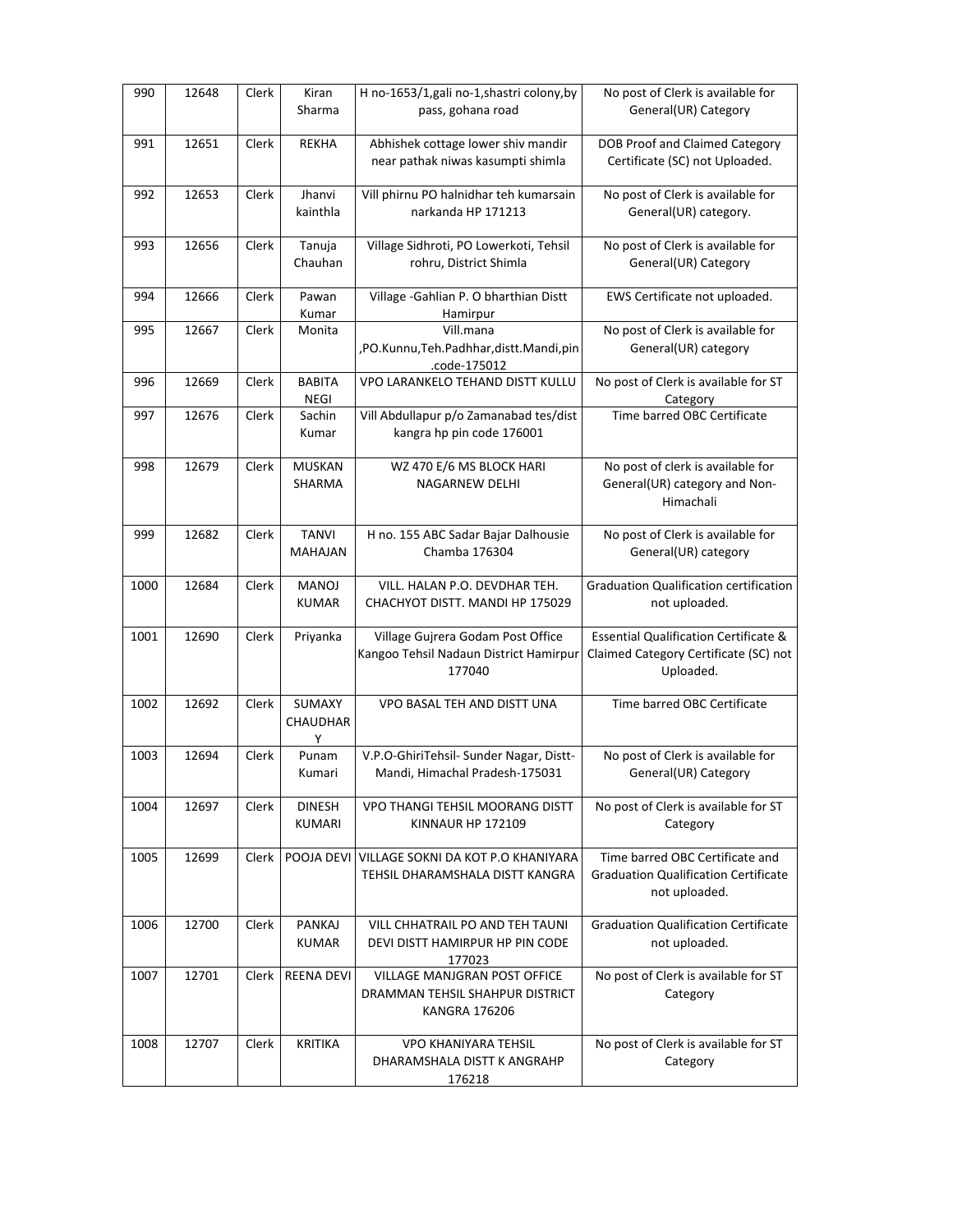| 1009 | 12709 | Clerk | ANURAG<br>CHAUHAN             | JAI NIWAS ANJI LOWER<br>VIKASNAGARSHIMLA -09 P.O.-<br>KASUMPATIPIN NO.- 171009         | No post of Clerk is available for<br>General(UR) Category                                              |
|------|-------|-------|-------------------------------|----------------------------------------------------------------------------------------|--------------------------------------------------------------------------------------------------------|
| 1010 | 12711 | Clerk | AKANKSHA<br><b>BANODHA</b>    | 15/211 THIRD FLOOR, MALVIYA<br>NAGARNEW DELHI - 110017                                 | Bonafide Himachali Certificate not<br>uploaded.                                                        |
| 1011 | 12716 | Clerk | POOJA                         | VILL. BAROG P.O NANKHARI TEH.<br>NANKHARI DISTT. SHIMLA H.P 172021                     | No post of Clerk is available for<br>General(UR) Category                                              |
| 1012 | 12719 | Clerk | <b>NITIKA</b>                 | VILL PANIHAR PO JABLI TEHSIL KASAULI<br>DISTT SOLAN 173209                             | No post of Clerk is available for<br>General(UR) Category                                              |
| 1013 | 12721 | Clerk | Lalita devi                   | Village JathotP.O. NavgaonTensil<br>ArkiDistt. Solan(171102)                           | <b>Graduation Qualification certificate</b><br>not uploaded.                                           |
| 1014 | 12729 | Clerk | <b>KAMAL</b><br><b>SINGH</b>  | VILL BATEWARI TEH CHOPAL DISTT<br>SHIMLA HP                                            | <b>Essential Qualification Certificate &amp;</b><br>Claimed Category Certificate (SC) not<br>Uploaded. |
| 1015 | 12733 | Clerk | ANMOL<br><b>CHAMOTRA</b>      | <b>VPO HARIPUR SUB TEHSIL HARIPUR</b><br>TEHSIL DEHRA DISTT KANGRA 176028              | <b>DOB Proof and Graduation</b><br><b>Qualification Certificatesnot</b><br>uploaded.                   |
| 1016 | 12739 | Clerk | Sakshi<br>Sharma              | VPO SUDHANGAL TEHSIL JAWLAMUKHI<br><b>DISTT KANGRA HP</b>                              | No post of Clerk is available for<br>General(UR) Category                                              |
| 1017 | 12745 | Clerk | <b>ROHINI</b>                 | <b>VILLAGE MAIGAL POST OFFICE TEHSIL</b><br>SADAR DISTRICT MANDI HP 175001             | Duplicate with Application ID 12727                                                                    |
| 1018 | 12748 | Clerk | <b>AVANTIKA</b>               | VPO Shong Teh Sangla Distt Kinnaur                                                     | No post of Clerk is available for ST<br>Category                                                       |
| 1019 | 12759 | Clerk | Shivani                       | Vill. Majhwar, P.O. Jalpehar, Tehsil<br>Joginder Nagar, Distt. Mandi (H.P.)<br>175015  | No post of Clerk is available<br>forGeneral( Persons with Benchmark<br>Disability) category            |
| 1020 | 12762 | Clerk | Vivek Mista                   | Village Baghal P/O GalehaTehsil Kotkhai<br>Distt Shimla 171204HP                       | Duplicate with Application ID 12767                                                                    |
| 1021 | 12778 | Clerk | SHEETAL<br><b>BODH</b>        | NEAR FOREST REST HOUSE, HOUSE NO<br>67 WARD NO 07, HATHITHAN<br><b>BHUNTARKULLU HP</b> | No post of Clerk is available for ST<br>Category                                                       |
| 1022 | 12782 | Clerk | <b>NUTAN</b><br><b>THAPTA</b> | VILL-NAKRARI, PO-JHARAG, TEH-<br>JUBBAL, DISTT-SHIMLA, PIN-171206, HP                  | No post of Clerk is available for<br>General(BPL/IRDP/Antodya) category                                |
| 1023 | 12784 | Clerk | Purnima                       | 5-A Sugandha Apartments Power House<br>Road Saproon Solan HP 173211                    | No post of Clerk is available for<br>General(UR) Category                                              |
| 1024 | 12785 | Clerk | <b>BHARTI</b>                 | Vill-Neog, P.O- devnagar, District/ Tehsil-<br>Shimla, Pincode- 171014                 | Essential Qualification Certificate not<br>uploaded.                                                   |
| 1025 | 12788 | Clerk | AMAN                          | VILL DHANGU PO RATTI TEH BALH<br>DISTT MANDI HP 175008                                 | Essential Qualification Certificate not<br>uploaded.                                                   |
| 1026 | 12791 | Clerk | SHUBHAM<br><b>KUMAR</b>       | Village chhatar ,po Jugahan, tehsil<br>sunder nagar distt mandi, hp, pin<br>175002     | Duplicate with Application ID 12243                                                                    |
| 1027 | 12794 | Clerk | <b>JYOTI</b>                  | VILLAGE NALI POST OFFICE KUTHAR<br>TEHSIL KASAULI DISTRICT SOLAN                       | No post of Clerk is available for<br>General(UR) Category.                                             |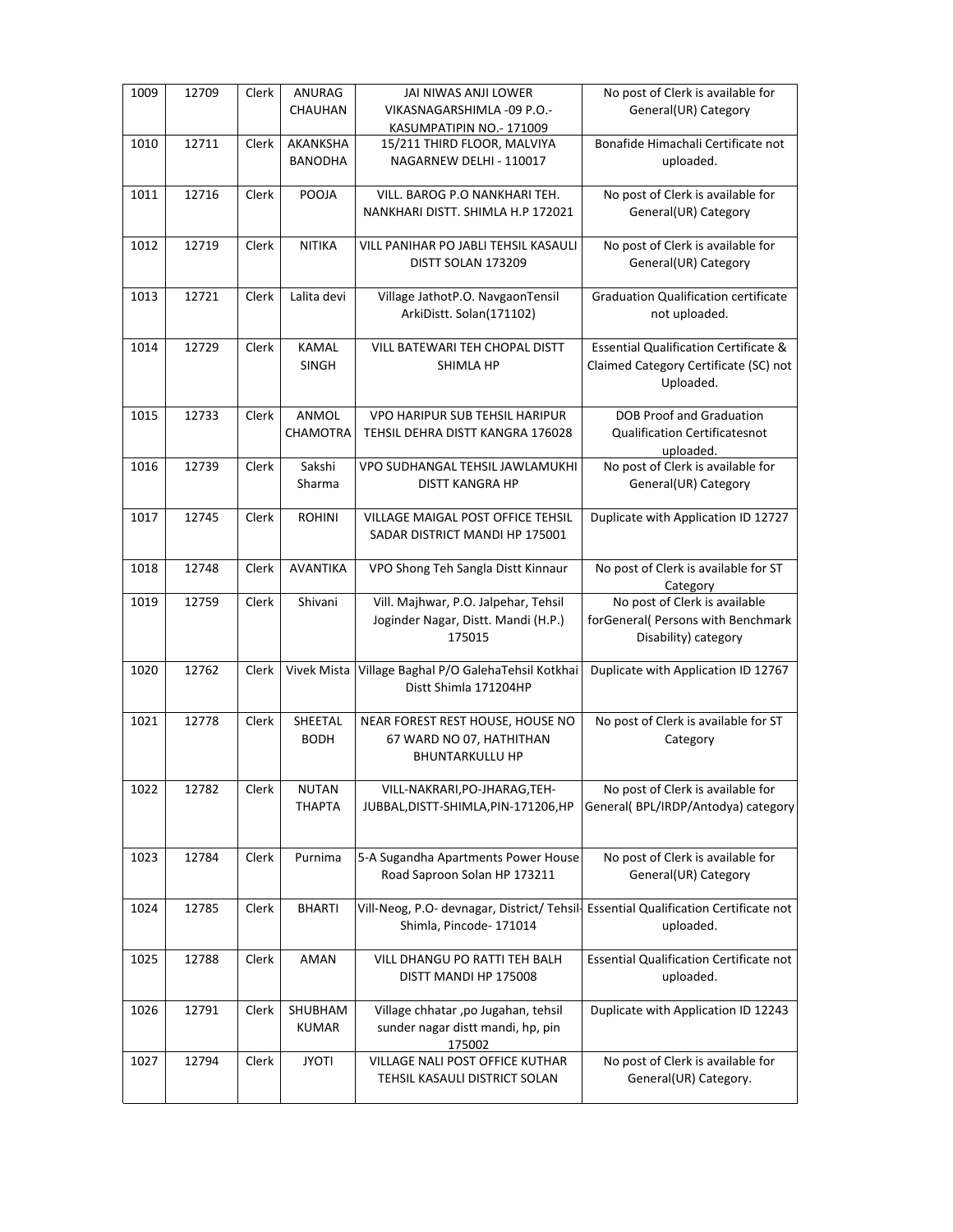| 1028 | 12795 | Clerk | PRADEEP<br><b>KUMAR</b>                       | VILL LAHAR PO DUGHA TEH AND DISTT<br>HAMIRPURSTATE HP PIN 177001                            | Fee not verified.                                                                                       |
|------|-------|-------|-----------------------------------------------|---------------------------------------------------------------------------------------------|---------------------------------------------------------------------------------------------------------|
| 1029 | 12796 | Clerk | <b>NEHA</b><br><b>VERMA</b>                   | VILLAGE JEDVI POST OFFICE SHAKRA<br>TEHSIL KARSOG DISTRICT MANDI HP<br>171302               | No post of Clerk is available for<br>General(UR) Category                                               |
| 1030 | 12799 | Clerk | DEEPU DEVI                                    | VILL GOBH PO KOTHI TEH ANII DISTT<br>KULLU HP 172026                                        | EWS Certificate not uploaded.                                                                           |
| 1031 | 12803 | Clerk | <b>ARCHNA</b><br><b>DEVI</b>                  | VILL HOUR P.O JALARI TEH NADAUN<br>DISTT KANGRA                                             | No post of Clerk is available for<br>General(UR) Category                                               |
| 1032 | 12806 | Clerk | sarika devi                                   | near congress bhawan aadarsh vihar<br>saproon solan                                         | No post of Clerk is available for ST<br>Category                                                        |
| 1033 | 12808 | Clerk | <b>KUNAL</b><br><b>KUMAR</b>                  | WZ 233 VILLAGE MADIPUR NEW DELHI<br>110063                                                  | Bonafide Himachali Certificate not<br>uploaded.                                                         |
| 1034 | 12810 | Clerk | <b>KARAN</b><br><b>SINGH</b><br><b>THAKUR</b> | vill .lambapatt .po.gopalpur.teh.<br>palampur. distt .kangra hp 176059                      | No post of Clerk is available for ST<br>Category                                                        |
| 1035 | 12811 | Clerk | <b>TANIYA</b><br>CHANDEL                      | <b>VILL MANDI MANWA PO KOTHIPURA</b><br>TEHSIL SADER DISTT BILASPUR HP                      | Duplicate with Application ID 12757                                                                     |
| 1036 | 12816 | Clerk | <b>ARCHNA</b><br><b>DEVI</b>                  | VILL. HOUR P.O JALARI TEH NADAUN<br>DISTT HAMIRPUR 177042                                   | Duplicate with Application ID 12803                                                                     |
| 1037 | 12820 | Clerk | <b>SHIVANI</b>                                | VILLAGE BENTERA PO MANJHIAR<br>TEHSIL NADAUN DISTT HAMIRPUR HP<br>177038                    | Underage                                                                                                |
| 1038 | 12824 | Clerk | RAHUL<br>BHARDWAJ                             | VILLAGE DADH JHIKLATEHSIL<br>PALAMPUR, DISTT. KANGRA                                        | Bonafide Himachali Certificate not<br>uploaded.                                                         |
| 1039 | 12825 | Clerk | NITIKA<br><b>KUMARI</b>                       | VILL.-JHIKLI BHAROLI PO. BHAROLI<br>JADID TEH. RAKKAR DISTT. KANGRA<br>(HP) PIN CODE 177043 | No post of Clerk is available for<br>General(UR) Category.                                              |
| 1040 | 12831 | Clerk | <b>KOMAL</b>                                  | VILLAGE - CHOUNRA, P.O - DEOTHI, TEH<br>& DISTT SOLAN (H.P) PINCODE -173211                 | No post of Clerk is available for<br>General(UR) Category                                               |
| 1041 | 12837 | Clerk | <b>AJAY</b><br><b>KUMAR</b>                   | WARD NO 1 TEH SHAHPUR DISTT<br><b>KANGRA</b>                                                | <b>Essential Qualification Certificate &amp;</b><br>Claimed Category Certificate (SC) not<br>Uploaded.  |
| 1042 | 12841 | Clerk | Sapna<br>Kumari                               | Vpo rajpur TEH Palampur                                                                     | <b>Essential Qualification Certificate &amp;</b><br>Claimed Category Certificate (OBC)<br>not Uploaded. |
| 1043 | 12842 | Clerk | <b>ALPNA</b><br><b>DOGRA</b>                  | village KYARU tehsil THEOG district<br>SHIMLA HP (171220)                                   | No post of Clerk is available for<br>General(UR) category and no<br>documents attached                  |
| 1044 | 12843 | Clerk | <b>ALPNA</b><br><b>DOGRA</b>                  | village KYARU tehsil THEOG district<br>SHIMLA HP (171220)                                   | Duplicate with Application ID 12842                                                                     |
| 1045 | 12845 | Clerk | shivani                                       | Vil. Bohrar p.o Anti Teh.jubbal<br>dustt.shimla pincode 171206 himachal<br>pradesh          | Duplicate with Application ID 12835                                                                     |
| 1046 | 12846 | Clerk | PRIYANKA                                      | v.p.o.-kamrau, teh-Kamrau dist-sirmour<br>Himachal Pradesh                                  | No post of Clerk is available for<br>General(BPL/IRDP/Antodya) category                                 |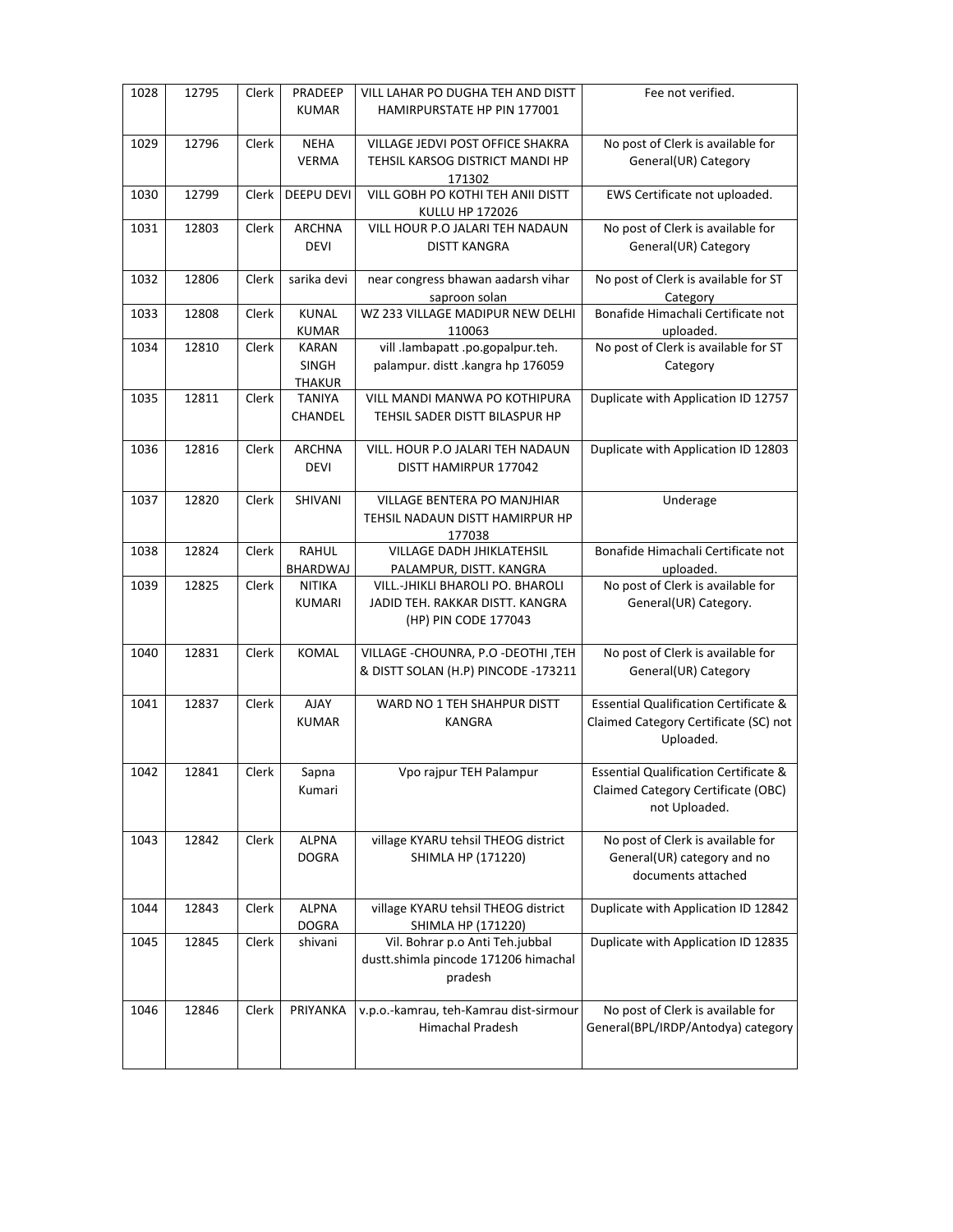| 1047 | 12848 | Clerk | shivani                                   | Vill Bohrar p.o Anti Teh.jubbal.<br>distt.shimla pin code 171206 himachal<br>pradesh                | Duplicate with Application ID 12835                                                                    |
|------|-------|-------|-------------------------------------------|-----------------------------------------------------------------------------------------------------|--------------------------------------------------------------------------------------------------------|
| 1048 | 12851 | Clerk | <b>UMESH</b>                              | VILL-DUBLOO, TEH- JUNGA, DISTT-<br><b>SHIMLA 173217</b>                                             | Claimed Category Certificate (SC) not<br>Uploaded.                                                     |
| 1049 | 12854 | Clerk | <b>MOHIL</b><br>GARG                      | vpo chanog tehsil and district shimla                                                               | DOB Proof and essential educational<br>qualification certificates not<br>uploaded.                     |
| 1050 | 12856 | Clerk | <b>HARSH</b><br><b>RANSETA</b>            | VILLAGE-DHADI Ghunsa PO-Ghunsa<br>Tehsil-Jubbal District-Shimla Himachal<br>Pradesh 171216          | Essential qualification certificate not<br>uploaded.                                                   |
| 1051 | 12857 | Clerk | KAMLESH                                   | VILLAGE KATAL PO JAMTA TEH NAHAN<br>DIST SIRMOUR HP                                                 | Undergraduate.                                                                                         |
| 1052 | 12858 | Clerk | RIJUTA<br><b>MAMTA</b>                    | RIJUTA MAMTA D/O BHAGAT RAM<br>VILLAGE PIHACH P.O. SARI TEHSIL<br>CHOPAL THUNDAL SHIMLA H.P. 171226 | Essential qualification certificate not<br>uploaded.                                                   |
| 1053 | 12860 | Clerk | <b>KAMLESH</b>                            | VILLAGE KATAL PO JAMTA TEH NAHAN<br>DIST SIRMOUR HP                                                 | Duplicate with Application ID 12857                                                                    |
| 1054 | 12861 | Clerk | <b>HIMAKSHI</b>                           | Vpo Ghaini teh Sunni distt Shimla HP<br>(171007)                                                    | No post of Clerk is available for<br>General(UR) Category                                              |
| 1055 | 12867 | Clerk | <b>RAJENDER</b><br><b>SINGH</b><br>SHARMA | gaunthmanjholikupvi                                                                                 | Time Barred OBC Certificate, DOB<br>Proof and Educational qualification<br>certificates not uploaded.  |
| 1056 | 12868 | Clerk | <b>RUPALI</b>                             | 1893/5 SHEKHAN MOHALLA JHANSA<br>ROAD NEAR JAGDISH KARIYANA<br>STORE, 136118                        | No post of Clerk is available for<br>General(UR) Category                                              |
| 1057 | 12873 | Clerk | Seema                                     | T 27 private colony shri niwas puri new<br>delhi 110065                                             | Bonafide Himachali Certificate not<br>uploaded.                                                        |
| 1058 | 12875 | Clerk | YASH PAL<br>GARG                          | Village Bainsh PO Toon Sub Teh Dhami<br>Distt Shimla HP                                             | EWS Certificate not uploaded.                                                                          |
| 1059 | 12877 | Clerk | <b>NITU</b><br><b>HARNOT</b>              | SHARMA NIWAS NEAR KALTA HOUSE<br>PHASE3 BCS NEW SHIMLA HP 171009                                    | No post of Clerk is available for<br>General(UR) Category                                              |
| 1060 | 12881 | Clerk | <b>AAYUSHI</b><br><b>VERMA</b>            | RADHA COTTAGE UPPER CHAKKER<br><b>SHIMLA 171005</b>                                                 | No post of Clerk is available for<br>General(UR) Category                                              |
| 1061 | 12883 | Clerk | <b>KAVITA</b><br><b>VERMA</b>             | VILL CHHATERA PO KANDA TEH<br>KASAULI DISTRICT SOLAN HP                                             | No post of Clerk is available for<br>General(UR) Category                                              |
| 1062 | 12886 | Clerk | DEV RAJ                                   | <b>VILLAGE ONDI POSTOFFICE</b><br>SURADTEHSIL NANKHARI DISTT.SHIMLA<br>HIMACHAL PRADESH             | <b>Essential Qualification Certificate &amp;</b><br>Claimed Category Certificate (SC) not<br>Uploaded. |
| 1063 | 12887 | Clerk | <b>KIRAN BALA</b>                         | VPO LAHLA TEH. PALAMPUR DISTT.<br>KANGRA HIMACHAL PRADESHPIN CODE-<br>176059                        | Time Barred OBC Certificate.                                                                           |
| 1064 | 12898 | Clerk | <b>NANCY</b><br><b>KAPOOR</b>             | VILLAGE DUNGRU POST OFFICE<br><b>GARNOTA TEH SIHUNTA DISTRICT</b><br>CHAMBA HP                      | No Post of Clerk is available for ST<br>Category.                                                      |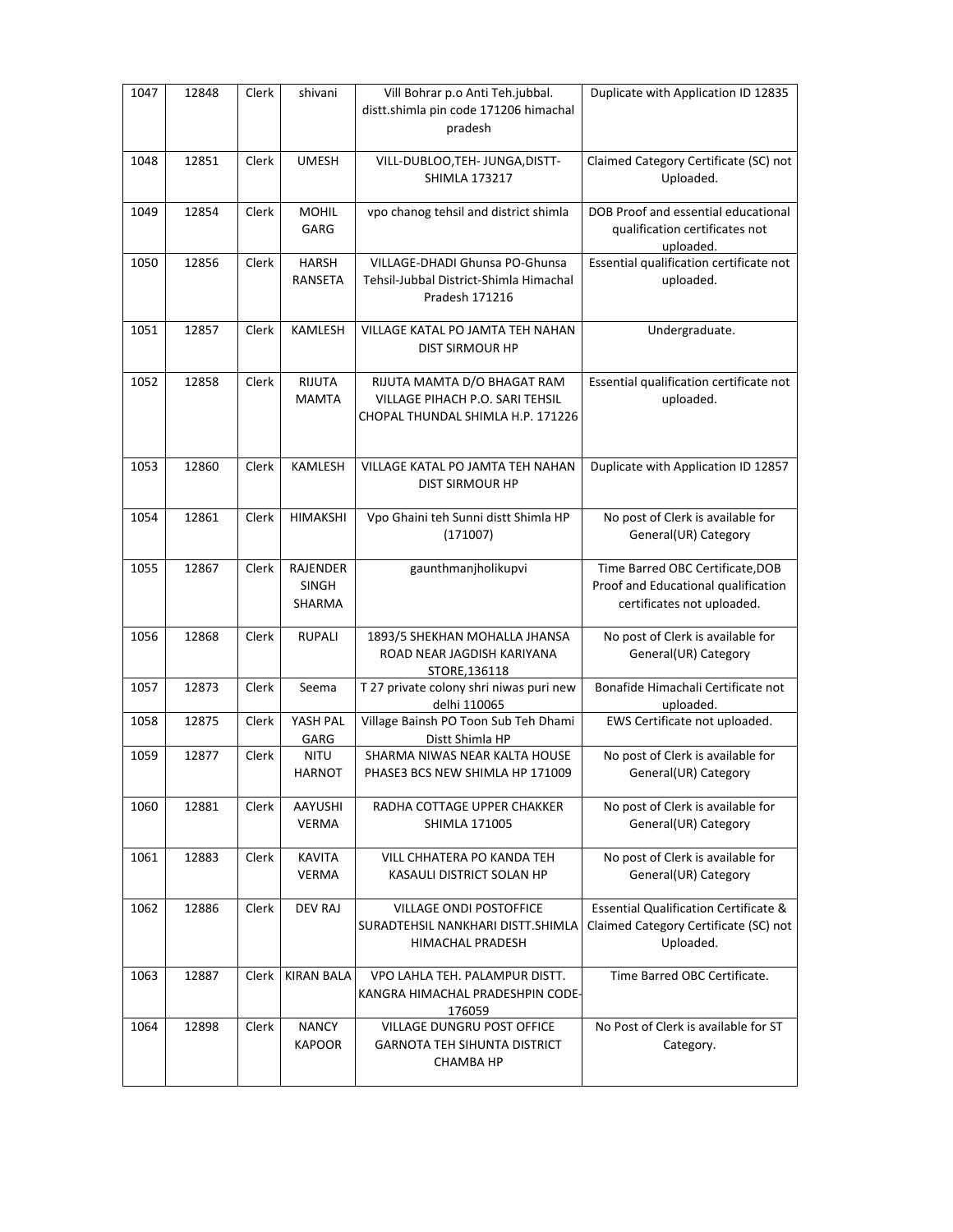| 1065 | 12901 | Clerk | RAJAT<br>CHOUDHAR<br>Y        | VPO Jambal, Tehsil Dada Siba & Distt.<br>Kangra (Himachal Pradesh)                               | Duplicate With Application No.12902                              |
|------|-------|-------|-------------------------------|--------------------------------------------------------------------------------------------------|------------------------------------------------------------------|
| 1066 | 12905 | Clerk | Muskan                        | House number 239/3 Jail Road Post<br>office Mandi Tehsil Sadar District Mandi                    | No Post of Clerk is available for Gen<br>(UR) Category.          |
| 1067 | 12907 | Clerk | <b>HARSHUL</b>                | VILLAGE UPPER BAROL, POST OFFICE<br>DARI, TEHSIL DHARAMSHALA, DISTRICT<br>KANGRA, PINCODE-176057 | DOB Proof and Claimed Category<br>Certificate (SC) not Uploaded. |
| 1068 | 12910 | Clerk | <b>NISHA</b><br><b>KUMARI</b> | BLOCK NO 10, SET NO 4, A.G. COLONY<br>TUTI KANDI SHIMLA                                          | No post of Clerk is available for<br>General(UR) Category        |
| 1069 | 12911 | Clerk | ANSHU                         | Village Rangri p/o Kalath tehsil Manali<br>distt. Kullu H.P 175131                               | Fee not verified.                                                |
| 1070 | 12913 | Clerk | SARITA DEVI<br>PARMAR         | Village Tamloh PO Gharana Teh. Dheera<br>Distt Kangra HP 176084                                  | No post of Clerk is available for<br>General(UR) Category        |
| 1071 | 12915 | Clerk | PRIYA<br><b>VERMA</b>         | Vill-Tharu P.O/Teh- Nagrota Bagwan<br>Distt-Kangra (H.P) (176047)                                | No post of Clerk is available for ST<br>Category                 |
| 1072 | 12917 | Clerk | abhishek                      | FIR CLUMP-A, upper kaithu, shimla                                                                | No post of Clerk is available for<br>General(UR) Category        |
| 1073 | 12918 | Clerk | abhishek                      | FIR CLUMP-A, upper kaithu, shimla                                                                | Duplicate with Application ID 12917                              |
| 1074 | 12920 | Clerk | <b>ADITYA</b><br>BHARDWAJ     | SET NO 11, TYPE-3, BLOCK B, BARNS<br>CORT, NEAR RAJ BHAWAN, SHIMLA,<br>HIMACHAL PRADESH          | No post of Clerk is available for<br>General(UR) Category        |
| 1075 | 12921 | Clerk | Poonam                        | Village Samaila post office Maharal teh<br>Dhatwal Bijhari Distt hamirpur pin code<br>176049     | No post of Clerk is available for<br>General(UR) Category        |
| 1076 | 12922 | Clerk | Priyanka<br>Kashyap           | Village kufridhar P.O.Rajhana tehsil and<br>district Shimla                                      | Undergraduate.                                                   |
| 1077 | 12924 | Clerk | <b>HEM LATA</b>               | Vill- Kariyah, PO - Shalaghat, Teh- Arki,<br>Distt-Solan H.P. Pin 173208                         | No post of Clerk is available for<br>General(UR) Category        |
| 1078 | 12931 | Clerk | <b>MAMTA</b>                  | VILLAGE- BAG HAWRA, POST OFFICE-<br>KORGA, TESHIL- KAMRAU, DISTRICT-<br>SIRMOUR, HP 173029       | <b>Educational Qualification Certificates</b><br>not uploaded.   |
| 1079 | 12934 | Clerk | kumari<br>Neha                | near yadgar tutu shimla hp 171011                                                                | No post of Clerk is available for<br>General(UR) Category        |
| 1080 | 12937 | Clerk | SONALI<br>CHAUHAN             | Village Prain P. O. Langna Teh. Joginder<br>Nagar Distt Mandi( H. P) Pin Code -<br>175015        | No post of clerk is available for<br>general(UR) category.       |
| 1081 | 12945 | Clerk | POONAM<br>BALA                | VPO JAIHAR TEH.PACHHAD<br>DISTT.SIRMOUR HIMACHAL PRADESH<br>PIN 173024                           | Educational qualification certificates<br>not uploaded.          |
| 1082 | 12949 | Clerk | LAJYA DEVI                    | VILLAGE-NEHAR POST OFFICE- PARNOO<br>TEHSIL-ARKI DISTICT-SOLAN 171102                            | No post of Clerk is available for<br>General(UR) Category        |
| 1083 | 12950 | Clerk | Lalita<br>Thakur              | House no 104 roura sector 3 near<br>income tax office Bilaspur HP                                | No post of Clerk is available for<br>General(UR) Category        |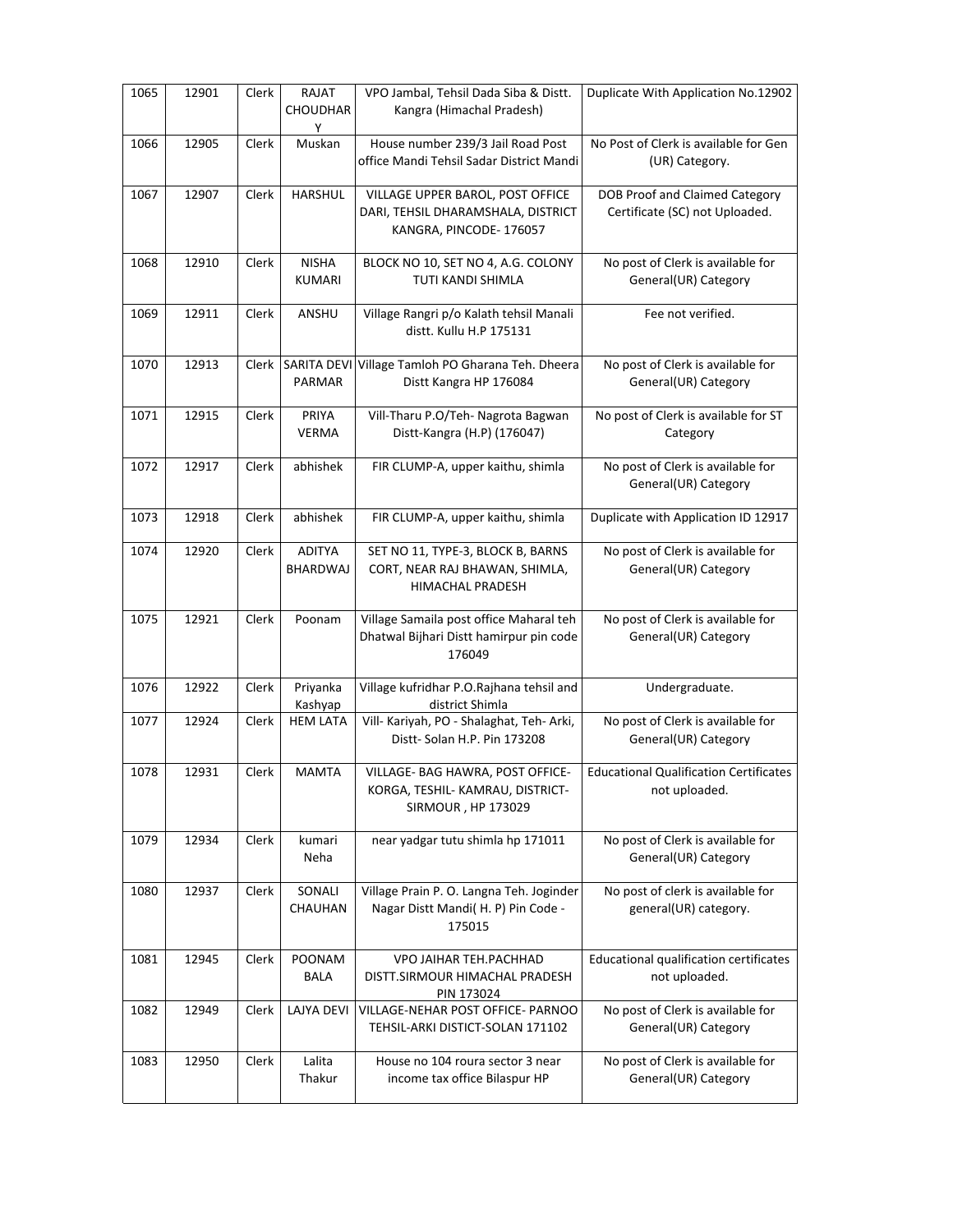| 1084 | 12960 | Clerk | SHEETAL<br>CHAUHAN               | Block k type 2 set no 73 Nabha house<br>shimla-4                                       | Duplicate with Application ID 12956                                                                    |
|------|-------|-------|----------------------------------|----------------------------------------------------------------------------------------|--------------------------------------------------------------------------------------------------------|
| 1085 | 12964 | Clerk | DEEKSHA                          | Village kajyara po delgi tehsil & district<br>solan pin no 173206                      | Claimed Category Certificate (SC) not<br>Uploaded.                                                     |
| 1086 | 12967 | Clerk | NARESH<br><b>KUMAR</b><br>DHIMAN | Village Gagei P.O Samirpur Tehsil<br>Bamsan at Tauni devi distt hamirpur<br>H.P-177601 | Essential educational qualification<br>certificate not uploaded.                                       |
| 1087 | 12968 | Clerk | Suraj Pal                        | Village jahu khurd p.o jahu teh bhoranj<br>district Hamirpur (h.p) 176048              | Duplicate with Application ID 12979                                                                    |
| 1088 | 12969 | Clerk | <b>AJMER</b><br><b>SINGH</b>     | VPO AJOULI TEH & DISTT.UNA HP                                                          | Claimed Category Certificate (OBC)<br>not Uploaded.                                                    |
| 1089 | 12971 | Clerk | LOKESHWA<br>R                    | DIWAN NIWAS BADASH PO AG OFFICE<br>SHIMLAHP 171003                                     | No post of Clerk is available for<br>General(BPL/IRDP/Antodya) category                                |
| 1090 | 12975 | Clerk | SAROJ<br>KUMARI                  | VILLAGE CHAYOUG PO KUFTU TEH<br>KANDAGHAT DISTT SOLAN                                  | No post of Clerk is available for<br>General(UR) Category                                              |
| 1091 | 12976 | Clerk | ATISHU                           | VILLAGE KALEHALI P.O<br><b>BAJAURATEHBHUNTAR DISTT.</b><br>KULLUPIN CODE 175125        | No post of Clerk is available<br>forGeneral( Ward Of Freedom<br>Fighter) category                      |
| 1092 | 12978 | Clerk | <b>KOMAL</b><br><b>DHIMAN</b>    | <b>VPO UPPER GHALLOUR TEH</b><br>JAWALAMUKHI DISTT KANGRA HP<br>176066                 | Claimed Category Certificate (SC) not<br>Uploaded.                                                     |
| 1093 | 12981 | Clerk | <b>LEELA DEVI</b>                | Vill.Sonthal, P.O. KairKoti, Teh.&<br>Distt.Shimla, PIN - 171007, HP                   | No post of Clerk is available<br>forGeneral(BPL/IRDP/Antodya)<br>category                              |
| 1094 | 12987 | Clerk | <b>ANJALI DEVI</b>               | Vill darati po chachian teh. palampur<br>distt.kangra hp 176059                        | DOB Proof and EWS Certificate not<br>uploaded.                                                         |
| 1095 | 12990 | Clerk | RANJANA                          | Village Halti PO Jubberhati Distt Shimla<br>Pin Code 171011                            | <b>Essential Qualification Certificate &amp;</b><br>Claimed Category Certificate (SC) not<br>Uploaded. |
| 1096 | 12993 | Clerk | savita                           | Kashyap niwas near civil hospital<br>chhaidhala theog distt shimla -171201             | <b>Essential Educational Qualification</b><br>certificate not uploaded.                                |
| 1097 | 12994 | Clerk | SANGAM                           | VPO DHALOON TEH NAGROTA<br>BAGWAN DISTT KANGRA 176056                                  | Underage                                                                                               |
| 1098 | 12998 | Clerk | RANJANA                          | Village Halti PO Jubber Hatti Distt<br>Shimla Pin Code 171011                          | Duplicate with Application ID 12990                                                                    |
| 1099 | 13005 | Clerk | <b>ANJALI</b>                    | VILLAGE GHALUWAL PO SALOH TEH<br><b>HAROLI DISTT UNA</b>                               | No post of Clerk is available for<br>General(BPL/IRDP/Antodya) category                                |
| 1100 | 13008 | Clerk | POONAM<br><b>DEVI</b>            | VILLAGE KALEHALIP.O BAJAURATEH.<br>BHUNTAR DISTT. KULLUPIN 175125                      | No post of Clerk is available for<br>General( Ward Of Freedom Fighter)<br>category                     |
| 1101 | 13010 | Clerk | <b>MUNISH</b><br>CHAUDHAR<br>Υ   | V.P.O. NERTI, TEH. SHAHPUR, DISTT.<br>KANGRA, (HP)PIN CODE :- 176208                   | Duplicate with Application ID<br>No.18160.                                                             |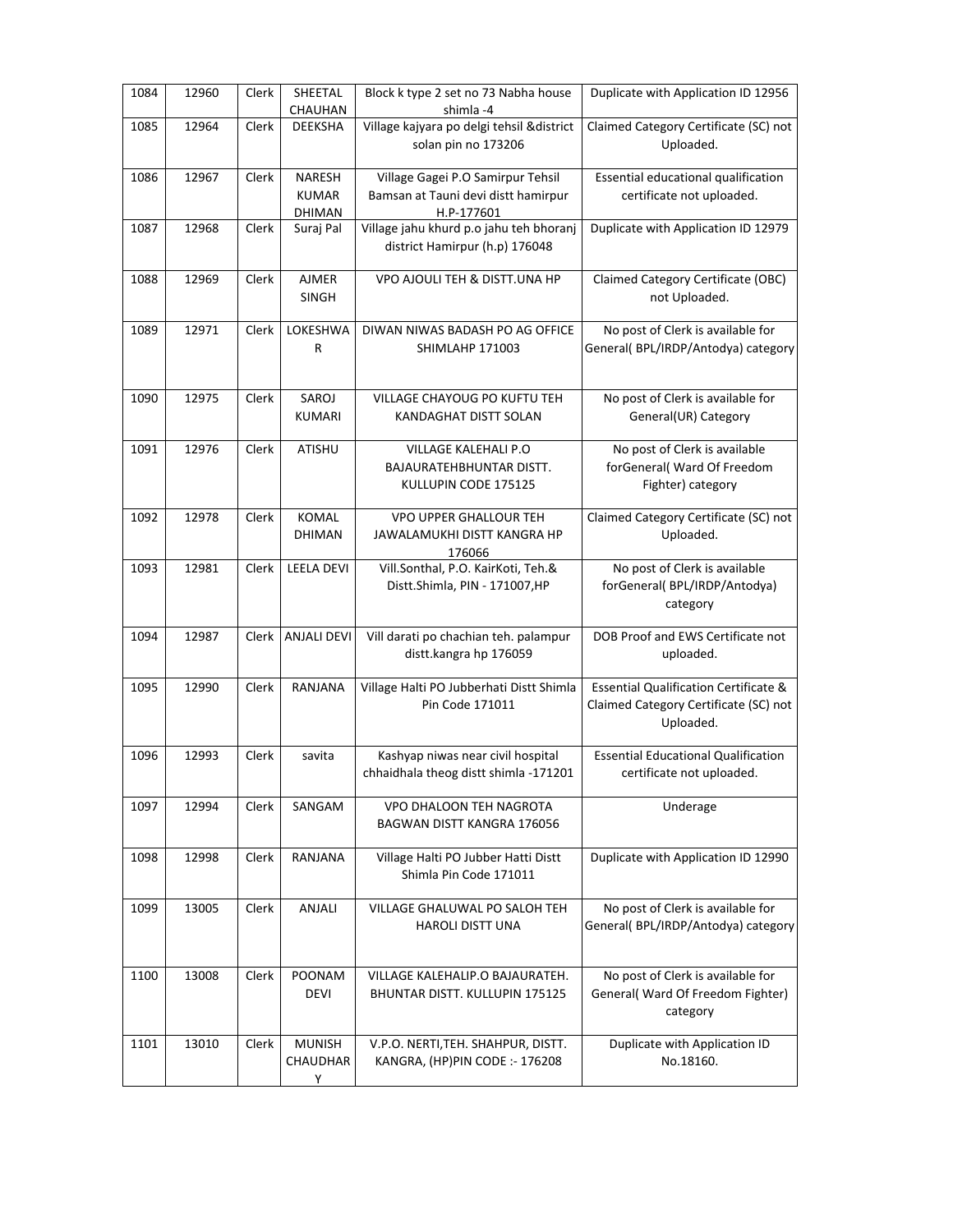| 1102 | 13012 | Clerk | <b>KONIKA</b>                    | VILLAGE KURIYAL KHERA P.O.<br>PIRSALUHI TEHSILRAKKAR DISTT.<br>KANGRA HPO PIN 177034           | No post of Clerk is available for<br>General(UR) Category                                              |
|------|-------|-------|----------------------------------|------------------------------------------------------------------------------------------------|--------------------------------------------------------------------------------------------------------|
| 1103 | 13013 | Clerk | <b>HARMINDER</b><br><b>SINGH</b> | V.P.O. BHAGANI TEHSIL PAONTA SAHIB<br>DISTRICT SIRMOUR(H.P.) 173025                            | Claimed Category Certificate (OBC)<br>not Uploaded.                                                    |
| 1104 | 13015 | Clerk | savita                           | Kashyap Niwas Near Civil Hospital<br>chhaidhala theog ditt shimla-171201                       | Duplicate with Application ID 12993                                                                    |
| 1105 | 13018 | Clerk | <b>DIKSHA</b>                    | VPO PATTI TEH PALAMPUR DISTT<br><b>KANGRA HP</b>                                               | <b>Essential Educational Qualification</b><br>certificate not uploaded.                                |
| 1106 | 13019 | Clerk | Bharti<br>verma                  | VPO BHANGROTU TEH BALH DISTT<br>MANDI HP (175021)                                              | Claimed Category Certificate (OBC)not<br>Uploaded.                                                     |
| 1107 | 13020 | Clerk | Ruchika                          | D/O - Sh. Pratap Singh, VPO - Boda,<br>Teh. - Palampur, Distt. - Kangra (HP)<br>176083         | No post of Clerk is available for<br>General(UR) Category.                                             |
| 1108 | 13027 | Clerk | <b>MANISH</b><br><b>KUMAR</b>    | House Number 45 Ward Number7,<br>Shishamati, PO Dhalpur, Tehsil & Distt<br>Kullu, HP 175101    | Duplicate with Application ID 13003                                                                    |
| 1109 | 13030 | Clerk | <b>GARIMA</b>                    | VILL. GHARTURI PO. DHUDHAN TEH.<br>ARKI DISTT. SOLAN HP PIN-173235                             | No post of Clerk is available for<br>General(UR) Category                                              |
| 1110 | 13031 | Clerk | <b>RITA DEVI</b>                 | VILL CHAMLOG PO DEOLI TEHSIL SADAR<br><b>DISTT BILASPUR HP</b>                                 | <b>Essential Educational Qualification</b><br>certificate not uploaded.                                |
| 1111 | 13032 | Clerk | ANCHAL<br><b>KUMARI</b>          | VILL BADARAN PO JHALLAN TEH<br>NADAUN DISTT HAMIRPUR HP 177301                                 | <b>Essential Educational Qualification</b><br>certificate not uploaded.                                |
| 1112 | 13033 | Clerk | Bhanu<br>kumari                  | Village and post office lagdhar tehsil<br>kotli district mandi hp                              | No post of Clerk is available for<br>General(UR) Category                                              |
| 1113 | 13036 | Clerk | <b>MEENU</b>                     | TANDA DISTRICT HOSHIARPUR                                                                      | Bonafide Himachali and Claimed<br>Category (Ex-serviceman) Certificate<br>not Uploaded.                |
| 1114 | 13037 | Clerk | <b>SHRUTI</b><br><b>KUMARI</b>   | VILL BARKAGAON RAKASIYA PO<br>MAIDHARA PS BIKRAMGANJ                                           | Bonafide Himachali andClaimed<br>Category Certificate (SC)not<br>Uploaded.                             |
| 1115 | 13039 | Clerk | <b>PUSHPA</b><br><b>DEVI</b>     | VILLAGE-JALHOTI, PO-BAROG, TEHSIL-<br>THEOG, DISTT-SHIMLA HP 171201                            | No post of Clerk is available for<br>General( Persons with Benchmark<br>Disability) category           |
| 1116 | 13040 | Clerk | <b>SHRUTI</b><br><b>KUMARI</b>   | VILL BARKAGAON RAKASIYA PO<br>MAIDHARA PS BIKRAMGANJ                                           | Duplicate with Application ID 13037                                                                    |
| 1117 | 13041 | Clerk | NEETI                            | VILL- DAGHA PO- HALNIDHAR TEH-<br>KUMARSAIN DISTT- SHIMLA HP                                   | No post of Clerk is available for<br>General(UR) Category                                              |
| 1118 | 13043 | Clerk | <b>AJAY</b><br><b>KUMAR</b>      | VILLAGE NAHLWIN P.O AGHAR TEHSIL<br>& DISTRICT HAMIRPUR HIMACHAL<br>PRADESH. PIN CODE - 176041 | DOB Proof, Essential Qualification<br>Certificate & Claimed Category<br>Certificate (SC) not Uploaded. |
| 1119 | 13046 | Clerk | <b>BHAGWAN</b><br>SINGH          | Vpo Garola Tehsil Bharmour                                                                     | No post of Clerk is available for ST<br>Category                                                       |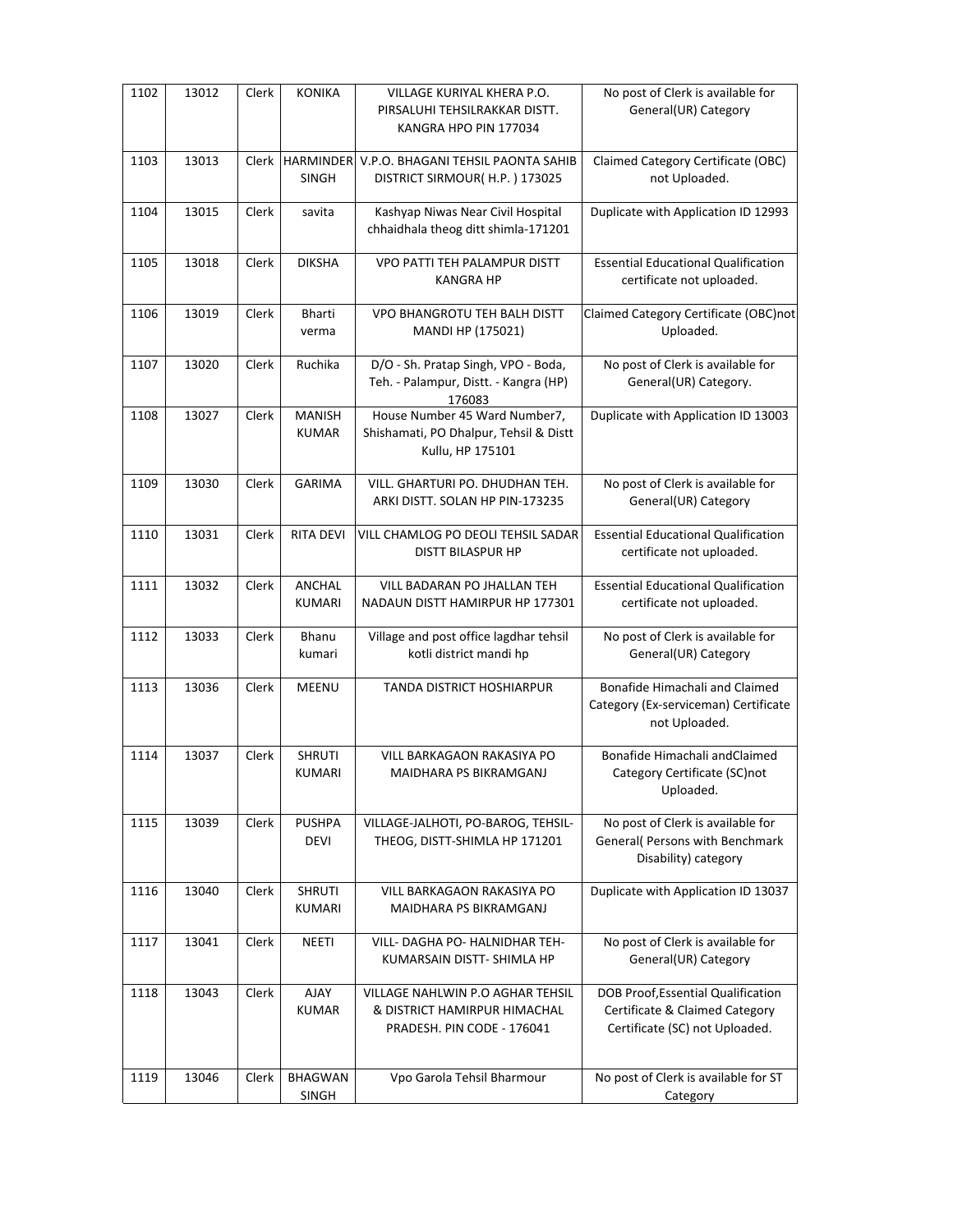| 1120 | 13047 | Clerk | <b>SEEMA</b>                   | <b>VILL BEHAL KANDELA PO BAMTA</b><br>TEHSIL SADAR DISTT BILASPUR HP                                            | No post of Clerk is available for<br>General(UR) Category        |
|------|-------|-------|--------------------------------|-----------------------------------------------------------------------------------------------------------------|------------------------------------------------------------------|
| 1121 | 13055 | Clerk | SHIVANI<br><b>THAKUR</b>       | VILL BEHAL KANDELA PO BAMTA<br>TEHSIL SADAR DISTT BILASPUR HP                                                   | No post of Clerk is available for<br>General(UR) category        |
| 1122 | 13058 | Clerk | Kunika                         | Kunika D/o Sh. Amar Singh Village<br>Buragran P/o Kharihar Tehsil and<br>District Kullu HP                      | No post of Clerk is available for<br>General(UR) Category        |
| 1123 | 13060 | Clerk | Savitri                        | C-34 majnu ka tila delhi 110054C-34<br>majnu ka tila delhi 110054                                               | Bonafide Himachali Certificate not<br>uploaded.                  |
| 1124 | 13062 | Clerk | Lakhanpal                      | Vill, Kothi deora P.O. Ghatti Distt & Teh<br>Solan H.P. pincode 173211                                          | Essential educational qualification<br>certificate not uploaded. |
| 1125 | 13069 | Clerk | SAURAV<br><b>KUMAR</b>         | <b>VPO KHANIYARA TEHSIL</b><br>DHARAMSHALA DISTT KANGRA HP<br>176218                                            | Essential educational qualification<br>certificate not uploaded. |
| 1126 | 13076 | Clerk | <b>UDAY</b><br><b>KASHYAP</b>  | <b>VILLAGE BANDAL WARD NO 1 POST</b><br>OFFICE KHOUDA TEHSIL TIHRA<br>DISTRICT MANDI HIMACHAL PRADESH<br>175026 | No post of clerk is available for<br>general(UR) category.       |
| 1127 | 13078 | Clerk | Subhash<br>Chand               | Village larhyan PO Thaltukhod Tehsil<br>Tikken Distt Mandi HP (175013)                                          | Duplicate with Application ID<br>No.11092.                       |
| 1128 | 13080 | Clerk | RAVI<br><b>KUMAR</b>           | VPO MAHADEV, TEH SUNDER<br>NAGAR, DISTT MANDI HP 175018                                                         | Fee not verified.                                                |
| 1129 | 13083 | Clerk | Priyanka<br>Verma              | Vill.-Jhandi P.O.- Satlai Teh.-Junga Distt.-<br>Shimla (H.P) Pin code-171012                                    | No post of Clerk is available for<br>General(UR) category        |
| 1130 | 13084 | Clerk | Deepa<br>thakur                | VILLAGE CHUNJA PO DELATH TEH<br>NANKHERI DISTT SHIMLA HP 172028                                                 | No post of clerk is available for<br>general(UR) category.       |
| 1131 | 13088 | Clerk | <b>AARTI DEVI</b>              | Village post officeRaja Ka Bagh Distt<br>kangra Teh. Nurpur Pin code 176201                                     | Time barred OBC Certificate                                      |
| 1132 | 13089 | Clerk | <b>ANKITA</b><br><b>KUMARI</b> | ROHINI NIWAS DAIZY BANK ESTATE<br>LOWER JAKHOO SHIMLA 171001 H.P                                                | No post of Clerk is available for<br>General(UR) category        |
| 1133 | 13090 | Clerk | MANJANA                        | VILL KHAUIG PO KOTHI TEH ANNI DISTT<br>KULLU HP 122026                                                          | Essential educational qualification<br>certificate not uploaded. |
| 1134 | 13091 | Clerk | PAWAN                          | Village kothi p.o deothi teh.and distt.<br>Solan hp 173211                                                      | Duplicate with Application ID 13097                              |
| 1135 | 13094 | Clerk | PAYAL<br>THAKUR                | VILL TARER PO CHANDPUR TEHSIL<br>SADAR DISTT BILASPUR HP                                                        | No post of Clerk is available for<br>General(UR) Category        |
| 1136 | 13103 | Clerk | <b>RAKESH</b><br><b>KUMAR</b>  | VILL BASA PO NEREA TEH NERWA DISTT<br><b>SHIMLA HP 171210</b>                                                   | Fee not verified.                                                |
| 1137 | 13108 | Clerk | <b>MONIKA</b><br>SHARMA        | VILLAGE- KUSENU, POST OFFICE - BALI<br>KOTI, TEHSIL- SHILLAI, DISTT. -<br>SIRMOUR, HIMACHAL PRADESH             | DOB Proof and OBC Certificate not<br>attached                    |
| 1138 | 13109 | Clerk | PAWAN                          | Village kothi p.o.deothi teh.and<br>distt.solan hp 173211                                                       | Duplicate with Application ID 13097                              |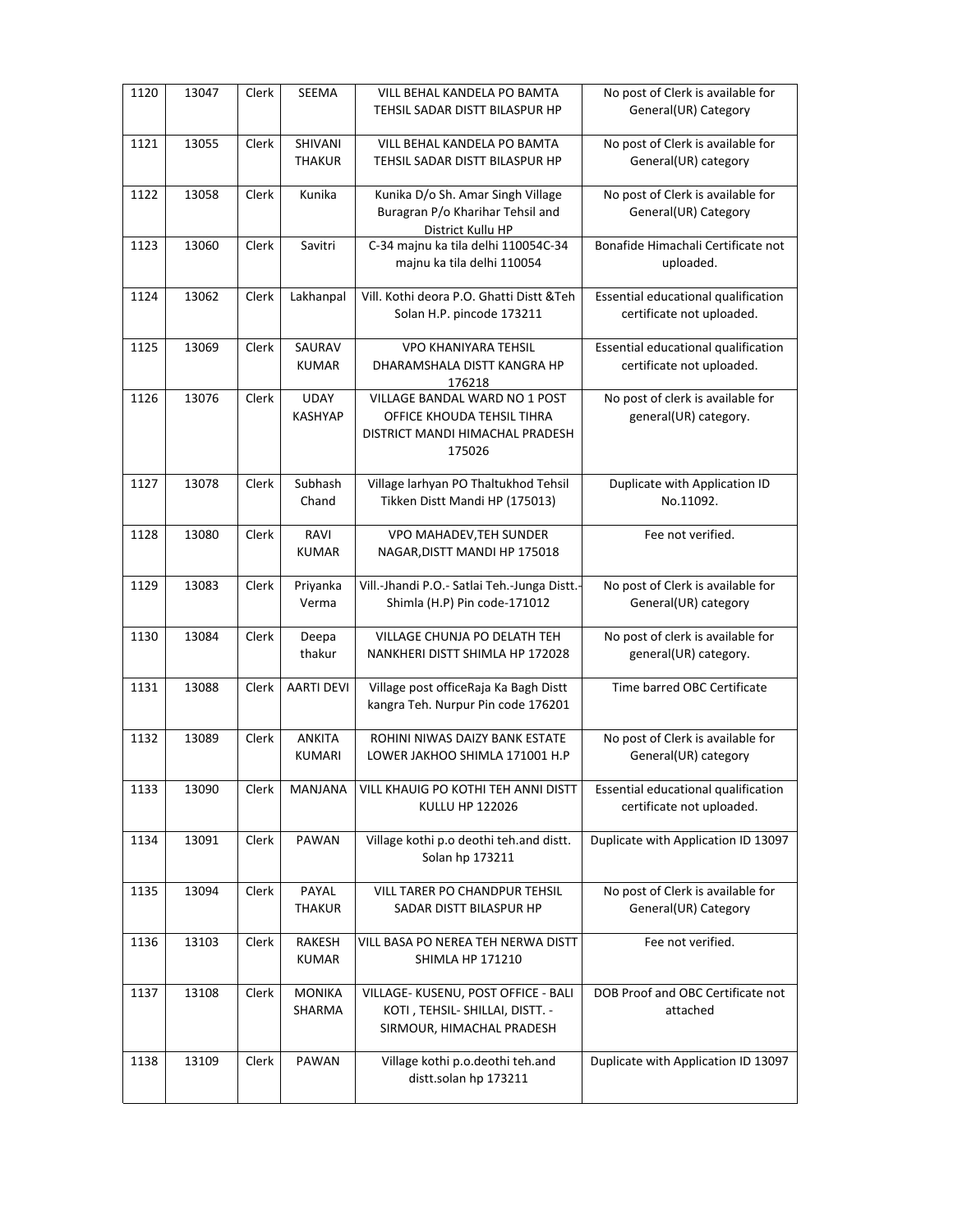| 1139 | 13111 | Clerk | <b>NITIKA</b>                     | <b>VILLAGE BAPROHAN POST OFFICE</b><br>SUJHAILA TEHSIL ARKI DISTRICT SOLAN<br>HP 173208 | No post of Clerk is available for<br>General(BPL/IRDP/Antodya) category       |
|------|-------|-------|-----------------------------------|-----------------------------------------------------------------------------------------|-------------------------------------------------------------------------------|
| 1140 | 13113 | Clerk | <b>ALKA</b><br>KATOCH             | w/o jai vermavill bugdhar po chabutra<br>teh sujanur distt hamirpur, HP                 | No post of Clerk is available for<br>General(UR) Category                     |
| 1141 | 13115 | Clerk | <b>NARESH</b><br><b>KUMAR</b>     | VPO SUKHAR TEH.NURPUR DISTT.<br><b>KANGRA HP 176051</b>                                 | Time barred OBC Certificate                                                   |
| 1142 | 13124 | Clerk | Neha Devi                         | Village Dolon, P.O Bassi, Tehsil Sri Naina<br>Devi, Distt. Bilaspur (H.P)               | Essential educational qualification<br>certificate not uploaded.              |
| 1143 | 13125 | Clerk | <b>SWATI DEVI</b>                 | VILL MACHKEHAR PO AHJU TEH<br>JOGINDER NAGAR DISTT MANDI                                | No post of Clerk is available for<br>General(UR) category                     |
| 1144 | 13126 | Clerk | SHAILJA<br><b>KUMARI</b><br>RATTA | TYEP 4 BLOCK 3 SET NO 2 FOREST<br><b>COLONY MIST CHAMBER KAHLINI</b><br>SHIMLA 2        | Essential educational qualification<br>certificate not uploaded.              |
| 1145 | 13129 | Clerk | <b>HARPREET</b><br><b>KAUR</b>    | HOUSE NO 26 WARD NO 11 VILLAGE<br>UPSAMPDA POANTA SAHIB                                 | Bonafide Himachali and Claimed<br>Category Certificate (OBC) not<br>Uploaded. |
| 1146 | 13136 | Clerk | <b>TANUJA</b><br>NEGI             | VILLAGE - BASWA, POST OFFICE - BELLA<br>, TEHSIL- SHILLAI, DISTT. - SIRMOUR             | DOB Proof and Claimed Category<br>Certificate (OBC) not Uploaded.             |
| 1147 | 13137 | Clerk | KESHAV<br><b>RAM</b>              | VPO KUMMI TEHSIL BALH DISTT MANDI<br><b>HP PIN CODE 175006</b>                          | Educational qualification certificates<br>not uploaded.                       |
| 1148 | 13150 | Clerk | <b>SUDHIR</b><br><b>GUPTA</b>     | V.P.O. DARLAGHAT TEH. ARKI DISTT.<br>SOLAN 171102                                       | No post of Clerk is available<br>forGeneral(BPL/IRDP/Antodya)<br>category     |
| 1149 | 13152 | Clerk | REENA<br>SHUKLA                   | VILLAGE PANAGLI POST OFFICE JADOLI<br>TEHSIL NIRMAND DISTT KULLU H.P                    | Nopost of Clerk is available for<br>General(UR) Category                      |
| 1150 | 13153 | Clerk | <b>VIKAS</b><br><b>KUMAR</b>      | VILLAGE AND POST OFFICE MEHNJHA<br>TEHSIL PALAMPUR DISTT KANGRA HP<br>176061            | Time barred OBC Certificate                                                   |
| 1151 | 13154 | Clerk | <b>NARESH</b><br><b>KUMAR</b>     | Vill. Behli PO. Swarghat Teh. Nalagarh<br>Distt. Solan Himachal pradesh Pin-<br>174011  | No post of Clerk is available for<br>General(UR) Category                     |
| 1152 | 13160 | Clerk | RASHMI<br><b>BANSAL</b>           | VILLAGE BUGHAR, P.O. CHAKHAR,<br>TEHSIL ARKI, DISTT. SOLAN HP-171102                    | No post of Clerk is available for<br>General(UR) Category                     |
| 1153 | 13163 | Clerk | <b>MONIKA</b><br><b>GUPTA</b>     | V.P.O. DARLAGHAT TEH. ARKI DISTT.<br>SOLAN 171102                                       | No post of Clerk is available for<br>General(BPL/IRDP/Antodya) category       |
| 1154 | 13164 | Clerk | Arti devi                         | VILLAGE BADSAR POST OFFICE JIA<br><b>TEHSIL PALAMPUR</b>                                | Claimed Category Certificate (SC) not<br>Uploaded.                            |
| 1155 | 13165 | Clerk | Prem Singh                        | Vill Chhol PO and Teh<br>Karsog, Distt. Mandi(HP). Pin 175011                           | DOB proof and Claimed Category<br>Certificate (SC)not Uploaded.               |
| 1156 | 13167 | Clerk | PRIYANKA                          | VILLAGE CHAMYAWAL POST OFFICE<br>SUJHAILA TEHSIL ARKI DISTT. SOLAN HP<br>173208         | No post of Clerk is available for<br>General(UR) Category                     |
| 1157 | 13170 | Clerk | Dewanshu                          | Vill Thadi PO Salana Shoghi Shimla R<br>Shimla HP                                       | No post of Clerk is available for<br>General(UR) Category                     |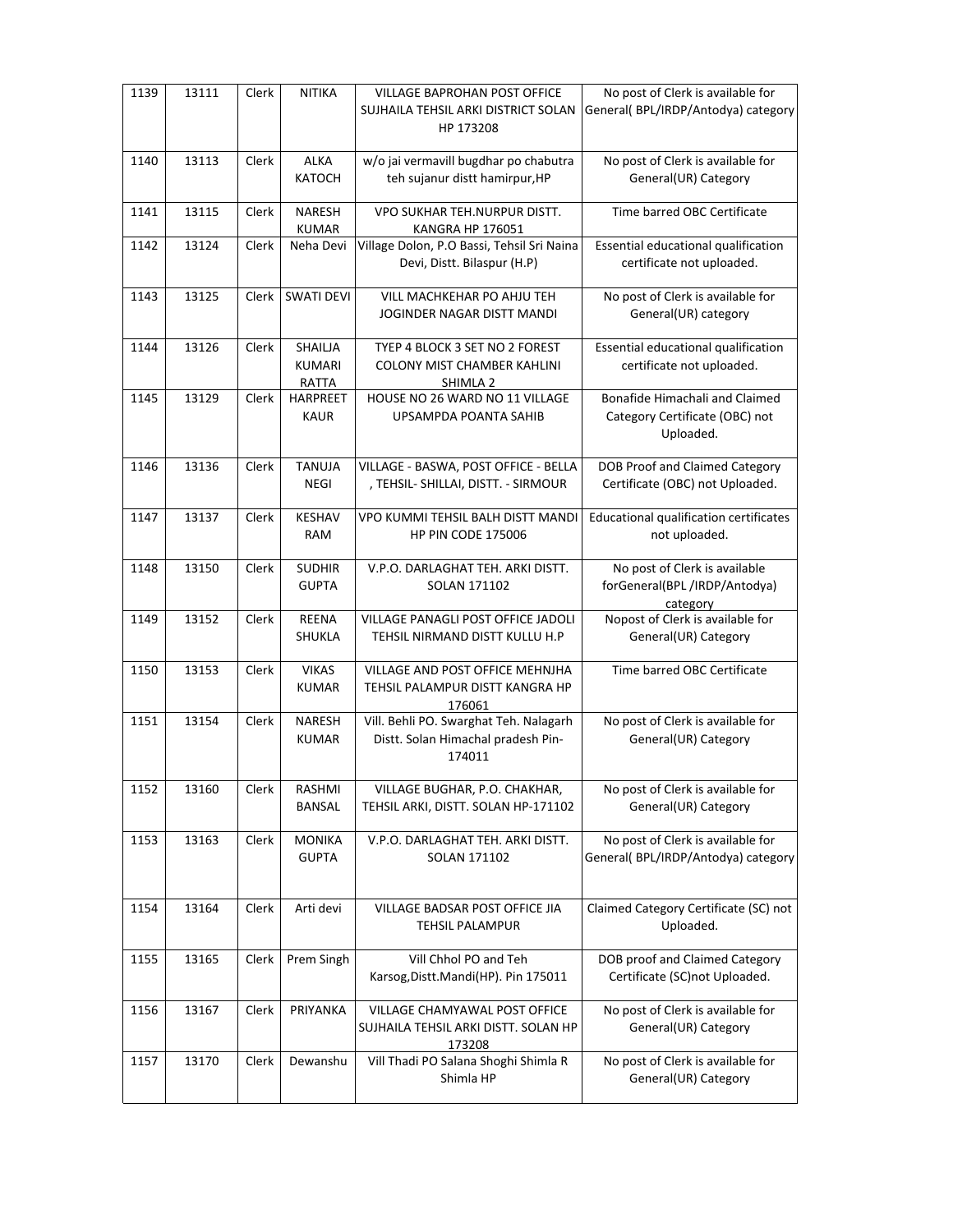| 1158 | 13172 | Clerk | AJAY<br><b>KUMAR</b>           | VILL HIRNI PO LARANKELO TEH AND<br>DISTT KULLU HP 175104                                    | No post of Clerk is available for ST<br>Category                                                       |
|------|-------|-------|--------------------------------|---------------------------------------------------------------------------------------------|--------------------------------------------------------------------------------------------------------|
| 1159 | 13178 | Clerk | Meera<br>Kumari                | Village-Ahnog, PO-Malat, Tehsil-Kupvi,<br>Distt-Shimla HP 171210                            | No post of Clerk is available for<br>General(BPL/IRDP/Antodya) category                                |
| 1160 | 13179 | Clerk | CHARU<br><b>KAPILAS</b>        | BELOW HDFC BANK BUILDING<br>KANDAGHAT, SOLAN                                                | No post of Clerk is available for<br>General(UR) Category                                              |
| 1161 | 13182 | Clerk | <b>KRITIKA</b><br>CHANDEL      | SHIV SHAKTI SADAN NEAR MAHAJAN<br>HOUSE FLOWER DALE CHOTTA SHIMLA<br>171002                 | No post of Clerk is available for<br>General(UR) Category                                              |
| 1162 | 13185 | Clerk | AMAN<br>PREET                  | VILLAGE BHUPPUR POST OFFICE<br>PAONTA SAHIB DISTT SIRMOUR<br>HP173025                       | <b>Educational Qualification Certificates</b><br>not uploaded.                                         |
| 1163 | 13187 | Clerk | ANMOL<br><b>VERMA</b>          | VPO BHARARU TEH JOGINDER NAGAR<br>DISTT MANDI HP 175015                                     | Fee not verified.                                                                                      |
| 1164 | 13188 | Clerk | <b>NANDITA</b><br>SHARMA       | Kothi Siri Niwas Ram Bazar Shimla-<br>171001                                                | No post of Clerk is available for<br>General(UR) Category                                              |
| 1165 | 13194 | Clerk | <b>BIMLA</b>                   | Vill Baag Po Reog Teh Sunni Distt<br>Shimla 171301                                          | No post of Clerk is available for<br>General(UR) Category                                              |
| 1166 | 13196 | Clerk | <b>GOPAL</b><br><b>KRISHAN</b> | VILLAGE BANAL P.O PALACH TEH.<br>BANJAR KULLU, 175123                                       | <b>Essential Qualification Certificate &amp;</b><br>Claimed Category Certificate (SC) not<br>Uploaded. |
| 1167 | 13201 | Clerk | <b>NISHA</b><br><b>THAKUR</b>  | VILLAGE RAMPURDISTT. SHIMLA<br>HIMACHAL PRADESH                                             | No post of Clerk is available for<br>General(UR) Category                                              |
| 1168 | 13205 | Clerk | Rishabh<br>Kumar               | Tara Chand Building Kasumpti shimla                                                         | No post of Clerk is available for<br>General(UR) Category                                              |
| 1169 | 13210 | Clerk | <b>MAMTA</b>                   | Village Panewala PO Bychari Tehsil and<br>Distt. Shimla                                     | Nopost of Clerk is available for<br>General(UR) Category                                               |
| 1170 | 13213 | Clerk | <b>PROMITA</b><br>SHARMA       | C/O PARMESH DUTTH.NO.<br>192KUMHALA, PO BISHA, TEHSIL<br>KANDAGHAT, DISTT SOLANHP 173215    | No post of Clerk is available for<br>General(UR) Category                                              |
| 1171 | 13214 | Clerk | PALLAVI<br>SHARMA              | Vpo Garli, tehsil Rakkar, district kangra,<br>hp (177108)                                   | EWS Certificate not uploaded.                                                                          |
| 1172 | 13218 | Clerk | SHUBHAM<br>THAKUR              | V.P.O- KHERI, TEHSIL- SUJANPUR TIHRA<br>, DISTT- HAMIRPUR (HIMACHAL<br>PRADESH)-176109      | Duplicate With Application no. 13968                                                                   |
| 1173 | 13228 | Clerk | MEGHA<br>SHARMA                | VILLAGE - BASHOLU, P.O -<br>DHARAMPUR, DISTT - SOLAN (HP)<br>173209                         | No post of Clerk is available for<br>General(UR) Category                                              |
| 1174 | 13229 | Clerk | Neha<br>Kumari                 | Village gusan, post office lana chaita<br>,tehsil nohra, district Sirmaur                   | No post of Clerk is available for<br>General(UR) Category                                              |
| 1175 | 13233 | Clerk | Deepika                        | W/O Sh. Ajay Sharma, Village Moolbari,<br>P.O. Devnagar, Tehsil and District<br>Shimla H.P. | No post of Clerk is available for<br>General(UR) Category                                              |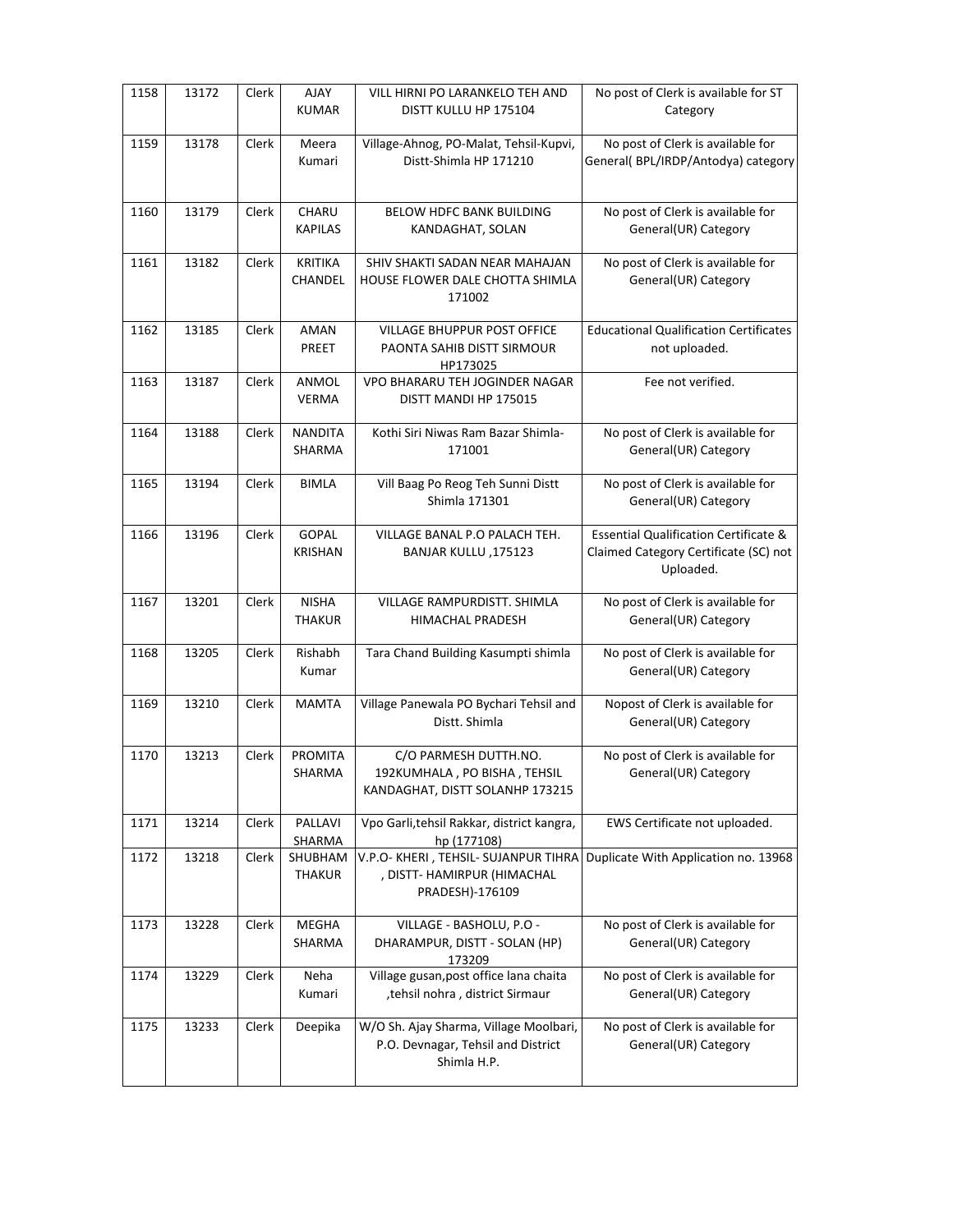| 1176 | 13239 | Clerk | AJAY<br><b>KUMAR</b>             | Vpo kaled teh nagrota bagwan distt<br>kangra himachal                                                    | <b>Essential Qualification Certificate &amp;</b><br>Claimed Category Certificate (OBC)<br>not Uploaded. |
|------|-------|-------|----------------------------------|----------------------------------------------------------------------------------------------------------|---------------------------------------------------------------------------------------------------------|
| 1177 | 13240 | Clerk | <b>KANCHAN</b>                   | Village Kamyana post Office Poabo teh<br>&distt shimla Himachal pradesh,<br>171006                       | Underage                                                                                                |
| 1178 | 13241 | Clerk | <b>ROHIT</b><br><b>DHIMAN</b>    | Village-Ramnagar Post office-Tatehal,<br>Tehsil - Palampur, District - kangra<br>himachal pardesh 176103 | <b>Educational Qualifications Certificates</b><br>not uploaded.                                         |
| 1179 | 13243 | Clerk | <b>JYOTI DEVI</b>                | VILL. BADOG P.O. SEWRA CHANDI TEH.<br>ARKI DIST. SOLAN 171102                                            | No post of Clerk is available for<br>General(BPL/IRDP/Antodya) category                                 |
| 1180 | 13246 | Clerk | ARVIND<br><b>KUMAR</b>           | village lower ghanal po/distt/tesh<br>hamirpur himachal pardesh 177001                                   | Essential educational qualification<br>certificate not uploaded.                                        |
| 1181 | 13251 | Clerk | KUMARI<br>LAKSHMI                | <b>VILLAGE LAVIGHAT PO GHATTI TEHSIL</b><br><b>DIRSTICSOLAN</b>                                          | Duplicate with Application ID 14472                                                                     |
| 1182 | 13252 | Clerk | <b>NANSI</b>                     | Village Gabla Andrar Post Office Sakout<br>Tehsil Nagrota Bagwan District Kangra                         | Time barred OBC Certificate                                                                             |
| 1183 | 13256 | Clerk | KAJAL<br>KUMARI                  | VPO CHABUTRA, TEHSIL SUJANPUR,<br>DISTRICT HAMIRPUR, PIN CODE<br>177007.                                 | No post of Clerk is available for<br>General(UR) Category                                               |
| 1184 | 13258 | Clerk | ABHILASH<br><b>CHOUDHAR</b><br>Υ | vpo chowki teh palampur distt kangra<br>hp 176061                                                        | Time barred OBC Certificate                                                                             |
| 1185 | 13260 | Clerk | SUMAN<br>SONY                    | Vill.- Kadheri, P.O.,- Sarog, Teh.- Theog,<br>Distt.- Shimla (H.P.), Pin No.- 171201                     | Claimed Category Certificate (SC) not<br>Uploaded.                                                      |
| 1186 | 13262 | Clerk | <b>ARCHANA</b>                   | Aman cottage near m.i.room lower<br>summerhill shimla                                                    | No post of Clerk is available for<br>General(UR) Category                                               |
| 1187 | 13264 | Clerk | Rahul Rana                       | Village Fatoh Postoffice And Tehsil<br>Baldwara District Mandi State Himachal<br>Pradesh Pin code 175033 | Claimed Category Certificate (OBC)<br>not Uploaded.                                                     |
| 1188 | 13269 | Clerk | Deepika                          | Village bhajluin, post office bakani,<br>tehsil chamba, district chamba hp -<br>176311                   | No post of Clerk is available for<br>ST(BPL/IRDP/Antodya) category                                      |
| 1189 | 13277 | Clerk | <b>ALPANA</b>                    | Village kayal sapper.PO<br>.Rampur, Teh. Kasauli, Distt. Solan, HP (173<br>236)                          | No post of clerk is available for<br>general(UR) category.                                              |
| 1190 | 13284 | Clerk | SHIVANI                          | Vill Baroh Kot P.O Tihra Teh Dharampur<br>Distt Mandi Pin Code 175026                                    | EWS Certificate not uploaded.                                                                           |
| 1191 | 13286 | Clerk | <b>VISHAL</b><br>SOOD            | VPO CHAUNTRA TEH JOGINDER NAGAR<br>DISTT MANDI HP                                                        | No post of Clerk is available for<br>General(UR) Category                                               |
| 1192 | 13288 | Clerk | <b>VISHAL</b><br>SOOD            | VPO CHAUNTRA TEH JOGINDER NAGAR<br>DISTT MANDI HP 175032                                                 | Duplicate with Application ID 13286                                                                     |
| 1193 | 13289 | Clerk | <b>KIRAN BALA</b>                | VILLAGE JAMRARI PO GOELA<br>PANNERTEHSIL NALAGARH DISTT<br>SOLAN                                         | No post of Clerk is available for<br>General(UR) Category                                               |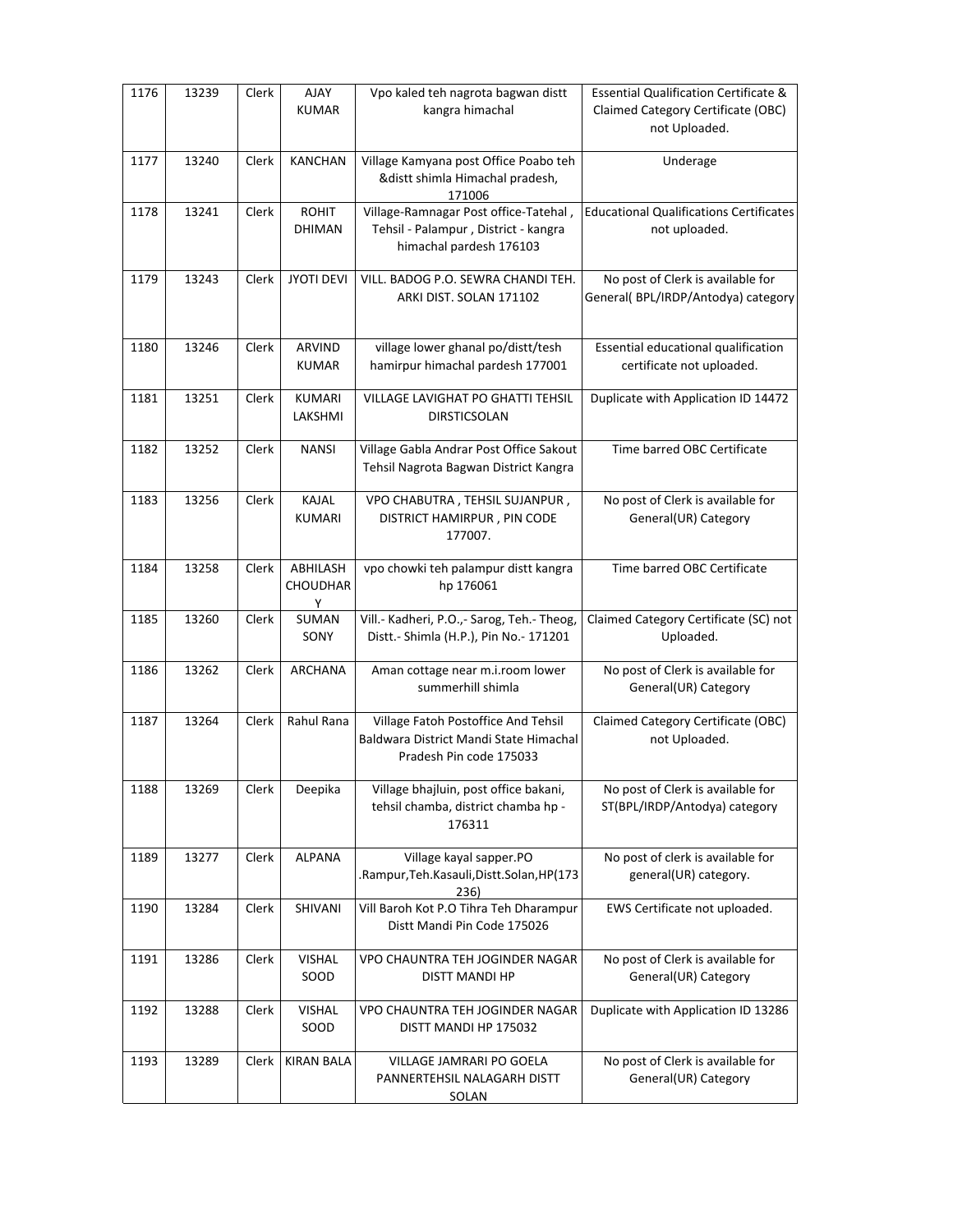| 1194 | 13294 | Clerk | <b>CHANDERKA</b><br>LA          | VPO JHARAG TEHSIL JUBBAL DISTRICT<br>SHIMLA HP                                                                                             | Duplicate with Application ID 13293                                                                      |
|------|-------|-------|---------------------------------|--------------------------------------------------------------------------------------------------------------------------------------------|----------------------------------------------------------------------------------------------------------|
| 1195 | 13300 | Clerk | Reeta<br>Pathania               | VPO Kathanna, Tehsil & District<br>Chamba, Himachal Pradesh, Pin 176318                                                                    | No post of Clerk is available for<br>General(UR) Category                                                |
| 1196 | 13301 | Clerk | Rohit kumar                     | VILLAGE SHAROG P.O KANDO<br>BHATNOL173027                                                                                                  | DOB Proof, Essential Educational<br>Qualification and Claimed Category<br>Certificate (SC) not Uploaded. |
| 1197 | 13302 | Clerk | <b>BRINDA</b>                   | Village Thogi P.O TATTAPANI TEH.<br>KARSOG DISTT MANDI HP. 175009                                                                          | EWS Certificate not uploaded.                                                                            |
| 1198 | 13304 | Clerk | Kusum                           | Block NII Set No. 101 Nabha House<br>Shimla Urban 171004                                                                                   | Time barred OBC Certificate                                                                              |
| 1199 | 13307 | Clerk | <b>VINOD</b><br><b>KUMAR</b>    | VILL BHAIRU STAIN PO AHJU TEH<br>JOGINDER NAGAR DISTT MANDI                                                                                | Claimed Category Certificate (SC) not<br>Uploaded.                                                       |
| 1200 | 13325 | Clerk | Sachit<br>Mehra                 | Vill.Pantehar P.O.Jhikli Bheth<br>Teh.Baijnath Distt.Kangra H.P Pin-<br>176081                                                             | <b>Essential Educational Qualification</b><br>certificate not uploaded.                                  |
| 1201 | 13326 | Clerk | <b>VIKAS</b><br>BHARDWAJ        | VILL SUNKHI PO SYRI TEH KANDAGHAT<br>DISTT SOLAN HP PIN 173207                                                                             | Time barred OBC Certificate<br>uploaded.                                                                 |
| 1202 | 13328 | Clerk | <b>BHUVNESH</b><br><b>KUMAR</b> | TYPE 1, BLOCK NO. 3, SET NO. 8,<br>FOREST COLONY CHAKKAR SHIMLA 5                                                                          | Fee not verified.                                                                                        |
| 1203 | 13334 | Clerk | PRANJAL                         | Village kuhna post office kuhna tehsil<br>rakkar district kangra state Himachal<br>pradesh 177043                                          | Undergraduate.                                                                                           |
| 1204 | 13337 | Clerk | Arpna                           | VILLAGE GANDHI NAGAR, POST OFFICE<br>RATNARI, TEH KOTHKHAI DISTT SHIMLA<br>171225                                                          | <b>Essential Educational Qualification</b><br>Certificate not uploaded.                                  |
| 1205 | 13338 | Clerk | Gajender<br>Kumar<br>Kashyap    | Vill Bhanat PO GHatti Tehsil & Distt<br>Solan Hp 173211                                                                                    | Claimed Category Certificate(SC) not<br>Uploaded.                                                        |
| 1206 | 13339 | Clerk | NARESH<br><b>KUMAR</b>          | V.P.O. KOTHI TEHSILGHUMARWIN<br>DISTT BILASPUR(H.P.) PIN CODE-174021                                                                       | DOB proof, Essential Qualification<br>Certificate & Claimed Category<br>Certificate (SC) not Uploaded.   |
| 1207 | 13340 | Clerk | RAJANI                          | Village Dagshai, Nahech, Solan,<br>Himachal Pradesh, 173210                                                                                | No post of Clerk is available for<br>General(UR) Category                                                |
| 1208 | 13342 | Clerk | <b>BANDNA</b>                   | V.P.O. SANGLA TEH. SANGLA, DISTT.<br>KINNAUR, H.P. 172106                                                                                  | Essential educational qualification<br>certificate not uploaded.                                         |
| 1209 | 13345 | Clerk | RAHUL<br><b>TOMAR</b>           | VILL MOGINAND PO SAINWALA TEH<br>NAHAN DISTT SIRMOUR 173030                                                                                | <b>Essential Qualification Certificate &amp;</b><br>Claimed Category Certificate (SC)not<br>Uploaded.    |
| 1210 | 13346 | Clerk | <b>NISHA</b><br><b>THAKUR</b>   | HOUSE NO. - 228/3 WARD NO. - 12,<br>CANAL ROAD NEAR DEGREE COLLEGE<br>NAV BIHAR COLONEY, PAONTA<br>SAHIBSIRMOUR HIMACHAL PRADESH<br>173025 | No post of Clerk is available for<br>General(UR) Category                                                |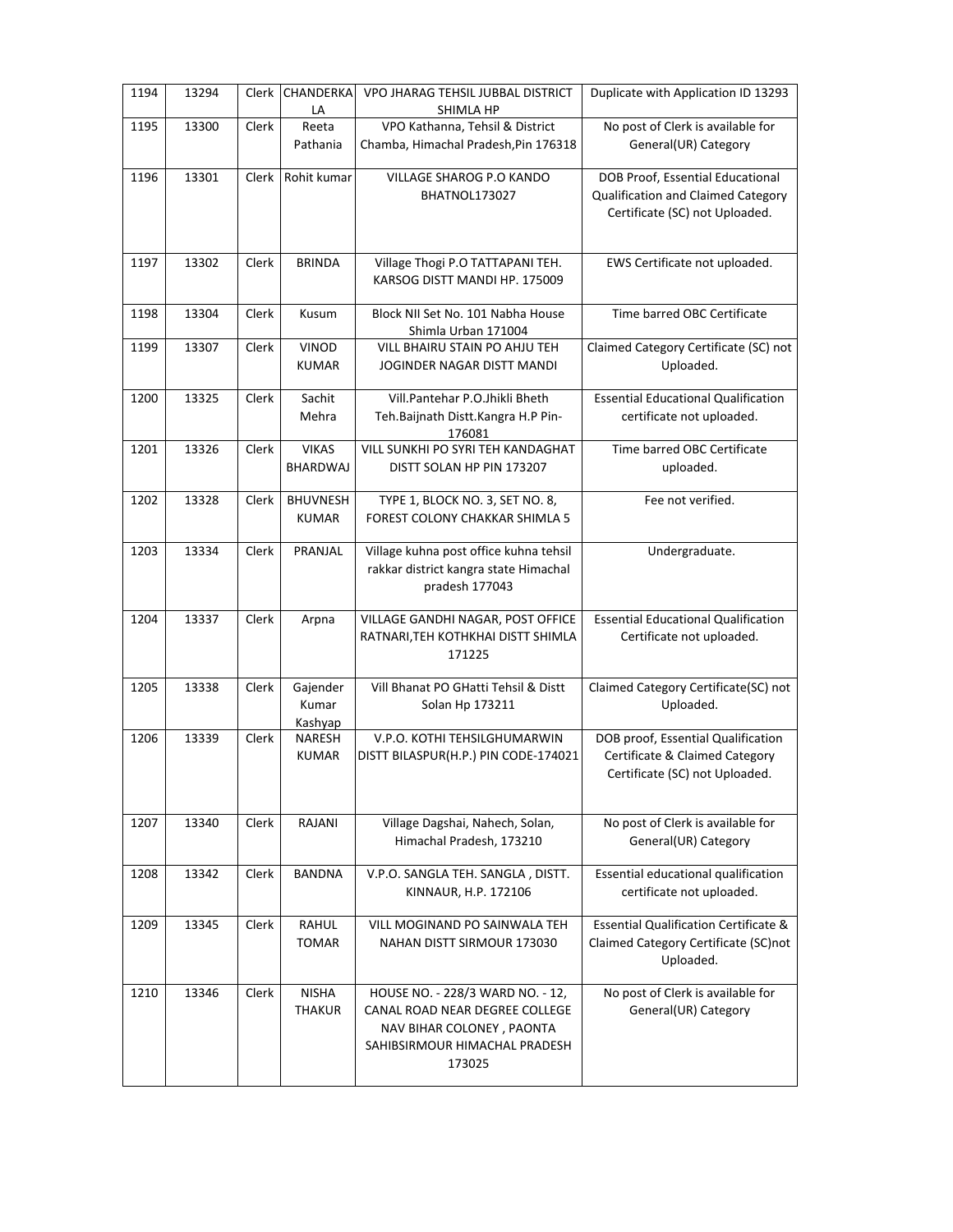| 1211 | 13348 | Clerk | Himanshu                      | Village Neuli, Post office suchain ropa,<br>sub tehsil sainj, district Kullu, Himachal<br>Pradesh (175134) | Claimed Category Certificate (SC) not<br>Uploaded.                                                      |
|------|-------|-------|-------------------------------|------------------------------------------------------------------------------------------------------------|---------------------------------------------------------------------------------------------------------|
| 1212 | 13350 | Clerk | SARIKA                        | Village Koti, P.O. Kiari, Tehsil Kotkhai,<br>Dist. Shimla, H.P. Pin Code- 171204                           | No post of Clerk is available for<br>General(UR) Category                                               |
| 1213 | 13355 | Clerk | <b>SHIV</b><br><b>PARMAR</b>  | VILLAGE BADGHWAR PO BHAWARNA<br>TEHSIL PALAMPUR DISTT KANGRA HP<br>176083                                  | No post of Clerk is available for<br>General(UR) Category                                               |
| 1214 | 13356 | Clerk | SANJAY<br><b>KUMAR</b>        | <b>VILLAGE THANA P.O. BANI.</b><br>TEH.BARSARDISTT HAMIRPUR<br>HIMACHAL PRADESH 174304                     | No post of Clerk is available for<br>General(UR) Category                                               |
| 1215 | 13363 | Clerk | <b>CHAMPA</b><br><b>VERMA</b> | D/O MADAN SINGH VERMA, VPO<br>MEHELI TEH AND DISTT SHIMLA HP<br>171013                                     | No post of Clerk is available for<br>General(UR) Category                                               |
| 1216 | 13369 | Clerk | ANJU<br><b>KUMARI</b>         | VILL KANARA PO GIANH TEH CHOPAL<br>DISTT SHIMLA HP 171210                                                  | No post of Clerk is available for<br>General(UR) Category                                               |
| 1217 | 13377 | Clerk | <b>TANUJA</b><br>CHANDEL      | Village Rao, P.O. Kothi, Tehsil<br>Ghumarwin, Distt. Bilaspur (H.P.), Pin -<br>174021                      | No post of Clerk is available for<br>General(UR) Category                                               |
| 1218 | 13380 | Clerk | <b>SUNITA</b>                 | VILL KAFLON .P.O GANGOTI<br>TEHLADBHAROL DISTT. MANDI                                                      | Claimed Category Certificate(SC) not<br>Uploaded.                                                       |
| 1219 | 13385 | Clerk | SAKSHI<br><b>BHANDARI</b>     | VILLAGE KUHUT P.O. JAMAN KI SER<br>TEH. PACHHAD DISTT. SIRMOUR HP<br>173024                                | No post of Clerk is available for<br>General(UR) Category                                               |
| 1220 | 13388 | Clerk | LAKSMI                        | VILL BIDENGI, PO KAKIRA, TEH<br>BHATTIYAT, DISTT CHAMBA HP                                                 | No post of Clerk is available for<br>General(UR) Category                                               |
| 1221 | 13390 | Clerk | SANGEETA                      | Krishan Kunj Village Khalowa PO<br>Rajhana teh and distt shimla 171009                                     | No post of Clerk is available for<br>General(UR) Category                                               |
| 1222 | 13392 | Clerk | Preeti<br>Sharma              | Sharma Niwas near Near Housing Board<br>Colony Sanjauli, Shimla Himachal<br>Pradesh 171006                 | No post of Clerk is available for<br>General(UR) Category                                               |
| 1223 | 13395 | Clerk | <b>DIKSHA</b><br>VERMA        | VILLAGE BADOG PO SEWRA CHANDI<br>SUB TEHSIL DARLAGHAT DISTT SOLAN<br>HP 171102                             | Nopost of Clerk is available for<br>General(UR) Category                                                |
| 1224 | 13396 | Clerk | <b>BHAVNA</b><br>SHARMA       | GOVIND BUILDING DHALLI SHIMLA<br>NEAR BY SBI ATM 171012                                                    | No post of Clerk is available for<br>General(UR) category                                               |
| 1225 | 13401 | Clerk | Lilabati<br>Pradhan           | AT-MAHASINDHU P.O-NUADIHI                                                                                  | No post of Clerk is available for<br>ST(BPL/IRDP/Antodya) category.                                     |
| 1226 | 13402 | Clerk | Lilabati<br>Pradhan           | AT-MAHASINDHU P.O-NUADIHI                                                                                  | Duplicate with Application ID 13401                                                                     |
| 1227 | 13406 | Clerk | LATA                          | VILLAGE CHOWKI KHALET POST<br>CHOWKI KHALET TEH PALAMPUR DISTT<br><b>KANGRA HP 176061</b>                  | <b>Essential Qualification Certificate &amp;</b><br>Claimed Category Certificate (OBC)<br>not Uploaded. |
| 1228 | 13407 | Clerk | Nitasha<br>Dhiman             | V.P.O.Dehan Teh.Palampur Distt.Kangra<br>H.P Pin-176103                                                    | Essential educational qualification<br>certificate not uploaded.                                        |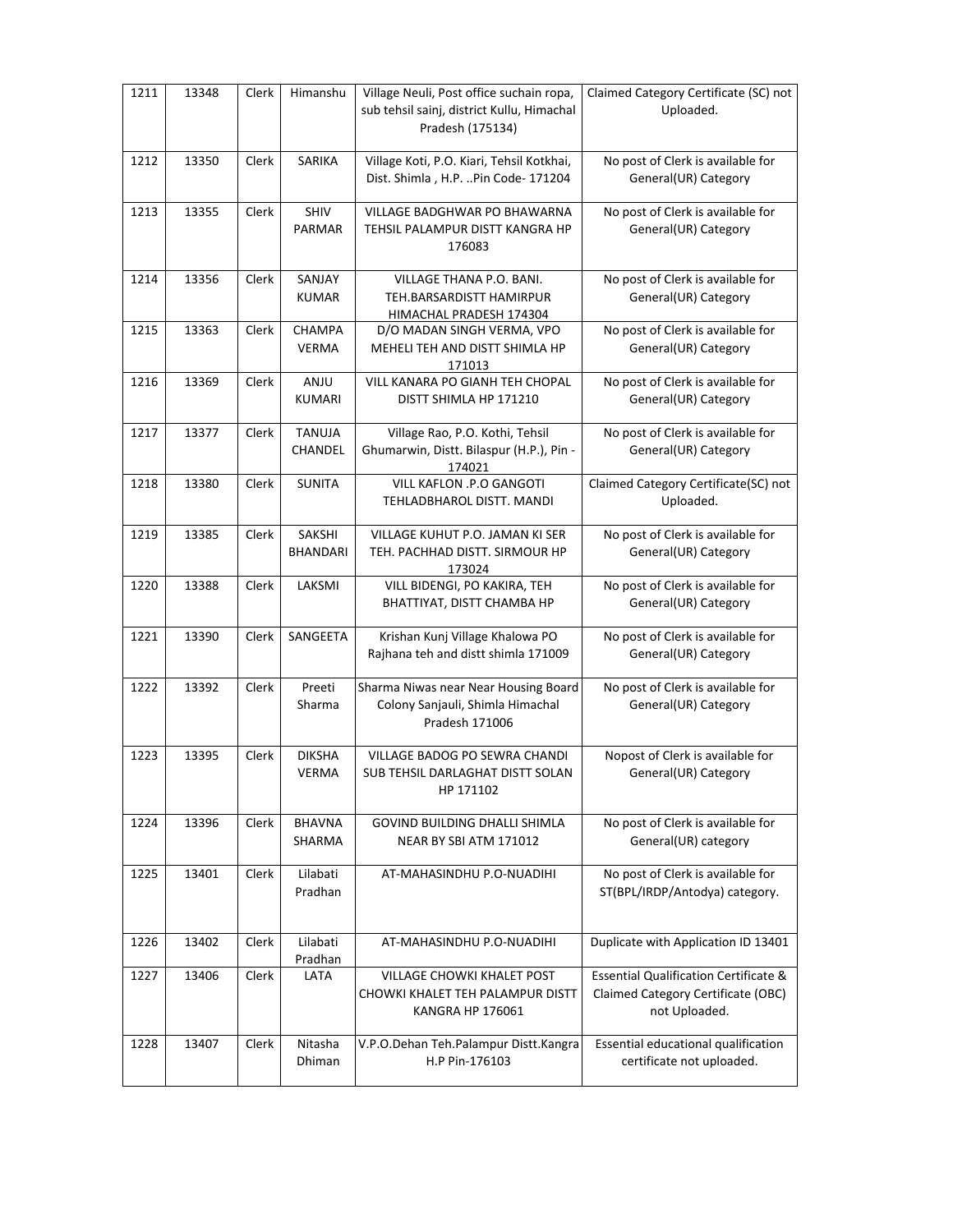| 1229 | 13408 | <b>Clerk</b> | PRERNA<br>CHAUDHAR<br>Υ       | H No-58, type-3, D2 block, Nabha<br>estate Shimla (H.P.)                                         | No post of Clerk is available for<br>General(UR) Category                                              |
|------|-------|--------------|-------------------------------|--------------------------------------------------------------------------------------------------|--------------------------------------------------------------------------------------------------------|
| 1230 | 13411 | Clerk        | <b>MUKTA</b><br>SHARMA        | VILL GOHAR PO DHUNDAN TEH ARKI<br>DISTT SOLAN H.P. 171102                                        | No post of Clerk is available for<br>General(UR) Category                                              |
| 1231 | 13412 | Clerk        | Sakshi<br>Kumari              | Aman Cottage Phase 3 New Shimla                                                                  | No post of Clerk is available for<br>General(UR) Category                                              |
| 1232 | 13413 | Clerk        | SUMAN<br><b>VERMA</b>         | <b>VERMA NIWAS P.O BEOLIA VILL</b><br>SARGHEEN, NEAR IAS COLONY<br>PANTHGHATI                    | No post of Clerk is available for<br>General(UR) Category                                              |
| 1233 | 13417 | Clerk        | Parika<br>Thakur              | Village Chywan POKakkarhattiTeshil &<br>Distt Solan                                              | No post of Clerk is available for<br>General(UR) Category                                              |
| 1234 | 13420 | Clerk        | Pawan<br>Kumar                | Vill Limbra PO Todsa Teh Chirgaon Distt<br>Shimla HP 171214                                      | <b>Essential Qualification Certificate &amp;</b><br>Claimed Category Certificate (SC)not<br>Uploaded.  |
| 1235 | 13426 | Clerk        | <b>SHWETA</b>                 | V.P.O. TILLI TEHSIL SADAR DISTRICT<br>MANDI H.P. 175001                                          | No post of Clerk is available for<br>General(UR) Category                                              |
| 1236 | 13431 | Clerk        | <b>SUJEET</b><br><b>KUMAR</b> | VILLAGE CHOWKI KHALET POST OFFICE<br>CHOWKI KHALET TEH PALAMPUR DISTT<br><b>KANGRA HP 176061</b> | Claimed Category Certificate (OBC)<br>not Uploaded.                                                    |
| 1237 | 13434 | Clerk        | SAHIL                         | VILLAGE KHAROH PO SADHOT TEHSIL<br>SARKAGHAT DISTT MANDI                                         | <b>Essential Educational qualification</b><br>certificate not uploaded.                                |
| 1238 | 13441 | Clerk        | <b>BHARTI</b>                 | Village - Taprog , Teh. - Sunni, P.O. -<br>Pahal , Pin Code - 171007                             | No post of Clerk is available for<br>General(UR) Category                                              |
| 1239 | 13444 | Clerk        | <b>ANCHANA</b><br><b>DEVI</b> | VPO Dhabiri Tehsil Barsar District<br>Hamirpur Himachal Pradesh Pin 176049                       | Duplicate with Application ID 13433                                                                    |
| 1240 | 13445 | Clerk        | <b>KUMARI</b><br>ANUJA        | <b>VPO RAJEHER TEHSIL PALAMPUR</b><br>DISTRICT KANGRA HIMACHAL PRADESH<br>176061                 | Claimed Category Certificate (SC)not<br>Uploaded.                                                      |
| 1241 | 13447 | Clerk        | RAJNEESH<br><b>KUMAR</b>      | VILL KOT MASANDA PO BHARERI TEH<br><b>BHORANJ DISTT HAMIRPUR HP</b>                              | <b>Essential Qualification Certificate &amp;</b><br>Claimed Category Certificate (SC) not<br>Uploaded. |
| 1242 | 13449 | Clerk        | Ajay Kumar                    | VPO Dhaloon Tehsil Nagrota Bagwan<br>Distt Kangra Himachal Pradesh Pin<br>Code 176056            | Time barredOBC Certificate                                                                             |
| 1243 | 13452 | Clerk        | SHUBHAM                       | VILLAGE SHINTI POST OFFICE GANVI<br>TEHILS RAMPUR BSR DISTT SHIMLA HP<br>172101                  | Duplicate with Application ID 13425                                                                    |
| 1244 | 13453 | Clerk        | Neha<br>Pathania              | VOP Kathanna, Tehsil & District<br>Chamba, Himachal Pradesh.Pin-176318                           | No post of Clerk is available for<br>General(UR) Category                                              |
| 1245 | 13457 | Clerk        | ANUGYA<br>MALL                | 103-Z Ramnagar Gorakhnath Gorakhpur<br>U.P.                                                      | Bonafide Himachali Certificate not<br>uploaded.                                                        |
| 1246 | 13458 | Clerk        | <b>NISHA</b>                  | VILLAGE PATERA PO DIDWIN TEHSIL<br>BARSAR DISTRICT HAMIRPUR HP PIN<br>CODE 177401                | <b>Essential Qualification Certificate &amp;</b><br>Claimed Category Certificate (SC) not<br>Uploaded. |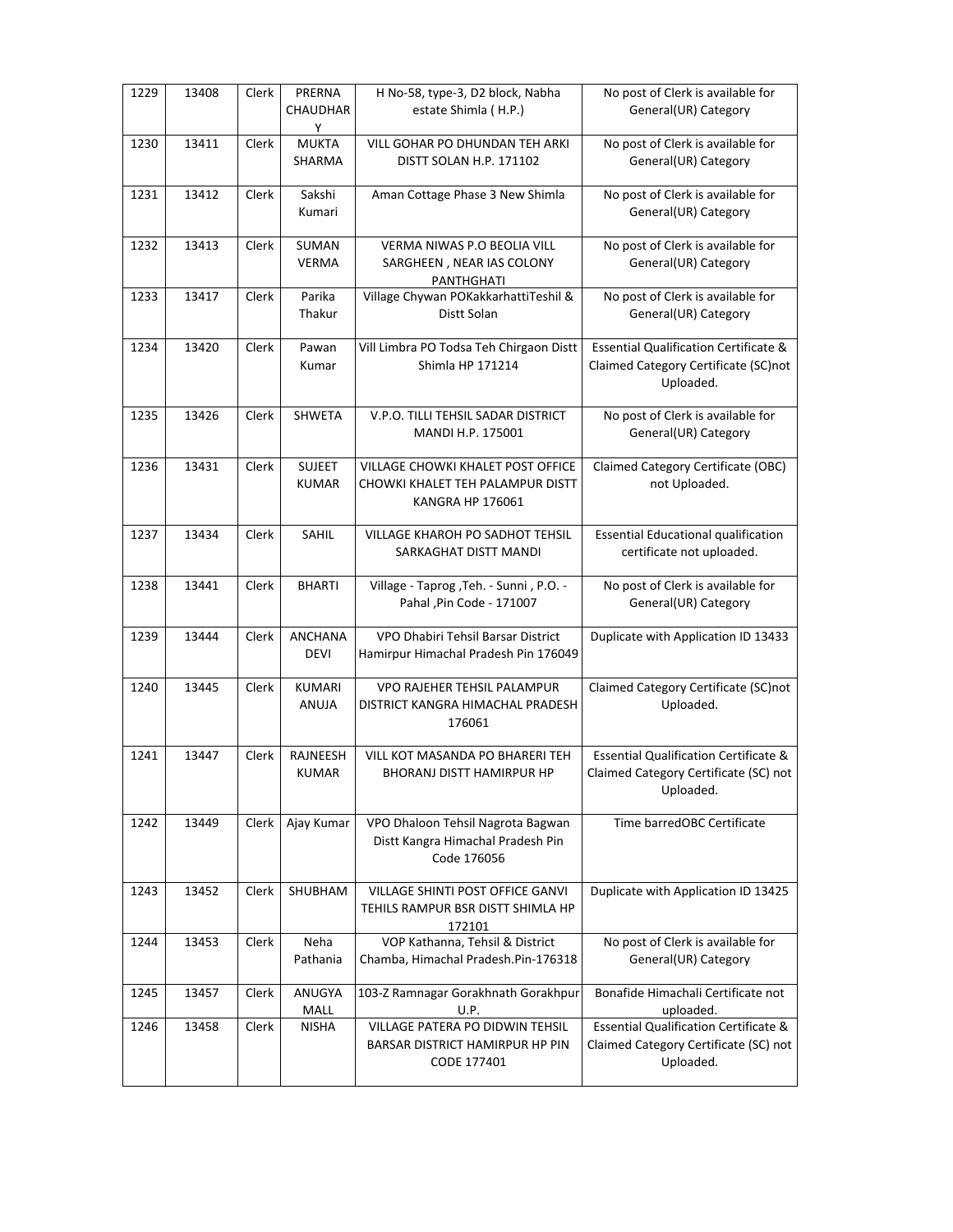| 1247 | 13459 | Clerk | SHUBHAM<br><b>MOHAIK</b>      | BALWANT NIAWAS NEW DEOVLI<br><b>COLONY BHATTAKUFFER SANJAULI</b><br>SHIMLA H.P 171006               | Essential educational qualification<br>certificate not uploaded. |
|------|-------|-------|-------------------------------|-----------------------------------------------------------------------------------------------------|------------------------------------------------------------------|
| 1248 | 13461 | Clerk | ANCHAL<br>CHANDLA             | Chotta Shimla, Spring Field type-III Set<br>No. 4 Shimla Himachal Pradesh 171002                    | No post of Clerk is available for<br>General(UR) category        |
| 1249 | 13467 | Clerk | Kiran Pal                     | VPO Domehar Tehsil Arki Distt Solan<br>H.P 173221                                                   | No post of Clerk is available for<br>General(UR) Category        |
| 1250 | 13469 | Clerk | <b>REKHA</b>                  | Vill. Berti, Post Office :- Chanawag,<br>Tehsil :- Sunni, District :- Shimla, Pin<br>Code: - 171103 | No post of Clerk is available for<br>General(UR) Category        |
| 1251 | 13471 | Clerk | Manisha                       | Vill kando PO kando bhatnolTehsil<br>Shillai Distt Sirmour H.P 173027                               | Time barred OBC Certificate                                      |
| 1252 | 13475 | Clerk | Amisha<br>Vaidya              | H.No. 11/1, Jawahar Nagar, Mandi<br>Town, District Mandi, H.P., Pin-175001                          | No post of Clerk is available for<br>General(UR) Category        |
| 1253 | 13479 | Clerk | Soanm                         | House no-44 milak vikas nagar loni gzb                                                              | Bonafide Himachali Certificate not<br>uploaded.                  |
| 1254 | 13490 | Clerk | <b>JYOTI</b><br><b>THAKUR</b> | VILLAGE.BASANTPUR, POST<br>OFFICE.SHEHROL,TEH.ARKI,DISTT.SOLA<br>N.H.P.                             | No post of Clerk is available for<br>General(UR) Category.       |
| 1255 | 13493 | Clerk | <b>KIRAN BALA</b>             | VILL-SUSAI PO-PIPLUGHAT TEH-ARKI<br>DISTT-SOLAN HP                                                  | No post of Clerk is available for<br>General(UR) Category        |
| 1256 | 13494 | Clerk | NEELAM<br><b>KUMARI</b>       | W/O RAVINDER KUMAR VILL BANI PO<br>KARARA TEH & DISTT HAMIRPUR HP                                   | Claimed Category Certificate (SC) not<br>Uploaded.               |
| 1257 | 13503 | Clerk | <b>KOMAL</b><br>SHARMA        | VILL THUNIAL PO SUDHIAL TEH<br>NADAUN DISTT HAMIRPUR HP                                             | No post of Clerk is available for<br>General(UR) Category        |
| 1258 | 13505 | Clerk | Ajay Kumar                    | VPO Dhaloon Tika Floundi Tehsil<br>Nagrota Bagwan Distt Kangra Himachal<br>Pradesh Pin Code 176056  | Duplicate with Application ID 13449                              |
| 1259 | 13508 | Clerk | ANJALI<br>SHARMA              | <b>VILL SUNAIR PO NISHANI TEH</b><br>NIRMAND DISTT KULLU 172002                                     | No post of Clerk is available for<br>General(UR) Category        |
| 1260 | 13511 | Clerk | <b>JYOTI</b>                  | VILLAGECHAMBE PO BARA TEHSIL<br>NADAUN DISTT HAMIRPUR HP 177044                                     | No post of Clerk is available for<br>General(UR) Category        |
| 1261 | 13513 | Clerk | <b>RAKESH</b><br><b>KUMAR</b> | Village THATI Post office KOT Tehsil<br>DHARAMPUR District MANDI(HP) Pin<br>code 175040             | Duplicate with Application ID 13517                              |
| 1262 | 13521 | Clerk | RAKESH<br><b>KUMAR</b>        | Village THATI Post office KOT Tehsil<br>DHARAMPUR District MANDI (HP) Pin<br>code 175040            | Duplicate with Application ID 13517                              |
| 1263 | 13522 | Clerk | KAMAL<br><b>KISHORE</b>       | VPO Barana Teh Nagrota Bagwan Distt<br>Kangra Himachal Pardesh - 176047                             | Time barred OBC Certificate                                      |
| 1264 | 13524 | Clerk | SHAHNAZ<br>PARVEEN            | VILLAGE DADOH POST OFFICE DHABAN<br>TEHSIL BALH DISTRICT MANDI HP                                   | No post of Clerk is available for<br>General(UR) Category        |
| 1265 | 13536 | Clerk | POOJA<br>KUMARI               | VILL. PLAH P.O. JAMLI TEH. SADAR<br>DISTT. BILASPUR                                                 | No post of Clerk is available for<br>General(UR) Category        |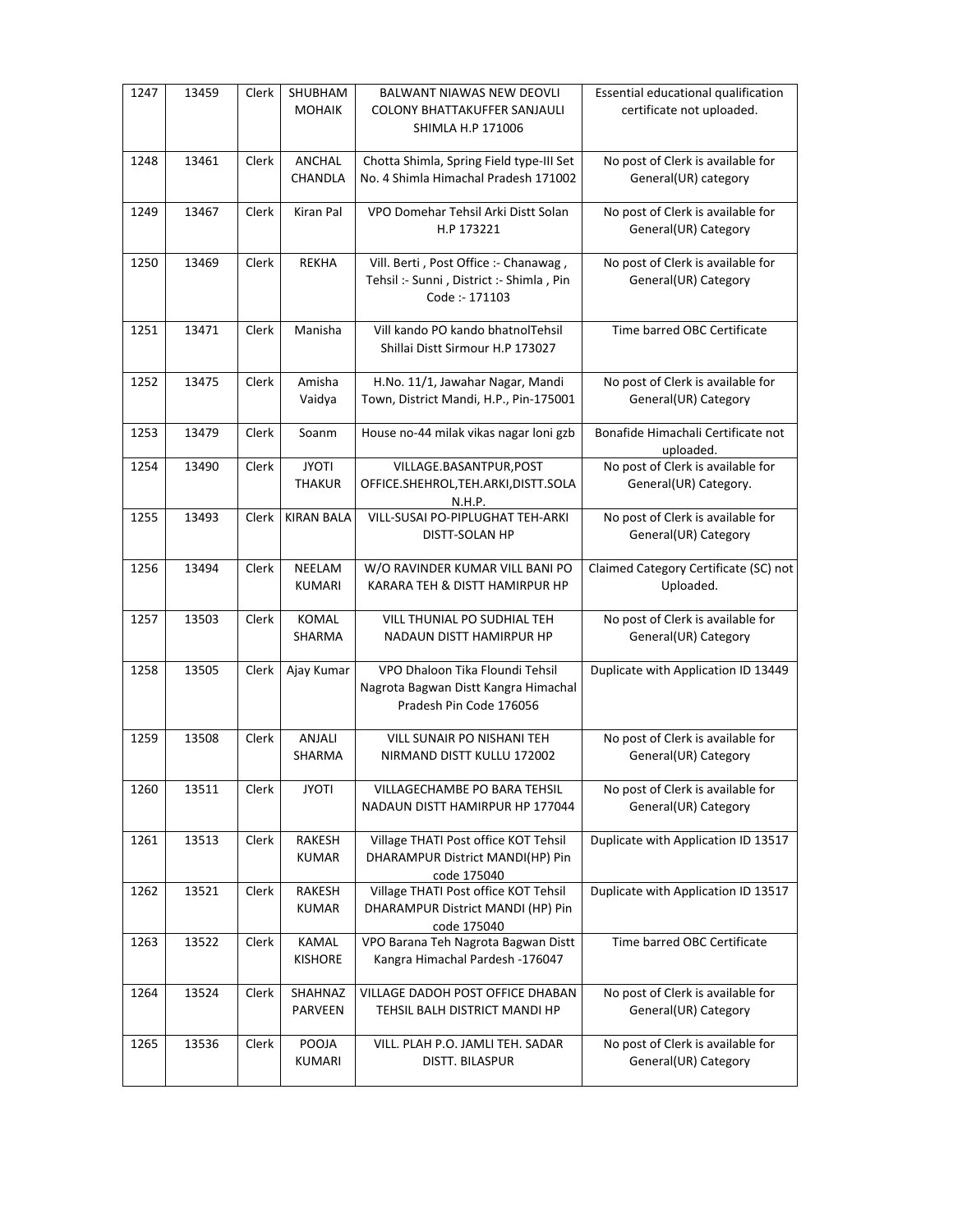| 1266 | 13543 | Clerk | padam<br>thakur                 | <b>VPO JALGRAN TABBA</b>                                                                                        | No post of Clerk is available for<br>General(UR) Category                                               |
|------|-------|-------|---------------------------------|-----------------------------------------------------------------------------------------------------------------|---------------------------------------------------------------------------------------------------------|
| 1267 | 13548 | Clerk | <b>REKHA</b>                    | R/o village Majheoti, P/o Devnagar<br>Tehsil Rampur Bsr, Distt Shimla H.P.<br>172022                            | Time barred OBC Certificate                                                                             |
| 1268 | 13552 | Clerk | NEERU<br>CHAUHAN                | Vill. Dhartarpunu PO Chanair Teh.<br>Theog Distt. Shimla HP 171220                                              | Duplicate with Application ID 13540                                                                     |
| 1269 | 13553 | Clerk | CHAUHAN<br><b>TAMANNA</b>       | Village Tarota, P.O Kakkar, Tesh Tauni<br>Devi, DisttHamirpur, Pin Code-177028                                  | No post of Clerk is available for<br>General(UR) Category                                               |
| 1270 | 13560 | Clerk | <b>MOTI LAL</b>                 | VILL.MUHAN, PO KOTHI, TEH. ANNI,<br>DISTT. KULLU, HP 172026                                                     | No post of Clerk is available for<br>General(BPL/IRDP/Antodya) category                                 |
| 1271 | 13564 | Clerk | MANISHA<br><b>CHOUDHAR</b><br>Υ | VPO Arth Jhikli TEH Palampur Distt<br>Kangra HP PIN 176059                                                      | <b>Essential Qualification Certificate &amp;</b><br>Claimed Category Certificate (OBC)<br>not Uploaded. |
| 1272 | 13565 | Clerk | SANEHA<br><b>DEVI</b>           | VILLAGE GHAMALA, P.O<br>THAKURDWARA, TEH/DISTRICT<br>KANGRA, PIN CODE 176029 (HP)                               | Time barred OBC Certificate                                                                             |
| 1273 | 13567 | Clerk | <b>TANYA</b><br><b>GUPTA</b>    | VILLAGE AND POST OFFICE SATAUN,<br>TEHSIL: KAMRAU, DISTRICT: SIRMOUR<br>, HIMACHAL PRADESH, PIN CODE:<br>173029 | Claimed category certificate<br>(Son/Daughter/Wife of OBC Ex-<br>serviceman) not uploaded.              |
| 1274 | 13568 | Clerk | <b>ANKITA</b><br><b>KUMARI</b>  | VILL-DINGARI SARJET, PO- MALHOTI,<br>TEH- PACHHAD, DISTRICT-SIRMAUR, HP                                         | No post of Clerk is available for<br>General(UR) Category                                               |
| 1275 | 13576 | Clerk | <b>KOMAL</b>                    | HOUSE NO 60 KRISHNA COTTAGE NEAR<br>SANKATMOCHAN SHIMLA 10 PN<br>171010                                         | Duplicate with Application ID 13574                                                                     |
| 1276 | 13578 | Clerk | UPASANA<br><b>DEVI</b>          | SHOGHI                                                                                                          | No post of Clerk is available for<br>General(UR) Category                                               |
| 1277 | 13582 | Clerk | <b>KUMARI</b><br>PRIYA          | Vill- khangta, P.O- Tikkar, teh- Tikkar<br>distt-Shimla Himachal Pradesh 171203                                 | Essential educational qualification<br>certificate not uploaded.                                        |
| 1278 | 13593 | Clerk | <b>LEELA DEVI</b>               | Vill.Sounthal, P.O. KairKoti, Teh.& Distt.<br>Shimla, Pin.171007 H.P                                            | No post of Clerk is available for<br>General( BPL/IRDP/Antodya) category                                |
| 1279 | 13594 | Clerk | ARUN<br><b>KUMAR</b>            | VILL RINJ PO LOHARA TEH BALH DISTT<br><b>MANDI HP 175027</b>                                                    | Duplicate with Application ID 13581                                                                     |
| 1280 | 13597 | Clerk | <b>UMA DEVI</b>                 | VILLAGE GASSO P.O JHAKRI TEHSIL<br>RAMPUR DISTT.SHIMLA H.P 172201                                               | Claimed Category Certificate (SC)not<br>Uploaded.                                                       |
| 1281 | 13604 | Clerk | <b>KALPNA</b><br>KUMARI         | Vill. Jullin, P.O. Karara, Teh. Tauni Devi,<br>Distt. Hamirpur(HP), Pincode:-177027                             | No post of Clerk is available for<br>General(UR) Category                                               |
| 1282 | 13611 | Clerk | ANJALI<br>SHARMA                | VILL - SAHARWIN PO-SULAKHAN TEH-<br>BHORANJ DISTT-HAMIRPUR (HP)                                                 | No post of Clerk is available for<br>General(UR) Category                                               |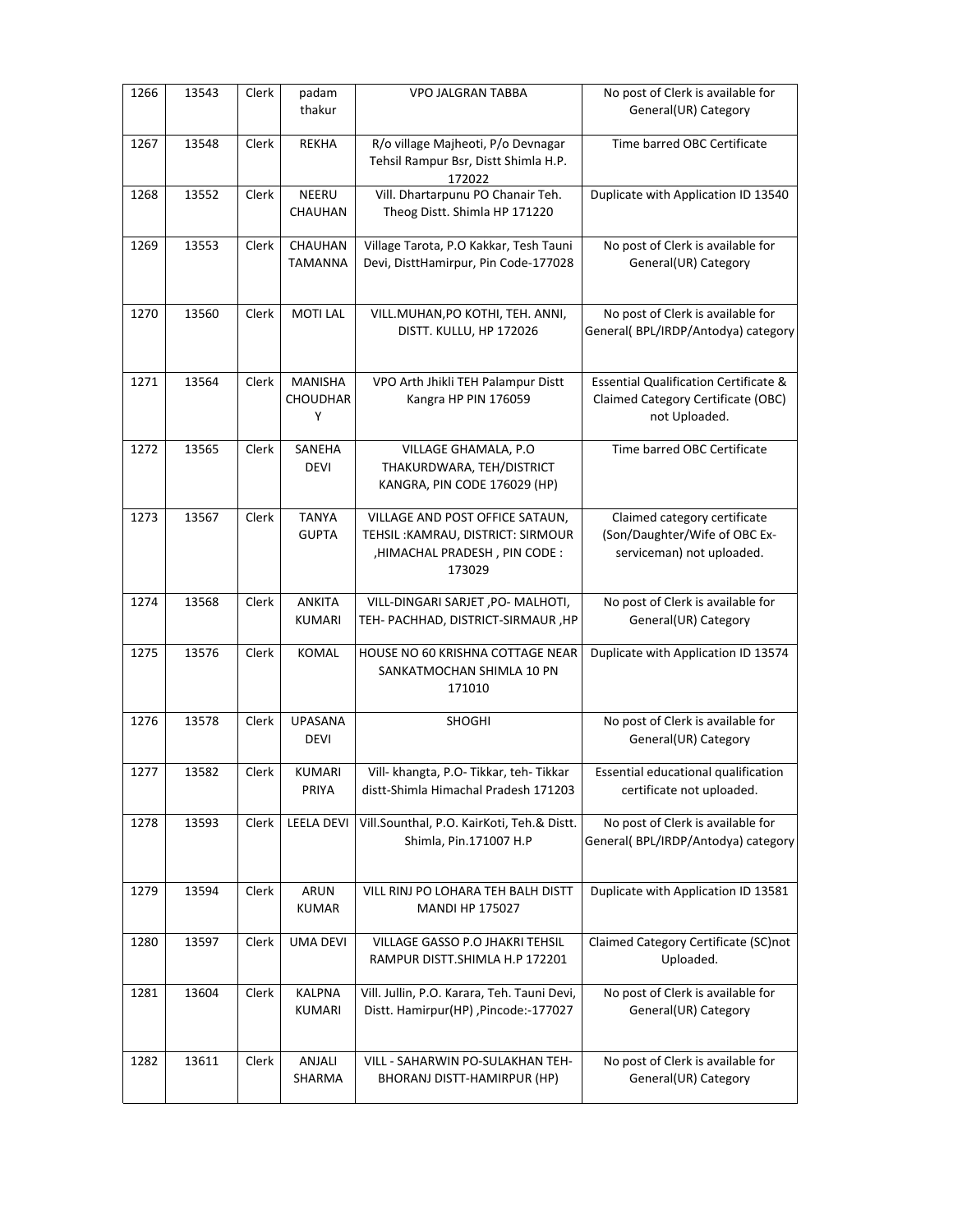| 1283 | 13614 | Clerk | Rubina                         | Al karam house , house number 29/6,<br>ward no-5, Shiva colony near Post<br>office Paonta sahib | No post of Clerk is available for<br>General(UR) Category                                                    |
|------|-------|-------|--------------------------------|-------------------------------------------------------------------------------------------------|--------------------------------------------------------------------------------------------------------------|
| 1284 | 13620 | Clerk | <b>ANKUSH</b><br><b>KUMAR</b>  | Village loharkar po Dangri teh nadaun<br>distt Hamirpur Himachal Pradesh<br>177048              | Duplicate with Application ID 13630                                                                          |
| 1285 | 13624 | Clerk | Priya                          | 592-B/2F Sahdev gali Vishwas Nagar<br>Shahdara Delhi                                            | <b>Essential Qualification, Claimed</b><br>Category (SC) and bonafide Himachali<br>Certificate not uploaded. |
| 1286 | 13628 | Clerk | Monu Devi                      | Village Lower Barol Post Office Dari<br>Tehsil Dharamshala Distt. Kangra Pin<br>176057 (HP)     | No post of Clerk is available for<br>General(UR) Category                                                    |
| 1287 | 13634 | Clerk | Geeta                          | Arun kumar, village gullo tehsil theog,<br>jais (321), shimla, jais, himachalpradesh<br>,171201 | DOB Proof not uploaded.                                                                                      |
| 1288 | 13637 | Clerk | PALVI<br><b>THAKUR</b>         | VILL CHAMARDI PO PATLANDER TEH<br>SUJANPUR DIUSTT HAMIRPUR 176111                               | No post of Clerk is available for<br>General(UR) Category                                                    |
| 1289 | 13640 | Clerk | Kavita<br>Thakur               | Village Muhana Po Gahar Teh<br>Ghumarwin Dstt Bilaspur pin 174027                               | No post of Clerk is available for<br>General(UR) Category                                                    |
| 1290 | 13641 | Clerk | <b>NISHA</b><br>KUMARI         | VPO RUPI TEHSIL NICHAR DISTT<br>KINNAUR HP 172101                                               | No post of Clerk is available for ST<br>Category                                                             |
| 1291 | 13642 | Clerk | <b>HARDEEP</b><br>KAUNDAL      | VPO PANYALI TEH GALORE DISTT<br><b>HAMIRPUR</b>                                                 | Time barred OBC Certificate                                                                                  |
| 1292 | 13645 | Clerk | <b>ANITA</b><br><b>KUMARI</b>  | VILL SAROLI PO TAKOLI GIRTHAN<br>TEHSIL FATHEPUR DISTT KANGRA HP<br>176021                      | OBC Certificate not legible and visible                                                                      |
| 1293 | 13646 | Clerk | Meenakshi<br>Rana              | V. P. O and teh Ghumarwinpin 174021<br>ward no 3Dstt Bilaspur (HP)                              | Duplicate with Application ID 13618                                                                          |
| 1294 | 13648 | Clerk | <b>ANJALI</b><br>SHARMA        | VILL GULTHANI , P.O DEOLA , TEH . SUNNI<br>, DISTRICT SHIMLA, PIN. 171007 HP                    | No post of Clerk is available for<br>General(UR) Category                                                    |
| 1295 | 13652 | Clerk | <b>JAGDISH</b><br><b>CHAND</b> | <b>VILLAGE KHUBIYAR PO RONHAT TEHSIL</b><br>SHILLAI DISTRICT SIRMOUR HP                         | Fee not verified.                                                                                            |
| 1296 | 13656 | Clerk | SHUBHAM<br>CHANDEL             | HOUSE NO 85 KASHMIRI MOHALLA PO<br>AND TEHSIL KASAULI DISTT SOLAN HP<br>173204                  | Duplicate with Application ID 13632                                                                          |
| 1297 | 13657 | Clerk | Nikhil<br>bhadwal              | Ward no. 2 Anu kalan near panchayat<br>house, Tehsil P. O, district - Hamirpur<br>177001        | No Post of Clerk is available for<br>General (UR) Category.                                                  |
| 1298 | 13660 | Clerk | SHIVANI<br><b>MALHOTRA</b>     | <b>VILLAGE GHURSHALI TEH AND DIST</b><br><b>SHIMLA 171011</b>                                   | No Post of Clerk is available for<br><b>General</b> Persons with Benchmark<br>Disability).                   |
| 1299 | 13661 | Clerk | ANITA                          | Negi Niwas uday colony Bhttakuffer<br>Sanjauli Shimla                                           | Duplicate with Application no. 13665                                                                         |
| 1300 | 13664 | Clerk | <b>BHAVNA</b>                  | H NO 200 LOWER NIHAL NEAR MILK<br>CHILLING PLANT TEHSIL SADAR DISTT<br><b>BILASPUR HP</b>       | Duplicate With Application No. 13653                                                                         |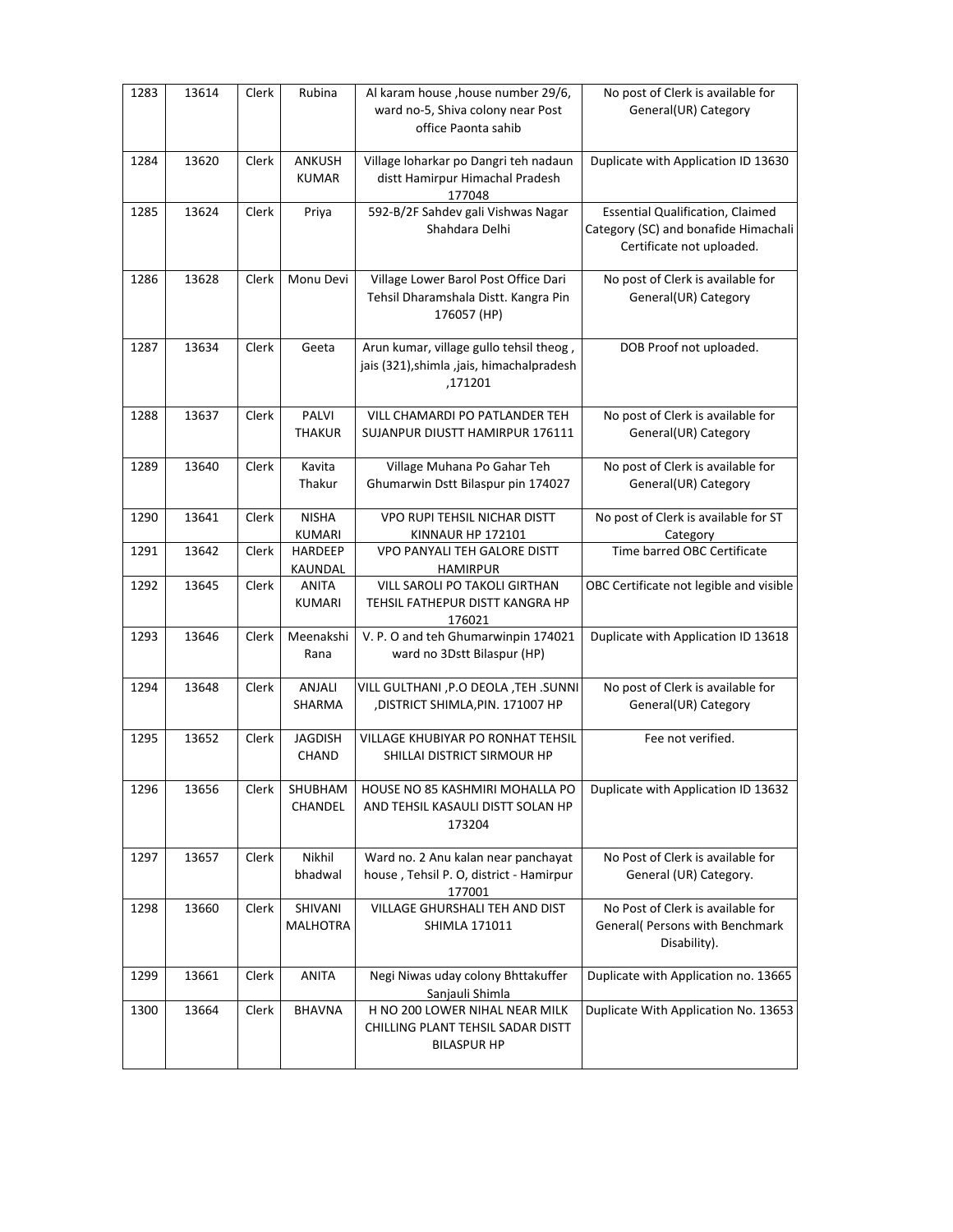| 1301 | 13669 | Clerk | Bharti<br>Kumari               | Village Padhar Post Office Sirhkund<br>Teh&Distt Chamba(H.P.)                                    | <b>Essential Qualification Certificate not</b><br>uploaded.                                                 |
|------|-------|-------|--------------------------------|--------------------------------------------------------------------------------------------------|-------------------------------------------------------------------------------------------------------------|
| 1302 | 13671 | Clerk | <b>HEM RAJ</b>                 | Vill Chillar Po Manlogkalan Teh<br>Ramshehar Distt Solan 173218                                  | Claimed Category Certificate (SC) not<br>Uploaded.                                                          |
| 1303 | 13678 | Clerk | POONAM<br>SHARMA               | H NO 35 A LOWER MAIN MARKET<br>TEHSIL SADAR DISTT BILASPUR HP<br>174001                          | No post of Clerk is available for Gen<br>(UR) Category.                                                     |
| 1304 | 13681 | Clerk | SHEETAL                        | Flat no 343 pkt 7 sec 1a nasirpur<br>dwarka                                                      | Duplicate with Application ID 12249                                                                         |
| 1305 | 13682 | Clerk | PAYAL<br>SHARMA                | VILL BADEHAR PO PATTI TEH<br>PALAMPUR DISTT KANGRA HP                                            | EWS Certificate not uploaded.                                                                               |
| 1306 | 13691 | Clerk | SUSHMA<br><b>THAKUR</b>        | KANWAR KUTIR LOWER KAITHU<br>SHIMLA -171003                                                      | No Post of clerk is available for Gen<br>(UR) Category.                                                     |
| 1307 | 13695 | Clerk | AARTI<br><b>THAKUR</b>         | PARIHAR NIWAS VIJAY NAGAR TOTU<br><b>SHIMLA HP 171011</b>                                        | No Post of Clerk is available for Gen<br>(UR) Category.                                                     |
| 1308 | 13702 | Clerk | <b>TARUSHI</b><br>SHARMA       | VILL. DHABLOG, P.O MAMLIGH, TEH.<br>KANDAGHAT, DISTT. SOLAN, HIMACH<br>PRADESH                   | No post of Clerk is available for<br>General(UR) category                                                   |
| 1309 | 13704 | Clerk | POOJA<br>SHARMA                | VILLAGE TRIMDLI PO SAINJ BAGRA<br>TEHSIL KARSOG DISTT MANDI PINNO-<br>175011 HP                  | No post of Clerk is available for<br>General(UR) category                                                   |
| 1310 | 13719 | Clerk | Mahima<br>Ajay<br>Kushwaha     | Dhabel check post franciss chawl room<br>no45                                                    | No post of Clerk is available for<br>General(UR) category & Bonafide<br>Himachali Certificate not uploaded. |
| 1311 | 13720 | Clerk | POOJA DEVI                     | VILL.LUBH POST OFFICE MAKRAHAN,<br>TEH. JAWALI, DISTT. KANGRA<br>HIMACHAL PRADESH PINCODE 176023 | Time Barred OBC Certificate.                                                                                |
| 1312 | 13726 | Clerk | Sujata Rao                     | P.o. Navahi Devi, Vill. Mahetedi, teh.<br>Sarkaghat, dist. Mandi, HP.                            | No Post of Clerk is available for ST<br>Category.                                                           |
| 1313 | 13733 | Clerk | NEELAM                         | VILL SHALA PO TEBBEN TEHSIL KARSOG<br>DISTT MANDI HP 175011                                      | No Post of Clerk is available for Gen<br>(UR) Category.                                                     |
| 1314 | 13734 | Clerk | <b>HIMANI</b><br><b>THAKUR</b> | VILLAGE KHAINA PO KANTA<br>FELAGTEHSIL DADAHU DISTT SIRMOUR<br>PIN 173022                        | No post of clerk is available for<br>general(UR) category.                                                  |
| 1315 | 13736 | Clerk | SANGEETA<br><b>DEVI</b>        | VILLAGE KATERA POST OFFICE TANDI<br>TEHSIL ANNI DISTRICT KULLU HP<br>172033                      | <b>EssentialEducational Qualification</b><br>Certificate not uploaded.                                      |
| 1316 | 13740 | Clerk | SHABNAM                        | VPO Badhal Thore Teh Dehra Distt<br>Kangra Himachal Pradesh Pin code-<br>177105                  | Duplicate with Application No. 10430                                                                        |
| 1317 | 13745 | Clerk | SHABNAM                        | VPO Badhal Thore Teh Dehra Distt<br>Kangra Himachal PradeshPin code--<br>177105                  | Duplicate with Application No. 10430                                                                        |
| 1318 | 13746 | Clerk | SAHIL                          | VILL SOKNI DA KOTPO KHANIYARA<br>TEHSIL DHARAMSHALA DISTT KANGRA<br>HP 176218                    | <b>Essential Educational Qualification</b><br>Certificate not uploaded.                                     |
| 1319 | 13747 | Clerk | SANDEEP<br>KUMAR               | Vill.Rangori.P.O Sarahan<br>Teh.Rampur.Distt.Shimla                                              | Duplicate with Application ID 10948                                                                         |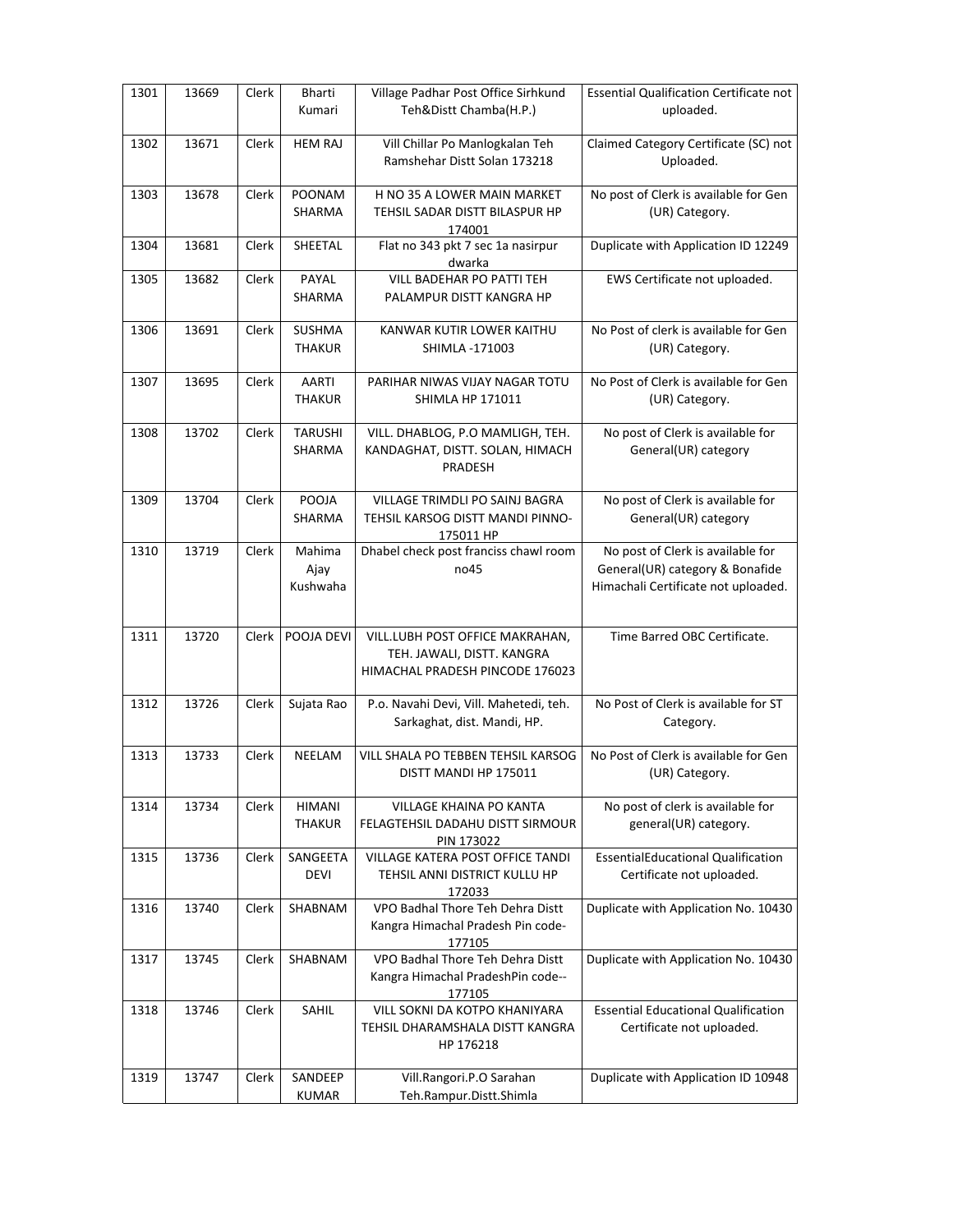| 1320 | 13748 | Clerk | <b>KRITIKA</b><br>SHARMA       | VILL KARNGORA PO BARI MAJHERWAN<br>TEHSIL GHUMARWIN DISTT BILASPUR<br>HP174021                            | Underage                                                                        |
|------|-------|-------|--------------------------------|-----------------------------------------------------------------------------------------------------------|---------------------------------------------------------------------------------|
| 1321 | 13750 | Clerk | SUGANDHA<br><b>DEVI</b>        | SITA KUNJ NEAR SHIV SHAKTI<br>MANDIRLOWER PANTHAGHATI SHIMLA<br>HP 171009                                 | No post of Clerk is available for<br>General(UR) Category                       |
| 1322 | 13752 | Clerk | SHABNAM                        | VPO Badhal Thore Teh Dehra Distt<br>Kangra Himachal PradeshPin code-<br>177105                            | Duplicate with Application No. 10430                                            |
| 1323 | 13753 | Clerk | <b>BALA DEVI</b>               | VPO NAVGAON TEHSIL ARKI DISTT<br><b>SOLAN HP 171102</b>                                                   | No post of Clerk is available for<br>General(UR) Category                       |
| 1324 | 13754 | Clerk | SANDEEP<br><b>KUMAR</b>        | VILL.RANGORI.P.O.SARAHAN TEHSIL<br>RAMPUR DISTT. SHIMLA                                                   | Duplicate with Application ID 10948                                             |
| 1325 | 13759 | Clerk | AKSHAY<br><b>THAKUR</b>        | VILLAGE SHILLEY PO BYCHERI TEH &<br>DIST SHIMLA 171011                                                    | No post of clerk is available for<br>General(UR) Category                       |
| 1326 | 13765 | Clerk | <b>SHWETA</b><br><b>KUMARI</b> | House No. 81/1 Bahli, Post Office<br>Bhareri, Tehsil Bhoranj, Distt Hamirpur<br>(Himachal Pradesh)-177024 | Claimed Category Certificate (SC) not<br>Uploaded.                              |
| 1327 | 13768 | Clerk | Swati<br>Rakam                 | h 592 balaji chawl nehru nagar v m rd<br>no 5 vile parle west mumbai 400 056                              | No post of Clerk is available for<br>General(UR) Category and Non-<br>Himachali |
| 1328 | 13769 | Clerk | Swati Sood                     | Swati sood W/O Shivam SoodV. P.O.<br>PragpurTeh. DehraDistt kangraH.<br>P.177107                          | No post of Clerk is available for<br>General(UR) Category                       |
| 1329 | 13776 | Clerk | SAKSHI                         | D/O SH. OM PRAKASH N.P. HOUSE SET<br>NO. 3 ANJI VIKASNAGAR, SHIMLA, H.P. -<br>171009                      | Time barred OBC Certificate                                                     |
| 1330 | 13779 | Clerk | Saroj<br>Kumari                | VILL.-REHAG, P/O-CHALEHLI, TEH.-<br>GHUMARWIN, DISST. - BILASPUR, PIN<br>CODE-174003                      | No post of Clerk is available for<br>General(UR) Category                       |
| 1331 | 13782 | Clerk | NEELMA                         | Village Dabrog, Tehsil Sarkaghat, Distt.<br>Mandi, Himachal Pradesh - 175024                              | No post of Clerk is available for<br>General(UR) Category                       |
| 1332 | 13791 | Clerk | PRABHA<br>DEVI                 | Prabha Devi, W/o ASHOK<br>KUMAR, VPO. Balhra Teh. Baldwara, Pin<br>No.175033.Distt Mandi (H.P)            | Duplicate with Application ID 13786                                             |
| 1333 | 13793 | Clerk | Pooja<br>Kumari                | Village Khamera Khurd Post Office<br>Daslehra Tehsil Jhandutta District<br>Bilaspur Himachal Pradesh      | No post of Clerk is available for<br>General(UR) Category                       |
| 1334 | 13794 | Clerk | <b>KUJA DEVI</b>               | V.P.O KHASHDHAR TEH. CHIRGAON<br>DISTT.SHIMLA                                                             | No post of Clerk is available for<br>General(UR) Category                       |
| 1335 | 13795 | Clerk | MADHAVI                        | Village/post office manikaran teh.<br>bhunter district kullu hp(175105)                                   | Time barred EWS Certificate                                                     |
| 1336 | 13797 | Clerk | <b>ADITI</b><br><b>MEHTA</b>   | VILL-SHILLA P/O-DEHA BALSON TEH-<br>THEOG DISTT-SHIMLA HP 171220                                          | Underage                                                                        |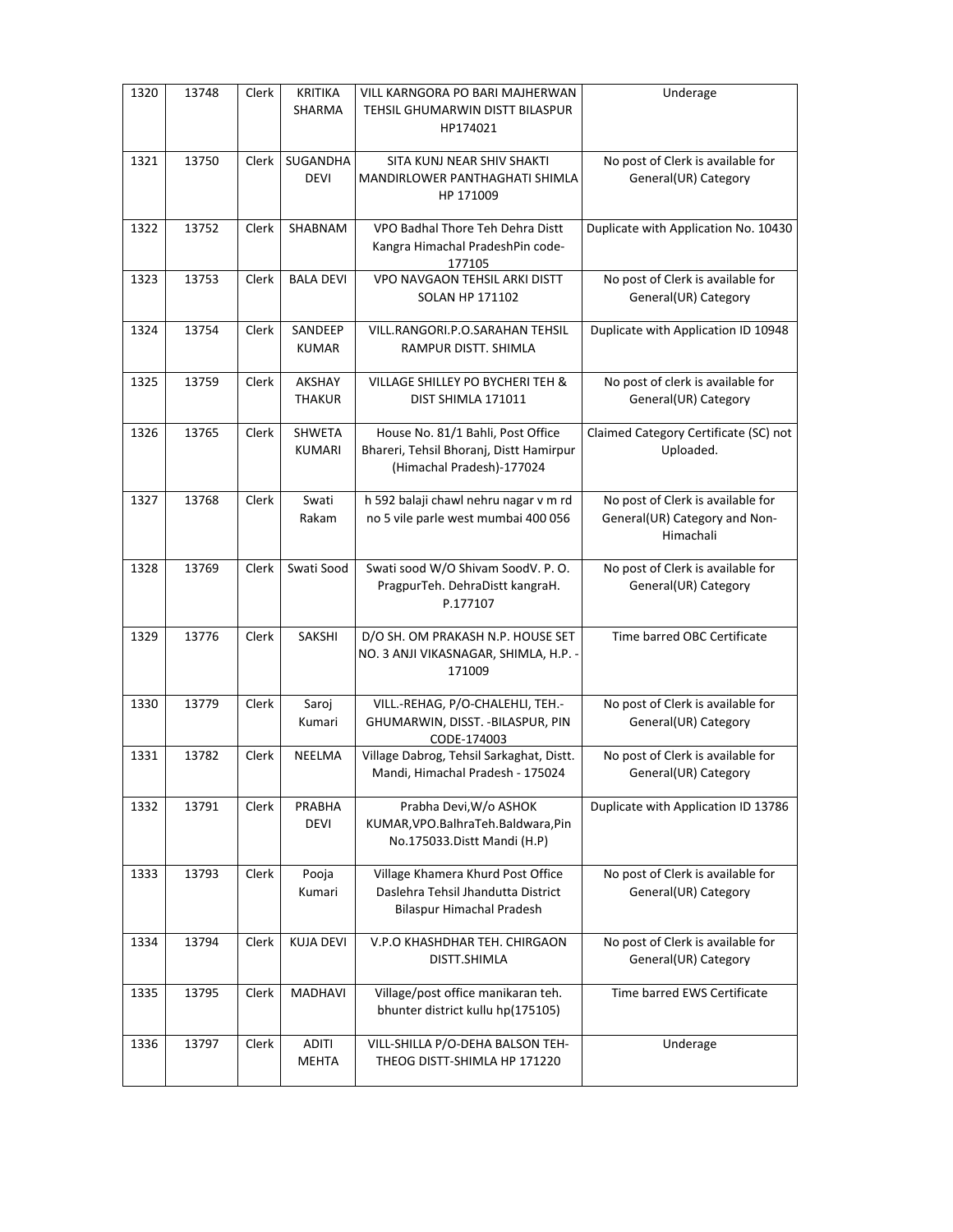| 1337 | 13799 | Clerk | RANJNA<br>SHARMA                | Subji Mandi Suzi linemc building Shimla                                                                                 | No post of Clerk is available for<br>General(UR) Category and no<br>documents attached   |
|------|-------|-------|---------------------------------|-------------------------------------------------------------------------------------------------------------------------|------------------------------------------------------------------------------------------|
| 1338 | 13801 | Clerk | <b>ARCHANA</b><br><b>KUMARI</b> | V. P. O. Karsal. TEH. LAD BHAROL DISTT.<br>Mandi (HP)                                                                   | No post of Clerk is available for<br>General(UR) Category                                |
| 1339 | 13802 | Clerk | <b>NEHA</b>                     | Vill. Loha, p.o.-shehrol, teh.-arki, distt.-<br>solan,hp                                                                | No post of Clerk is available for<br>General(UR) Category                                |
| 1340 | 13807 | Clerk | <b>MANORMA</b>                  | VILLAGE TIKKAR UPPRLA POST OFFICE<br>TIKKAR KHATRIAN TEHSIL BAMSON<br>(TAUNI DEVI) DISTRICT HAMIRPUR PIN<br>CODE 177025 | No post of Clerk is available for<br>General(UR) Category                                |
| 1341 | 13809 | Clerk | <b>SWATI</b><br>SHARMA          | SHARMA NIWAS NEAR DHINGU<br><b>MANDIR SANJAULI SHIMLA -6</b>                                                            | No post of Clerk is available for<br>General(UR) Category                                |
| 1342 | 13810 | Clerk | SHIVANGI                        | <b>GHOORPUR PRAYAGRAJGHOORPUR</b>                                                                                       | DOB Proof, Bonafide Himachali and<br>EWS Certificates not uploaded.                      |
| 1343 | 13813 | Clerk | SAMRITI<br>SHARMA               | SHARMA NIWAS NEAR DHINGU<br><b>MANDIR SANJAULI SHIMLA -6</b>                                                            | No post of Clerk is available for<br>General(UR) Category                                |
| 1344 | 13816 | Clerk | yashika                         | village avera po jadoli teh nirmand disst<br>kullu hp 172023                                                            | Duplicate with Application ID<br>No.13818.                                               |
| 1345 | 13820 | Clerk | SONAM<br><b>DEVI</b>            | V.P.O gorkhuwala, teh Paonta Sahib,<br>dusty sirmour, (HP) 173025                                                       | Time barred OBC Certificate                                                              |
| 1346 | 13822 | Clerk | <b>ASHA</b><br><b>KUMARI</b>    | VILLAGE CHATTAR P.O BAROTATEH<br><b>BHARARIHP</b>                                                                       | <b>Educational Qualification certificates</b><br>not uploaded.                           |
| 1347 | 13825 | Clerk | <b>BHAWNA</b>                   | VILLAGE GAWAHI KALAN P.O.KOHBAG<br>TEH.& DISTT.SHIMLA H.P.171103                                                        | Essential educational qualification<br>certificate not uploaded.                         |
| 1348 | 13827 | Clerk | PRIYA RAI                       | 56/2kings road howrah 1Keshav<br>appartment                                                                             | Bonafide Himachali Certificate and<br>Ward of Ex-serviceman certificate not<br>uploaded. |
| 1349 | 13828 | Clerk | <b>NAINA</b><br><b>KUMARI</b>   | Vill Shalot P O MASLI TEH CHIRGAON<br>DISTT SHIMLA HP 171208                                                            | Undergraduate.                                                                           |
| 1350 | 13829 | Clerk | <b>NAINA</b><br>KUMARI          | Vill Shalot P O MASLI TEH CHIRGAON<br>DISTT SHIMLA HP 171208                                                            | Duplicate with Application ID 13828                                                      |
| 1351 | 13832 | Clerk | <b>BHAWANA</b>                  | Village chudawali p.o saryanj tehsil arki<br>district solan                                                             | Time barredOBC Certificate                                                               |
| 1352 | 13833 | Clerk | PRIYANKA                        | Village kainthu p.o bhawai tehsil<br>sanghra district sirmour                                                           | Essential educational qualification<br>certificate not uploaded.                         |
| 1353 | 13835 | Clerk | ANKUSH                          | Vill matial p.o sehorpian teh<br>jawalamukhi Distt kangra himachal<br>pradesh 176031                                    | Claimed Category Certificate (SC) not<br>Uploaded.                                       |
| 1354 | 13837 | Clerk | CHETNA<br><b>DEVI</b>           | Village lahashni post office chhenour<br>teh. Bhunter district kullu HP pin code<br>175125                              | Time barred EWS Certificate                                                              |
| 1355 | 13838 | Clerk | ANAMIKA<br>PRIYADARS<br>HNI     | Ward no - 01, Village Bulang, PO Fojal<br>(29/63), Kullu                                                                | No post of Clerk is available for<br>General(UR) Category                                |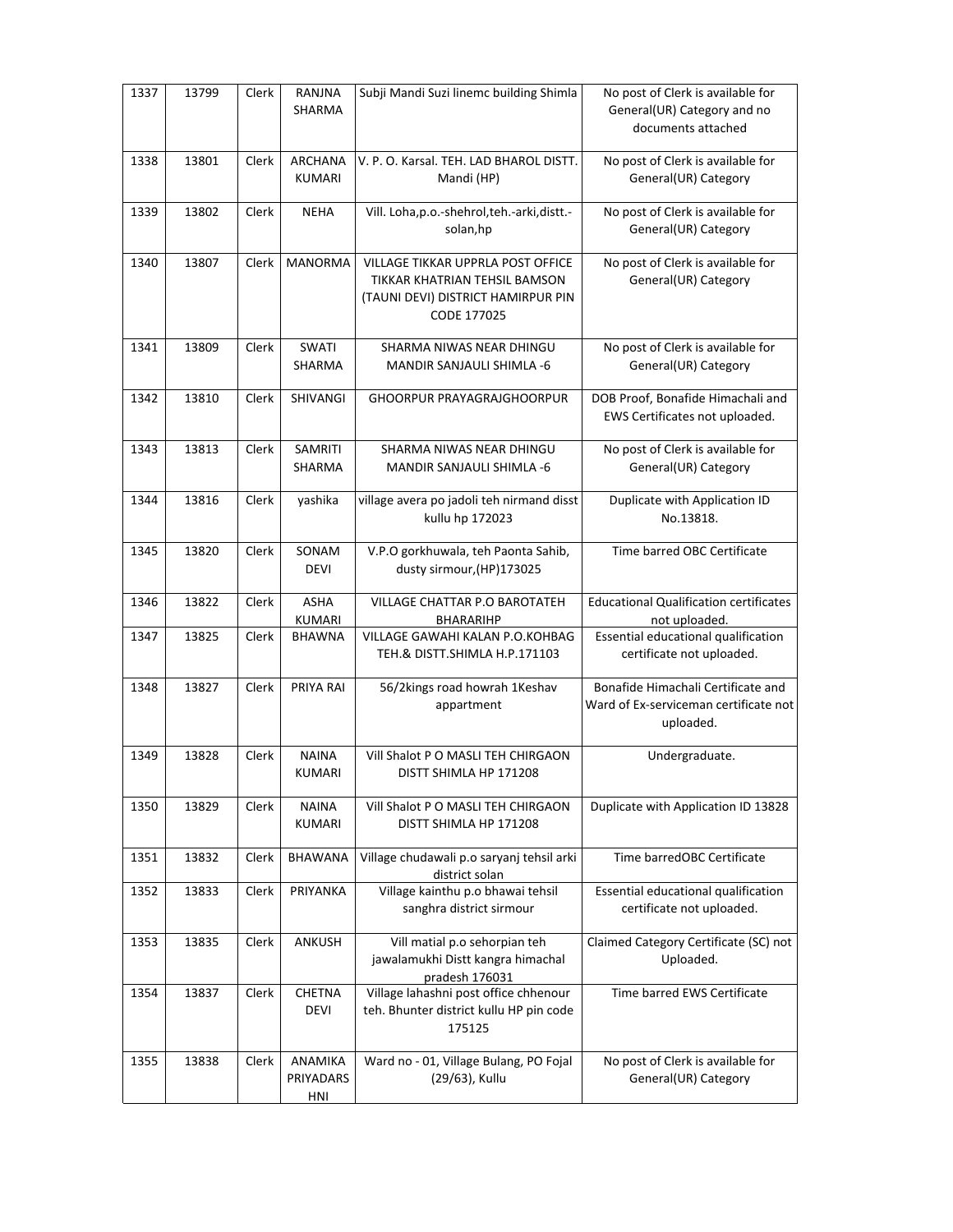| 1356 | 13840 | Clerk        | Sunesh<br>Kumar               | Vpo DODRA TEH DODRA KEWAR<br>District Shimla Himachal Pradesh pin<br>171221                              | Fee not verified.                                                                                                       |
|------|-------|--------------|-------------------------------|----------------------------------------------------------------------------------------------------------|-------------------------------------------------------------------------------------------------------------------------|
| 1357 | 13843 | Clerk        | <b>RASHI</b><br><b>BHADOL</b> | VPO HANOH TEHSIL BHORANJ DISTRICT<br>HAMIRPUR 177024                                                     | No post of Clerk is available for<br>General(UR) Category                                                               |
| 1358 | 13846 | Clerk        | Sunita<br>Thakur              | VILL. DHARALI, PO. MAHOG, TEH.<br>KARSOG, DISTT. MANDI. HP (175011)                                      | No post of Clerk is available for<br>General(UR) Category                                                               |
| 1359 | 13853 | Clerk        | ANJU BALA                     | VILL. KANDIYARI, P. O. BALI-KOTI, TEH.<br>SHILLAI, DISTT. SIRMOUR, H.P                                   | No post of Clerk is available for<br>General(UR) Category                                                               |
| 1360 | 13854 |              | Clerk PALVI SINGH             | Village khanot, P.OBarinSub district<br>Baldwara, District Mandi, Himachal<br>Pradesh, 175033            | No post of Clerk is available for<br>General(UR) Category                                                               |
| 1361 | 13857 | Clerk        | Shivani                       | Vill. Naloh, PO. Lagdhar Teh. Kotli Distt.<br>Mandi                                                      | No post of Clerk is available for<br>General(UR) Category                                                               |
| 1362 | 13858 | Clerk        | Nishu<br>Thakur               | V.p.o.binola,teh.sadar,dist.bilaspur                                                                     | No post of Clerk is available for<br>General(UR) Category.                                                              |
| 1363 | 13859 | Clerk        | Nishu<br>Thakur               | V.p.o.binola,teh.sadar,dist.bilaspur                                                                     | Duplicate with Application ID 13858                                                                                     |
| 1364 | 13860 | Clerk        | <b>NEHA DEVI</b>              | Village Kas Rakar Post Office Bhararu<br>Tehsil Joginder Nagar District Mandi<br>Himachal Pradesh 175015 | Time barred OBC Certificate                                                                                             |
| 1365 | 13861 | Clerk        | <b>SAHIL</b>                  | V.P.O MATAUR TEHSIL AND DISTRICT<br>KNAGRA HPPIN :- 176001                                               | Time barredOBC Certificate                                                                                              |
| 1366 | 13863 | Clerk        | <b>SHUBHAM</b>                | VILL. ABDULLAPUR P.O ZAMANABAD<br>TEH. AND DISTT. KANGRA HP-176001                                       | No post of Clerk is available for<br>General(UR) Category                                                               |
| 1367 | 13864 | <b>Clerk</b> | Sarita Patyal                 | Village and Post office -Menjha ,teh -<br>Palampur, District - Kangra (Hp)                               | No post of Clerk is available for<br>General(UR) Category                                                               |
| 1368 | 13865 | Clerk        | Archana<br>Thakur             | Set No. 7Brocke Lyne, Chota Shimla,<br>Shimla, HP                                                        | No post of Clerk is available for<br>General(UR) Category                                                               |
| 1369 | 13866 | Clerk        | <b>VIKASH</b>                 | VILL-JATEHAR P.O-BAG TEH-LAD<br>BHAROL DISTT-MANDI H.P PIN-175032                                        | No post of Clerk is available for<br>General(UR) Category                                                               |
| 1370 | 13871 | Clerk        | <b>KAVITA</b>                 | Vill-Sakundi Chimla Teh-Kumarsain P/O-<br>Kotgarh Distt-Shimla HP 172031                                 | DOB Proof, Essential educational<br>qualification certificate and Claimed<br>Category Certificate (SC) not<br>Uploaded. |
| 1371 | 13874 | Clerk        | SUNIL<br><b>KUMAR</b>         | VILLBALLAPO<br>RAKHTEHSILPALAMPURDISTTKANGRAH<br>P-176059                                                | Essential educational qualification<br>certificate not uploaded.                                                        |
| 1372 | 13875 | Clerk        | Sarita Patyal                 | Village and Post office -Menjha , teh -<br>Palampur, District - Kangra (Hp)                              | EWS Certificate not uploaded.                                                                                           |
| 1373 | 13880 | Clerk        | RANVEER<br>SINGH              | VILL-JATEHAR P.O-BAG TEH-LAD<br>BHAROL DISTT-MANDI (H.P) PIN-<br>175032                                  | Essential educational qualification<br>certificate not uploaded.                                                        |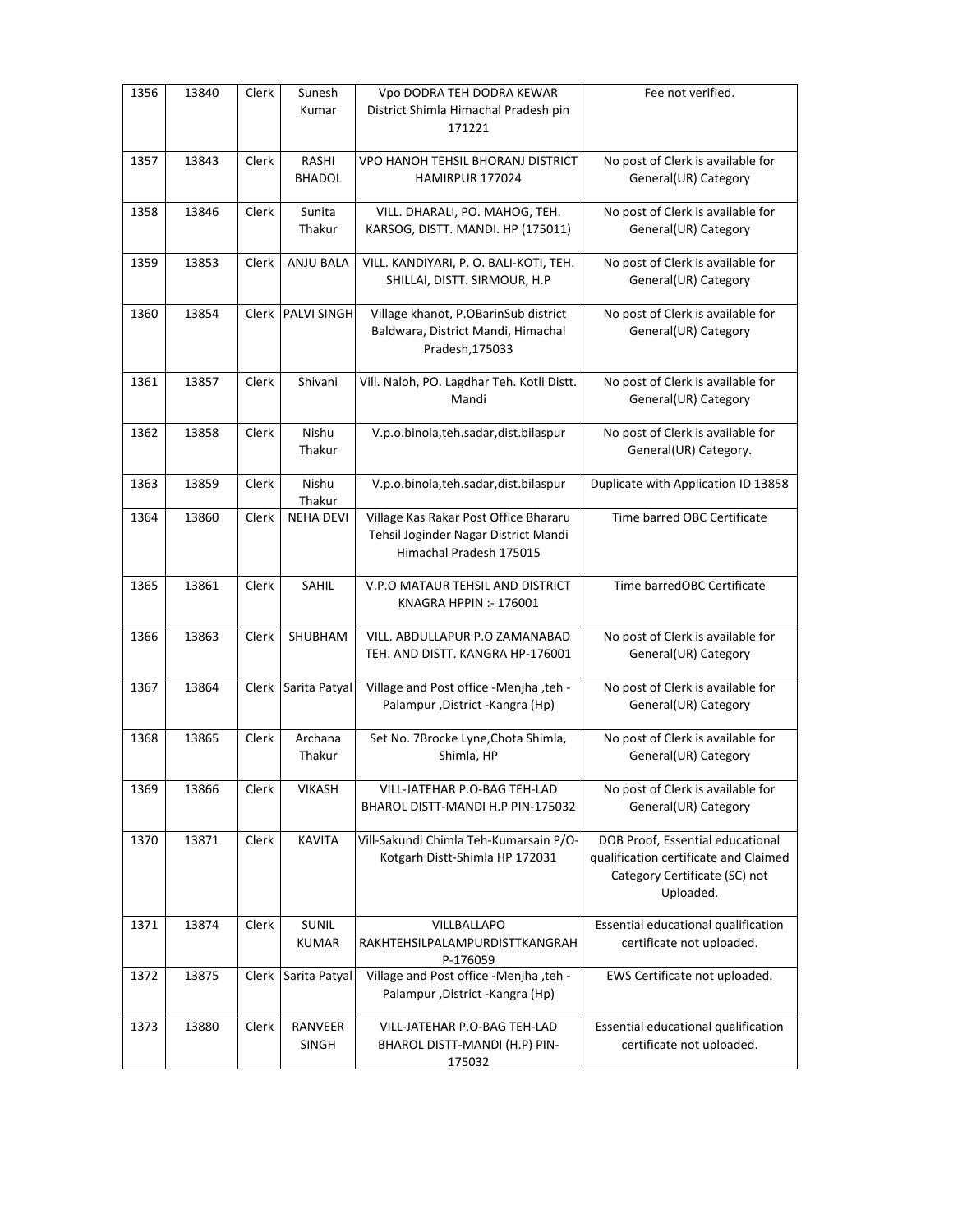| 1374 | 13882 | Clerk | <b>VIPAN LAL</b>               | V.P.O. Larot Teh chirgaon District<br>Shimla Pincode 171208                                                             | Duplicate with Application ID 13780                                                                     |
|------|-------|-------|--------------------------------|-------------------------------------------------------------------------------------------------------------------------|---------------------------------------------------------------------------------------------------------|
| 1375 | 13884 | Clerk | Rajat Rana                     | Ward no 8 house no 110 naya nagar<br>Hamirpur, HP Pin 177001                                                            | Duplicate with Application ID 13879                                                                     |
| 1376 | 13889 | Clerk | ANJU                           | PALAK BHAWAN LOWER VIKAS NAGAR                                                                                          | No post of Clerk is available for                                                                       |
|      |       |       | PAWAAR                         | KASUMPTI SHIMLA                                                                                                         | General(UR) Category                                                                                    |
| 1377 | 13897 | Clerk | SACHIN<br><b>KUMAR</b>         | Village Cheri post office Badhaghat<br>tehshil ghumarwin district Bilaspur<br>state himachal pradesh pin code<br>174029 | <b>Essential Qualification Certificate &amp;</b><br>Claimed Category Certificate (SC) not<br>Uploaded.  |
| 1378 | 13899 | Clerk | Sarita Patyal                  | Village and Post office -Menjha , teh -<br>Palampur, District - Kangra (Hp)                                             | Duplicate with Application ID 13875                                                                     |
| 1379 | 13903 | Clerk | PRIYANKA<br><b>THAKUR</b>      | AMAR SINGH BUILDING,<br>PARECHI, SHIMLA-3Room no -65Shimla                                                              | No post of Clerk is available for<br>General(UR) Category                                               |
| 1380 | 13904 | Clerk | Shivani<br>Thakur              | VPO Ghandoori Teh Nohradhar Distt<br>Sirmaur HP 173104                                                                  | No post of Clerk is available for<br>General(UR) Category                                               |
| 1381 | 13908 | Clerk | Harish<br>Thakur               | Vill.-chatti, Teh.-Nirmand, P.o.- Rampur<br>Busher. Distti.-kullu, Pin-172001 HP                                        | No post of Clerk is available for<br>General( Persons with Benchmark<br>Disability) category            |
| 1382 | 13909 | Clerk | POOJA<br><b>THAKUR</b>         | AMAR SINGH BUILDING,<br>PARECHI, SHIMLA-3Room no -65Shimla                                                              | No post of Clerk is available for<br>General(UR) Category.                                              |
| 1383 | 13918 | Clerk | <b>NITIKA</b><br>SHARMA        | VILLAGE DANDOR PO TAHNA KASOGA<br>TEHSIL DADAHU DISTT SIRMOUR H.P<br>PIN 173022                                         | No post of Clerk is available for<br>General(UR) Category                                               |
| 1384 | 13929 | Clerk | RAM<br>KANDAYBUR<br>U          | VILL-JOMRI PO-ROBKERA PS-<br>ANANDPUR                                                                                   | No post of Clerk is available for ST(<br>BPL/IRDP/Antodya) and Non-<br>Himachali                        |
| 1385 | 13949 | Clerk | <b>RAM</b><br>KANDAYBUR<br>U   | <b>JOMTRI</b>                                                                                                           | Duplicate with Application ID 13929                                                                     |
| 1386 | 13950 | Clerk | AKSHAY<br><b>KUMAR</b>         | VILL MARURA PO TALAI TEH<br>JHANDUTTA DISTT BILASPUR PIN CODE<br>174030                                                 | <b>Essential Qualification Certificate &amp;</b><br>Claimed Category Certificate (OBC)<br>not Uploaded. |
| 1387 | 13956 | Clerk | <b>TANSHI</b><br><b>SITHTA</b> | Block 4 Strawberry Hill Chotta Shimla                                                                                   | No Post of Clerk is available for Gen<br>(UR) Category.                                                 |
| 1388 | 13960 | Clerk | SHABNAM                        | VILL KALRUHI PO BARA TEHSIL<br>NADHAUN DISTT HAMIRPUR HP<br>177044                                                      | No Post of Clerk is available for Gen<br>(UR) Category.                                                 |
| 1389 | 13962 | Clerk | <b>BANIDHI</b>                 | Shiv Mandir Near Waterfall Shamti<br>Solan                                                                              | Time Barred EWS Certificate.                                                                            |
| 1390 | 13964 | Clerk | SAVITRI<br>DEVI                | Vpo lippa tehsil moorang District<br>kinnaur H.PPin no-172109                                                           | No Post of Clerk is available for ST<br>Category.                                                       |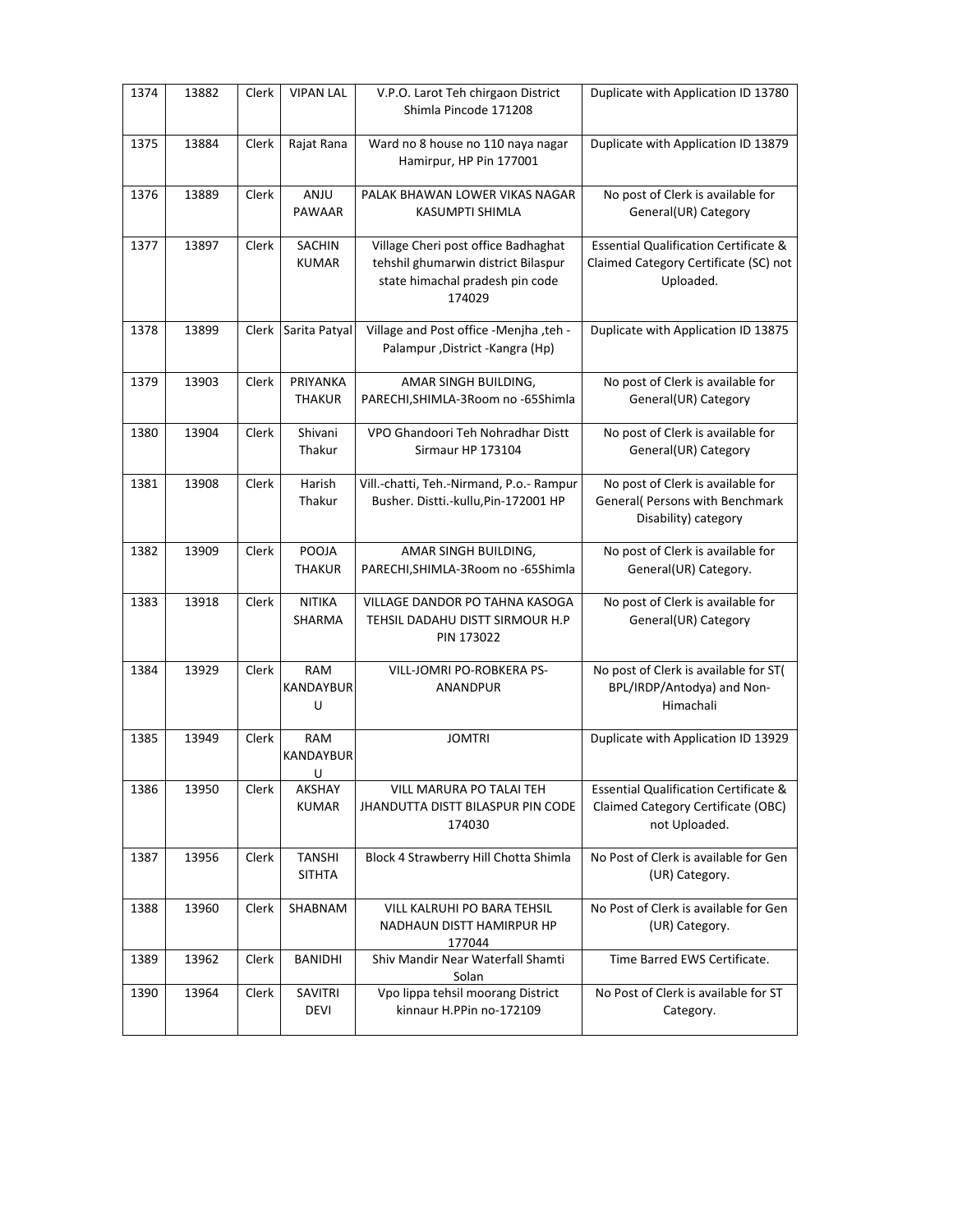| 1391 | 13965 | Clerk | <b>DIVYANGNA</b><br><b>DHALTA</b> | VILLAGE JHARAG, POST OFFICE<br>JHARAG, D.P.F JHARAG [54], SHIMLA,<br>HIMACHAL PRADESH -171206 | No Post of Clerk is available for Gen<br>(UR) category.                                                 |
|------|-------|-------|-----------------------------------|-----------------------------------------------------------------------------------------------|---------------------------------------------------------------------------------------------------------|
| 1392 | 13970 | Clerk | <b>SUNIL</b><br><b>KUMAR</b>      | Vill kud post office harot tehsil bangana<br>distt. Una H.P. 174307                           | Fee not verified.                                                                                       |
| 1393 | 13972 | Clerk | VAISHALI<br><b>THAKUR</b>         | VILLAGE- DHAR JATANPOST OFFICE-<br>BHUMTITEHSIL- ARKIDISTRICT-<br>SOLANH.P. (173221)          | Essential Qualification certificate not<br>uploaded.                                                    |
| 1394 | 13973 | Clerk | <b>SURBHI</b>                     | VILLAGE MORSU PATTIN PO BHOTA<br>TEH BARSAR DISTT HAMIRPUR                                    | No Post of Clerk is available for Gen<br>(BPL/IRDP/Antodya) category.                                   |
| 1395 | 13975 | Clerk | <b>MAMTA</b><br><b>DEVI</b>       | VILL.CHANDEH P.O KOTMORAS 175001<br>TEHSIL SADAR DISTT MANDI H.P                              | No Post of Clerk is available for Gen<br>(UR) category.                                                 |
| 1396 | 13976 | Clerk | <b>PUSHPA</b>                     | Village kuffa p.o.killar tehsil pangi<br>distt.chamba (H.P.)176323                            | No Post of Clerk is available for ST<br>(BPL/IRDP/Antoya) category.                                     |
| 1397 | 13978 | Clerk | <b>PUSHPA</b>                     | Village kuffa P.O.killar tehsil pangi<br>distt.chamba (H.P.)176323                            | Duplicate with Application no. 13976.                                                                   |
| 1398 | 13980 | Clerk | <b>NAVEEN</b><br><b>KUMAR</b>     | Village upper manjhtli po pathiar teshsil<br>nagrota bagwan distt kangra pin<br>176047 HP     | <b>Essential Qualification Certificate &amp;</b><br>Claimed Category Certificate (OBC)<br>not uploaded. |
| 1399 | 13985 | Clerk | <b>DEEPIKA</b>                    | VILL HATKOT KUNIHARP/O KUNIHAR<br>TEH ARKI DISTT SOLAN HP                                     | Time Barred OBC Certificate.                                                                            |
| 1400 | 13986 | Clerk | amita<br>kaushal                  | village gopal nagar post office daruhi<br>teh.and distt.hamirpur h.p.packa bharo              | Duplicate with Application no. 13984                                                                    |
| 1401 | 13987 | Clerk | Kusum<br>Thakur                   | VILLAGE -SAWAWA, P. O. -JOBRI, TEH. -<br>ARKI, DISTRICT - SOLAN, H. P., 173221                | No Post of Clerk is available for Gen<br>(UR) category.                                                 |
| 1402 | 13989 | Clerk | Sapna<br>Kumari                   | Village dalu, post office bijapur, tehsil<br>jaisinghpur, district kangra, hp 176095          | Time Barred OBC Certificate &<br>Bonafide Himachali Certificate not<br>uploaded.                        |
| 1403 | 13990 | Clerk | <b>KUSUM</b><br><b>THAKUR</b>     | VILLAGE -SAWAWA, P.O. -JOBRI, TEH. -<br>ARKI, DISTRICT - SOLAN, H. P., 173221                 | Duplicate with Application no. 13987                                                                    |
| 1404 | 13991 | Clerk | <b>DINESH</b><br>CHAUDHAR<br>Υ    | VPO KHOLI TEH & DISTT KANGRA<br>HIMACHAL PRADESH PIN CODE NO.<br>176056                       | Time Barred OBC Certificate.                                                                            |
| 1405 | 13996 | Clerk | PRIYANKA<br><b>KASHYAP</b>        | Village - Kufridhar, Post office - Rajhana,<br>Tehsil and district Shimla, HP                 | Duplicate with Application no. 12922                                                                    |
| 1406 | 13997 | Clerk | SUDERSHNA<br><b>DEVI</b>          | VILL CHARARA, PO BODA, TEH<br>BHAWARNA, DISTT KANGRA, PIN 176083                              | No Post of Clerk is available for Gen<br>(UR) category.                                                 |
| 1407 | 13998 | Clerk | Shairy sood                       | Vill-Lower khera, po-bahe da patt, teh-<br>palampur, distt-kangra(hp)176086                   | D.O.B Proof & EWS Certificate not<br>uploaded.                                                          |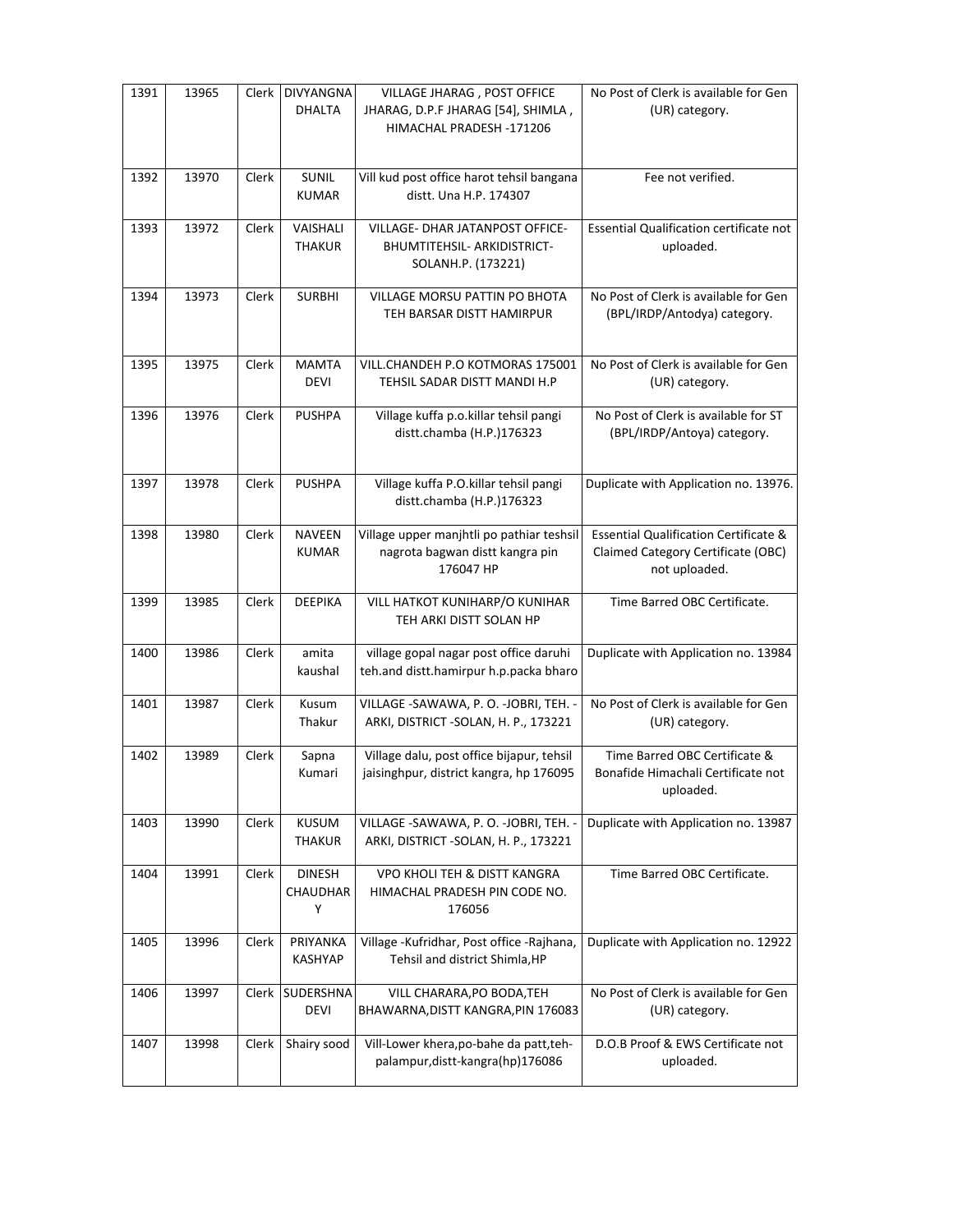| 1408 | 14001 | Clerk | <b>ASHWANI</b><br><b>KUMAR</b><br>CHAUHAN | Village - KUDANA, P.O. - JANGAL BERI,<br>Tehsil - SUJANPUR TIHRA, Distt -<br>HAMIRPUR (H.P.), Pin - 176109. | Ex-serviceman discharge certificate<br>not uploaded.                                               |
|------|-------|-------|-------------------------------------------|-------------------------------------------------------------------------------------------------------------|----------------------------------------------------------------------------------------------------|
| 1409 | 14005 | Clerk | <b>MONIKA</b><br><b>GUPTA</b>             | GUPTA NIWAS CIRCULAR ROAD NEAR<br>PWD COLONY SOLAN HP PIN 173212                                            | No Post of Clerk is available for Gen<br>(UR) category.                                            |
| 1410 | 14006 | Clerk | Nitish<br>Kumar                           | Nala road ghuggar palampur DISTT<br>kangra Himachal Pradesh                                                 | D.O.B Proof, Essential Qualification<br>Certificate not uploaded & Time<br>Barred OBC Certificate. |
| 1411 | 14015 | Clerk | Parul<br>Kropha                           | D/o Raghubir Singh house 5 ward 4<br>near airport gate Bhunter District Kullu<br>Himachal Pradesh 175125    | No post of clerk is available for<br>general(UR) category.                                         |
| 1412 | 14018 | Clerk | SHALINI                                   | VILL.- JHEER, P.O- GEHRA, TEH.-<br>SARKAGHAT, DISTT. - MANDI(H.P) PIN<br>CODE-175049                        | duplicate with application no. 14023                                                               |
| 1413 | 14019 | Clerk | SHALINI                                   | VILL.- JHEER, P.O- GEHRA, TEH.-<br>SARKAGHAT, DISTT. - MANDI(H.P) PIN<br>CODE-175049                        | duplicate with application no 14023                                                                |
| 1414 | 14020 | Clerk | SHALINI                                   | VILL.- JHEER, P.O- GEHRA, TEH.-<br>SARKAGHAT, DISTT. - MANDI(H.P) PIN<br>CODE-175049                        | duplicate with application no 14023                                                                |
| 1415 | 14021 | Clerk | SHALINI                                   | VILL.- JHEER, P.O- GEHRA, TEH.-<br>SARKAGHAT, DISTT. - MANDI(H.P) PIN<br>CODE-175049                        | duplicate with application no.14023                                                                |
| 1416 | 14022 | Clerk | SHALINI                                   | VILL.- JHEER, P.O- GEHRA, TEH.-<br>SARKAGHAT, DISTT. - MANDI(H.P) PIN<br>CODE-175049                        | duplicate with application no 14023                                                                |
| 1417 | 14024 | Clerk | <b>EKTA</b>                               | Vill. Dido, P.O - Devnager, Teh. Shimla,<br>Distt. Shimla, Pin Code 171011                                  | Required documents are password<br>protected.                                                      |
| 1418 | 14026 | Clerk | LALIT                                     | Vill Masrah PO Dharchandna Teh Kupvi<br>Distt Shimla, Himachal Pradesh,<br>Pincode-171210                   | No post of clerk is available for<br>general category.                                             |
| 1419 | 14030 | Clerk | Abhishek<br>Bhardwaj                      | Village Daryana PO Auhar Tehsil<br>Ghumarwin Distt Bilaspur HP 174024                                       | No post of clerk is available for<br>general(UR)                                                   |
| 1420 | 14032 | Clerk | POOJA                                     | Plot no 28 ugr back side sukhiram park<br>kiran garden uttam nagar new delhi<br>110059                      | Duplicate with application ID<br>no.14033.                                                         |
| 1421 | 14033 | Clerk | POOJA                                     | Plot no 28 ugr back side sukhiram park<br>kiran garden uttam nagar new delhi<br>110059                      | No post of clerk is available for<br>general (UR)category.                                         |
| 1422 | 14036 | Clerk | PRIYANKA                                  | vill matiyal po sehorpian teh<br>jawalamukhi distt kangra 176031                                            | Claimed Category Certificate(SC) not<br>Uploaded.                                                  |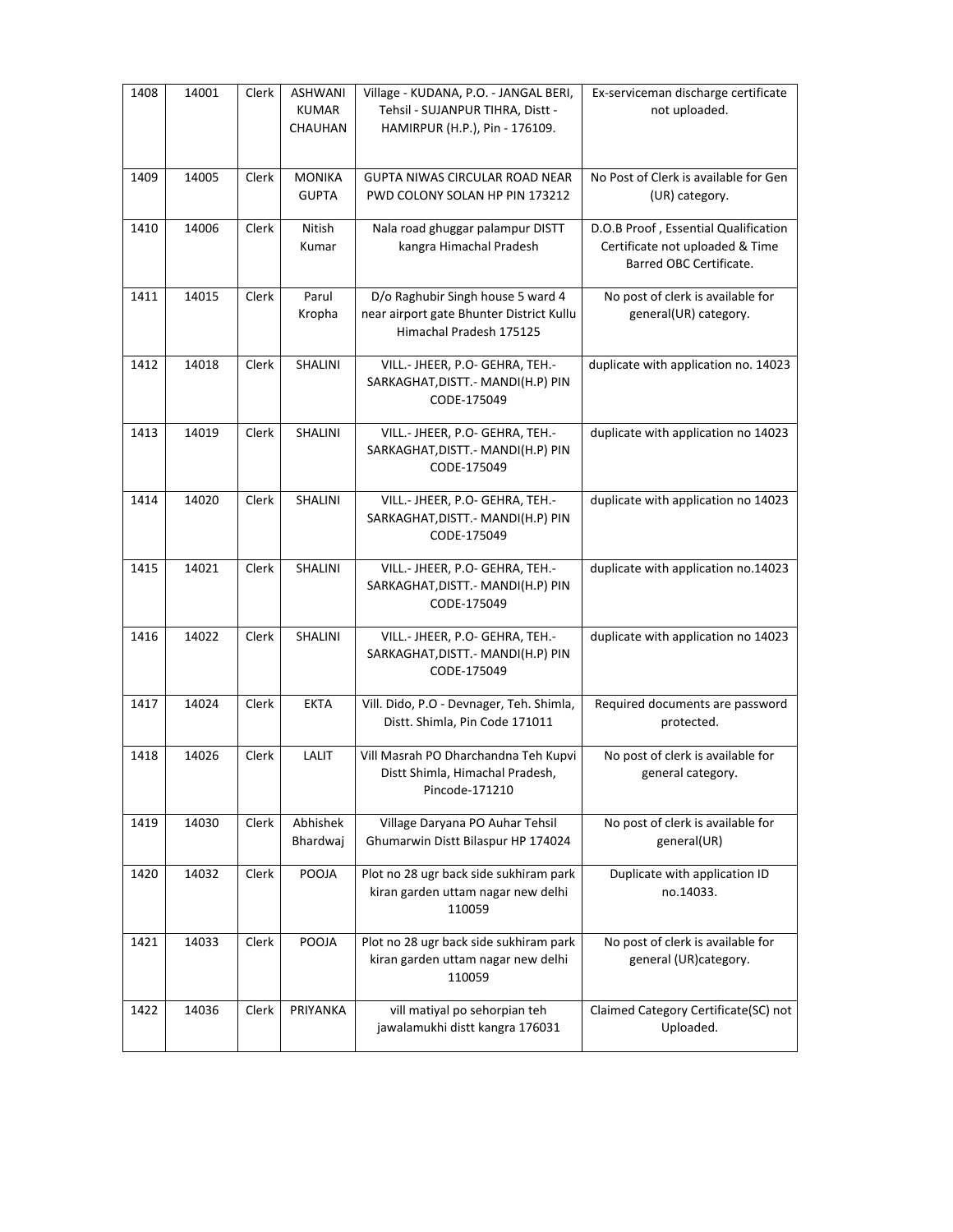| 1423 | 14041 | Clerk | Payshu                    | Village oder post office gharoh tehsil<br>Dharamshala distt kangra himachal<br>pradesh       | DOB proof and essential educational<br>qualification certificates not<br>uploaded. |
|------|-------|-------|---------------------------|----------------------------------------------------------------------------------------------|------------------------------------------------------------------------------------|
| 1424 | 14042 | Clerk | ABHISHEK<br><b>KUMAR</b>  | VILLAGE- CHORDU, POST OFFICE-<br>MATIYAL, TEHSIL- BAIJNATH, DISTRICT-<br>KANGRA H.P. 176088  | Graduation certificate not uploaded.                                               |
| 1425 | 14047 | Clerk | Priyanka<br>Devi          | Village Ghumarara Bhalwalan Tehsil &<br>Distt. Hamirpur HP                                   | Essential education qualification and<br>EWS category certificate not<br>uploaded. |
| 1426 | 14048 | Clerk | <b>MANISHA</b><br>KAUSHAL | KAUSHAL NIWAS NEAR SHIV MANDIR<br>CHAKKAR SHIMLA 171005                                      | No post of clerk is available for<br>general(UR)category.                          |
| 1427 | 14049 | Clerk | VED<br>PRAKASH            | VILL WAKNA PO WAKNAGHAT TEHSIL<br>KANDAGHAT DISTRICT SOLAN<br>HP173234                       | No post available for general(UR)<br>category.                                     |
| 1428 | 14052 | Clerk | <b>KALPNA</b>             | VILL. BADHU P.O. GOHAR TEH.<br>CHACHYOT DISTT. MANDI HP 175029                               | Essential education qualification<br>certificate not uploaded.                     |
| 1429 | 14054 | Clerk | <b>AAKRITI</b>            | VILLAGE SHILLI PO BYCHARI TEH AND<br>DISTT SHIMLA 171011                                     | No post of clerk is available for<br>general(UR) category.                         |
| 1430 | 14061 | Clerk | RAJENDER<br>PRAKASH       | VILLAGE GHATA DHAR, PO JAROL,<br>TEHSIL THUNAG, DISTRICT MANDI, HP-<br>175048                | Fee not verified.                                                                  |
| 1431 | 14063 | Clerk | AJJWAL<br><b>MEHTA</b>    | Village Bahali, P.O. Bhutti, Tehsil<br>Kumarsain, District Shimla, Himachal<br>Pradesh       | No post of clerk is available for<br>general(UR) category.                         |
| 1432 | 14064 | Clerk | CHANDA<br>RANI            | WARD NO 18 NEAR AUTOR SIGNAL KE<br>PASS SANGARIA                                             | No post of clerk is available for<br>general(UR) category.                         |
| 1433 | 14068 | Clerk | Meenakshi                 | Village-Kanoharnala, PO-Kufri,<br>Tehsil&Distt-Shimla HP 171012                              | Claimed Category Certificate (SC)not<br>Uploaded.                                  |
| 1434 | 14069 | Clerk | MANJU                     | VPO-BELLA TEHSIL-SHILLAI DISTRICT-<br>SIRMAUR HIMACHAL PRADESH 173027                        | Duplicate with application Id no.<br>14078.                                        |
| 1435 | 14070 | Clerk | ANSHUL<br>SHARMA          | <b>VPO PAROUR TEHSIL PALAMPUR</b><br>DISTRICT KANGRA 176064 H.P                              | No post of clerk is available for<br>General( BPL/IRDP/Antodya).                   |
| 1436 | 14074 | Clerk | Pooja                     | Village-Kanohar Nala, Po-Kufri,<br>Distt&Tehsil-Shimla HP 171012                             | Claimed Category Certificate (SC) not<br>Uploaded.                                 |
| 1437 | 14075 | Clerk | Sanam                     | VPO Jaghoon Tehsil Arki Distt Solan HP                                                       | No post of clerk is available for<br>general(UR) category.                         |
| 1438 | 14086 | Clerk | KAMINI                    | V.P.O pangiTeh-Kalpa Distt.kinnaur                                                           | No post of clerk is available for ST<br>category.                                  |
| 1439 | 14089 | Clerk | <b>HEMA</b><br>SHARMA     | Village Mangech, PO, Ghnahatti, Teh &<br>District Shimla                                     | DOB proof and EWS certificate not<br>uploaded.                                     |
| 1440 | 14091 | Clerk | <b>ANITA DEVI</b>         | VILLAGE AND POST OFFICE KARANA<br>TEHSIL ANNI PINCODE 172026 DISTT<br>KULLU HIMACHAL PRADESH | Required documents are password<br>protected.                                      |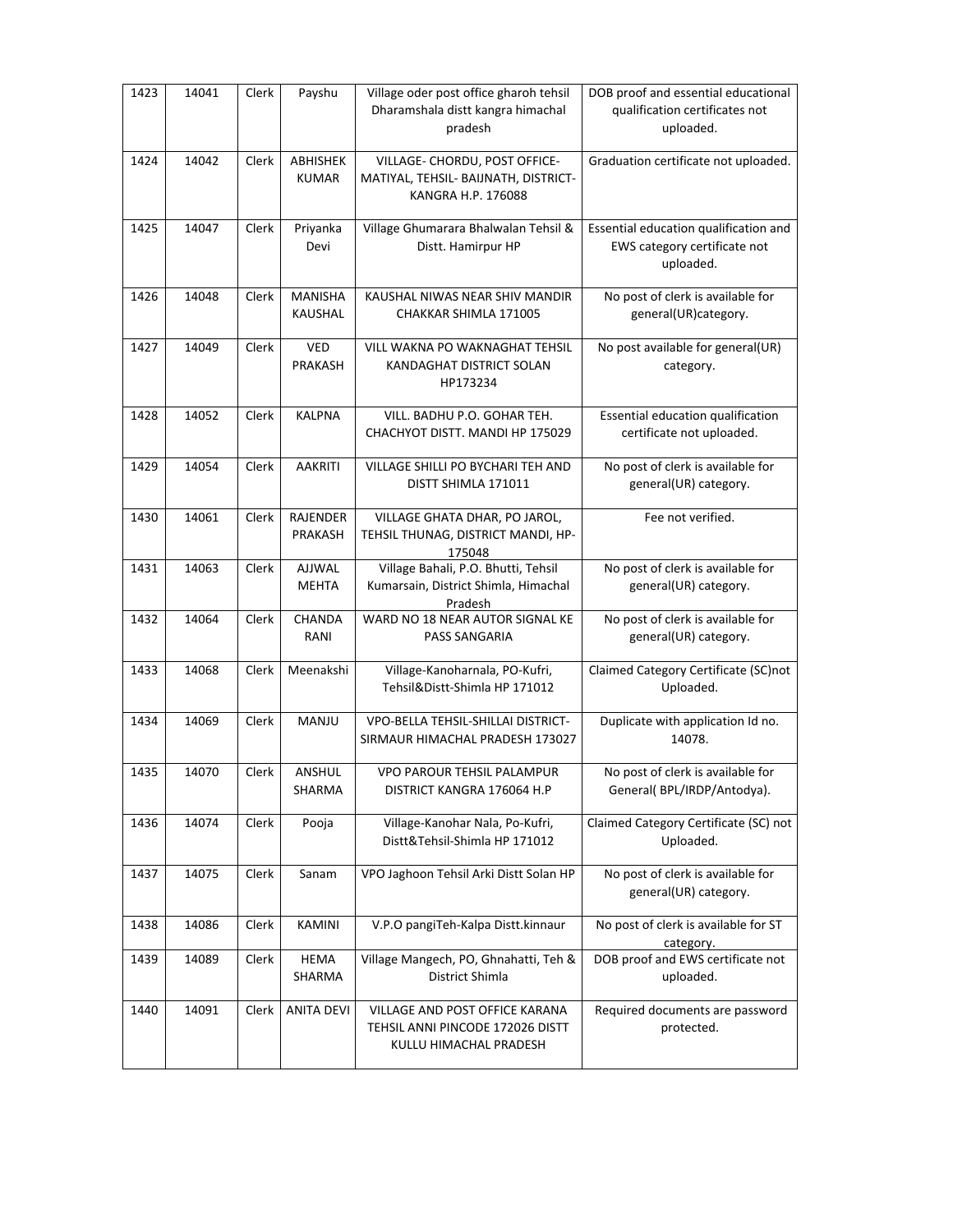| 1441 | 14093 | Clerk | SANJEEV<br><b>KUMAR</b>        | VILL. MASDHAN, P.O MORSINGHI, TEH.<br><b>GHUMARWIN DISTT. BILASPUR</b>                                        | <b>Essential Qualification Certificate &amp;</b><br>Claimed Category Certificate (SC) not<br>Uploaded. |
|------|-------|-------|--------------------------------|---------------------------------------------------------------------------------------------------------------|--------------------------------------------------------------------------------------------------------|
| 1442 | 14104 | Clerk | PAWAN<br><b>KISHORE</b>        | <b>VILLAGE NAROODH POST OFFICE</b><br>JANEDGHAT TEHSIL KANDAGHAT<br>DISTRICT SOLAN HIMACHAL PRADESH<br>173217 | Duplicate with application id no.<br>14077.                                                            |
| 1443 | 14106 | Clerk | <b>NARKALI</b>                 | VILL SAKARYAR PO KAMAND TEHSIL<br>SADAR DISTT. MANDI H.P.                                                     | Essential qualification certificate not<br>uploaded.                                                   |
| 1444 | 14114 | Clerk | <b>MEENA</b><br><b>DEVI</b>    | Village-Gwal Muthani PO-Nanawan Teh-<br>Ghumarwin District-Bilaspur (H.P.) Pin<br>code-174013                 | No post of clerk is available for<br>general(UR) category.                                             |
| 1445 | 14123 | Clerk | <b>ROHIT</b><br><b>THAKUR</b>  | VPO POEG TEH ANNI DISTT KULLU H.P                                                                             | No post of clerk is available for<br>General( BPL/IRDP/Antodya).                                       |
| 1446 | 14135 | Clerk | RAVEENA                        | N 71A/93 old chandrawal majnu ka tilla<br>civil lines delhi 110054                                            | Non-Himachali candidate.                                                                               |
| 1447 | 14142 | Clerk | ADEETI<br><b>JISHTU</b>        | VILL-SHAKLA PO-NANKHRI, TEHSIL-<br><b>NANKHRI-172021</b>                                                      | No post of clerk is available for<br>general(UR) category.                                             |
| 1448 | 14144 | Clerk | AMBIKA<br><b>VERMA</b>         | Vill gullo po jais teh theog distt shimla                                                                     | No post of clerk is available for<br>general(UR) category.                                             |
| 1449 | 14145 | Clerk | ASHA                           | VILLEGE SERI P.O DHAUGI TEH. SAINJ<br><b>DISTT KULLU HP</b>                                                   | No post of clerk is available for<br>general(UR) category.                                             |
| 1450 | 14146 | Clerk | SAROJ<br><b>KUMARI</b>         | VILL.-REHAG, P/O-CHALEHLI, TEH.-<br>GHUMARWIN, DISST. - BILASPUR, PIN<br>CODE-174003                          | No post of clerk is available for<br>general(UR) category.                                             |
| 1451 | 14147 | Clerk | SHAILJA<br>CHAUHAN             | Village Narain, PO Bagri, Tehsil Theog,<br>Shimla                                                             | No post of clerk is available for<br>general(UR) category.                                             |
| 1452 | 14148 | Clerk | <b>JYOTI</b><br><b>VERMA</b>   | VILL-JASSAL PO JASSAL TEH KARSOG<br>DISTT MANDI HP 175009                                                     | EWS certificate not uploaded.                                                                          |
| 1453 | 14149 | Clerk | Lucky<br>Sharma                | vill bah po gaharteh sarkaghat                                                                                | No post of clerk is available for<br>general(UR) category.                                             |
| 1454 | 14153 | Clerk | <b>RITIKA</b>                  | VILL JAGROOP NAGAR PO ALAMPUR<br>TEH JAISINGHPUR DISTT KANGRA HP<br>176082                                    | No post of clerk is available for<br>general(UR) category.                                             |
| 1455 | 14158 |       | Clerk SHYAM KALI               | VILL TOON BADIYAR PO CHAKHAR TEH<br>ARKI DISTT SOLAN H.P. 171102                                              | No post of clerk is available for<br>general(UR) category.                                             |
| 1456 | 14162 | Clerk | <b>KALPNA</b><br><b>KUMARI</b> | VILLAGE KANDRI PO PHANCHA TEHSIL<br>RAMPUR BSR DISTT SHIMLA HP 172201                                         | No post of clerk is available for<br>general(UR) category.                                             |
| 1457 | 14167 | Clerk | <b>YOGITA</b><br><b>GUPTA</b>  | Chester Hills, Sales Office, Near<br>Ambusha Resort, Solan                                                    | No post of clerk is available for<br>general(UR) category.                                             |
| 1458 | 14168 | Clerk | RAJAT                          | VPO BELA TEH NADAUN DISTT<br>HAMIRPUR HP 177033                                                               | Undergraduate.                                                                                         |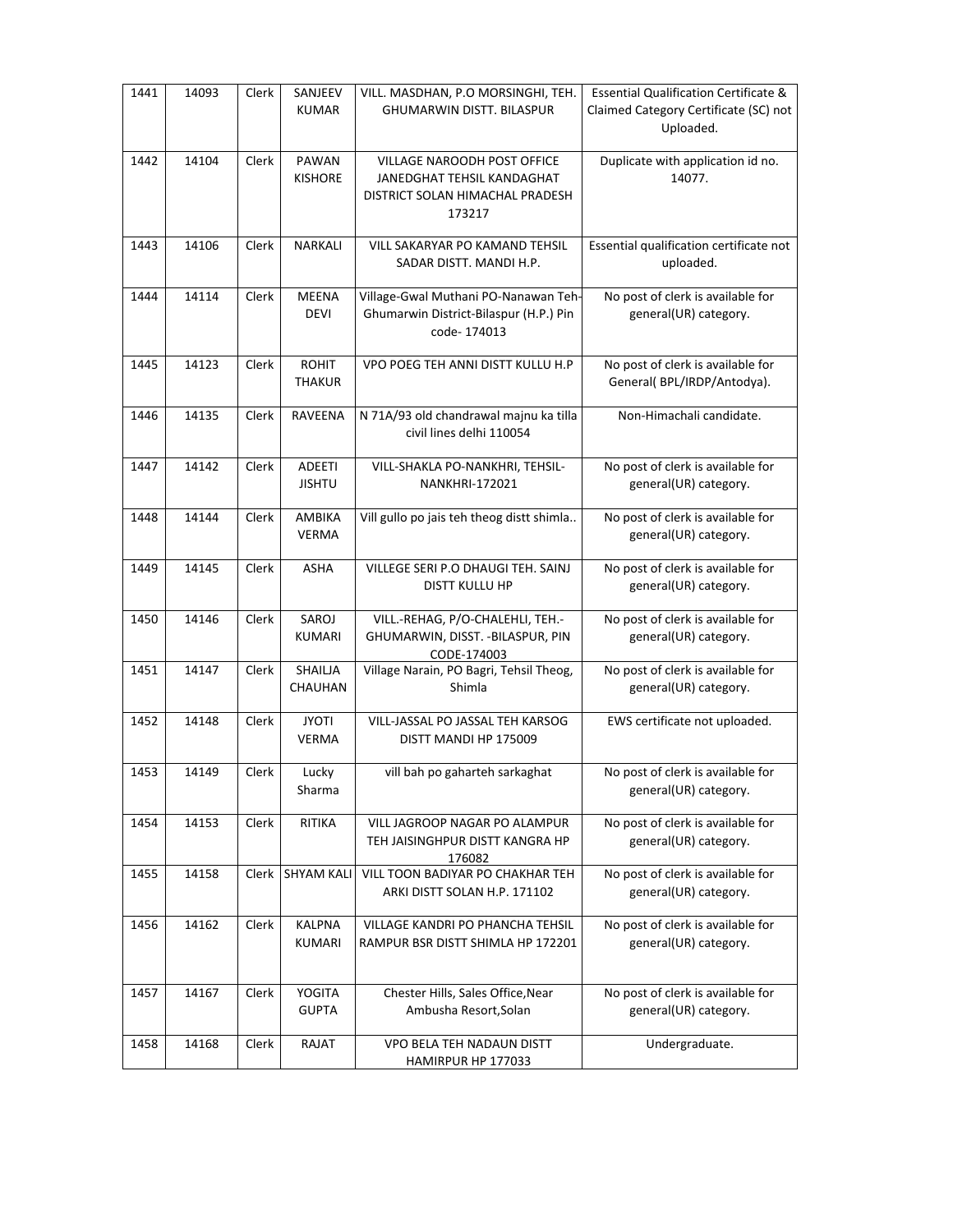| 1459 | 14169 | Clerk | <b>TRIPT</b><br><b>ROHEL</b>   | FLAT NO 1 TOP FLOOR T.R. VERMA<br><b>BUILDING SECTOR 2 NEW SHIMLA</b><br><b>SHIMLA 171009</b>                    | Education qualification certificates<br>not uploaded.                                                  |
|------|-------|-------|--------------------------------|------------------------------------------------------------------------------------------------------------------|--------------------------------------------------------------------------------------------------------|
| 1460 | 14172 | Clerk | <b>KIRAN DEVI</b>              | VILL.DHAMPU P.O.SARU TEH.CHAMBA<br>DISTT.CHAMBA HP                                                               | No post of clerk is available for<br>general(UR) category.                                             |
| 1461 | 14173 | Clerk | <b>VIKASH</b><br>SHARMA        | VILLAGE SAMLOUN, POST OFFICE<br>BAHNU, TEHSIL BALDWARA,<br>DISTT.MANDI (H.P) 175033                              | No post of clerk is available for<br>general(UR) category.                                             |
| 1462 | 14174 | Clerk | <b>NEELAM</b><br><b>KUMARI</b> | VILL TANDA PO RAJPUR TEH<br>PALAMPUR DISTT KANGRA HP                                                             | Essential educational qualification<br>certificate not uploaded.                                       |
| 1463 | 14175 | Clerk | DHARMEND<br><b>ER KUMAR</b>    | WARD.NO.7 NEAR DURGAGHAT<br>MANDIR DANOGHAT.GODHAN, POST<br><b>OFFICE</b><br>DANOGHAT, TEH.ARKI.DISTT.SOLAN.H.P. | Ex-Serviceman discharge certificate<br>not uploaded.                                                   |
| 1464 | 14181 | Clerk | PRAKRITI<br><b>SHARMA</b>      | VILL DOCHI PO MAMLIGH TEH SOLAN<br>DISTT SOLAN PIN CODE173222                                                    | No post of clerk is available for<br>general(UR) category.                                             |
| 1465 | 14184 | Clerk | ABHISHEK                       | VILLAGE KIORIAN PO BANDI TEHSIL<br>SHAHPUR DISTT KANGRA HIMACHAL<br>PRADESH PINCODE 176209                       | Claimed Category Certificate (SC) not<br>Uploaded.                                                     |
| 1466 | 14186 | Clerk | <b>NITIKA</b><br><b>DHIMAN</b> | WARD NO. 6 V.P.O DEHRA TEH. DEHRA<br>DISTT KANGRA H.P 177101                                                     | Time barred OBC certificate.                                                                           |
| 1467 | 14193 | Clerk | <b>KRISHNA</b><br><b>DEVI</b>  | Vill. Jhokhar, p.o jhokar, teh. Kupvidistt<br>shimla (171217)                                                    | <b>Essential Qualification Certificate &amp;</b><br>Claimed Category Certificate (SC) not<br>Uploaded. |
| 1468 | 14194 | Clerk | Himanshi<br>chhabra            | V.P.O. Paprola Teh Baijnath distt kangra<br>H.P.-176115                                                          | No post of clerk is available for<br>general(UR) category.                                             |
| 1469 | 14206 | Clerk | Sweta                          | H. No. 598, C22, Near Bank of India<br>pandra branch Ranchi Jharkhand<br>834005                                  | No post of clerk is available for<br>general(UR) category.                                             |
| 1470 | 14207 | Clerk | Ashish<br>kumar                | Vill Balhi PO Bhareri Teh Bhoranj Distt<br>Hamirpur HP                                                           | Claimed Category Certificate (SC) not<br>Uploaded.                                                     |
| 1471 | 14209 | Clerk | <b>NIKITA</b>                  | VPO SALIANA TEH PALAMPUR DISTT<br>KANGRA HP 176103                                                               | No post of clerk is available for<br>general(UR) category.                                             |
| 1472 | 14211 | Clerk | KAMAL<br><b>KUMAR</b>          | VILLAGE SUKHAN PO DANOGHAT<br>TEHSIL ARKI DISTT SOLAN                                                            | No post of clerk is available for<br>general(UR) category.                                             |
| 1473 | 14213 | Clerk | Preeti<br>Chauhan              | Vill upper Pandoh PO Pandoh teh sadar<br>distt mandi HP 175124                                                   | Duplicate with application no.14212.                                                                   |
| 1474 | 14220 | Clerk | Sheetal                        | Flat no 343 pkt 7 sec 1a nasirpur<br>dwarka                                                                      | Duplicate with Application ID 12249                                                                    |
| 1475 | 14226 | Clerk | Anushka<br>Sharma              | Flat No.- 15, Block- C 12, Himuda<br>Colony, Vikas Nagar, Shimla, Himachal<br>Pradesh (171009)                   | No post of clerk is available for<br>general(UR) category.                                             |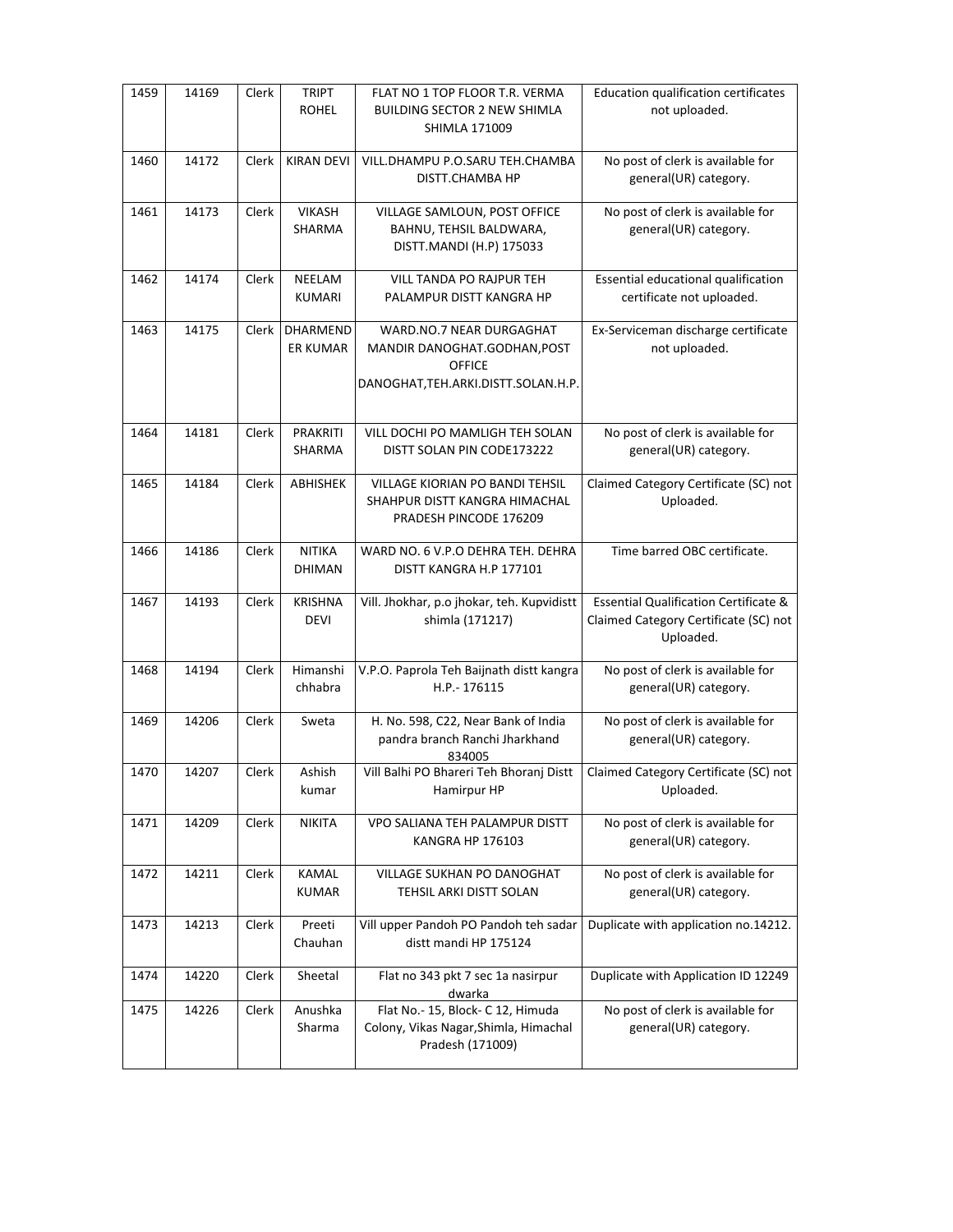| 1476 | 14231 | Clerk | manish<br>Kumar                | VPO Purbani Tehsil Kalpa Distt Kinnaur<br>H.P 172107                                                        | No post of clerk is available for<br>general(UR) category.              |
|------|-------|-------|--------------------------------|-------------------------------------------------------------------------------------------------------------|-------------------------------------------------------------------------|
| 1477 | 14236 | Clerk | Reenu Bala                     | vill-kural post office, tehsil-khundian<br>distt-kangra, himachal pradesh                                   | No post of clerk is available for<br>general(UR) category.              |
| 1478 | 14240 | Clerk | <b>SUDHA</b>                   | 47, NEAR EICHER SCHOOL, MEWLA<br>MAHARAJPUR (FARIDABAD)                                                     | No post of clerk is available for<br>general(UR) category.              |
| 1479 | 14243 | Clerk | <b>MONIKA</b><br><b>KUMARI</b> | HRTC G 43 COLONY NEAR WORKSHOP<br>DURGA MANDIR BILASPUR H.P.                                                | No post of clerk is available for<br>general(UR) category.              |
| 1480 | 14244 | Clerk | Sonica                         | Vill-Tip Uparla Post Office -Surani<br>,Tehsil Khundian, Distt-Kangra Himachal<br>Pradesh-176031            | No post of clerk is available for<br>general(UR) category.              |
| 1481 | 14245 | Clerk | POONAM<br><b>DEVI</b>          | VILL SANGROH P O SAMIRPUR TEH<br>TAUNI DEVI DISTT HAMIRPUR PIN CODE<br>177601                               | No post of clerk is available for<br>general(UR) category.              |
| 1482 | 14251 | Clerk | POONAM<br><b>DEVI</b>          | vill sangroh po samirpur teh tauni devi<br>distt hamirpur pin 177601                                        | Duplicate with application no. 14245.                                   |
| 1483 | 14252 | Clerk | ABHISHEK<br>BHARDWAJ           | HANGMAT VILLA DEVNAGAR KASUMPTI<br><b>SHIMLA 171009</b>                                                     | Time barred OBC certificate.                                            |
| 1484 | 14253 | Clerk | POONAM<br><b>DEVI</b>          | VILL SANGROH P O SAMIRPUR TEH<br>TAUNI DEVI DISTT HAMIRPUR PIN<br>177601                                    | No post of Clerk is available for<br>General (UR) Category              |
| 1485 | 14261 | Clerk | <b>BHARTI</b>                  | VPO MAHADEV SUNDER NAGAR MANDI<br>HP 174401                                                                 | No Post of Clerk is available for<br>General (UR) category              |
| 1486 | 14309 | Clerk | AMIT<br><b>KUMAR</b>           | vill bani bhapral po bhapral teh<br>ghumarwin dist bilaspur (himachal<br>pradesh)174027                     | <b>Essential Educational Qualification</b><br>Certificate not uploaded. |
| 1487 | 14310 | Clerk | <b>NIKHIL</b><br>SHARMA        | WARD NO. 7 POST OFFICE PANJLEHAR<br>TEHSIL KANGRA USTEHR H.P 176056                                         | No Post of Clerk is available for<br>General (UR) category              |
| 1488 | 14311 | Clerk | Manisha                        | Manisha Village koti Post office<br>bharanoo teh nerwa district Shimla<br>Himachal Pradesh pincode 17-12-10 | Duplicate with Application Id 14396                                     |
| 1489 | 14312 | Clerk | Manisha                        | Manisha Village koti Post office<br>bharanoo teh nerwa district Shimla<br>Himachal Pradesh pincode 17-12-10 | Duplicate with Application ID 14396                                     |
| 1490 | 14313 | Clerk | <b>DHANWANT</b><br>I DEVI      | VILLAGE MANWANAPO. KHUDLATEHSIL<br>BALDWARA, DISTT MANDI 175033                                             | DOB Proof and Essential Qualification<br>Certificate not uploaded.      |
| 1491 | 14315 | Clerk | AJAY<br>SHARMA                 | Vill-Dakhyut, P.O.-Dangar, Teh-<br>Ghumarwin, Distt-Bilaspur, H.P., Pin -<br>174023                         | Ex-Serviceman Discharge Certificate<br>not uploaded.                    |
| 1492 | 14321 | Clerk | <b>MANORMA</b><br>SHARMA       | W/O SH HARISH MOUDGIL VILL<br>CHANYANI PO BALDWARA 175007                                                   | Time Barred EWS Certificate                                             |
| 1493 | 14323 | Clerk | SATISH<br><b>KUMAR</b>         | VILL TIKKAR PO BALH TEH PADHAR<br>DISTT MANDI                                                               | Duplicate with Application ID<br>No.14248.                              |
| 1494 | 14324 | Clerk | AKHIL<br>SHARMA                | VILL SHAGLI PO TODSA TEH CHIRGAON<br>DISTT SHIMLA HP171214                                                  | No post of Clerk is available for<br>General (Ward Of Freedom Fighter)  |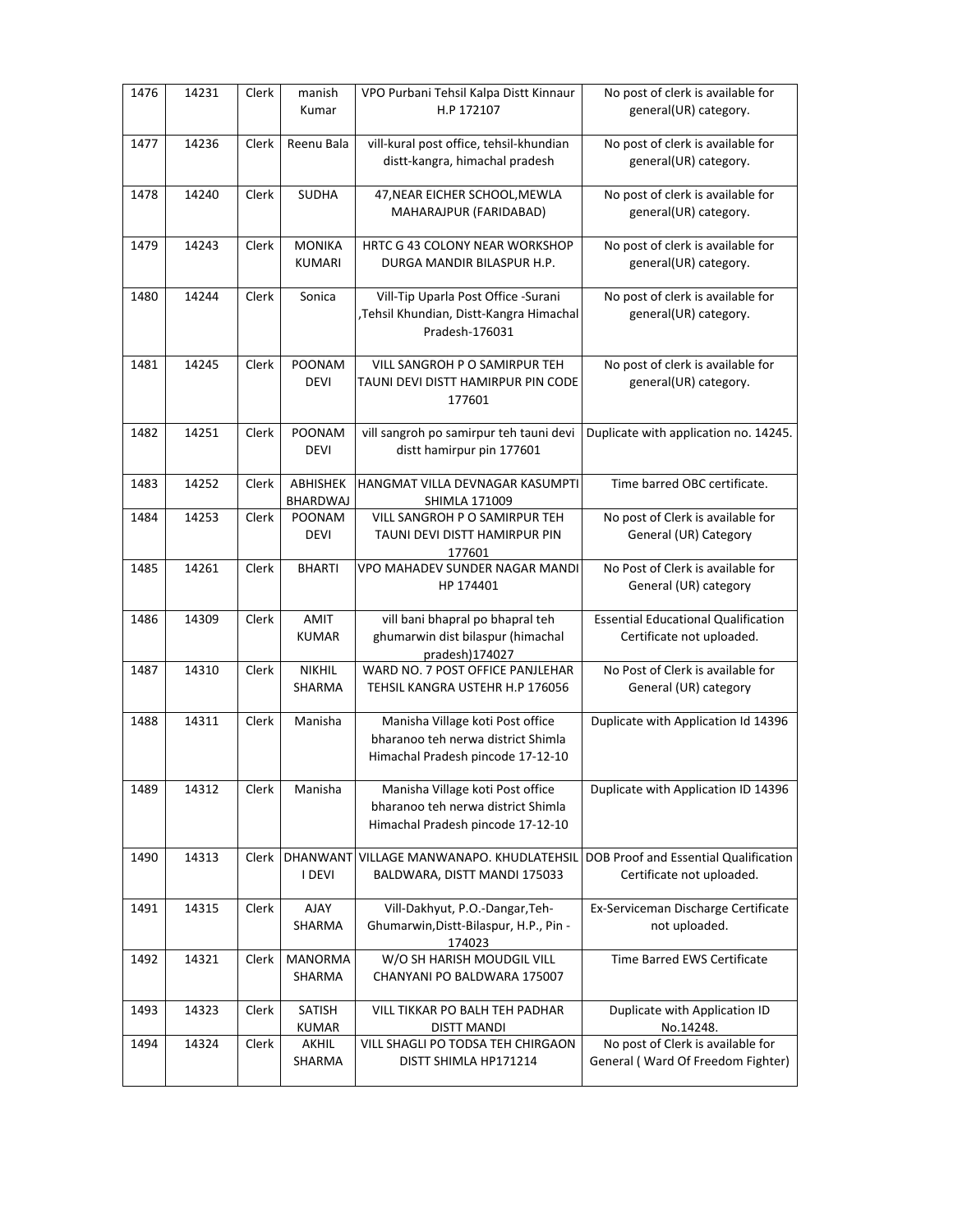| 1495 | 14326 | Clerk | Pradeep<br>Thakur               | Village ahju (kholi) VPO ahju, Tehsil<br>Joginder Nagar, District-Mandi<br>Himachal Pradesh 175032   | No Post of Clerk is available of<br>General (UR) Category                                              |
|------|-------|-------|---------------------------------|------------------------------------------------------------------------------------------------------|--------------------------------------------------------------------------------------------------------|
| 1496 | 14327 | Clerk | <b>NITIKA</b>                   | V.P.O-BHAGANI TEH-PAONTA-SAHIB<br>DISTT-SIRMOUR PIN-173021                                           | DOB Proof & Educational<br>Qualification Certificate not uploaded.                                     |
| 1497 | 14328 | Clerk | <b>NITIKA</b>                   | V.P.O- BHAGANI TEH-PAONTA-SAHIB<br>DISTT-SIRMOUR PIN-173025                                          | Duplicate with Application ID No.<br>14327                                                             |
| 1498 | 14329 | Clerk | <b>DHIRAJ</b><br><b>KUMAR</b>   | VPO-KOTRI-BIAS TEH-PAONTA-SAHIB<br>DISTT-SIRMOUR PIN-173021                                          | DOB Proof & Educational<br>Qualification Certificate not uploaded.                                     |
| 1499 | 14330 | Clerk | <b>NITIKA</b>                   | V.P.O-BHAGANI TEH-PAONTA-SAHIB<br>DISTT-SIRMOUR PIN-173025                                           | Duplicate with Application ID No.<br>14327                                                             |
| 1500 | 14332 | Clerk | SHIVANI                         | V.P.O SHINGLA TEH RAMPUR DISTT.<br>SHIMLAH.P                                                         | No Post of Clerk is Available for<br>General (UR) Category                                             |
| 1501 | 14335 | Clerk | <b>DEVENDER</b><br><b>KUMAR</b> | SHARMA NIWAS, KAGNADHAR, B.C.S<br>NEW SHIMLA-171009                                                  | Fee not verified.                                                                                      |
| 1502 | 14336 | Clerk | ANSHI<br><b>TIWARI</b>          | NEAR CIVIL HOSPITAL, TARAORI                                                                         | No post of clerk is available for<br>general(UR) category.                                             |
| 1503 | 14338 | Clerk | <b>MUSKAN</b>                   | Vill. Grange., p. O nichar, trh nichar,<br>distt. Kinnaur (172103)                                   | No post of clerk is available for ST<br>category.                                                      |
| 1504 | 14339 | Clerk | Amritpal                        | Butter Mere Estate Summer hill Shimla<br>05 pin 171005                                               | <b>Essential Qualification Certificate &amp;</b><br>Claimed Category Certificate (SC) not<br>Uploaded. |
| 1505 | 14341 | Clerk | Pratibha<br>Kumari              | VPO Ghandoori Tehsil Nohradhar Distt<br>Sirmour H.P                                                  | No post of clerk is available for<br>general(UR) category.                                             |
| 1506 | 14344 | Clerk | <b>ANKIT</b><br><b>KUMAR</b>    | VILL CHOWALDI PO DHARCHANDNA<br>TEH KUPVI DISTT SHIMLA HP-171210                                     | <b>Essential Qualification Certificate &amp;</b><br>Claimed Category Certificate (SC) not<br>Uploaded. |
| 1507 | 14345 | Clerk | <b>SITA DEVI</b>                | Vill Greyoh P.o Kango Ka Gehra Teh<br>Sarkaghat Distt Mandi HP 175026                                | Educational qualification certificates<br>not uploaded.                                                |
| 1508 | 14348 | Clerk | PRITEE DEVI                     | VILL- SANJHOT, PO- DHAMANDRI,<br>TEH/DISTT- UNA (H.P) PIN-174303                                     | Time barred OBC certificate.                                                                           |
| 1509 | 14349 | Clerk | <b>RISHU</b><br><b>KUMAR</b>    | VILLAGE BARAI POST OFFICE SUNEHAR<br>TEHSIL NAGROTA BAGWAN DISTT<br>KANGRA (HIMACHAL PRADESH) 176056 | <b>Educational qualification certificates</b><br>not uploaded.                                         |
| 1510 | 14351 | Clerk | AKSHAY<br><b>DHIMAN</b>         | VILL NARGALA PO MATLAHAR TEH<br>JAWALI DISTT KANGRA HP PIN 176023                                    | Duplicate with application no.14185.                                                                   |
| 1511 | 14355 | Clerk | VANDANA<br>KUMARI               | VPO JAMLI TEHSIL SADAR DISTT<br>BILASPUR HP 174001                                                   | No post of clerk is available for<br>general(UR) category.                                             |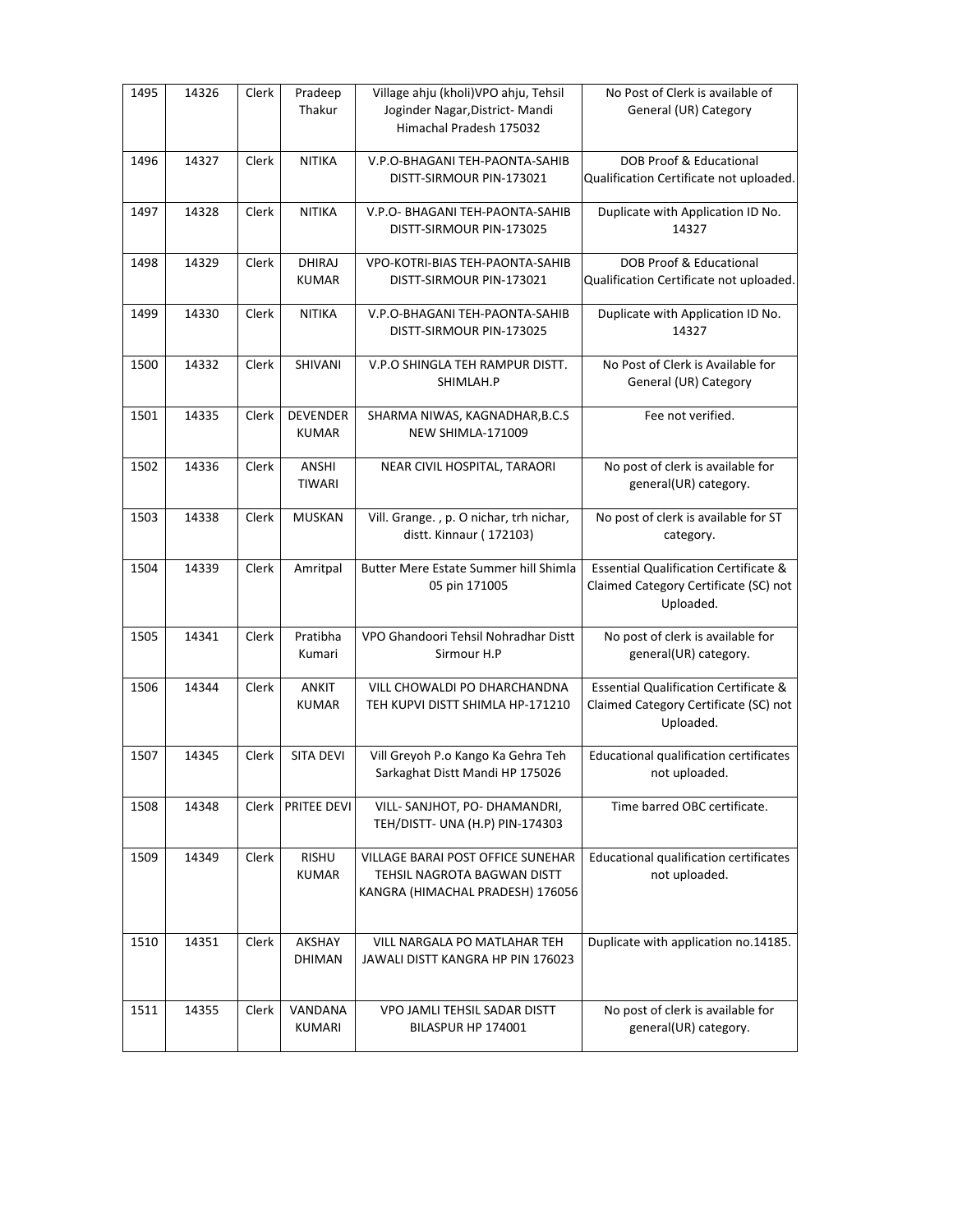| 1512 | 14356 | Clerk | SITA DEVI                     | Sita Devi W/o Vidyasagar Vill Greyoh<br>P.o Kango Ka Gehra Teh Sarkaghat Distt<br>Mandi HP 175026            | Duplicate with Application ID No.<br>14345.                                    |
|------|-------|-------|-------------------------------|--------------------------------------------------------------------------------------------------------------|--------------------------------------------------------------------------------|
| 1513 | 14364 | Clerk | Sarita Devi                   | 92/3 Jail Road Mandi Po. Mandi Teh.<br>Sadar Distt Mandi Himachal Pradesh<br>pin.175001                      | Duplicate with Application ID No.<br>16541.                                    |
| 1514 | 14365 | Clerk | ABHISHEK                      | V.P.O. SEHAL, TEHSIL BAIJNATH, DISTT.<br>KANGRA H.P. 176125                                                  | Essential educational qualification<br>certificate not uploaded.               |
| 1515 | 14366 | Clerk | <b>MANISHA</b><br>KUMARI      | VPO TANGLING, TEHSIL- KALPA, DISTT.<br>KINNAUR (HP)                                                          | No post of clerk is available for ST<br>category.                              |
| 1516 | 14371 | Clerk |                               | lokita tiwari 346 chauhan mohalla madanpur khadar<br>sarita vihar new delhi                                  | Non-Himachali Candidate                                                        |
| 1517 | 14375 | Clerk | SHIVANGNI                     | C/O LAXMI DASS NEGI NEAR<br>AYURVEDIC HOSPITAL SUBZI MOHALLA<br>RECKONG PEO DISTT KINNAUR H.P<br>172107      | No post of clerk is available for ST<br>category.                              |
| 1518 | 14381 | Clerk | <b>REEMA</b>                  | VILL. MATHANEEUL, P.O. TANDOO, TEH<br>SADAR, DISTT MANDI H.P.                                                | Essential educational qualification<br>certificate not uploaded.               |
| 1519 | 14382 | Clerk | SHIVANGNI                     | C/O LAXMI DASS NEGI NEAR<br>AYURVEDIC HOSPITAL SUBZI MOHALLA<br>RECKONG PEO DISTT KINNAUR H.P<br>172107      | Duplicate with Application ID No.<br>14375.                                    |
| 1520 | 14383 | Clerk | NEERAJ<br><b>KUMAR</b>        | VILL DHAUNTA PO BEH TEH DADA SIBA<br><b>DISTT KANGRA</b>                                                     | DOB proof and essential educational<br>qualification certificate not uploaded. |
| 1521 | 14384 | Clerk | <b>SHIKHA</b><br>SHARMA       | VILLAGE NAGHOON P.O. JALARI TEHSIL<br>NADAUN DISTT. HAMIRPUR HP PIN<br>177042                                | No post of clerk is available for<br>general(UR) category.                     |
| 1522 | 14385 | Clerk | <b>PRITEE DEVI</b>            | Village sanjhot post office<br>dhamandritehsil una district una<br>174303                                    | No post of clerk is available for<br>general(UR) category.                     |
| 1523 | 14394 | Clerk | <b>SUKRITI</b><br>SOOD        | 3rd FLOOR NEW NANAK NIWAS<br>BHARARI BAZAR SHIMLA                                                            | No post of Clerk is available for<br>General(UR) category                      |
| 1524 | 14395 | Clerk | Babita<br>Goswami             | D/O Gian Chand Goswami, Ward No.<br>4Village - Lamlehar, VPO - Ghar, Tehsil -<br>Palampur, District - Kangra | No post of Clerk is available for<br>General(UR) category                      |
| 1525 | 14406 | Clerk | PRITEE DEVI                   | Village sanjhot post office dhamandri<br>tehsil una district una 174303                                      | Duplicate with Application ID<br>No.14385.                                     |
| 1526 | 14409 | Clerk | <b>KAMLA DEVI</b>             | H.NO. 340/11 THANERA MOHALLA<br><b>MANDI HP</b>                                                              | Claimed Category Certificate (SC) not<br>Uploaded.                             |
| 1527 | 14411 | Clerk | KALPANA<br>CHOUDHAR<br>Y      | VILL TEORA PO BASANTPUR DISTT<br><b>KANGRA 176403</b>                                                        | Underage                                                                       |
| 1528 | 14414 | Clerk | <b>SURESH</b><br><b>KUMAR</b> | VILLAGE MALGAN PO THANA<br>TEHBADDIDISTTSOLAN HP                                                             | Claimed Category Certificate (SC) not<br>Uploaded.                             |
| 1529 | 14418 | Clerk | Ruchi singh                   | Bahadurpur zero mile                                                                                         | Bonafide Himachali Certificate not<br>uploaded.                                |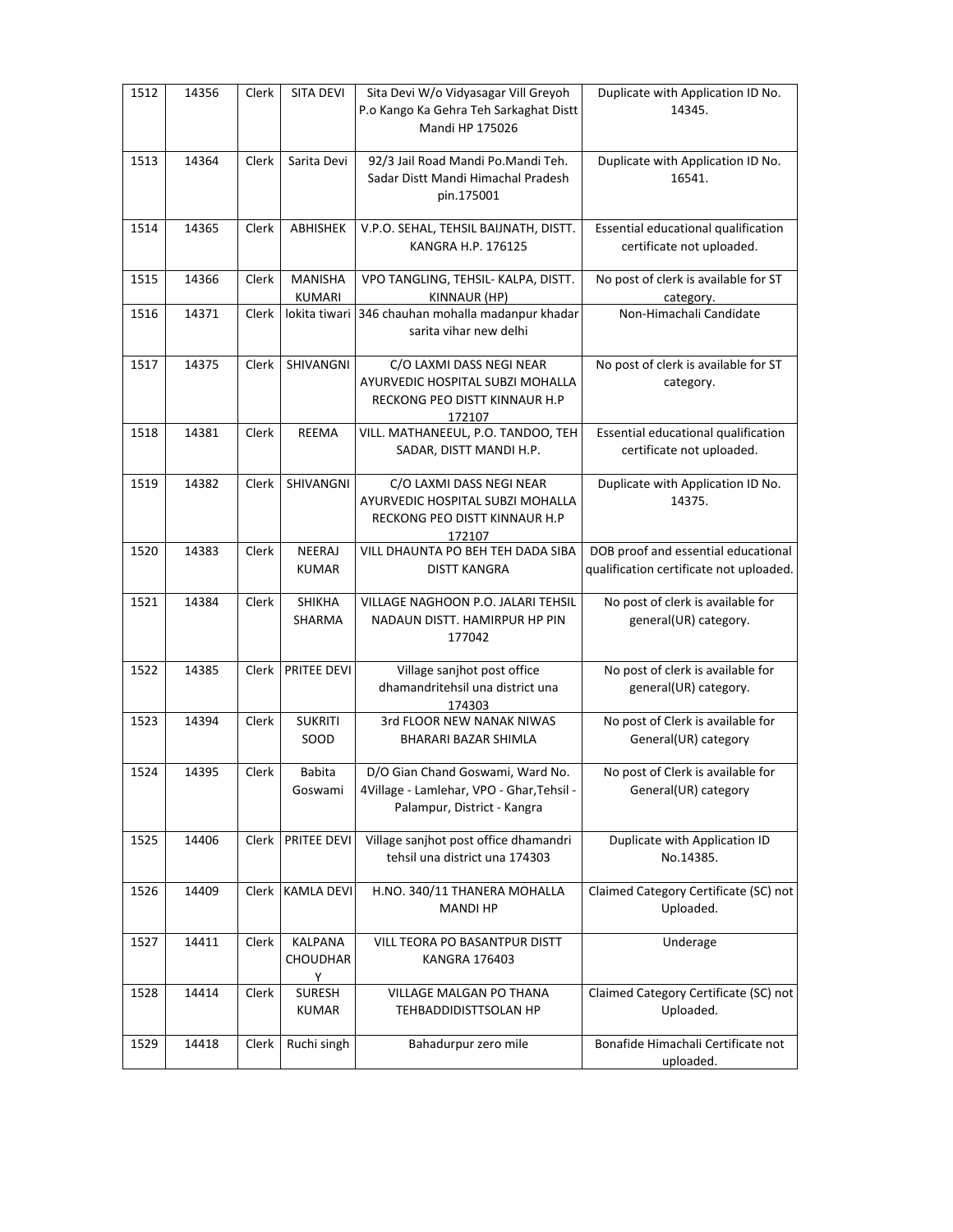| 1530 | 14428 | Clerk | <b>DUSHYANT</b><br>SHARMA      | Vatsayan Niwas Below Nand Mani<br>Niwas Near Cemetery Gate Sanjauli<br>Shimla HP.                                            | Duplicate with Application ID 11060                                            |
|------|-------|-------|--------------------------------|------------------------------------------------------------------------------------------------------------------------------|--------------------------------------------------------------------------------|
| 1531 | 14433 | Clerk | RAKHI                          | Bimla niwas power house road saproon<br>solan 173211                                                                         | Claimed Category Certificate (SC) not<br>Uploaded.                             |
| 1532 | 14435 | Clerk | RAKHI                          | Bimla niwas power house road saproon<br>solan 173211                                                                         | Duplicate with Application ID 14433                                            |
| 1533 | 14438 | Clerk | VARSHA                         | VILLAGE SONDARI POST OFFICE<br>KHABAL TEHSIL CHIRGAON DISTRICT<br>SHIMLA HP                                                  | No post of clerk is available for<br>General(UR) category                      |
| 1534 | 14439 | Clerk | <b>NIDHI</b><br>CHAUHAN        | VILLAGE BERADWALA , PO<br>SHAMBHUWALA, TEHSIL<br>NAHAN, DISTRICT SIRMOUR(HP)173001                                           | No post of Clerk is available for<br>General(UR) category                      |
| 1535 | 14442 | Clerk | <b>TARSILA</b>                 | NEAR PWD COLONY PAT BANGLA<br>RAMPUR BUSHAHR H.P                                                                             | No post of Clerk is available for ST<br>Category                               |
| 1536 | 14444 | Clerk | <b>AARTI</b>                   | DL Thakur niwas lower khalini shimla<br>171002                                                                               | No post of Clerk is available for<br>General(UR) Category                      |
| 1537 | 14445 | Clerk | <b>RITESH</b><br><b>KUMAR</b>  | VPO DADH TEH PALAMPUR DISTT<br><b>KANGRA HP</b>                                                                              | Time barred OBC Certificate                                                    |
| 1538 | 14448 | Clerk | <b>MUKESH</b><br><b>KUMAR</b>  | WARD NO 1, VILL CHOUNTRA, PO MAIR<br>,TEHSIL HAMIRPUR, DISTT HAMIRPUR,<br>H.P. 176042                                        | No post of Clerk is available for<br>General(UR) Category                      |
| 1539 | 14449 | Clerk | <b>HARSHA</b>                  | D/O SHRI ANIL KUMAR, POST OFFICE<br>TARA DEVI, TEHSIL SHIMLA, JANGAL<br>TARAB, SHIMLA, HIMACHAL PRADESH,<br>PINCODE - 171010 | No post of Clerk is available for<br>General(UR) category                      |
| 1540 | 14458 | Clerk | ANURADHA<br>SHARMA             | VPO RAJPUR TEH PAONTA SAHIB DISTT<br><b>SIRMOUR</b>                                                                          | Time barred OBC Certificate                                                    |
| 1541 | 14459 | Clerk | <b>KAVITA</b><br><b>KUMARI</b> | VPO RANI KOTLA TEHSIL SADAR DISTT<br><b>BILASPUR HP</b>                                                                      | No post of Clerk is available for<br>General(UR) category                      |
| 1542 | 14462 | Clerk | <b>PUSHPA</b><br><b>KUMARI</b> | VILL LIUNGRI BRAHMNA PO SAI KHARSI<br>TEHSIL SADAR DISTT BILASPUR HP<br>174001                                               | No post of Clerk is available for<br>General(UR) Category                      |
| 1543 | 14464 | Clerk | AKASH<br>KHOOND                | VILLAGE KOFERDHAR POST OFFICE<br>NAULA TEH KUMARSAIN DISTT SHIMLA<br>HPPIN CODE 172001                                       | Claimed Category Certificate (SC) not<br>Uploaded.                             |
| 1544 | 14467 | Clerk | ANJU<br><b>THAKUR</b>          | C/O AJAY SHARMA H.NO88 WARD NO-3<br>NEAR CHAMUNDA , KATHER BASAL<br>SOLAN H.P 173211                                         | No post of Clerk is available for<br>General(UR) Category                      |
| 1545 | 14471 | Clerk | ANJALI<br>CHAUHAN              | D/O SHRI ANIL KUMAR, POST OFFICE<br>TARA DEVI, TEHSIL SHIMLA, JANGAL<br>TARAB, SHIMLA, HIMACHAL PRADESH,<br>PINCODE - 171010 | No post of Clerk is available for<br>General(UR) Category                      |
| 1546 | 14472 | Clerk | KUMARI<br>LAKSHMI              | VILLAGE LAVIGHAT PO GHATTI TESHIL<br>DISTRICT SOLAN HP PIN CODE 173211                                                       | DOB proof and Essential educational<br>qualification certificate not uploaded. |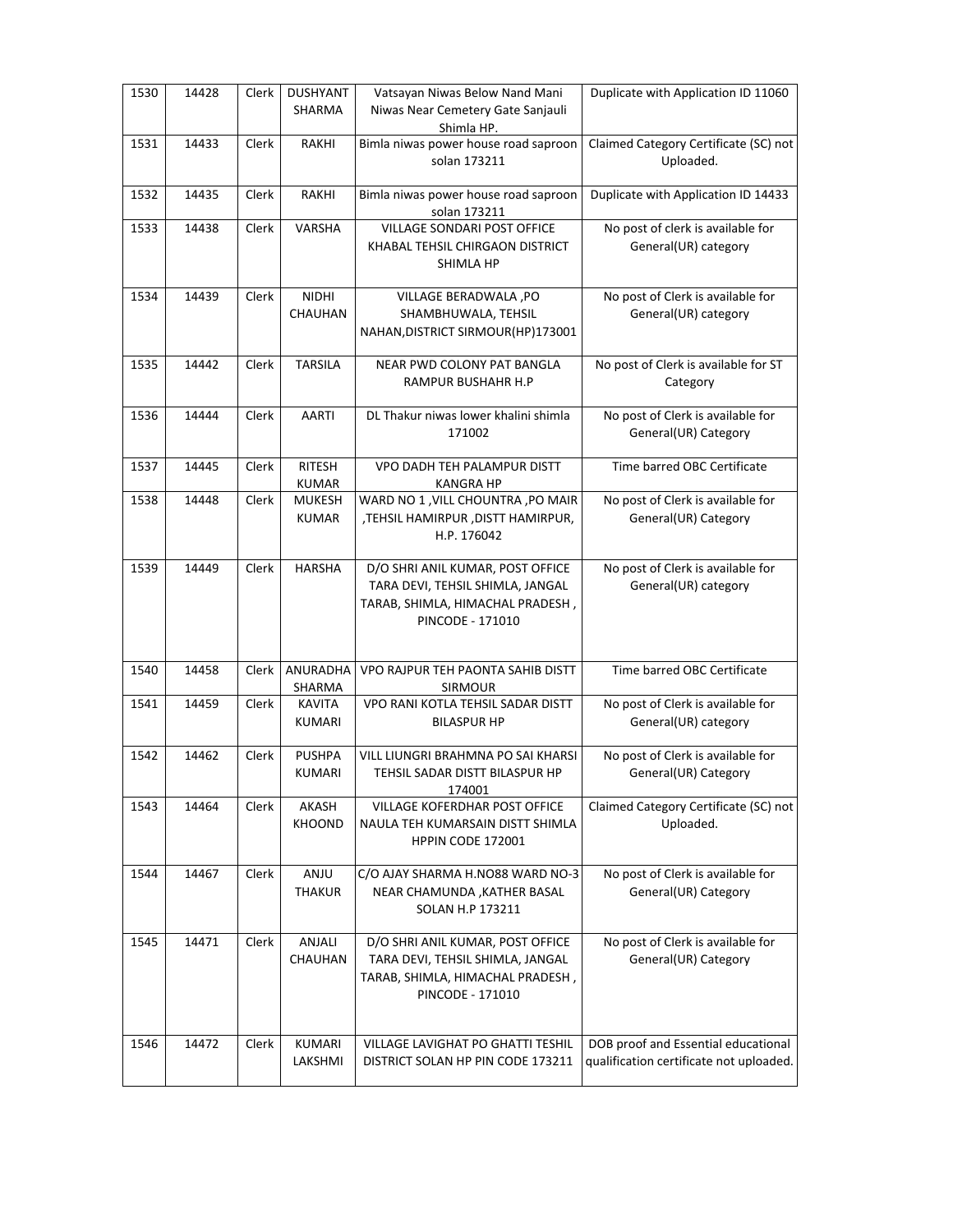| 1547 | 14475 | Clerk | LOKESH                        | C/o BABU RAM VERMA, VERMA-NIWAS<br><b>VILLAGE SHANAN PO SANJUALI</b><br>DISTRICT SHIMLA(HP)-171006<br>CONTACT NO. 9459961645 | Time barred OBC Certificate                               |
|------|-------|-------|-------------------------------|------------------------------------------------------------------------------------------------------------------------------|-----------------------------------------------------------|
| 1548 | 14479 | Clerk | SHUBHAM<br>SHARMA             | C/O DR ATTRI, MIG-31, HOUSING<br>BOARD COLONY, NAHAN                                                                         | Time barred OBC Certificate                               |
| 1549 | 14483 | Clerk | kanika negi                   | w/o Chaman Prakash ward no 3vill<br>Banala ,po Garsa tehsil bhuntar<br>hp175141                                              | No post of Clerk is available for ST<br>Category          |
| 1550 | 14485 | Clerk | <b>JYOTI</b>                  | VILL PATSHAL PO KALIHATTI SUB TEH<br>DHAMI DISTT SHIMLA HP                                                                   | No post of Clerk is available for<br>General(UR) Category |
| 1551 | 14489 | Clerk | <b>ANITA RANI</b>             | Anita Rani Village Gahra P.O. Bir-<br>Bagehra Teh.Sujanpur Tihra<br>Distt.Hamirpur Himachal Pradesh                          | Bonafide Himachali Certificate not<br>uploaded.           |
| 1552 | 14496 | Clerk | <b>SWETA</b><br><b>BARWAL</b> | VILL RADA BHANKHER PO<br>MOHANGHATTI TEH JOGINDER NAGAR<br><b>DISTT MANDI</b>                                                | No post of Clerk is available for<br>General(UR) category |
| 1553 | 14499 | Clerk | <b>MUKESH</b><br><b>KUMAR</b> | VILL JAIPUR PO PUID DISTT & TEH<br>KULLU PIN CODE 175101                                                                     | Duplicate with Application ID 14503                       |
| 1554 | 14500 | Clerk | ANJALI<br><b>SHARMA</b>       | VILL SUNAIR PO NISHANI TEH<br>NIRMAND DISTT KULLU 172002                                                                     | Duplicate with Application ID 13508                       |
| 1555 | 14506 | Clerk | <b>ADITI</b><br>KAUSHAL       | KAUSHAL BUILDING MAIN BAZAR<br>KASUMPTI SHIMLA-171009                                                                        | No post of Clerk is available for<br>General(UR) Category |
| 1556 | 14508 | Clerk | rama                          | rama devi c/o Dr sher singh rawat vill<br>pirdi po mohal distt kullu hp175126                                                | No post of Clerk is available<br>forGeneral(UR) Category  |
| 1557 | 14510 | Clerk | SAPNA<br><b>KUMARI</b>        | VILL DOGRI, POSTOFFICE KUNGAL<br>BALTI, TEHSIL NANKHARI, DISTRICT<br>SHIMLA, HP                                              | EWS Certificate not uploaded.                             |
| 1558 | 14515 | Clerk | MINAKSHI<br><b>DEVI</b>       | VILL. TIHAL, P.O DHASOLI, TEH. JAWALI,<br>DISTT. KANGRA, PIN CODE-176021<br>(HIMACHAL PRADESH)                               | Time barred OBC Certificate                               |
| 1559 | 14517 | Clerk | Ajay Kumar                    | Village Tikkri PO Tang Narwana Tehsil<br>Dharamshala Distt Kangra HP 176052                                                  | No post of Clerk is available for ST<br>Category          |
| 1560 | 14518 | Clerk | Archna<br>Kaushal             | V.P.O.Mungal Teh.Jaisinghpur<br>Distt.Kangra H.P pin-176088                                                                  | Duplicate with Application ID<br>No.11116.                |
| 1561 | 14520 | Clerk | <b>KUMARI</b><br><b>KIRAN</b> | C/O:RAVINDER, VILLAGE SATAHAN, P/O-<br>SANGNA, SIRMOUR HIMACHAL<br><b>PRADESH 173023</b>                                     | No post of Clerk is available for<br>General(UR) Category |
| 1562 | 14522 | Clerk | JASVEER<br><b>SINGH</b>       | VILL CHAUNTA PO JADDU KULZIAR TEH<br>JHANDUTTA DISTT BILASPUR PIN CODE<br>174030                                             | No post of Clerk is available for<br>General(UR) Category |
| 1563 | 14524 | Clerk | mukul<br>sharma               | village thana post office jamna tehsil<br>kamrow                                                                             | Duplicate with application ID 15905                       |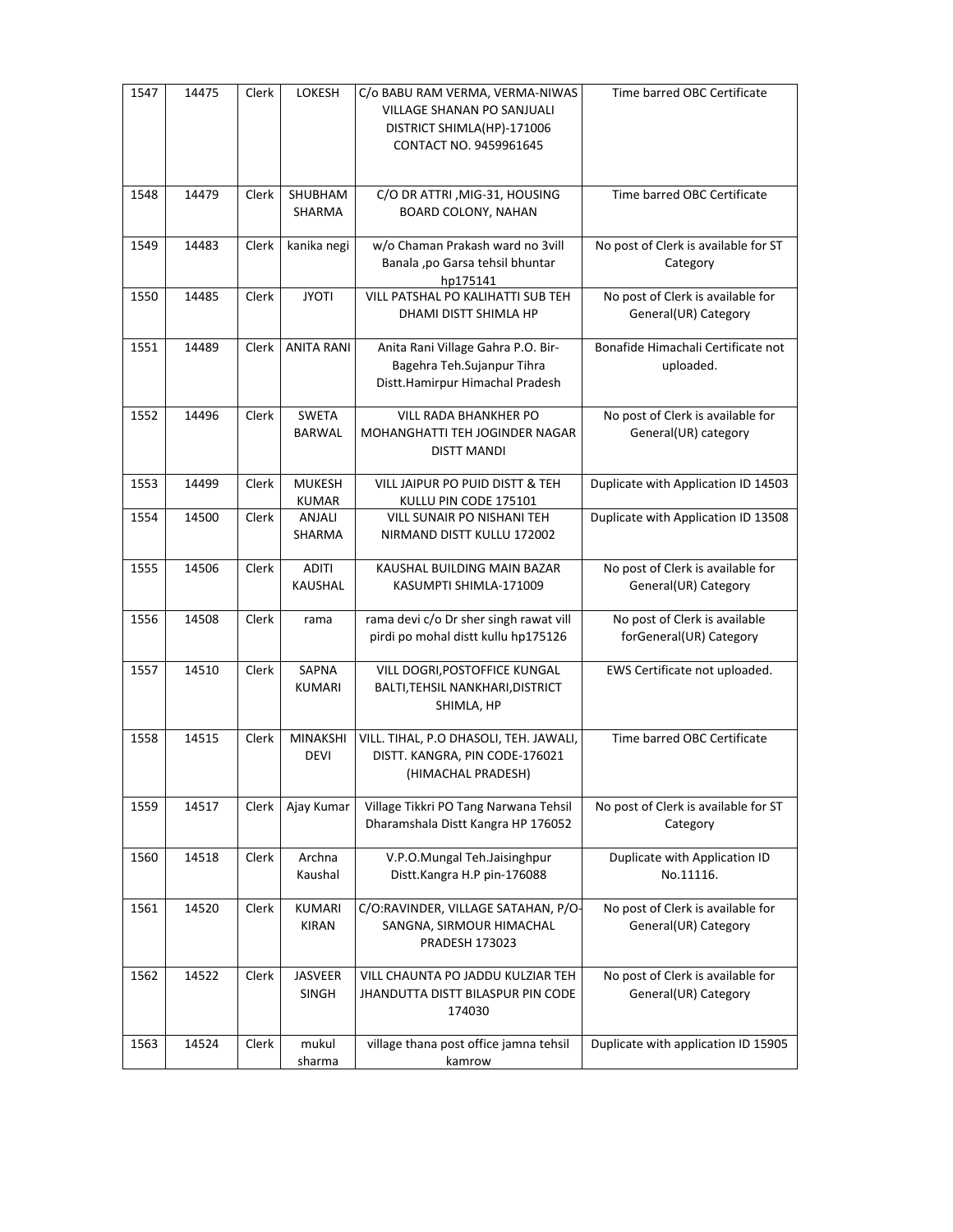| 1564 | 14531 | Clerk | <b>RAKSHA</b><br><b>DEVI</b>           | VILL BHAIL PO BAROTI TEHSIL<br><b>DHATWALHAMIRPUR</b>                                                       | No post of Clerk is available for<br>General(UR) Category                                              |
|------|-------|-------|----------------------------------------|-------------------------------------------------------------------------------------------------------------|--------------------------------------------------------------------------------------------------------|
| 1565 | 14535 | Clerk | PAWAN<br><b>KUMAR</b>                  | VILLAGE DHATOLI POST OFFICE<br>KHUDLA TEH BALDWARA DISTT MANDI<br>PIN 175033                                | <b>Essential Qualification Certificate &amp;</b><br>Claimed Category Certificate (SC) not<br>Uploaded. |
| 1566 | 14539 | Clerk | supriya                                | shamsher singh #233 wars no. 10 opp.<br>circuit house bala behrd dalpur kullu<br>dhalpur kullupin no.175101 | No post of Clerk is available for ST<br>Category                                                       |
| 1567 | 14542 | Clerk | ANU<br><b>CHAUDHAR</b><br>Y            | VPO ispur(pin code -177207) distt.UNA<br>tehsil HAROLI (HP)                                                 | Duplicate with Application ID 14866                                                                    |
| 1568 | 14543 | Clerk | Mohammad<br>Sohail                     | NalagarhSainimajra                                                                                          | No post of Clerk is available for ST<br>Category                                                       |
| 1569 | 14545 | Clerk | <b>JAGRITI</b>                         | VPO BANET TEHSIL BHATTIYAT<br>DISTRICT CHAMBA HIMACHAL<br>PRADESH PIN 176302                                | No post of Clerk is available for<br>General(UR) Category                                              |
| 1570 | 14546 | Clerk | Anjali Patial                          | House no 93, Delhi enclave society,<br>Chattara, Una                                                        | No post of Clerk is available for<br>General(UR) Category                                              |
| 1571 | 14547 | Clerk | <b>NISHA</b>                           | House No. 174, Devli Village, New Delhi<br>$-110062$                                                        | Bonafide Himachali Certificate not<br>uploaded.                                                        |
| 1572 | 14549 | Clerk | prince<br>koundal                      | vpo salianateh palampur                                                                                     | Duplicate with Application ID 14548                                                                    |
| 1573 | 14552 | Clerk | AKSHAY<br><b>KUMAR</b>                 | MANOJ BHAWANBAN MOHALLA SET<br>NO.1SOLAN H.P                                                                | Duplicate with Application ID 14868                                                                    |
| 1574 | 14559 | Clerk | Anandita<br>Walia                      | House No-88 Ward No-1, Nadaun,<br>District Hamirpur (HP)                                                    | No post of Clerk is available for<br>General(UR) Category                                              |
| 1575 | 14565 | Clerk | SHASHI PAL                             | vpo smaila teh. Baldwara Distt mandi<br>himachal pradesh pin -175034                                        | DOB proof, Essential Qualification<br>Certificate & Claimed Category<br>Certificate (SC) not Uploaded. |
| 1576 | 14567 | Clerk | Vishali<br>Thakur                      | Vill. Kharog Po Kanda Teh. KasauliDistt.<br>Solan HP                                                        | No post of Clerk is available for<br>General(UR) Category                                              |
| 1577 | 14571 | Clerk | <b>DIKSHA</b><br>GARG                  | HOUSE NUMBER A 130, SECTOR 3,<br>NEW SHIMLA, HP 171009                                                      | Claimed Category Certificate (SC) not<br>Uploaded.                                                     |
| 1578 | 14574 | Clerk | SHIVANI<br>SHARMA                      | VILLAGE RENTHAL, POST - OFFICE -<br>LAHAR, TEHSIL - NADAUN, DISTT<br>HAMIRPUR, PIN-177044                   | No post of Clerk is available for<br>General(UR) Category                                              |
| 1579 | 14585 | Clerk | <b>RIYA</b><br><b>KUMARI</b><br>SHARMA | VPO NAROLA TEH BALDWARA DISTT<br>MANDI175033                                                                | Essential educational qualification<br>certificate and EWS Certificate not<br>uploaded.                |
| 1580 | 14589 | Clerk | Akshu<br>Dhiman                        | Vpo Dhawala teh dehra distt kangra                                                                          | DOB proof, essential qualification<br>certificate & Claimed Category<br>Certificate (SC) not Uploaded. |
| 1581 | 14590 | Clerk | Shobha                                 | MURTHAL SONIPAT 131027 HARYANA                                                                              | Bonafide Himachali Certificate not<br>uploaded.                                                        |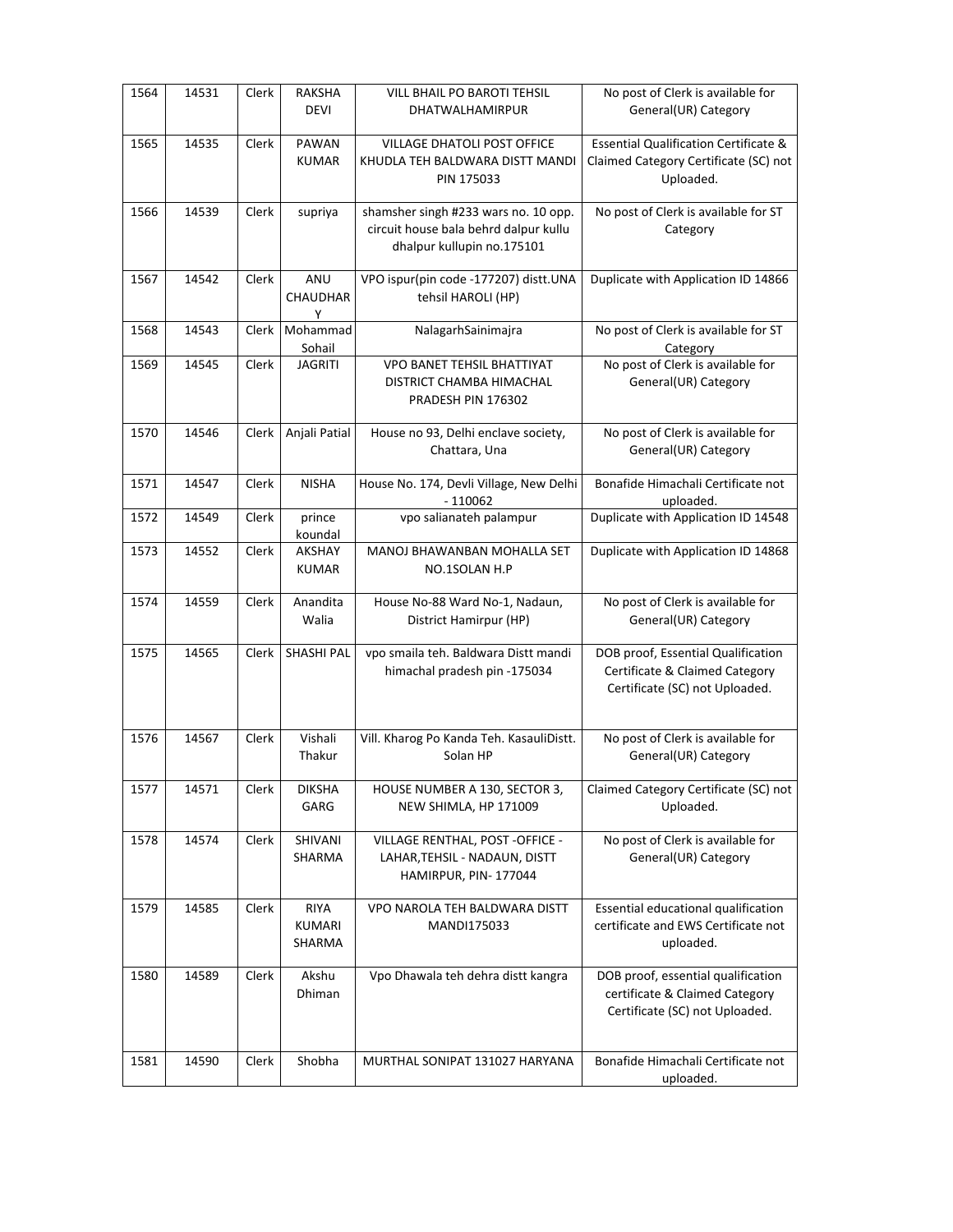| 1582 | 14591 | Clerk | <b>BABINA</b><br><b>BEGUM</b>           | V P O OEL TEH KALOH DISTT UNA                                                                         | No post of Clerk is available for<br>General(UR) Category                                               |
|------|-------|-------|-----------------------------------------|-------------------------------------------------------------------------------------------------------|---------------------------------------------------------------------------------------------------------|
| 1583 | 14594 | Clerk | DEEPA<br><b>THAKUR</b>                  | V.P.O.<br>DANGHEEL.TEH.KANDAGHAT.DIST.SOLA<br>N.HP.173217                                             | No post of Clerk is available for<br>General(UR) category                                               |
| 1584 | 14598 | Clerk | Shivani devi                            | Village Nain Gujran, post office Rohin,<br>Teh. ghumarwin, District Bilaspur,<br>Pincode 174004(H.P.) | Duplicate with Application ID 18716                                                                     |
| 1585 | 14599 | Clerk | AKSHAY<br><b>KUMAR</b>                  | House No 142 Ward No. 3 Partap<br>NagarHamirpur H.P.                                                  | DOB proof not uploaded.                                                                                 |
| 1586 | 14601 | Clerk | RAVEENA<br><b>DEVI</b>                  | Vill.Kharaka, P.O.Bhalyani, Teh. & Distt. Kul<br>lu, Pin Code 175102(H.P.)                            | Duplicate with Application ID 14603                                                                     |
| 1587 | 14603 | Clerk | RAVEENA<br><b>DEVI</b>                  | Vill.Kharaka, P.O.Bhalyani, Teh.& Distt.Kul<br>lu, Pin Code 175102(H P.)                              | No post of clerk is available for<br>General(UR) Category                                               |
| 1588 | 14606 | Clerk | <b>HARDEI</b>                           | village koon PO mangoo tehsil arki<br>district solan H.P. pincode - 171102                            | No post of Clerk is available for<br>General(UR) category                                               |
| 1589 | 14614 | Clerk | AKSHITA<br>KUMARI                       | AKSHITA KUMARI D/O RAJ KUMAR VILL.<br>CHHAL BULHA P.O DRUHI DISTT. & TEH.<br>HAMIRPUR (H.P) 177001    | Claimed Category Certificate (SC) not<br>Uploaded.                                                      |
| 1590 | 14615 | Clerk | ROJEE<br><b>KUMARI</b>                  | <b>VILLAGE CHANOL PO TALELI TEHSIL</b><br>SUNDERNAGAR DISTT MANDI HP<br>175030                        | No post of Clerk is available for<br>General(UR) category                                               |
| 1591 | 14619 | Clerk | <b>VIKAS</b><br><b>THAKUR</b>           | vill. baggi po binolateh sadar Distt<br>Bilaspur Hp(174001)                                           | No post of Clerk is available for<br>General(UR) Category                                               |
| 1592 | 14623 | Clerk | <b>SUSHIL</b><br><b>KUMAR</b>           | Vill Ropari PO Taraun Teh Bharari<br><b>District Bilaspur</b>                                         | No post of Clerk is available for ST<br>Category                                                        |
| 1593 | 14624 | Clerk | Vivek<br>Dhiman                         | Village Jawalapur Post Office<br>RaipurTehsil Bangana Distt Una                                       | Claimed Category Certificate (OBC)<br>not Uploaded.                                                     |
| 1594 | 14625 | Clerk | RAJESH<br><b>KUMAR</b>                  | VILL. DHELU PO DOHAG TEHSIL<br>JOGINDER NAGAR DISTRICT MANDI HP<br>175015                             | Duplicate with Application ID 14620                                                                     |
| 1595 | 14633 | Clerk | Pooja                                   | Village Bagnal, Post Office Kiartoo,<br>Tehsil Theog, District Shimla, HP<br>171201                   | No post of Clerk is available for<br>General(BPL/IRDP/Antodya)category                                  |
| 1596 | 14634 | Clerk | <b>ROHIT</b><br><b>KUMAR</b><br>KAUNDAL | VILL AMBARI PO MALAN TEH.<br>NAGROTA BAGWAN DISTT KANGRA<br>176047                                    | DOB proof, Essential Qualification<br>Certificate & Claimed Category<br>Certificate (OBC) not Uploaded. |
| 1597 | 14642 | Clerk | NEELAM<br><b>CHOUHAN</b>                | VILL RAURIPO DARLAGHAT TEH ARKI<br>DISTT SOLAN H.P. 171102                                            | <b>Essential Qualification Certificate &amp;</b><br>Claimed Category Certificate (SC) not<br>Uploaded.  |
| 1598 | 14644 | Clerk | <b>ROHIT</b><br>CHANDEL                 | VILL. KUTHERA P.O. MALANGAN TEH.<br>JHANDUTTA DISTT. BILASPUR H.P. PIN<br>CODE 174029                 | No post of Clerk is available for<br>General(UR) category                                               |
| 1599 | 14645 | Clerk | PAYAL<br>SHARMA                         | VILL GADDA BHUDDI PO<br>SHAMBHUWALA TEHSIL NAHAN DISTT.<br><b>SIRMAUR HP</b>                          | No post of Clerk is available for<br>General(UR) category                                               |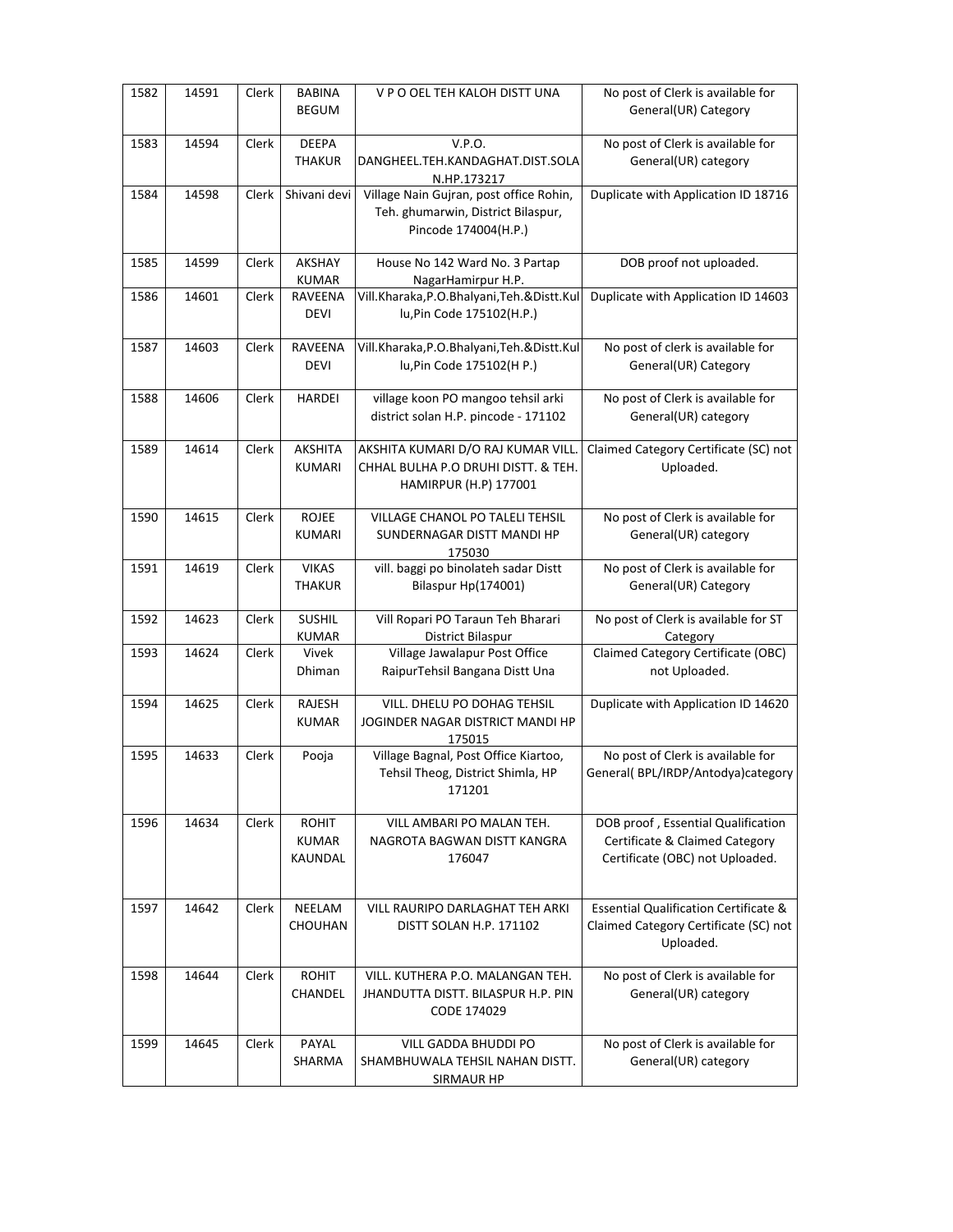| 1600 | 14647 | Clerk | <b>NIKHIL</b><br>SHARMA         | Village usther Po panjlhear tehsil<br>Nagrota bagwan distt. kangra h.p<br>176056                   | Duplicate with application Id 14310                                                                     |
|------|-------|-------|---------------------------------|----------------------------------------------------------------------------------------------------|---------------------------------------------------------------------------------------------------------|
| 1601 | 14648 | Clerk | Himani                          | Village Kathalg, Post Office- Padhuin<br>Tehsil Sadar Mandi Distt. Mandi, H.P.                     | Essential educational qualification<br>certificate not uploaded.                                        |
| 1602 | 14653 | Clerk | <b>KAJAL</b><br><b>KUMARI</b>   | VILLAGE BASSA(SERI) POST OFFICE<br>NAGROTA SURIAN TEHSIL JAWALI<br>DISTRICT KANGRA HP 176027       | No post of Clerk is available for<br>General(UR) category.                                              |
| 1603 | 14655 | Clerk | <b>KARAN</b><br>SHARMA          | VILL GHAROG PO NEHRA TEH AND<br>DISTT SHIMLA HP                                                    | <b>Essential Qualification Certificate &amp;</b><br>Claimed Category Certificate (OBC)<br>not Uploaded. |
| 1604 | 14659 | Clerk | <b>ISHU</b>                     | H.NO. 97, W.NO. 09, NEAR BY RAM<br>MANDIR DEVI NAGAR PAONTA SAHIB,<br>DISTT- SIRMOUR (H.P.) 173025 | DOB Proof & Claimed Category<br>Certificate(SC) not Uploaded.                                           |
| 1605 | 14661 | Clerk | Rishu<br>bhardwaj               | VIII NIHUN PO JAINAGAR TEH<br>RAMSHAHER DISTT SOLAN HP 173221                                      | No Post of Clerk is available for<br>General (UR) Category.                                             |
| 1606 | 14663 | Clerk | Munish<br>Kumar                 | VPO Ramerh Tehsil Nagrota Bagwan<br>District Kangra hp 176052                                      | Fee not verified.                                                                                       |
| 1607 | 14664 | Clerk | PRAVEEN<br>KUMAR                | <b>VPO GHANAHATTI TEH AND DISTT</b><br>SHIMLA HP                                                   | Essential Qualification certificate not<br>uploaded.                                                    |
| 1608 | 14665 | Clerk | KAMLESH<br><b>KUMARI</b>        | VPO MANGOO TEH ARKI DISTT SOLAN<br>H.P. 171102                                                     | No Post of Clerk is available for Gen<br>(UR) category.                                                 |
| 1609 | 14671 | Clerk | SWARNA                          | VILL. DHELU HAR P. O DOHAG TEH.<br>JOGINDER NAGAR DISTT.MANDI H. P<br>175015                       | DOB Proof & Essential Qualification<br>Certificate not Uploaded                                         |
| 1610 | 14673 | Clerk | <b>DEEPIKA</b><br><b>PUNDIR</b> | VILLAGE KUFTU, PO<br>SHERTANDULATEHSIL NOHRA, DISTT<br>SIRMAUR HP 173104                           | No Post of Clerk is available for Gen<br>(UR) category.                                                 |
| 1611 | 14679 | Clerk | NEERAJ<br>KUAMRI                | VILL DALGAON PO KUTARA TEH ROHRU<br>DISTT SHIMLA HP                                                | No Post of Clerk is available for Gen<br>(UR) category.                                                 |
| 1612 | 14680 | Clerk | PRITIKA<br><b>PUNDIR</b>        | VILLAGE KUFTU, PO<br>SHERTANDULATEHSIL NOHRA, DISTT<br>SIRMAUR HP 173104                           | No Post of Clerk is available for Gen<br>(UR) category.                                                 |
| 1613 | 14684 | Clerk | KHUSHBU<br>BHARDWAJ             | VILL BAGOUN PO PANJGAIN DISTT<br>BILASPUR TEH SADAR HP 174012                                      | No Post of Clerk is available for Gen<br>(UR) category.                                                 |
| 1614 | 14687 | Clerk | NITAKSHI<br>SHARMA              | VILL- REWARI, PO- DALASH, TEH- ANNI,<br>DISTT-KULLU PIN CODE 172025                                | No Post of Clerk is available for Gen<br>(UR) category.                                                 |
| 1615 | 14691 | Clerk | AASHIMA                         | H NO 275/12 MOHALLA CHIRANWALI<br>NEAR KATCHA TANK NAHAN DISTT.<br><b>SIRMAUR HP</b>               | EWS certificate not Uploaded.                                                                           |
| 1616 | 14694 | Clerk | Neelam<br>Thakur                | Village bhaloh po GhanahattiTehsil and<br>distt Shimla                                             | No Post of Clerk is available for Gen<br>(UR) category.                                                 |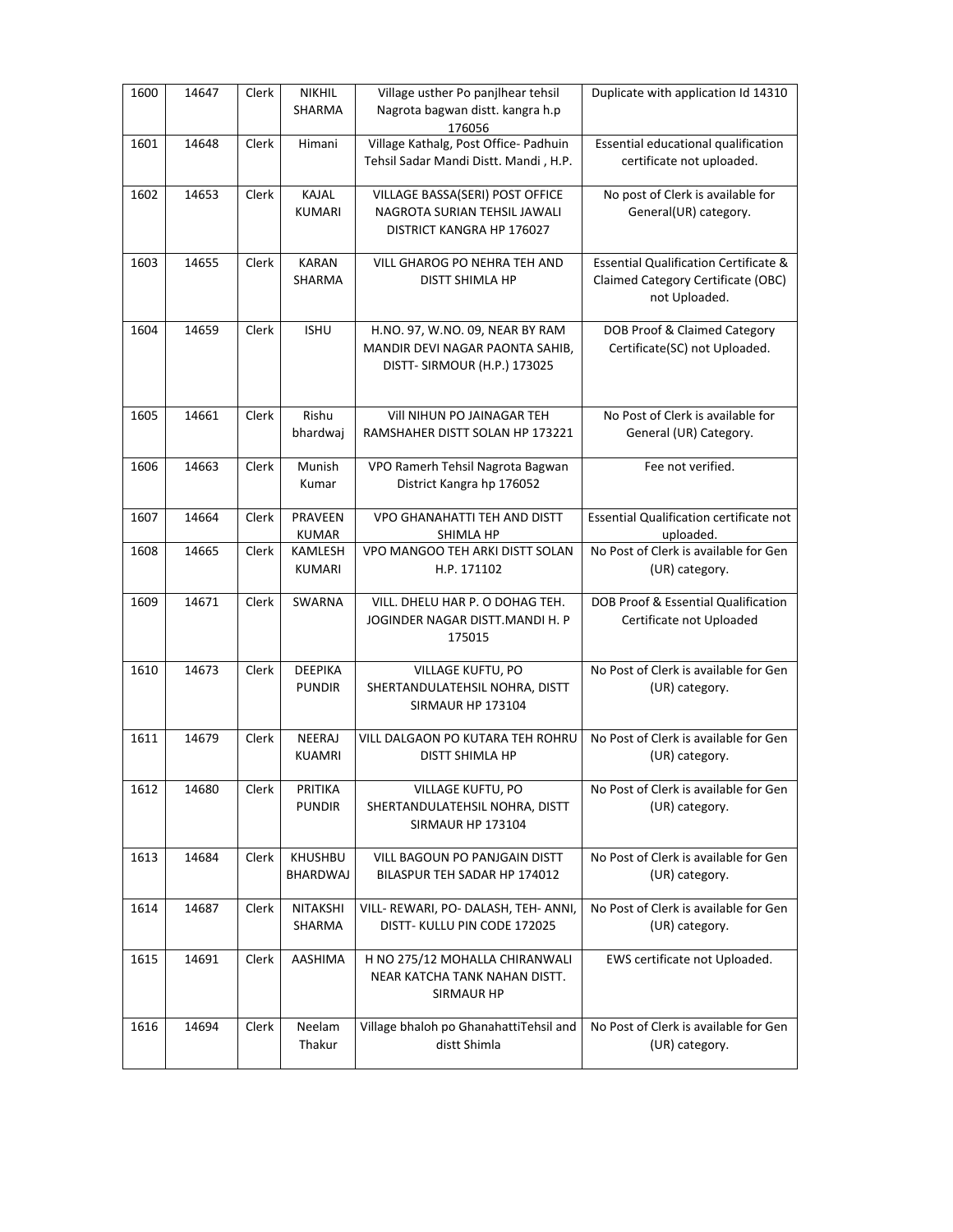| 1617 | 14695 | Clerk | ABHISHEK                      | VILL BADHER PO PATTI TEH PALAMPUR<br>DISTT KANGRA HP 176061                                                     | Essential Qualification certificate not<br>Uploaded.                         |
|------|-------|-------|-------------------------------|-----------------------------------------------------------------------------------------------------------------|------------------------------------------------------------------------------|
| 1618 | 14705 | Clerk | Pallavi<br>Dhiman             | Village Ghadoral Post Office Menjha,<br>Tehsil- Palampur, District Kangra                                       | Duplicate with Application no. 14690                                         |
| 1619 | 14713 | Clerk | <b>MEHAR</b><br><b>CHAND</b>  | MEHAR NIWAS BCSPHASE 3 NEW<br><b>SHIMLA 171009</b>                                                              | DOB Proof & Claimed Category<br>Certificate (SC) not Uploaded.               |
| 1620 | 14714 | Clerk | Rajesh<br>Kumar               | Village Khamera Khurd, Post Office<br>Daslehra, Tehsil Jhandutta, District<br>Bilaspur, Himachal Pradesh-174030 | No Post of Clerk is available for Gen<br>(UR) category.                      |
| 1621 | 14721 | Clerk | Kajal<br>Sharma               | Village Gada Bhudi PO Shambhuwala<br>Teh nahan                                                                  | No Post of Clerk is available for Gen<br>(UR) category.                      |
| 1622 | 14725 | Clerk | Manjeet<br>Kaur               | House no 11 Block U Dubetta Colony<br>Nangal                                                                    | Duplicate with Application ID 10996                                          |
| 1623 | 14727 | Clerk | NEELAM<br>SHARMA              | VILL SUNAN PO CHURAG TEH. KARSOG<br>SUB TEH. BAGSHAD DISTT MANDI HP<br>175010                                   | EWS Certificate not uploaded.                                                |
| 1624 | 14729 | Clerk | SUMAN<br><b>THAKUR</b>        | <b>VILL KUNALA PO RAGHUNATHPURA</b><br>TEH SADAR DISTT BILASPUR H.P 174005                                      | No post of Clerk is available for<br>General(UR) Category                    |
| 1625 | 14745 | Clerk | CHANDER<br><b>KANTA</b>       | VILL CHAMAKRI PO DHUNDAN TEH<br>ARKI DISTRICT SOLAN HP 171011                                                   | No post of clerk is available for<br>general(UR) category.                   |
| 1626 | 14782 | Clerk | <b>JOGINDRA</b>               | VILL JURU PO KUPVI TEHSIL KUPVI<br>DISTT SHIMLA HP PIN 171217                                                   | No post of clerk is available for<br>general(UR) category.                   |
| 1627 | 14799 | Clerk | <b>RAKESH</b><br><b>KUMAR</b> | VPO CHHATOLI , TEH BARSAR , DISTT<br><b>HAMIRPUR</b>                                                            | Less fee submitted.                                                          |
| 1628 | 14801 | Clerk | AVINASH                       | VILLAGE LASRANA PO AND TEHSIL<br>SANDHOLE DISTT MANDI HP 176090                                                 | No post of clerk is available for<br>general(UR) category.                   |
| 1629 | 14802 | Clerk | SHASHI<br><b>KUMAR</b>        | Vill karahpura Po dhaloonTeh Nagrota<br>bagwan distt kangra                                                     | Essential educational qualification<br>certificate not uploaded.             |
| 1630 | 14805 | Clerk | Tanuja<br>Bhardwaj            | <b>VILL BAGOUN PO PANJGAIN DISTT</b><br>BILASPUR HP 174012                                                      | No post of clerk is available for<br>General (BPL/IRDP/Antodya)<br>Category. |
| 1631 | 14806 | Clerk | SHASHI<br><b>KUMAR</b>        | Vill karahpura Po dhaloon Teh Nagrota<br>bagwan Distt kangra 176056                                             | Duplicate with Application ID<br>No.14802.                                   |
| 1632 | 14808 | Clerk | POOJA<br>SHARMA               | HOUSE NO.135/7, WARD NO.3, ASHOK<br>VIHAR COLONY, PAONTA SAHIB                                                  | No post of clerk is available for<br>general(UR) category.                   |
| 1633 | 14810 | Clerk | <b>KANCHAN</b><br>SHARMA      | <b>VILLAGE GALAHAN NEAR FOREST</b><br>OFFICE SOLAN HP 173212                                                    | No post of clerk is available for<br>general(UR) category.                   |
| 1634 | 14813 | Clerk | GAGNESH<br>KUMARI             | VILL NALWARI PO GALMA TEH BALH<br>DISTT MANDI                                                                   | No post of clerk is available for<br>general(UR) category.                   |
| 1635 | 14820 | Clerk | SHIVANI                       | VILL. - MATHANIUL, P. O. -<br>TANDOO, TEH. - SADAR, DISTT. -<br>MANDI(HP)                                       | Duplicate with Application ID<br>No.18383.                                   |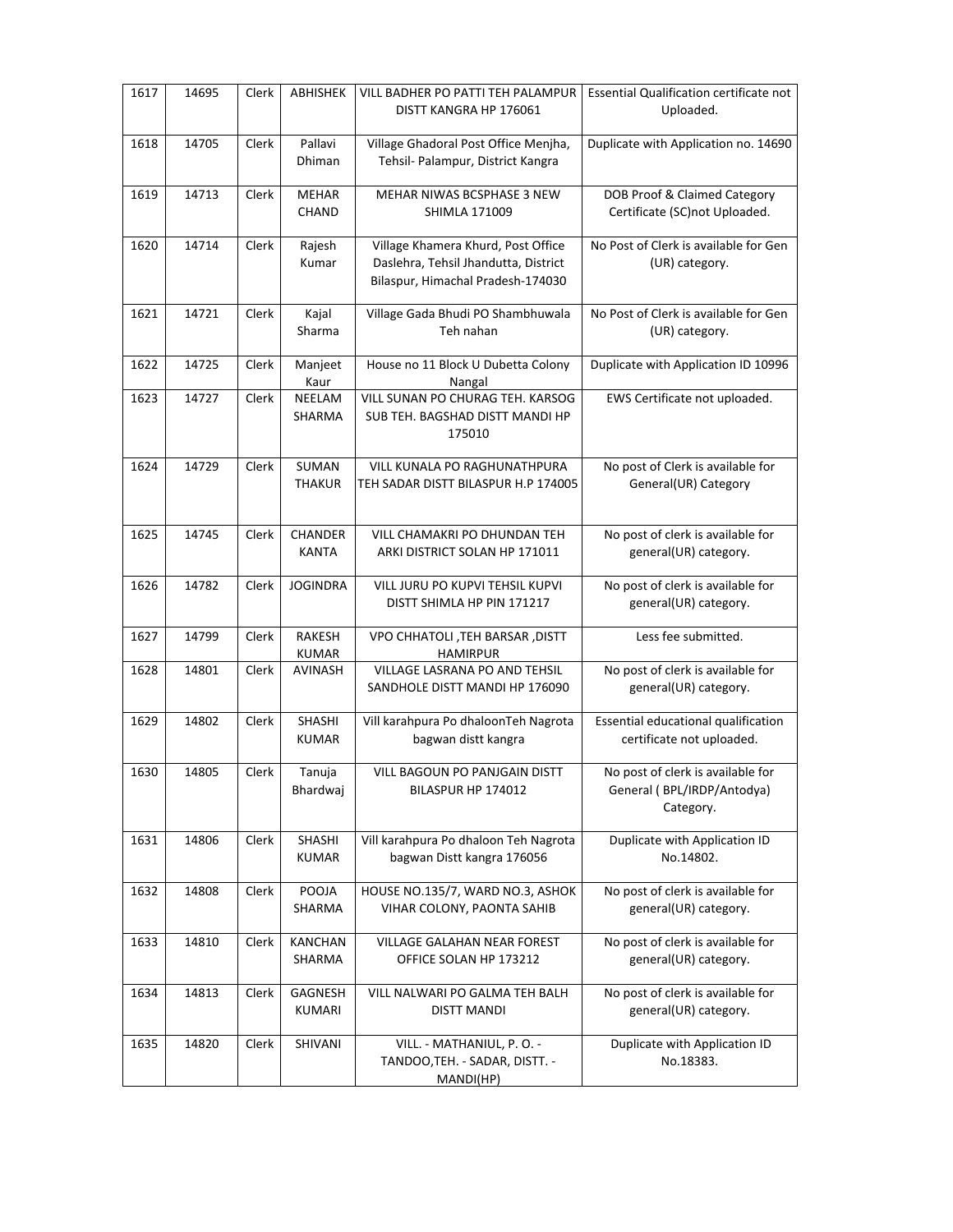| 1636 | 14823 | Clerk        | SUJATA<br><b>THAKUR</b> | VILLAGE BARMU POST OFFICE BHARARI<br>TEHSIL AND DISTRICT SHIMLA HP | No post of clerk is available for<br>general(UR) category. |
|------|-------|--------------|-------------------------|--------------------------------------------------------------------|------------------------------------------------------------|
|      |       |              |                         |                                                                    |                                                            |
| 1637 | 14831 | Clerk        | <b>MUKESH</b><br>KUMAR  | Village Pirar, Post Amboli, Dist<br>Saharanpur, UP                 | Non-Himachali candidate                                    |
| 1638 | 14832 | Clerk        | <b>POONAM</b>           | # H NO 169 POPALUS COTTAGE TANK                                    | Claimed Category Certificate (SC) not                      |
|      |       |              | <b>KUMARI</b>           | ROAD SOLAN                                                         | uploaded.                                                  |
| 1639 | 14835 | Clerk        | SARTHAK                 | VILLAGE AGOJAR PO ANDRETTA TEHSIL                                  | No post of clerk is available for                          |
|      |       |              |                         | PALAMPUR DISTRICT KANGRA (H.P) PIN<br>176103                       | general(UR) category.                                      |
| 1640 | 14838 | Clerk        | <b>VINAYAK</b>          | Flat no 22 raghunath prasad apt near                               | No post of clerk is available for                          |
|      |       |              | PRAKASH<br>CHILWANT     | ram temple Chinchwad gaon pune                                     | general(UR) category.                                      |
| 1641 | 14840 | Clerk        | <b>VINEET</b>           | <b>WARD NO.6 HNO.175</b>                                           | Duplicate with application ID 14841                        |
|      |       |              | <b>SINGH</b>            | HEERPURPAONTA SAHIBDISTT.<br>SIRMOUR HP                            |                                                            |
| 1642 | 14843 | <b>Clerk</b> | <b>Mala Thakur</b>      | VPO THANA TEHSIL CHIRGAONDISTT                                     | No post of clerk is available for                          |
|      |       |              |                         | SHIMLA HP PIN 171214                                               | General(BPL/IRDP/Antodya)category.                         |
| 1643 | 14848 | Clerk        | <b>DINESH</b>           | H TYPE 3/3 POST OFFICE LINE RANIPUR                                | Bonafide Himachali Certificate not                         |
|      |       |              | <b>KUMAR</b>            | TAWANAGAR, THESIL - ITARSIRANIPUR                                  | uploaded.                                                  |
|      |       |              | AHIRWAR                 | <b>TAWANAGAR POST OFFICE LINE</b>                                  |                                                            |
|      |       |              |                         |                                                                    |                                                            |
| 1644 | 14853 | Clerk        | Geetika                 | Vill. Nela P.O. DudarTeh. Sadar Distt.                             | No post of clerk is available for                          |
|      |       |              |                         | Mandi (H.P.)-175001                                                | general(UR) category.                                      |
|      |       |              | <b>ASHISH</b>           | VILL SAMYARA PO KANDI TEH BAROH                                    |                                                            |
| 1645 | 14862 | Clerk        | <b>KUMAR</b>            | DISTT KANGRA HP 1760654                                            | Duplicate with application ID 17286                        |
|      |       |              |                         |                                                                    |                                                            |
| 1646 | 14863 | Clerk        | <b>DEEPAK</b>           | VILL SARTI PO BHAGER TEH                                           | No post of Clerk is available for                          |
|      |       |              | <b>KUMAR</b>            | GHUMARWIN DISTT BILASPUR (H.P) PIN                                 | General( BPL/IRDP/Antodya)category                         |
|      |       |              |                         | 174021                                                             |                                                            |
| 1647 | 14864 | Clerk        | <b>SHIKHA</b>           | VILL JOJAWIPOST OFFICE JABRI DISTT                                 | No post of clerk is available for                          |
|      |       |              | SHARMA                  | AND TEH. SHIMLA 171103                                             | general(UR) category.                                      |
| 1648 | 14865 | Clerk        | PRIYANKA                | VILL RITHOG PO SHILLA TEH KAMRAU                                   | Time barred OBC Certificate                                |
|      |       |              |                         | <b>DISTT SIRMAUR</b>                                               |                                                            |
| 1649 | 14870 | Clerk        | Chirag                  | So Roshan lal villnano bhajhalta, shimla                           | DOB proof and Claimed Category                             |
|      |       |              |                         | po balag 171226                                                    | Certificate (OBC) not Uploaded.                            |
| 1650 | 14871 | Clerk        | PRIYANKA                | VILLAGE BAGNAL PO JHAKANDOTEH                                      | Claimed Category Certificate (OBC)                         |
|      |       |              | SHARMA                  | SHILLAI DISTT, SIRMOUR HP PIN CODE -                               | not Uploaded.                                              |
|      |       |              |                         | 173027                                                             |                                                            |
| 1651 | 14872 | Clerk        | SUMIKSHA                | W/O AJAY KUMAR VPO BERTHIN TEH                                     | EWS Certificate not uploaded.                              |
|      |       |              | <b>DEVI</b>             | JHANDUTTA DISTT BILASPUR HP                                        |                                                            |
|      |       |              |                         | 174029                                                             |                                                            |
| 1652 | 14879 | Clerk        | Palak Joshi             | Mohalla Neela Ghat una ward no 11                                  | No post of clerk is available for<br>general(UR) category. |
|      |       |              |                         |                                                                    |                                                            |
| 1653 | 14881 | Clerk        | SANGEETA                | R/o village Majheoti, P/o Devnagar,                                | <b>Essential Qualification Certificate &amp;</b>           |
|      |       |              | <b>DEVI</b>             | Tehsil Rampur Bsr, Distt Shimla<br>H.P.172022                      | Claimed Category Certificate (OBC)                         |
|      |       |              |                         |                                                                    | not Uploaded.                                              |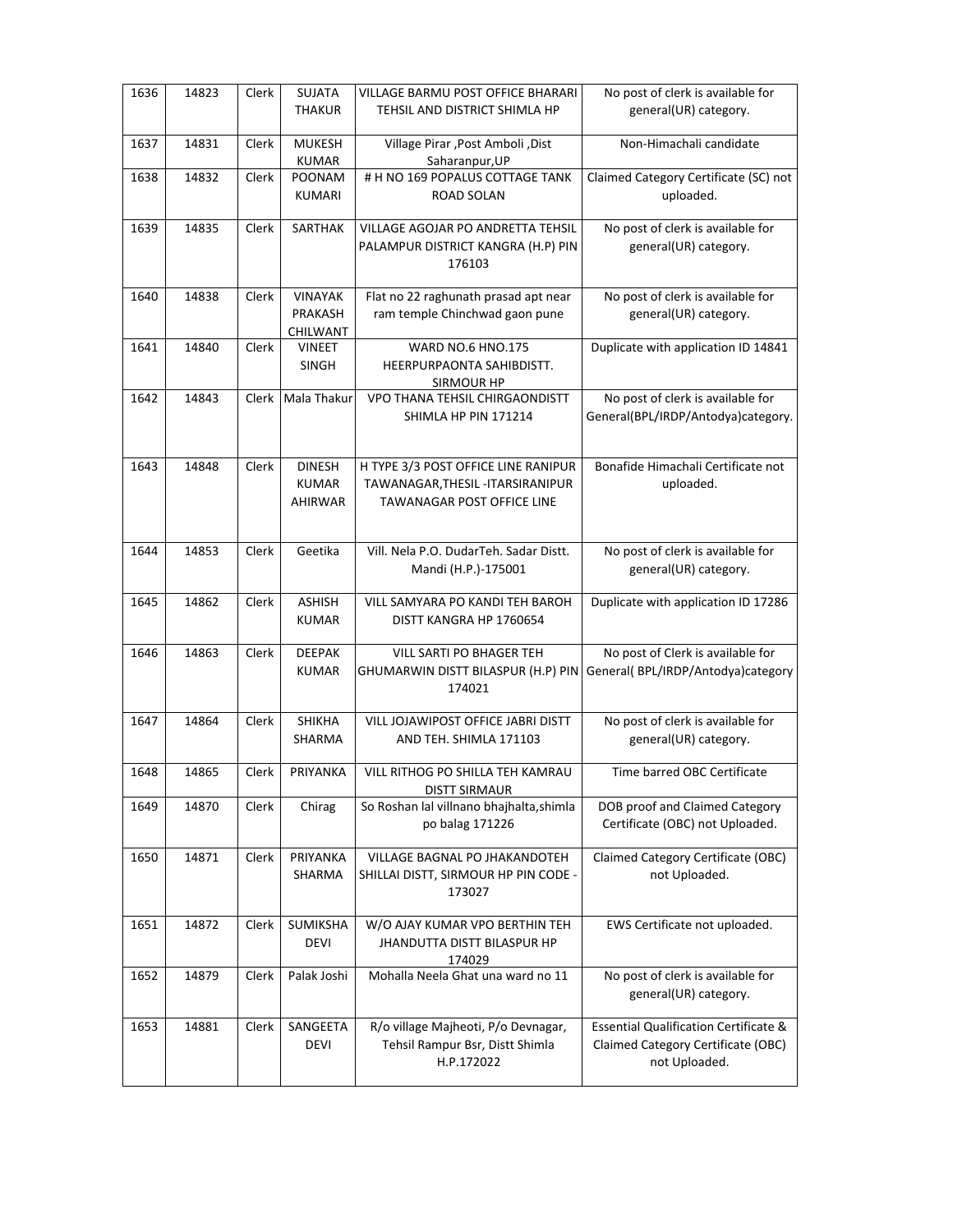| 1654 | 14888 | Clerk | Sushma                        | Vill.-Sera, po-parnoo, teh - Arki, Distt.-<br>Solan pin-171102                                         | No post of clerk is available for<br>general(UR) category.                                              |
|------|-------|-------|-------------------------------|--------------------------------------------------------------------------------------------------------|---------------------------------------------------------------------------------------------------------|
| 1655 | 14902 | Clerk | Rekha Devi                    | Village Silhari Teh & PO Kandaghat Distt<br>Solan                                                      | Essential educational qualification<br>certificate not uploaded.                                        |
| 1656 | 14908 | Clerk | <b>HEM LATA</b>               | VILL. KHALYANAPO. SHALAGHAT TEH.<br>ARKI DISTT. SOLAN173208                                            | <b>Essential Educational qualification</b><br>certificate not uploaded.                                 |
| 1657 | 14910 | Clerk | Reena<br>Kumari               | Vill Tenseri PO Nogli Tes Rampur<br>District Shimla Himachal Pradesh<br>pincode 172022                 | Essential educational qualification<br>certificate not uploaded.                                        |
| 1658 | 14913 | Clerk | <b>JAYA</b>                   | VILLAGE KATHALAG, P.O. PADHIUN,<br>TEH.SADAR, DISTT. MANDI HP                                          | Claimed Category Certificate(OBC) not<br>Uploaded.                                                      |
| 1659 | 14919 | Clerk | <b>AJAY</b><br><b>KUMAR</b>   | VPO KUMMI TEHSIL BALH DISTT MANDI<br><b>HP PIN CODE - 175006</b>                                       | DOB Proof and educational<br>qualification certificates not<br>uploaded.                                |
| 1660 | 14920 | Clerk | <b>RIYA</b><br><b>THAKUR</b>  | Village namol po kunihar tehsil arki<br>district solan himachal pradesh                                | Duplicate with Application ID<br>No.12625.                                                              |
| 1661 | 14921 | Clerk | Rabina                        | Vill. Chiundi, p.o. kelvi, teh. Theog,<br>distt. Shimla 171212                                         | No post of clerk is available for<br>general(UR) category.                                              |
| 1662 | 14925 | Clerk | <b>BHARTI</b><br><b>NANTA</b> | SHILIKAYAN, P.O. DEWAT, TEHSIL<br>CHOPAL SHIMLA 171211                                                 | No post of clerk is available for<br>general(UR) category.                                              |
| 1663 | 14927 | Clerk | SURYANSH<br>SHARMA            | Vpo Bhather Tehsil Dehra District<br>Kangra                                                            | Fee not verified.                                                                                       |
| 1664 | 14932 | Clerk | <b>BINDIA</b>                 | Vill Dhugiari P.O Gaggal Teh & Distt<br>Kangra                                                         | DOB proof, essential qualification<br>certificate & Claimed Category<br>Certificate (OBC) not Uploaded. |
| 1665 | 14933 | Clerk | PRIYANKA<br><b>DEVI</b>       | Village Ranol post office Ranol tehsil<br>Chirgaon District Shimla Himachal<br>Pradesh pin code 171214 | No post of clerk is available for<br>general(UR) category.                                              |
| 1666 | 14937 | Clerk | SANJAY<br><b>KUMAR</b>        | VILL.DRAMAN P.O CHAMBI TEH.<br>SUNDERNAGAR DISTT.MANDI HP<br>175018                                    | Fee not verified.                                                                                       |
| 1667 | 14939 | Clerk | <b>NEHA</b><br><b>THAKUR</b>  | VILL DIDU PO BAKHALAG TEH ARKI<br>DISTT SOLAN HP                                                       | No post of clerk is available for<br>general(UR) category.                                              |
| 1668 | 14940 | Clerk | RENAM<br>KUMARI               | VILLAGE DHANDARWARI TEHSIL DODRA<br>KEWAR, DISTRICTSHIMLA, H.P                                         | No post of clerk is available for<br>general(UR) category.                                              |
| 1669 | 14944 | Clerk | PREETI                        | VPO KAMRAU TEHSIL KAMRAU DISTT.<br><b>SIRMAUR HP</b>                                                   | No post of clerk is available for<br>general(UR) category.                                              |
| 1670 | 14945 | Clerk | <b>SUNITA</b><br>DEVI         | <b>HOUSE NO 35 STATION VIEW LOWER</b><br><b>CHAKKAR SHIMLA -5</b>                                      | No post of clerk is available for<br>general(UR) category.                                              |
| 1671 | 14950 | Clerk | Lalita<br>Sharma              | Village Bindla PO Shakara Tehsil Karsog<br>Distt. Mandi Pin 175009                                     | No post of clerk is available for<br>general(UR) category.                                              |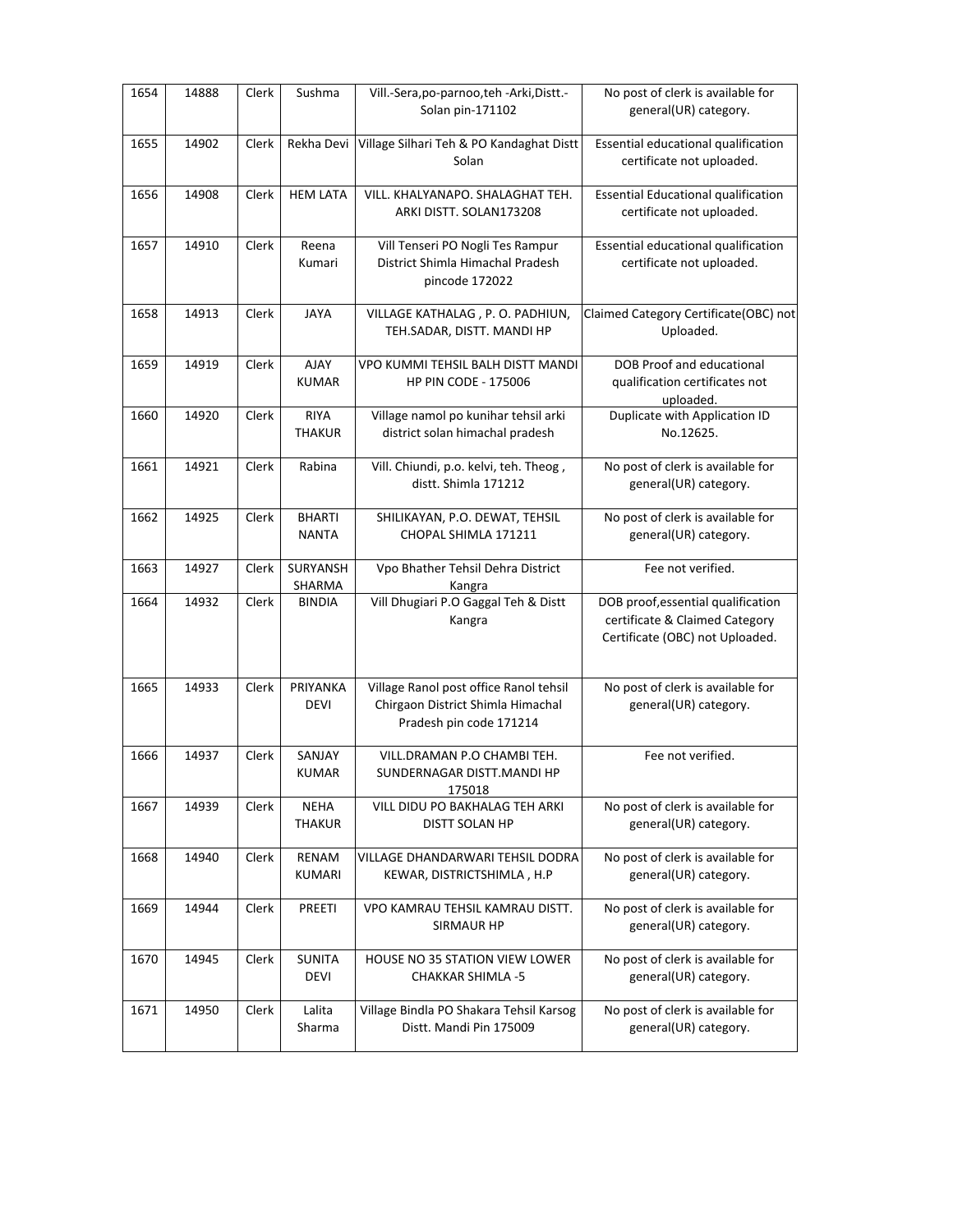| 1672 | 14952 | Clerk | AMISHA<br>CHAUHAN               | D/O JAI SINGH CHAUHAN CHAUHAN<br>NIWAS BELOW DURGA MATA MANDIR<br>DHALI SHIMLA 171012 | No post of clerk is available for<br>general(UR) category.                                  |
|------|-------|-------|---------------------------------|---------------------------------------------------------------------------------------|---------------------------------------------------------------------------------------------|
| 1673 | 14953 | Clerk | ANU<br>KUMARI                   | <b>VILL CHARARA PO KANGOO</b>                                                         | Claimed Category (OBC) Certificate<br>not uploaded.                                         |
| 1674 | 14956 | Clerk | <b>ANJU</b><br><b>PAWAAR</b>    | PALAK BHAWAN LOWER VIKAS NAGAR<br>KASUMPTI SHIMLA                                     | Duplicate with Application ID<br>No.13889.                                                  |
| 1675 | 14958 | Clerk | SHIVANI<br>SHARMA               | VILL KHANSRA PO RAGHUNATHPURA<br>TEHSIL SADAR DISTT BILASPUR HP                       | No post of clerk is available for<br>general(UR) category.                                  |
| 1676 | 14961 | Clerk | <b>RENUKA</b><br>KUMARI         | VILL NAL PO RAGHUNATHPURA TEHSIL<br>SADAR DISTT BILASPUR HP                           | Claimed Category (SC) and<br>Graduation Certificate not uploaded.                           |
| 1677 | 14964 | Clerk | VANDANA<br><b>THAKUR</b>        | Lower karsog, po/teh karsog dist mandi<br>hp                                          | No post of clerk is available for<br>general(UR) category.                                  |
| 1678 | 14966 | Clerk | <b>RUCHI</b><br><b>VERMA</b>    | Village chhatera, PO kanda Tehsil<br>kasauli district Solan (hp) pincode<br>173209    | EWS Certificate not uploaded.                                                               |
| 1679 | 14967 | Clerk | <b>TAMANNA</b><br><b>DEVI</b>   | VPO AUHAR TEHSIL GHUMARWIN<br><b>DISTT BILASPUR HP</b>                                | No Post of Clerk is available for Gen<br>(UR) category.                                     |
| 1680 | 14970 | Clerk | <b>DUNI</b><br><b>CHAND</b>     | VILLAGE MAREHARA POST OFFICE<br>NIHRI PINCODE 175038 DISTT MANDI<br>HIMACHAL PRADESH  | Uploaded documents are password<br>protected.                                               |
| 1681 | 14975 | Clerk | Shikha                          | WARD NO 1 VPO Nangal KHURD<br>TEHSIL HAROLI DISTT UNA (HP)                            | Claimed Category (OBC)&Essential<br>educational qualification certificate<br>not uploaded.  |
| 1682 | 14978 | Clerk | <b>REETIKA</b><br><b>KUMARI</b> | VILL KOLHWIN PO RAGHUNATHPURA<br>TEHSIL SADAR DISTT BILASPUR HP                       | Essential educational qualification<br>certificate not uploaded.                            |
| 1683 | 14979 | Clerk | Sandeep<br>kumar                | VPO - Dhurkhari, Teh. - Baldwara, Distt.-<br>Mandi HP -175034                         | Time Barred OBC Certificate                                                                 |
| 1684 | 14981 | Clerk | <b>BHAGYASHR</b><br>EE          | KH NO 117/26 GROUND FLOOR STREET<br>NO 102 B BLOCK SANT NAGAR BURARI<br>DELHI 110084  | Non Himachali Candidate.                                                                    |
| 1685 | 14983 | Clerk | shilpa                          | VILL SARERI PO BAHAL TEH NADAUN                                                       | Duplicate with Application ID<br>No.15000.                                                  |
| 1686 | 14987 | Clerk | <b>MONIKA</b><br>DHILLON        | WARD NO-11 LAKHANPUR TEH-SADAR<br><b>BILASPUR</b>                                     | Time Barred OBC Certificate                                                                 |
| 1687 | 14994 | Clerk | SHIVALI                         | VILL MANJHGRAN PO LADWARA TEH<br>SHAHPUR DISTT KANGRA HP                              | Claimed Category (OBC)& Essential<br>educational qualification certificate<br>not uploaded. |
| 1688 | 14996 | Clerk | Rajni<br>Sharma                 | VPO Pathiar Tehsil Nagrota Bagwan<br>Distt, Kangra                                    | No post of clerk is available for<br>general(UR) category.                                  |
| 1689 | 15000 | Clerk | <b>SHILPA</b>                   | VILL SARERI PO BAHAL                                                                  | No post of clerk is available for<br>general(UR) category.                                  |
| 1690 | 15002 | Clerk | LUKESH<br><b>KUMAR</b>          | VILL KACHHREHAR PO MUMTA TEH<br>NAGROTA BAGWAN DISTT KANGRA HP<br>PIN 176047          | Time barred OBC Certificate                                                                 |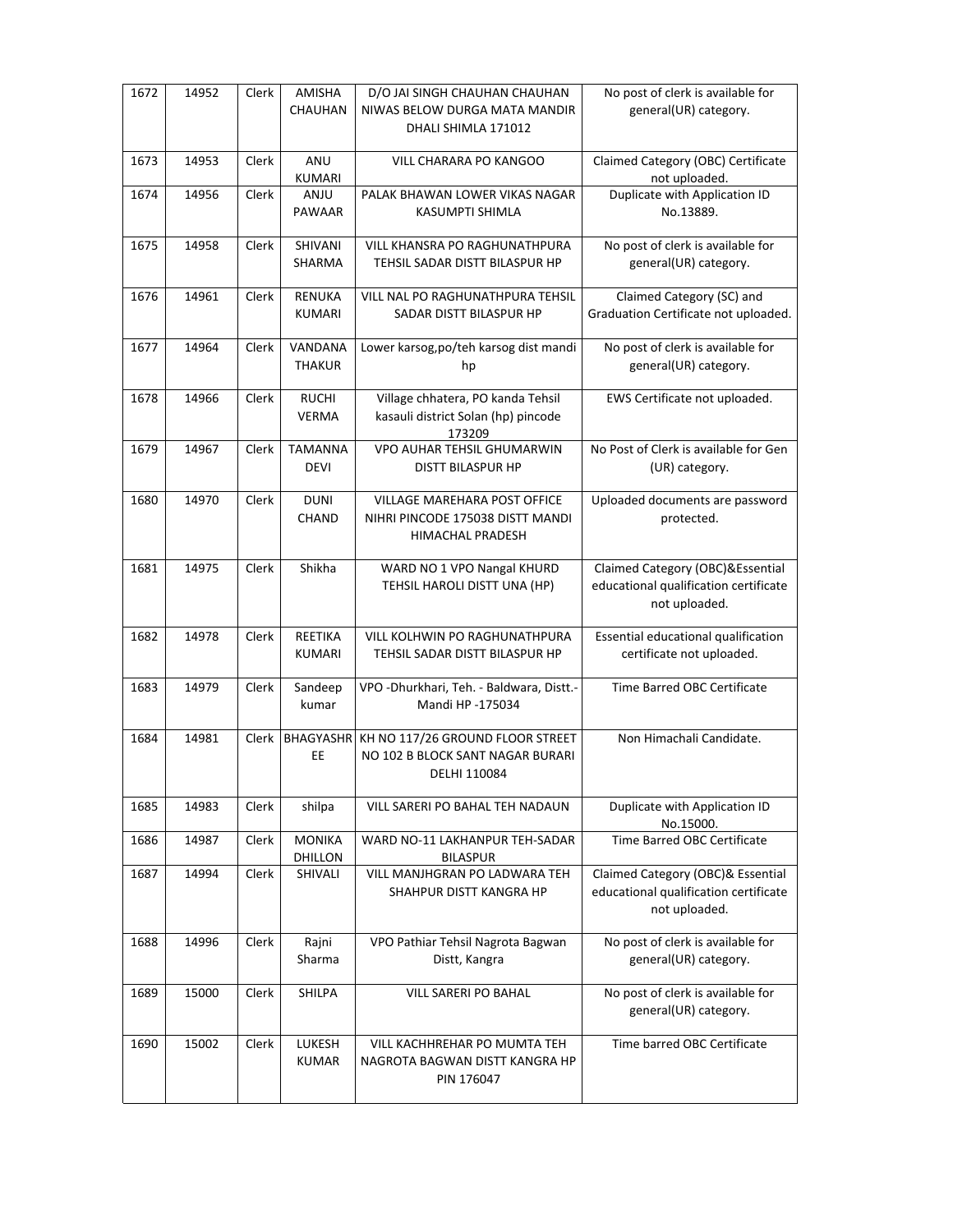| 1691 | 15006 | Clerk | <b>REKHA</b><br><b>THAKUR</b> | <b>VILL BHARARI PO RAGHUNATHPURA</b><br>TEHSIL SADAR DISTT BILASPUR HP                                                                 | No post of clerk is available for<br>General(UR) Category                                               |
|------|-------|-------|-------------------------------|----------------------------------------------------------------------------------------------------------------------------------------|---------------------------------------------------------------------------------------------------------|
| 1692 | 15008 | Clerk | SANDEEP<br><b>KAUR</b>        | VILLMAND SANOUR PO MAND<br>MANJWAH TEH INDORA DISTT KANGRA                                                                             | <b>Essential Qualification Certificate &amp;</b><br>Claimed Category Certificate (OBC)<br>not Uploaded. |
| 1693 | 15028 | Clerk | SHALINI<br><b>VERMA</b>       | VILL. BEHRANPO. JHANDUTTADISTT.<br>BILASPURH.P 174031                                                                                  | Graduation certificate not uploaded.                                                                    |
| 1694 | 15036 | Clerk | <b>LEELA DEVI</b>             | Vill Patti, Po- Rajhana, District and<br>Teshil- Shimla - 171009                                                                       | No post of clerk is available for<br>General(UR) Category                                               |
| 1695 | 15037 | Clerk | SATYA                         | VILL. BADYAR P.O. BHARGAON TEH.<br>KOTLI DISTT. MANDI H.P. 175003                                                                      | <b>Essential Qualification Certificate and</b><br>Claimed Category Certificate (SC) not<br>Uploaded.    |
| 1696 | 15038 | Clerk | ANCHAL<br><b>KATOCH</b>       | VPO KANDRAL TEH BAIJNATH DISTT<br>KANGRA HIMACHAL PRADESH PIN<br>CODE 176115                                                           | Claimed category certificate(Ex-<br>Serviceman) not uploaded.                                           |
| 1697 | 15040 | Clerk | SHUBLATA                      | VILL.GUWADI P.O.JANGHI TEH.CHAMBA<br>DISTT.CHAMBA HP 176311                                                                            | No post of Clerk is available for<br>General( BPL/IRDP/Antodya)category                                 |
| 1698 | 15041 | Clerk | <b>LEELA DEVI</b>             | Vill Patti, Po- Rajhana, District and<br>Teshil- Shimla - 171009                                                                       | Duplicate with Application ID 15036                                                                     |
| 1699 | 15042 | Clerk | <b>JYOTI</b><br>SHARMA        | VILLAGE BAG KA JUBBER PO<br>SHALAGHAT TEHSIL ARKI DISTRICT<br>SOLAN HP                                                                 | No post of clerk is available for<br>General(UR) Category                                               |
| 1700 | 15043 | Clerk | <b>LEELA DEVI</b>             | Vill Patti, Po- Rajhana, District and<br>Teshil- Shimla - 171009                                                                       | Duplicate with Application ID 15036                                                                     |
| 1701 | 15044 | Clerk | PALLVI                        | VILL. KUTHA, P/O THAROCH TEH.<br>CHAUPAL, DIST. SHIMLA                                                                                 | No post of clerk is available for<br>General(UR) Category                                               |
| 1702 | 15047 | Clerk | MEENA<br><b>DEVI</b>          | VPO JHARET JAGGIAN TEHSIL<br>PALAMPUR DISTT. KANGRA 176060                                                                             | No post of clerk is available for<br>General(UR) Category                                               |
| 1703 | 15050 | Clerk | <b>SAMIKSHA</b>               | vill- Kuttal, p.o-Peog, Teh-Anni, Distt.-<br>Kullu, (H.P) 172026                                                                       | DOB Proof, essential educational<br>qualification and claimed category<br>certificate (SC)not uploaded. |
| 1704 | 15053 | Clerk | <b>DIKSHA</b><br>RANI         | VILLAGE - CHARURI, P.O. - SUKHAR,<br>TEH. - NURPUR, DISTT. -<br>KANGRA(HIMACHAL PRADESH), PIN<br>CODE - 176051                         | Time barred OBC Certificate                                                                             |
| 1705 | 15056 | Clerk | <b>SUNITA</b><br><b>DEVI</b>  | WARD NO.2 VPO AND TEHSIL ARKI<br>DISTT. SOLAN HP                                                                                       | No post of clerk is available for<br>General(UR) Category                                               |
| 1706 | 15062 | Clerk | nishu devi                    | vill kotlu p.o paplah teh jaisinghpur<br>distt kangra 176073                                                                           | No post of clerk is available for<br>General(UR) Category                                               |
| 1707 | 15066 | Clerk | PREMLATA<br>SHARMA            | Premlata Sharma w/o Sandeep Sharma<br>Near Durga Provision Store Sangti PO<br>Chailly Tehsil Summer hill Shimla Pin<br>code 171005 HP. | No post of clerk is available for<br>General(UR) Category                                               |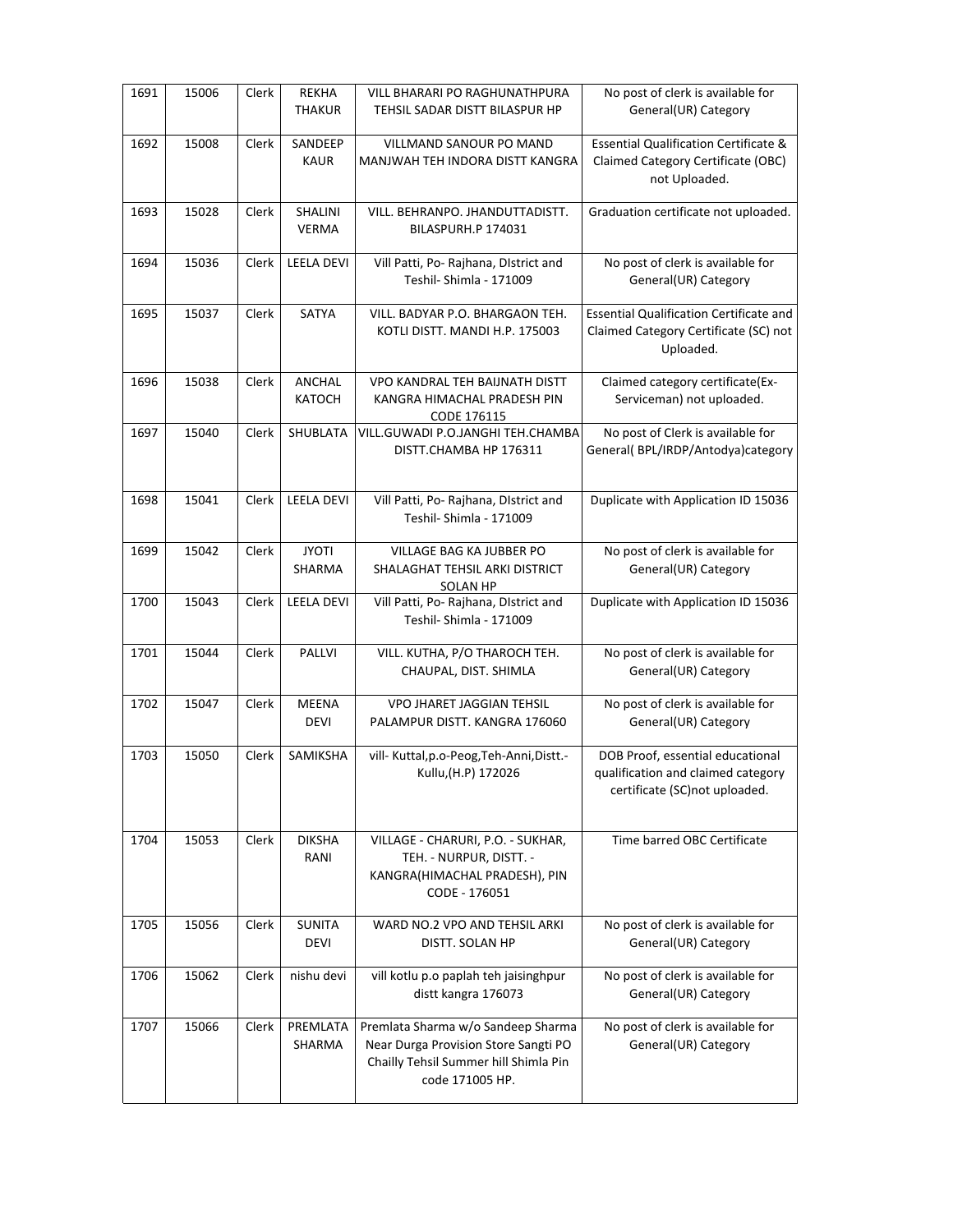| 1708 | 15073 | Clerk | <b>KUMARI</b><br>BANDANA      | VILL. SAINJ, P/O PANDRANU, TEH.<br>JUBBAL, DIST. SHIMLA HP                                                                             | No post of clerk is available for<br>General(UR) Category                                                   |
|------|-------|-------|-------------------------------|----------------------------------------------------------------------------------------------------------------------------------------|-------------------------------------------------------------------------------------------------------------|
| 1709 | 15076 | Clerk | <b>TRIPT</b><br><b>ROHEL</b>  | FLAT NO 1 TOP FLOOR T.R. VERMA<br><b>BUILDING SECTOR 2 NEW SHIMLA</b><br><b>SHIMLA 171009</b>                                          | Duplicate with Application ID 14169                                                                         |
| 1710 | 15077 | Clerk | <b>MANISHA</b>                | VILL. KUTHA, P/O THAROCH, TEH.<br>CHAUPAL, DIST. SHIMLA HP                                                                             | No post of clerk is available for<br>general(UR) category.                                                  |
| 1711 | 15082 | Clerk | Anjana Devi                   | Vill Kattal, P.O. Maan, Teh. Arki, Distt.<br>Solan                                                                                     | Claimed Category Certificate (SC) not<br>Uploaded.                                                          |
| 1712 | 15084 | Clerk | SUMNA<br><b>KUMARI</b>        | Village - Panjot, Post office - Himmer,<br>Tehsil - Tauni devi at bamson, District-<br>Hamirpur, Himachal Pradesh, Pin code-<br>177025 | No post of clerk is available for<br>General(UR) Category                                                   |
| 1713 | 15088 | Clerk | <b>PUSHPA</b>                 | VILL BHARAINA BAKRAS SIMROUR<br>173029                                                                                                 | Undergraduate, essential Qualification<br>Certificate & Claimed Category<br>Certificate (OBC) not Uploaded. |
| 1714 | 15093 | Clerk | <b>PINKY DEVI</b>             | VPO DARI TEH DHARAMSHALA DISTT<br>KANGRA HIMACHAL PRADESH PIN<br>CODE 176057                                                           | Claimed Category Certificate (OBC)<br>not Uploaded.                                                         |
| 1715 | 15095 | Clerk | <b>ANJU DEVI</b>              | VILL.POLTA P.O.CHANED TEH.CHAMBA<br>DISTT.CHAMBA HP 176310                                                                             | No post of clerk is available for<br>General(UR) Category                                                   |
| 1716 | 15099 | Clerk | <b>KUMARI</b><br><b>AMITA</b> | VILLAGE AND P.O. IRRA, TEHSIL<br>NERWA, DISTT. SHIMLA . H.P. 171210                                                                    | No post of clerk is available for<br>General(UR) Category                                                   |
| 1717 | 15100 | Clerk | <b>BHAWNA</b>                 | VILL SAYAR KATALI PO DARLAGHAT TEH<br>ARKI DISTT SOLAN H.P. 171102                                                                     | Essential educational qualification<br>certificate not uploaded.                                            |
| 1718 | 15134 | Clerk | <b>NEHA</b><br>SHEKHAWA<br>т  | 137 sai enclave brij mandal colony<br>jhotwara jaipur                                                                                  | No post of clerk is available for<br>General(UR) Category                                                   |
| 1719 | 15135 | Clerk | RAMA<br>CHAUHAN               | VILL GALOT PO PANESH TEH & DISTT<br><b>SHIMLA HP 171011</b>                                                                            | No post of clerk is available for<br>General(UR) Category                                                   |
| 1720 | 15156 | Clerk | Akanksha                      | V/O Sapni Teh Sangla Distrcit Kinnaur<br>172105                                                                                        | Underage.                                                                                                   |
| 1721 | 15157 | Clerk | <b>SMRITI</b><br>SHARMA       | Smriti SharmaGautamniwas p.o<br>Kamalanagar Vill Bhattakufarpin<br>171006                                                              | No post of clerk is available for<br>general(UR) category.                                                  |
| 1722 | 15160 | Clerk | <b>SURYA</b><br>SHARMA        | H.NO. 191/6 LOWER SAMKHETAR<br>BAZAR MANDI H.P. 175001                                                                                 | No post of clerk is available for<br>general(UR) category.                                                  |
| 1723 | 15175 | Clerk | Meena<br>Kumari               | Vpo khabal teh. Chirgaon distt. shimla<br>hp 171208                                                                                    | DOB Proof and Claimed Category<br>Certificate (SC) not Uploaded.                                            |
| 1724 | 15197 | Clerk | Varsha<br>Sharma              | VPO Kanaid Teh Sunder Nagar Distt<br>Mandi HP 175019                                                                                   | No post of clerk is available for<br>general(UR) category.                                                  |
| 1725 | 15204 | Clerk | <b>SAVITA</b><br>KUMARI       | W/O MANOJ KUMAR VILL BALLA PO<br>MAJHOG SULTANI TEH HAMIRPUR<br>DISTT HAMIRPUR HP 177020                                               | Claimed Category Certificate (OBC)<br>not uploaded.                                                         |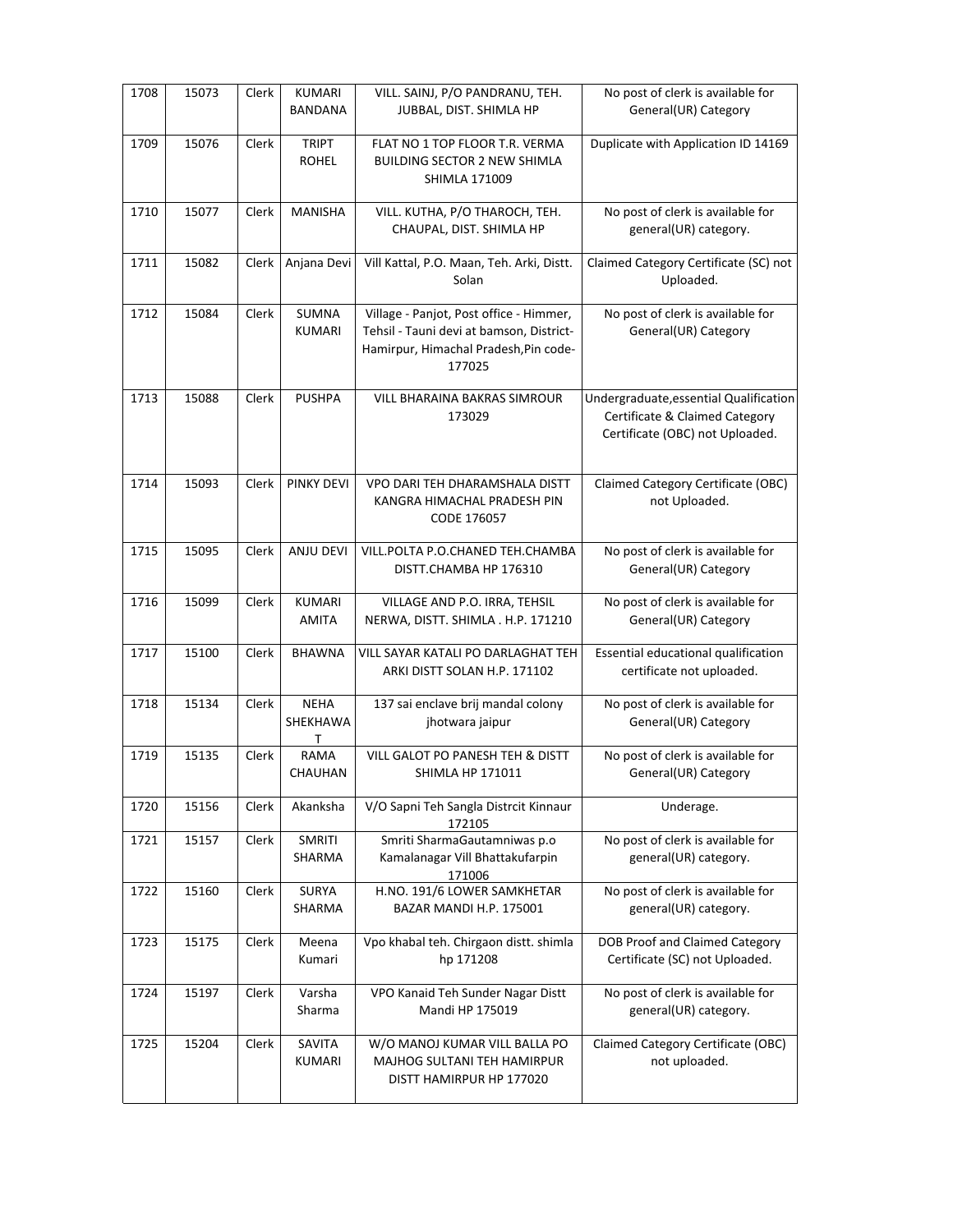| 1726 | 15205 | Clerk | Priya Kumari   | Vill.Badhan P.O. Jhiralri Teh. Barsar                      | No post of clerk is available for     |
|------|-------|-------|----------------|------------------------------------------------------------|---------------------------------------|
|      |       |       |                | Distt. Hamirpur Himachal Pradesh                           | general(UR) category.                 |
|      |       |       |                | 176041                                                     |                                       |
| 1727 | 15206 | Clerk | SAKSHI         | HOUSE NO. 586WARD NO. 5P.O &                               | No post of clerk is available for     |
|      |       |       | <b>GULERIA</b> | TEHSIL PALAMPUR DIST. KANGRA                               | general(UR) category.                 |
|      |       |       |                |                                                            |                                       |
| 1728 | 15208 | Clerk | Ankusha        | 42/36 VILLAGE MASERARU POST                                | No post of clerk is available for     |
|      |       |       | Sharma         | OFFICE DIDWIN TIKKER TEH/DISTT                             | general(UR) category.                 |
|      |       |       |                | HAMIRPUR PIN 177401                                        |                                       |
|      |       |       |                |                                                            |                                       |
| 1729 | 15211 | Clerk | SIBANI         | VILLAGE MANSAI P.O. RAIL TEHSIL                            | No post of clerk is available for     |
|      |       |       | <b>KATOCH</b>  | NADAUN DISTT. HAMIRPUR HP PIN                              | general(UR) category.                 |
|      |       |       |                | 177043                                                     |                                       |
| 1730 | 15213 | Clerk | Neena Devi     | Vill.SusaiP.O piplughat teh.Arki                           | No post of clerk is available for     |
|      |       |       |                | distt.Solan HP 173235                                      | general(UR) category.                 |
| 1731 | 15231 | Clerk | Sheenam        | VPO Saloh Tehsil and Distt Una HP                          | Duplicate with Application ID         |
|      |       |       | Kumari         | 177209                                                     | No.11707                              |
| 1732 | 15233 | Clerk | AMBIKA         | VILL BHAMNOLI PO SUMMERKOT TEH                             | Duplicate with Application ID         |
|      |       |       |                | ROHRU DISTT. SHIMLA                                        | No.15212.                             |
|      |       |       |                |                                                            |                                       |
| 1733 | 15242 | Clerk | Kusham         | Vill gehra po balh churani teh                             | Duplicate with Application no. 9558   |
|      |       |       | lata           | ghumarwin distt bilaspur                                   |                                       |
| 1734 | 15243 | Clerk | Anjali         | Village jakhi p /o khashdhar teh                           | No post of clerk is available for     |
|      |       |       | kumari         | chirgaon dist shimla pin code 171208                       | general(UR) category.                 |
|      |       |       |                |                                                            |                                       |
| 1735 | 15251 | Clerk | <b>KAMAL</b>   | VPO- Khudla, Teh- Baldwara, Distt-                         | Ex-Serviceman Certificate & Essential |
|      |       |       | <b>KISHORE</b> | Mandi, Himachal Pradeh. Pin-175033                         | educational qualification certificate |
|      |       |       |                |                                                            | not uploaded.                         |
|      |       |       |                |                                                            |                                       |
| 1736 | 15252 | Clerk | Pooja Devi     | Vill Jayalang P/o Kharahatti Teh arki                      | Claimed Category Certificate (SC) not |
|      |       |       |                | Distt Solan173207                                          | uploaded.                             |
|      |       |       |                |                                                            |                                       |
| 1737 | 15253 | Clerk | Naveena        | V.P.O Dudar SadarTeh. Distt. Mandi                         | No post of clerk is available for     |
|      |       |       | kumari         | (hp)                                                       | general(UR) category.                 |
| 1738 | 15256 |       |                | Clerk   Radha Dutta VPO Guglehar ths. GHANARI district una | No post of clerk is available for     |
|      |       |       |                | (hp)                                                       | general(UR) category.                 |
|      |       |       |                |                                                            |                                       |
| 1739 | 15281 | Clerk | SHABANA        | VILL BHADROG PO NASWAL TEH.                                | Time Barred OBC Certificate           |
|      |       |       |                | <b>GHUMARWIN DISTT</b>                                     |                                       |
|      |       |       |                | BILASPU(H.P.)174021                                        |                                       |
| 1740 | 15284 | Clerk | Yogita         | Vill-Kyar, po sujhaila, the arki DIst-solan                | No post of clerk is available for     |
|      |       |       |                | hp 173208                                                  | general (BPL/IRDP/Antodya) category.  |
|      |       |       |                |                                                            |                                       |
|      |       |       |                |                                                            |                                       |
| 1741 | 15288 | Clerk | DIVYANSHU      | House no 66 by 1 near police post                          | Duplicate with Application ID 15531   |
|      |       |       | VAISH          | jutogh cantt Shimla-8                                      |                                       |
| 1742 | 15289 | Clerk | <b>PUNEET</b>  | VILL GAWANA PO KUTARA TESH                                 | Duplicate with Application ID 10560   |
|      |       |       | <b>BHAUTA</b>  | ROHRU DISTT SHIMLA (171207)                                |                                       |
| 1743 | 15302 | Clerk | Govindq        | V.p.o nihalgrah tehsil paonta sahib                        | Duplicate with Application ID         |
|      |       |       |                | distt.sirmour 173025                                       | No.17175.                             |
| 1744 | 15325 | Clerk | SUMAN          | Vill;JABLOG, POST OFFICE; ROURI,                           | No post of clerk is available for     |
|      |       |       | <b>THAKUR</b>  | TEH/DISTRICT; SHIMLA, HP 171011                            | general(UR) category.                 |
|      |       |       |                |                                                            |                                       |
|      |       |       |                |                                                            |                                       |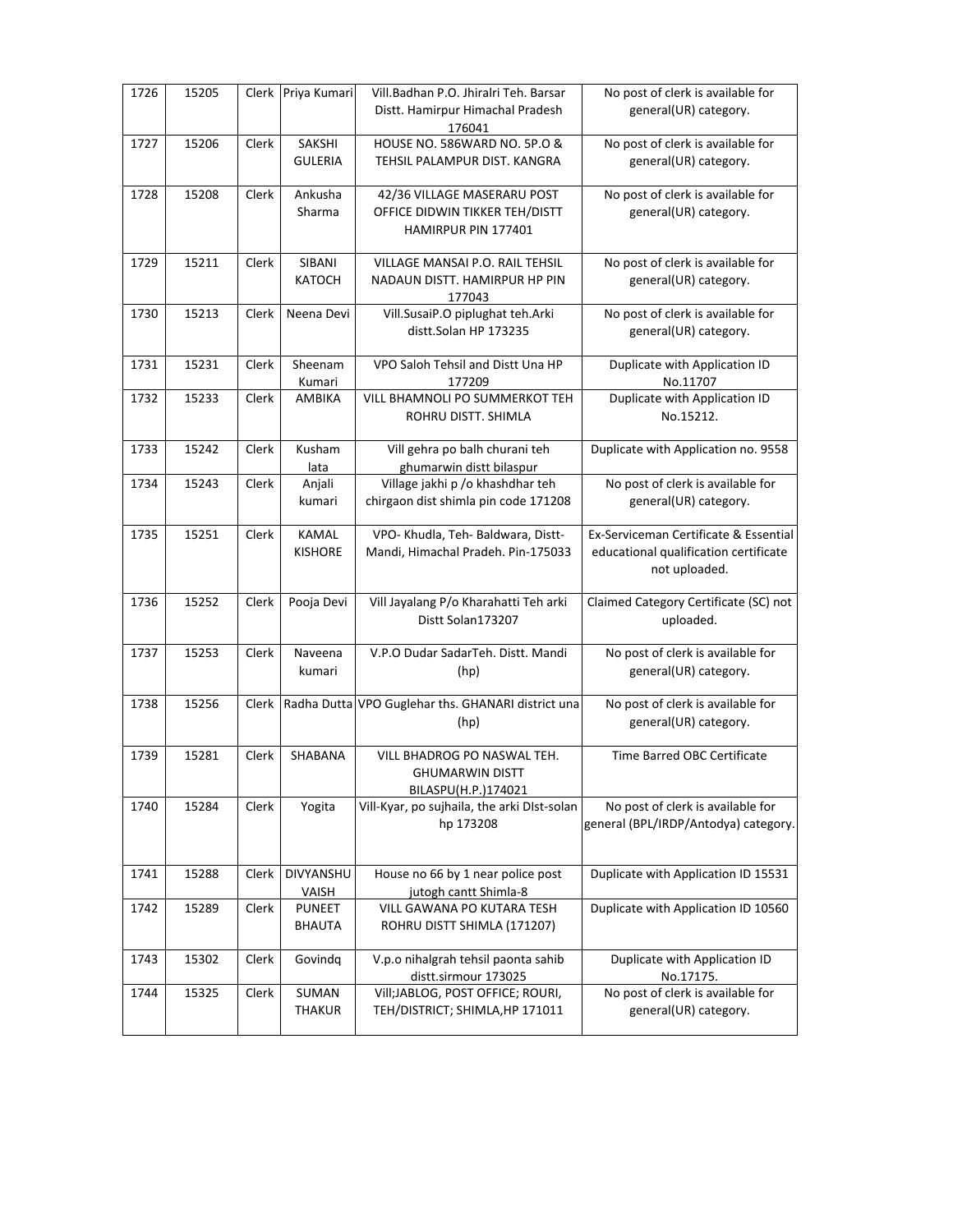| 1745 | 15329 | Clerk | <b>ARTI</b>                   | ARTI W/O SH KULVINDER SINGH WARD<br>NO 4 KHEER CHAMBA NEAR RAILWAY<br>STATION NAGROTA BAGWAN TEHSIL<br>AND DISTRICT KANGRA HP | No post of clerk is available for<br>general(UR) category.                  |
|------|-------|-------|-------------------------------|-------------------------------------------------------------------------------------------------------------------------------|-----------------------------------------------------------------------------|
| 1746 | 15335 | Clerk | <b>ANITA</b>                  | village Bahlawag PO Rawlakiar<br>Teh.Kotkhai district Shimla H.P. 171202                                                      | Duplicate with Application no. 13665                                        |
| 1747 | 15336 | Clerk | PANKAJ<br><b>KUMAR</b>        | VILI & POST SAINTHAL TEH JOGINDER<br>NAGAR DISTT MANDI HP PIN 175032                                                          | Time barred OBC Certificate                                                 |
| 1748 | 15337 | Clerk | SADHNA                        | VILLAGESERI P.O. NADAUNTEHSIL<br>NADAUN DISTT. HAMIRPUR HP PIN<br>177033                                                      | Time barred OBC Certificate                                                 |
| 1749 | 15343 | Clerk | PAWAN<br><b>KUMAR</b>         | <b>VPO JAGHORI TEHSIL RAMPUR</b><br>BUSHAHR DISTT. SHIMLA HP PIN NO<br>172101                                                 | No post of clerk is available for<br>General(BPL/IRDP/Antodya)<br>category. |
| 1750 | 15344 | Clerk | Sonali<br>Bhardwaj            | Tilak Nagar Burn Side Boileauganj                                                                                             | No post of clerk is available for<br>general(UR) category.                  |
| 1751 | 15346 | Clerk | <b>SHYAM LAL</b>              | VILL SHERI PO MALHOT TEH<br><b>JHANDUTTA DISTT SOLAN</b>                                                                      | Essential educational qualification<br>certificate not uploaded             |
| 1752 | 15347 | Clerk | Pratibha                      | Vill. Khata, P.O. Darlaghat, Teh. Arki,<br>Distt. Solan (H.P.) 171102                                                         | No post of clerk is available for<br>general(UR) category.                  |
| 1753 | 15350 | Clerk | KAJOL<br><b>ZINTA</b>         | VILLAGE RADENA P.O SHOLI TEHSIL<br>NANKHARI DISTT SHIMLA HP                                                                   | No post of clerk is available for<br>general(UR) category.                  |
| 1754 | 15354 | Clerk | Shivani<br>Vashisht           | Village Harwan Post Office Chowk<br>Tehsil Baldwara Distt Mandi Himachal<br>Pradesh 175033                                    | <b>EWS Certificate and DOB Proof</b><br>Certificate not uploaded            |
| 1755 | 15357 | Clerk | LALIT                         | <b>VILLAGE THANS POST OFFICE ARSU</b><br>TEHSIL NIRMAND DISTRICT KULLU HP<br>172002                                           | Duplicate with Application ID 15351                                         |
| 1756 | 15358 | Clerk | <b>NAVJOT</b>                 | VILL NEHAR PO PARNOO TEH ARKI<br>DISTT SOLAN H.P. 171102                                                                      | No post of clerk is available for<br>general(UR) category.                  |
| 1757 | 15361 | Clerk | LALIT                         | <b>VILLAGE THANS POST OFFICE ARSU</b><br>TEHSIL NIRMAND DISTRICT KULLU HP<br>172002                                           | Duplicate with Application ID 15351                                         |
| 1758 | 15362 | Clerk | SONIKA<br><b>KUMARI</b>       | C/O Sohan Lal VPO Himri Tehsil Kotkhai<br>District Shimla HP Pin 171202                                                       | Duplicate with Application ID 15355                                         |
| 1759 | 15363 | Clerk | <b>SUMITA</b><br>SHARMA       | VILL GAWAHI KALAN PO KOHBAG SUB<br>TEH DHAMI DISTT SHIMLA                                                                     | No post of clerk is available for<br>general(UR) category.                  |
| 1760 | 15367 | Clerk | <b>ANITA</b><br><b>KUMARI</b> | VILL CHANOL P.O TALELITEH<br>SUNDERNAGAR DISTT MANDI PIN<br>175030 (H.P)                                                      | No post of clerk is available for<br>general(UR) category.                  |
| 1761 | 15371 | Clerk | <b>ARTI DEVI</b>              | VILL-TARMEHERPO-LOHARDITEH-<br>BAIJNATHDISTT-KANGRA PIN-176125                                                                | DOB Proof andClaimed Category<br>Certificate (SC) not Uploaded.             |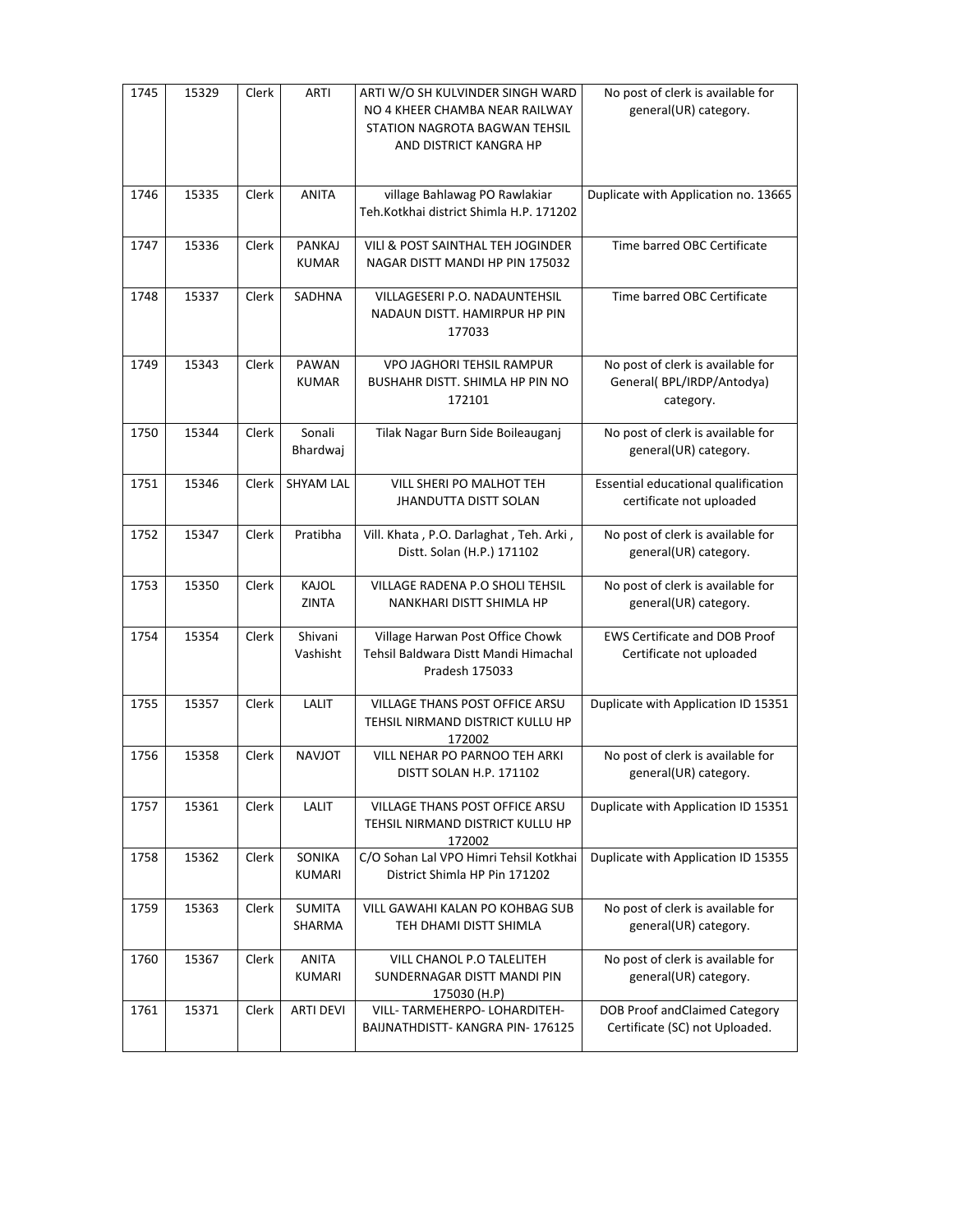| 1762 | 15373 | Clerk | <b>SUNITA</b><br><b>DEVI</b>                   | VILL JAKHOLP.O KANGOO TEH<br>SUNDERNAGAR DISTT MANDI PIN CODE-<br>175018 (H.P)                                                     | No post of clerk is available for<br>general(UR) category                |
|------|-------|-------|------------------------------------------------|------------------------------------------------------------------------------------------------------------------------------------|--------------------------------------------------------------------------|
| 1763 | 15374 | Clerk | <b>INDU DEVI</b>                               | VPO BRAHAMPUKHAR TEHSIL SADAR<br>DISTT BILASPUR HP 174001                                                                          | No post of clerk is available for<br>general(UR) category                |
| 1764 | 15379 | Clerk | AKANSHA<br>GAUTAM                              | A-1/336 B HASTSAL ROADUTTAM<br>NAGARNEAR HOLI CHOWK                                                                                | Bonafide Himachali Certificate not<br>uploaded.                          |
| 1765 | 15380 | Clerk | REENU DEVI                                     | VILL DROBER PO DHAR TATOH TEHSIL<br>SADAR DISTT BILASPUR HP                                                                        | No post of Clerk is available for<br>General( BPL/IRDP/Antodya)category  |
| 1766 | 15382 | Clerk | ANJU                                           | VPO SIANJ, TEH CHACHIOT, DISTT.<br>MANDI (HP), PIN 175029                                                                          | No post of Clerk is available for<br>General( BPL/IRDP/Antodya) category |
| 1767 | 15383 | Clerk | SHIVANI<br><b>THAKUR</b>                       | VPO BOHALI HOUSE NO 32, DISTT AND<br><b>TEHSIL SOLAN</b>                                                                           | No post of clerk is available for<br>general(UR) category.               |
| 1768 | 15385 | Clerk | <b>KALPNA</b><br><b>KUMARI</b><br><b>MEHTA</b> | VILL.- HARA MEHTA, P.O. - DHAKRIANA,<br>TEH.- KASAULI, DISTT.- SOLAN 173206                                                        | No post of clerk is available for<br>general(UR) category                |
| 1769 | 15387 | Clerk | <b>HEENA</b><br><b>JANKHYAN</b>                | D/O: RAKESH JANKHYAN, VILLAGE<br>CHOHAG POST OFFICE MARAOG,<br>CHAUPAL, SHIMLA, HIMACHAL<br>PRADESH - 171211                       | Duplicate with Application ID 15378                                      |
| 1770 | 15395 | Clerk | <b>ISHA</b>                                    | Ward no 4 Teh Arki Distt Solan HP<br>173208                                                                                        | No post of clerk is available for<br>general(UR) category                |
| 1771 | 15397 | Clerk | <b>VISHAL</b>                                  | vishal son of shri. raghubir singh ward<br>no 3 post office and tehsil sujanpur tira<br>distt. hamirpur himachal pradesh<br>176110 | Time barred OBC Certificate                                              |
| 1772 | 15398 | Clerk | Jyoti Devi                                     | Village Giana PO Mangoo Teh Arki Distt<br>Solan HP 171102                                                                          | No post of clerk is available for<br>general(UR) category                |
| 1773 | 15406 | Clerk | <b>DEEPIKA</b>                                 | VILLAGE-DASERANWALA P.O.-<br>BHARARIGHAT TEHSIL-ARKI DISTT.-<br>SOLAN H.P                                                          | Claimed Category Certificate (SC) not<br>Uploaded.                       |
| 1774 | 15413 | Clerk | <b>DINESH</b>                                  | VILL BALLA PO ARLA TEH PALAMPUR<br>DISTT. KANGRA                                                                                   | No post of clerk is available for<br>general(UR) category                |
| 1775 | 15419 | Clerk | PALVI<br>DHIMAN                                | V. P. O kachhiaritehsil and district<br>kangra                                                                                     | Time barred OBC Certificate                                              |
| 1776 | 15420 | Clerk | PRIYANKA                                       | <b>VILL RADA BHANKHER PO MOHAN</b><br><b>GHATTI TEH JOGINDER NAGAR DISTT</b><br><b>MANDI HP 175032</b>                             | No post of clerk is available for<br>general(UR) category                |
| 1777 | 15424 | Clerk | PRIYANKA<br>DEVI                               | VILL LALANA PO MARHI TEH<br>DHARAMPUR DISTT MANDI HP                                                                               | No post of clerk is available for<br>general(UR) category                |
| 1778 | 15426 | Clerk | ANCHAL                                         | Vill. Bathan , Thana kavadiP.O Daron<br>Devria Distt. Sirmour Teh. pachhad<br>Himachal Pradesh 173024                              | Claimed Category Certificate (SC) not<br>Uploaded.                       |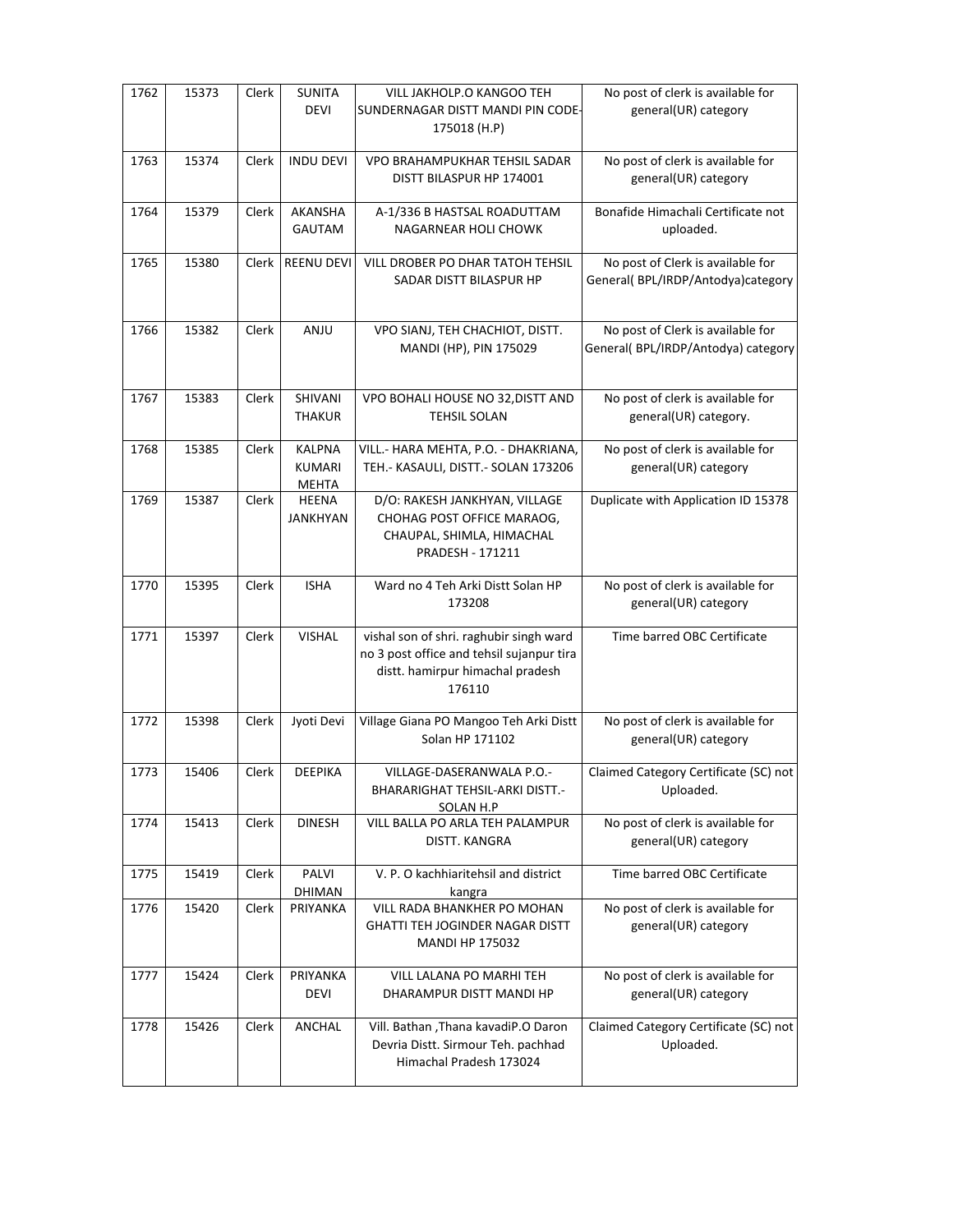| 1779 | 15428 | Clerk | KAMLESH                        | VILLAGE BELUDHAR PO KHANEOL<br><b>BAGRA TEHSIL KARSOG DISTT MANDI</b><br>HP                                                    | No post of clerk is available for<br>general(UR) category  |
|------|-------|-------|--------------------------------|--------------------------------------------------------------------------------------------------------------------------------|------------------------------------------------------------|
| 1780 | 15430 | Clerk | <b>JYOTI</b><br><b>THAKUR</b>  | VILL DART BAGLA PO JALPEHAR TEH<br>JOGINDER NAGAR DISTT MANDI HP<br>175015                                                     | No post of clerk is available for<br>general(UR) category. |
| 1781 | 15431 | Clerk | NEERAJ                         | Village.Bahlawag, PO.Rawlakiar,<br>Teh.Kotkhai.Dist.Shimla.HP                                                                  | Duplicate with application ID 15434                        |
| 1782 | 15432 | Clerk | Maneesha                       | VILL-BHANGARI, PO-CHOKAR, TEH<br>NOHRADHAR, DISTT-SIRMOUR (H.P)<br>173104                                                      | No post of clerk is available for<br>general(UR) category  |
| 1783 | 15436 | Clerk | Sonali<br>Bhardwaj             | Tilak Nagar Burn Side Boileauganj                                                                                              | No post of clerk is available for<br>general(UR) category  |
| 1784 | 15438 | Clerk | <b>DIMPAL</b><br><b>KUMARI</b> | WARD NO. 6, TEH. - NURPUR, DISTT. -<br>KANGRA (HIMACHAL PRADESH), PIN<br>CODE - 176202                                         | Time Barred OBC Certificate                                |
| 1785 | 15442 | Clerk | VANDANA                        | VILL RATOG P.O KANGOO TEH<br>SUNDERNAGAR DISTT MANDI (H.P) PIN<br>CODE 175018                                                  | No post of clerk is available for<br>general(UR) category  |
| 1786 | 15447 | Clerk | <b>MONIKA</b>                  | Ward number 5 Sethi Bakery lower<br>bazar Solan                                                                                | No post of clerk is available for<br>general(UR) category  |
| 1787 | 15448 | Clerk | <b>MONIKA</b>                  | Ward number 5 Sethi Bakery lower<br>bazar Solan                                                                                | Duplicate with application Id no.<br>15447                 |
| 1788 | 15452 | Clerk | <b>KANTA DEVI</b>              | VILLAGE-JANDER, POST OFFICE-<br>BASANTPUR, TESHIL-SUNNI, DISTT-<br><b>SHIMLA 171018</b>                                        | No post of clerk is available for<br>general(UR) category  |
| 1789 | 15453 | Clerk | <b>ARTI</b>                    | ARTI W/O SH KULVINDER SINGH WARD<br>NO 4 NEAR RAILWAY STATION<br>NAGROTA BAGWAN TEHSIL AND<br><b>DISTRICT KANGRA HP</b>        | Duplicate with Application ID 15329                        |
| 1790 | 15454 | Clerk | MINAKASHI<br><b>RATHOUR</b>    | VPO RISPA TEH MOORANG DISTT<br>KINNOUR pin code172116                                                                          | No post of clerk is available for ST<br>category           |
| 1791 | 15455 | Clerk | ANNANYA                        | Annanya Raghuvanshi C/O Sh, Tek<br>Singh Raghuvanshi Village Dhyanpur<br>Post Office Ghanaghughat Teh Arki<br>Distt Solan (HP) | No post of clerk is available for<br>general(UR) category  |
| 1792 | 15456 | Clerk | SHIVANI                        | VILL PALAHI PO BIR BAGEHRA TEHSIL<br>SUJANPUR DISTT HAMIRPUR HP                                                                | Duplicate with Application ID 15400                        |
| 1793 | 15458 | Clerk | Ishika Singh                   | Mukundpur DelhiPart 2 mukundpur                                                                                                | No post of clerk is available for<br>general(UR) category  |
| 1794 | 15482 | Clerk | <b>KALPNA</b>                  | POST OFFICE-HALOG DHAMITEHSIL &<br>DISTRICT- SHIMLA PIN CODE<br>171103(HP)                                                     | Duplicate with application id no.<br>16769                 |
| 1795 | 15483 | Clerk | <b>TRISHA</b>                  | VILL TATAHAR PO NABAHI TEH<br>SARKAGHAT MANDI HP 175024                                                                        | Time barred EWS Certificate                                |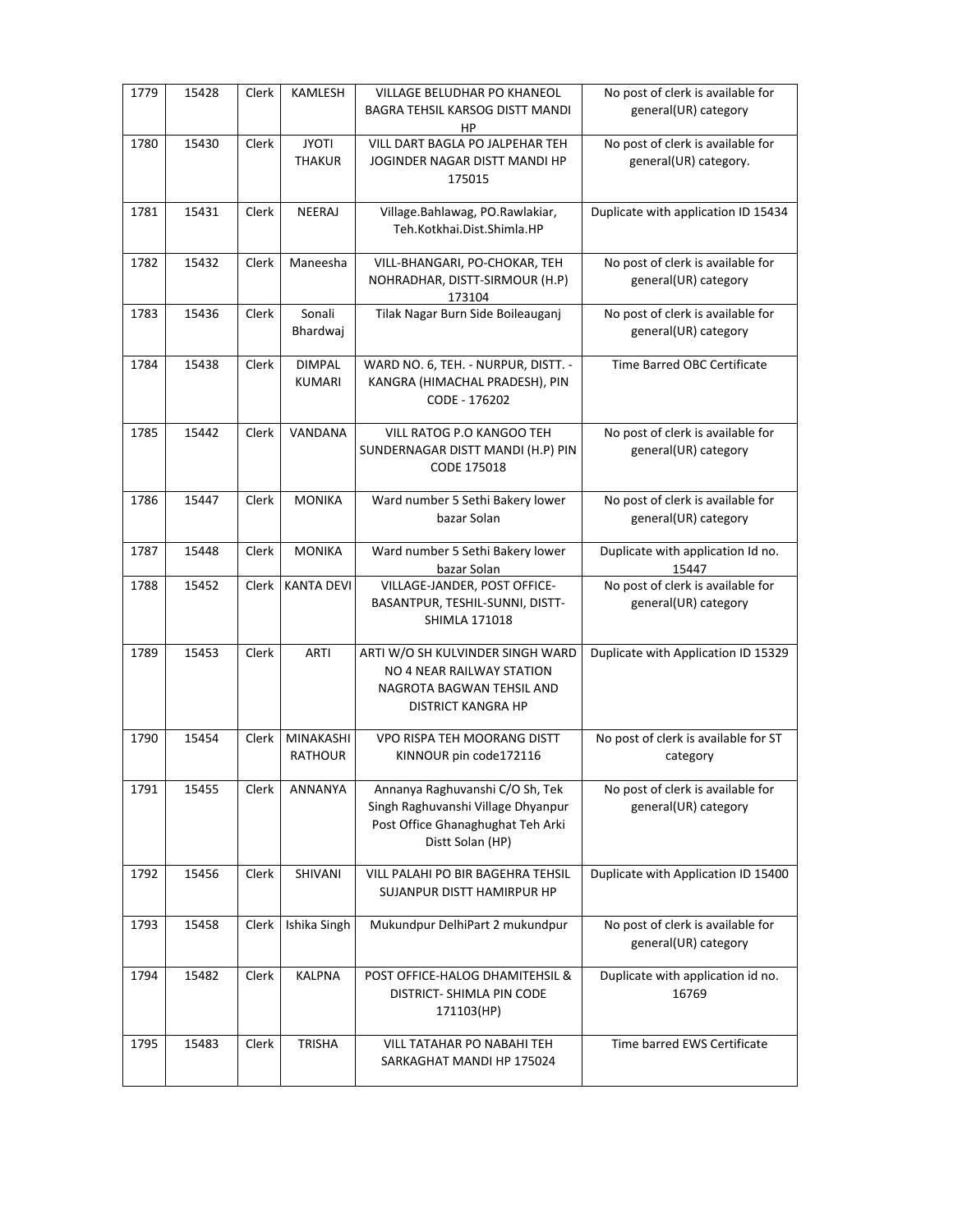| 1796 | 15487 | Clerk        | <b>PANKAJ</b><br>CHAUHAN        | VPO- THAKUR DWARA, TEHSIL<br>PACHHAD, DISTRICT SIRMAUR H.P                               | Duplicate with application id no.<br>15770                                                               |
|------|-------|--------------|---------------------------------|------------------------------------------------------------------------------------------|----------------------------------------------------------------------------------------------------------|
| 1797 | 15488 | Clerk        | SUNANDA                         | VPO SURAJPUR BARI TEH. SARKAGHAT<br>DISTT MANDI HP 175024                                | No post of clerk is available for<br>General(UR) Category                                                |
| 1798 | 15498 | Clerk        | PRIYANKA                        | V.P.O.KANDO DUGANA,<br>TEH.KAMRAU, DIST.SIRMOUR HP                                       | Duplicate with Application ID 15290                                                                      |
| 1799 | 15499 | Clerk        | <b>HARENDER</b><br><b>KUMAR</b> | VILLAGE LOWER BEHLI PO UPPER BEHLI<br>TEHSIL SUNDER NAGAR DISTT MANDI<br>(HP)            | Fee not verified.                                                                                        |
| 1800 | 15504 | Clerk        | <b>NEHA</b><br><b>KUMARI</b>    | VPO LAKHANPUR TEHSIL SADAR DISTT<br>BILASPUR HP 174001                                   | Time barred OBC Certificate                                                                              |
| 1801 | 15507 | Clerk        | Priya<br>Bhardwaj               | VPO Sarahan TehsilPachhad District<br>Sirmaour HP(173024)                                | No Post of Clerk is available for<br>General (UR) category.                                              |
| 1802 | 15518 | Clerk        | <b>MINAKSHI</b>                 | VILLAGE DHARTWA, P.O. AND TEHSIL<br>NERWA, DISTT. SHIMLA H.P. 171210                     | No post of Clerk is available for<br>General( BPL/IRDP/Antodya) category                                 |
| 1803 | 15519 | Clerk        | kusum<br>nayak                  | E-1/268 nand nagri delhi 110093                                                          | No post of Clerk is available for ST<br>Category and non-himachali                                       |
| 1804 | 15520 | <b>Clerk</b> | SHEETAL<br>CHAUHAN              | VILLAGE- MALHOTI, PO- WASNI, TEHSIL<br>PACHHAD DISTRICT SIRMUAR H.P.                     | Duplicate with Application ID 17332                                                                      |
| 1805 | 15523 | Clerk        | Jai Prakesh                     | Prali seri p.o mahog karsog mandi<br>175011                                              | Duplicate with Application ID<br>No.15516.                                                               |
| 1806 | 15526 | Clerk        | <b>ROHAN</b><br><b>BHARTI</b>   | VILLAGE KATERA POST OFFICETANDI<br>SUB-TEHSIL NITHER DISTT. KULLU HP                     | Underage.                                                                                                |
| 1807 | 15531 | Clerk        | DIVYANSHU<br>VAISH              | House no 66 by 1 near police post<br>jutogh cantt Shimla-8                               | No post of clerk is available for<br>general(UR) category.                                               |
| 1808 | 15543 | Clerk        | ANURADHA                        | VILLAGE BAHANA KALANPOST OFFICE<br>UPPER GHALLAURTEHSIL JWALAMUKHI                       | D.O.B Proof, essential Qualification<br>Certificate & Claimed Category (SC)<br>Certificate not Uploaded. |
| 1809 | 15546 | Clerk        | Suman                           | Raja Rana Bhwana village bihar lower<br>khalini shimla171009                             | No Post of Clerk is available for Gen<br>(UR) category.                                                  |
| 1810 | 15549 | Clerk        | Ankush<br>Sharma                | Village-Khumaro, PO-Ratnari, Tehsil-<br>Kotkhai, District-Shimla, HP                     | No Post of Clerk is available for<br>General (UR) category.                                              |
| 1811 | 15552 | Clerk        | <b>PUSHPA</b><br><b>DEVI</b>    | TARA MATA HOUSE KASUMPTI SHIMLA<br><b>URBAN HP-171009</b>                                | Duplicate with Application ID 15551                                                                      |
| 1812 | 15557 | Clerk        | RAKESH<br><b>KUMAR</b>          | RAKESH KUMAR S/0 NAGANU RAM VILL<br>KOT PO KOT TEH CHACHYOTKOT DISTT<br>MANDI (HP)175028 | Duplicate with Application ID 15556.                                                                     |
| 1813 | 15567 | Clerk        | <b>ARCHNA</b><br><b>THAKUR</b>  | Vill & po manhuta teh sihunta distt<br>chamba himachal pradesh                           | No Post of Clerk is available for<br>General (UR) category.                                              |
| 1814 | 15572 | Clerk        | SONIA                           | HNO-28/5, VPO-Ner Chowk, Teh-<br>Balh, Distt-Mandi, HP                                   | No Post of Clerk is available for<br>General (UR) category                                               |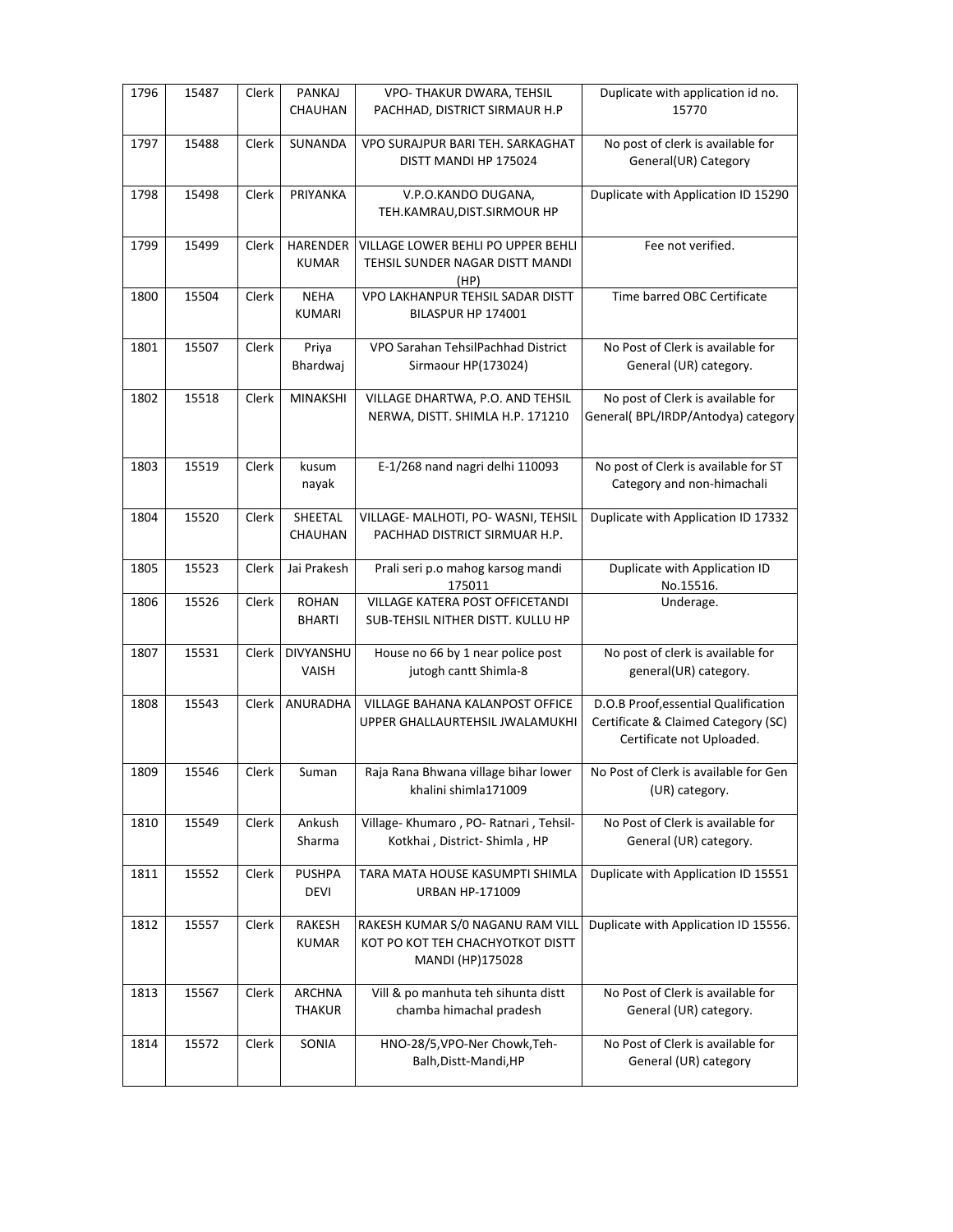| 1815 | 15576 | Clerk | <b>MANMOHA</b><br>N SHARMA    | 01VPO BALAKRUPITEH JAISINGHPUR<br>DSTT. KANGRA H.P. 176082                                                | Claimed category certificate (Ex-<br>Serviceman) not legible.                                             |
|------|-------|-------|-------------------------------|-----------------------------------------------------------------------------------------------------------|-----------------------------------------------------------------------------------------------------------|
| 1816 | 15580 | Clerk | POONAM<br><b>VERMA</b>        | VILL. DAKBAGRA PO.CHAUNTRA TEH.<br>JOGINDER NAGAR DISTT. MANDI H.P<br>175032                              | Duplicate with Application ID 15579                                                                       |
| 1817 | 15587 | Clerk | AKHIL<br>SHARMA               | VILL. MELINGPOST OFFICE LOTETEHSIL<br>LAHAULDISTRICT LAHAULSPITI STATE<br>HIMACHAL PRADESHPIN CODE 175133 | No post of Clerk is available for ST<br>Category                                                          |
| 1818 | 15591 | Clerk | <b>MAMTA</b><br><b>DEVI</b>   | vill Mandyallu P.O basantpur tehsil<br>sunni dist shimla                                                  | <b>Graduation Certificate &amp; Claimed</b><br>Category Certificate (Ex-serviceman)<br>not Uploaded.      |
| 1819 | 15598 | Clerk | Tanya                         | Mohalla hatnala near Laxmi Nath<br>temple Chamba Himachal Pradesh                                         | No post of Clerk is available for<br>General(UR) Category.                                                |
| 1820 | 15601 | Clerk | <b>RITU POZTA</b>             | PAHARI COLONY PAONTA SAHIB DISTT.<br><b>SIRMOUR HP</b>                                                    | No Post of Clerk is available for<br>General (UR) category                                                |
| 1821 | 15605 | Clerk | <b>BINDU BALA</b>             | Vill.Baidi, P.O Bandi, Teh.and<br>distt.Kangra,H.P,176209                                                 | DOB Proof and Essential educational<br>qualification certificates not<br>uploaded.                        |
| 1822 | 15608 | Clerk | <b>Bindu Bala</b>             | Vill.Baidi,P.O Bandi, Teh.and<br>Distt.Kangra, H.P, 176209                                                | Duplicate with Application ID 15605                                                                       |
| 1823 | 15610 | Clerk | <b>POONAM</b><br><b>DEVI</b>  | Vill khajla Po Okhru Teh Arki Distt Solan<br>HP 171103                                                    | D.O.B proof, essential Qualification<br>Certificate andClaimed Category (SC)<br>Certificate not Uploaded. |
| 1824 | 15611 | Clerk | <b>KUSUM</b><br>LATA          | VILLAGE THANA POST OFFICE THURAL<br>TEHSIL PALAMPURDISTT. KANGRA                                          | DOB proof and claimed category<br>certificate (OBC) not uploaded.                                         |
| 1825 | 15614 | Clerk | Kartikey<br>Thakur            | Village KhaterBarmana, Dist-Bilaspur, HP<br>174013Tehsil Sadar                                            | No Post of Clerk is available for<br>General (UR) category                                                |
| 1826 | 15617 | Clerk | KALAWATI                      | VILL JHAKLER PO HARIPUR TEH DEHRA<br>DISTT KANGRA HP 176028                                               | No Post of Clerk is available for<br>General (UR) category.                                               |
| 1827 | 15618 | Clerk | MANOJ<br><b>KUMAR</b>         | <b>VILLAGE RACHWANA PO TALYAHAR</b><br>TEH SADAR DIST MANDI HP PIN NO<br>175001                           | Fee not verified.                                                                                         |
| 1828 | 15619 | Clerk | <b>DEEPAK</b><br><b>KUMAR</b> | VPO TALYAHAR TEHSIL SADAR DISTRICT<br><b>MANDI HP 175001</b>                                              | Time barred OBC Certificate                                                                               |
| 1829 | 15620 | Clerk | SHIVANI<br>SHARMA             | Vill-Thati Lohian, PO-Kheri, Teh-<br>Sujanpur Tihra, Distt-Hamirpur<br>(HP,)pincode-176109                | EWS Certificate not uploaded.                                                                             |
| 1830 | 15628 | Clerk | <b>TANYA</b><br><b>GUPTA</b>  | WARD NO 3 VILLAGE AND POST OFFICE<br>SATAUN DISTRICT SIRMAUR HIMACHAL<br>PRADESH PIN CODE 173029          | Duplicate with Application ID 13567                                                                       |
| 1831 | 15634 | Clerk | <b>KAVITA</b>                 | V.P.O SOURTEH. BARSAR                                                                                     | Bonafide Himachali Certificate not<br>uploaded.                                                           |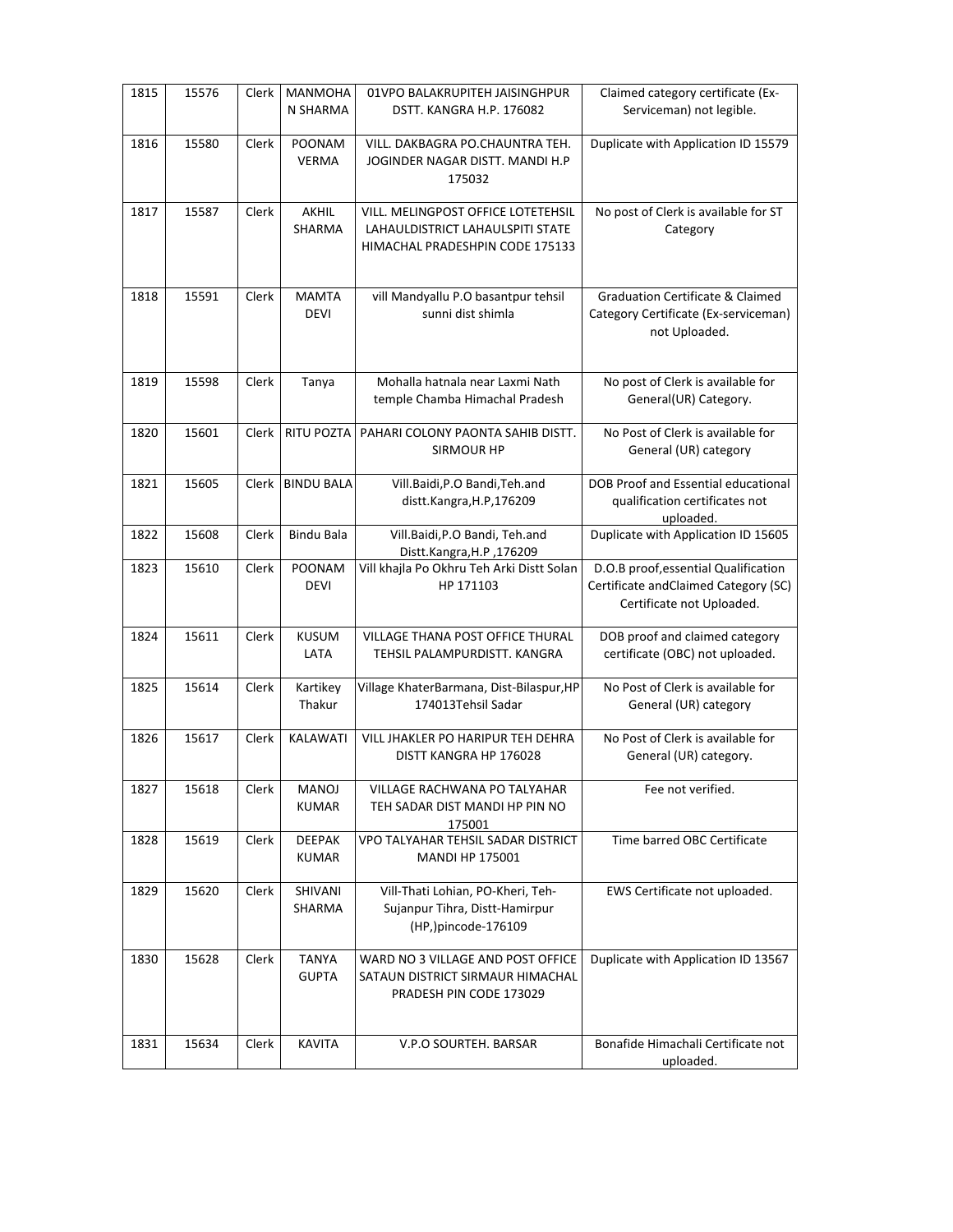| 1832 | 15635 | Clerk | Shilpa katna                   | <b>V.P.O KAROHTA</b><br>TEH.BHORANJDISTTHAMIRPUR 176044                                                                                                       | No post of clerk is available for<br>general(UR) category.                                             |
|------|-------|-------|--------------------------------|---------------------------------------------------------------------------------------------------------------------------------------------------------------|--------------------------------------------------------------------------------------------------------|
| 1833 | 15642 | Clerk | <b>YOGESH</b><br><b>MANHAS</b> | C/O Ajmer Singh Manhas, Village<br>Fulwar, Post Office Bachhwai, Tehsil<br>Palampur, SubTehsil Thural, Phulwar<br>(421), Kangra, Himachal Pradesh -<br>176107 | Duplicate with Application ID 15641                                                                    |
| 1834 | 15643 | Clerk | POOJA                          | Village Dhawali Badehar PO Lagdhar<br>Teh Kotli Distt Mandi                                                                                                   | EWS Certificate not uploaded.                                                                          |
| 1835 | 15645 | Clerk | SANJEEV<br><b>KUMAR</b>        | VILL BALH PO BALH JOLLY TEH<br>JOGINDER NAGAR DISTT. MANDI                                                                                                    | No post of Clerk is available for<br>General( BPL/IRDP/Antodya)category                                |
| 1836 | 15646 | Clerk | Anshul<br>Kumar                | Vill. Bhandred, P O. Sehorpain, Teh.<br>Jawalaji, Distt. Kangra (H.P) 176031                                                                                  | Fee not verified.                                                                                      |
| 1837 | 15652 | Clerk | AKSHAY<br>KUMAR<br>SHARMA      | Village Churari, Post Office Hawan,<br>Tehsil Ghumarwin, District Bilaspur,<br>Himachal Pradesh PIN-174003                                                    | No post of Clerk is available for<br>General( BPL/IRDP/Antodya)category                                |
| 1838 | 15653 | Clerk | <b>HIMANI</b>                  | <b>VILLAGE RAMPUR POST OFFICE</b><br>BHUMTI TEHSIL ARKI DISTT. SOLAN HP<br>173221                                                                             | No Post of Clerk is available for<br>General (UR) category                                             |
| 1839 | 15659 | Clerk | SUBHASH                        | VILL THEKRAKA PO UJINA TEH NUH<br>DISTT NUHMEWAT                                                                                                              | Bonafide Himachali Certificate and<br>Claimed category certificate (SC) not<br>attached                |
| 1840 | 15672 | Clerk | <b>KISHAN</b><br>KAUNDAL       | <b>VPO RAIPUR TEH PALAMPUR DISTT</b><br>KANGRA PIN CODE 176085                                                                                                | Essential educational qualification<br>certificate not uploaded.                                       |
| 1841 | 15680 | Clerk | <b>SURBHI</b><br>CHAUHAN       | VILL BHARYARA PO CHAUNTRA TEH<br>JOGINDER NAGAR DISTT MANDI HP<br>175032                                                                                      | No Post of Clerk is available for<br>General (UR) category                                             |
| 1842 | 15686 | Clerk | <b>ARTI</b>                    | Ward no 13 Village Lower Barol P.O<br>Dari Tehsil Dharamshala Distt. Kangra<br>Pin 176057 (HP)                                                                | No Post of Clerk is available for<br>General (UR) category                                             |
| 1843 | 15687 | Clerk | <b>ROHIT</b><br>SHARMA         | <b>VILLAGE HATLI BALLA PO DRAMMAN</b><br>TEHSIL SIHUNTA DISTRICT CHAMBA HP<br>176207                                                                          | Underage                                                                                               |
| 1844 | 15688 | Clerk | <b>DEEPAK</b><br><b>KUMAR</b>  | Vill Bhasua Po Bhandal Teh Salooni<br>Distt Chamba Himachal Pradesh pin<br>code 176320                                                                        | Fee not verified.                                                                                      |
| 1845 | 15690 | Clerk | Pooja devi                     | Village Dhar 2 po rewalsar tehsil balh<br>district Mandi Himachal Pradesh<br>105023                                                                           | Duplicate with Application ID<br>No.15691                                                              |
| 1846 | 15691 | Clerk | Pooja devi                     | Village Dhar 2 po rewalsar tehsil balh<br>district Mandi Himachal Pradesh<br>175023                                                                           | <b>Essential Qualification Certificate &amp;</b><br>Claimed Category Certificate (SC) not<br>Uploaded. |
| 1847 | 15693 | Clerk | RAJNI                          | Village bhaniarPO shewanTehsil<br>Shahpur                                                                                                                     | No Post of Clerk is available for<br>General (UR) category                                             |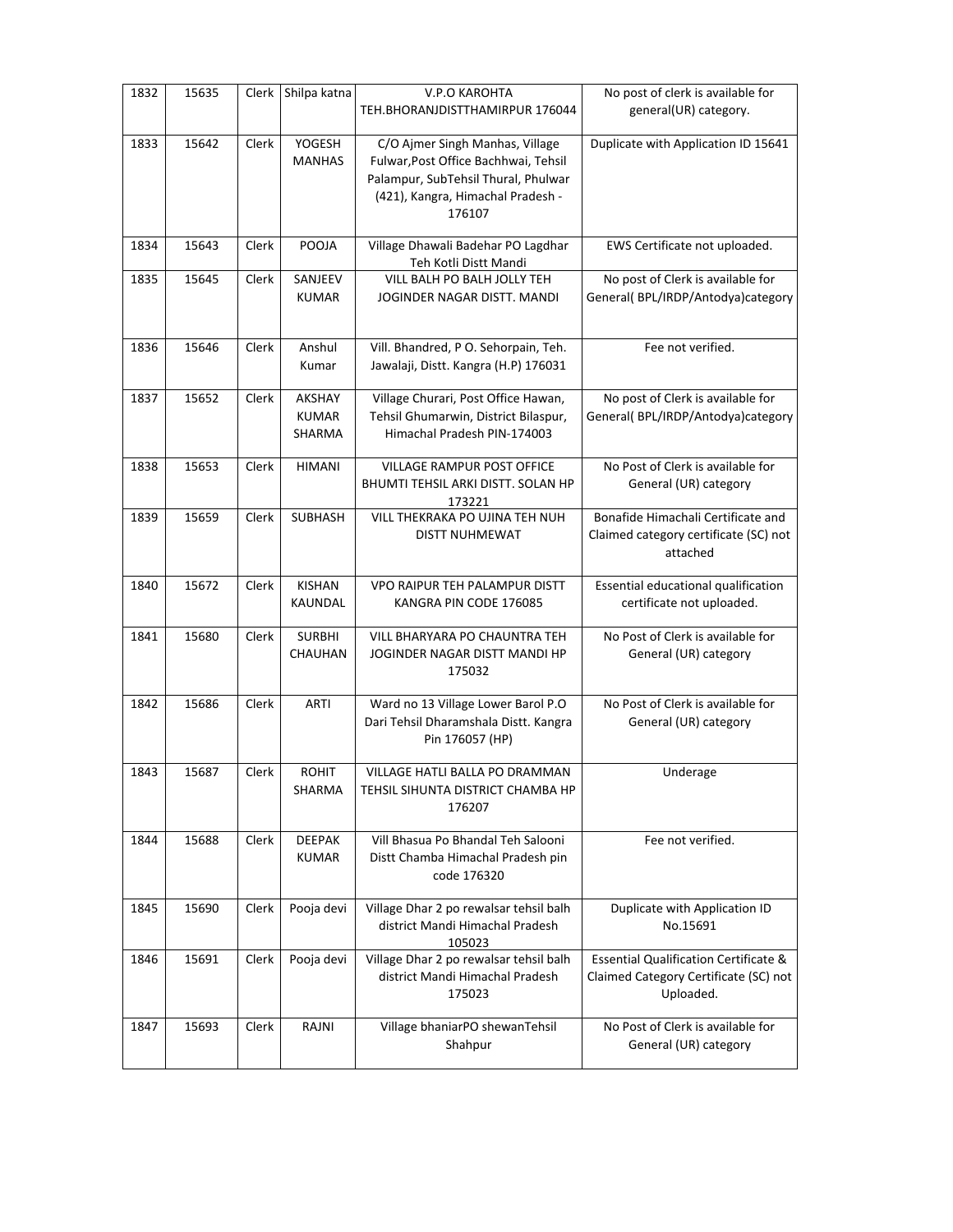| 1848 | 15696 | Clerk | Anjli                          | Village Tarkhan Kar P.O Bassi Teh. &<br>Distt. Kangra Pin :- 176214 (HP)     | Claimed Category Certificate (OBC)<br>not uploaded.                                           |
|------|-------|-------|--------------------------------|------------------------------------------------------------------------------|-----------------------------------------------------------------------------------------------|
| 1849 | 15700 | Clerk | <b>MANISH</b><br><b>KUMAR</b>  | VPO Nagchala Tehsil Balh                                                     | <b>DOB Proof and Claimed Category</b><br>Certificate (SC) not uploaded.                       |
| 1850 | 15701 | Clerk | <b>ROSHANI</b><br><b>DEVI</b>  | VILLAGE KANDAR PO KHURAHAL TEHSIL<br>SUNDERNAGAR DISTT MANDI HP<br>175017    | No Post of Clerk is available for<br>General (UR) category                                    |
| 1851 | 15702 | Clerk | Lekhika<br>Hauta               | VPO Dhar Teh Jubbal Distt Shimla HP<br>171205                                | No Post of Clerk is available for<br>General (UR) category                                    |
| 1852 | 15710 | Clerk | Anchal                         | Vill Mandroli PO Darkoti Tehsil Kotkhai<br>Distt Shimla 171202               | No post of Clerk is available for<br>General(BPL/IRDP/Antodya) category                       |
| 1853 | 15711 | Clerk | <b>RAM LAL</b>                 | Ram Lal C/o Het ram sharma niwas<br>mehli shimla                             | Essential educational qualification<br>and Claimed Category Certificate (SC)<br>not uploaded. |
| 1854 | 15717 | Clerk | <b>CHETNA</b>                  | Village. Tanseta, P. O. Jobri, Teh. Arki,<br>Distt. Solan (H.P.) (173221)    | No post of Clerk is available for<br>General( BPL/IRDP/Antodya)category                       |
| 1855 | 15725 | Clerk | SHIVANI<br>KAUNDAL             | <b>VILLAGE DAVKER POCHORU TEHSIL</b><br>NADAUN DISTT HAMIRPUR HP             | Underage                                                                                      |
| 1856 | 15732 | Clerk | Kush Thakur                    | House No. 21/A, Housing Board Colony<br>Sanjauli Shimla-171006               | No Post of Clerk is available for<br>General (UR) category                                    |
| 1857 | 15739 | Clerk | <b>KAMAL</b><br><b>KISHORE</b> | VPO- Khudla, Teh- Baldwara, Distt-<br>Mandi, (Himachal Pradesh), Pin-175033  | Duplicate with Application ID<br>No.15251.                                                    |
| 1858 | 15755 | Clerk | <b>KAVITA</b>                  | V.P.O RAJOL TEH. SHAHPUR DISTT<br>KANGRA                                     | Duplicate with Application ID 15756                                                           |
| 1859 | 15756 | Clerk | <b>KAVITA</b>                  | V.P.O RAJOL TEH. SHAHPUR DISTT<br>KANGRA                                     | Time barred OBC Certificate.                                                                  |
| 1860 | 15759 | Clerk | NISHA DEVI                     | VILL DHAR P.O JAIDEVI TEH<br>SUNDERNAGAR DISTT MANDI(H.P) PIN<br>CODE 175031 | No post of clerk is available for<br>general(UR) category.                                    |
| 1861 | 15761 | Clerk | Sita Devi                      | Vill. Fandhar P.O. Kalhani Teh.<br>BalichowkiDistt. Mandi H.P 175124         | No post of clerk is available for<br>General(UR) Category                                     |
| 1862 | 15764 | Clerk | <b>KAVITA</b>                  | VILLAGE SARDAMRAS PO PARNOO TEH<br>ARKI DISTT SOLAN HP 171102                | No post of clerk is available for<br>General(UR) Category                                     |
| 1863 | 15766 | Clerk | Meenakshi<br>Devi              | VPO Kalahani Teh. ThunagDistt. Mandi<br>H.P. 175124                          | No post of clerk is available for<br>General(UR) Category                                     |
| 1864 | 15781 | Clerk | MANISHA<br>THAKUR              | Vill. Khanet P.O. Bychari Teh/Distt<br>Shimla                                | Duplicate with Application ID<br>No.19143.                                                    |
| 1865 | 15783 | Clerk | MANISHA<br>THAKUR              | Vill. Khanet P.O. Bychari Teh/Distt<br>Shimla                                | Duplicate with Application ID<br>No.19143.                                                    |
| 1866 | 15786 | Clerk | SARIKA<br>VERMA                | Village Kamayana, PO Poabo, Tehsil<br>Shimla, Himachal Pradesh-171006        | No post of clerk is available for<br>General(UR) Category                                     |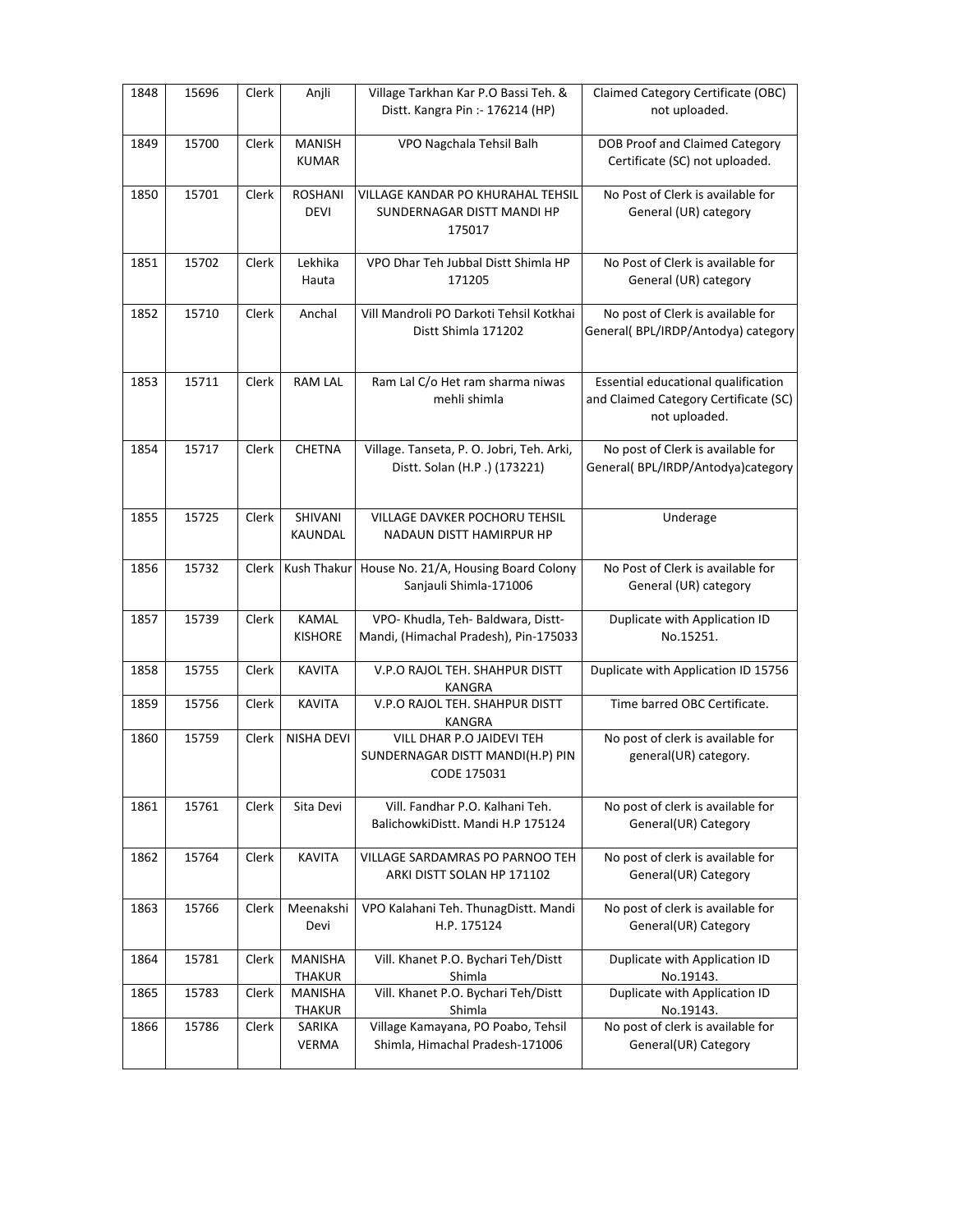| 1867 | 15787 | Clerk | RACHANA<br>KUMARI              | <b>VILLAGE TANGLING POSTOFFICE</b><br>SHONGTHONG TEHSIL KALPA DISTT<br><b>KINNAUR</b>             | No post of clerk is available for<br>General(UR) Category                |
|------|-------|-------|--------------------------------|---------------------------------------------------------------------------------------------------|--------------------------------------------------------------------------|
| 1868 | 15788 | Clerk | <b>VIKAS HEER</b>              | VILLAGE KHILLAN, PO JOL SAPPAR,<br>TEHSIL NADAUN, DISTT HAMIRPUR(H.P)<br>177048                   | Claimed Category Certificate (OBC)<br>not uploaded.                      |
| 1869 | 15789 | Clerk | MANJUSHA<br>GANDHI             | Manjusha Gandhi D/o Sh. Shyam Lal<br>Gandhi, VPO Kashlog, Teh Arki, District<br>Solan, HP- 171102 | No post of clerk is available for<br>General(UR) Category                |
| 1870 | 15790 | Clerk | LOVELY                         | VILLAGE DOI POST OFFICE BARACH<br>THE.RAMPUR DISST.SHIMLA HP<br><b>PINCODE 172001</b>             | Duplicate with Application ID 15785                                      |
| 1871 | 15792 | Clerk | PREETI BALA                    | W/O SUNIL KUMAR H.NO. 137, LOWER<br>DHALPUR, KULLU, HIMACHAL<br>PRADESH, PIN CODE 175101          | No post of clerk is available for<br>General(UR) Category                |
| 1872 | 15797 | Clerk | SHIVANI                        | VPO-Chowki Khas, Teh-Bangana, Distt.<br>Una $(H.P)$                                               | No post of clerk is available for<br>General(UR) Category                |
| 1873 | 15799 | Clerk | CHAMPA                         | <b>VPO GHANAHATTI TEH AND DISTT</b><br>SHIMLA HP                                                  | <b>Essential Educational Qualification</b><br>Certificate not uploaded.  |
| 1874 | 15801 | Clerk | RANJNA                         | VILL SATOTI PO DARLAGHAT TEH ARKI<br>DISTT SOLAN H.P. 171102                                      | No post of clerk is available for<br>General(UR) Category                |
| 1875 | 15808 | Clerk | Munish                         | DIRECTORATE, YOUTH SERVICES &<br>SPORTS CREIG GARDEN SET NO-<br>05NEAR SECRETARIAT, CHOTTA SHIMLA | Duplicate with Application ID 17262                                      |
| 1876 | 15809 | Clerk | <b>KISHORE</b><br><b>KUMAR</b> | V.P.O JAMTHAL TEH. SADAR DISTT<br>BILASPUR HP PIN 174036                                          | Time barred OBC Certificate                                              |
| 1877 | 15815 | Clerk | <b>ARCHANA</b><br>KUMARI       | VILL JAMNOTI PO BOONI TEH NADAUN<br>DISTT HAMIRPUR HP 177048                                      | <b>Essential Educational Qualification</b><br>Certificates not uploaded. |
| 1878 | 15818 | Clerk | <b>BHAVNA</b>                  | VILL. KANDA, PO. DHARAMPUR<br>MADHAN, TEH. THEOG, DISTT. SHIMLA,<br>HP 171201                     | No post of clerk is available for<br>General(UR) Category                |
| 1879 | 15822 | Clerk | <b>MEENA</b><br><b>DEVI</b>    | Village Gwal MuthaniPO<br>NanawanTehsil GhumarwinDistrict<br>Bilaspur (H.P.)Pin Code 174013       | Duplicate with application no. 14114.                                    |
| 1880 | 15824 | Clerk | Saloni<br>Bharanta             | Village Pune Seri Post office Rohru<br><b>Tehsil Rohru</b>                                        | No post of clerk is available for<br>General(UR) Category                |
| 1881 | 15830 | Clerk | ARUNA<br>KUMARI                | W/O ASHWANI KUMAR V.P.O SILH<br>TEHSIL JAWALAMUKHI DISTT. KANGRA<br>HP PIN 176036                 | No post of clerk is available for<br>General(UR) Category                |
| 1882 | 15833 | Clerk | SAHJAL<br>CHANDEL              | DEEPKUNJ MEHTA NIWAS NEAR RVK<br>SCHOOL KASUMPTI SHIMLA-171009                                    | No post of clerk is available for<br>General(UR) Category                |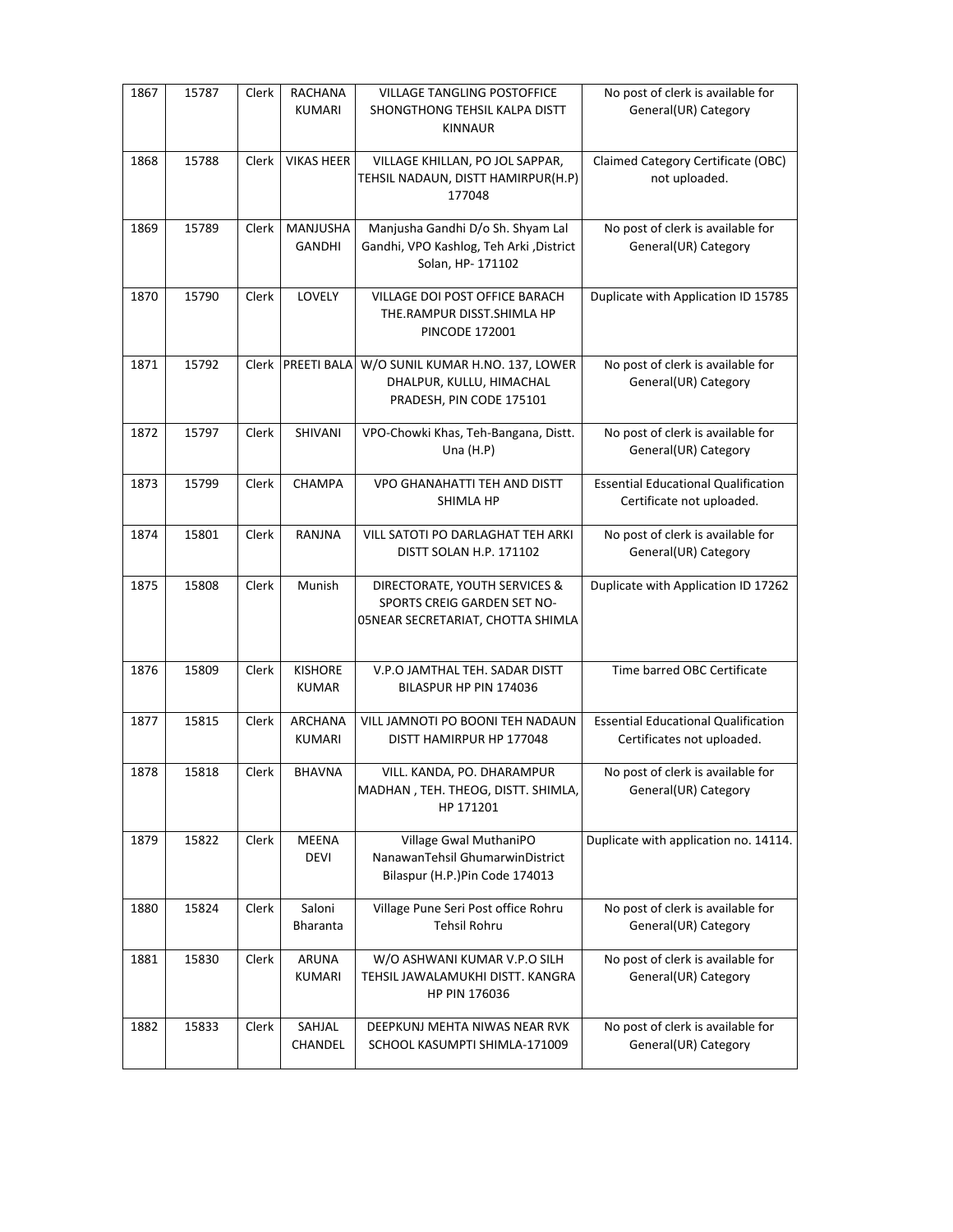| 1883 | 15835 | Clerk | Monika                         | Village Bhakan PO Turan Tehsil Jubbal<br>Distt Shimla 171216                                         | No post of clerk is available for<br>General(UR) Category                 |
|------|-------|-------|--------------------------------|------------------------------------------------------------------------------------------------------|---------------------------------------------------------------------------|
| 1884 | 15839 | Clerk | <b>REENA</b>                   | VPO DUBLOO VIA CHAIL SUB TEH<br>JUNGA DISTT SHIMLA HP PIN 173217                                     | No post of clerk is available for<br>General(UR) Category                 |
| 1885 | 15848 | Clerk | POOJA                          | Village bharot post office turan district<br>shimla hp                                               | No post of clerk is available for<br>General(UR) Category                 |
| 1886 | 15849 | Clerk | Digvijay                       | Vill reushal PO Deem tehsil Nirmand<br>Distt Kullu hp 172002                                         | Duplicate with Application ID 16546                                       |
| 1887 | 15853 | Clerk | MANU<br><b>KUMARI</b>          | Village upper Lahasa p/o & tehsil<br>Rampur bushehrDistrict shimla hp pin<br>code. 172001            | Claimed Category Certificate (SC) not<br>uploaded.                        |
| 1888 | 15856 | Clerk | <b>DEEKSHA</b><br>SHARMA       | VILLAGE SHAROG POST OFFICE<br>DEVNAGAR TEHSIL AND DISTRICT<br>SHIMLA                                 | Duplicate with Application ID 15858                                       |
| 1889 | 15858 | Clerk | <b>DEEKSHA</b><br>SHARMA       | VILLAGE SHAROG POST OFFICE<br>DEVNAGAR TEHSIL AND DISTRICT<br>SHIMLA                                 | Essential educational qualification<br>certificate not uploaded.          |
| 1890 | 15868 | Clerk | Kalpana                        | Kalpana D/o Ubbar Singh village<br>kamsari post-office Naggar district kullu<br>pin code-175130 H.P. | No post of clerk is available for<br>General(UR) Category                 |
| 1891 | 15870 | Clerk | <b>PUNITA</b><br>SHARMA        | VILL BEHI POST OFFICE TALMEHRA TEH<br>BANGANA DISTT UN HP 174320                                     | No post of clerk is available for<br>General(UR) Category                 |
| 1892 | 15872 | Clerk | KAMINI                         | VILL-SYAR, P.O.-DARLAGHAT, TEH.-<br>ARKI, DIST-SOLAN(H.P)                                            | No post of clerk is available for<br>General(UR) Category                 |
| 1893 | 15873 | Clerk | Arti                           | Village dangari post office taragarh<br>tehsil bhattiyat 176302                                      | No post of clerk is available for<br>General(UR) Category                 |
| 1894 | 15876 | Clerk | <b>JYOTI</b><br><b>THAKUR</b>  | VILL-JOL, DISTT-<br>KANGRA, TEH. JASWAN, PO-<br>JANDOUR, PIN CODE - 176501                           | No post of clerk is available for<br>General(UR) Category                 |
| 1895 | 15879 | Clerk | PRIKSHIT                       | Vill Dhar Po Shakrah Teh and distt<br>Shimla pincode 171011                                          | Undergraduate.                                                            |
| 1896 | 15880 | Clerk | ANCHAL<br><b>THAKUR</b>        | Vill. Bagna PO Jathia devi dist& teh.<br>Shimla -171011 HP                                           | <b>Essential Educational Qualification</b><br>Certificate not uploaded.   |
| 1897 | 15881 | Clerk | KRISHAN<br>KUMAR               | VPO Gathutar, Tehsil Dehra, Dist.<br>Kangra H.P.-176033                                              | Incomplete Ex-serviceman discharge<br>certificate uploaded                |
| 1898 | 15883 | Clerk | PARAS<br><b>THAKUR</b>         | V.P.O NANAWAN TEH. GHUMARWIN,<br>DISTT. BILASPUR. (H.P) PIN CODE-<br>174013                          | No post of clerk is available for<br>general(UR) category.                |
| 1899 | 15884 | Clerk | RANJINA                        | Village Panesh Post office Panesh Teh<br>and Dist Shimla Himachal Pradesh                            | No post of Clerk is available<br>forGeneral(BPL/IRDP/Antodya)<br>category |
| 1900 | 15891 | Clerk | sarita<br>kumari               | vill bharapur po dhaulakuan, sub tehsil<br>majra , sirmour hp 173031                                 | Time barred OBC Certificate                                               |
| 1901 | 15892 | Clerk | SAKSHI<br><b>CHOUDHAR</b><br>Y | VILL AMBARI PO RAJOL TEH SHAHPUR<br><b>DISTT KANGRA HP</b>                                           | Time barred OBC Certificate                                               |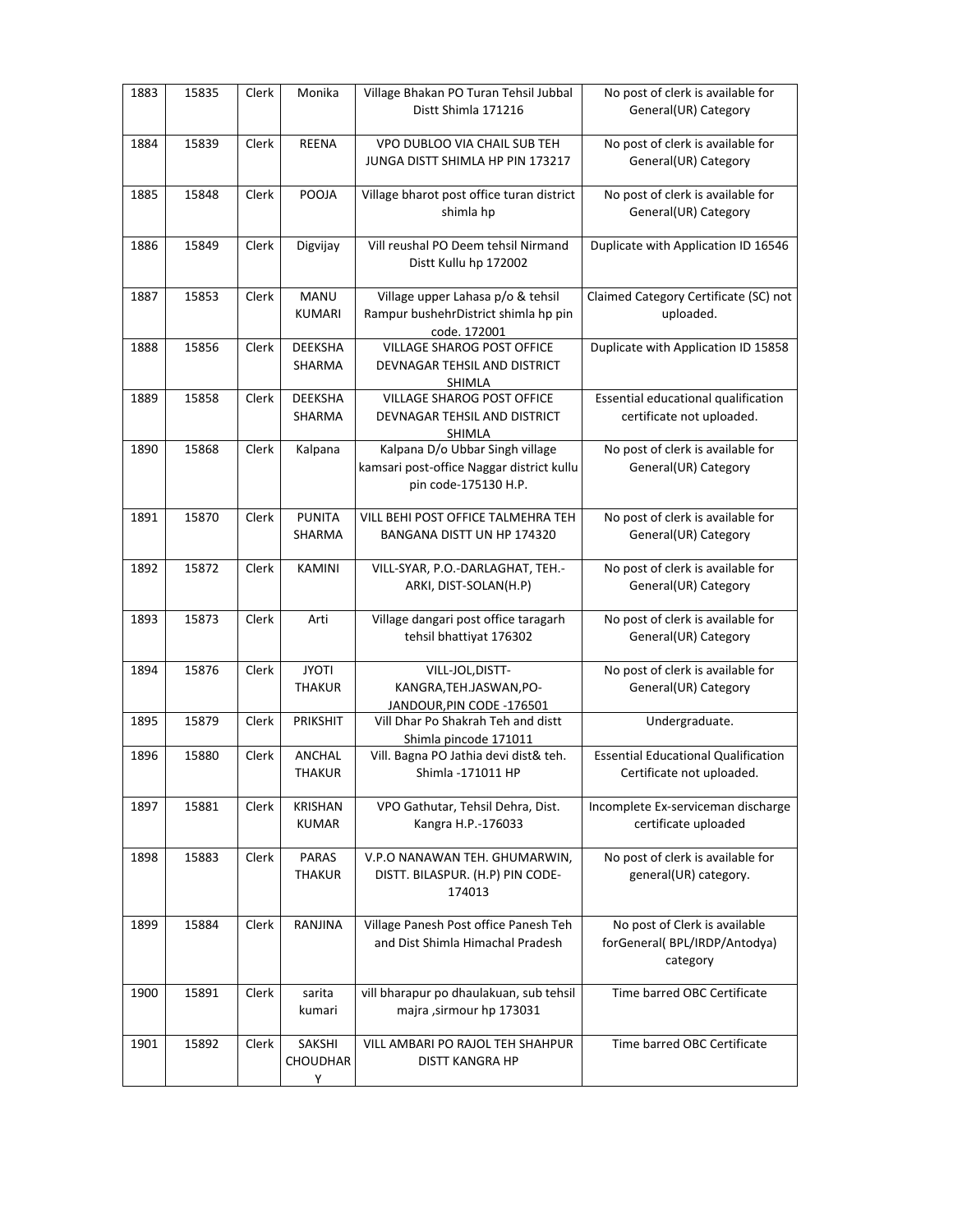| 1902 | 15893 | Clerk | <b>TANIYA</b>                 | Bajiwan, bhumti, arki, solan                                                                                 | Duplicate with Application ID 18954                                                              |
|------|-------|-------|-------------------------------|--------------------------------------------------------------------------------------------------------------|--------------------------------------------------------------------------------------------------|
| 1903 | 15895 | Clerk | sangeeta                      | vpo bhaniari post office bhali tehsil<br>jawali distt kangra pin code176206                                  | Claimed Category Certificate (OBC)<br>not Uploaded.                                              |
| 1904 | 15896 | Clerk | <b>JYOTI</b><br><b>VERMA</b>  | Village dohla brahmana post office<br>chandpur teh sadar distt bilaspur<br>Himachal pradesh                  | No post of clerk is available for<br>General(UR) Category                                        |
| 1905 | 15898 | Clerk | <b>JYOTI</b><br><b>VERMA</b>  | Village dohla brahmana post office<br>chandpur teh sadar distt bilaspur                                      | Duplicate with Application ID 15896                                                              |
| 1906 | 15900 | Clerk | Chaman Lal                    | Chaman Lal Village Biala Post office<br>Nandi Tehsil Chachyiot District Mandi<br>Himachal Pradesh Pin 175124 | Time barred OBC Certificate                                                                      |
| 1907 | 15902 | Clerk | <b>NARVADA</b><br><b>DEVI</b> | VILLAGE DHABECH, POST.OFFICE<br><b>SAROG TEHSIL THEOG</b><br>DISTT.SHIMLA.H.P171201                          | No post of clerk is available for<br>General(UR) Category                                        |
| 1908 | 15903 | Clerk | Kusum lata<br>thakur          | Krishna niwas lower phagli Shimla                                                                            | No post of clerk is available for<br>general(UR) category.                                       |
| 1909 | 15907 | Clerk | Jogeshwer                     | V.p.o uttrapur tehshil jaisinghpur<br>district kangra himachal pradesh                                       | No post of clerk is available for<br>General(UR) Category                                        |
| 1910 | 15911 | Clerk | <b>ROHIT</b><br><b>KUMAR</b>  | VILL. TANDA P.O. BALT TEH. BALH<br>DISTT. MANDI (H.P.) 175008                                                | Essential educational qualification<br>certificate and OBC Certificate not<br>uploaded.          |
| 1911 | 15914 | Clerk | Aarti rana                    | Villchahri po thona tehsarkaghat distt<br>mandi                                                              | No post of clerk is available for<br>General(UR) Category                                        |
| 1912 | 15917 | Clerk | <b>KUSUM</b>                  | 713 VILLAGE SHAWLI P. O GARKHAL<br>TEHSIL KASAULI DISTRICT SOLAN HP<br>173201                                | Essential educational qualification<br>certificate and SC Category<br>certificates not uploaded. |
| 1913 | 15923 | Clerk | <b>KIRAN</b><br><b>THAKUR</b> | Vill dharoot po/teh Thunag distt Mandi                                                                       | No post of clerk is available for<br>General(UR) Category                                        |
| 1914 | 15925 | Clerk | RAVEENA                       | Vill.Dabra.Po.Shilla.Teh.Kamrau.Dist.Sir<br>mour.173029                                                      | Duplicate with Application ID 15922                                                              |
| 1915 | 15927 | Clerk | Shavnam                       | V.P.O.Upper Bhattu Teh.Baijnath Distt<br>Kangra H.P Pin-176125                                               | Essential educational qualification<br>certificate not uploaded.                                 |
| 1916 | 15929 | Clerk | Shavnam                       | V.P.O.Upper Bhattu Teh.Baijnath<br>Distt.Kangra H.P Pin-176125                                               | Duplicate with Application ID 15927                                                              |
| 1917 | 15932 | Clerk | <b>KEWAL RAM</b>              | Village- Kalona P.O. HallanSub.Teh.<br>Ronhat Distt.SIrmour H.P.173027                                       | Claimed Category Certificate (OBC)<br>not uploaded.                                              |
| 1918 | 15936 | Clerk | Pooja devi                    | VILL.MALAUN PO.KOHU KHAS.TEH<br>NALAGAR .DISTT.SOLAN                                                         | No post of clerk is available for<br>General(UR) Category                                        |
| 1919 | 15938 | Clerk | SARITA<br>KUMARI              | Vill. Chhattar, p.o -jalpehar, tehsil -<br>jogindernagar, distt.- mandi (H.P)                                | Time barred EWS Certificate and<br>other required documents not<br>uploaded.                     |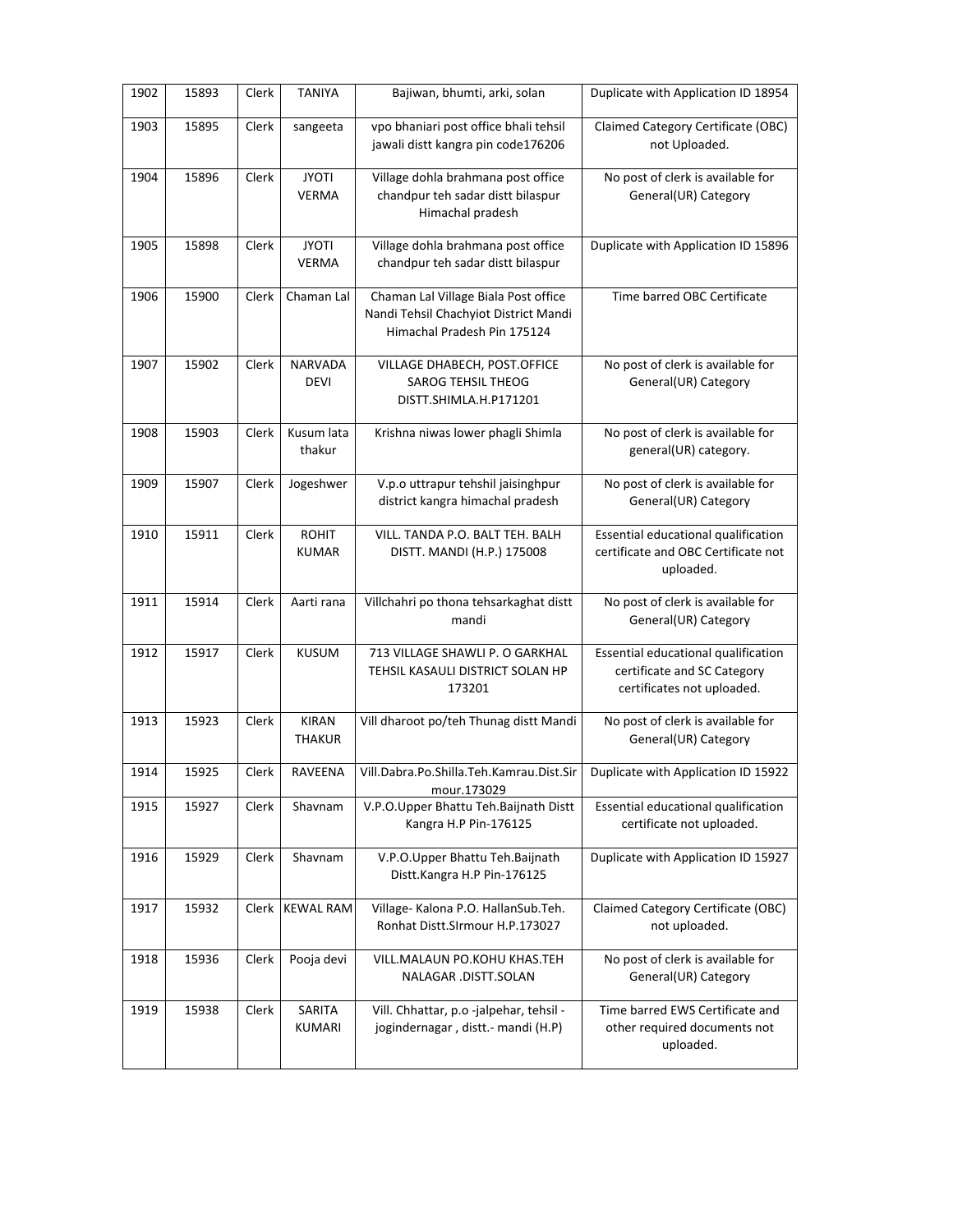| 1920 | 15940 | Clerk | <b>RADHA</b><br>PANT           | 159/2, Basant Lane, Railway Colony,<br>Pahar Ganj, Central Delhi-110055, Delhi                                                         | No post of clerk is available for<br>General(UR) Category                |
|------|-------|-------|--------------------------------|----------------------------------------------------------------------------------------------------------------------------------------|--------------------------------------------------------------------------|
| 1921 | 15959 | Clerk | <b>TANU DEVI</b>               | VILL. GADDA BHUDDI PO<br>SHAMBHUWALA TEHSIL NAHAN DISTT.<br><b>SIRMAUR HP</b>                                                          | No post of clerk is available for<br>General(UR) Category.               |
| 1922 | 15985 | Clerk | RAKHI<br><b>DHIMAN</b>         | VPO CHOWNKI TEH NURPUR DISTT<br><b>KANGRA HP 176203</b>                                                                                | No post of clerk is available for<br>General(UR) Category.               |
| 1923 | 15987 | Clerk | <b>DIKSHA</b><br><b>THAKUR</b> | VILL PALHECH PO JAGJEET NAGAR TEH<br>KASAULI DISTT SOLAN 173225                                                                        | No post of clerk is available for<br>General(UR) Category.               |
| 1924 | 15992 | Clerk | ABHISHEK<br><b>THAKUR</b>      | <b>VILLAGE BANOUN POST OFFICE</b><br><b>BALHJOLI TEHSIL JOGINDER NAGAR</b><br>DISTRIC MANDI HIMACHAL PRADESH<br><b>PIN CODE 175015</b> | Duplicate with Application ID 15943                                      |
| 1925 | 15995 | Clerk | RAHUL                          | VILLAGE - UPPER THEHRU, PO - KOSRI,<br>TEHSIL- JAISINGHPUR , DISTT - KANGRA<br>176096                                                  | Duplicate with Application ID 18220                                      |
| 1926 | 16001 | Clerk | <b>INDER JEET</b><br>SINGH     | VPO PALINGI, TEHSIL NICHAR, DISTRICT<br><b>KINNAUR</b>                                                                                 | No post of clerk is available for ST<br>Category.                        |
| 1927 | 16009 | Clerk | <b>ADITYA</b>                  | VPO MALANG TEH LAHAUL DISTT L&S<br>HP 175132                                                                                           | No post of clerk is available for ST<br>Category.                        |
| 1928 | 16019 | Clerk | KIRAN BALA                     | V.P.O BASHA, TEH. KANDAGHAT, DISTT.<br>SOLAN.                                                                                          | Duplicate with application ID 18398                                      |
| 1929 | 16021 | Clerk | <b>TANUSHI</b>                 | VPO Rehan, himachal pardesh, 176022                                                                                                    | No post of clerk is available for<br>General(BPL/IRDP/Antodya) Category. |
| 1930 | 16023 | Clerk | <b>MONIKA</b><br><b>THAKUR</b> | VILLAGE SASTI P.O URLA TEHSIL<br>PADHAR DISTT MANDI H.P 175015                                                                         | No post of clerk is available for<br>General(UR) Category.               |
| 1931 | 16024 | Clerk | <b>MONIKA</b><br><b>THAKUR</b> | VILLAGE SASTI P.O URLA TEHSIL<br>PADHAR DISTT MANDI H.P 175015                                                                         | Duplicate with Application ID 16023                                      |
| 1932 | 16031 | Clerk | Payal<br>Thakur                | Ward no. 5, saraj colony, shegulu bazar,<br>Banjar, PIN code 175123                                                                    | Duplicate with Application ID 16029                                      |
| 1933 | 16032 | Clerk | PRIYA<br><b>KHABRIYA</b>       | VPO KALOOR TEHSIL NADAUN DISTT<br>HAMIRPUR HP 177033                                                                                   | Undergraduate.                                                           |
| 1934 | 16034 | Clerk | Vipasha                        | Village Soyal PO Haripur Tehsil Manali<br>Distt Kullu HPPin - 175136                                                                   | No post of clerk is available for<br>General(UR) Category.               |
| 1935 | 16035 | Clerk | SAKSHI<br>SONDHI               | WN 03 NADAUN PO NADAUN TEHSIL<br>NADAUN DISTT HAMIRPUR HP 177033                                                                       | Undergraduate.                                                           |
| 1936 | 16036 | Clerk | Bhawna<br>Verma                | V.P.O SIDHPUR, Tehsil- Dharamshala,<br>Distt.- Kangra                                                                                  | No post of clerk is available for<br>General(UR) Category.               |
| 1937 | 16038 | Clerk | CHAHAT                         | VILL NAWAR PO KIARTOO TEHSIL<br>THEOG DISTRICT SHIMLA HP                                                                               | No post of clerk is available for<br>General(UR) Category.               |
| 1938 | 16046 | Clerk | SUGANDHA<br>SOOD               | VILLAGE NAGHOON PO GHALOON<br>TEHSIL NADAUN DISTT HAMIRPUR HP<br>177042                                                                | No post of clerk is available for<br>General(UR) Category.               |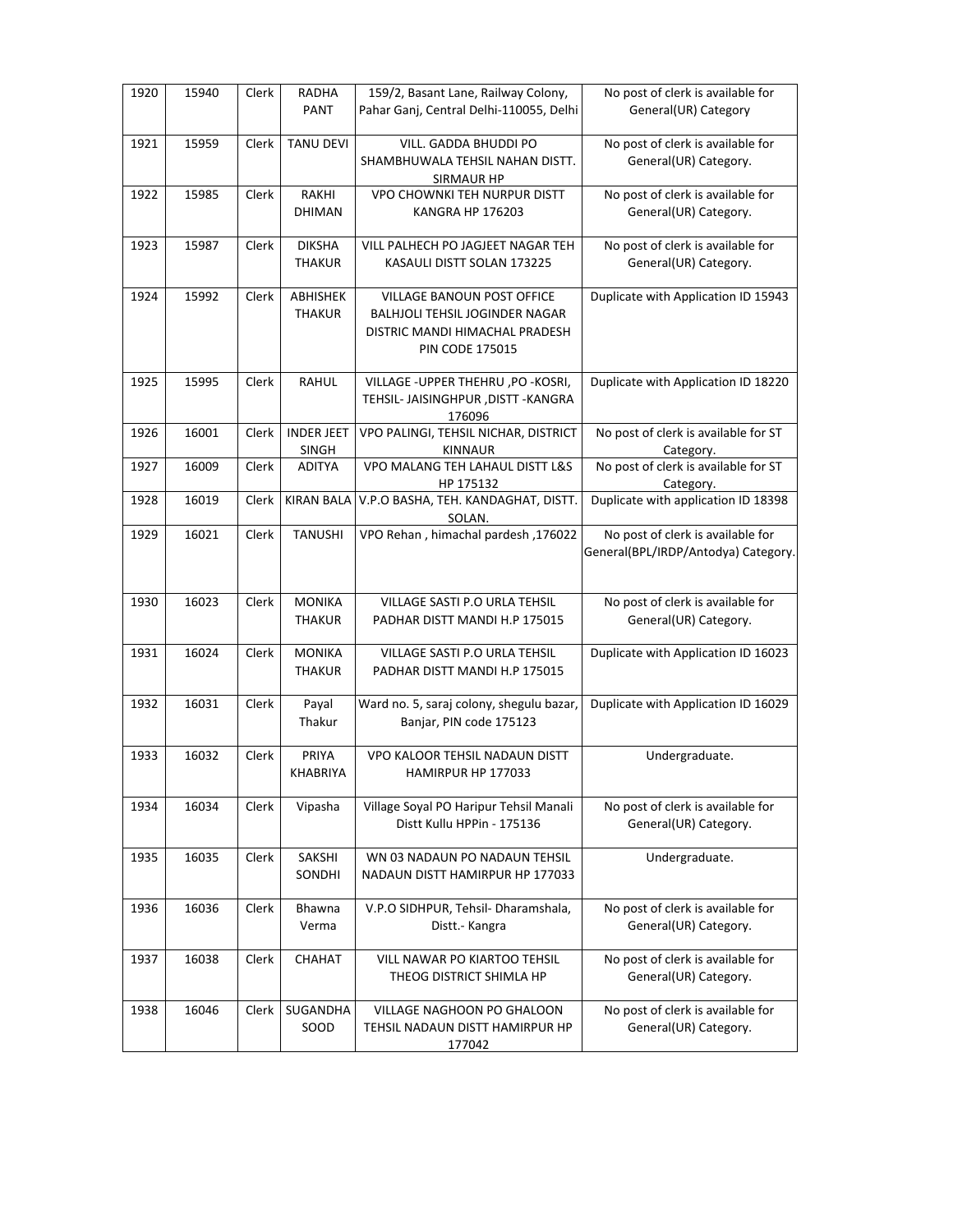| 1939 | 16050 | Clerk | <b>SUSHEEL</b><br><b>KUMAR</b> | S/O RAMESH KUMAR, VILLAGE TIKRI,<br>POST OFFICE KAWARAG, TEHSIL<br>KANDAGHAT, DISTRICT SOLAN,<br>HIMACHAL PRADESH PIN CODE 173215. | Irrelevant fees detail submitted.                          |
|------|-------|-------|--------------------------------|------------------------------------------------------------------------------------------------------------------------------------|------------------------------------------------------------|
| 1940 | 16054 | Clerk | Anuj Kumar                     | VILLAGE MARIARI, POST OFFICE<br>KHABLI TEH.DEHRA DISTT. KANGRA<br>HIMACHAL PRADESH                                                 | Undergraduate.                                             |
| 1941 | 16060 | Clerk | <b>SURESH</b><br><b>KUMAR</b>  | VILLAGE BALWAS PO KARYAS TEH<br>PANGI DISTT CHAMBA HP 176323                                                                       | No post of clerk is available for ST<br>Category.          |
| 1942 | 16061 |       | Clerk sanjana devi             | vill. kuthar p.o kaba kalan tehsil solan<br>distt solan 173229                                                                     | Duplicate with Application ID 20713                        |
| 1943 | 16065 | Clerk | Sakshi<br>Chauhan              | Vill. Belag PO jhiknipul teh chopal Distt<br>shimla                                                                                | No post of clerk is available for<br>General(UR) Category. |
| 1944 | 16069 | Clerk | <b>SHILPA</b>                  | Vill- Kuiru , P/O- Shehrol, Teh. Arki,<br>District, Solan 173221                                                                   | No post of clerk is available for<br>General(UR) category. |
| 1945 | 16072 | Clerk | ANJALI<br>THAKUR               | Type 3, Set no 6 oatland near High<br>court Shimla                                                                                 | Duplicate with Application ID 20784                        |
| 1946 | 16073 | Clerk | KIRTI                          | Village Bharoli PO Sheel Teh-Rohru<br>Distt Shimla HP                                                                              | No post of clerk is available for<br>General(UR) Category. |
| 1947 | 16082 | Clerk | MADHU<br><b>BALA</b>           | VILL-SHANEL PO BALDIYAN TEH/DISTT<br>SHIMLA171007                                                                                  | No post of clerk is available for<br>General(UR) Category  |
| 1948 | 16086 | Clerk | CHARU                          | H.NO 1 FRIENDS COLONY WARD NO 7<br>NALAGARH DISTT SOLAN HP                                                                         | No post of clerk is available for<br>General(UR) Category. |
| 1949 | 16087 | Clerk | <b>BABITA</b>                  | VILLAGE MAJRA, PO DABHOTA TEHSIL<br>NALAGARH DISTT SOLAN HP                                                                        | No post of clerk is available for<br>General(UR) Category. |
| 1950 | 16093 |       | Clerk   DIVYA RANA             | VILL-KANORI PO-CHAIL TEH-<br>KANDAGHAT DISTT-SOLAN 173217                                                                          | No post of clerk is available for<br>General(UR) Category. |
| 1951 | 16101 | Clerk | <b>DIVYA RANA</b>              | VILL-KANORI PO-CHAIL TEH-<br>KANDAGHAT DISTT-SOLAN 173217                                                                          | Duplicate with Application ID 16093                        |
| 1952 | 16104 | Clerk | APRANSHU<br>SOOD               | V.p.o pahra teh. Palampur distt. Kangra<br>Himachal pradesh                                                                        | No post of clerk is available for<br>General(UR) Category. |
| 1953 | 16111 | Clerk | <b>DAKSHITA</b><br>SHARMA      | VILLAGE RAMNAGRI PO MANDAL<br>TEHSIL JUBBAL SHIMLA HP 171216                                                                       | No post of clerk is available for<br>General(UR) Category. |
| 1954 | 16112 | Clerk | MEENAKSHI                      | V. P. O deoth teh sadar distt bilaspur<br>Himachal pradeshpin code 174001                                                          | No post of clerk is available for<br>General(UR) Category. |
| 1955 | 16113 | Clerk | <b>DAKSHITA</b><br>SHARMA      | VILLAGE RAMNAGRI PO MANDAL<br>TEHSIL JUBBAL DISTT SHIMLA HP<br>171216                                                              | Duplicate with Application ID 16111                        |
| 1956 | 16114 | Clerk | RITIKA<br>SHARMA               | VILL RAMNAGRI PO MANDAL TEH<br>JUBBAL DISTT SHIMLA HP PIN 171216                                                                   | No post of clerk is available for<br>General(UR) Category. |
| 1957 | 16115 | Clerk | RAJAT<br><b>KUMAR</b>          | V.P.O KARANGHAT TEHSIL<br>JAISINGHPUR DISTT KANGRA HP<br>176095                                                                    | Duplicate with Application ID 16550                        |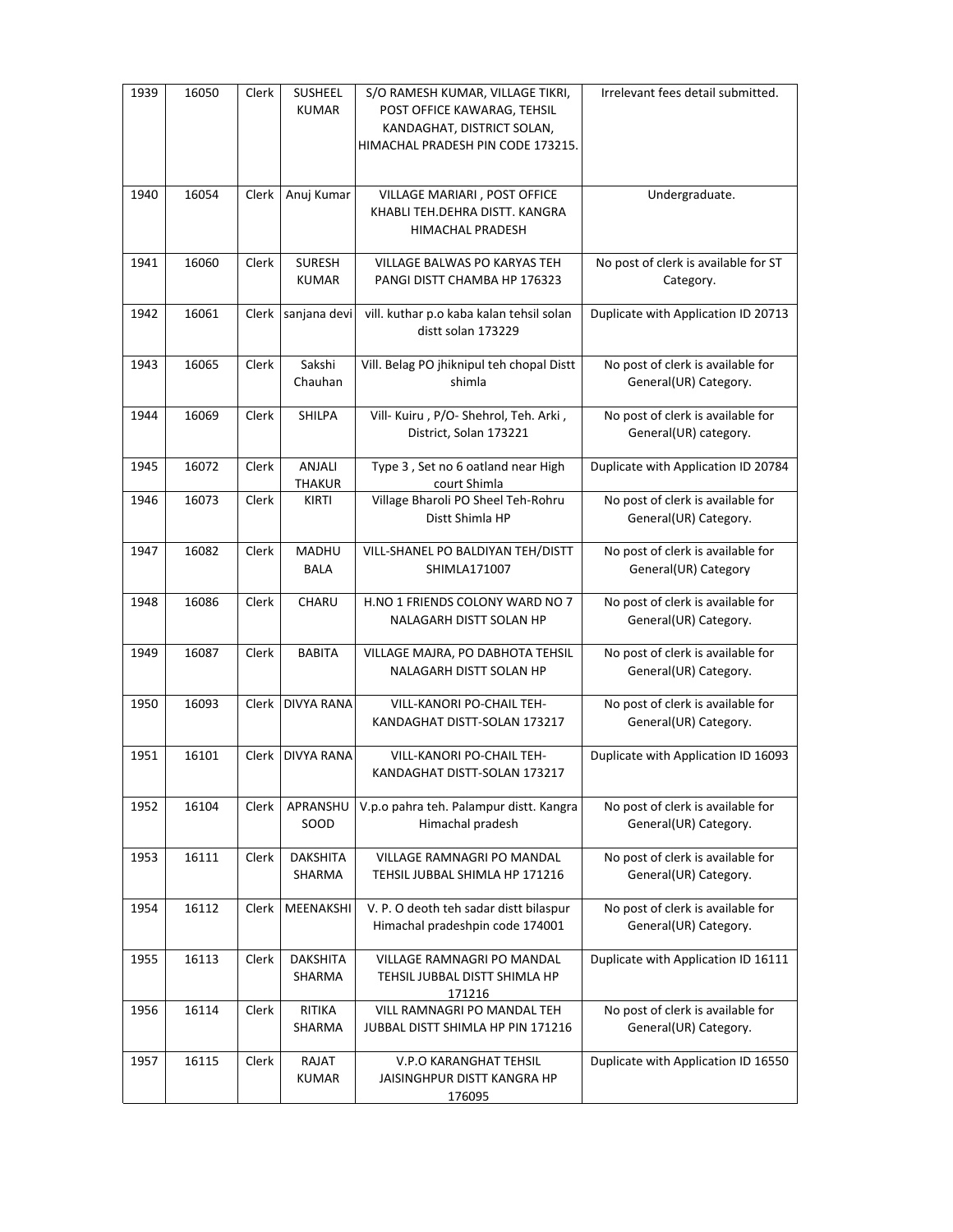| 1958 | 16117 | Clerk        | <b>BANDANA</b>                         | Vill Dhamar Post Office Chouridhar Teh.<br>karsog district Mandi Himachal Pradesh                                  | No post of clerk is available for<br>General(Persons with benchmark<br>disability) Category. |
|------|-------|--------------|----------------------------------------|--------------------------------------------------------------------------------------------------------------------|----------------------------------------------------------------------------------------------|
| 1959 | 16118 | Clerk        | Kaushalya<br>Devi                      | <b>VILLAGE BIALA POST OFFICE NANDI</b><br>TEHSIL CHACHYIOT DISTRICT MANDI<br>HIMACHAL PRADESH PIN 175124           | Duplicate with Application ID 17639                                                          |
| 1960 | 16119 | <b>Clerk</b> | PAWAN<br><b>KUMAR</b><br><b>GAUTAM</b> | MAKANPUR NEAR AMBEDKAR MURTI<br>INDIRAPURAM GHAZIABAD UTTAR<br>PRADESH-201014                                      | No post of clerk is available for<br>General(UR) Category and Non-<br>Himachali candidate    |
| 1961 | 16120 | Clerk        | MEENAKSHI                              | V. P. O deoth tehsil sadar<br>districtbilaspur pin code 174001                                                     | Duplicate with Application ID 16112                                                          |
| 1962 | 16121 | Clerk        | <b>SUNIL</b><br><b>THAKUR</b>          | Vill: Kakru PO Chowki JamwalanTeh:<br>Hamirpur Dist Hamirpur PIN 177020                                            | Duplicate with Application ID<br>No.14916.                                                   |
| 1963 | 16122 | Clerk        | PRITIKA                                | VILLAGE JAKHLAYANA PO DURGAPUR<br><b>TEH &amp;DISTT SHIMLA</b>                                                     | Duplicate with Application ID 17092                                                          |
| 1964 | 16123 | Clerk        | <b>BIKRAM</b><br>SINGH                 | VPO SALEHRA TEH BAIJANTH KANGRA<br>HP 176088                                                                       | Duplicate with Application ID 16475                                                          |
| 1965 | 16125 | Clerk        | PRITIKA                                | VILLAGE JAKHLAYANA PO DURGAPUR<br>TEH & DISTT SHIMLA                                                               | Duplicate with Application ID 17092                                                          |
| 1966 | 16126 | Clerk        | Sagrika<br>Thakur                      | Village Rohla PO Dalhousie Cant Tehsil<br>Dalhousie District Chamba Pin Code-<br>176305                            | No post of clerk is available for<br>General(UR) Category.                                   |
| 1967 | 16127 | Clerk        | Jyoti devi                             | Vill-kun, po-kot (Tungal), teh-kotli, distt-<br>mandi, hp, pin 175003                                              | No post of clerk is available for<br>General(UR) Category.                                   |
| 1968 | 16135 | Clerk        | SUMAN<br><b>THAKUR</b>                 | V.P.O. Dawahan Tehsil-Kotli District-<br>Mandi Himachal Pradesh Pin no.-<br>175003                                 | Duplicate with Application ID 11685                                                          |
| 1969 | 16136 | Clerk        | <b>JYOTI</b>                           | VILL DHARTUA PO NERWA TEH NERWA<br>DISTT SHIMLA HP 171210                                                          | Duplicate with application ID 16170                                                          |
| 1970 | 16137 | Clerk        | RAHUL                                  | <b>VPO LUDRET, TEHISL DEHRA, SUB</b><br>TEHSIL HARIPUR, DISTRICT KANGRA,<br>POST OFFICE LUDRET, PIN CODE<br>176027 | Duplicate with application ID 16143                                                          |
| 1971 | 16142 | Clerk        | PRADYUMN                               | Vill. Dhara , P.O Lowerkoti , Teh Rohru,<br>Distt. Shimla H.P                                                      | No post of clerk is available for<br>General(UR) Category.                                   |
| 1972 | 16145 | Clerk        | <b>KISHOR</b><br><b>KUMAR</b>          | VILL TIKRI MUSHEHRA PO CHAUNTRA<br>TEH JOGINDER NAGAR DISTT MANDI HP<br>175032                                     | No post of clerk is available for ST<br>Category.                                            |
| 1973 | 16147 | Clerk        | RAHUL                                  | <b>VPO LUDRET TEHSIL DEHRASUB TEHSIL</b><br>HARIPUR DISTRICT KANGRA POST<br>OFFICE LUDRET PINCODE 176027           | Duplicate with application ID 16143                                                          |
| 1974 | 16151 | Clerk        | <b>MEENA</b><br>KUMARI                 | VILL DARJOLI DHAR PO MAHORI TEH<br>THEOG DISTT SHIMLA HP                                                           | Claimed Category Certificate (SC) not<br>uploaded.                                           |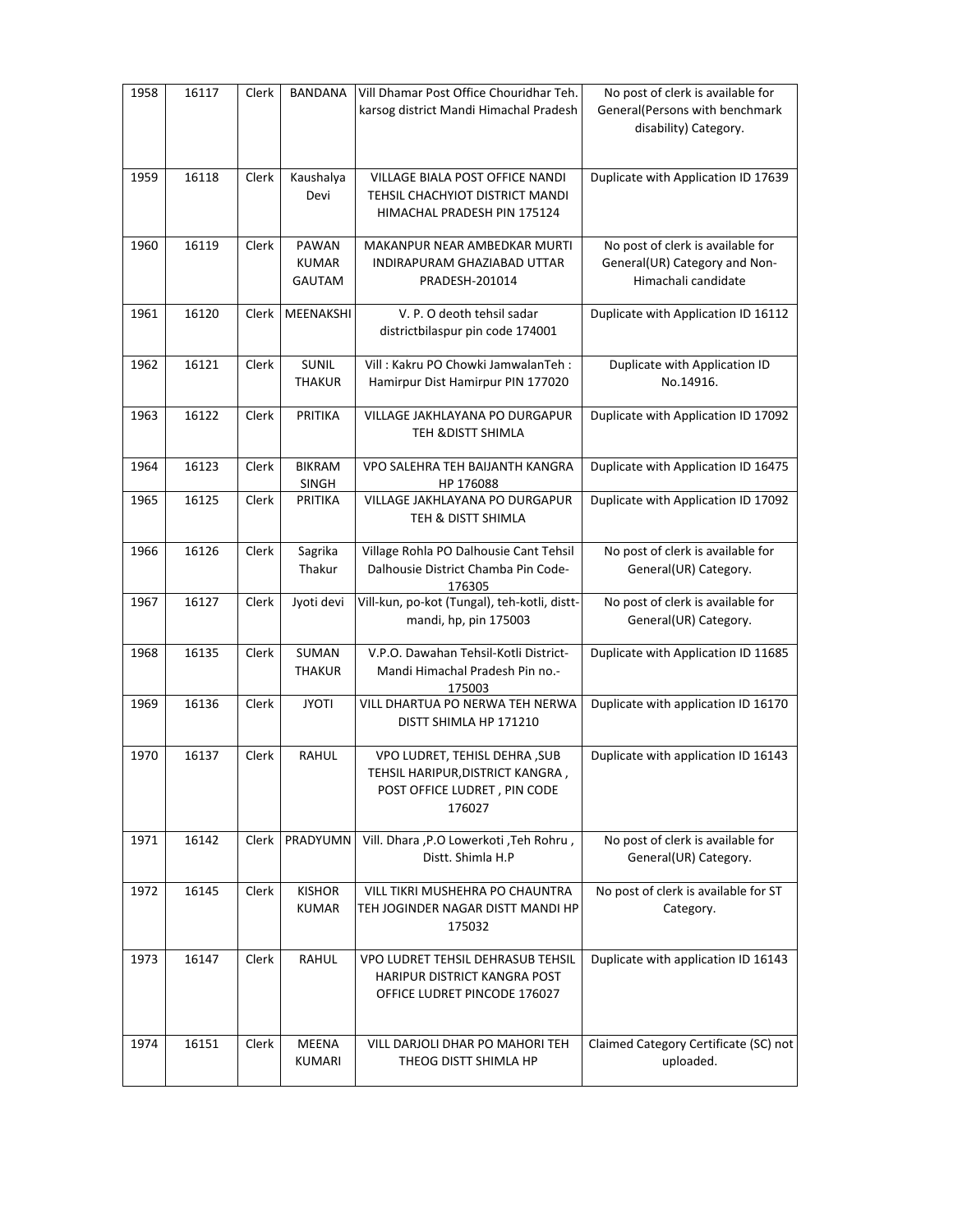| 1975 | 16152 | Clerk | SUMAN<br><b>THAKUR</b>         | V.P.O. Dawahan Tehsil-Kotli District-<br>Mandi Himachal Pradesh Pin no.-<br>175003                   | Duplicate with Application ID 11685                                                          |
|------|-------|-------|--------------------------------|------------------------------------------------------------------------------------------------------|----------------------------------------------------------------------------------------------|
| 1976 | 16153 | Clerk | PRIYANKA                       | VPO karana TEH anni district kullu<br>172026                                                         | No post of Clerk is available for<br>General(Ward of Freedom Fighter)<br>category            |
| 1977 | 16155 | Clerk | <b>MEHAK</b><br>PANWAR         | VILL JAMLI PO SURLA TEH NAHAN                                                                        | No post of clerk is available for<br>General(UR) Category                                    |
| 1978 | 16161 | Clerk | Govind<br>Singh                | Village Lohal Post office Khanag Tehsil<br>Anni District Kullu Himachal Pradesh<br>Pincode 712026    | DOB Proof and EWS certificate not<br>uploaded.                                               |
| 1979 | 16163 | Clerk | NEERAj                         | village Bahlawag PO Rawlakiar Teh.<br>Kotkhai District Shimla H.P. 171202                            | Duplicate with application ID 15434                                                          |
| 1980 | 16164 | Clerk | PRATIKSHA<br><b>JHAMTA</b>     | WARD NO 3 NAYA BAZAR PO THEOG<br>TEH THEOG DISTT SHIMLA HP                                           | No post of clerk is available for<br>General(UR) Category                                    |
| 1981 | 16181 | Clerk | Kamal<br>Kishore               | Vill. Bhajera, P.O. Drubbal, Tehsil<br>Joginder Nagar, Distt. Mandi (H.)<br>175014                   | No post of clerk is available for<br>General(UR) Category                                    |
| 1982 | 16209 | Clerk | <b>JEET SINGH</b>              | VILL KYARI PO TIYALI TEH THEOG DISTT<br><b>SHIMLA HP</b>                                             | No post of Clerk is available for<br>General( BPL/IRDP/Antodya) category                     |
| 1983 | 16210 | Clerk | OM<br>PRAKASH                  | VILLAGE.DATTI, P.O.GHANAGUGHAT, TE<br>H.ARKI, DISTT. SOLAN.H.P.                                      | No post of Clerk is available for<br>General( Persons with Benchmark<br>Disability) category |
| 1984 | 16213 | Clerk | SHEETAL<br>SHARMA              | HOUSE NO-39/1 VPO- BAGAHARTEHSIL-<br>KOTKHAIDISTRICT- SHIMLA (HP)PIN<br>CODE: - 171202               | No post of clerk is available for<br>General(UR) Category                                    |
| 1985 | 16220 | Clerk | SULAXANA<br><b>DEVI</b>        | VILLAGE POST OFFICE URNI TEHSIL<br>NICHAR SUB TEHSIL TAPRI DISTT<br>KINNAUR HIMACHAL PRADESH -172104 | No post of clerk is available for ST<br>Category                                             |
| 1986 | 16224 | Clerk | <b>BHAWNA</b><br><b>HARNOT</b> | Village khanawag PO khatnol Tehsil<br>sunni District Shimla                                          | <b>Essential Educational Qualification</b><br>Certificate not uploaded.                      |
| 1987 | 16225 | Clerk | PRIYANKA                       | HOUSE NO.111, STREET NO.2, SUNDER<br>COLONY, NANGLA ROAD NIT<br>FARIDABAD                            | Non-Himachali candidate                                                                      |
| 1988 | 16226 | Clerk | SULAXANA<br><b>DEVI</b>        | VILLAGE POST OFFICE URNI TEHSIL<br>NICHAR SUB TEHSIL TAPRI DISTT<br>KINNAUR HIMACHAL PRADESH -172104 | Duplicate with Application ID 16220                                                          |
| 1989 | 16283 | Clerk | <b>MEENA</b><br><b>DEVI</b>    | VILL CHATOL PO PANGNA TEH KARSOG<br>DISTT MANDI HP 175046                                            | No post of clerk is available for<br>General(UR) Category                                    |
| 1990 | 16285 | Clerk | KUMARI<br>RAVEENA              | VILL. THAILI, P.O.CHAKTI, TEH<br>NANKHARI, SHIMLA, HIMACHAL<br>PRADESH, 172021                       | <b>Essential Educational Qualification</b><br>Certificate not uploaded.                      |
| 1991 | 16288 | Clerk | <b>NITIN</b><br><b>THAKUR</b>  | Village Khairi Tehsil and District Shimla<br>Rural PO Jubberhatti HP-171011                          | No post of clerk is available for<br>General(UR) Category                                    |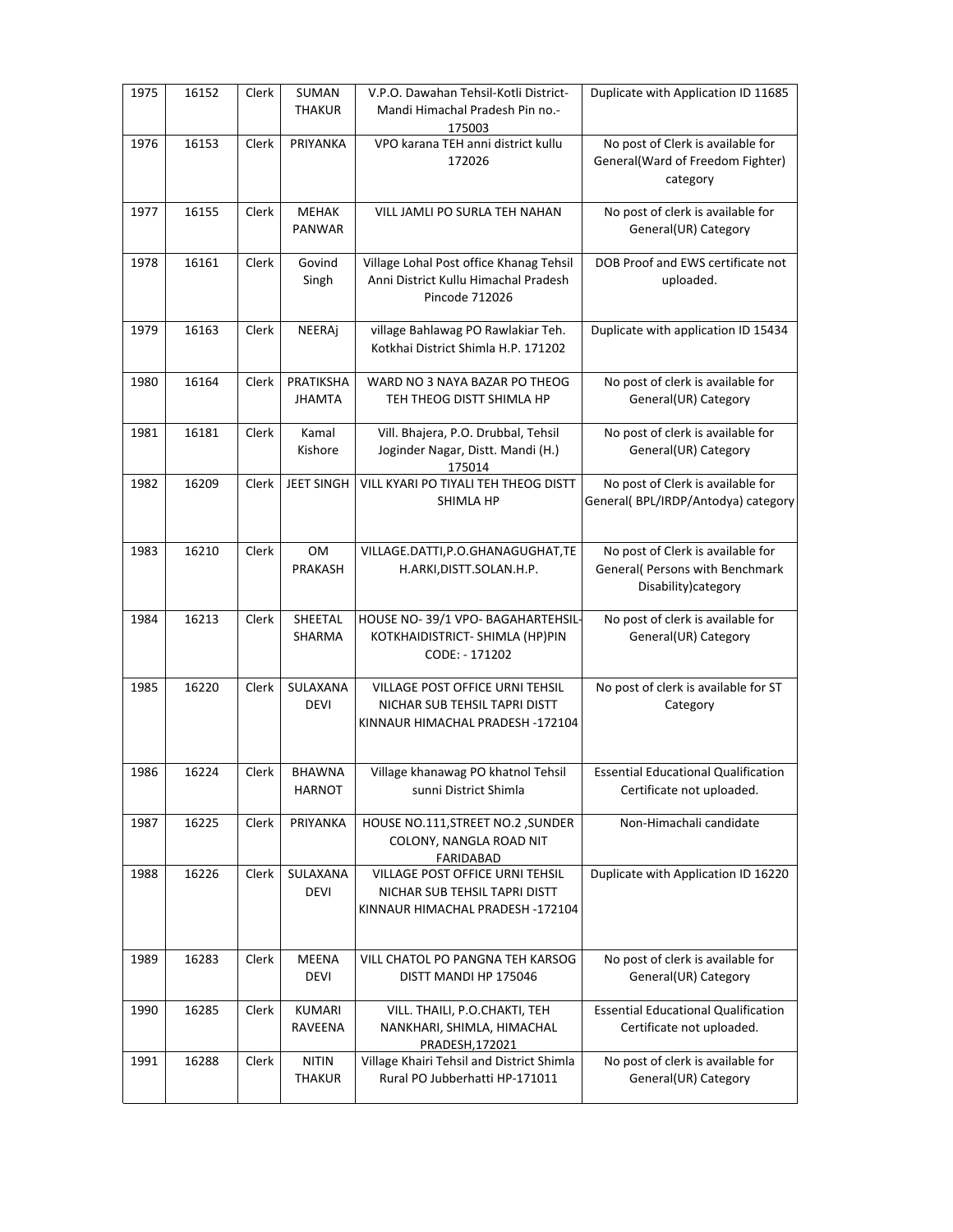| 1992 | 16289 | Clerk | <b>THUMA</b><br>RAM             | Village Kiyargi Post Office KarsogVillage<br>Purana Post Office Nanj                           | Illegible claimed category certificate<br>uploaded                      |
|------|-------|-------|---------------------------------|------------------------------------------------------------------------------------------------|-------------------------------------------------------------------------|
| 1993 | 16332 | Clerk | Mayank<br>Singh                 | Bhullar Cottage Vijay Nagar Totu Shimla<br>HP                                                  | No post of clerk is available for<br>General(UR) Category               |
| 1994 | 16333 | Clerk | AKSHAY<br>CHAURASIA             | CHAURASIA NIWAS, VILL. BER KHAS, PO<br>CHAMBAGHAT, DISTT. SOLAN (H.P.)<br>173213               | No post of clerk is available for<br>general(UR) category.              |
| 1995 | 16334 | Clerk | Deepika                         | Vill. Bamta, teh. Chopal, dist. Shimla, H.<br>Ρ.                                               | No post of Clerk is available for<br>General(BPL/IRDP/Antodya) category |
| 1996 | 16336 | Clerk | <b>HARISH</b><br><b>KUMAR</b>   | VILLAGE HIYUN, PO DRANG, TEHSIL<br>PADHAR, DISTT. MANDI, HP-175001                             | <b>Essential Educational Qualification</b><br>Certificate not uploaded. |
| 1997 | 16337 | Clerk | <b>DIKSHA</b><br><b>KUMARI</b>  | VILL. SANYARDH P.O. TALYAHAR TEH.<br>SADAR DISTT. MANDI H.P. 175001                            | Claimed Category Certificate (SC) not<br>uploaded.                      |
| 1998 | 16339 | Clerk | SHEETAL                         | Vill Bhanthal PO Bhanthal Teh Karsog<br>Distt Mandi HP 175011                                  | <b>Essential Educational Qualification</b><br>Certificate not uploaded. |
| 1999 | 16342 | Clerk | Akshita                         | Village Karounthi P.O. Sakoh, Tehsil<br>Jaisinghpur, Distt. kangra, H.P.                       | Claimed Category Certificate (SC) not<br>uploaded.                      |
| 2000 | 16347 | Clerk | Naina Devi                      | Naina Devi D/o Sh. Bhag Chand Village<br>Gojra P/o Khakhnal Tehsil Manali<br>District Kullu HP | No post of clerk is available for<br>General(UR) Category               |
| 2001 | 16348 | Clerk | Renu Bala                       | Vill. Majhakara PO Kulthi, Teh. & Distt.<br>Kangra (HP), Pin Code-176038                       | DOB Proof andClaimed Category<br>Certificate (OBC) not uploaded.        |
| 2002 | 16349 | Clerk | <b>KAVITA</b><br>SHARMA         | Vill Mehrin PO Nalti Teh Ghumarwin<br>Distt Bilaspur HP Pin Code 174026                        | No post of clerk is available for<br>General(UR) Category               |
| 2003 | 16350 | Clerk | Manisha                         | Village Kalheli PO Bajaura Teh Bhuntar<br>Distt Kullu HP 175125                                | <b>Essential Educational Qualification</b><br>Certificate not uploaded. |
| 2004 | 16360 | Clerk | <b>KALPNA</b><br><b>KUMARI</b>  | VILL CHACKWARI PO RAJA KA TALAB<br>TEHSIL FATEHPUR DISTT KANGRA HP<br>PIN 176051               | Time barred OBC Certificate                                             |
| 2005 | 16364 | Clerk | <b>KANCHAN</b><br><b>KUMARI</b> | VILL KHUDDAR PO BASSI TEHSIL<br>JOGINDER NAGAR DISTT MANDI                                     | Claimed Category Certificate (OBC)<br>not uploaded.                     |
| 2006 | 16365 | Clerk | SWATI<br><b>JAMIHAN</b>         | VPO-DHOULA KUAN, TEHSIL-PAONTA<br>SAHIB                                                        | Claimed Category Certificate (SC) not<br>uploaded.                      |
| 2007 | 16369 | Clerk | SAPNA DEVI                      | Vill Draunl PO satog Teh Theog Dist<br>Shimla 171209 HP                                        | No post of clerk is available for<br>General(UR) Category               |
| 2008 | 16372 | Clerk | SHAILJA                         | VPO PAHRA TEH PALAMPUR DISTT<br>KANGRA H.P                                                     | No post of clerk is available for<br>General(UR) Category               |
| 2009 | 16374 | Clerk | <b>DIMPLE</b>                   | VILL BHANALAG (BDOG) PO SEWRA<br>CHANDI TEHSIL ARKI DISTT SOLAN HP                             | No post of clerk is available for<br>General(UR) Category               |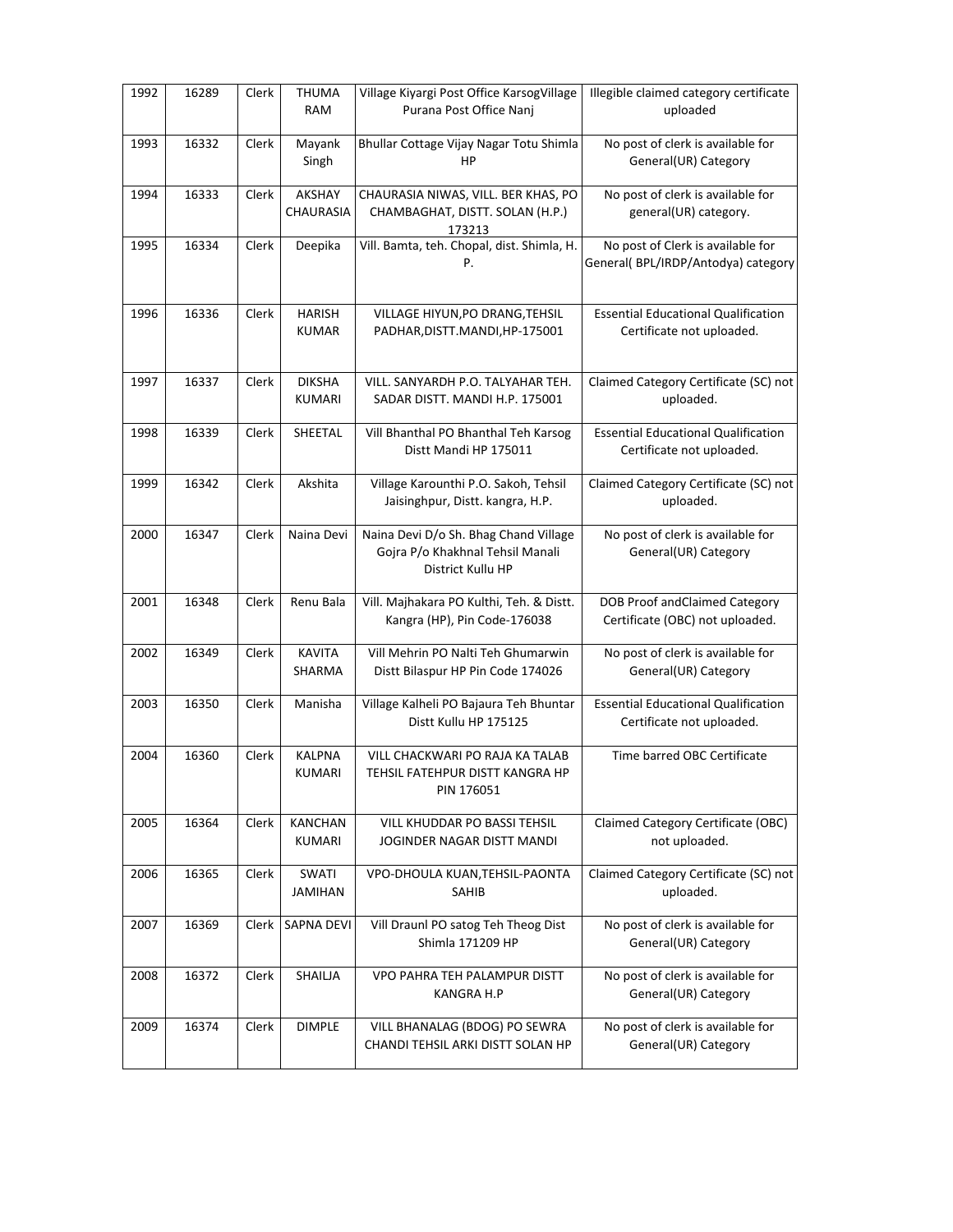| 2010 | 16376 | Clerk | Priyanka<br>Devi                | Vill Draunl teh theog dist shimla Hp                                                                      | No post of clerk is available for<br>General(UR) Category                                             |
|------|-------|-------|---------------------------------|-----------------------------------------------------------------------------------------------------------|-------------------------------------------------------------------------------------------------------|
| 2011 | 16377 | Clerk | <b>TAMANNA</b><br><b>THAKUR</b> | VILL DART BAGLA PO JALPEHAR TEH<br>JOGINDER NAGAR DISTT MANDI HP<br>175015                                | No post of clerk is available for<br>General(UR) Category                                             |
| 2012 | 16380 | Clerk | PRIYA<br><b>KUMARI</b>          | VILLAGE DHELU HAR POST OFFICE<br>DOHAG TEHSIL JOGINDER NAGAR DISTT<br><b>MANDI HP 175015</b>              | No post of clerk is available for<br>General(UR) Category                                             |
| 2013 | 16383 | Clerk | <b>ABHISHEK</b>                 | <b>VILLAGE JHAMER PO SUDHIAL TEHSIL</b><br>NADAUN DISTT HAMIRPUR HP 177042                                | No post of Clerk is available for<br>General( BPL/IRDP/Antodya)category                               |
| 2014 | 16385 | Clerk | Sunita Devi                     | Sunita Devi W/O Surender Kumar , Vill-<br>Hatnala .P.O-Gurkotha ,Tehsil<br>_Balh, Distt Mandi 175036      | No post of clerk is available for<br>general(UR) category.                                            |
| 2015 | 16388 | Clerk | <b>ASHISH SEN</b>               | NEAR POST. OFFICE KARSOG VPO<br>KARSOG TEH. KARSOG DISTT. MANDI<br>HP 175011                              | No post of clerk is available for<br>General(UR) Category                                             |
| 2016 | 16392 | Clerk | SAKSHI                          | E-45b railway colony patialaRailway<br>colony patiala                                                     | No post of clerk is available for<br>General(UR) Category and Non-<br>himachali candidate             |
| 2017 | 16399 | Clerk | SHAWETA<br><b>CHOUDHAR</b><br>Υ | <b>VPO SHAHPURTEHSIL</b><br>SHAHPURDISTRICT KANGRAHP 176206                                               | Claimed Category Certificate (OBC)<br>not uploaded.                                                   |
| 2018 | 16405 | Clerk | SUMAN                           | VPO DHO TEH BHORANJ DISTT                                                                                 | Claimed Category certificate (SC) not                                                                 |
|      |       |       | LATA                            | <b>HAMIRPUR</b>                                                                                           | attached                                                                                              |
| 2019 | 16417 | Clerk | <b>MUKESH</b><br><b>KUMAR</b>   | <b>VPO BHAKRERI TEH BARSAR DISTT</b><br>HAMIRPUR HP-174305                                                | Ex-serviceman discharge certificate<br>not uploaded.                                                  |
| 2020 | 16427 | Clerk | SANGEETA                        | VILL SEWRA CHANDI PO CHANDI TEH<br>ARKI DISTT SOLAN H.P. 171102                                           | No post of clerk is available for<br>General(UR) Category                                             |
| 2021 | 16431 | Clerk | Geetika                         | Vill Bhariyal PO Badehari Teh Shimla<br>Distt Shimla HP 171011                                            | Duplicate with Application ID 16425                                                                   |
| 2022 | 16441 | Clerk | Harsha<br>patial                | Mission compound near jain shop p.o.<br>palampur teh palampur distt kangra H.P<br>176061                  | Claimed Category Certificate (OBC)<br>not uploaded.                                                   |
| 2023 | 16444 | Clerk | SOURAV<br>MARAINA               | VILLAGE-BARLA, POST OFFICE-KOTLU,<br>TEHSIL.-JAISINGHPUR, DISTT.-KANGRA,<br>STATE-HIMACHAL PRADESH-176096 | Bonafide Himachali Certificate not<br>uploaded.                                                       |
| 2024 | 16445 | Clerk | MUKESH<br><b>KUMAR</b>          | VILLAGE DOHARANALA, P.O GARSA,<br>TEHSIL BHUNTER, DISTRICT KULLU, PIN<br>CODE 175141(HP)                  | DOB proof, essentialeducational<br>qualification and claim category (SC)<br>certificate not uploaded. |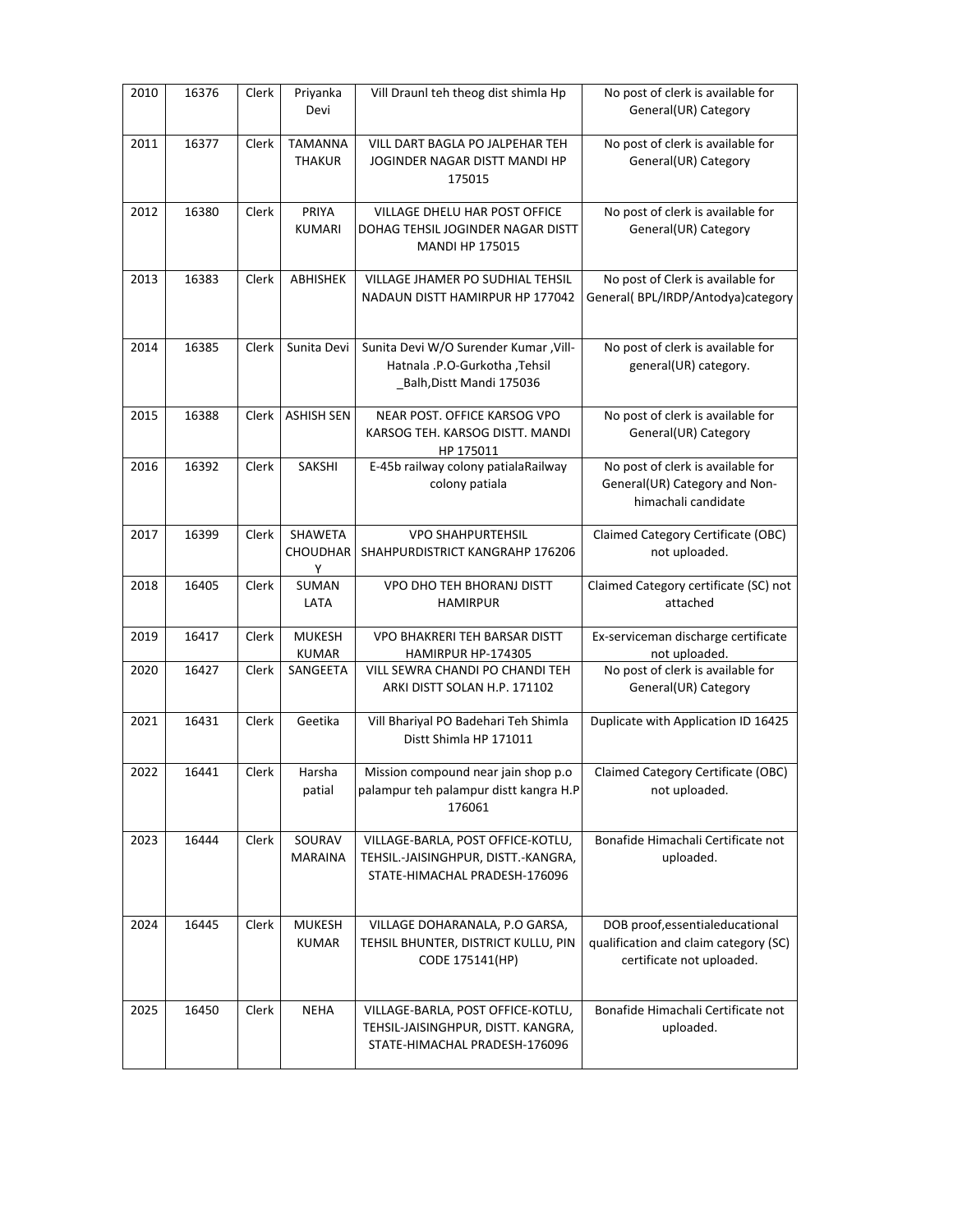| 2026 | 16461 | Clerk | Raveena<br>Chauhan             | Maan niwas surya nagar lower Vikas<br>nagar shimla                                               | No post of clerk is available for<br>General(UR) Category               |
|------|-------|-------|--------------------------------|--------------------------------------------------------------------------------------------------|-------------------------------------------------------------------------|
| 2027 | 16466 | Clerk | SONALI<br><b>CHOUDHUR</b><br>Υ | Village-Salan, P.O- Raipur, Tehsil -<br>Palampur, District- Kangra, Himachal<br>Pradesh (176085) | <b>Essential Educational Qualification</b><br>Certificate not uploaded. |
| 2028 | 16468 | Clerk | <b>MAMTA</b>                   | V. P. Orampur keonthal teh & distt<br>shimla hp 171011                                           | Claimed Category Certificate (SC) not<br>uploaded.                      |
| 2029 | 16476 | Clerk | <b>BHARTI</b>                  | Vill Chhatter kalan p O Ludder mahadev<br>teh bhoranj distt Hamirpur Hp                          | Duplicate with Application ID 16473                                     |
| 2030 | 16479 | Clerk | SONALI                         | 430 ROOM NO 21 PRASAD<br>SOCIETYCHARKOP KANDIVALI W                                              | Non-Himachali Candidate                                                 |
| 2031 | 16481 | Clerk | <b>PURAN</b><br>CHAND          | VILLAGE BATHLOUN PO KARANA TEH<br>ANNI DISTT KULLU HP 172026                                     | <b>Essential Educational Qualification</b><br>Certificate not uploaded. |
| 2032 | 16484 | Clerk | Reetu                          | Vill. Nakrari Po. Jharag Teh. Jubbal Distt.<br>Shimla H. P                                       | No post of clerk is available for<br>General(UR) Categor                |
| 2033 | 16486 | Clerk | <b>Babita</b>                  | Vill Hira PO kupvi Tehsil kupvi distt<br>Shimla H.P                                              | No post of clerk is available for<br>General(UR) Categor                |
| 2034 | 16487 | Clerk | <b>AKANKSHA</b><br>CHAUHAN     | DEVI MANSA BHAWAN LOWER<br>CHAKKAR SHIMLA HP 171005                                              | No post of clerk is available for<br>General(UR) Categor                |
| 2035 | 16495 | Clerk | VIJAY<br><b>KUMAR</b>          | VILL TIHAL PO DHASOLI TEHSIL JAWALI<br>DISTT KANGRA HP PIN-176021                                | Time barred OBC Certificate                                             |
| 2036 | 16499 | Clerk | KUMARI<br><b>POONAM</b>        | VILLAGE JOHARPUR P.O SURLA TEHSIL<br><b>NAHAN DISTRICT SIRMOUR</b>                               | No post of clerk is available for<br>General(UR) Categor                |
| 2037 | 16501 | Clerk | Palvi                          | Vill shegalta, teh kotkhai, dist shimla<br>pin 171225                                            | No post of clerk is available for<br>General(UR) Category               |
| 2038 | 16502 | Clerk | Aabha Rai                      | VPO TAKARLA TEHSIL AMB DISTT<br>UNA177211                                                        | No post of clerk is available for<br>General(UR) Category               |
| 2039 | 16506 |       | Clerk RUCHI BALA               | Village - KagPost Office - Darbhog,<br>Tehsil - Shimla171012                                     | No post of clerk is available for<br>General(UR) Category               |
| 2040 | 16507 | Clerk | SHALINI                        | VILL JHAMER P/O SUDHIAL TEH<br><b>NADAUN DISTT HAMIRPUR</b>                                      | <b>Essential Educational Qualification</b><br>Certificate not uploaded. |
| 2041 | 16518 | Clerk | Sakshi<br>SHarma               | Village Barnog PO Jhungi Tehsil Nihri<br>District Mandi HP 175031                                | No post of clerk is available for<br>General(UR) Category               |
| 2042 | 16528 | Clerk | SEEMA                          | vill baza P.o jarol sub teh. kotghar distt.<br>shimla                                            | No post of clerk is available for<br>General(UR) Category               |
| 2043 | 16529 | Clerk | PANKAJ<br><b>GOSAIK</b>        | VPO DHABAS TEHSIL CHOPAL DISTRICT<br>SHIMLA HP                                                   | Claimed Category Certificate (SC) not<br>uploaded.                      |
| 2044 | 16531 | Clerk | ASHWANI<br>SHARMA              | VPO RAJHANA, TEH. & DISTT. SHIMLA<br>171009                                                      | No post of clerk is available for<br>General(UR) Category               |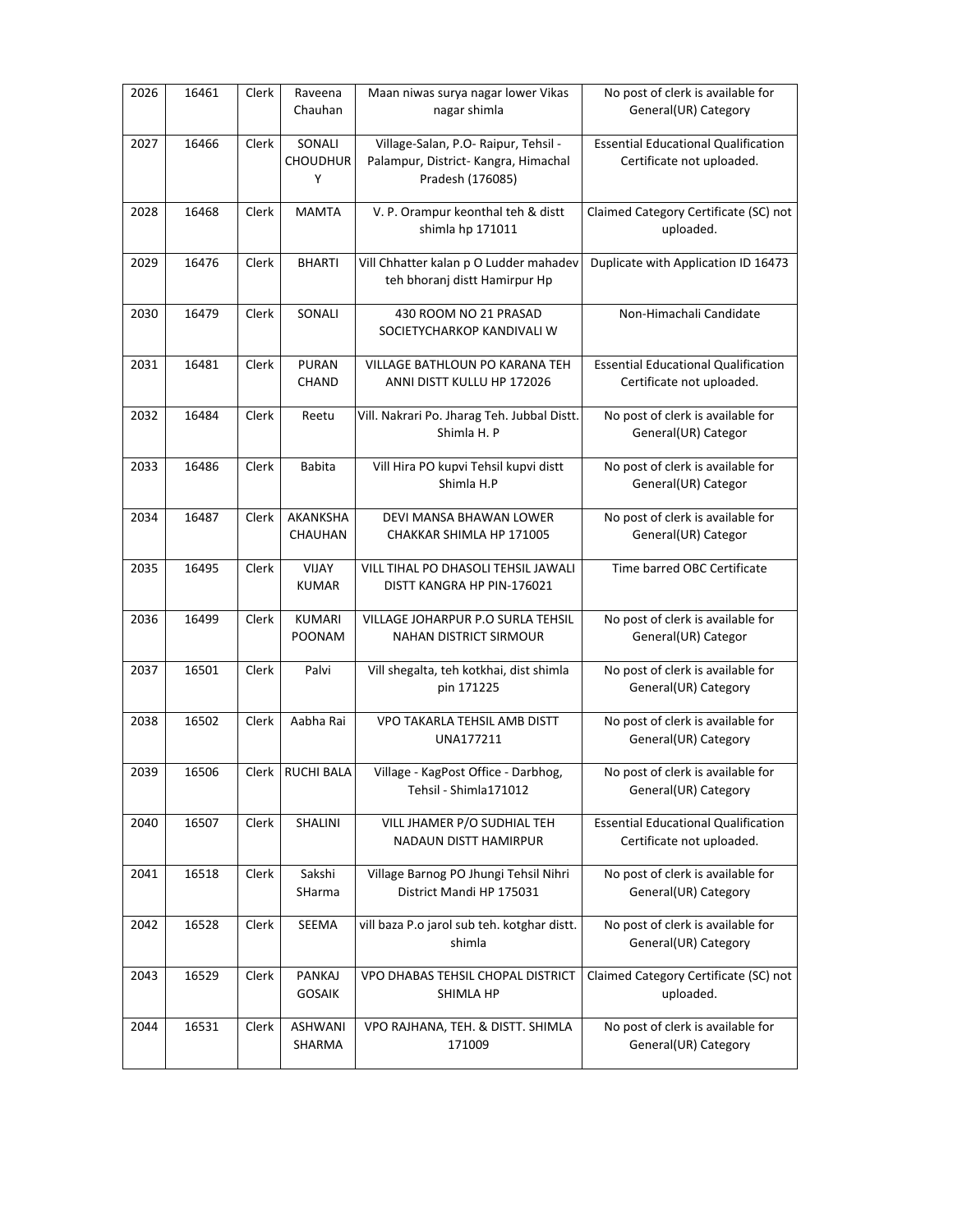| 2045 | 16535 | Clerk | <b>DINESH</b><br><b>KUMAR</b> | VILLAGE PASSAL PO CHAUNTRA<br>TEHSILJOGINDER NAGAR DISTT MANDI<br>PIN 175032                     | <b>Essential Educational Qualification</b><br>Certificate not uploaded. |
|------|-------|-------|-------------------------------|--------------------------------------------------------------------------------------------------|-------------------------------------------------------------------------|
| 2046 | 16538 | Clerk | PALLAVI<br>PATHANIA           | NEAR RADHA KRISHAN MANDIR AIMA<br>TEHSIL PALAMPUR DISTRICTKANGRA<br>HIMACHAL PRADESH             | No post of clerk is available for<br>General(UR) Category               |
| 2047 | 16539 | Clerk | KAJAL<br><b>CHOUDHAR</b><br>Υ | Vpo chowki khalet teh. Palampur distt.<br>Kangra h.p pin 17606                                   | OBC category.                                                           |
| 2048 | 16543 | Clerk | Jyoti bala                    | Vill.deothi, po.bahadpur, teh. indora, distt<br>.kangra176058(H.P)                               | No post of clerk is available for<br>General(UR) Category               |
| 2049 | 16544 | Clerk | <b>SURAJ</b><br>SHARMA        | VILL LANJYANA PO GAHLI TEH NADAUN<br>DISTT HAMIRPUR PIN CODE 174405                              | No post of Clerk is available for<br>General(BPL/IRDP/Antodya)category  |
| 2050 | 16549 | Clerk | Shivam Rai                    | Ward no. 1, VPO Saloh, Tehsil Haroli<br>district Una HP - 177209                                 | Claimed Category Certificate (SC) not<br>uploaded.                      |
| 2051 | 16552 | Clerk | <b>TIMBER</b><br>SINGH        | VILLAGE ROPA POST OFFICE NANDI<br>TEHSIL CHACHYOT DISTRICT MANDI<br>HIMACHAL PRADESH -175 124    | No post of Clerk is available for<br>General( BPL/IRDP/Antodya)category |
| 2052 | 16553 | Clerk | <b>MRIDUL</b><br>SHARMA       | VILLAGE UKLA POST OFFICE MEHLA<br>SUB-TEHSIL DHARWALA DISTRICT<br>CHAMBA HIMACHAL PRADESH 176311 | Underage                                                                |
| 2053 | 16554 | Clerk | SHALU<br><b>KUMARI</b>        | VILL. MUNDKHAR TULSI, P.O.<br>MUNDKHAR, TEHSIL BHORANJ, DISTT.<br>HAMIRPUR H.P. PIN CODE 176044  | Duplicate with Application ID 14605                                     |
| 2054 | 16558 | Clerk | Ritu Devi                     | Village Bajot PO Thaltukhod Teh. Tikken<br>Distt. Mandi (H.P) 175013                             | Time barred OBC Certificate                                             |
| 2055 | 16562 | Clerk | ANKITA<br>SHARMA              | Ward no 7Tehsil Nurpur distt kangra hp<br>176202                                                 | No post of clerk is available for<br>General(UR) Category               |
| 2056 | 16565 | Clerk | <b>CHETAN</b><br>RAJPUT       | VILLAGE - JOHAR, POST OFFICE -<br>KARSOG, TEHSIL - KARSOG, DISTRICT -<br>MANDI, HIMACHAL PRADESH | No post of clerk is available for<br>General(UR) Category               |
| 2057 | 16574 | Clerk | <b>Ritik Rana</b>             | Vpo Pirthipur Teh. Ghanari Distt. Una                                                            | No post of clerk is available for<br>General(UR) Category               |
| 2058 | 16575 | Clerk | Ankita Rana                   | V.P.O- Nerchowk Teh - Balh Distt-<br>Mandi (H.P) 175008                                          | No post of clerk is available for<br>General(UR) Category               |
| 2059 | 16585 | Clerk | <b>VERSHA</b><br>RANI         | vill kotri teh and po nahan distt sirmaur<br>hp                                                  | No post of clerk is available for<br>General(UR) Category               |
| 2060 | 16586 | Clerk | Mitali<br>Sharma              | HPSEB Colony NEAR PWD Rest House<br>Kandaghat Distt. Solan HP                                    | No post of clerk is available for<br>General(UR) Category               |
| 2061 | 16588 | Clerk | ADITYA<br>KUMARI              | V.P.O Tipper, Tehsil Barsar, Distt.<br>Hamirpur, Pin Code 174312                                 | EWS Certificate not uploaded                                            |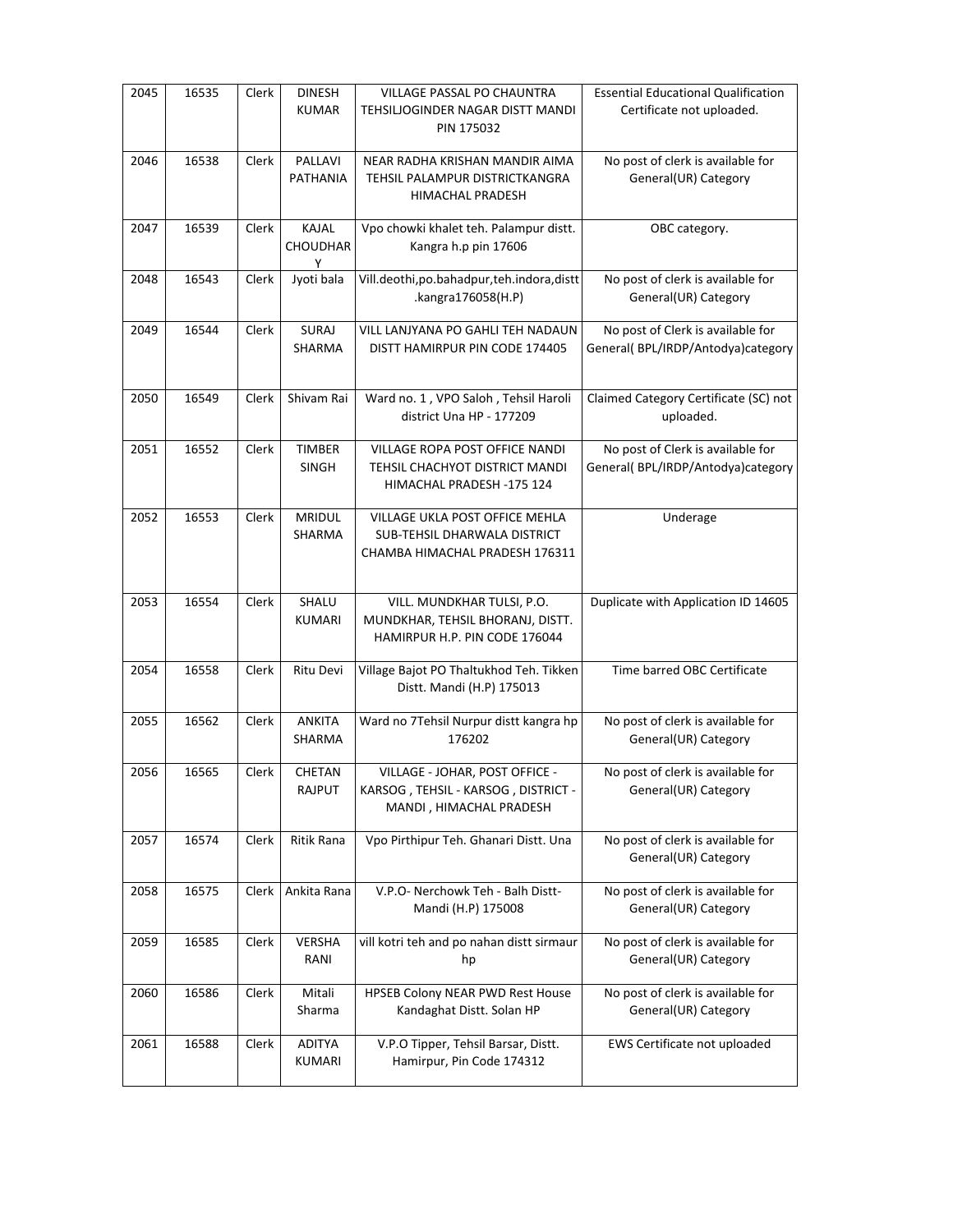| 2062 | 16591 | Clerk | <b>HARSHA</b><br><b>DEVI</b>    | Village Matog Post Office Kunhar Tehsil<br>Arki District Solan Himachal Pradesh Pin<br>Code 173221 | DOB proof, essentialeducational<br>qualification and claim category<br>(SC)certificate not uploaded.   |
|------|-------|-------|---------------------------------|----------------------------------------------------------------------------------------------------|--------------------------------------------------------------------------------------------------------|
| 2063 | 16592 | Clerk | <b>JYOTI</b>                    | Village bendi, post office, Loharghat,<br>tehsilRamsher distt. Solan pin code<br>174102            | <b>Essential Qualification Certificate &amp;</b><br>Claimed Category (SC) Certificate not<br>Uploaded. |
| 2064 | 16598 | Clerk | <b>REETA</b><br><b>THAKUR</b>   | BRISTINE LODGE THANDI KOTHI NEAR<br>KNH SHIMLA PIN 171001                                          | No post of Clerk is available for ST<br>Category                                                       |
| 2065 | 16600 | Clerk | <b>GULSHANA</b><br><b>DEVI</b>  | JALEHANI PO SIANJ TEHSIL CHACHYOT<br>THAMLAH MANDI HP 175029                                       | No post of Clerk is available for<br>General(UR) Category                                              |
| 2066 | 16601 | Clerk | <b>SHIKHA</b><br>SHARMA         | VILL. gwata P.O Dhirwin Teh. Bhoranj<br>distt. Hamirpur (176045) H.P                               | No post of clerk is available for<br>general(UR) category.                                             |
| 2067 | 16602 | Clerk | DEEPU                           | Village Satyas post office Tarella Teh.<br>and Distt.Chamba(176316)                                | No post of Clerk is available for<br>General( BPL/IRDP/Antodya) category                               |
| 2068 | 16603 | Clerk | SAVITA<br><b>THAKUR</b>         | Vill. Tikri Mushehra, P.O. Chauntra, Teh.<br>Joginder Nagar, Distt. Mandi, HP<br>175032            | EWS Certificate not uploaded.                                                                          |
| 2069 | 16604 | Clerk | RAJAT<br><b>KUMAR</b>           | VPO Narola Tehsil Baldwara District<br>Mandi HP-175033                                             | Time barred OBC Certificate                                                                            |
| 2070 | 16606 | Clerk | <b>ABHISHEK</b><br><b>KUMAR</b> | vill kotri teh and po nahan distt sirmaur<br>hp                                                    | No post of Clerk is available for<br>General(UR) Category                                              |
| 2071 | 16609 | Clerk | SHALINI                         | VILL-JHANDU, P.O/TEH-JHANDUTTA,<br>DISTT-BILASPUR HP PIN-174031                                    | No post of Clerk is available for<br>General(UR) Category                                              |
| 2072 | 16611 | Clerk | Manisha<br>Kashyap              | Village khaloni post office tandi sub<br>tehsil neether district kullu himachal<br>pradesh         | <b>Essential Educational qualification</b><br>certificate not uploaded.                                |
| 2073 | 16614 | Clerk | RANJNA                          | Room no. 1 amar cottage, near bhargav<br>estate tuti kandi shimla                                  | Essential educational qualification<br>certificate not uploaded.                                       |
| 2074 | 16617 | Clerk | Sonali<br>Thakur                | V.P.O BAGGI TEHSIL BALH DISTT.<br>MANDI H.P                                                        | No post of Clerk is available for<br>General(UR) Category                                              |
| 2075 | 16618 | Clerk | Bhaskar<br>Thakur               | Ward-4, Village: Khalet                                                                            | No post of Clerk is available for<br>General(UR) Category                                              |
| 2076 | 16619 | Clerk | Pranjal<br>Thakur               | V.P.O BAGGI TEHSIL BALH DISTT.<br>MANDI H.P                                                        | No post of Clerk is available for<br>General(UR) Category                                              |
| 2077 | 16621 | Clerk | Manisha<br>Kashyap              | Village khaloni post office tandi sub<br>tehsil neether district kullu himachal<br>pradesh         | Duplicate with Application ID 16611                                                                    |
| 2078 | 16624 | Clerk | SILMAN<br><b>DEVI</b>           | Vill- Ghamir lahar, P.O.- Tihri, Teh<br>khundia, distt kangra 176032                               | EWS Certificate not uploaded.                                                                          |
| 2079 | 16630 | Clerk | <b>VISHAL</b><br>RANA           | VILLAGE PANOH PO NALAGARH TEHSIL<br>NALAGARH DISTT SOLAN                                           | No post of Clerk is available for<br>General(UR) Category                                              |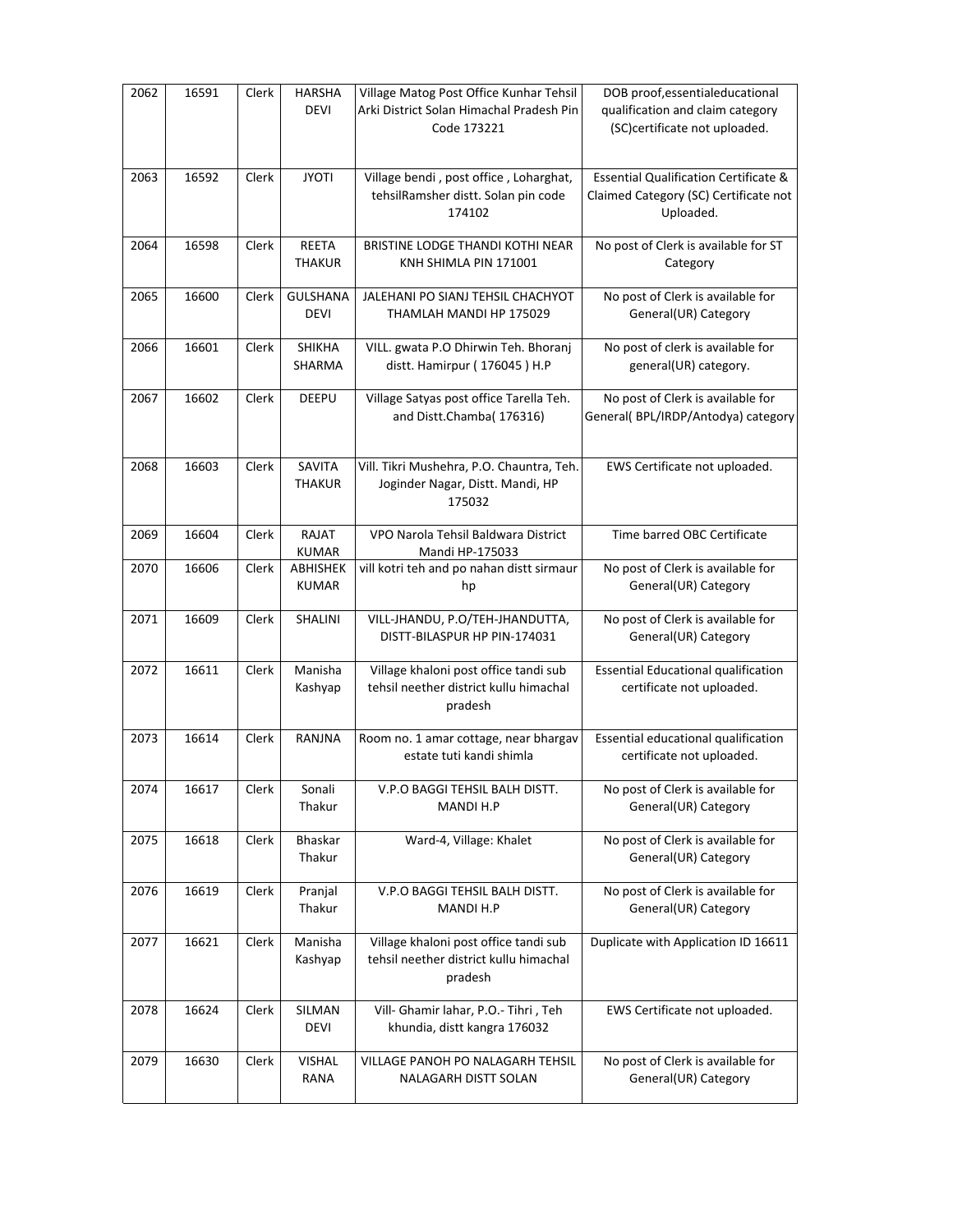| 2080 | 16633 | Clerk | SONIA DEVI                      | V.P.O- KOTRI-BIAS TEH-PAONTA-SAHIB<br>DISTT-SIRMOUR PIN-173021                                            | Irrelevant documents uploaded.                                                               |
|------|-------|-------|---------------------------------|-----------------------------------------------------------------------------------------------------------|----------------------------------------------------------------------------------------------|
| 2081 | 16634 | Clerk | KAMLESH<br><b>KUMAR</b>         | VILL PALIGARH CHHOL PO&TEH<br>KARSOG DISTT MANDI HP 175011                                                | No post of Clerk is available for<br>General(UR) Category                                    |
| 2082 | 16643 | Clerk | <b>BALWINDER</b><br><b>KAUR</b> | W/O PARAMJEET SINGH R/O WARD<br>NUMBER 3 VILLAGE MALOOKPUR PO<br>SANOLI TEHSIL AND DISTT UNA HP<br>174301 | Claimed Category Certificate (OBC)<br>not Uploaded.                                          |
| 2083 | 16648 | Clerk | ARTI<br><b>THAKUR</b>           | VILLAGE MANOL POST OFFICE SARYANJ<br>TEHSIL ARKI DISTT. SOLAN HP 173235                                   | No post of Clerk is available for<br>General(UR) Category                                    |
| 2084 | 16650 | Clerk | SHANKAR                         | VILLAGE THALOLMOHALLA<br>THALLAPOST OFFICE RAJERA                                                         | Fee not verified.                                                                            |
| 2085 | 16651 | Clerk | Paras Bansal                    | VILLAGE KALYANPUR PO SEHROL TEH<br>ARKI DISTT SOLAN                                                       | Essential educational qualification<br>certificate not uploaded.                             |
| 2086 | 16652 | Clerk | AAKASH<br>SHARMA                | VPO KhudlaTeh Baldwara, Distt. Mandi<br>pin code-175033                                                   | Duplicate with Application ID 16655                                                          |
| 2087 | 16655 | Clerk | AAKASH<br>SHARMA                | VPO KhudlaTeh Baldwara, Distt. Mandi<br>pin code 175033                                                   | No post of Clerk is available for<br>General(UR) Category                                    |
| 2088 | 16668 | Clerk | <b>POONAM</b><br>SHARMA         | VILL VIJAYPUR PO SAMOH TEHSIL<br><b>JHANDUTTA DISTT BILASPUR HP</b><br>174021                             | No post of Clerk is available for<br>General(UR) Category                                    |
| 2089 | 16673 | Clerk | <b>KRITIKA</b><br><b>VERMA</b>  | VILLAGE.JAMROTI, P.O.BHUMTI, TEH.AR<br>KI, DISTT. SOLAN.H.P. 173221                                       | No post of Clerk is available for<br>General(UR) category                                    |
| 2090 | 16674 | Clerk | <b>JAI KUMARI</b>               | VILL THALA P.O SUNDER NAGAR TEH<br>SUNDER NAGAR DISTT MANDI 175018                                        | No post of Clerk is available for<br>General(UR) Category                                    |
| 2091 | 16685 | Clerk | POOJA<br><b>KUMARI</b>          | VILLAGE JIMJIMA POST OFFICE DUL<br>TEHSIL JOGINDER NAGAR DISTT MANDI<br>HP 175015                         | Essential educational qualification<br>certificate not uploaded.                             |
| 2092 | 16687 | Clerk | RAJESHWAR<br>L                  | VILL KHATERARI PO UPPER BEHLI TEH<br>SUNDER NAGAR DISTT MANDI(H.P)<br>175018                              | DOB proof, essential Qualification and<br>Claimed Category (SC) Certificate not<br>Uploaded. |
| 2093 | 16688 | Clerk | KARISHMA<br><b>DEVI</b>         | KANDON HARYAS SIRMOUR 173022                                                                              | No post of Clerk is available for<br>General(UR) Category                                    |
| 2094 | 16689 | Clerk | Pariksha<br>Chauhan             | Village Badiyar, PO Nandpur, Tehsil<br>jubbal, Distt. Shimla 171206                                       | No post of Clerk is available for<br>General(UR) Category                                    |
| 2095 | 16706 | Clerk | Lalita<br>Kumari                | VPO Tindi Tehsil Udaipur District Lahoul<br>& Spiti HP Pin Code 175142                                    | No post of Clerk is available for ST<br>Category                                             |
| 2096 | 16713 | Clerk | <b>RAN SINGH</b>                | VILL- BEDON P.O- DADAHU TEH -<br>DADAHU DISTT- SIRMOUR (HP)                                               | <b>Irrelevant Applicant Name</b>                                                             |
| 2097 | 16722 | Clerk | GARIMA<br><b>DEVI</b>           | VILL. DODI PO.BATAL TEH. ARKI DISTT.<br>SOLAN HP                                                          | No post of Clerk is available for<br>General(UR) Category                                    |
| 2098 | 16723 | Clerk | <b>POONAM</b>                   | VILLAGE NEHRA PO RAJHANA TEH AND<br><b>DISTT SHIMLA</b>                                                   | DOB Proof not uploaded.                                                                      |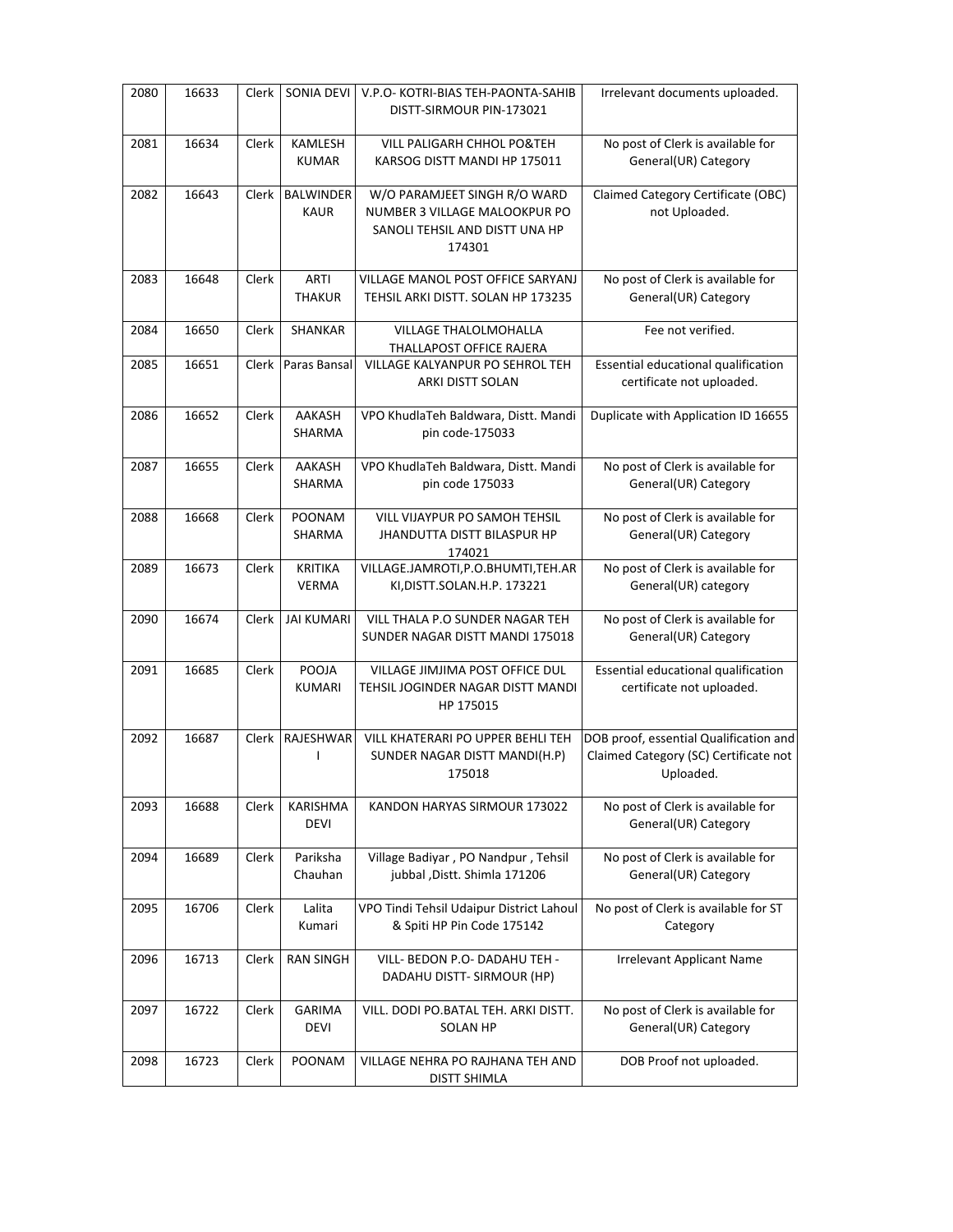| 2099 | 16724 | Clerk | <b>SUNITA</b><br><b>DEVI</b>  | VIIL GARSHALI PO KOT KHAMRADHA<br>TEH AUT DISTT MANDI HP 175121                             | DOB Proof and Essential educational<br>qualification certificates not                                  |
|------|-------|-------|-------------------------------|---------------------------------------------------------------------------------------------|--------------------------------------------------------------------------------------------------------|
| 2100 | 16725 | Clerk | REENA<br><b>KUMARI</b>        | VILLAGE.BIULI, P.O.MANJHU, TEH.ARKI, D<br>ISTT.SOLAN.H.P.173208                             | uploaded.<br>No post of Clerk is available for<br>General(UR) Category                                 |
| 2101 | 16732 | Clerk | <b>MONIKA</b><br>SHARMA       | VILL MOHARI KUFTA PO SHOGHI TESHIL<br>AND SHIMLA HIMACHAL PRADESH                           | No post of clerk is available for<br>General(UR) Category                                              |
| 2102 | 16735 | Clerk | SWATI<br><b>KANWAR</b>        | VILL NADUKHAR PO BASANTPUR SUNI<br><b>SHIMLA 171018</b>                                     | No post of clerk is available for<br>General(UR) Category                                              |
| 2103 | 16743 | Clerk | MANJU                         | VILL CHAMAKARI PO DHUNDAN TEH<br>ARKI DISTT SOLAN H.P. 173235                               | No post of clerk is available for<br>General(UR) Category                                              |
| 2104 | 16754 | Clerk | Kirti<br>Chaudhary            | c/o Vikrant Malik, Village Jabalpur,<br>Jarol(46/1), Shimla, Himachal Pardesh,<br>172031    | No post of Clerk is available<br>forGeneral( Persons with Benchmark<br>Disability) category            |
| 2105 | 16759 | Clerk | ANJANA<br>SANSTA              | <b>VILLAGE SANGTI PO DHAMANDRI</b><br>TEHSIL THEOG DISTT. SHIMLA HP<br>171209               | No post of clerk is available for<br>General(UR) Category                                              |
| 2106 | 16765 | Clerk | <b>MEGHA</b><br>RANI          | Q no. 1089/E Langra bagan Saheb para<br>katihar bihar Pin 854105                            | No post of clerk is available for<br>General(UR) Category and Non-<br>Himachali candidate              |
| 2107 | 16766 | Clerk | Deepali<br>Dhiman             | Ward No. 6, VPO BAsoli, Tehsil &<br>District, Una                                           | Duplicate with Application ID 11204                                                                    |
| 2108 | 16768 | Clerk | REENA                         | VILL SAMANA PO PARNOO TEH ARKI<br>DISTT SOLAN H.P. 171102                                   | No post of clerk is available for<br>General(UR) Category                                              |
| 2109 | 16772 | Clerk | PRITI<br><b>DHIMAN</b>        | VILL. SAMKARPO. DHAMETA TEH.<br>FATEPURDISTT. KANGRA HP 176025                              | Duplicate with Application ID 16898                                                                    |
| 2110 | 16779 | Clerk | vikram singh<br>mankotia      | vikram mankotiasovijay singh<br>vposadwantehnurpurdist kangra<br>(HP)176202                 | No post of clerk is available for<br>General(UR) Category                                              |
| 2111 | 16786 | Clerk | <b>NIDHI</b><br><b>SHARMA</b> | Ward no.11 lakhanpur Teh.Sadar Distt<br>Bilaspur(H.P)174001                                 | No post of Clerk is available for<br>General( BPL/IRDP/Antodya)category                                |
| 2112 | 16789 | Clerk | RAJAT                         | VILL BEHAR GAON PO RAJGARH                                                                  | <b>Essential Qualification Certificate &amp;</b><br>Claimed Category Certificate (SC) not<br>Uploaded. |
| 2113 | 16794 | Clerk | deepika<br>Sharma             | VILLAGE RUNKALI DIGAR TEHSIL<br>THEOH, BAGON SANDHU(152) SHIMLA<br>HIMACHAL PRADESH, 171202 | No post of Clerk is available for<br>General( Persons with Benchmark<br>Disability) category           |
| 2114 | 16795 | Clerk | AMAN<br><b>BHARTI</b>         | vill kohalu po chail chowkteh chachiot<br>distt mandi hp 175045175045                       | <b>Essential Educational Qualification</b><br>Certificate not uploaded.                                |
| 2115 | 16803 | Clerk | SATISH<br><b>KUMAR</b>        | SATISH KUMARV.P.O BHARMAR .TEH<br>JAWALI. DISTT .KANGRA.H.P                                 | DOB Proof and Claimed Category<br>Certificate (OBC) not uploaded.                                      |
| 2116 | 16806 | Clerk | ARUN<br>SHARMA                | SHARMA NIWAS HOUSE NO 63<br>MIDDLE SANGTI PO CHAILI NEAR HPU<br>SHIMLA RURAL 171005         | No post of clerk is available for<br>General(UR) Category                                              |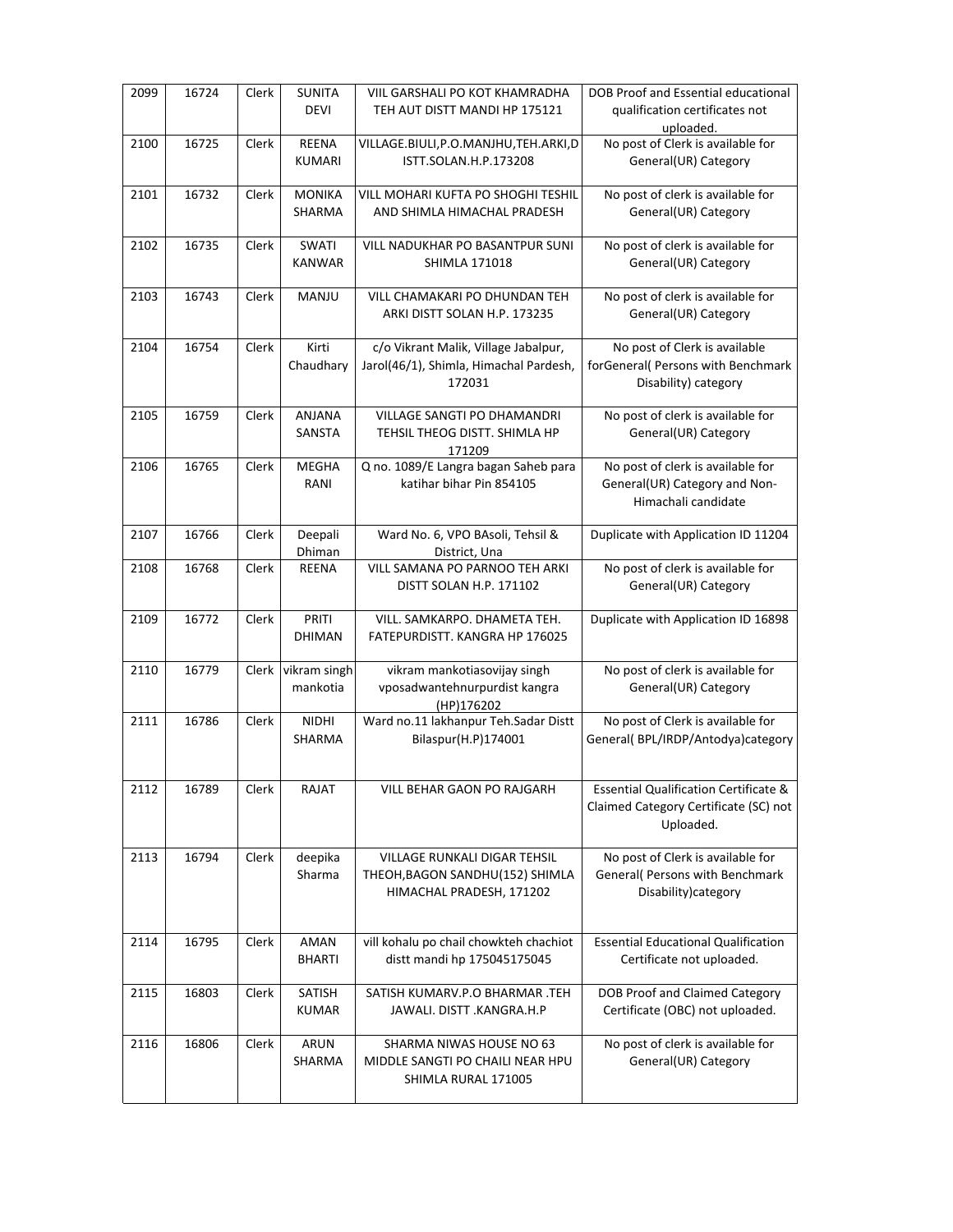| 2117 | 16810 | Clerk        | SONAM<br>CHHOMO                 | V.p.o liyo teh hangrang district Kinnaur                                                                   | No post of clerk is available for ST<br>Category                                              |
|------|-------|--------------|---------------------------------|------------------------------------------------------------------------------------------------------------|-----------------------------------------------------------------------------------------------|
| 2118 | 16812 | Clerk        | Prerna<br>Kanwar                | Village Manla post office rouri, (3/39),<br>Shimla, Himachal pradesh, 171011                               | No post of clerk is available for<br>General(UR) Category                                     |
| 2119 | 16814 | Clerk        | Mamta                           | Ashiana 2 Block No-3 Set No-7 Dhalli<br>Shimla                                                             | DOB proof not uploaded.                                                                       |
| 2120 | 16816 | Clerk        | LOKESH                          | c/o babu ram verma verma-niwas<br>shanan po sanjuali shimla H.P-171006<br>contact no. 9459961645           | Duplicate with Application ID 14475                                                           |
| 2121 | 16819 | Clerk        | <b>JAGDISH</b><br><b>CHOPTA</b> | village Badiyara P/O& Sub Teh Jangla<br>Tehsil Chirgaon Distt Shimla HP 171214                             | Duplicate with Application ID 16847                                                           |
| 2122 | 16820 | Clerk        | <b>JAGDISH</b><br><b>CHOPTA</b> | village Badiyara P/O& Sub Teh Jangla<br>Tehsil Chirgaon Distt Shimla HP 171214                             | Duplicate with Application ID 16847                                                           |
| 2123 | 16821 | Clerk        | <b>JAGDISH</b><br><b>CHOPTA</b> | village Badiyara P/O& Sub Teh Jangla<br>Tehsil Chirgaon Distt Shimla HP 171214                             | Duplicate with Application ID 16847                                                           |
| 2124 | 16822 | Clerk        | PRIYANKA<br><b>KUMARI</b>       | SARSWATI NIWAS NEAR HOUSING<br>BOARD COLONY SANJAULI SHIMLA                                                | Duplicate with Application ID 12958                                                           |
| 2125 | 16829 | Clerk        | SARIKA<br>CHOUDHAR<br>Y         | VILLAGE AMTRAR POST OFFICE<br>SUNEHAR TEHSIL NAGROTA BAGWAN                                                | Claimed Category Certificate (OBC)<br>not uploaded.                                           |
| 2126 | 16830 | Clerk        | ANUPAMA                         | W/o Suneel Verma, Sunny Cottage,<br>Near Bus Station, Sector-2, Shimla, HP-<br>171009                      | No post of clerk is available for<br>General(UR) Category                                     |
| 2127 | 16842 | Clerk        | <b>SACHIN</b><br>SHARMA         | VILLAGE-GHUGRAHAD-TANDER, PO-<br>SANGHOL, TEH-JAISINGHPUR, DISTT-<br>KANGRA H.P 176091                     | Duplicate with Application ID 16850                                                           |
| 2128 | 16844 | Clerk        | <b>MOHAMMA</b><br>D ASJAD       | Near old bus stand jama masjid<br>complex the mall Solan, Himachal<br>Pradesh (173212)                     | No post of clerk is available for<br>General(UR) Category                                     |
| 2129 | 16848 | Clerk        | <b>KIRAN</b><br><b>THAKUR</b>   | VPO JAMLI TEHSIL SADAR DISTT<br>BILASPUR HP 174011                                                         | No post of clerk is available for<br>General(UR) Category                                     |
| 2130 | 16856 | Clerk        | CHANDNI                         | CHANDNI C/O SH.RAJENDER KUMAR<br>NEAR PREM ARA MACHINE JAUNA JI<br>ROAD SOLAN WARD NO. 08 PIN :-<br>173212 | <b>Essential Educational Qualification</b><br>Certificate not uploaded.                       |
| 2131 | 16858 | Clerk        | <b>VIKRANT</b><br><b>KUMAR</b>  | vill banni po and teh chachiot distt<br>mandi 175028                                                       | <b>Essential Educational Qualification</b><br>Certificate not uploaded.                       |
| 2132 | 16862 | Clerk        | SANJAY<br><b>KUMAR</b>          | VILLAGE THANA, P.O BANI,<br>TEH.BARSAR, DISTT.HAMIRPUR<br>HIMACHAL PRADESH 174304                          | Duplicate with Application ID 13356                                                           |
| 2133 | 16865 | <b>Clerk</b> | <b>NIDHI</b>                    | VILL NERI PO CHAILI TEH AND DISTT<br><b>SHIMLA</b>                                                         | No post of Clerk is available for<br>General(BPL/IRDP/Antodya)category                        |
| 2134 | 16868 | Clerk        | Dharam<br>chand                 | Vill. Bag post office balindi tehsil karsog<br>district mandi 175010                                       | Essential educational qualification<br>and Claimed Category Certificate (SC)<br>not uploaded. |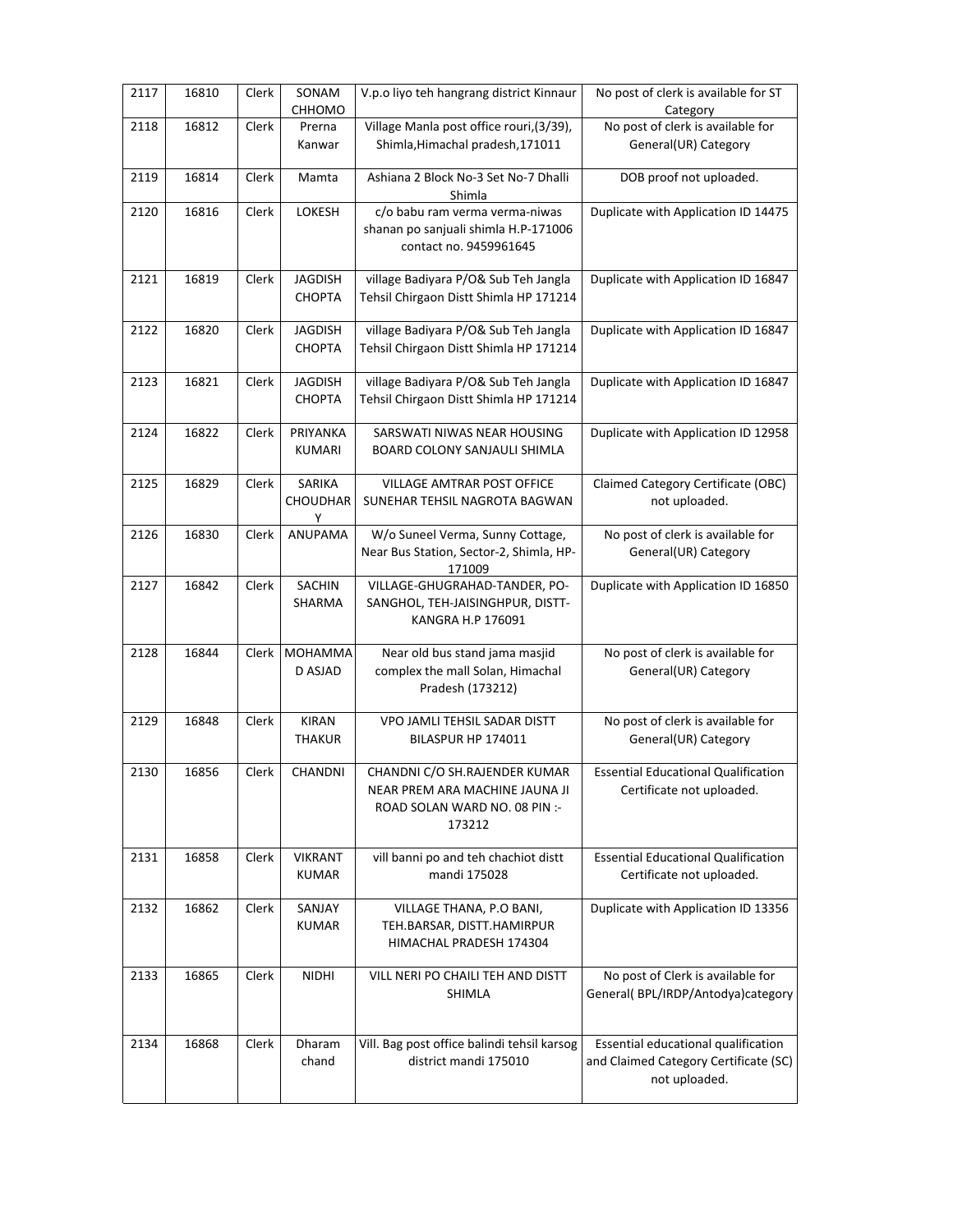| 2135 | 16874 | Clerk        | SHIVAM                                  | <b>VILL GHUGAR PO PALMPUR TEH</b><br>PALMPUR DISTT KANGRA HP 176061                                               | <b>Educational Qualification certificates</b><br>not uploaded.                               |
|------|-------|--------------|-----------------------------------------|-------------------------------------------------------------------------------------------------------------------|----------------------------------------------------------------------------------------------|
| 2136 | 16877 | Clerk        | Anita                                   | Vill-Gharog PO-Nehra Teh & Distt-<br>Shimla Himachal Pradesh Pin-171011                                           | <b>Essential Educational Qualification</b><br>Certificate not uploaded.                      |
| 2137 | 16883 | Clerk        | <b>RINKU RAM</b>                        | VILL DEOG PO BAROH TEH BHORANJ<br>DISTT HAMIRPUR 177024 HP                                                        | Being retirement on his own request<br>the benefit of fee concession is not<br>applicable    |
| 2138 | 16884 | <b>Clerk</b> | <b>KISHAN</b><br><b>CHAND</b><br>SHARMA | VPO TIPPER. TEHSIL BARSAR. DISTRICT<br><b>HAMIRPUR, HP</b>                                                        | DOB Proof and educational<br>qualification certificate not uploaded.                         |
| 2139 | 16888 | Clerk        | SHABNAM                                 | Village kdival Po Mahog Teh Theog<br>Distt Shimla H.P                                                             | <b>Essential Educational Qualification</b><br>Certificate not uploaded.                      |
| 2140 | 16889 | Clerk        | <b>PANKAJ</b><br><b>KUMAR</b>           | VILLAGE LAWANKHAD P.O. JALPEHAR<br>TEH. JOGINDER NAGARDISTT. MANDI                                                | No post of Clerk is available for ST<br>Category                                             |
| 2141 | 16891 | Clerk        | Kusum<br>sharma                         | Rajat niwas devnagar kasumpatibelow<br>kali temple shimla                                                         | No post of clerk is available for<br>General(UR) Category                                    |
| 2142 | 16900 | Clerk        | SHUBHAM                                 | VPO KOTLATehsil JawaliDistrict<br>kangraHimachal Pardesh176205                                                    | Time barred OBC Certificate                                                                  |
| 2143 | 16901 | Clerk        | PRAVEEN<br><b>KUMAR</b>                 | VILL. LOVENPUR P.O. BAROTI TEH.<br>DHARAMPUR DISTT. MANDI H.P.<br>175040                                          | <b>Essential Educational Qualification</b><br>Certificate not uploaded.                      |
| 2144 | 16902 | Clerk        | <b>KARAM</b><br>SINGH                   | VILL KATHOURI PO KOTLA TEH BANJAR<br><b>DISTT KULU HP</b>                                                         | Claimed Category Certificate (SC) not<br>uploaded.                                           |
| 2145 | 16905 | Clerk        | Harish                                  | Upper seri ward no 05 opst & teh.<br>Joginder Nagar district Mandi 175015                                         | DOB Proof not legible                                                                        |
| 2146 | 16911 | Clerk        | Shivani Negi                            | Vpo-sapni Teh-Sangla District-kinnaur                                                                             | No post of clerk is available for ST<br>category.                                            |
| 2147 | 16913 | Clerk        | SHUBHAM                                 | VPO KOTLATehsil JawaliDistrict<br>kangraHimachal Pardesh176205                                                    | Duplicate with Application ID 16900                                                          |
| 2148 | 16917 | Clerk        | RANJNA<br><b>DEVI</b>                   | VPO NAJGUBBER, TESHIL THEOG, DISTIC<br>SHIMLA, H.P - 171212                                                       | No post of clerk is available for<br>general(UR) category.                                   |
| 2149 | 16919 | Clerk        | <b>KAJAL</b><br><b>CHOUDHAR</b><br>Y    | VPO KALOH TEH KALOH AT GAGRET<br><b>DISTT UNA</b>                                                                 | Time Barred OBC Certificate.                                                                 |
| 2150 | 16921 | Clerk        | PUSHAP RAJ                              | V.PO. Segli Teh Chachyot Distt Mandi<br>(HP) 175029                                                               | Essential educational qualification &<br>Claimed Category certificate (OBC)<br>not uploaded. |
| 2151 | 16922 | Clerk        | <b>RUCHI</b>                            | RUCHI C/O SH NARAYAN SINGH<br>VILLAGE JAKHED (484) DANGHEEL,<br>SOLAN, KANDAGHAT, HIMACHAL<br>PRADESH, PIN.173217 | Essential educational qualification<br>certificate not uploaded.                             |
| 2152 | 16928 | Clerk        | SANTOSH<br>KUMARI                       | VILL & PO HARIPUR TEH & DISTT.<br>SOLAN HP.173206                                                                 | No post of clerk is available for<br>general(UR) category.                                   |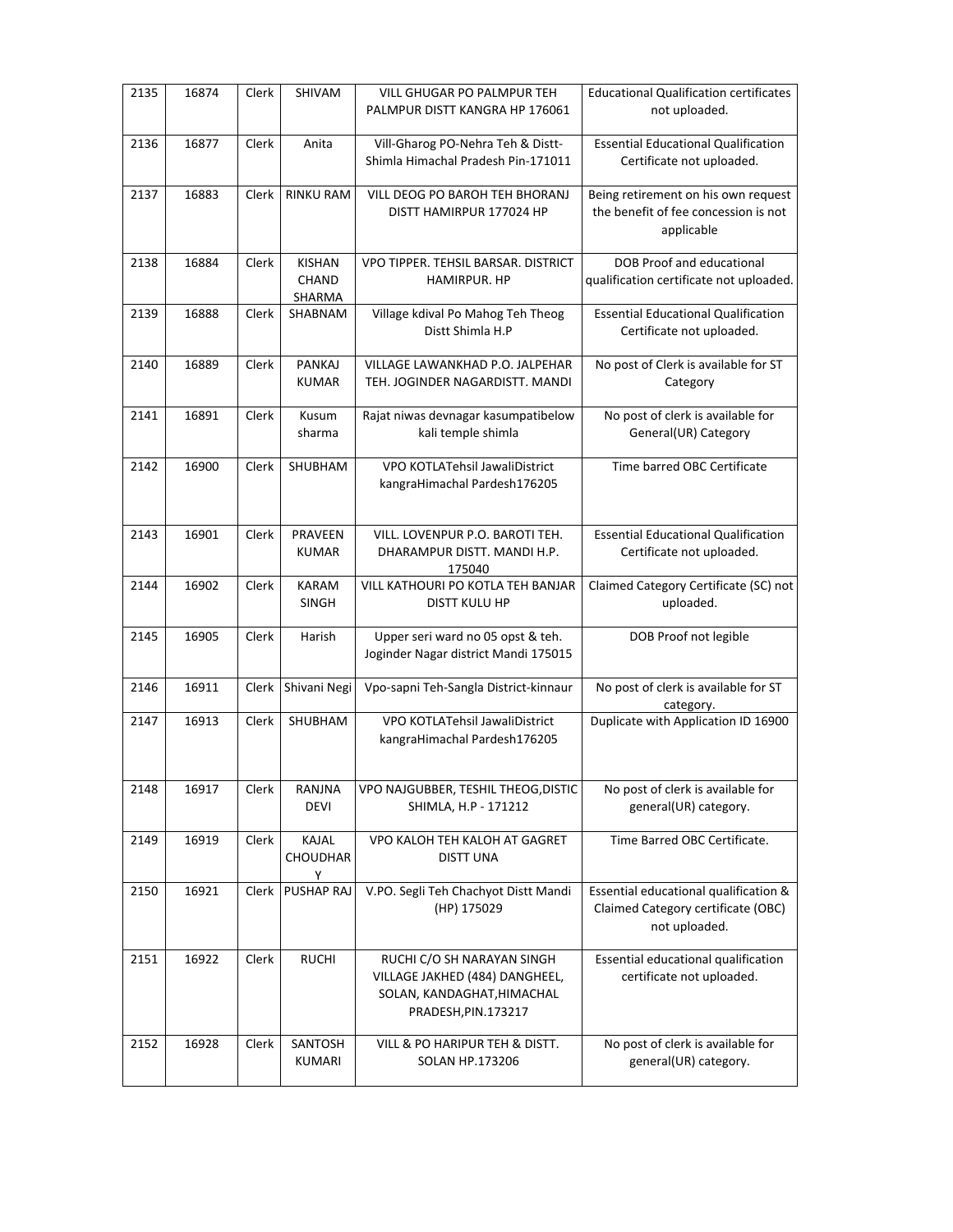| 2153 | 16930 | <b>Clerk</b> | <b>NIJAY</b><br><b>KUMAR</b>    | VILLAGE NOURI UPARLI POST OFFICE<br>PADHIARKHAR TEHSIL BAIJNATH DISTT<br><b>KANGRA HP 176081</b> | Not Fee Submitted.                                         |
|------|-------|--------------|---------------------------------|--------------------------------------------------------------------------------------------------|------------------------------------------------------------|
| 2154 | 16933 | Clerk        | <b>GULSHAN</b><br><b>THAKUR</b> | VILL.BOHAL PO.DAHAN TEH-RAJGARH<br><b>SIRMOUR HP-173101</b>                                      | No post of clerk is available for<br>general(UR) category. |
| 2155 | 16936 | Clerk        | HUMESH<br><b>BEGUM</b>          | V P O OEL TEH KALOH DISTT UNA                                                                    | No post of clerk is available for<br>general(UR) category. |
| 2156 | 16937 | Clerk        | <b>KRITIKA</b>                  | VILLAGE AND POST OFFICE KOHBAG,<br>TEHSIL AND DISTRICT SHIMLA , PIN<br>CODE-171103               | Duplicate with Application ID<br>No.17011                  |
| 2157 | 16939 | Clerk        | <b>AMITA</b><br><b>THAKUR</b>   | VILL CHATANI PO NEOLI TEH AND DISTT<br><b>KULLU HP</b>                                           | No post of clerk is available for<br>general(UR) category. |
| 2158 | 16947 | Clerk        | <b>NEETU</b><br>KAUSHAL         | D/O Sh. Onkar Chand Village Tangroti<br>PO Ramehar Tehsil Dharamshala Distt.<br>Kangra HP        | No post of clerk is available for<br>general(UR) category. |
| 2159 | 16950 | Clerk        | PAYAL<br>JAMWAL                 | VILL BHORAN CHANALTI PO SILH TEH<br>JAWALAMUKHI DISTT KANGRA HP<br>176036                        | Time Barred OBC Certificate.                               |
| 2160 | 16952 | Clerk        | Champa                          | House No. 234/2 Purani Mandi, Mandi<br>HP 175001                                                 | No post of clerk is available for<br>general(UR) category. |
| 2161 | 16958 | Clerk        | <b>VIRENDER</b><br><b>KUMAR</b> | VILL JANWAN PO GUMMA TEH<br>JOGINDER NAGAR DISTT MANDI                                           | Fee not verified.                                          |
| 2162 | 16959 | Clerk        | <b>REETA</b>                    | Vill. ManjheherP.O.- Garoru, Teh.<br>Dharampur Distt. Mandi (H.P.)                               | No post of clerk is available for<br>general(UR) category. |
| 2163 | 16961 | Clerk        | Pawan<br>Kumar                  | Village Karoundi Po Toon Tehsil Dhami<br>Distt Shimla Pin Code 171103                            | Fee not verified.                                          |
| 2164 | 16969 | Clerk        | yashpal<br>sharma               | hari ashrum below bjp party office<br>chakkar shimla-171005                                      | No post of clerk is available for<br>general(UR) category. |
| 2165 | 16970 | Clerk        | Meena                           | H. No. 66 Chhota Shimla, Old<br>Brockhurst, Near karla regency, Shimla,<br>H.P. 171002           | No post of clerk is available for<br>general(UR) category. |
| 2166 | 16978 | Clerk        | <b>ASHA DEVI</b>                | VILLAGE PUKHARU PALAKHAR PO<br>MANJHIAR TEHSIL NADAUN DISTT<br>HAMIRPUR HP 177038                | No post of clerk is available for<br>general(UR) category. |
| 2167 | 16979 | Clerk        | PAROOL<br>SHARMA                | SHIV SHAKTI BHAWAN V.P.O. MALYANA<br>DISTRICTAND TEHSIL SHIMLA-171006<br>H.P.                    | No post of clerk is available for<br>general(UR) category. |
| 2168 | 16982 | Clerk        | NEELAM                          | Vill-sihan, po-kumhardha, teh-<br>dharampur, distt-mandi, pin code -<br>175040(HP)               | No post of clerk is available for<br>general(UR) category. |
| 2169 | 16984 | Clerk        | <b>LAXMI DEVI</b>               | VPO GOELA TEHSIL KASAULI DISTT<br><b>SHIMLA</b>                                                  | No post of clerk is available for<br>general(UR) category. |
| 2170 | 16985 | Clerk        | LAXMI DEVI                      | VPO GOELA TEHSIL KASUALI DISTT<br><b>SOLAN HP</b>                                                | Duplicate with Application ID<br>No.16984                  |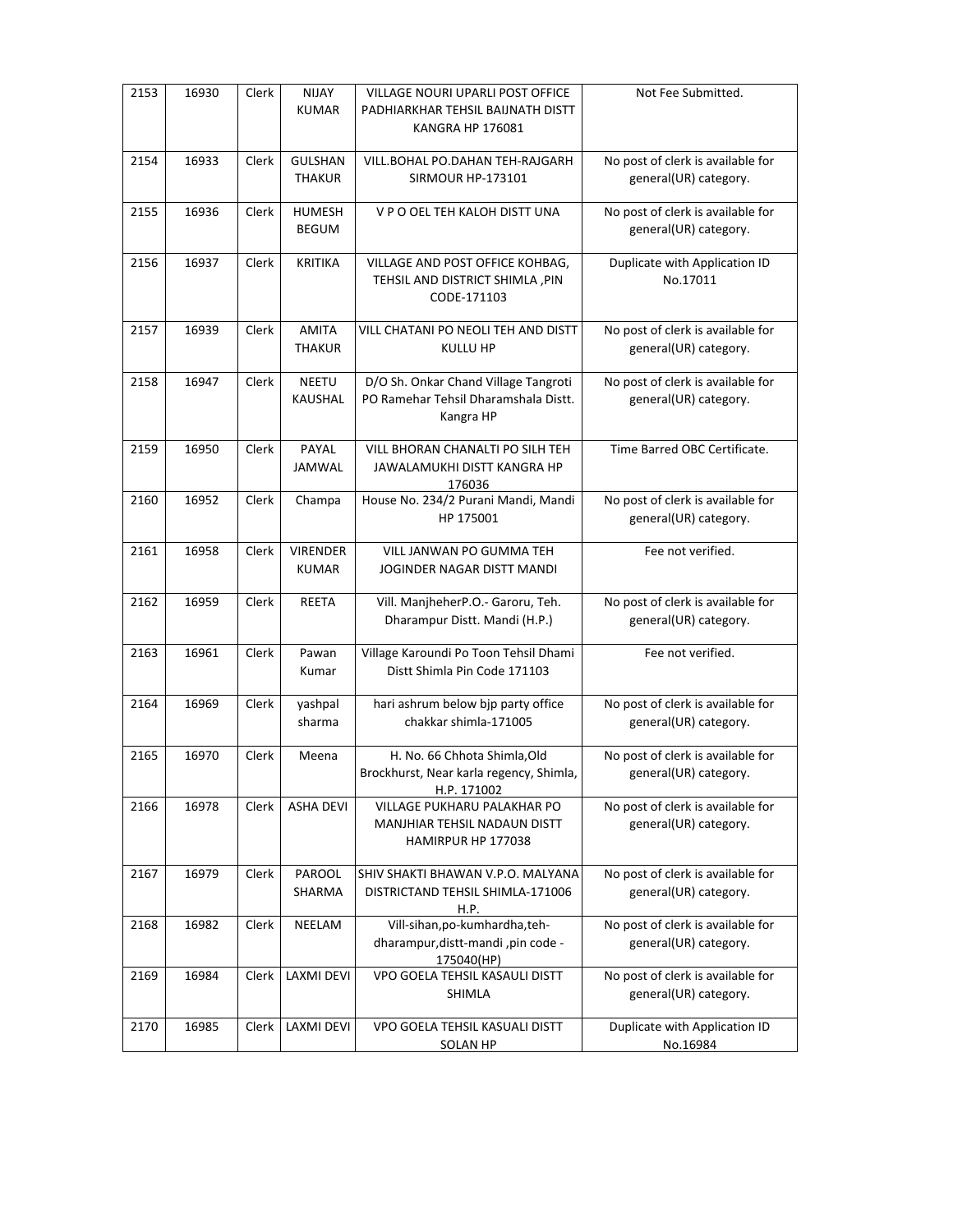| 2171 | 16986 | Clerk | NEELAM                        | Vill-sihan, po- kumhardha, Teh-<br>dharampur, distt- mandi 175040(HP)                                | Duplicate with Application ID<br>No.16982                                                  |
|------|-------|-------|-------------------------------|------------------------------------------------------------------------------------------------------|--------------------------------------------------------------------------------------------|
|      |       |       |                               |                                                                                                      |                                                                                            |
| 2172 | 16987 | Clerk | Pooja                         | Modgil Niwas Near Hanuman Mandir                                                                     | EWS Certificate not uploaded.                                                              |
|      |       |       |                               | Dhanda P.O Totu 171011                                                                               |                                                                                            |
| 2173 | 16995 | Clerk | ANUJ SINGH                    | VILL BERLI PO BHAROLI TEH<br>JAWALAMUKHI DISST KANGRA HP.<br>176036                                  | Duplicate with Application ID<br>No.16951                                                  |
| 2174 | 16999 | Clerk | KAJAL                         | VILLAGE GHARYANA , PO SUNNI, TEHSIL<br>SUNNI, DISTRICT SHIMLA HP171301                               | Duplicate with Application ID No<br>17018                                                  |
| 2175 | 17008 | Clerk | Sakshi                        | <b>VPO DARANG TEH PALAMPUR DISTT</b><br><b>KANGRA 176060</b>                                         | No post of clerk is available for<br>general(UR) category                                  |
| 2176 | 17011 | Clerk | <b>KRITIKA</b>                | VILLAGE AND POST OFFICE KOHBAG,<br>TEHSIL AND DISTRICT SHIMLA, PIN code<br>171103                    | No post of clerk is available for<br>general(UR) category.                                 |
| 2177 | 17013 | Clerk | <b>VISHAL</b><br><b>KUMAR</b> | VILLAGE MOHIN POST OFFICE MOHIN<br>TEHSIL HAMIRPUR DISTRICT HAMIRPUR<br>HP 177001                    | DOB Proof and essentialeducational<br>qualification certificate not uploaded.              |
| 2178 | 17016 | Clerk | POONAM<br>SHARMA              | GOVIND SHARMA NEAR GOVT.<br>HOSPITAL GALI NAGROTA BAGWA<br>WARD NO. 5 DISTRICT KANGRA(HP-<br>176047) | Claimed category certificate<br>(Son/Daughter/Wife of OBC Ex-<br>serviceman) not uploaded. |
| 2179 | 17019 |       |                               | Clerk   DEEPSHIKHA VILL Gopalnagar po Daruhi teh and distt<br>hamirpur HP Pin 177001                 | No post of clerk is available for<br>general(UR) category                                  |
| 2180 | 17034 | Clerk | RANJEET<br><b>SINGH</b>       | VILL ANU PO KATHOG TEHSIL THEOG<br>DISTT SHIMLA PIN 171222                                           | Duplicate with Application ID<br>No.17604                                                  |
| 2181 | 17039 | Clerk | <b>NEHA</b>                   | VILLAGE NARHANA POST OFFICE<br>JABRITEHSIL AND DISTRICT SHIMLA<br><b>PINCODE 171103</b>              | Essential educational qualification<br>certificate not uploaded.                           |
| 2182 | 17043 | Clerk | Aabha<br>sharma               | Dev sadan near sukh dham building<br>Engine ghar, sanjauli, shimla -171006                           | No post of clerk is available for<br>general(UR) category.                                 |
| 2183 | 17047 | Clerk | <b>RAKESH</b><br><b>KUMAR</b> | VILL-TIBBIP/O KUTHERA TEH /DISTT -<br>HAMIRPUR HPPIN NO 177020                                       | EWS Certificate not uploaded.                                                              |
| 2184 | 17052 | Clerk | <b>MEGHA</b><br>RANI          | Q no 1089/E langra bagan Saheb para<br>katihar bihar Pin no. 854105                                  | Duplicate with Application ID 16765                                                        |
| 2185 | 17059 | Clerk | Manisha                       | VILLAGE BHALWAR, P.O. JANJEHLI,<br>TEHSIL THUNAG, DISTT. MANDI<br>HIMACHAL PRADESH (175047)          | No post of clerk is available for<br>general(UR) category.                                 |
| 2186 | 17060 | Clerk | LOKESH                        | Vill. Manhan, P.O. Sunhani, Teh.<br>Jhandutta, Distt. Bilaspur (H.P.) 174029                         | Claimed Category Certificate (SC) not<br>uploaded.                                         |
| 2187 | 17063 | Clerk | ANJALI<br>THAKUR              | Type - 3, Set no -6, Oatland near<br>Highcourt Shimla                                                | Duplicate with Application ID 20784                                                        |
| 2188 | 17068 | Clerk | KUMARI<br>AMRITA              | VILL. HOMTE P.O. HURI, TEH NICHAR,<br><b>DIATRICT KINNAUR</b>                                        | No post of clerk is available for ST<br>category.                                          |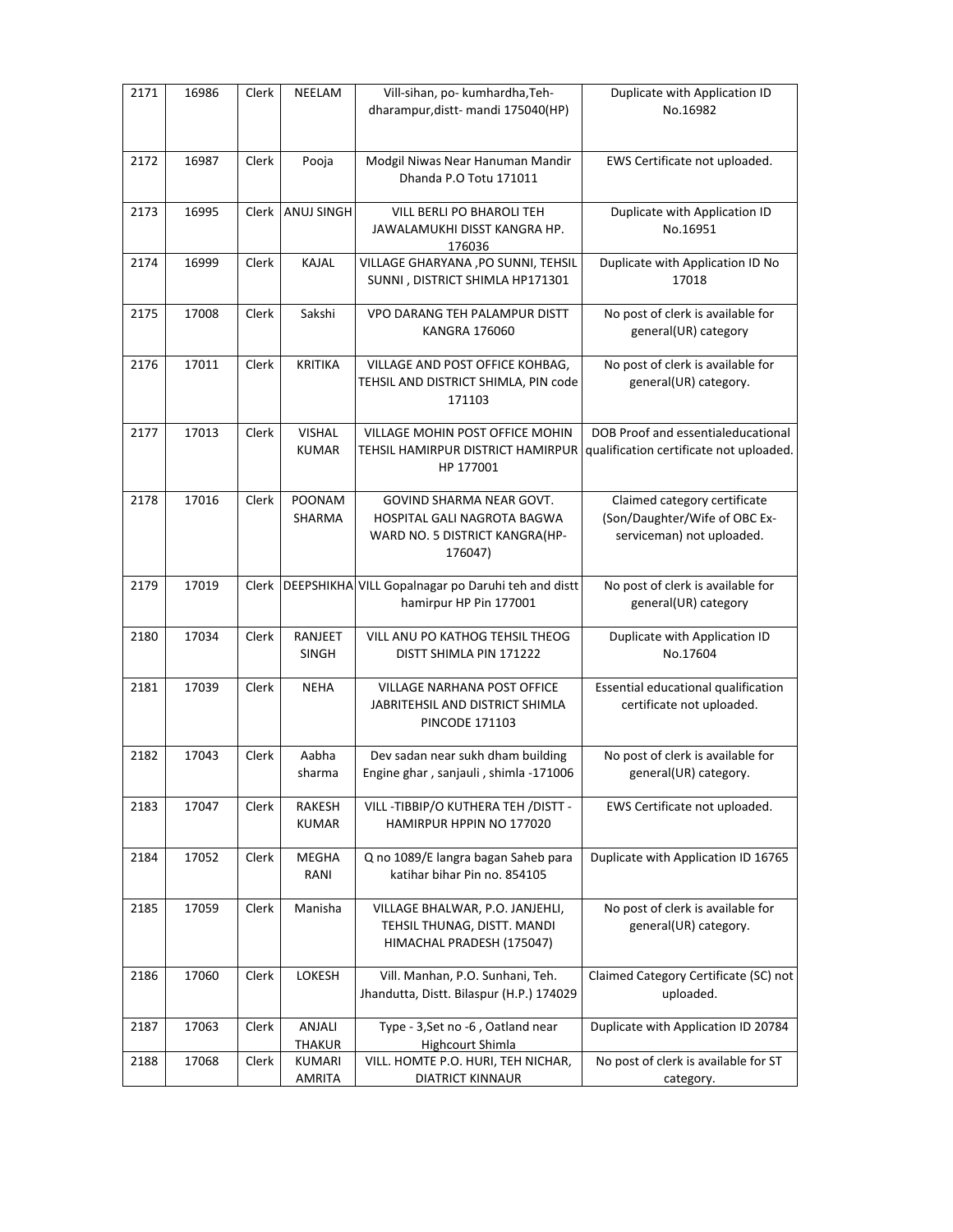| 2189 | 17072 | Clerk | <b>RIDHAM</b><br>THAKUR        | 5063 sector 38 West Chandigarh                                                                          | Non-Himachali Candidate                                                                             |
|------|-------|-------|--------------------------------|---------------------------------------------------------------------------------------------------------|-----------------------------------------------------------------------------------------------------|
| 2190 | 17074 | Clerk | Deepak                         | Village Jamna Post office Domehar<br>tehsil arki Distt Solan hp pin no 173221                           | Undergraduate.                                                                                      |
| 2191 | 17084 | Clerk | Rinku                          | 115/1, Jhalta, VPO Jhalta shimla                                                                        | Uploaded documents are password<br>protected                                                        |
| 2192 | 17085 | Clerk | Jyoti<br>chandel               | village pargi post office smaila Teh.<br>Baldwara Distt Mandi himachal pradesh<br>pin 175034            | DOB proof and Educational<br>qualification certificates not<br>uploaded.                            |
| 2193 | 17086 | Clerk | <b>MONIKA</b><br><b>KUMARI</b> | VPO: Dhundla, Teh: Bangana, Distt:<br>Una, Pin 174307                                                   | DOB Proof and educational<br>qualification certificate not uploaded.                                |
| 2194 | 17090 | Clerk | <b>MONIKA</b><br><b>KUMARI</b> | Vill.- Aerla (Ropa), P.O.- Aerla, Teh.-<br>Baroh, Distt.- Kangra, (H.P), Pin Code-<br>176054            | Claimed category certificate (OBC)<br>and Son/Daughter/Wife of OBC Ex-<br>serviceman) not uploaded. |
| 2195 | 17091 | Clerk | SAPANA<br><b>DEVI</b>          | VILL. TALSARI P.O KALLAR TEH SADAR<br><b>DISTT BILASPUR HP</b>                                          | Claimed Category Certificate (OBC)<br>not uploaded.                                                 |
| 2196 | 17096 | Clerk | <b>ALKA</b><br><b>GULERIA</b>  | VILL. KATHIUN, P.O. GANDHIR, TEH.<br>JHNADUTTA, DISTT. BILASPUR, (H.P.),<br>174029                      | Claimed Category Certificate(OBC)<br>not Uploaded.                                                  |
| 2197 | 17097 | Clerk | Aditya<br>Sharma               | Sharma Niwas Dyerton Estate Old Beer<br>Khana Khalini Shimla                                            | No post of clerk is available for<br>general(UR) category.                                          |
| 2198 | 17098 | Clerk | SANJAY<br><b>MEGHTA</b>        | VILLAGE - SAINJ, P.O GUMMA, TEH-<br>KOTKHAI, DISTT. SHIMLA, 171202 H.P                                  | Fee not verified.                                                                                   |
| 2199 | 17103 | Clerk | KAJOL                          | VILL JUNGLE PANIHARU PO KUNHAR<br>TEHSIL ARKI DISTT SOLAN HP                                            | No post of clerk is available for<br>general(UR) category.                                          |
| 2200 | 17106 | Clerk | Sushant<br>Verma               | House No. 24, Gurudwara Road, Keshav<br>Nagar, Delhi-36                                                 | Time barred OBC Certificate                                                                         |
| 2201 | 17110 | Clerk | <b>DEVYANI</b>                 | Vill sanarli po bhanthal teh karsog distt<br>mandi pin 175011                                           | Essential educational qualification<br>and Claim Category (SC) certificate<br>not uploaded.         |
| 2202 | 17111 | Clerk | <b>MANOJ</b><br><b>KUMAR</b>   | VILLAGE-KOT (VIKRAMPUR) P.O.-<br>DOMEHAR, TEH- ARKI, DISTT.- SOLAN<br>(H.P.) PIN-173221                 | DOB Proof and educational<br>qualification certificate not uploaded.                                |
| 2203 | 17112 | Clerk | AVNEET<br><b>KUMAR</b>         | VILLAGE KARHA P.O.- BIJHARI TEH.<br>DHATWAL DISTT. HAMIRPUR HP                                          | Essential educational qualification<br>and EWS certificate not uploaded.                            |
| 2204 | 17114 | Clerk | Rajat                          | vill koti mavga po teh rajgarth distt<br>sirmaur hp pin 173101                                          | EWS Certificate not uploaded.                                                                       |
| 2205 | 17116 | Clerk | visaka<br>pawar                | House no 66, Khasra no -450/1, C-<br>Block, Gali no -7, 1st Floor, Laxmi<br>Vihar, Burari, Delhi-110084 | Non-Himachali Candidate                                                                             |
| 2206 | 17143 | Clerk | <b>BANDNA</b>                  | Village dharmari po kuphara tehsil and<br>district chamba                                               | No post of clerk is available for<br>general(UR) category.                                          |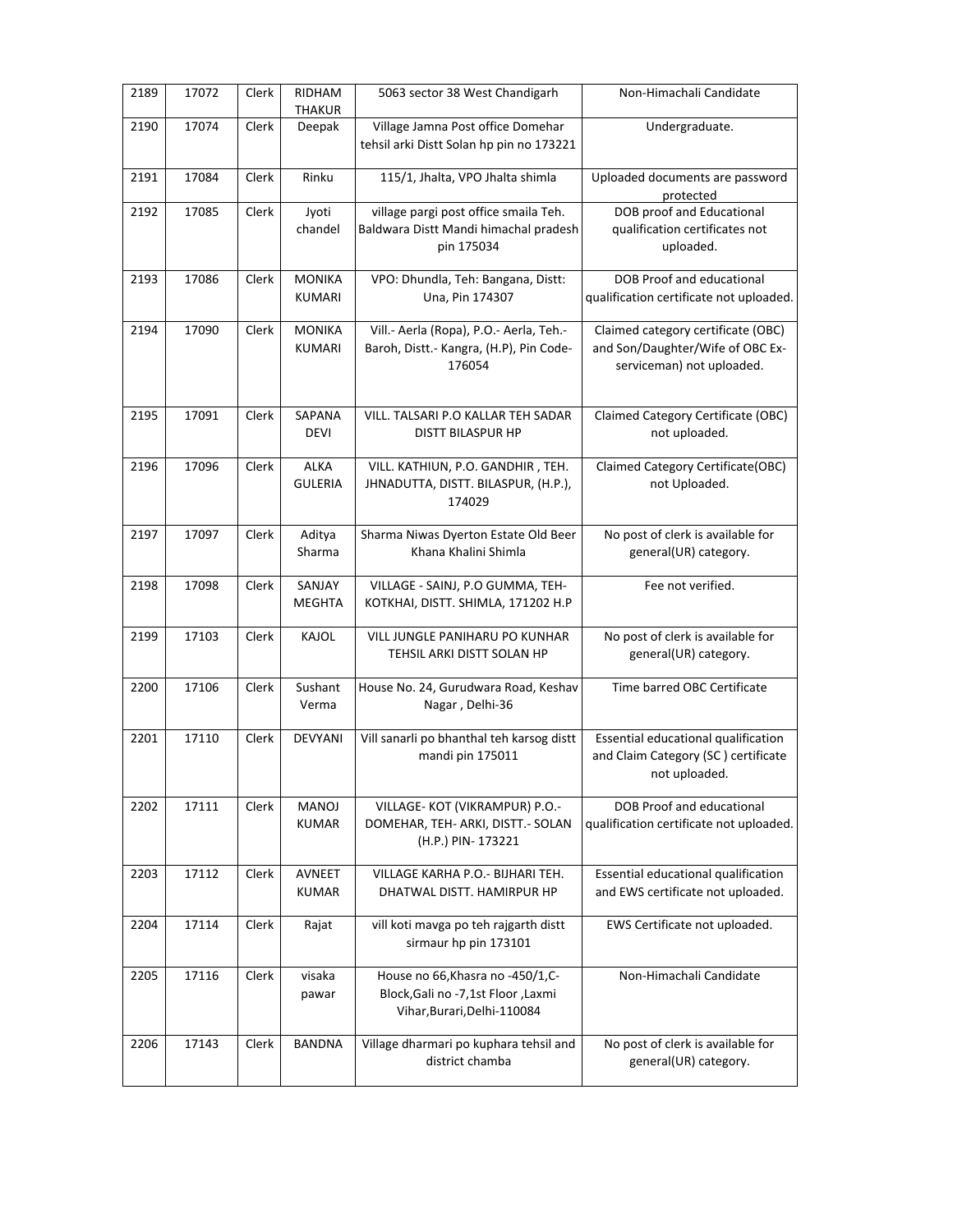| 2207 | 17147 | Clerk | Reshma                          | 10the cross munishwara na gar<br>shampura main road next to masjid-e-<br>AshraffiyaBangalore      | No post of clerk is available for<br>general(UR) category and non-<br>Himachali Candidate                  |
|------|-------|-------|---------------------------------|---------------------------------------------------------------------------------------------------|------------------------------------------------------------------------------------------------------------|
| 2208 | 17172 | Clerk | <b>RENU GHAI</b>                | Ghai Niwas Chakkar Shimla -171005                                                                 | Claimed category certificate (SC) and<br>Son/Daughter/Wife of OBC Ex-<br>serviceman) not uploaded.         |
| 2209 | 17175 | Clerk | Govinda                         | V.p.o nihalgrah tehsil paonta sahib<br>distt. Sirmour hp 173025                                   | Claimed Category Certificate (OBC)<br>not uploaded.                                                        |
| 2210 | 17183 | Clerk | Govind<br>Singh                 | Village Lohal Post Office Khanag Tehsil<br>Anni District Kullu Himachal Pradesh<br>Pincode 172026 | No post of clerk is available for<br>General(BPL/IRDP/Antodya) Category                                    |
| 2211 | 17185 | Clerk | VARSHAM                         | V. P. O Naggar Teh. And Distt. Kullu hp<br>175130                                                 | No post of clerk is available for<br>general(UR) category.                                                 |
| 2212 | 17186 | Clerk | Munish<br>Kumar                 | Village Mandhal Post Office Daulatpur<br>Distt & Teh. Kangra HP 176038                            | Time barred OBC certificate                                                                                |
| 2213 | 17189 | Clerk | Pinki devi                      | Vill.Alag, P.o. Kot Tungal, Teh. Kotli<br>Distt. Mandi, Pincode(175003)<br>Himachal pradesh       | Essential educational qualification<br>certificate not uploaded.                                           |
| 2214 | 17191 | Clerk | <b>RAHUL</b>                    | Vill. Mulsu PO Gawali Tehsil Padhar<br>District Mandi Himachal Pradesh<br>175012                  | No post of clerk is available for<br>General(BPL/IRDP/Antodya) Category.                                   |
| 2215 | 17192 | Clerk | ANJLI<br><b>THAKUR</b>          | VILL SHAKLA PO NANKHARI TEH<br>NANKHARI DISTT SHIMLA HP 172021                                    | No post of clerk is available for<br>general(UR) category.                                                 |
| 2216 | 17198 | Clerk | RANJNA<br><b>DEVI</b>           | VILL CHATANI PO NEOLI TEH AND DISTT<br>KULLU HP                                                   | No post of clerk is available for<br>general(UR) category.                                                 |
| 2217 | 17219 | Clerk | <b>ASHISH</b><br><b>KUMAR</b>   | Vill-Daboh PO-Bagwara Tehsil-Tauni<br>Devi Distt-Hamirpur HP 177021                               | Time barred EWS certificate<br>uploaded.                                                                   |
| 2218 | 17220 | Clerk | <b>AJAY</b><br><b>KUMAR</b>     | VPO DARANG TEHSIL PALAMPUR DISTT.<br><b>KANGRA HP 176060</b>                                      | SCCategory certificate not uploaded.                                                                       |
| 2219 | 17227 | Clerk | <b>MANISHA</b><br><b>BHATIA</b> | VILL.MAIRA.<br>P.O.GARLI.TEH.RAKKAR.DISTT.KANGRA.                                                 | Educational qualification certificates<br>not uploaded                                                     |
| 2220 | 17245 | Clerk | Jai Prakash                     | Village Tuheri PO Sainj Tehsil Sangrah<br>District Sirmour PIN :- 173023 (HP)                     | Time barred OBC Certificate                                                                                |
| 2221 | 17261 | Clerk | <b>VIPIN</b><br><b>KUMAR</b>    | VILLAGE KHALODI POST OFFICE<br>DRADHA TEHSIL & DISTT CHAMBA HP<br>PIN 173306                      | No post of Clerk is available for ST(<br>BPL/ IRDP/ Antodya Persons with<br>Benchmark Disability) category |
| 2222 | 17268 | Clerk | <b>DIKSHA</b><br>VERMA          | SURAT RAM BUILDING, SHARMA<br>NIWAS LOWER CHAKKAR, NEAR HARI<br><b>MANDIR SHIMLA - 5</b>          | No post of clerk is available for<br>general(UR) category.                                                 |
| 2223 | 17269 | Clerk | <b>KIRAN</b><br>KUMARI          | VILL BHARATHU PO BINOLA TEHSIL<br>SADAR DISTT BILASPUR HP174001                                   | No post of clerk is available for<br>general(UR) category.                                                 |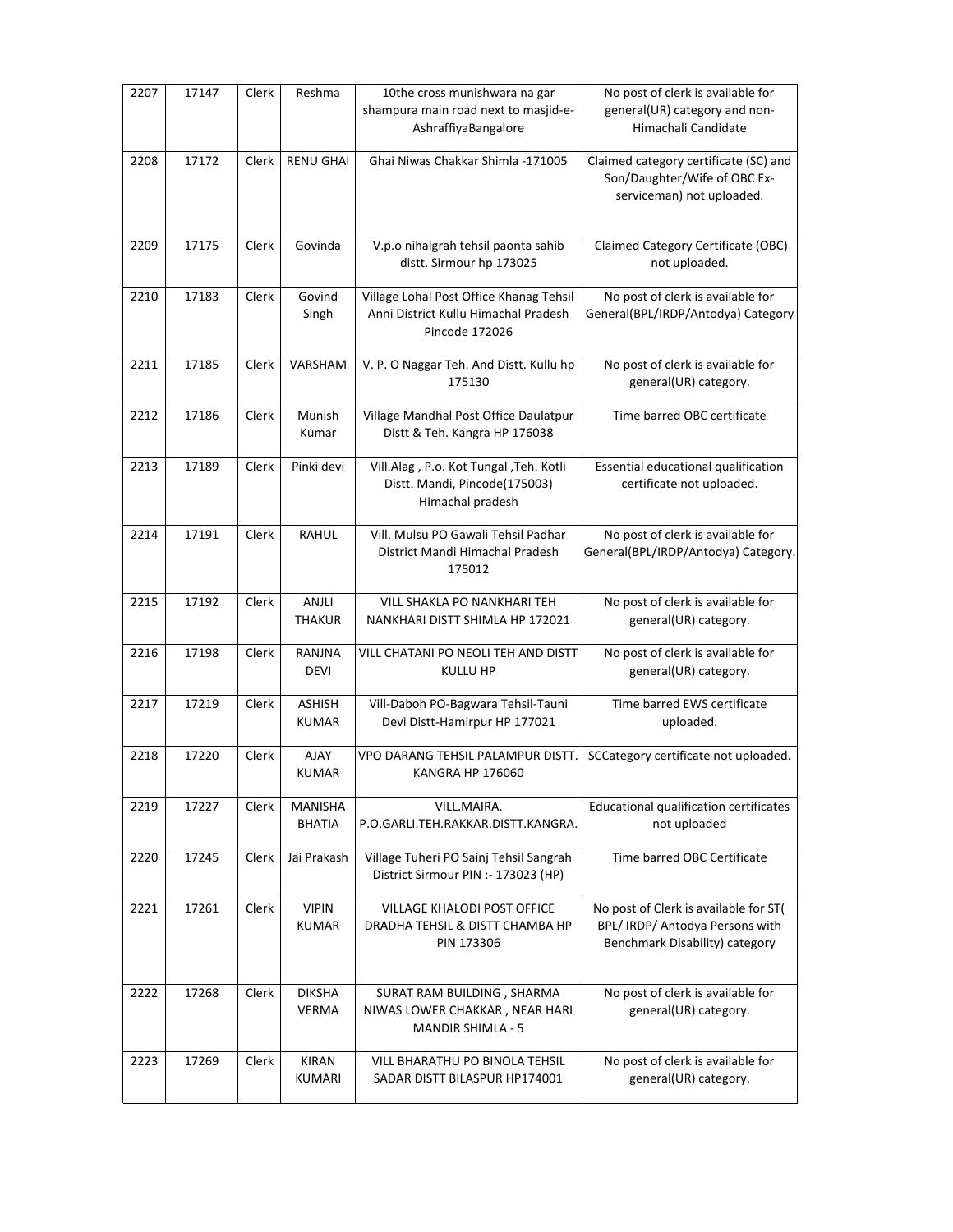| 2224 | 17278 | Clerk | <b>RUPALI</b>                         | VPO JAISINGHPUR ,TEH JAISINGHPUR<br>,DISTT KANGRA (H.P) PIN 176095                                                                               | Essential educational qualification<br>certificate not uploaded.                             |
|------|-------|-------|---------------------------------------|--------------------------------------------------------------------------------------------------------------------------------------------------|----------------------------------------------------------------------------------------------|
| 2225 | 17284 | Clerk | POONAM<br>SHARMA                      | Village SHAROG POST OFFICE<br>DEVNAGAR TEHSIL AND DISTRICT<br>SHIMLA                                                                             | No post of clerk is available for<br>general(UR) category.                                   |
| 2226 | 17287 | Clerk | SHIVANI                               | V.P.O gorkhuwala teh Paonta Sahib<br>distt sirmour HP 173025                                                                                     | Time barred OBC Certificate                                                                  |
| 2227 | 17288 | Clerk | SHOBHANA<br><b>KUMARI</b>             | <b>VILL KATHPUR PO JUKHALA TEHSIL</b><br>SADAR DISTT BILASPUR HP 174033                                                                          | Essential educational qualification<br>certificate not uploaded.                             |
| 2228 | 17290 | Clerk | <b>UTTAM</b><br><b>SINGH</b>          | VILLAGE RAIEN PO BIAR TEHSIL BARSAR<br>DISTT HAMIRPUR PIN CODE 177119                                                                            | Ex-Serviceman discharge certificate<br>not uploaded.                                         |
| 2229 | 17294 | Clerk | VARINDER<br><b>KUMAR</b>              | VILLAGE BANWALA POST OFFICE<br>CHETRU TEHSIL DHARAMSHALA DISTT<br>KANGRA HIMACHAL PRADESH - 176209                                               | Time barred OBC Certificate and<br>Wards of OBC Ex-Serviceman<br>certificate not uploaded.   |
| 2230 | 17298 | Clerk | Raveena<br>kumari                     | V.po deem teh. nirmand district kullu<br>HP pin code 172002                                                                                      | Essential educational qualification<br>certificate and EWS Certificate not<br>uploaded.      |
| 2231 | 17299 | Clerk | Anurag<br>Saurav                      | Village- Baiyee, P.O.- katgaon, Teh.-<br>Nichar, Distt-kinnaur, H.P., 172118                                                                     | No post of clerk is available for ST<br>category.                                            |
| 2232 | 17308 | Clerk | SONAM<br><b>DEVI</b>                  | V.P.O gorkhuwala, teh Paonta<br>Sahib, distt sirmour, (HP)173025                                                                                 | Duplicate with Application ID 13820                                                          |
| 2233 | 17313 | Clerk | <b>MONICA</b><br><b>NANDRAJO</b><br>G | 2/17ANEAR SECTOR 18, SAYYED WARA<br><b>OLD FARIDABAD</b>                                                                                         | No post of clerk is available for<br>general(UR) category.                                   |
| 2234 | 17314 | Clerk | <b>UPMA</b><br>SHARMA                 | VILL PUNGH P.O SUNDER NAGAR1 TEH<br>SUNDER NAGAR DISTT MANDI 175018                                                                              | No post of clerk is available for<br>general(UR) category.                                   |
| 2235 | 17316 | Clerk | <b>BHARAT</b><br><b>SINGH</b>         | VILLAGE BAWTA PO & SUB-TEHSIL<br>RONHAT DISTRICT SIRMOUR HP 173027                                                                               | Duplicate with Application ID 17406                                                          |
| 2236 | 17319 | Clerk | Nirmla devi                           | Village masoli, tehsil joginder nagar,<br>post office jalpher distt Mandi Himachal General( BPL/IRDP/Antodya) category<br>Pradesh pincode-175015 | No post of Clerk is available for                                                            |
| 2237 | 17321 | Clerk | <b>JAI KUMARI</b>                     | VILL THALA P.O SUNDER NAGAR1 TEH<br>SUNDER NAGAR DISTT MANDI 175018                                                                              | Duplicate with Application ID 16674                                                          |
| 2238 | 17323 | Clerk | Rajinder<br>kumar                     | V. P.O ISPUR TEH HAROLI DISTT UNA<br>HIMACHAL PRADESH PIN 177207                                                                                 | Essential educational qualification<br>certificate not uploaded.                             |
| 2239 | 17324 | Clerk | Surender<br>Thakur                    | Village Seli, P.O Materni, Tehsil Arki,<br>Distt. Solan HP                                                                                       | No post of Clerk is available for<br>General( Persons with Benchmark<br>Disability) category |
| 2240 | 17325 | Clerk | <b>BHARAT</b><br><b>SINGH</b>         | Vllage bawta po & sub teshil ronhat<br>disstt. Sirmour hp 173027                                                                                 | Duplicate with Application ID 17406                                                          |
| 2241 |       |       |                                       |                                                                                                                                                  |                                                                                              |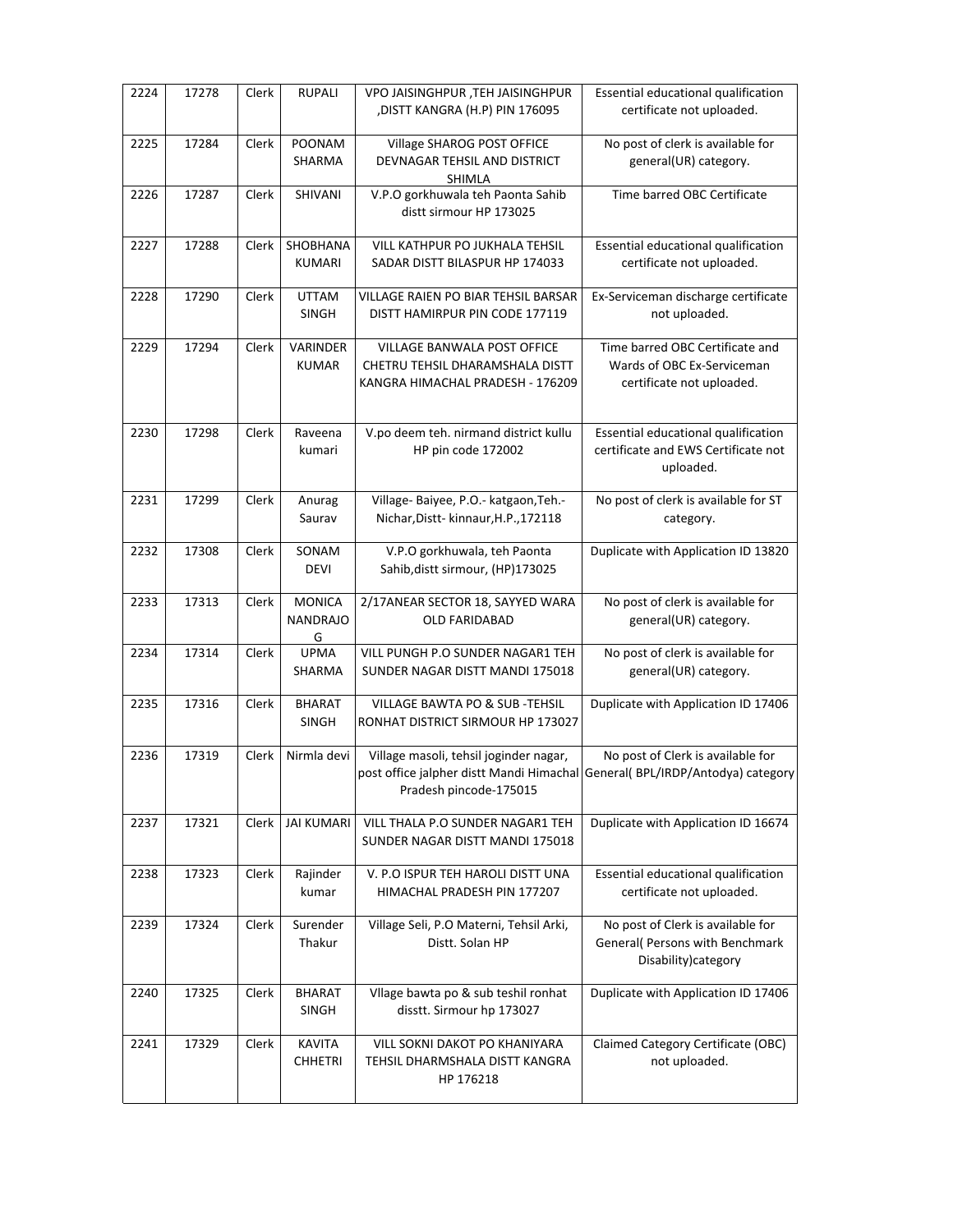| 2242 | 17337 | Clerk        | <b>MAMTA</b><br><b>DEVI</b>    | VPO BEHIN TEH DEHRA DISTT KANGRA<br>HP 177103                                                             | Duplicate with Application ID 17309                                                                    |
|------|-------|--------------|--------------------------------|-----------------------------------------------------------------------------------------------------------|--------------------------------------------------------------------------------------------------------|
| 2243 | 17344 | Clerk        |                                | REKHA DEVI V.P.O MANJHU TEH- ARKI DISTT- SOLAN<br>HP 173208                                               | No post of clerk is available for<br>general(UR) category.                                             |
| 2244 | 17348 | <b>Clerk</b> | <b>ABHISHEK</b><br>PATHANIA    | Vill. Challara PO&Teh. Sihunta Distt.<br>Chamba Himachal Pradesh Pincode<br>176207                        | Fee not verified.                                                                                      |
| 2245 | 17349 | Clerk        | RAJAT<br><b>MEHTA</b>          | Village Kathmandu PO Tharola TEH<br>Kotkhai District Shimla (HP)                                          | No post of clerk is available for<br>general(UR) category.                                             |
| 2246 | 17350 | Clerk        | <b>KARTIK</b><br><b>MEHTA</b>  | VPO JHARAG TESHIL JUBBAL DISTT<br><b>SHIMLA HP 171206</b>                                                 | No post of clerk is available for<br>general(UR) category.                                             |
| 2247 | 17351 | Clerk        | Nilo Devi                      | C/O Mehender Niwas Near Plus Point<br>Engine Gher Sanjuli Shimla                                          | No post of clerk is available for<br>general(UR) category.                                             |
| 2248 | 17352 | Clerk        | <b>DIMPLE</b>                  | VPO. CHACHIAN TEHSIL PALAMPUR<br>DISTT. KANGRA HP 176061                                                  | No post of clerk is available for<br>general(UR) category.                                             |
| 2249 | 17355 | Clerk        | <b>BHARAT</b><br>SINGH         | VILLAGEDEVLAHAN POST OFFICE<br>RONHAT TESHIL SHILLAIDISTRICT<br>SIRMOUR HP                                | Graduation Certificate not uploaded.                                                                   |
| 2250 | 17394 | <b>Clerk</b> | NITIN JAGTA                    | VILLAGE JANAHAN PO DEOTHI TEH<br>THEOG DISST SHIMLA 171220.                                               | DOB Proof, Essential Qualification<br>Certificate & Claimed Category<br>Certificate (SC) not Uploaded. |
| 2251 | 17395 | Clerk        | PRIYANKA                       | VILLAGE- NASARI P/O SUMMERKOT<br>TEH. ROHRU DISTT. SHIMLA HP PIN-<br>171224                               | Duplicate with Application ID<br>No.16907.                                                             |
| 2252 | 17398 | Clerk        | Naren<br>zangmo                | Vpo kanam tehsil pooh distt. Kinnaur<br>hp pin. No.172110                                                 | Essential educational qualification<br>and Claimed Category certificate (SC)<br>not uploaded.          |
| 2253 | 17402 | Clerk        | <b>NISHA DEVI</b>              | VILLAGE RERU JHIRI WALA, TEHSIL<br>NALAGHARH, DISTT. SOLAN, HIMACHAL<br>PRADESH - 174101                  | No post of clerk is available for<br>general(UR) category.                                             |
| 2254 | 17403 | Clerk        | <b>MANISH</b><br><b>THAKUR</b> | Village KhaterP.O. Barmana Distt.<br>Bilaspur (H.P.)                                                      | No post of clerk is available for<br>general(UR) category.                                             |
| 2255 | 17404 | Clerk        | Asha Devi                      | VILLAGE BHUWANA PO JAROL TEHSIL<br>SUNDERNAGAR DISTT MANDI HP<br>175018                                   | No post of clerk is available for<br>general(UR) category.                                             |
| 2256 | 17405 | Clerk        | Abhishek<br>Thakur             | 46/2 Village Jatlahar, Post Phakloh,<br>Tehsil Jawalamukhi, District Kangra,<br>Himachal Pradesh - 176031 | No post of clerk is available for<br>general(UR) category.                                             |
| 2257 | 17409 | Clerk        | <b>SUSHIL</b><br><b>KUMAR</b>  | V P O SULLAH TEH PALAMPUR DISTT<br><b>KANGRA HP 176085</b>                                                | DOB Proof and Claimed Category<br>certificate (SC) not uploaded.                                       |
| 2258 | 17410 | Clerk        | <b>DIMPLE</b>                  | VILL Dadhog P.O Jukhala TEH<br>SadarDISTT.Bilaspur H.P. pincode<br>174033                                 | No post of clerk is available for<br>general(UR) category.                                             |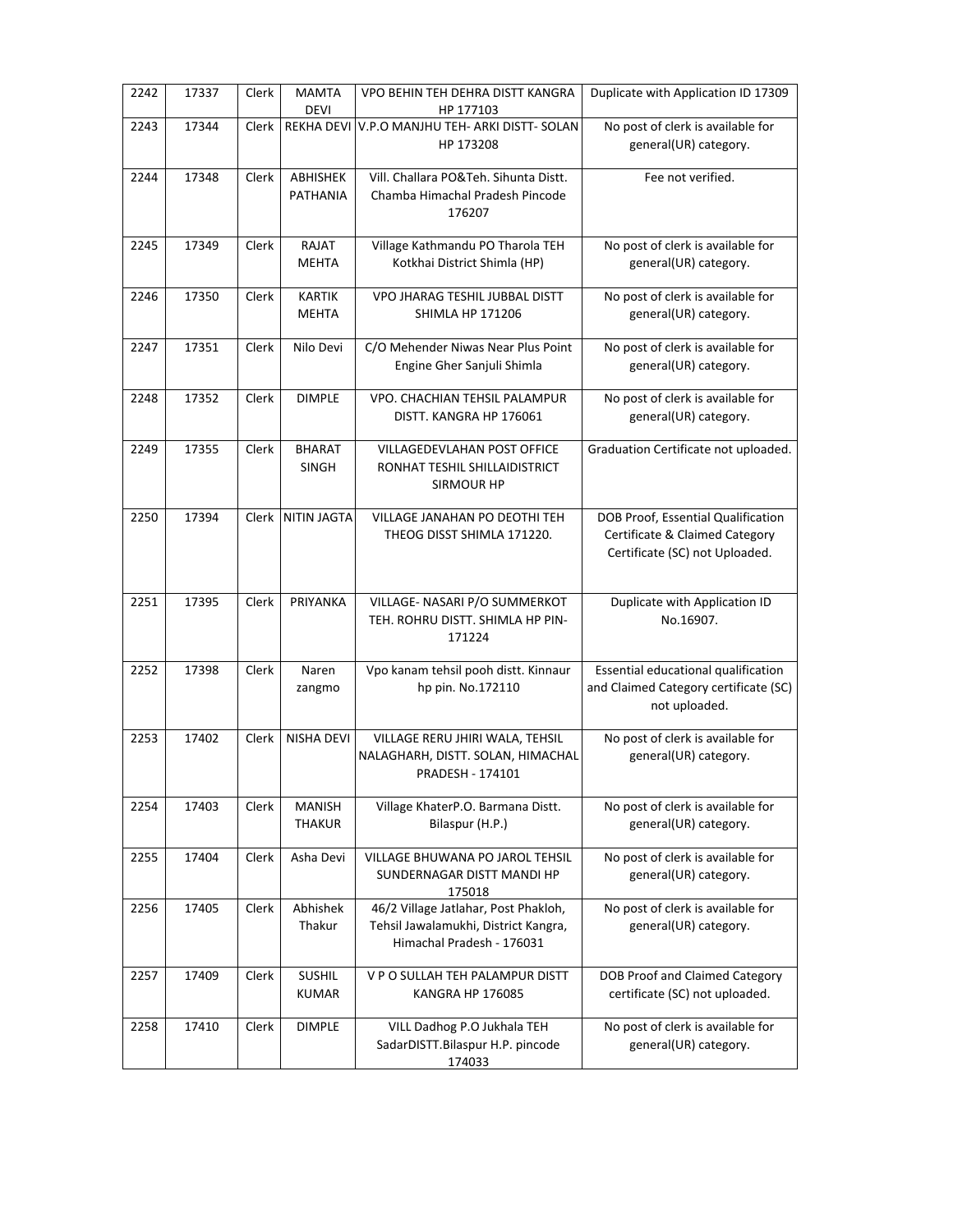| 2259 | 17412 | Clerk | <b>UMA DEVI</b>                                  | VILLAGEDEVLAHAN POST OFFICE<br>RONHAT TESHIL SHILLAIDISTRICT<br>SIRMOUR HP                          | Duplicate with Application ID<br>No.10507                       |
|------|-------|-------|--------------------------------------------------|-----------------------------------------------------------------------------------------------------|-----------------------------------------------------------------|
| 2260 | 17414 | Clerk | CHAMAN<br>LAL                                    | VILLBAkhari po kharihar teh & distt<br>kullu pincode 175126                                         | No post of clerk is available for ST<br>category.               |
| 2261 | 17415 | Clerk | SHAMMI<br>SHARMA                                 | <b>VILLAGE KULATH PO AND TEHSIL</b><br>RAJGARH DISTRICT SIRMOUR<br><b>HIMACHAL PRADESH</b>          | DOB Proof and EWS certificate not<br>uploaded.                  |
| 2262 | 17417 | Clerk | <b>NEHA</b><br><b>KUMARI</b>                     | VILL LONGANI PO KAROT TEH<br>SUJANPUR TIHRA DISTT HAMIRPUR HP<br>176108                             | Essential Qualification certificate not<br>Uploaded.            |
| 2263 | 17423 | Clerk | <b>DEVINDER</b><br><b>KUMAR</b><br><b>THAKUR</b> | VILL MADLOG PO SHALLA TEH<br>CHACHYOT DISTT MANDI HP 175028                                         | Ex-Serviceman Discharge Certificate<br>not uploaded.            |
| 2264 | 17427 | Clerk | <b>CHANDER</b><br>MALA                           | <b>VPO BARANG TEH KALPA DISTT</b><br>KINNAUR HP-172107                                              | No post of clerk is available for ST<br>category.               |
| 2265 | 17428 | Clerk | <b>VIPASHA</b><br>CHANDEL                        | VILL MATYARA PO NAROLA TEH<br>BALDWARADISSTT MANDI 175033                                           | No post of clerk is available for<br>general(UR) category.      |
| 2266 | 17432 | Clerk | <b>MOHIT</b><br><b>KUMAR</b>                     | WARD NO. 6 SAKTI GALI MANDIR<br><b>BAZAR KANGA TEH &amp; PO KANGRA</b><br>DISTT. KANGRA 176001      | Claimed Category Certificate (OBC)<br>not Uploaded.             |
| 2267 | 17435 | Clerk | SARIKA<br><b>CAUBEY</b>                          | Sasamusa gopalganj bihar 841505                                                                     | No post of clerk is available for<br>general(UR) category.      |
| 2268 | 17440 | Clerk | Pallvi Verma                                     | Village Shilru P.O. Mashobra Teh &<br>Distt Shimla H.P. 171007                                      | No post of clerk is available for<br>general(UR) category.      |
| 2269 | 17443 | Clerk | Ankita                                           | Vill. Dwaroo, PO Junga, Tehsil & Distt.<br>Shimla                                                   | EWS Certificate not uploaded.                                   |
| 2270 | 17444 | Clerk | NEELAM                                           | WARD NO. 6 SAKTI GALI MANDIR<br><b>BAZAR KANGA TEH &amp; PO KANGRA</b><br>DISTT. KANGRA 176001      | No post of clerk is available for<br>general(UR) category.      |
| 2271 | 17445 | Clerk | <b>DEEPAK</b><br><b>THAKUR</b>                   | VILL SARAD PO BIHANI SUB TEHSIL<br>CHHATRI DISTT. MANDI HP 175047                                   | No post of clerk is available for<br>general(UR) category.      |
| 2272 | 17448 | Clerk | <b>HOSHIAR</b><br><b>SINGH</b>                   | VILLAGE MUNDIYAR, PO KANDO<br>BHOTNAL, TEH, SHILLAI, DISTT<br>SIRMOUR                               | Duplicate with Application ID<br>No.17472                       |
| 2273 | 17453 | Clerk | <b>ATUL</b><br><b>KUMAR</b>                      | VILLAGE CHHIBRIN, PO BHAGER, TEHSIL<br>GHUMARWIN, DISTT BILASPUR, HP, PIN<br>CODE-174021            | DOB proofand Claimed Category<br>Certificate (SC) not uploaded. |
| 2274 | 17455 | Clerk | PRIYANSHI<br>KAUNDAL                             | VILL BHOURAN CHANALTY PO SILH TEH<br>JAWALAMUKHI DISTT KANGRA HP<br>176036                          | Underage.                                                       |
| 2275 | 17456 | Clerk |                                                  | Rita Sharma Sai Niketan, Mahavir Ghati, Near Shimla<br>Driving School Kachi Ghati Shimla-<br>171010 | No post of clerk is available for<br>general(UR) category.      |
| 2276 | 17460 | Clerk | <b>ANITA</b><br><b>KUMARI</b>                    | VILLAGE TILLA PO BHIAMBI TEHSIL<br>NADAUN DISTT HAMIRPUR HP 177038                                  | No post of clerk is available for<br>general(UR) category.      |
| 2277 | 17461 | Clerk | <b>GEETA DEVI</b>                                | VILLAGE KANHECHI POST OFFICE<br>SHOGHI DISTTIC OR TEH SHIMLA PIN<br>NO-171219                       | No post of clerk is available for<br>general(UR) category.      |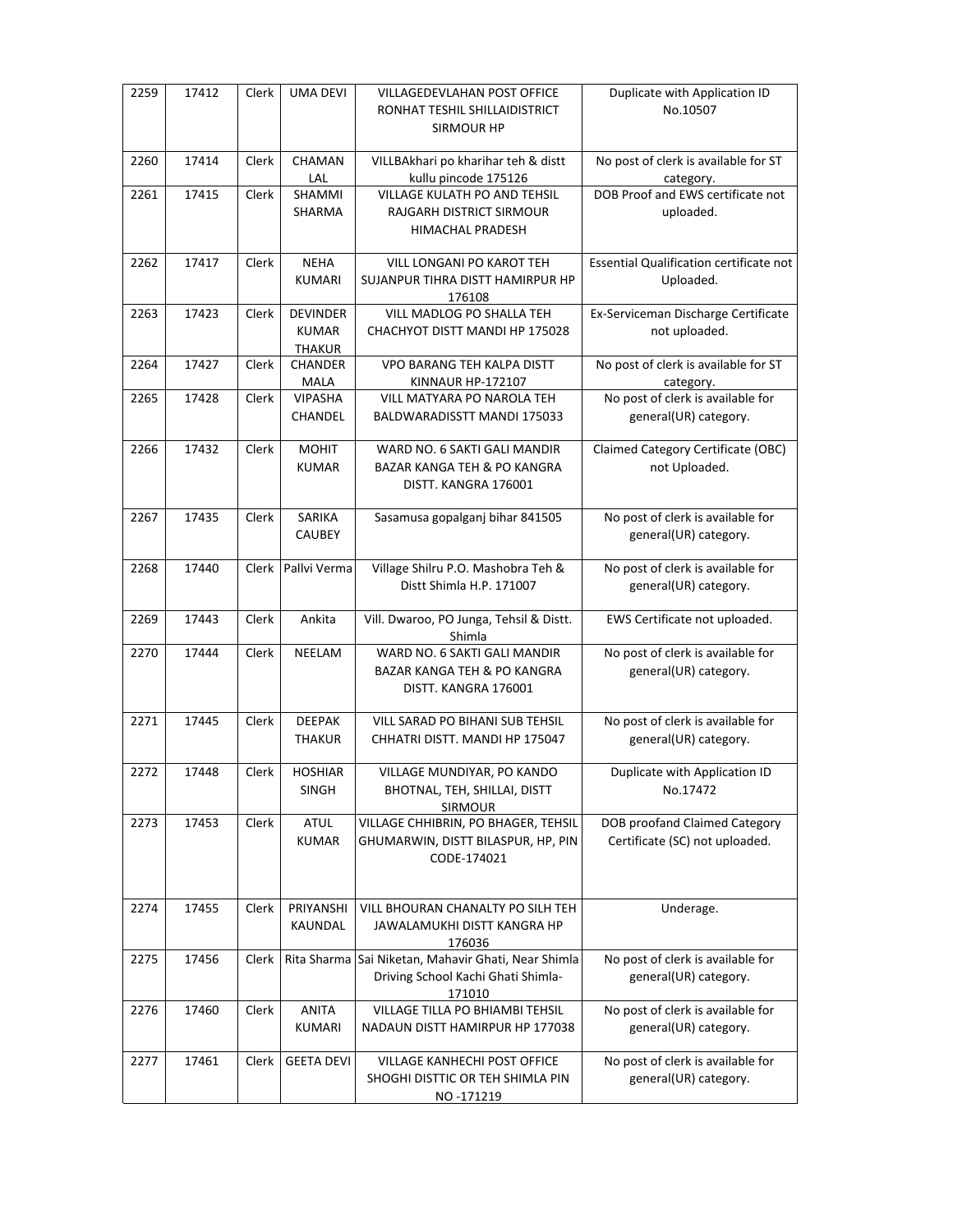| 2278 | 17462 | Clerk | <b>MAMTA</b><br><b>VERMA</b> | VILL- PHAGERAP.O- PANESH TEH/DISTT.-<br>SHIMLA(H.P) 171011                                           | Duplicate with Application ID<br>No.19942                            |
|------|-------|-------|------------------------------|------------------------------------------------------------------------------------------------------|----------------------------------------------------------------------|
| 2279 | 17464 | Clerk | <b>JYOTI</b>                 | Ward No. 6 sakti Gali Mandir Bazar<br>kangra Teh. & PO Kangra Distt. Kangra                          | No post of clerk is available for<br>general(UR) category.           |
| 2280 | 17465 | Clerk | PALLAVI<br><b>BHARTI</b>     | 176001<br>H. No. 276/6 samkhetar bazar behind<br>arya samajNear sanjeevan hospital                   | DOB proof and Claimed Category<br>Certificate (SC)not uploaded.      |
| 2281 | 17470 | Clerk | Dushyant<br>Kumar            | Village Bagaila P.O. Kao, Teh. Karsog,<br>Distt. Mandi, H.P. 175011                                  | Duplicate with Application ID<br>No.17485                            |
| 2282 | 17476 | Clerk | RAKESH<br>SHARMA             | Village BatahanPO PanchrukhiTeh<br>Palampur Distt Kangra HP 176103                                   | No post of clerk is available for<br>general(UR) category.           |
| 2283 | 17492 | Clerk | VARUN<br><b>KUMAR</b>        | VILLAGE BHADROG P.O. NASWAL<br>TEHSIL GHUMARWIN DISTT BILASPUR<br>HP                                 | No post of clerk is available for<br>general(UR) category.           |
| 2284 | 17496 | Clerk | Shalini<br>thakur            | VPO-Dhar Tatoh , Tehsil-Sadar, Distt.-<br>Bilaspur                                                   | DOB Proof and EWS certificate not<br>uploaded.                       |
| 2285 | 17497 | Clerk | Asha Kumari                  | V.P.O Tangling Tehsil Kalpa District<br>Kinnaur                                                      | Duplicate with Application ID No.9220                                |
| 2286 | 17504 | Clerk | SHANH<br><b>THAKUR</b>       | Dehra gopipur, village dhawala, p.o<br>dhawala                                                       | No post of clerk is available for<br>general(UR) category.           |
| 2287 | 17506 | Clerk | Akshay<br>Kumar              | Village jimjima post office dull tehsil<br>Joginder Nagar district mandi                             | Time Barred OBC Certificate                                          |
| 2288 | 17507 | Clerk | KAJOL<br>SANDHU              | M C QUARTER, WARD NO. 2, RAILWAY<br>ROAD, SOLAN, H.P.(PIN-173212)                                    | Claimed Category Certificate (SC) not<br>uploaded.                   |
| 2289 | 17510 | Clerk | RAJEEV<br><b>KUMAR</b>       | V. P. O. KIYAO TEH. RAMPUR DISTT.<br>SHIMLA H. P 172101                                              | Fee not verified.                                                    |
| 2290 | 17516 | Clerk | Priyanka                     | 1/2-3 BTC nabha house dogra lodge<br>chaura maidan, nabha estate shimla<br>171004                    | Essential Qualification certificate not<br>Uploaded.                 |
| 2291 | 17522 | Clerk | YUGAL<br><b>KISHOR</b>       | VILLAGE CHADAOG PO JHUNGI TEHSIL<br>NIHRI DISTT. MANDI HP 175031                                     | No post of clerk is available for<br>general(UR) category.           |
| 2292 | 17524 | Clerk | ANKITA<br>KUMARI             | VPO DHURKHRI TEHSIL BALDWARA<br>DISTT MANDI HP PIN CODE 175034                                       | Claimed Category Certificate (OBC)<br>not uploaded.                  |
| 2293 | 17528 | Clerk | <b>ANKIT</b><br>KOUNDAL      | VPO BHADWAL                                                                                          | DOB Proof and educational<br>qualification certificate not uploaded. |
| 2294 | 17531 | Clerk | <b>REETA DEVI</b>            | VILLAGE MAYOL PO BANKHANDI TEH<br>DEHRA DISTT KANGRAHP                                               | No post of clerk is available for<br>general(UR) category.           |
| 2295 | 17533 | Clerk | Neha                         | village kotri bias teh paonta sahib<br>district sirmour po kotri bias hp 173021                      | No post of clerk is available for<br>general(UR) category.           |
| 2296 | 17536 | Clerk | VANEETA<br>SHARMA            | V.P.O. Majhiwar Tehsil sunni District<br>Shimla Himachal Pradesh 171018                              | No post of clerk is available for<br>general(UR) category.           |
| 2297 | 17540 | Clerk | Manisha                      | Village Nanout , Post office Kalwari,<br>Tehsil Banjar, District Kullu, Himachal<br>Pradesh (175123) | No post of clerk is available for<br>general(UR) category.           |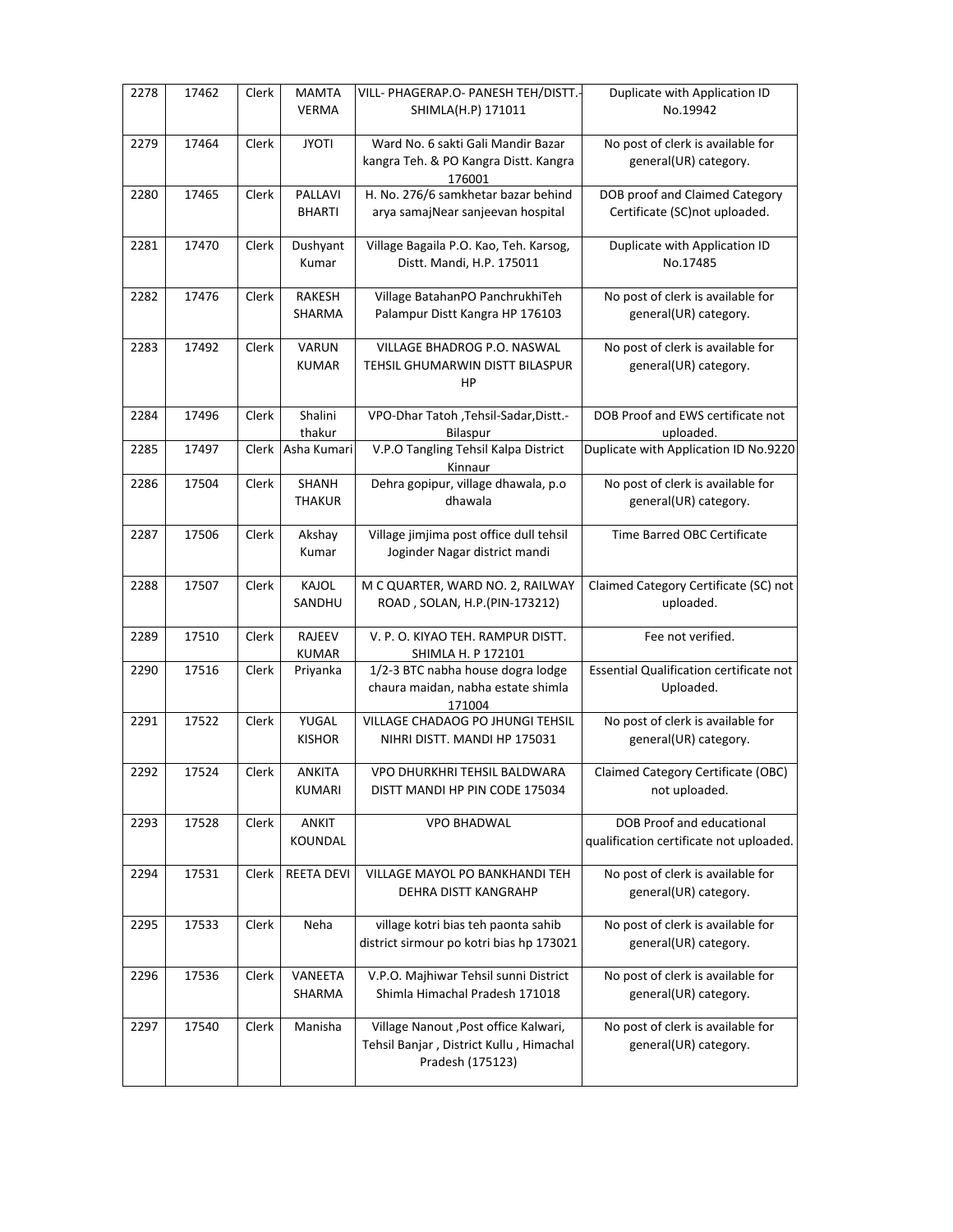| 2298 | 17550 | Clerk | Sangeeta<br>Soni               | House No. 72-B, Main Market Bilaspur<br>HP-174001                                                                               | No post of clerk is available for<br>general(UR) category.                                             |
|------|-------|-------|--------------------------------|---------------------------------------------------------------------------------------------------------------------------------|--------------------------------------------------------------------------------------------------------|
| 2299 | 17552 | Clerk | <b>BHAWNA</b><br>CHAUHAN       | VPO JANJEHLI TEH THUNAG DISTT<br><b>MANDI HP 175047</b>                                                                         | <b>Essential Qualification certificate not</b><br>Uploaded.                                            |
| 2300 | 17553 | Clerk | KAJAL                          | V P ODANGOLI TEGH AND DISTT UNA                                                                                                 | <b>Essential EducationalQualification</b><br>certificate not Uploaded.                                 |
| 2301 | 17555 | Clerk | PRATIKSHA<br>SHARMA            | Vill Ayanwin P.O Dhamrol Teh.Bhoranj<br>District Hamirpur Pin code 177024 H.P                                                   | No post of clerk is available for<br>general(UR) category.                                             |
| 2302 | 17556 | Clerk | PRATIKSHA<br>SHARMA            | Vill Ayanwin P.O Dhamrol Teh.Bhoranj<br>District Hamirpur Himachal Pradesh pin<br>code 177024                                   | Duplicate with Application ID<br>No.17555                                                              |
| 2303 | 17563 | Clerk | <b>GEETANJALI</b><br>SHARMA    | Village - Katian majhar, p.o.- Satlai, teh.<br>And distt.- Shimla (h.p.)                                                        | No post of clerk is available for<br>general(UR) category.                                             |
| 2304 | 17564 | Clerk | <b>KUMTI DEVI</b>              | Kumti Devi D/o Ram Chand, Village-<br>bara Bhuin, Post Office-bhunter, teh-<br>bhunter, distt.- Kullu, HP, pin code -<br>175125 | DOB Proof, Essentialeducational<br>qualification andclaimed category<br>certificate (SC) not uploaded. |
| 2305 | 17566 | Clerk | RANJNA                         | Vill.kalser p.o.gagal shikor teh.pachhad<br>dist.sirmaur hp. pin.173001                                                         | No post of clerk is available for<br>general(UR) category.                                             |
| 2306 | 17573 | Clerk | <b>ASHIMA</b>                  | VPO NAGWAIN, TEH AUT, DISTT<br>MANDI, PIN 175121                                                                                | No post of clerk is available for<br>general(UR) category.                                             |
| 2307 | 17577 | Clerk | <b>KIRAN BALA</b>              | Village bharot p.o.turan tehsil jubbal<br>distt.shimla pin no 171216                                                            | No post of clerk is available for<br>general(UR) category.                                             |
| 2308 | 17578 | Clerk | <b>HITESH</b><br><b>KATOCH</b> | S/O late Ram Dev Katoch, PO- Kangoo,<br>Tehsil- Nadaun, District- Hamirpur,<br>Himachal Pradesh177040                           | No post of clerk is available for<br>general(UR) category.                                             |
| 2309 | 17584 | Clerk | PRATHAM<br>SONI                | SANNU NIWAS, NEAR HIMFED<br>BUILDING, PO NEW SHIMLA, TEHSIL<br>SHIMLA, NEW SHIMLA, SHIMLA,<br>HIMACHAL PRADESH, 171009          | Essential educational qualification<br>certificate not uploaded.                                       |
| 2310 | 17588 | Clerk | Neha                           | Vill. Nehri PO Salogra Distt. Solan (HP)                                                                                        | No post of clerk is available for ST<br>category.                                                      |
| 2311 | 17589 | Clerk | Mansha<br>Ram                  | Vill Nanog PO Jobri Tehsil Arki Distt<br>Solan HP                                                                               | Essential educational qualification<br>certificate not uploaded.                                       |
| 2312 | 17591 | Clerk | ANANTA                         | C/O KR Verma Ground floor, Near Post<br>office, Khalini Shimla(U), 171002, HP                                                   | DOB Proof and essentialeducational<br>qualification certificate not uploaded.                          |
| 2313 | 17594 | Clerk | GUNJAN                         | VILL NERI, PO BHONT, TEH&DISTT.<br>SHIMLA, 171003                                                                               | EWS certificate not uploaded.                                                                          |
| 2314 | 17595 | Clerk | NEHA<br>CHANDEL                | Vill. Bhuwana, P.O talwara Tehsile<br>Ghumarwin, Distt Bilaspur (H.P)                                                           | No post of clerk is available for<br>general(UR) category.                                             |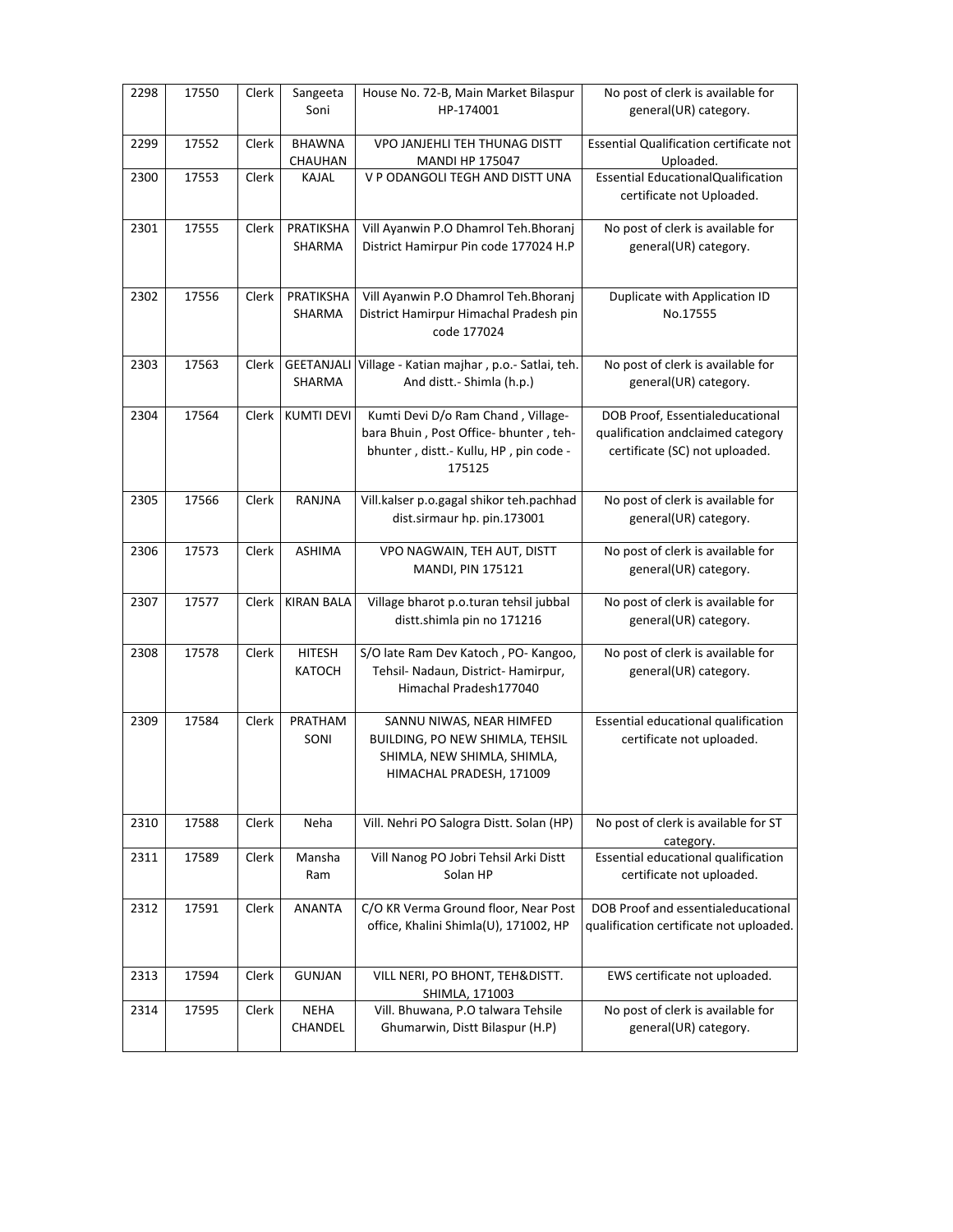| 2315 | 17602 | Clerk | HIMSHWET<br>A THAKUR            | Village Chougan P.O. Bir Tehsil Baijnath<br>District Kangra Himachal Pradesh<br>176077 | No post of clerk is available for<br>general(UR) category.                  |
|------|-------|-------|---------------------------------|----------------------------------------------------------------------------------------|-----------------------------------------------------------------------------|
| 2316 | 17607 | Clerk | AMISHA                          | V.P.O. Sataun Tehsil Kamrau Distt.<br>Sirmaur H.P.                                     | Duplicate with Application ID<br>No.17606.                                  |
| 2317 | 17611 | Clerk | SEEMA                           | VILLAGE JOHARPUR P.O SURLA TEHSIL<br>NAHAN DISTRICT SIRMOURPIN CODE<br>173001          | No post of clerk is available for<br>general(UR) category.                  |
| 2318 | 17613 | Clerk | POOJA                           | Village Shakla Post Office \$ Teh.<br>nankhari Distt. Shimla (HP)                      | DOB proof not uploaded.                                                     |
| 2319 | 17615 | Clerk | <b>TANIYA</b><br>SHARMA         | VILLAGE AHNOG PO MALAT TEH KUPVI<br>DISTT SHIMLA H.P                                   | No post of clerk is available for<br>general(UR) category.                  |
| 2320 | 17618 | Clerk | sonia                           | BADIAOLA(89) ANJI BRAHAMNA<br>TEH.KANDAGHAT SOLAN(H.P) 173215                          | Time Barred OBC Certificate.                                                |
| 2321 | 17619 | Clerk | <b>NEHA</b><br>SHARMA           | <b>VILLAGE AHNOG PO MALAT TEH KUPVI</b><br>DISTT SHIMLA H.P                            | No post of clerk is available for<br>general(UR) category.                  |
| 2322 | 17620 | Clerk | Kalpana<br>kumari               | VPO LAGRU TEHSIL KHUNDIAN DISTT<br><b>KANGRA HP 176031</b>                             | No post of clerk is available for<br>general(UR) category.                  |
| 2323 | 17622 | Clerk | Akshay<br>Chauhan               | Akshay Niwas Phase - III, Near Block No.<br>17(Sec-5) BCS New Shimla - 171009          | No post of clerk is available for<br>general(UR) category.                  |
| 2324 | 17624 | Clerk | <b>KULDEEP</b><br><b>KUMAR</b>  | Village Dhamrol P.O Dhamrol<br>Teh. Bhoranj Distt Hamirpur 177024                      | Duplicate with Application ID<br>No.13322.                                  |
| 2325 | 17630 | Clerk | RITIKA                          | VILLAGE AND POST OFFICE KOHBAG,<br>TEHSIL AND DISTRICT SHIMLA, PIN<br>CODE 171103      | No post of clerk is available for<br>general(UR) category.                  |
| 2326 | 17633 | Clerk | Divya                           | roop ganga niwas ward no.3 Naya<br>bazaar theog 171201                                 | No post of clerk is available for<br>general(UR) category.                  |
| 2327 | 17646 | Clerk | <b>CHAITNYA</b><br>DEVI         | VPO RAIPUR TEHSIL BANGANA UP<br>TEHSIL BIHRU KALAN DIST UNA HP<br>177031               | No post of clerk is available for<br>general(UR) category.                  |
| 2328 | 17653 | Clerk | jyoti devi                      | vill- maneshi post- BadhalagDist-solan<br>(Hp)                                         | <b>DOB Proof and educational</b><br>qualification certificate not uploaded. |
| 2329 | 17654 | Clerk | <b>SUJATA</b><br><b>DEVI</b>    | VPO BATRAN TEHSIL NADUAN DISTT.<br>HAMIRPUR HP PIN -177042                             | No post of clerk is available for<br>general(UR) category.                  |
| 2330 | 17657 | Clerk | <b>BHAVNA</b><br><b>DEVI</b>    | Vill Sidhpura P.o sarol Teh & Distt<br>chamba                                          | <b>DOB Proof and educational</b><br>qualification certificate not uploaded. |
| 2331 | 17658 | Clerk | <b>BHAVNA</b><br><b>DEVI</b>    | vill sidhpura p.o sarol teh & Distt<br>Chamba                                          | Duplicate with Application ID<br>No.17657.                                  |
| 2332 | 17659 | Clerk | <b>RUCHIKA</b><br><b>THAKUR</b> | V.PO SUJHAILA TEH ARKI DISTT SOLAN<br>HP 173208                                        | No post of clerk is available for<br>general(UR) category.                  |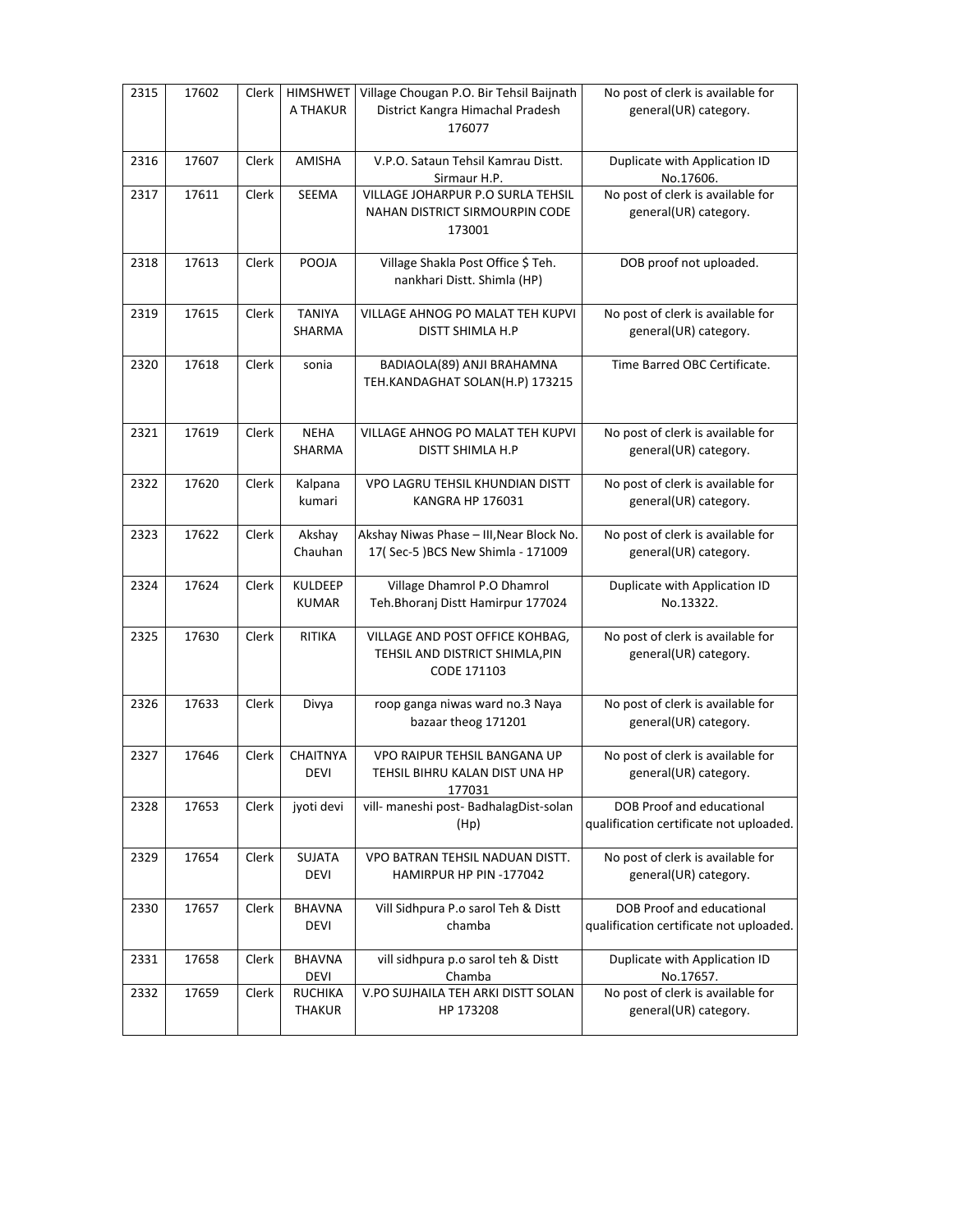| 2333 | 17660 | Clerk | ANJALI<br><b>BRAGTA</b>       | BRAGTA NIWAS NOHRA, PO KHAGNA<br>,TEHSIL CHAUPAL 171211, DISTRICT<br>SHIMLA(HIMACHAL PRADESH)                  | No post of clerk is available for<br>General(BPL/IRDP/Antodya)category.      |
|------|-------|-------|-------------------------------|----------------------------------------------------------------------------------------------------------------|------------------------------------------------------------------------------|
| 2334 | 17662 | Clerk | Vishal                        | Near iph office, Lepta niwas, VPO<br>Matiana                                                                   | No post of clerk is available for<br>General(BPL/IRDP/Antodya)<br>category.  |
| 2335 | 17668 | Clerk | SABA<br>CHAUDHAR<br>Υ         | V.P.O Dhundan, Teh-Arki, Distt-Solan<br>(Hp) 173235                                                            | No post of clerk is available for<br>general(UR) category.                   |
| 2336 | 17669 | Clerk | Aditi                         | Mohalla Neela Ghat una ward no 11                                                                              | No post of clerk is available for<br>general(UR) category.                   |
| 2337 | 17670 | Clerk | <b>RUCHI</b><br>CHAUDHAR<br>Υ | VILL CHURURU TEH AMB DISTT UNA                                                                                 | Time Barred OBC Certificate.                                                 |
| 2338 | 17673 | Clerk | Vishal                        | Near iph office, Lepta niwas, VPO<br>Matiana, teh theog, distt shimla (HP)                                     | Duplicate with Application ID<br>No.17662.                                   |
| 2339 | 17677 | Clerk | SHABNAM                       | VILL TIKRI PO CHAUNTRA TEH<br>JOGINDER NAGAR DISTT MANDI HP<br>175032                                          | No post of clerk is available for<br>general(UR) category.                   |
| 2340 | 17678 | Clerk | SUNNY<br>KAUSHAL              | Rain Basera Building Near Amin Chand<br>House Lal Bagh Kaithu shimla                                           | EWS Certificate not uploaded.                                                |
| 2341 | 17681 | Clerk | <b>KUMARI</b><br>ANJALI       | VILL TIYARI P.O. DEWAT TEH CHOAPL<br><b>DISTT SHIMLA</b>                                                       | Essential educational qualification<br>certificate not uploaded.             |
| 2342 | 17682 | Clerk | Deepika                       | Vill Plumber P.O. Saryanj Teh Arki Distt<br>Solan hp                                                           | DOB Proof and educational<br>qualification certificate not uploaded.         |
| 2343 | 17683 | Clerk | Sharda<br>Thakur              | Village Ranhini post office chakloo<br>tehsil chamba district chamba                                           | No post of clerk is available for<br>general(UR) category.                   |
| 2344 | 17695 | Clerk | SWATI<br><b>DHIMAN</b>        | VILL BARI PO BOUNGTA TEH DEHRA<br>DISTT KANGRA HP PIN 177101                                                   | Time Barred OBC Certificate.                                                 |
| 2345 | 17697 | Clerk | BABITA<br>KUMARI              | VILL.JADOTHA P.O.SUNARA<br>TEH.CHAMBA DISTT.CHAMBA HP<br>176311                                                | No post of clerk is available for<br>General( BPL/IRDP/Antodya)<br>category. |
| 2346 | 17701 | Clerk | <b>AKSHIT</b><br>SHEKHAR      | VILLAGE SHYAM NAGAR POST OFFICE<br>DARUHI TEHSIL AND DISTRICT<br>HAMIRPUR (HIMACHAL<br>PRADESH)177001-PIN CODE | Essential educational qualification<br>certificate not uploaded.             |
| 2347 | 17705 | Clerk | SACHIN<br><b>KUMAR</b>        | VILL MACHKEHAR PO AHJU<br>TEHJOGINDER NAGAR DISTT MANDI                                                        | Claimed Category Certificate (SC) not<br>uploaded.                           |
| 2348 | 17708 | Clerk | Reena<br>Kumari               | village samkari Post Office Mundkhar<br>Tehsil Bhoranj, distt. Hamirpur<br>Himachal Pradesh 176044             | No post of clerk is available for<br>general(UR) category.                   |
| 2349 | 17711 | Clerk | MADHU<br><b>DEVI</b>          | VPO SAI TEH THURAL DISTT KANGRA<br>PIN 176107                                                                  | EWS certificate not uploaded.                                                |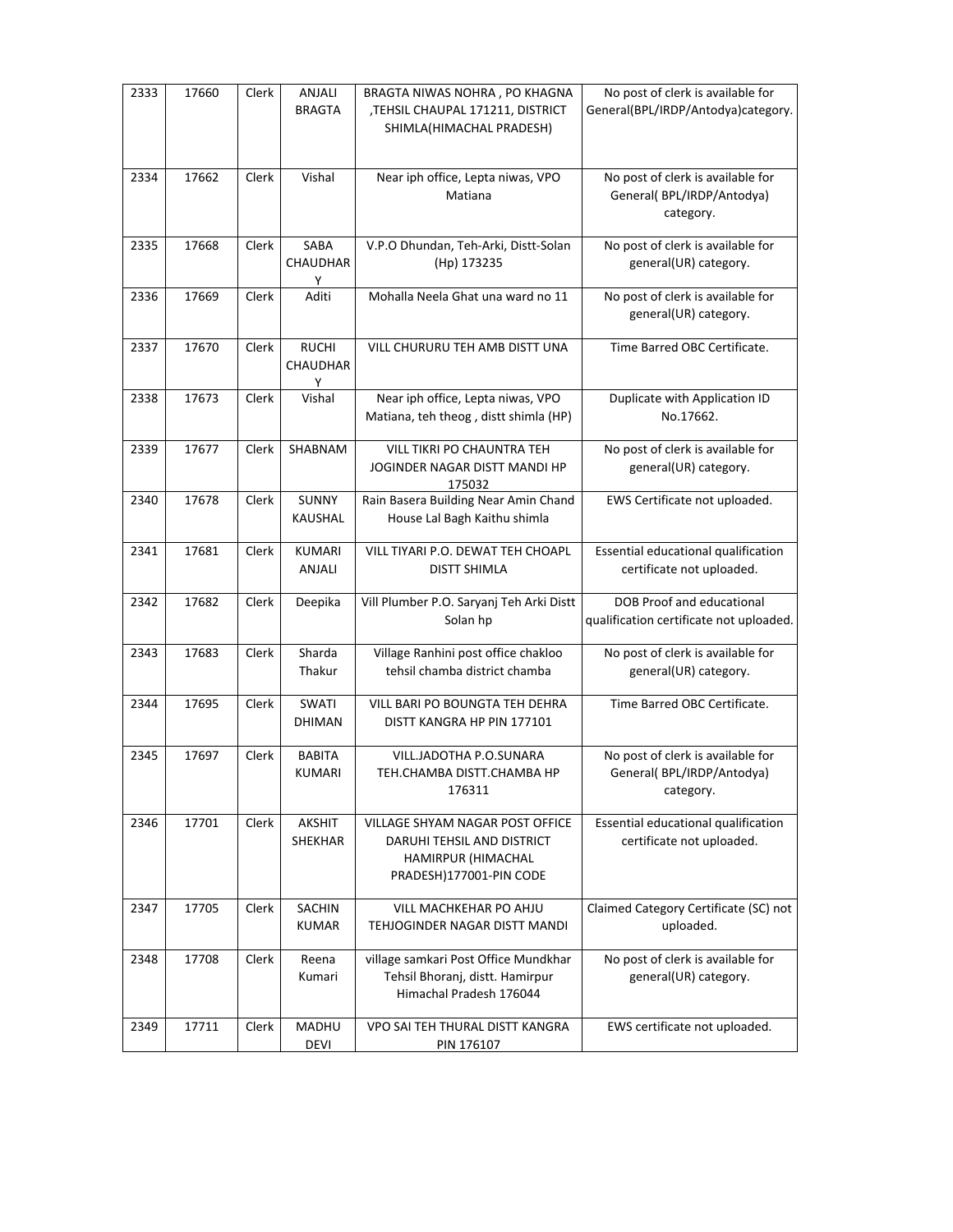| 2350 | 17712 | Clerk | <b>SUMIT</b><br>SHARMA            | Sumit Sharma S/O Ram Murti Sharma,<br>Ground Floor, Amit Lodge, Lower<br>Phagli Shimla-4, HP           | No post of clerk is available for<br>general(UR) category.                                             |
|------|-------|-------|-----------------------------------|--------------------------------------------------------------------------------------------------------|--------------------------------------------------------------------------------------------------------|
| 2351 | 17721 | Clerk | ANJEETA                           | vil dyarmoli p.o kutara teh rohru dist<br>shimla hp 171207                                             | Duplicate with Application ID<br>No.17736.                                                             |
| 2352 | 17732 | Clerk | <b>SUNITA</b><br><b>DEVI</b>      | VILL-DERDU, PO-KAPAHI, TEH-<br>SUNDERNAGAR, DISTT-MANDI, HP                                            | No post of clerk is available for<br>general(UR) category.                                             |
| 2353 | 17737 | Clerk | SHIVALI                           | VIL balla p o rakh TEH Palampur distt<br>kangra (H.P) Pincode 176059                                   | No post of clerk is available for<br>general(UR) category.                                             |
| 2354 | 17741 | Clerk | LOCHAN                            | V.P.O. MANJHU TEH. ARKI DISTT. SOLN<br>(H.P.) 173208                                                   | No post of clerk is available for<br>general(UR) category.                                             |
| 2355 | 17743 | Clerk | MANISH<br><b>KUMAR</b>            | VILLAGE BERYAL BEHAR P.O. CHOULI<br>TEHSIL RAKKAR DISTT.KANGRA HP PIN<br>177043                        | No post of clerk is available for<br>general(UR) category.                                             |
| 2356 | 17748 | Clerk | <b>KAVITA</b><br><b>DOGRA</b>     | VILL DUGLI PO NADHOLI TEH. JAWALI<br>DISTT KANGRA HP 176225                                            | Irrelevant graduation certificate<br>uploaded.                                                         |
| 2357 | 17751 | Clerk | <b>KANTI DEVI</b>                 | VILL. KATAHER P.O. POEG TEH.ANNI<br>DISTT. KULLU H.P. PIN CODE 172026                                  | DOB Proof and educational<br>qualification certificate not uploaded.                                   |
| 2358 | 17752 | Clerk | <b>JYOTI</b>                      | VILL HARYALI TANDA PO BHAMBLA TEH<br>BALDWARA DISTT MANDI HP 175004                                    | Claimed Category Certificate (OBC)<br>not uploaded.                                                    |
| 2359 | 17756 | Clerk | <b>NITIN</b>                      | VPO SER JAGASTEH RAJGARHDISTT<br><b>SIRMOUR H.P173101</b>                                              | <b>Essential EducationalQualification</b><br>certificate not Uploaded.                                 |
| 2360 | 17760 | Clerk | POONAM<br><b>KUMARI</b>           | VILL PATHLIAR PO PATHLIARTEHSIL<br>BARSAR, PATHLIAR (13/3) HAMIRPUR<br>HIMACHAL PRADESH 174305         | No post of clerk is available for<br>general(UR) category.                                             |
| 2361 | 17761 | Clerk | <b>SHANTI</b><br><b>DEVI</b>      | VILL, KATAHER P.O. POEG TEH.ANNI<br>DISTT. KULLU H.P. PIN CODE 172026                                  | <b>Essential Qualification Certificate &amp;</b><br>Claimed Category Certificate (SC) not<br>Uploaded. |
| 2362 | 17763 | Clerk | <b>ATTINDERA</b><br><b>KUMARI</b> | V. P. O. HARLOG TEHSIL GHUMARWIN<br>DISTRICT BILASPUR H. P. (174003)                                   | Duplicate with Application ID<br>No.17762.                                                             |
| 2363 | 17764 | Clerk | <b>ATTINDERA</b><br>KUMARI        | V. P. O. HARLOG TEHSIL GHUMARWIN<br>DISTRICT BILASPUR H. P. (174003)                                   | Duplicate with Application ID<br>No.17762.                                                             |
| 2364 | 17767 | Clerk | AAYUSH<br><b>KUMAR</b>            | VILL MANDLA, TEH THEOG,<br>MANDLA, TIYALI                                                              | <b>Essential EducationalQualification</b><br>certificate not Uploaded.                                 |
| 2365 | 17770 | Clerk | MEENA<br><b>KUMARI</b>            | W/O SURESH KUMAR, VILL. BALAKRUPI,<br>P.O. JALPEHAR, TEH. JOGINDER NAGAR,<br>DISTT. MANDI (H.P) 175015 | Graduation certificate not uploaded.                                                                   |
| 2366 | 17771 | Clerk | <b>JYOTI</b><br><b>THAKUR</b>     | Vill-Bhanet haldwari, P.O-Bharog -<br>baneri, Teh-Dadahu, Distt-Sirmour(H.P)<br>P. N-173022            | No post of clerk is available for<br>general(UR) category.                                             |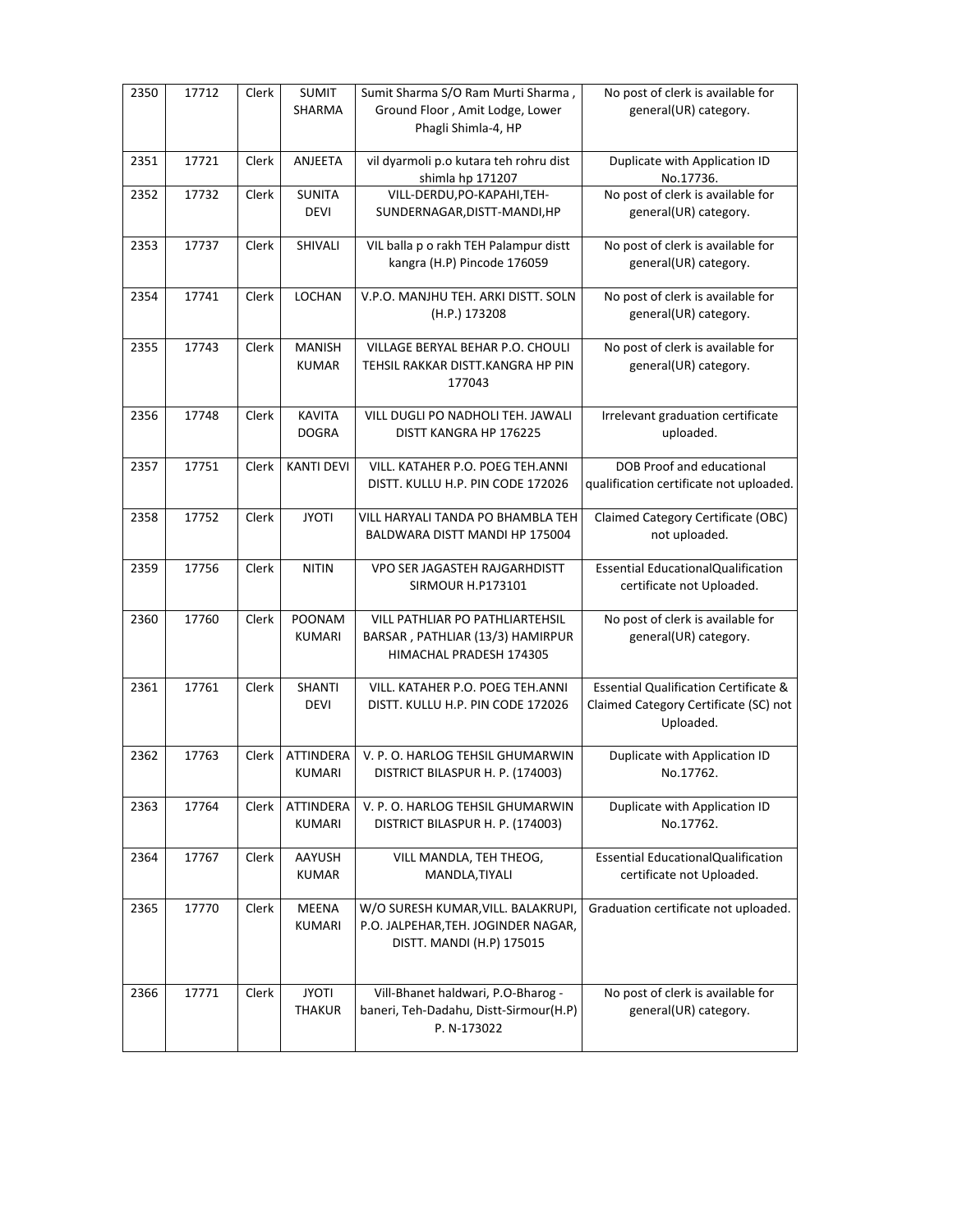| 2367 | 17773 | Clerk | AMITA DEVI                      | Vill Matog PO Kunhar Tehsil Arki Distr<br>Solan HP 173221                                 | DOB proof, essentialeducational<br>qualification and claim category (SC)<br>certificate not uploaded.  |
|------|-------|-------|---------------------------------|-------------------------------------------------------------------------------------------|--------------------------------------------------------------------------------------------------------|
| 2368 | 17778 | Clerk | Nidhi<br>kumari                 | Vill Bhanet Heldwarip.o Bharog Baneri<br>Teh Dadahu Distt sirmaur (H.p) pincode<br>173022 | No post of clerk is available for<br>general(UR) category.                                             |
| 2369 | 17779 | Clerk | <b>JANGI RAM</b><br>SAKLANI     | VILLAGE SAKOH (BAHLI) PO SIDHPUR<br>TEHSIL DHARAMPUR DISTT MANDI PIN<br>CODE 175040       | Ex-Serviceman Discharge Certificate<br>not uploaded.                                                   |
| 2370 | 17781 | Clerk | SUMAN<br><b>DEVI</b>            | banka ram bhawan ward 7 rahighat<br>theog                                                 | Essential educational qualification<br>certificate not uploaded.                                       |
| 2371 | 17784 | Clerk | SHIVANI                         | VPO BAKHALAG TEH. ARKI DISTT.<br>SOLAN H.P. PIN.CODE 173208                               | No post of clerk is available for<br>general(UR) category.                                             |
| 2372 | 17785 | Clerk | <b>ALKA</b><br><b>ANAND</b>     | VILL SATREHAR PO BHAWARNA TEH<br>PALAMPUR DISTT KANGRA HP 176083                          | Duplicate with Application ID<br>No.17775.                                                             |
| 2373 | 17788 | Clerk | PRAMILA<br><b>DEVI</b>          | V. P. O. HARLOG TEHSIL GHUMARWIN<br><b>DISTRICT BILASPUR PIN CODE: 174003</b>             | Duplicate with Application ID<br>No.17787.                                                             |
| 2374 | 17790 | Clerk | <b>KIRAN</b><br><b>KUMARI</b>   | Ward No. 6 Sakti Gali Mandir Bazar<br>Kangra Teh. & PO Kangra Distt. Kangra<br>176001     | No post of clerk is available for<br>General(BPL/IRDP/Antodya)<br>category.                            |
| 2375 | 17792 | Clerk | SAMRITI<br>SHARMA               | <b>VILLAGE KHANSRA PO</b><br>RAGHUNATHPURA TEHSIL SADAR DISTT<br>BILASPUR HP 174005       | No post of clerk is available for<br>general(UR) category and underage.                                |
| 2376 | 17793 | Clerk | <b>ANKITA</b><br>RAINA          | 645/5 Gali No 13 Jyoti Park Gurgaon                                                       | No post of clerk is available for<br>General( Ward Of Freedom<br>Fighter)category.                     |
| 2377 | 17796 | Clerk | <b>GULSHAN</b><br><b>KUMARI</b> | VILL GUJJARHATTI PO SWARGHAT TEH<br>NALAGARH DISTT SOLAN H.P PIN<br>174011                | No post of clerk is available for ST<br>category.                                                      |
| 2378 | 17827 | Clerk | <b>ANJU DEVI</b>                | VILL- DABRIAHAL, PO- CHIMNU, TEH-<br>JOGINDER NAGAR, DIST-MANDI, PIN<br>CODE-175015       | EWS Certificate not uploaded.                                                                          |
| 2379 | 17829 | Clerk | Vijay Kumari                    | Vill. Sojha P.O Pandoh Teh. Sadar Distt.<br>Mandi (H.P.)175124                            | No post of clerk is available for<br>general(UR) category.                                             |
| 2380 | 17830 | Clerk | MANJU<br><b>DEVI</b>            | VILL BHAREEL PO TRILOKPUR TEH<br>JAWALI DISTT KANGRA HP 176225                            | No post of clerk is available for<br>general(UR) category.                                             |
| 2381 | 17831 | Clerk | MANJU<br><b>DEVI</b>            | VILL BHAREEL PO TRILOKPUR TEH<br>JAWALI DISTT KANGRA HP 176225                            | Duplicate with Application ID<br>No.17830.                                                             |
| 2382 | 17835 | Clerk | Asha Kumari                     | Vill. Pando, P.O. Gumma, Tehsil<br>Joginder Nagar, Distt. Mandi (H.P.)<br>175015          | No post of clerk is available for<br>general(UR) category.                                             |
| 2383 | 17837 | Clerk | ANIL<br><b>KUMAR</b>            | VILL.JAYALANG PO.KHARARHATTI<br>TEH.ARKI DISTT.SOLAN HP                                   | <b>Essential Qualification Certificate &amp;</b><br>Claimed Category Certificate (SC) not<br>Uploaded. |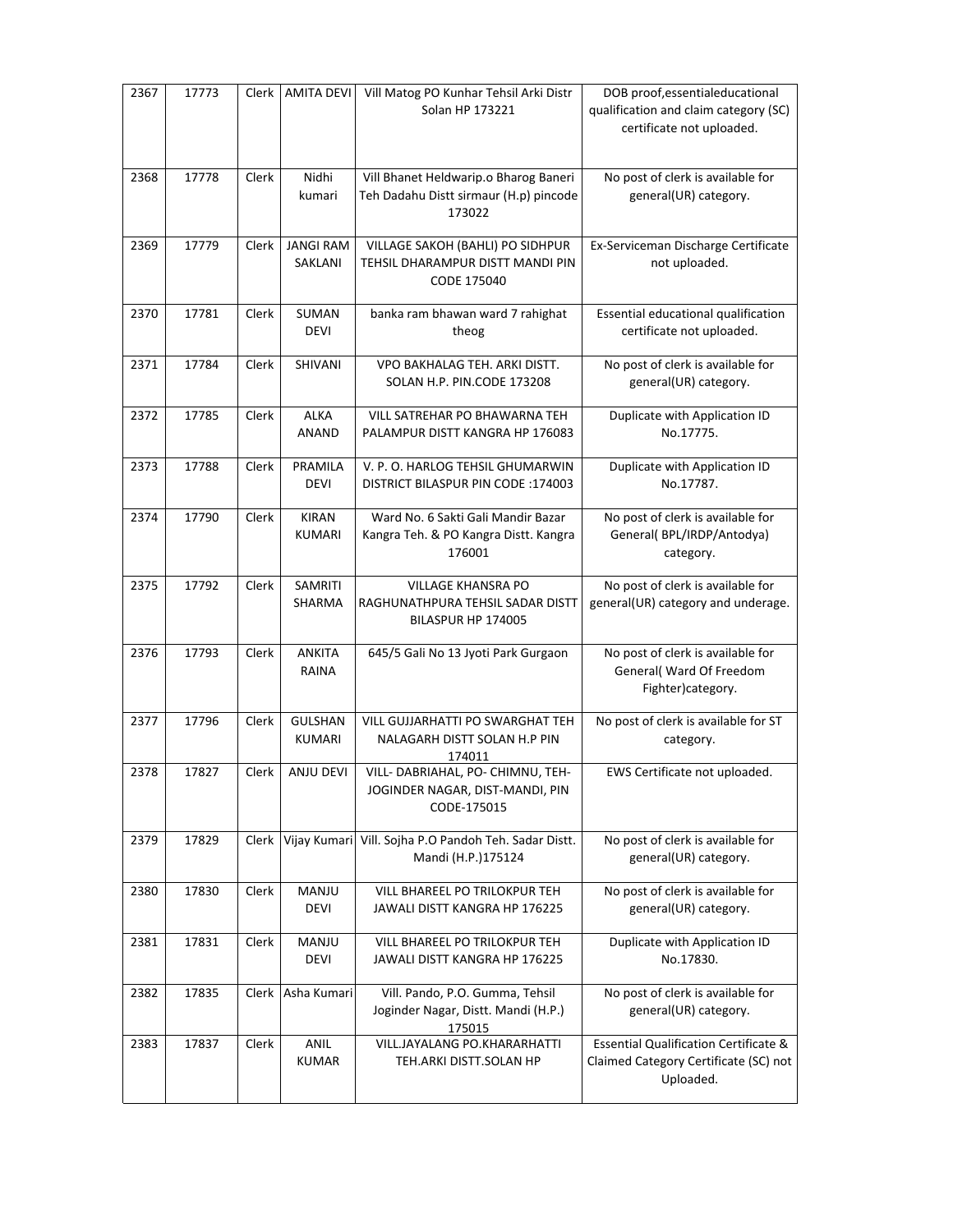| 2384 | 17842 | Clerk | SAKSHI                          | VPO KHARAT TEH BAROH DISTT<br>KANGRA HP-176054                                                   | No post of clerk is available for<br>general(UR) category.                                             |
|------|-------|-------|---------------------------------|--------------------------------------------------------------------------------------------------|--------------------------------------------------------------------------------------------------------|
| 2385 | 17844 | Clerk | <b>BRIJ LAL</b>                 | VILLAGE BAROG TEHSIL AND DISTRICT<br>SOLAN                                                       | No post of clerk is available for<br>general(UR) category.                                             |
| 2386 | 17846 | Clerk | <b>AVNI GARG</b>                | HOUSE NO. 6,1/4 BAZAR BAKLOH<br>CANTT, PO BAKLOH, TEH<br>BHATTIYAT, DISTT CHAMBA HPPIN<br>176301 | EWS Certificate not uploaded.                                                                          |
| 2387 | 17856 | Clerk | <b>ANKITA</b><br>RAINA          | Village gaggal po ladwara teh. Sahpur<br>distt. Kangra pin code 176208                           | Duplicate with Application ID<br>No.17793.                                                             |
| 2388 | 17863 | Clerk | PREETI                          | Village Sadhora, PO Baldeyan, Tehsil<br>Shimla Rural, Distt. Shimla. PIN-171012                  | No post of clerk is available for<br>general(UR) category.                                             |
| 2389 | 17868 | Clerk | <b>JATINDER</b><br><b>SINGH</b> | VILLAGE BALAH POST OFFICE<br>KOTLATEHSIL JAWALI DISTRICT KANGRA                                  | Duplicate with Application ID<br>No.8972.                                                              |
| 2390 | 17875 | Clerk | SAROJ                           | SAROJ C/O MAYANK NIWAS VILLAGE<br>GAHAN P O KAMLANAGAR SANJAULI                                  | No post of clerk is available for<br>general(UR) category.                                             |
| 2391 | 17877 | Clerk | Deepika                         | Village Bohlion Post office Shambhu<br>Wala Tehsil Nahan Distt. Sirmour HP.                      | Essential educational qualification<br>certificate not uploaded.                                       |
| 2392 | 17888 | Clerk | <b>ISHANT</b><br><b>KUMAR</b>   | VIRMANI NIWAS, NEAR G.H.S. LOWER<br>KHALINI SHIMLA                                               | Duplicate with Application ID<br>No.17873.                                                             |
| 2393 | 17894 | Clerk | <b>TAMANNA</b><br>KUMARI        | VILLAGE BODHAL POST OFFICE PAHRA<br>TEHSIL PALAMPUR DISTT KANGRA HP<br>(176087)                  | No post of clerk is available for<br>general(UR) category.                                             |
| 2394 | 17896 | Clerk | RAKESH<br><b>KUMAR</b>          | VILL CHHANCHHEAR PO GANGOTI<br>TEHSIL LAD- BHAROL DISTT MANDI HP<br>175032                       | DOB proof, essential educational<br>qualification and claim category (SC)<br>certificate not uploaded. |
| 2395 | 17898 | Clerk | veena negi                      | negi salliya enclave neridhar<br>kamlanagar sanjauli shimla 06                                   | No post of clerk is available for ST<br>category.                                                      |
| 2396 | 17901 |       | Clerk   BIMLA DEVI              | VILL MADHERA PO & TEH. RAJGARH<br>DISTT SIRMOUR PIN 173101                                       | No post of clerk is available for<br>general(UR) category.                                             |
| 2397 | 17902 | Clerk | <b>VIKAS</b>                    | Village Ghariach post office kunhar teh<br>arki Distt solan hp 173221                            | Duplicate with Application ID<br>No.17930.                                                             |
| 2398 | 17904 | Clerk | BABEETA<br><b>VERMA</b>         | VILLAGE KHOB P.O. KDHARGHAT TEHSIL<br>SUNNI DISTRICT SHIMLA PIN CODE-<br>171018 H.P.             | No post of clerk is available for<br>general(UR) category.                                             |
| 2399 | 17906 | Clerk | <b>DIVYA</b><br><b>THAKUR</b>   | VILLAGE TALARI PO DHARA TEH<br><b>BHUNTER DISTT KULLU</b>                                        | No post of clerk is available for<br>general(UR) category.                                             |
| 2400 | 17908 | Clerk | AJAY<br><b>KUMAR</b>            | BLOCK NO 10 FLAT NO 8 HIMUDA<br>COLONY CHOTTA SHIMLA URBAN<br><b>TSHIMLA HP</b>                  | No post of clerk is available for<br>general(UR) category.                                             |
| 2401 | 17915 | Clerk | <b>SITA DEVI</b>                | VILL. KHOR KA HARAP.O. KUNIHAR<br>DISTT SOLAN HP 173207                                          | Undergraduate                                                                                          |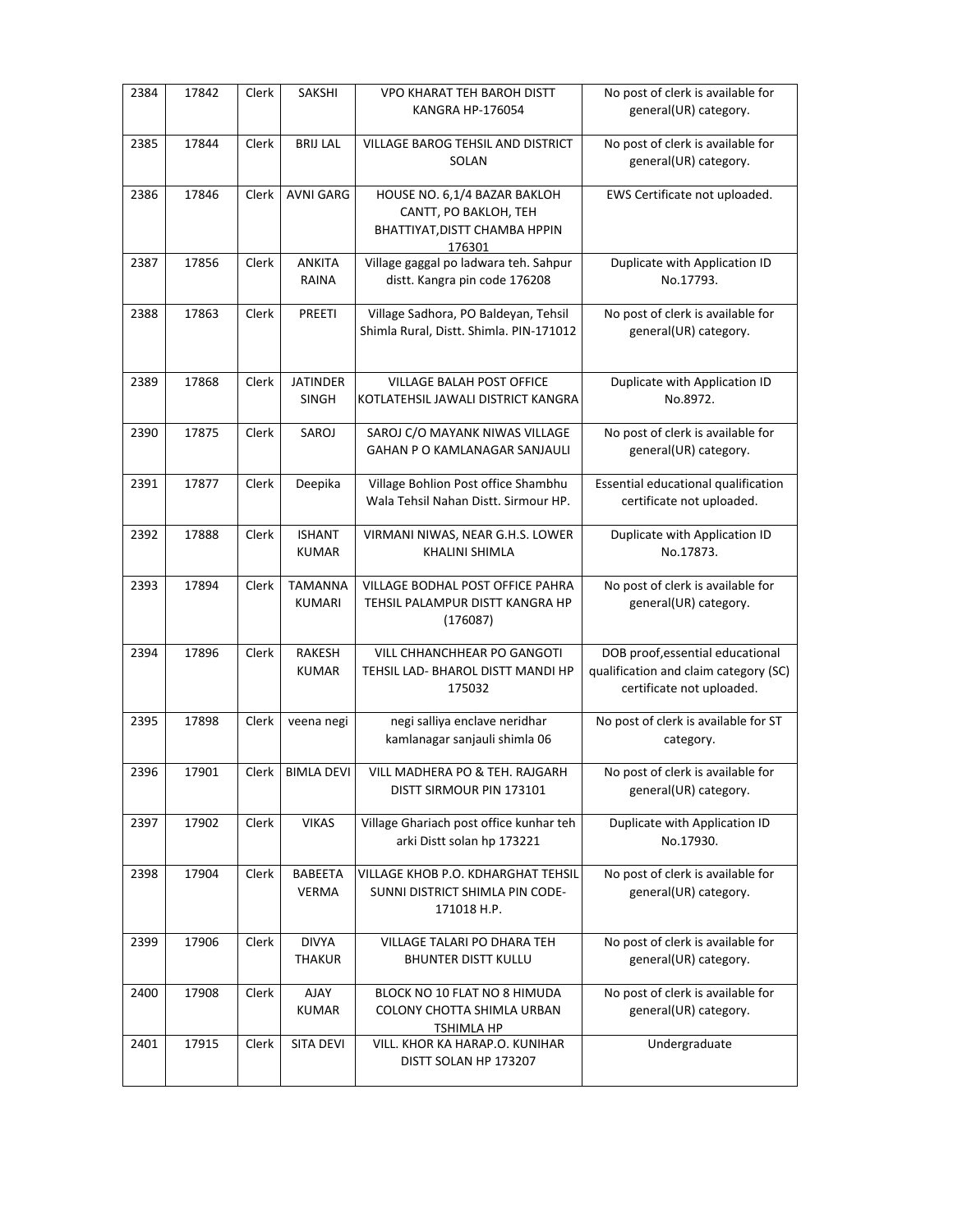| 2402 | 17918 | Clerk | AMAN<br><b>KUMAR</b>      | VILLAGE BAGIL P.O PARARA TEHSIL<br>DADAHU DISTT SIRMOUR H.P                                                               | Fee not verified.                                                                                              |
|------|-------|-------|---------------------------|---------------------------------------------------------------------------------------------------------------------------|----------------------------------------------------------------------------------------------------------------|
| 2403 | 17922 | Clerk | ANCHAL                    | VPO KALOOR TEHSIL NADAUN DISTT<br>HAMIRPUR HP 177033                                                                      | Claimed Category Certificate (OBC)<br>not uploaded.                                                            |
| 2404 | 17925 | Clerk | <b>SOMRAJ</b>             | VPO BADSU, BALH Mandi Mandi<br>Himachal Pradesh                                                                           | Undergraduate                                                                                                  |
| 2405 | 17926 | Clerk | PRATIBHA<br><b>THAKUR</b> | VILL KHATA PO DARLAGHAT TEH ARKI<br><b>DISTT SOLAN</b>                                                                    | Duplicate with Application ID<br>No.15347.                                                                     |
| 2406 | 17932 | Clerk | Nitish<br>Kumar           | Nala road ghuggar palampur DISTT<br>kangra Himachal Pradesh                                                               | Duplicate with Application ID 14006                                                                            |
| 2407 | 17933 | Clerk | Sanjay<br>Kumar           | Vill.Surd P.O.Nachhir Teh.Palampur<br>Distt.Kangra H.P Pin-176061                                                         | Undergraduate                                                                                                  |
| 2408 | 17940 | Clerk | nikita                    | 83/1 vill shallan po pujarlishelan                                                                                        | No post of clerk is available for<br>general(UR) category.                                                     |
| 2409 | 17941 | Clerk | SAHIL<br><b>BANYAL</b>    | vill. Abdullapur p.o. Zamanabad<br>teh&distt Kangra H.P. PIN CODE 176001                                                  | Ward of Ex-serviceman certificate not<br>uploaded.                                                             |
| 2410 | 17943 | Clerk | <b>KAMLESH</b><br>KUMARI  | VILLAGE - BEHNA, POST OFFICE - LUHRI,<br>TEHSIL-AANI, DISTT- KULLU PIN 172001                                             | DOB proof, essential educational<br>qualification certificate not uploaded<br>and Time barred OBC certificate. |
| 2411 | 17948 | Clerk | <b>VIKRANT</b><br>SHARMA  | VPO LAGRU TEHSIL KHUNDIAN DISTT<br>KANGRA HP 176031                                                                       | Duplicate with Application ID<br>No.17605.                                                                     |
| 2412 | 17949 | Clerk | seema<br>kumari           | V.P.O Sangla Teh. Sangla Disttic Kinnaur<br>(H.P) PIN. 172106                                                             | No post of Clerk is available for ST<br>Category                                                               |
| 2413 | 17950 | Clerk | <b>SHREYA</b><br>YADAV    | WARD NO. 8GANDHI CHOUK                                                                                                    | Non-Himachali Candiate                                                                                         |
| 2414 | 17953 | Clerk | Kapil Dev                 | Village-shamah, Postoffice-<br>shawga, Tehsil-Kamrou, District-<br>Sirmour, himachal pradesh, pincode<br>173029           | DOB proof, essential educational<br>qualification and claim category (OBC)<br>certificate not uploaded.        |
| 2415 | 17955 |       |                           | Clerk   SEEMA DEVI   W/O SH. YUGAL KISHORE VERMA, VILL.<br>& P.O. PALANIA, TEH. ARKI. DISTT.<br>SOLAN (HP) PINCODE-173208 | EWS Certificate not uploaded.                                                                                  |
| 2416 | 17956 | Clerk | <b>NEHA</b><br>CHAUHAN    | VILLAGE BHANALAG, PO ODDI, TEH<br>KUMARSAIN, DISTTI SHIMLA(HP) PIN<br>NO. 171213                                          | No post of clerk is available for<br>general(UR) category.                                                     |
| 2417 | 17966 | Clerk | <b>PUSHPA</b><br>DEVI     | VILL CHHANANU PO OHRA TEH BHALEI<br>DISTT.CHAMBA HP PIN 176308                                                            | Time barred OBC Certificate                                                                                    |
| 2418 | 17968 | Clerk | SHEETAL                   | VILL GUJRODHAR P.O JASSAL TEH<br>KARSOG DISTT MANDI PIN CODE<br>175009 H.P.                                               | Duplicate with Application ID 17967                                                                            |
| 2419 | 17970 | Clerk | SHEETAL                   | VILL GUJRODHAR P.O JASSAL TEH<br>KARSOG DISTT MANDI PIN CODE<br>175009 H.P.                                               | Duplicate with Application ID 17967                                                                            |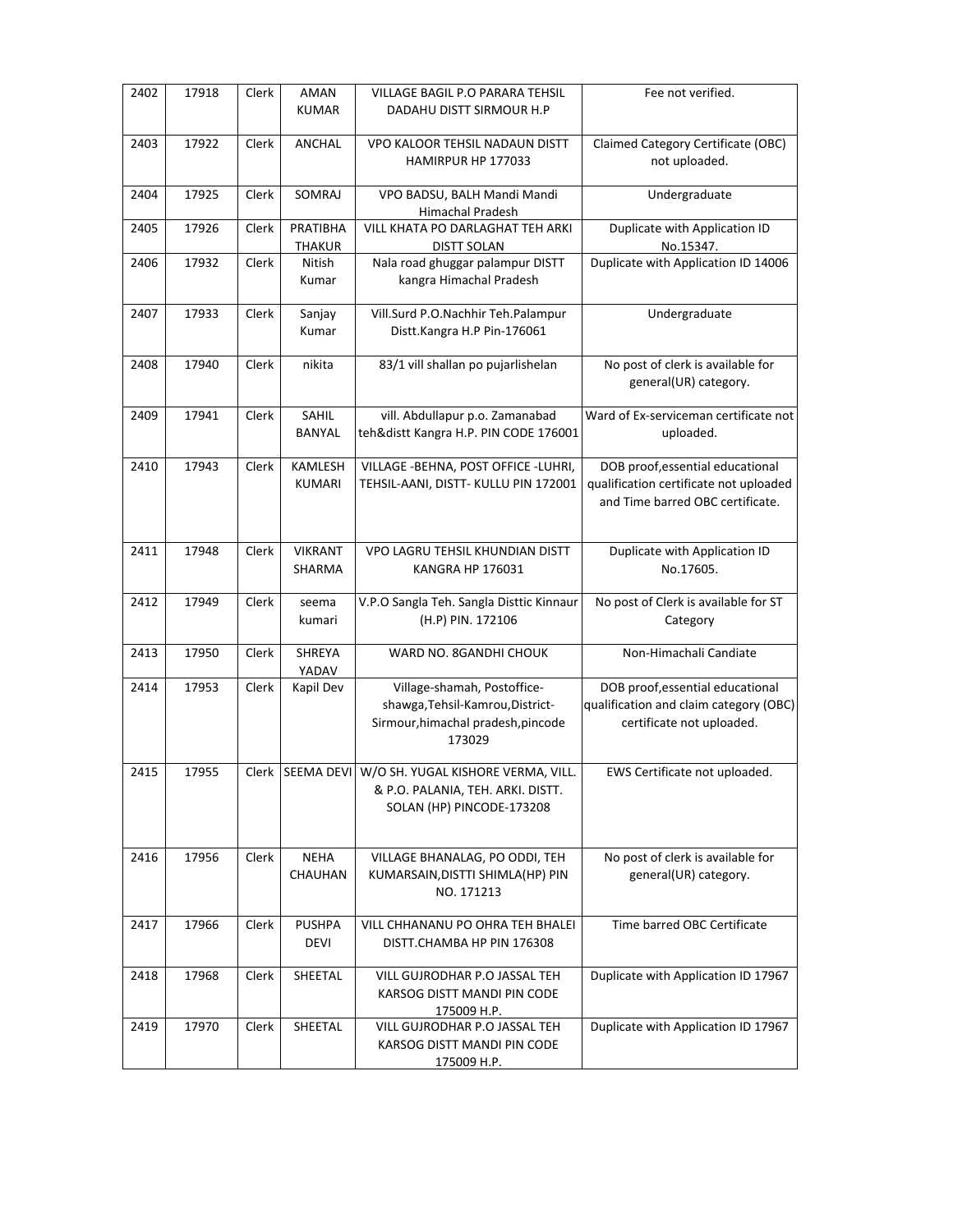| 2420 | 17974 | Clerk | Afsana<br>Begum           | Village - Toka Nagla, Post office-<br>Ganguwala Jamniwala, Tehsil - Paonta<br>Sahib, District-Sirmour(H.p.)  | Educational qualification certificates<br>not uploaded.                                                 |
|------|-------|-------|---------------------------|--------------------------------------------------------------------------------------------------------------|---------------------------------------------------------------------------------------------------------|
| 2421 | 17978 | Clerk | Afsana<br>Begum           | Village Toka Nagla, post office-<br>Ganguwala Jamniwala, Tehsil -Paonta<br>sahib, District Sirmour, (H.P.)   | Duplicate with application ID 17974                                                                     |
| 2422 | 17981 | Clerk | Santosh<br>Kumari         | Vill dugnihar p.oDhundan teh<br>arkidistrictsolan pin code 171102                                            | No post of clerk is available for<br>general(UR) category.                                              |
| 2423 | 17990 | Clerk | <b>KHEM LATA</b>          | Vill Bhanon PO Maan Teh Arki Distt<br>Solan HP pincode 173218                                                | No post of clerk is available for<br>general(UR) category.                                              |
| 2424 | 17992 | Clerk | Monika                    | vill. Devgarh, PO. Samoli, Teh. Rohru,<br>Distt. Shimla (H.P) 171207                                         | No post of clerk is available for<br>general(UR) category.                                              |
| 2425 | 17994 | Clerk | Madhumita                 | Village Themgarang P.O Sangla Disrtic<br>Kinnaur (H.P) Pin. 172106                                           | No post of Clerk is available for ST<br>Category                                                        |
| 2426 | 17996 | Clerk | <b>POONAM</b>             | Vill lahar kotlu po sudhial teh nadaun<br>distt hamirpur pin code177042                                      | DOB proof, essential educational<br>qualification and claim category (OBC)<br>certificate not uploaded. |
| 2427 | 18014 | Clerk | Shruti<br>Sharma          | Village kiari post office sarog thesil<br>theog district shimla                                              | No post of clerk is available for<br>general(UR) category.                                              |
| 2428 | 18015 | Clerk | SHRESTHA<br><b>KUMARI</b> | Vill Targhel PO Taroun Teh Ghumarwin<br>Distt Bilaspur (HP) Pin Code 174027                                  | No post of clerk is available for<br>general(UR) category.                                              |
| 2429 | 18018 | Clerk | POOJA DEVI                | VPO Dadh Teh. Palampur Distt. Kangra<br>HP                                                                   | No post of clerk is available for ST<br>category.                                                       |
| 2430 | 18028 | Clerk | Parveen<br>Kumar          | Ayush lodge kangnadhar Phase -3 New<br>Shimla Shimla -171009                                                 | DOB proof not uploaded.                                                                                 |
| 2431 | 18037 | Clerk | Priti                     | V.P.O-Thana, Teh- Chirgaon, Shimla<br>Himachal Pradesh pin code-171214                                       | Son/Daughter/Wife of OBC Ex-<br>servicemancertificate not uploaded.                                     |
| 2432 | 18044 | Clerk | PRIYA                     | Vill rori kori po chanour teh dada siba<br>diatt. Kangra 177113                                              | No post of clerk is available for<br>general(UR) category.                                              |
| 2433 | 18059 | Clerk | Luxmi Devi                | VPO - BRARTA TEH - SARKAGHAT<br>DISTRICT - MANDI PIN - 175024                                                | No post of clerk is available for<br>general(UR) category.                                              |
| 2434 | 18061 | Clerk | <b>DEEPIKA</b>            | VILLAGE KOTHI PO SHALAGHAT TEH<br>ARKI DISTT SOLAN HP 173208                                                 | DOB Proof and educational<br>qualification certificate not uploaded.                                    |
| 2435 | 18063 | Clerk | <b>DIKSHA</b>             | VIIAGE THOWN PO MANGOO TEH ARKI<br>DISTT SOLAN HP 171102                                                     | <b>DOB Proof and educational</b><br>qualification certificate not uploaded.                             |
| 2436 | 18074 | Clerk | PRAVEEN<br><b>KUMAR</b>   | VILLAGE - NAYA, POST OFFICE -<br>HALLAN, TEHSIL- SHILLAI DISTRICT -<br>SIRMOUR, HIMACHAL PRADESH<br>(173027) | Duplicate with Application ID<br>No.18166.                                                              |
| 2437 | 18079 | Clerk | Ankita<br>Sharma          | Village Sasan Po naswal teh ghumarwin<br>district bilaspur hp pin code 174021                                | No post of clerk is available for<br>general(UR) category.                                              |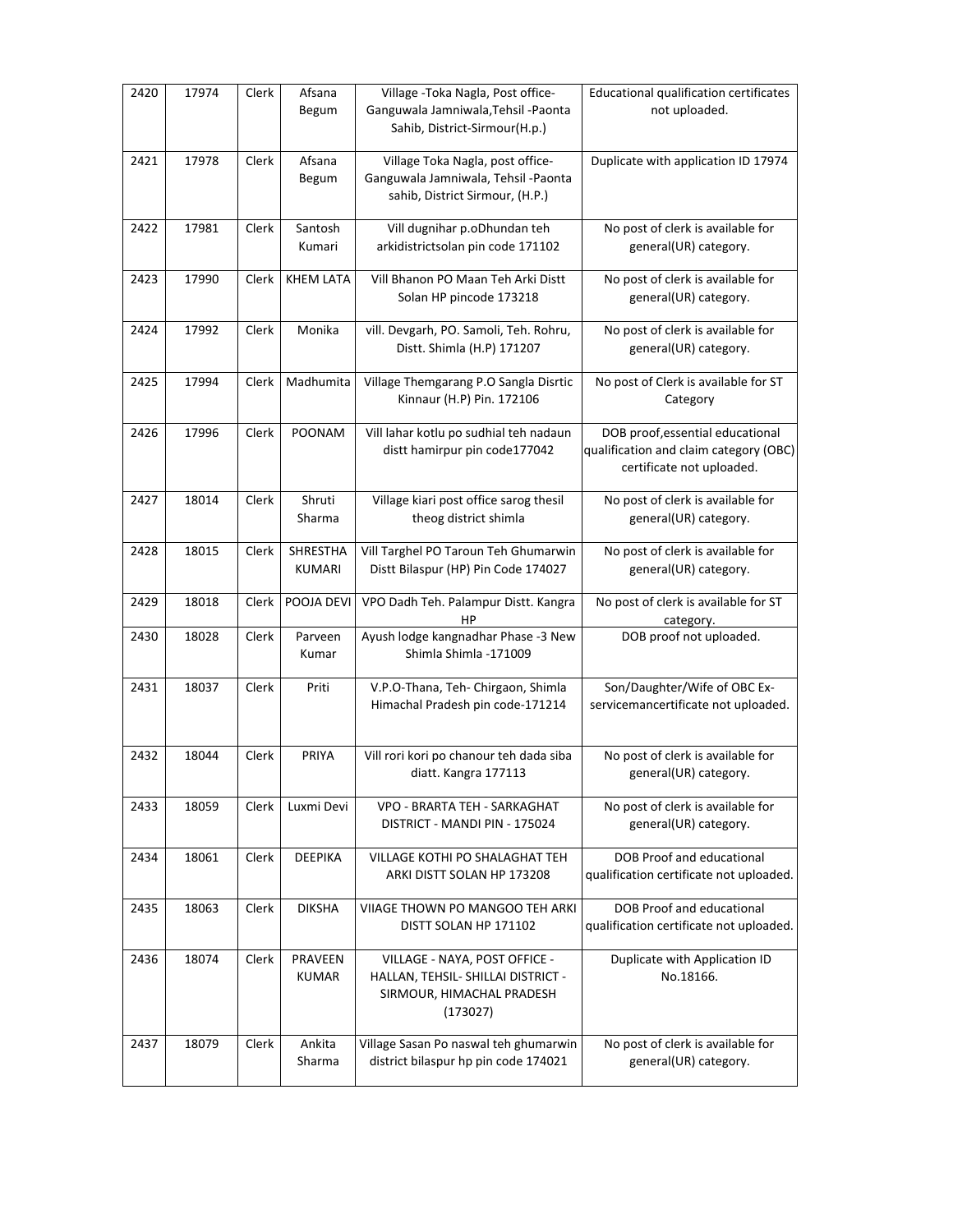| 2438 | 18091 | Clerk | Jyoti devi                            | Vpo kolar teh paonta sahib distt<br>sirmour himachal pradesh pin 173001                 | No post of clerk is available for<br>general(UR) category.                                                                               |
|------|-------|-------|---------------------------------------|-----------------------------------------------------------------------------------------|------------------------------------------------------------------------------------------------------------------------------------------|
| 2439 | 18093 | Clerk | SHEETAL<br><b>PUNDIR</b>              | H.NO.297/1 MOHALLA DHABON<br>NAHAN TEH. NAHAN DISTT. SIRMOUR<br>H.P.                    | Graduation certificate not uploaded.                                                                                                     |
| 2440 | 18103 | Clerk | ShHILPA                               | Vill- Panoli Po- Khunni Teh-Nankhri<br>Distt-Shimla(HP)171213                           | No post of clerk is available for<br>general(UR) category.                                                                               |
| 2441 | 18104 | Clerk | SHILPA                                | Vill- Panoli Po- Khunni Teh-Nankhri<br>Distt-Shimla(HP) 171213                          | Duplicate with Application ID<br>No.18103.                                                                                               |
| 2442 | 18133 | Clerk | SHALLY<br>KAUNDAL                     | W/O RAJNEESH RANA VILL<br>TARANGWAL PO LAHAR TEH NADAUN<br>DISTT HAMIRPUR HP            | Duplicate with Application ID<br>No.18256.                                                                                               |
| 2443 | 18134 | Clerk | ABHIMANY<br>U KAUNDAL                 | VILL BARI PO BAUNGTA TEHSIL<br>DEHRADIST KANGRA HP 177101                               | Essential Qualification Certificate,<br>Claimed Category Certificate OBC<br>andSon/Daughter/Wife of OBC Ex-<br>serviceman) not Uploaded. |
| 2444 | 18138 | Clerk | <b>REETA DEVI</b>                     | V.P.O SHOLI TEH. NANKHARI DISTT.<br>SHIMLA H.P 172001                                   | Duplicate with Application ID<br>No.10392.                                                                                               |
| 2445 | 18141 | Clerk | Lalit kumar                           | Block 20 set 12 u.s club the mall shimla<br>pin 171001                                  | Graduation certificate not uploaded.                                                                                                     |
| 2446 | 18143 | Clerk | <b>SARIKA</b>                         | Village Koti, Post Office, Kiari, Tehsil<br>Kotkhai, District Shimla, H.P. 171204       | Duplicate with Application ID<br>No.13350.                                                                                               |
| 2447 | 18148 | Clerk | <b>SACHIN</b><br><b>CHOUDHAR</b><br>Υ | VPO PAROURTEHSIL PALAMPURDISTT<br>KANGRAHP 176064                                       | Undergraduate.                                                                                                                           |
| 2448 | 18149 | Clerk | <b>MANISHA</b><br><b>THAKUR</b>       | Vill. Khanet P.O. Bychari Teh/Distt<br>Shimla                                           | Duplicate with Application ID<br>No.19143                                                                                                |
| 2449 | 18150 | Clerk | <b>MANISHA</b><br>THAKUR              | Vill. Khanet P.O. Bychari Teh/Distt<br>Shimla                                           | Duplicate with Application ID<br>No.19143.                                                                                               |
| 2450 | 18154 | Clerk | MEENAKSHI<br>CHANDEL                  | 56/1vpo Deha Tehsil Theog District<br>Shimla H.P.171220                                 | No post of clerk is available for<br>general(UR) category.                                                                               |
| 2451 | 18157 | Clerk | <b>MANISH</b><br><b>KUMAR</b>         | VILLAGE BARYAL, PO MANGOO, TESHIL<br>ARKI, DISTT. SOLAN HIMACHAL<br>PRADESH             | Duplicate with Application ID<br>No.18183.                                                                                               |
| 2452 | 18158 | Clerk | Surender                              | Block no.1 set no.3 new flawer dale<br>chhota shimla                                    | Fee not verified.                                                                                                                        |
| 2453 | 18162 | Clerk | <b>DEEPIKA</b><br>KATOCH              | <b>VILLAGE KHUDLI PO RAKKAR TEHSIL</b><br><b>BAIJNATH DIST KANGRA</b>                   | No post of clerk is available for<br>general(UR) category.                                                                               |
| 2454 | 18163 | Clerk | <b>MANISH</b><br><b>KUMAR</b>         | Village baryal post office mangoo Tehsil<br>arki Distt solan Himachal Pradesh<br>171102 | Duplicate with Application ID<br>No.18183.                                                                                               |
| 2455 | 18165 | Clerk | <b>Rohit Kumar</b>                    | Village ManjhotPO Ropa Tehsil and<br>District Hamirpur HP 177001                        | DOB Proof and Claimed Category<br>Certificate (SC) not uploaded.                                                                         |
| 2456 | 18167 | Clerk | KALPANA                               | VILL SHILL PO HALOG DHAMI TEHSIL<br>AND DISTT SHIMLA                                    | No post of clerk is available for<br>general(UR) category.                                                                               |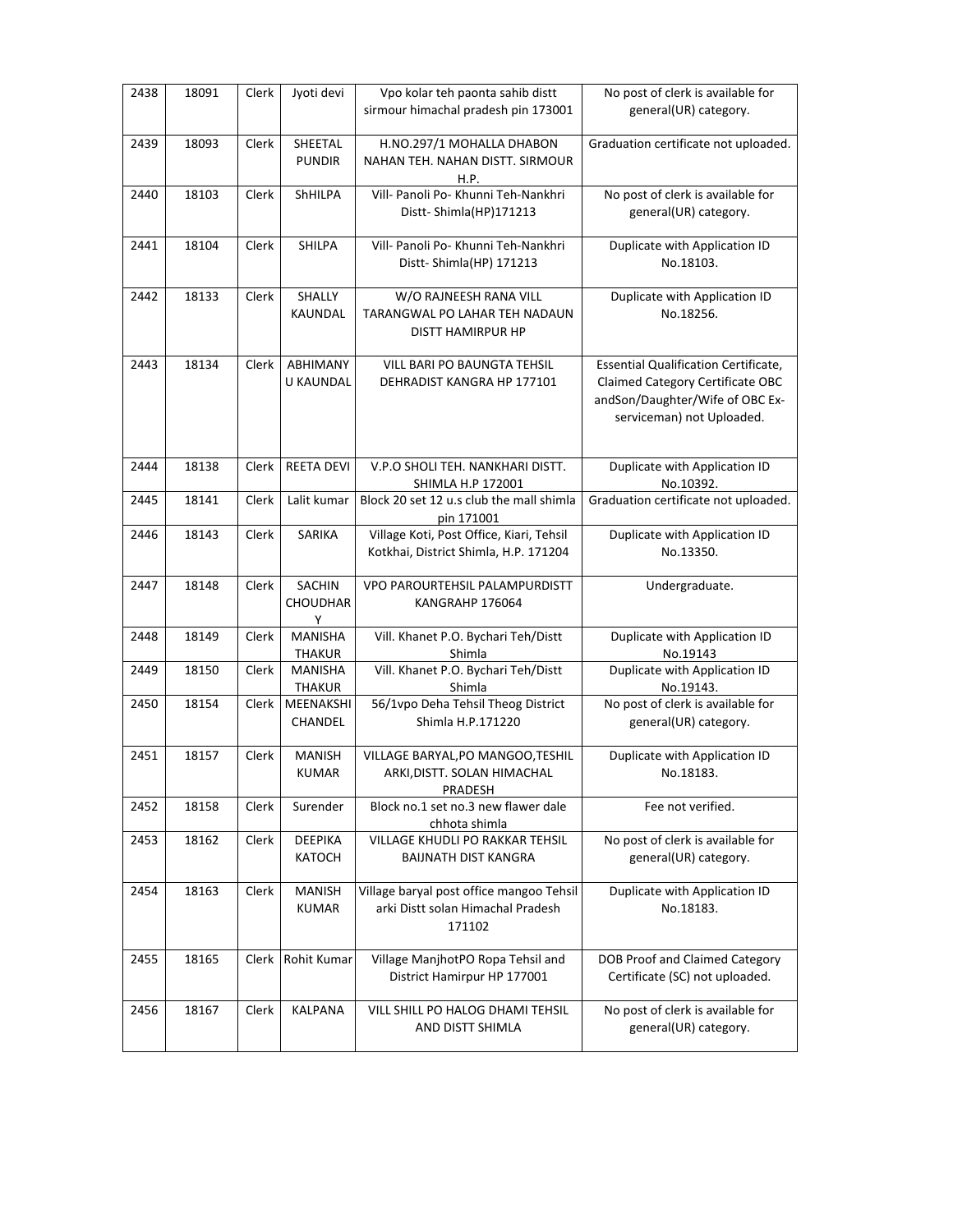| 2457 | 18169 | Clerk | PRAVEEN<br><b>KUMAR</b>        | VILLAGE - NAYA, POST OFFICE -<br>HALLAN, TEHSIL-SHILLAI, DISTRICT -<br>SIRMOUR, HIMACHAL PRADESH<br>(173027) | Duplicate with Application ID<br>No.18166.                 |
|------|-------|-------|--------------------------------|--------------------------------------------------------------------------------------------------------------|------------------------------------------------------------|
| 2458 | 18170 | Clerk | RAJINDER<br><b>KUMAR</b>       | VILLAGE RAHJOL PO TAL DISTRICT AND<br>TEHSIL HAMIRPUR HIMACHAL PRADESH<br>177401                             | Ex-Serviceman Discharge Certificate<br>not uploaded.       |
| 2459 | 18174 | Clerk | SONIKA<br><b>ATWAL</b>         | Vill Jaskot PO Jhaniari TehNadaun Distt<br>Hamirpur H.P.                                                     | No post of clerk is available for<br>general(UR) category. |
| 2460 | 18178 | Clerk | <b>KANIKA</b>                  | VILL BARA PO BHOUNKA TEH JAWALI<br>DISTT KANGRA HP 176225                                                    | No post of clerk is available for<br>general(UR) category. |
| 2461 | 18181 | Clerk | MEENAKSHI                      | VILL SHILL PO HALOG DHAMI TEHSIL<br>AND DISTT SHIMLA                                                         | No post of clerk is available for<br>general(UR) category. |
| 2462 | 18182 | Clerk | <b>JAYTI NEGI</b>              | Village pangi tehsil kalpa district<br>kinnaur pincode 172101 Himachal<br>pradesh                            | No post of clerk is available for<br>general(UR) category. |
| 2463 | 18185 | Clerk | <b>JAYTI NEGI</b>              | Village pangi tehsil kalpa district<br>kinnaur pincode 172107 Himachal<br>pradesh                            | No post of clerk is available for<br>general(UR) category. |
| 2464 | 18186 | Clerk | Mohini<br>Kalsiya              | House No. 2014, Sector 24-C,<br>Chandigarh-160023                                                            | Non-Himachali candidate.                                   |
| 2465 | 18189 | Clerk | <b>PRAVEEN</b><br><b>KUMAR</b> | VILL.P.O DEVAMANDAL TEH. NOHRA,<br><b>DISTT SIRMOUR</b>                                                      | Fee not verified.                                          |
| 2466 | 18191 | Clerk | JAYTI NEGI                     | Village pangi tehsil kalpa district<br>kinnaur pincode 172107 himachal<br>pradesh                            | No post of clerk is available for ST<br>category.          |
| 2467 | 18197 | Clerk | CHANDER<br><b>KANTA</b>        | VILL KOTHI P.O MARHANA TEH<br><b>GHUMARWIN DISTT BILASPUR PIN</b><br>174027                                  | No post of clerk is available for<br>general(UR) category. |
| 2468 | 18199 | Clerk | SHEETAL<br>SHARMA              | VILL SHILL PO HALOG DHAMI TEHSIL<br>AND DISTT SHIMLA                                                         | No post of clerk is available for<br>general(UR) category. |
| 2469 | 18202 | Clerk | SHALU                          | <b>VILL RADA BHANKHER PO</b><br>MOHANGHATTI TEH JOGINDER NAGAR<br><b>DISTT MANDI</b>                         | No post of clerk is available for<br>general(UR) category. |
| 2470 | 18206 | Clerk | SHIVAM                         | JAMUNA BHAWAN LOWER CHAKKAR<br><b>SHIMLA 17005</b>                                                           | No post of clerk is available for<br>general(UR) category. |
| 2471 | 18212 | Clerk | <b>BANDNA</b><br><b>KUMARI</b> | VILL-HAINJA PO-BHAWARNA TEH-<br>PALAMPUR DISTT-KANGRA 176083                                                 | No post of clerk is available for<br>general(UR) category. |
| 2472 | 18213 | Clerk | <b>KIRAN</b><br><b>VERMA</b>   | Comly bank near by victory tunnel,<br>Ramesh niwas set no.- 4                                                | No post of clerk is available for<br>general(UR) category. |
| 2473 | 18218 | Clerk | <b>RITWIK</b><br>GOEL          | BISHOP COTTON SCHOOL CAMPUS,<br>SHIMLA HP 171002                                                             | No post of clerk is available for<br>general(UR) category. |
| 2474 | 18219 | Clerk | MEENAKSHI<br>CHANDEL           | 56/1Vpo Deha Tehsil Theog District<br>Shimla H.P. 171220                                                     | Duplicate with Application ID<br>No.18154.                 |
| 2475 | 18226 | Clerk | MAHENDER<br>LAL                | VILLAGE BAGRI PO GADHERY TEH.<br>SUNNI DISTT. SHIMLA                                                         | Duplicate with Application ID<br>No.18233.                 |
| 2476 | 18243 | Clerk | Tanu Kumari                    | VPO Pain kuffer Tehsil Rajgarh Distt<br>Sirmour HP 173223                                                    | No post of clerk is available for<br>general(UR) category. |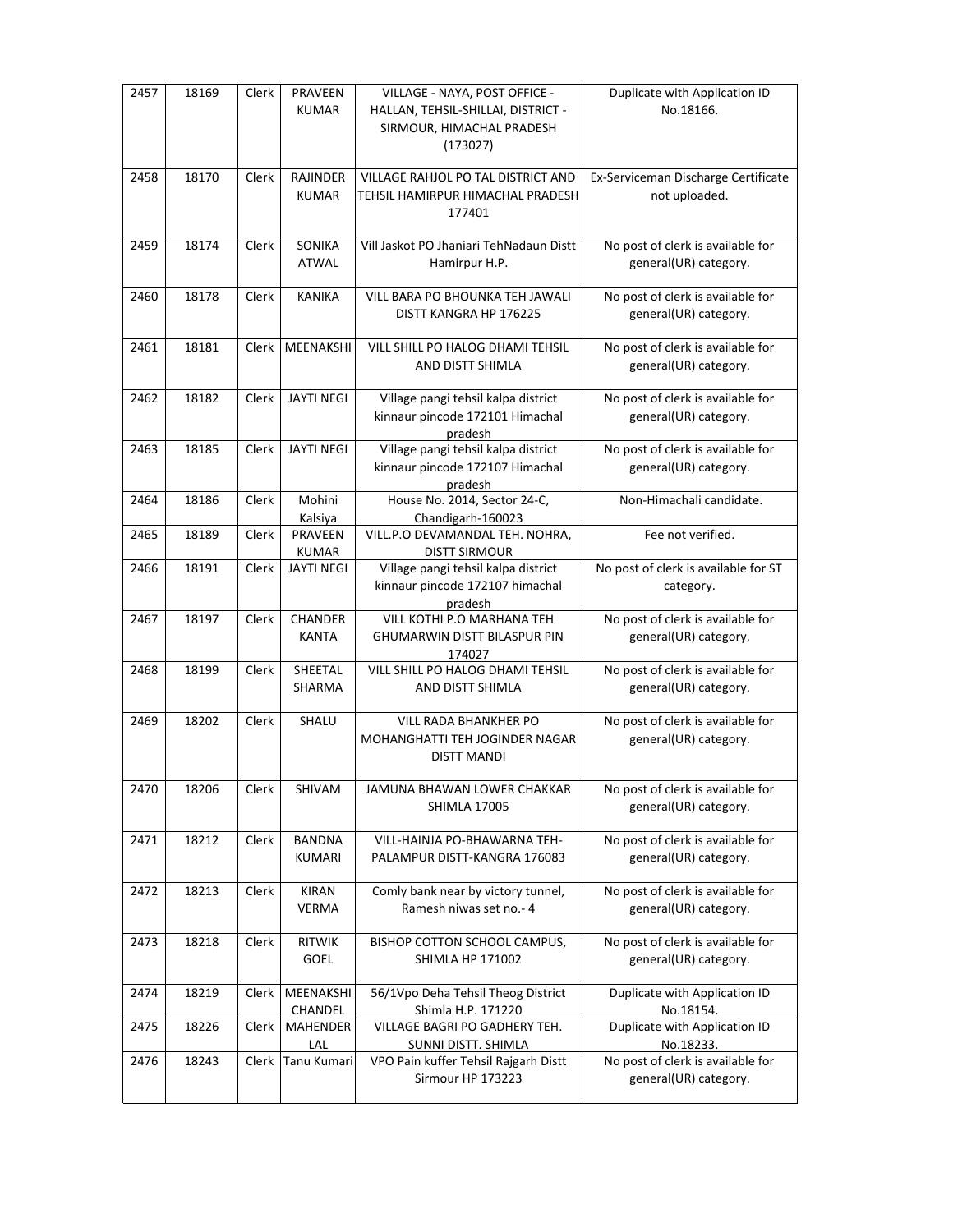| 2477 | 18245 | Clerk        | <b>JYOTI RANI</b>              | VILLAGE-JAGNIJAR, P.O-<br>UPPERLAMBAGAON, TEH. -<br>JAISINGHPUR, PINCODE-176096(HP)                 | Duplicate with Application ID<br>No.18576.                 |
|------|-------|--------------|--------------------------------|-----------------------------------------------------------------------------------------------------|------------------------------------------------------------|
| 2478 | 18246 | Clerk        | Rozi                           | Village Diswani, P.O. Kaloti, Teh.<br>Chirgaon, Distt. Shimla, Himachal<br>Pradesh, Pin Code 171208 | No post of clerk is available for<br>general(UR) category. |
| 2479 | 18247 | Clerk        | <b>URVASHI</b><br><b>VERMA</b> | Village.jajehar, p.o.gumma, teh.sunni<br>,distt.shimla, HP, PINCODE-171018                          | No post of clerk is available for<br>general(UR) category. |
| 2480 | 18252 | Clerk        | Monika                         | vill salang, P.o Tikrooteh jogindernagar<br>DISTT-Mandi, pin code 175032                            | No post of clerk is available for<br>general(UR) category. |
| 2481 | 18255 | Clerk        | <b>KASHMIR</b><br><b>SINGH</b> | Village piun po kotkhamradha teh aut<br>distt mandi hp 175121                                       | Duplicate with Application ID<br>No.18265.                 |
| 2482 | 18256 | Clerk        | SHALLY<br>KAUNDAL              | W/O RAJNEESH RANA VILL<br>TARANGWAL PO LAHAR TEH NADAUN<br><b>DISTT HAMIRPUR HP</b>                 | Claimed Category Certificate (OBC)<br>not uploaded.        |
| 2483 | 18259 | Clerk        | SUSHILA<br><b>RAWAT</b>        | KH-97/19, GALI NO-11 F BLOCK                                                                        | No post of clerk is available for<br>general(UR) category. |
| 2484 | 18264 | <b>Clerk</b> | POOJA<br><b>SHARMA</b>         | VILL NANAWIN PO MALANGAR TEH<br>BANGANA DISTT UNA HP -174308                                        | No post of clerk is available for<br>general(UR) category. |
| 2485 | 18269 | Clerk        | <b>TAMANNA</b>                 | VPO BANGOLI TEHSIL DEHRA GOPIPUR<br>SUB TEHSIL HARIPURDISTRICT KANGRA<br>HP 176028                  | No post of clerk is available for<br>general(UR) category. |
| 2486 | 18273 | Clerk        | Amandeep<br>Kaur               | vill. aspal kalan                                                                                   | Non-Himachali candidate.                                   |
| 2487 | 18276 | Clerk        | Rachna<br>Kumari               | vpo Sarain, Teh.Chopal, distt. shimla HP<br>171211                                                  | Duplicate with Application ID<br>No.18244.                 |
| 2488 | 18297 | Clerk        | Naveen<br>Kumar                | VPO Gahar Teh Sarkaghat Distt Mandi<br>HP                                                           | Duplicate with Application ID 11746                        |
| 2489 | 18302 | Clerk        | REKHA                          | DALWAN NIWAS VILL. PANOG P.O.<br>PANOG DIST. SIRMOUR H.P                                            | No post of clerk is available for<br>general(UR) category. |
| 2490 | 18304 | Clerk        | <b>NISHANT</b>                 | VILL PEJA PO KHASHADHAR TEH<br>CHIRGAON DISTT SHIMLA HP                                             | No post of clerk is available for<br>general(UR) category. |
| 2491 | 18305 | Clerk        | <b>MEGHA</b><br>SHARMA         | Sharma's dev niwas below children park<br>sanjauli                                                  | No post of clerk is available for<br>general(UR) category. |
| 2492 | 18316 | Clerk        | abhishek<br>bharti             | vpo jheol teh dhramshala distt kangra<br>(h.p.)176001                                               | Undergraduate.                                             |
| 2493 | 18329 | Clerk        | Priyanka<br>walia              | Vill Sayanh PO Lohara Teh Balh Distt<br>Mandi PinCode 175027                                        | No post of clerk is available for<br>general(UR) category. |
| 2494 | 18330 | Clerk        | RASHIKA<br><b>THAKUR</b>       | VILL BANAI PO JALPEHAR TEHSIL<br>JOGINDER NAGAR DISTT MANDI HP                                      | No post of clerk is available for<br>general(UR) category. |
| 2495 | 18332 | Clerk        | <b>PALAM DEVI</b>              | H/N 93/B, LOWER BAZAR SUBATHU,<br><b>SOLAN HP 173206</b>                                            | No post of clerk is available for ST<br>category.          |
| 2496 | 18337 | Clerk        | <b>RACHNA</b>                  | VILL LAWANKHAR PO JALPEHAR TEHSIL<br>JOGINDER NAGAR DISTT MANDI HP                                  | No post of clerk is available for ST<br>category.          |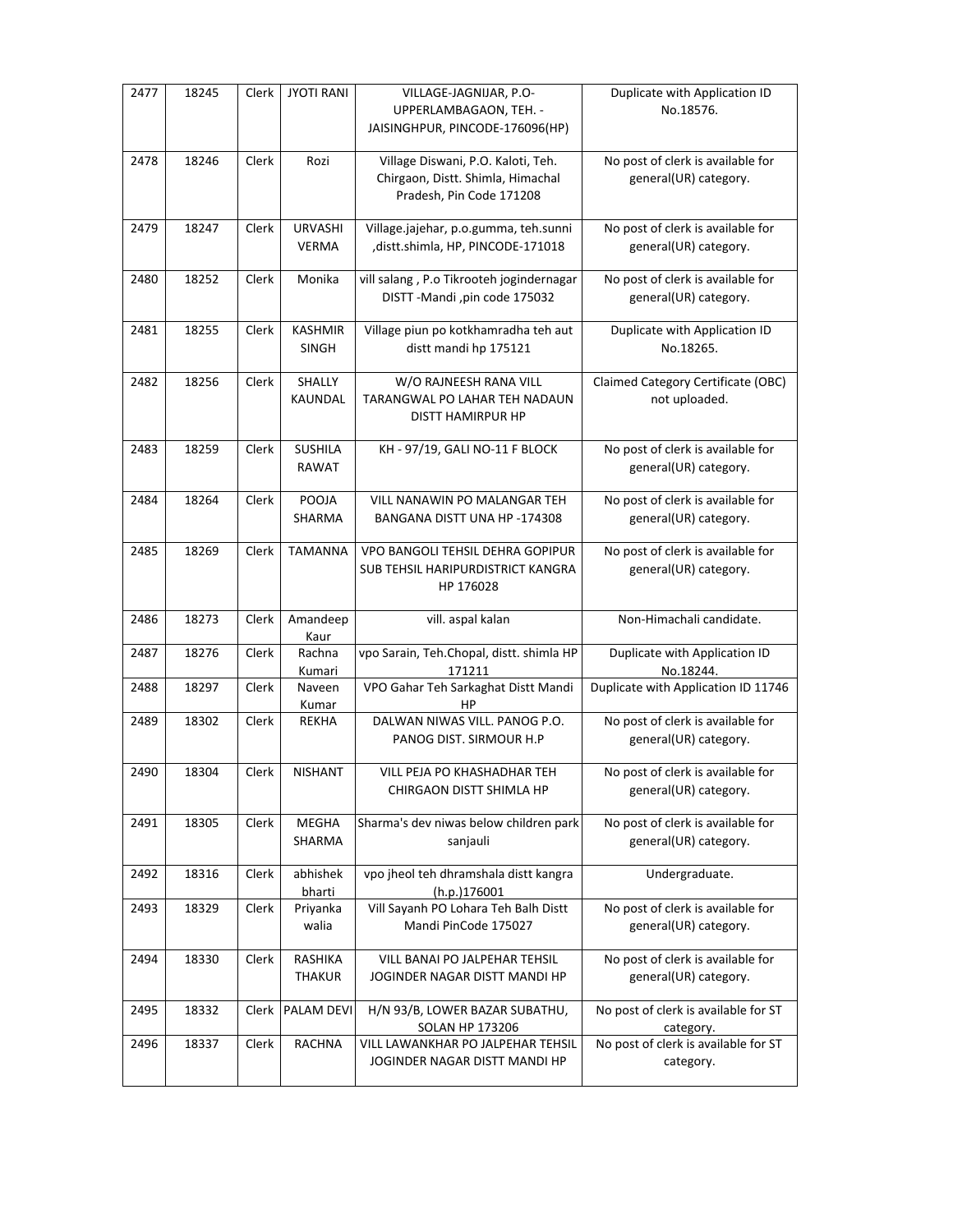| 2497 | 18343 | Clerk | KAMLESH                                  | TEH SUNNI WARD NO 1 KOTLA(14/138)<br>SHIMLA HIMACHAL PRADESH 171103                                       | DOB proof & Claimed Category<br>Certificate (SC) not Uploaded. |
|------|-------|-------|------------------------------------------|-----------------------------------------------------------------------------------------------------------|----------------------------------------------------------------|
| 2498 | 18346 | Clerk | ANCHAL<br><b>KUMARI</b><br><b>THAKUR</b> | VILLAGE DADWAL PO BOONI TEHSIL<br>NADAUN DISTT HAMIRPUR HP 177048                                         | No post of clerk is available for<br>general(UR) category.     |
| 2499 | 18347 | Clerk | Priyanka<br>Sharma                       | Village Karsog Post Office Karsog Tehsil<br>Karsog District Mandi (HP) Pin 175011                         | No post of clerk is available for<br>general(UR) category.     |
| 2500 | 18351 | Clerk | MADHU<br>SHARMA                          | VILLAGE JABLI P/O RAGHUNATHPURA<br>TEHSIL SADAR DISTRICT BILASPUR P/C<br>174005 (H.P)                     | No post of clerk is available for<br>general(UR) category.     |
| 2501 | 18354 | Clerk | Kirna<br>Kumari                          | Kirna Kumari w/o Sh. Ashwani Kumari<br>Vill. Balh Baroha p.o. Dugha Teh &<br>Distt. Hamirpur HP pin177001 | Duplicate with Application ID 17295                            |
| 2502 | 18356 | Clerk | <b>SHIKHA</b>                            | Vpo kauna teh thural distt kangra hp<br>pin code 176107                                                   | Undergraduate.                                                 |
| 2503 | 18357 | Clerk | <b>NIDHI</b><br><b>BADHAN</b>            | VILL. SERI, P.O. BAKHALAG, TEH. ARKI,<br>DISTT SOLAN HP PIN CODE 173208                                   | Claimed Category Certificate (SC) not<br>uploaded.             |
| 2504 | 18359 | Clerk | <b>DALEEP</b><br>SINGH                   | VILL MASOLI PO JALPEHAR TEHSIL<br><b>JOGINDER NAGAR</b>                                                   | Undergraduate.                                                 |
| 2505 | 18363 | Clerk | <b>MONIKA</b><br>SHARMA                  | VILLAGE JABLI P/O RAGHUNATHPURA<br>TEHSIL SADAR DISTRICT BILASPUR<br>174005(H.P)                          | No post of clerk is available for<br>general(UR) category.     |
| 2506 | 18366 | Clerk | Kanak<br>Jaswal                          | Village-Hawani, P.O. - Baffrin, Teh, &<br>Distt.- Hmairpur, H.P.,177029                                   | No post of clerk is available for<br>general(UR) category.     |
| 2507 | 18369 | Clerk | REENA                                    | VILL PANEWA POST OFFICE JAUNAJI<br>TEH & DISTT SOLAN                                                      | Duplicate with Application ID<br>No.18465.                     |
| 2508 | 18378 | Clerk | RAJESH<br><b>DHIMAN</b>                  | Village and post Office Karyara Tehsil<br>Dehra District Kangra 177117                                    | DOB & Claimed Category Certificate<br>(OBC) not uploaded.      |
| 2509 | 18384 | Clerk | SHIVANI                                  | VILL.-MATHANIUL, P.O.-TANDOO, TEH.-<br>SADAR, DISTT.-MANDI(H.P.)                                          | Duplicate with Application ID<br>No.18383.                     |
| 2510 | 18385 | Clerk | SHIVANI                                  | VILL.-MATHANIUL, P.O.-TANDOO, TEH.-<br>SADAR, DISTT.-MANDI(H.P.)                                          | Duplicate with Application ID<br>No.18383.                     |
| 2511 | 18386 | Clerk | SHIVANI                                  | VILL.-MATHANIUL, P.O.-TANDOO, TEH.-<br>SADAR, DISTT.-MANDI(H.P.)                                          | Duplicate with Application ID<br>No.18383.                     |
| 2512 | 18387 | Clerk | SHIVANI                                  | VILL.-MATHANIUL, P.O.-TANDOO, TEH.-<br>SADAR, DISTT.-MANDI(H.P.)                                          | Duplicate with Application ID<br>No.18383.                     |
| 2513 | 18396 | Clerk | KANSHI<br>RAM                            | vill Anaie P.o Balana Teh. Sihunta Distt.<br>Chamba H.P. 176207                                           | Claimed Category Certificate (SC) not<br>uploaded.             |
| 2514 | 18419 | Clerk | SHVETA<br><b>THAKUR</b>                  | Ranbir Thakur, Dhar, Anni, Kullu,<br>Himachal Pradesh 172026                                              | No post of clerk is available for<br>general(UR) category.     |
| 2515 | 18421 | Clerk | Samriti                                  | Thakur bhawan, lower kangnadhar, sec-<br>6, new Shimla, Shimla, HP                                        | No post of clerk is available for<br>general(UR) category.     |
| 2516 | 18426 | Clerk | SAGAR                                    | Vill Kadheri P/O Junga Teh Junga Distt<br>Shimla HP                                                       | Time Barred EWS Certificate<br>uploaded.                       |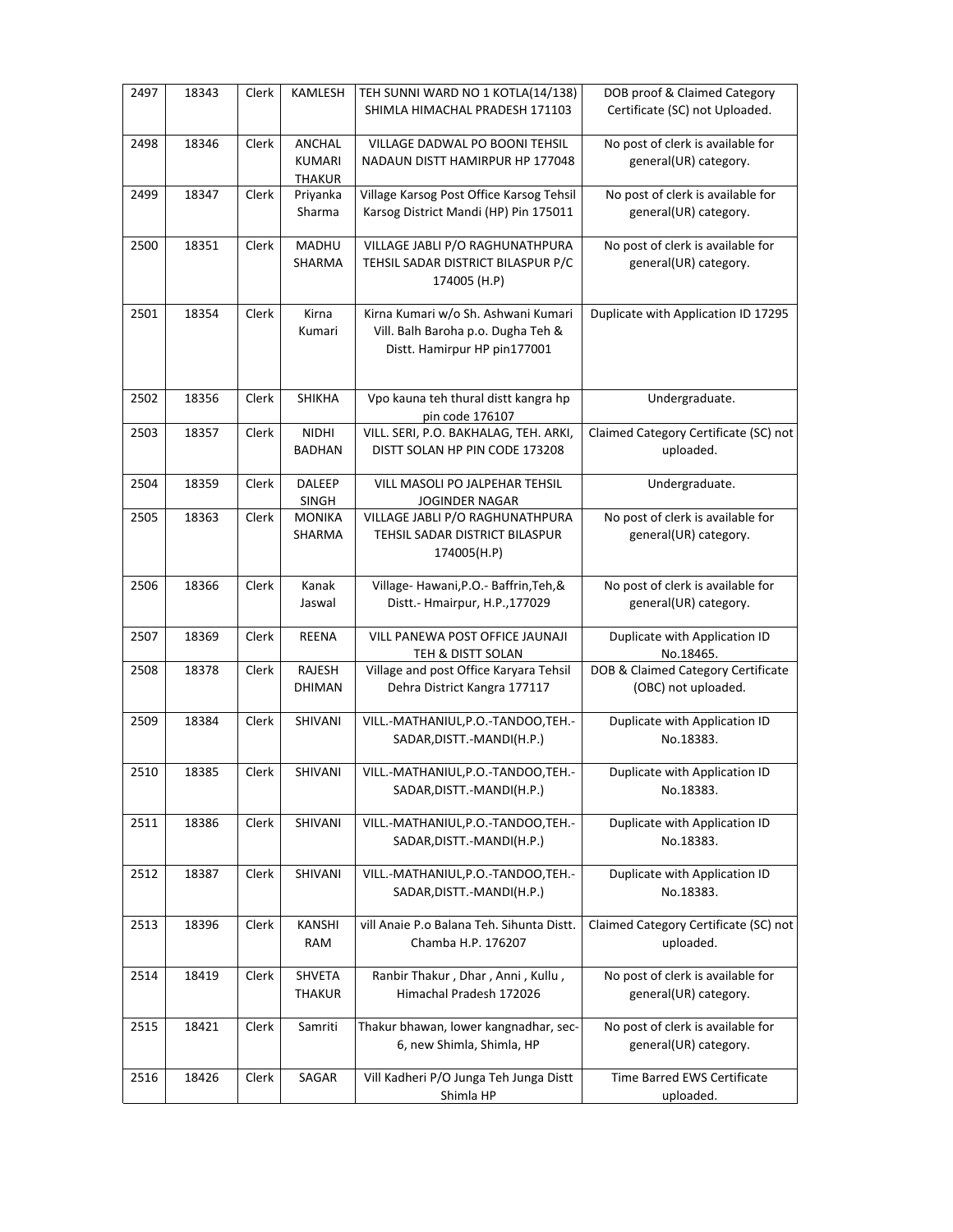| 2517 | 18430 | Clerk | ARZOO<br><b>VERMA</b>                   | Village-shakraut po and teh. Theog distt<br>shimla, HP                                     | No post of clerk is available for<br>general(UR) category.                  |
|------|-------|-------|-----------------------------------------|--------------------------------------------------------------------------------------------|-----------------------------------------------------------------------------|
| 2518 | 18431 | Clerk | AKRITI<br>SHARMA                        | village pantehar po patti teh palampur<br>disth kangra hp pincode 176061                   | No post of clerk is available for<br>general(UR) category.                  |
| 2519 | 18432 | Clerk | <b>AKRITI</b><br>SHARMA                 | village pantehar po patti teh palampur<br>disth kangra hp 176061                           | Duplicate with Application ID<br>No.18431.                                  |
| 2520 | 18433 | Clerk | Ankur<br>Thakur                         | Behind Tehsil Complex, Kotla Nala,<br>Rajgarh Road solan H.P                               | No post of clerk is available for<br>general(UR) category.                  |
| 2521 | 18438 | Clerk | <b>DIVYA</b><br>GAUTAM                  | VILLAGE DALIYARA, POST OFFICE<br>CHAKURTHA, TEHSIL SAINJ, DISTT<br>KULLU HIMACHAL PRADESH  | No post of clerk is available for<br>General(BPL/IRDP/Antodya)<br>category. |
| 2522 | 18442 | Clerk | Jatinder                                | vill. Nera V.p.o suliyaliTeh. Nurpur Distt.<br>Kangra HP                                   | EWS Certificate not uploaded.                                               |
| 2523 | 18450 | Clerk | Sheetal<br>Thakur                       | Shiv shakti niwas, devnagar, kasumpti,<br>shimla-171009                                    | No post of clerk is available for<br>general(UR) category.                  |
| 2524 | 18451 | Clerk | SAPNA<br>SHARMA                         | Vill-chini dhar, p.o.-chhausha, teh-<br>kandaghat, distt-solan pin-173234                  | No post of clerk is available for<br>general(UR) category.                  |
| 2525 | 18454 | Clerk | <b>KHUSHBOO</b><br><b>CHAUDHAR</b><br>Υ | V.P.O. BAMTA TEH. SADAR DISTT.<br>BILASPUR (H.P.) PIN 174001                               | No post of clerk is available for<br>general(UR) category.                  |
| 2526 | 18458 | Clerk | <b>KUMARI</b><br>PRITI<br><b>SHARMA</b> | Vill Baag, PO Dewla, Teh Sunni, Distt<br>Shimla HP 171007                                  | No post of clerk is available for<br>general(UR) category.                  |
| 2527 | 18466 | Clerk | naina gupta                             | 81/105 raja reeva hata badi station<br>allahabad                                           | Non-Himachali Candidate                                                     |
| 2528 | 18470 | Clerk | <b>DIVYA</b><br><b>BHARTI</b>           | TYPE 1 POLLED COLONY NEAR ITI<br>SOLAN                                                     | Undergraduate                                                               |
| 2529 | 18478 | Clerk | SWATI                                   | VILL. BAMOT P.O. PAHAL TEH. DHAMI<br>DISTT. SHIMLA                                         | No post of clerk is available for<br>general(UR) category.                  |
| 2530 | 18485 | Clerk | Sonia<br>Sharma                         | VillageKufridhar post officeGhanahatti<br>TehsilShimla rural DisttShimla                   | No post of clerk is available for<br>general(UR) category.                  |
| 2531 | 18488 | Clerk | Joginder<br>singh                       | Village Tandai P.o Jhoked Teh Kupvi<br>District SHIMLA HP Pin No 171217                    | No post of clerk is available for<br>general(BPL/IRDP/Antodya) category.    |
| 2532 | 18511 | Clerk | Archana<br>Rana                         | VILLage, Barchhwar P.O. Surajpur Bari<br>,Teh Sarkaghat,Distt<br>Mandi, (H.P)175024Mandi   | No post of clerk is available for<br>general(UR) category.                  |
| 2533 | 18512 | Clerk | <b>RUCHIKA</b>                          | SHARMA BAKERY GANDHI NAGAR<br>KULLU (HP)                                                   | No post of clerk is available for<br>general(UR) category.                  |
| 2534 | 18513 | Clerk | RITIKA                                  | Vill. Ujjain sevkara PO kangra tehsil<br>kangra pin code 176001                            | No post of clerk is available for<br>general(UR) category.                  |
| 2535 | 18516 | Clerk | ANITA                                   | VILLAGE RANGOL POST OFFICE<br>KOHBAG TEHSIL DHAMI DISTRICT<br>SHIMLA RURAL PIN CODE 171103 | No post of clerk is available for<br>general(UR) category.                  |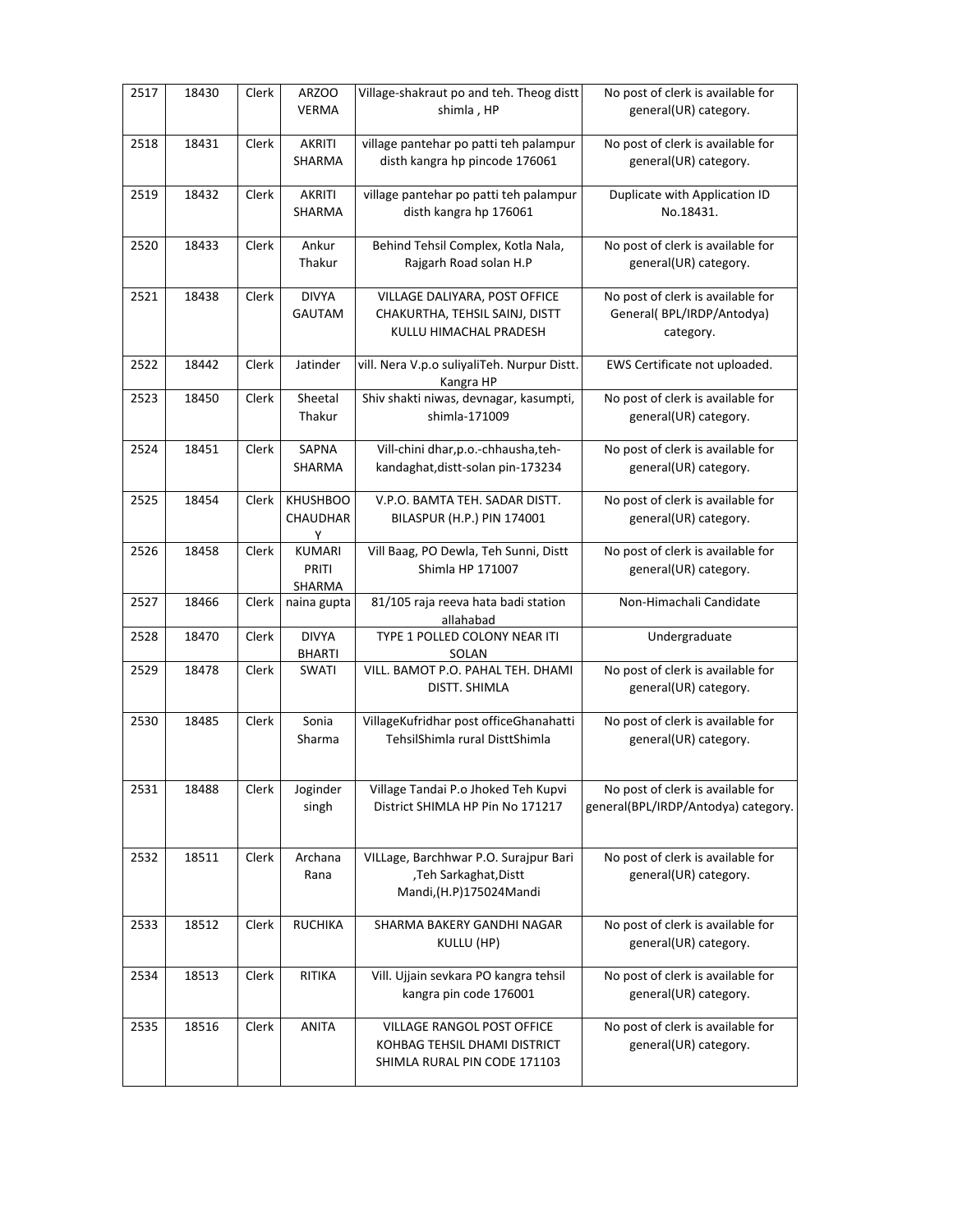| 2536 | 18518 | Clerk | <b>KIRNA DEVI</b>            | VPO THURAL, TEH THURAL, DISTT.<br>KANGRA (H.P) 176107                                                    | No post of clerk is available for<br>general(UR) category.                                              |
|------|-------|-------|------------------------------|----------------------------------------------------------------------------------------------------------|---------------------------------------------------------------------------------------------------------|
| 2537 | 18523 | Clerk | <b>KIRNA DEVI</b>            | VPOTHURAL, TEH THURAL, DISTT<br>KANGRA (H.P) 176107                                                      | Duplicate with ApplicationID 18518                                                                      |
| 2538 | 18526 | Clerk | <b>ANKUR</b><br>SHARMA       | VILLAGE NARI PO. GHATI BILWAN<br>TEHSIL JASWAN DISTT KANGRA (H.P)<br>176501                              | No post of clerk is available for<br>general(UR) category.                                              |
| 2539 | 18543 | Clerk | Sophia rana                  | VPO arla teh palampur district kangra<br>pincode 176102                                                  | No post of clerk is available for<br>general(UR) category.                                              |
| 2540 | 18553 | Clerk | <b>JYOTI</b>                 | Vill Bhayog tatwa PO Korag teh Sangrah<br>Distt Sirmour HP PIN 173023                                    | Time barred OBC Certificate                                                                             |
| 2541 | 18555 | Clerk | SANDEEP<br><b>KUMAR</b>      | Village- sandha post office- ootpur<br>tehsil- lad bharol district mandi<br>HIMACHAL PRADESH PIN 175016  | Claimed Category Certificate (SC) not<br>uploaded.                                                      |
| 2542 | 18556 | Clerk | RANJNA<br><b>DEVI</b>        | VILLAGE- GARKAHAN, PO-MAJHIWAR,<br>TEHSIL- SUNNI, DISTT- SHIMLA<br>(HIMACHAL PRADESH) PINCODE-<br>171018 | Duplicate with Application ID 18578                                                                     |
| 2543 | 18559 | Clerk | <b>MONIKA</b><br><b>DEVI</b> | Village. Rachiyara P.o.saperu<br>Teh.Palampur Distt.kangra H.p 176061                                    | Duplicate with Application ID 18563                                                                     |
| 2544 | 18561 | Clerk | <b>MONIKA</b><br><b>DEVI</b> | Village Rachiyara P.O. Saperu<br>Teh.Palampur Distt.Kangra h.p 176061                                    | Duplicate with Application ID 18563                                                                     |
| 2545 | 18571 | Clerk | KAJAL                        | Vill Jhabari PO koti bounch teh shillai<br>Distt Sirmour HP PIN 173027                                   | Undergraduate                                                                                           |
| 2546 | 18572 | Clerk | RIDIMA                       | VILL SIDHPURA P.O SAROL TEHSIL &<br>DISTT CHAMBA.                                                        | DOB proof, essential educational<br>qualification and claim category (SC)<br>certificate not uploaded.  |
| 2547 | 18576 | Clerk | <b>JYOTI RANI</b>            | VILLAGE-JAGNIJAR, P. O. - UPPER<br>LAMBAGAON, TEH. - JAISINGHPUR,<br>PINCODE 176096(HP)                  | No post of clerk is available for<br>general(UR) category.                                              |
| 2548 | 18582 |       | Clerk   SEEMA DEVI           | V.P.O SERATHANATEH. NAGROTA<br>BAGWAN DISTT. KANGRA (H.P )PIN<br>CODE 176056                             | Claimed Category Certificate (OBC)<br>not uploaded.                                                     |
| 2549 | 18588 | Clerk | Aarju                        | Vpo Chowari Ward no. 2 District<br>Chamba Himachal Pradesh                                               | Irrelevant documents uploaded.                                                                          |
| 2550 | 18589 | Clerk | MINAKSHI<br><b>CHOPRA</b>    | V. P. O Parol Teh Bhoranj Dist Hamirpur<br>(H.P)                                                         | No post of clerk is available for<br>general(UR) category.                                              |
| 2551 | 18593 | Clerk | Sunny<br>Choudhary           | Vill Rasan PO Sidhbari Teh Dharamshala<br>Distt Kangra HP 176057                                         | <b>Essential Qualification Certificate &amp;</b><br>Claimed Category Certificate (OBC)<br>not Uploaded. |
| 2552 | 18601 | Clerk | <b>DIKSHA</b><br>KHAZANCHI   | PORIAN WALA MOHALLA UNA (HP<br>) WARD NO 5 TEHSIL UNA DISTT UNA<br>HP 174303                             | No post of clerk is available for<br>general(UR) category.                                              |
| 2553 | 18602 | Clerk | <b>DEEPA DEVI</b>            | Village Bharni PO Tikrigarh Teh churah<br>Distt chamba hp 27631                                          | No post of clerk is available for<br>general(UR) category.                                              |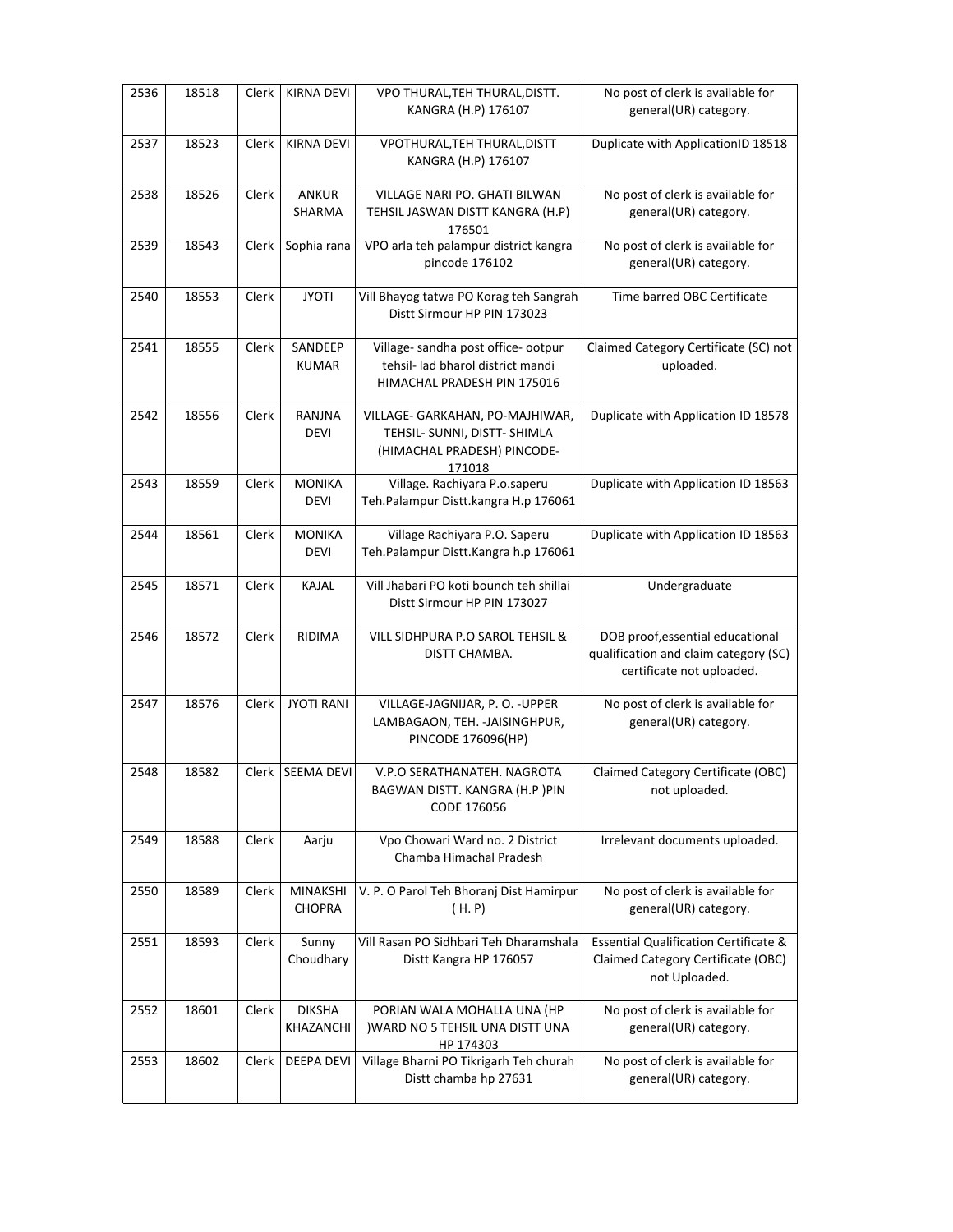| 2554 | 18605 | Clerk | <b>AMAN</b><br><b>SINGH</b>              | VILLAGE KHARIYA PO GAGRUHI TEH<br>JAWALAMUKHI DISTT KANGRA HP<br>176036                                 | No post of clerk is available for<br>General(BPL/IRDP/Antodya)<br>category.                |
|------|-------|-------|------------------------------------------|---------------------------------------------------------------------------------------------------------|--------------------------------------------------------------------------------------------|
| 2555 | 18606 | Clerk | SANJEEV<br><b>KUMAR</b><br><b>BHATIA</b> | VILLAGE AND PO BHAWARNA TEHSIL<br>PALAMPUR DISTRICT KANGRA HP<br>176083                                 | Duplicate with Application ID<br>No.10139.                                                 |
| 2556 | 18614 | Clerk | Riti Sharma                              | D.D Thakur Niwas, Upper Sangti, Below<br>Gas agency, Sanjauli, Shimla                                   | No post of clerk is available for<br>general(UR) category.                                 |
| 2557 | 18619 | Clerk | <b>VISHAL</b>                            | VILL. RASAN PO SIDHBARI TEH<br>DHARAMSHALA DISTT. KANGRA HP<br>176057                                   | Undergraduate.                                                                             |
| 2558 | 18620 | Clerk | <b>ATTI DEVI</b>                         | VILLAGE KUNGHWAN POST OFFICE<br>BHATERA TEHSIL BALDWARA DISTT<br>MANDI HPPIN CODE 175034                | No post of clerk is available for<br>general(UR) category.                                 |
| 2559 | 18628 | Clerk | <b>GIRIJA</b><br>SANDAL                  | VILL SHALAH PO SHARDAGHAT TEH<br>KANDAGHAT DISTT SOLAN HP                                               | DOB proof & Essential<br>EducationalQualification certificate<br>not Uploaded.             |
| 2560 | 18629 | Clerk | <b>DIMPLE</b>                            | VPO SHALLA TEH CHACHYOT DISTT<br><b>MANDI HP 175028</b>                                                 | Undergraduate.                                                                             |
| 2561 | 18631 | Clerk | Preeti<br>Sharma                         | H No 2286 Sector 19 C Chandigarh                                                                        | No post of clerk is available for<br>general(UR) category and Non-<br>Himachali candidate. |
| 2562 | 18632 | Clerk | Jyoti devi                               | Village Ropari po gehra tehsil sarkaghat<br>district Mandi Himachal Pradesh<br>175049                   | Undergraduate.                                                                             |
| 2563 | 18636 | Clerk | SANDHYA<br>SHARMA                        | VILL & P/O Bisha, Teh Kandaghat, Distt<br>Solan, HP 173234                                              | No post of clerk is available for<br>general(UR) category.                                 |
| 2564 | 18649 | Clerk | SAVITA<br><b>CHOUDHAR</b><br>Υ           | VILL KUNSAL PO THARA TEH BAIJNATH<br>DISTT KANGRA HP 176125                                             | Time Barred OBC Certificate.                                                               |
| 2565 | 18652 | Clerk | PRIYANKA<br>PAHWA                        | HOUSE NO. 31/1 JATOGH CANTT.<br><b>SHIMLA 171008</b>                                                    | Duplicate with Application ID<br>No.19228.                                                 |
| 2566 | 18653 | Clerk | Deeksha<br>sharma                        | Vill sasan post office naswal tehsil<br>ghumarwin district bilaspur h.p pin<br>code 174021              | No post of clerk is available for<br>general(UR) category.                                 |
| 2567 | 18654 | Clerk | Bhagwan<br>Dass                          | V.P.O Poshna Tehsil Nirmand District<br>Kullu pin 172001                                                | Fee not verified.                                                                          |
| 2568 | 18656 | Clerk | RISHABH<br>SHARMA                        | GREEN VIEW KAGNADHAR BCS NEW<br>SHIMLA 171009                                                           | No post of clerk is available for<br>general(UR) category.                                 |
| 2569 | 18660 | Clerk | <b>HEM LATA</b>                          | W/O LEELADHAR SHARMA VILL.<br>KHANUKHALI P.O. SANGALWARA TEH.<br>THUNAG DISTT. MANDI H.P. 175047        | No post of clerk is available for<br>general(UR) category.                                 |
| 2570 | 18661 | Clerk | Sapna Devi                               | Trehan cottageH no.112, Behind<br>Tibetan Delek Hospital, PO & Tehsil<br>Dharamsala, Distt. Kangra (HP) | Duplicate with Application ID<br>No.18751.                                                 |
| 2571 | 18663 | Clerk | <b>GAYTRI</b><br>SHARMA                  | VILL LADHI PO DUMEHAR TEHSIL ARKI<br>DISTT SOLAN HP                                                     | No post of clerk is available for<br>general(UR) category.                                 |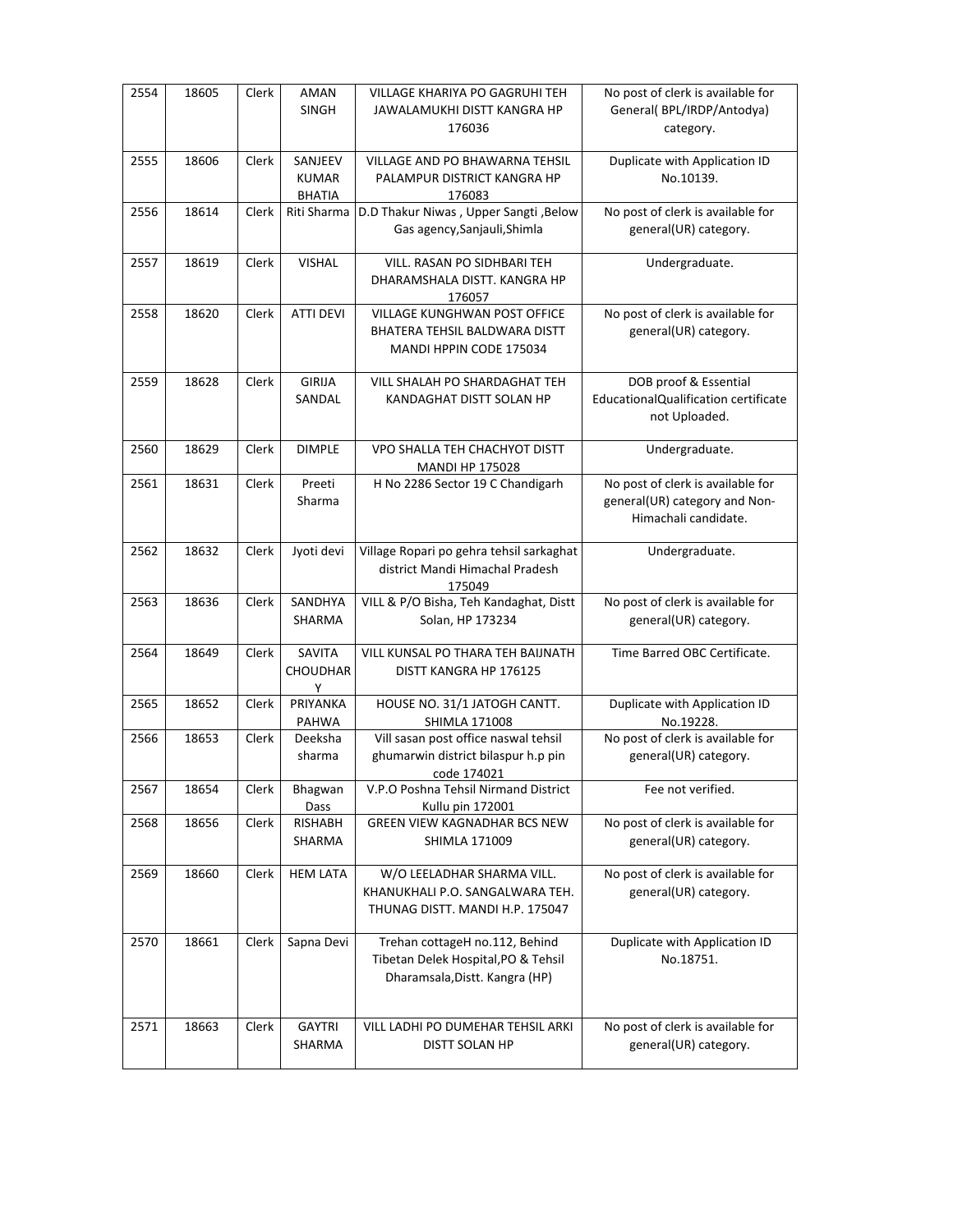| 2572 | 18665 | Clerk | PRATIBHA                        | Village kimti, P.O Mahori, Teh. Theog,<br>Distt. Shimla                                         | No post of clerk is available for<br>general(UR) category. |
|------|-------|-------|---------------------------------|-------------------------------------------------------------------------------------------------|------------------------------------------------------------|
| 2573 | 18667 | Clerk | SHEHBAZ                         | H.NO. 20DIARA SECTOR 1TEHSIL SADAR<br>BILASPUR HP 174001                                        | No post of clerk is available for<br>general(UR) category. |
| 2574 | 18675 | Clerk | ANJANA<br>DEVI                  | VILLAGE MALOG PO SARAHAN TEHSIL<br>KARSOG DISTT MANDI HIMACHAL<br>PRADESH PIN CODE 175011       | No post of clerk is available for<br>general(UR) category. |
| 2575 | 18679 | Clerk | ANJALI                          | village lagdaahdu tehsil lagbaliana Distt.<br>Kangra                                            | No post of clerk is available for<br>general(UR) category. |
| 2576 | 18688 | Clerk | <b>ARUN</b><br><b>KUMAR</b>     | VILL TIASAR PO LATHIANI TEH<br>BANGANA DISTT UNA HP 174308                                      | Fee not verified.                                          |
| 2577 | 18698 | Clerk | <b>KASHMIR</b><br><b>SINGH</b>  | VILLAGE BALAKRUPI POST OFFICE<br>JALPEHAR TEHSIL JOGINDER NAGAR<br>DISTT MANDI HP 175015        | Duplicate with Application ID<br>No.18693.                 |
| 2578 | 18699 | Clerk | ANCHAL<br>SHARMA                | village lagdaahdu tehsil lagbaliana<br>distt.kangra                                             | No post of clerk is available for<br>general(UR) category. |
| 2579 | 18705 | Clerk | Shilpa<br>Chaudhary             | Village bharathu baned teh sadar PO<br>Binola distt. Bilaspur HPPin-174001                      | No post of clerk is available for ST<br>category.          |
| 2580 | 18710 | Clerk | <b>RUCHIKA</b><br>CHAUDHAR<br>Υ | V.P.O. Mumta tika Masandkar tehshil<br>Nagrata Bagwan Distt Kangra (H.P)                        | Time Barred OBC Certificate.                               |
| 2581 | 18712 | Clerk | ABHISHEK                        | <b>VILL NATEHAR PO KANGRA TEHSIL &amp;</b><br>DISTRICT KANGRA HP 176001                         | Claimed Category Certificate (OBC)<br>not uploaded.        |
| 2582 | 18714 | Clerk | PRIYANKA<br>PAHWA               | HOUSE NO.31/1 JUTOGH CANTT<br><b>SHIMLA 171008</b>                                              | Duplicate with Application ID<br>No.19228.                 |
| 2583 | 18716 | Clerk | Shivani Devi                    | Village Nain Gujran, Post office<br>Rohin, Teh. Ghumarwin, District Bilaspur<br>Pincode, 174004 | No post of Clerk is available for ST<br>Category           |
| 2584 | 18720 | Clerk | <b>ADITI</b><br>GAUTAM          | D/O: Bhupender Gautam, Tikker(260),<br>Sarahan, Sirmaur, Himachal<br>Pradesh, 173024            | Time Barred OBC Certificate.                               |
| 2585 | 18725 | Clerk | <b>RAHUL</b>                    | VILLAGE-UPPER THEHRU PO-KOSRI TEH-<br>JAISINGHPUR DISTT-KANGRA HP<br><b>PINCODE 176096</b>      | Duplicate with Application ID 18220                        |
| 2586 | 18726 | Clerk | <b>RISHABH</b><br>SHARMA        | Kagnadhar Phase 3Green View New<br>Shimla                                                       | Duplicate with Application ID<br>No.18656.                 |
| 2587 | 18727 | Clerk | RISHABH<br>SHARMA               | Kagnadhar Phase 3Green View New<br>Shimla                                                       | Duplicate with Application ID<br>No.18656.                 |
| 2588 | 18728 | Clerk | PRIYANKA<br>PAHWA               | HOUSE NO.31/1 JUTOGH CANTT<br><b>SHIMLA 171008</b>                                              | Duplicate with Application ID<br>No.19228.                 |
| 2589 | 18734 | Clerk | <b>ANJU</b>                     | C/O KARTAR NIWAS, NEAR RAILWAY<br>LINE, KALEEN, PO SAPROON, SOLAN HP<br>173212                  | No post of clerk is available for<br>general(UR) category. |
| 2590 | 18739 | Clerk | Anshul                          | Vill.Thamba p.o.Bilaspur Teh.Dehra<br>Distt.Kangra HP 176033                                    | Undergraduate.                                             |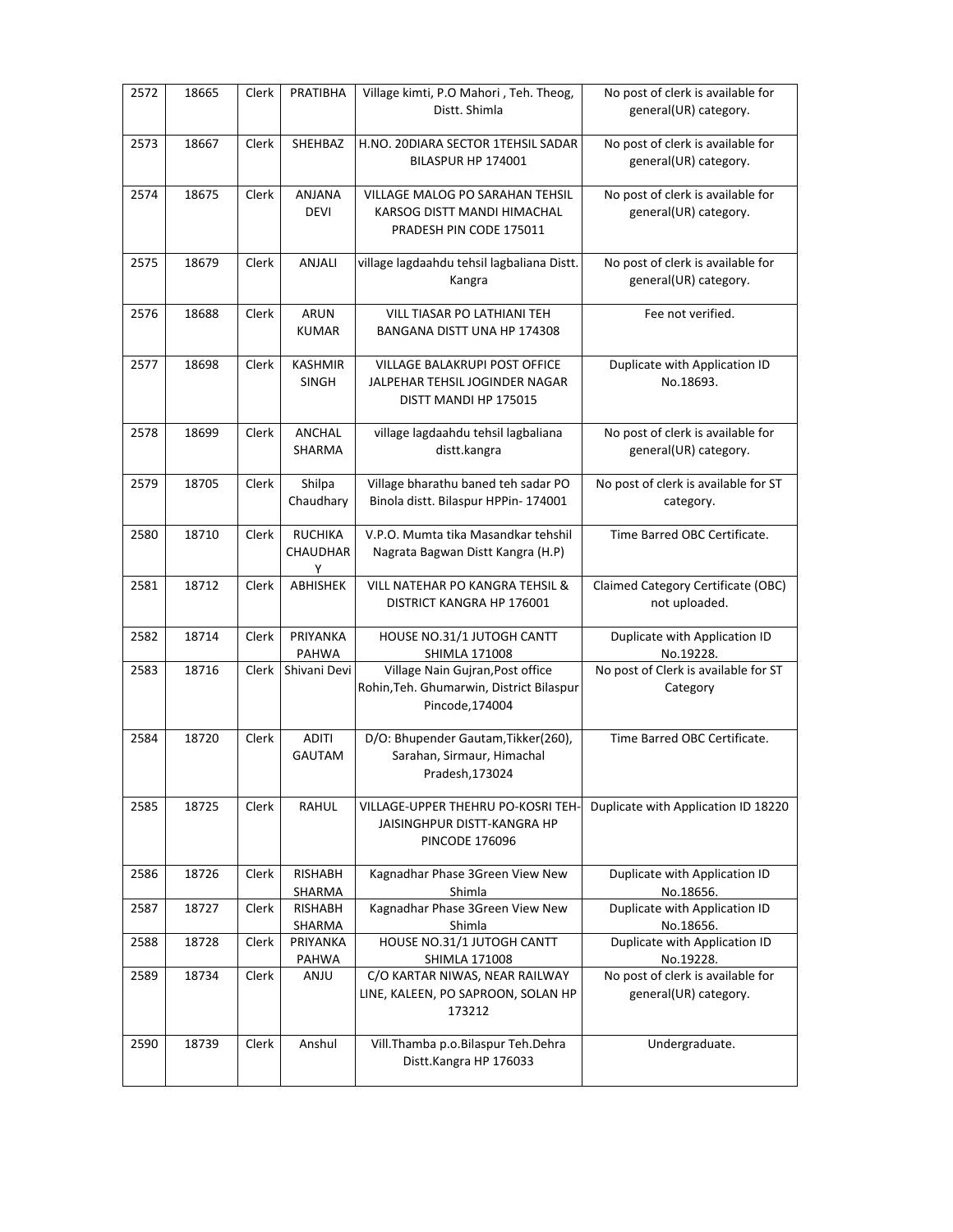| 2591 | 18745 | Clerk | <b>SATYA DEVI</b>             | VILLAGE BAHDOUN PO POKHI TEH<br>KARSOG DISTT MANDI 175011                          | No post of clerk is available for<br>general(UR) category.                                             |
|------|-------|-------|-------------------------------|------------------------------------------------------------------------------------|--------------------------------------------------------------------------------------------------------|
| 2592 | 18753 | Clerk | <b>ARTI DEVI</b>              | V.P.O. Mumta tika Masandkar tehshil<br>Nagrata Bagwan distt Kangra (H.P)<br>176047 | Claimed Category Certificate (OBC)<br>not uploaded.                                                    |
| 2593 | 18756 | Clerk | SANTOSH<br><b>KUMARI</b>      | village China PO Dhalli Teh Shimla Distt<br>Shimla HP 171012                       | No post of clerk is available for<br>general(UR) category.                                             |
| 2594 | 18757 | Clerk | <b>KAVITA DEVI</b>            | VILL KANED BREH PO GHIANA KLAN<br>TEH D/SHALA DISTT KANGRA                         | Claimed Category Certificate (OBC)<br>not uploaded.                                                    |
| 2595 | 18765 | Clerk | <b>SHWETA</b><br>SHARMA       | Village Dhirath, P.O- Banethi, Tehsil<br>Nahan, Distt. Sirmaur                     | Time Barred OBC Certificate.                                                                           |
| 2596 | 18766 | Clerk | <b>KALA DEVI</b>              | VILLAGEBAHWA P/O JADOLI TEH<br>NIRMAND DISTT. KULLU                                | No post of clerk is available for<br>general(UR) category.                                             |
| 2597 | 18769 | Clerk | SEPENDER<br>SINGH             | VILLAGE AND POST OFFICE SARAHAN<br>TEHSILKARSOG DISTT MANDI HP                     | No post of clerk is available for<br>general(UR) category.                                             |
| 2598 | 18774 | Clerk | SUSHIL<br><b>KUMAR</b>        | <b>VILLAGE JAGAUHATI PO AND TEHSIL</b><br>KARSOG DISTT MANDI HP PIN CODE<br>175011 | No post of clerk is available for<br>general(UR) category.                                             |
| 2599 | 18775 | Clerk | <b>SUNIL</b><br><b>KUMAR</b>  | VPO CHARRI TEHSIL SHAHPUR DISTT<br>KANGRA HP 176217                                | DOB Proof, essential educational<br>qualification and claim category (SC)<br>certificate not uploaded. |
| 2600 | 18776 | Clerk | <b>KAMLA DEVI</b>             | VILLAGE BAHWA P.O JADOLI TEHSIL<br>NIRMAND DISTT KULLUHP                           | No post of clerk is available for<br>general(UR) category.                                             |
| 2601 | 18778 | Clerk | Neha                          | V.P.O Bhargaon Teh. Kotli Distt.Mandi<br>H.PKotli                                  | No post of clerk is available for<br>general(UR) category.                                             |
| 2602 | 18793 | Clerk | Manju Devi                    | #41 Kosrian Bilaspur Himachal Pradesh<br>174001                                    | Undergraduate.                                                                                         |
| 2603 | 18796 | Clerk | <b>JYOTI</b><br><b>KUMARI</b> | VILL KHILDU PO BALAG TEH NIHRI DISTT<br><b>MANDI HP 175038</b>                     | EWS Certificate not uploaded.                                                                          |
| 2604 | 18797 |       | Clerk   RAJ KUMAR             | VILLAGE BRALLPO JHARAGTEHSIL<br>ROHRUDISTRIC SHIMLA HPPIN CODE<br>171206           | DOB & Essential Educational<br>Qualification certificate not<br>Uploaded.                              |
| 2605 | 18799 | Clerk | ABINESH<br><b>KUMAR</b>       | VILL BHADWAL PO MATOUR TEHSIL<br>DAHRAMSALA DISTT KANGRA HP                        | Undergraduate.                                                                                         |
| 2606 | 18801 | Clerk | KHEMO                         | Village Bila PO Kandhwara Teh Salooni<br><b>DISTT CHAMBA</b>                       | No post of clerk is available for<br>general(UR) category.                                             |
| 2607 | 18802 | Clerk | <b>ABHINAV</b><br><b>NEGI</b> | VILLAGE KOTADHAR PO PANARSA<br>TEHSIL AUT DISTT. MANDI                             | No post of clerk is available for<br>general(UR) category.                                             |
| 2608 | 18804 | Clerk | ANJUWALA                      | Village Bagiseri, P O hurla, tehsil<br>bhunter, distt kullu Himachal pradesh       | No post of clerk is available for<br>general(UR) category.                                             |
| 2609 | 18805 | Clerk | DHEERMAL<br>SINGH             | VILLAGE BADHARNU PO AND TEHSIL<br>KARSOG DISTT MANDI HP PIN CODE<br>175011         | <b>Essential Qualification Certificate &amp;</b><br>Claimed Category Certificate (SC) not<br>Uploaded. |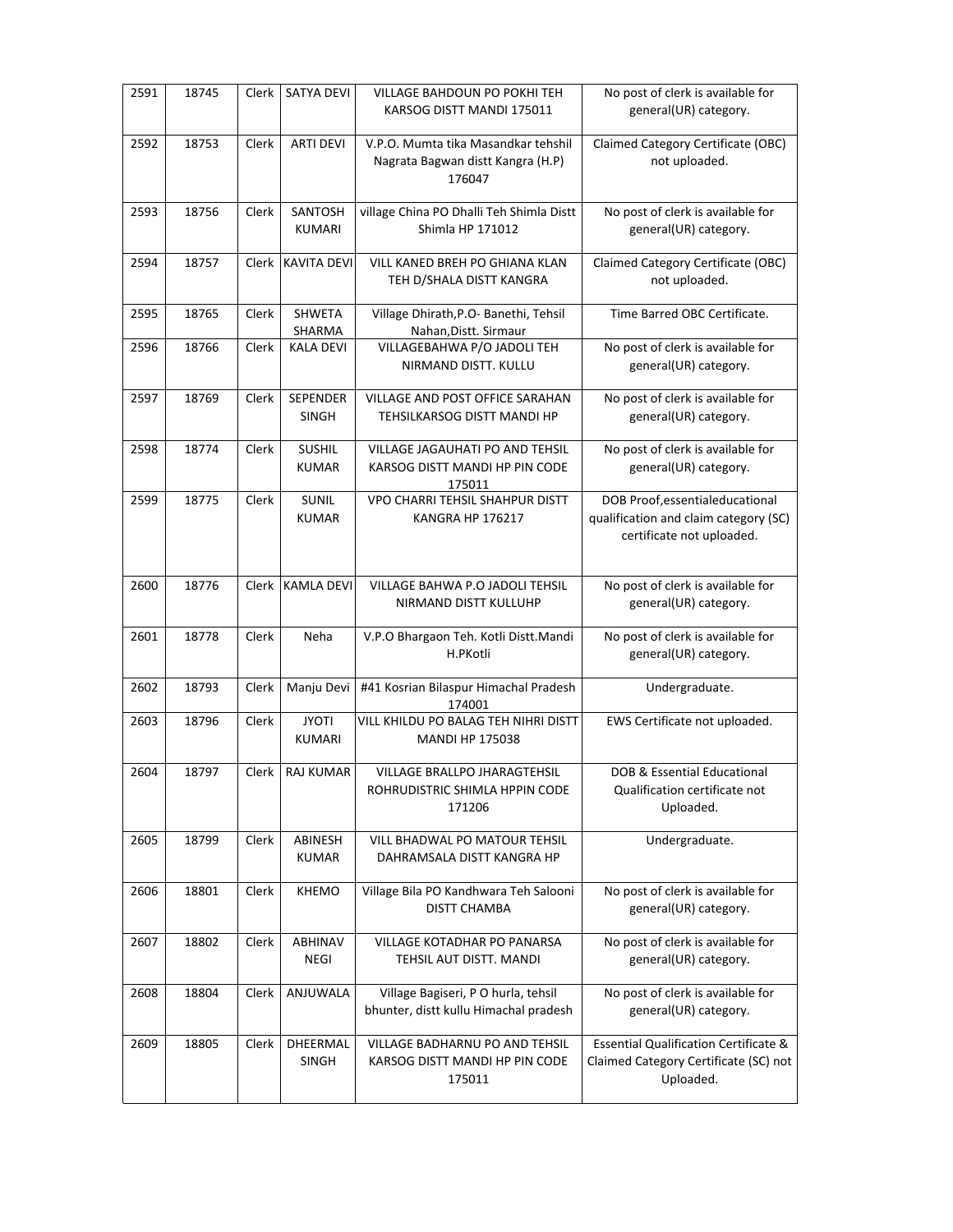| 2610 | 18806 | Clerk | ANJU BALA                      | WARD NO. 3 VPO LAHLA TEHSIL<br>PALAMPUR DISTRICT KANGRA PIN -<br>176059                         | Time Barred OBC Certificate.                                                                            |
|------|-------|-------|--------------------------------|-------------------------------------------------------------------------------------------------|---------------------------------------------------------------------------------------------------------|
| 2611 | 18819 | Clerk | inderjeet                      | below singh sabha cow shed no.2 gaddi<br>khanna shimla                                          | DOB proof & Claimed Category<br>Certificate (SC) not Uploaded.                                          |
| 2612 | 18825 | Clerk | PALLVI<br>SHARMA               | Village Dwarsu, PO Sunni, Tehsil Sunni<br>District Shimla, H.P. 171301                          | Undergraduate.                                                                                          |
| 2613 | 18828 | Clerk | ARUN<br><b>KUMAR</b>           | VILL TYASAR PO LATHIANI TEH.<br>BANGANA DISTT UNA HP 174308                                     | Duplicate with Application ID<br>No.18889.                                                              |
| 2614 | 18836 | Clerk | SUSHANTIK<br>Α                 | VILL-REOG PO-FAGU TEH-THEOG DISTT-<br><b>SHIMLA HP 171209</b>                                   | No post of clerk is available for<br>general(UR) category.                                              |
| 2615 | 18838 | Clerk | <b>MEENA</b><br><b>DEVI</b>    | Village kohla palasri post office jol<br>sappar tehsil nadaun distt. Hamirpur(H.<br>P) 177048   | <b>Essential Qualification Certificate &amp;</b><br>Claimed Category Certificate (OBC)<br>not Uploaded. |
| 2616 | 18839 | Clerk | <b>SUBHADRA</b><br><b>DEVI</b> | VILLAGE JAGATKHANA P.O RAMPUR<br>TEHSIL NIRMAND DISTT KULLUHP                                   | No post of clerk is available for<br>general(UR) category.                                              |
| 2617 | 18862 | Clerk | <b>RAMAN</b><br><b>KUMAR</b>   | Vill. Jijal PO. Adhwani Teh. Jawalamukhi<br>Distt. Kangra (H.P.)                                | Duplicate with Application ID<br>No.18110.                                                              |
| 2618 | 18871 | Clerk | Samistha                       | V.PO Zamanabad Teh & Distt Kangra                                                               | No post of clerk is available for<br>general(UR) category.                                              |
| 2619 | 18873 | Clerk | Samistha                       | V.PO Zamanabad Teh & Distt Kangra                                                               | Duplicate with Application ID<br>No.18871.                                                              |
| 2620 | 18878 | Clerk | NIDHI<br>SHARMA                | VILLAGE KIARI PO KIARIGHAT TEHSIL<br>KANDAGJHAT DISTT SOLAN PIN CODE<br>173234                  | No post of clerk is available for<br>general(UR) category.                                              |
| 2621 | 18879 | Clerk | hemant                         | h.no.8 ghora sarai cart road krishna<br>nagar shimla                                            | Undergraduate.                                                                                          |
| 2622 | 18883 | Clerk | SHILPA<br><b>KUMARI</b>        | VILLAGE BARI CHOWK PO KHUTHRIN<br>TEHSIL BHORANJ DISTRICT HAMIRPUR                              | <b>Essential Qualification Certificate &amp;</b><br>Claimed Category Certificate (SC) not<br>Uploaded.  |
| 2623 | 18890 | Clerk | Rohini Singh                   | Village Koti, P.O. Jabli, Tehsil Kasauli,<br>Distt. Solan H.P.                                  | No post of clerk is available for<br>general(UR) category.                                              |
| 2624 | 18896 | Clerk | Kumari<br>Shabnam              | V.P.O.Kandi Teh.Palampur Distt.Kangra<br>H.P Pin-176061                                         | No post of clerk is available for ST<br>category.                                                       |
| 2625 | 18901 | Clerk | AYUSH<br>KANDWAL               | VILL DEHRIAN PO SHAMIRPUR TEH<br>DISTT KANGRA HP PIN 176214                                     | Claimed Category Certificate (OBC)<br>not uploaded.                                                     |
| 2626 | 18919 | Clerk | Anjana<br>Kumari               | V p.o-Toon, sub-Teh-Dhami, Distt-shimla<br>pin code-171103                                      | No post of clerk is available for<br>general(UR) category.                                              |
| 2627 | 18923 | Clerk | <b>MAMTA</b><br>CHAUHAN        | VILLAGE SHAKOHPO KALIHATTI TEHSIL<br>& DISTT SHIMLA PIN 171103TEHSIL &<br>DIST. SHIMLA          | No post of clerk is available for<br>general(UR) category.                                              |
| 2628 | 18927 | Clerk | <b>MUNISH</b><br><b>KUMAR</b>  | Village Gehra Post Office and Sub-Tehsil<br>Tihra District Mandi Himachal Pradesh<br>PIN 175026 | No post of clerk is available for<br>general(UR) category.                                              |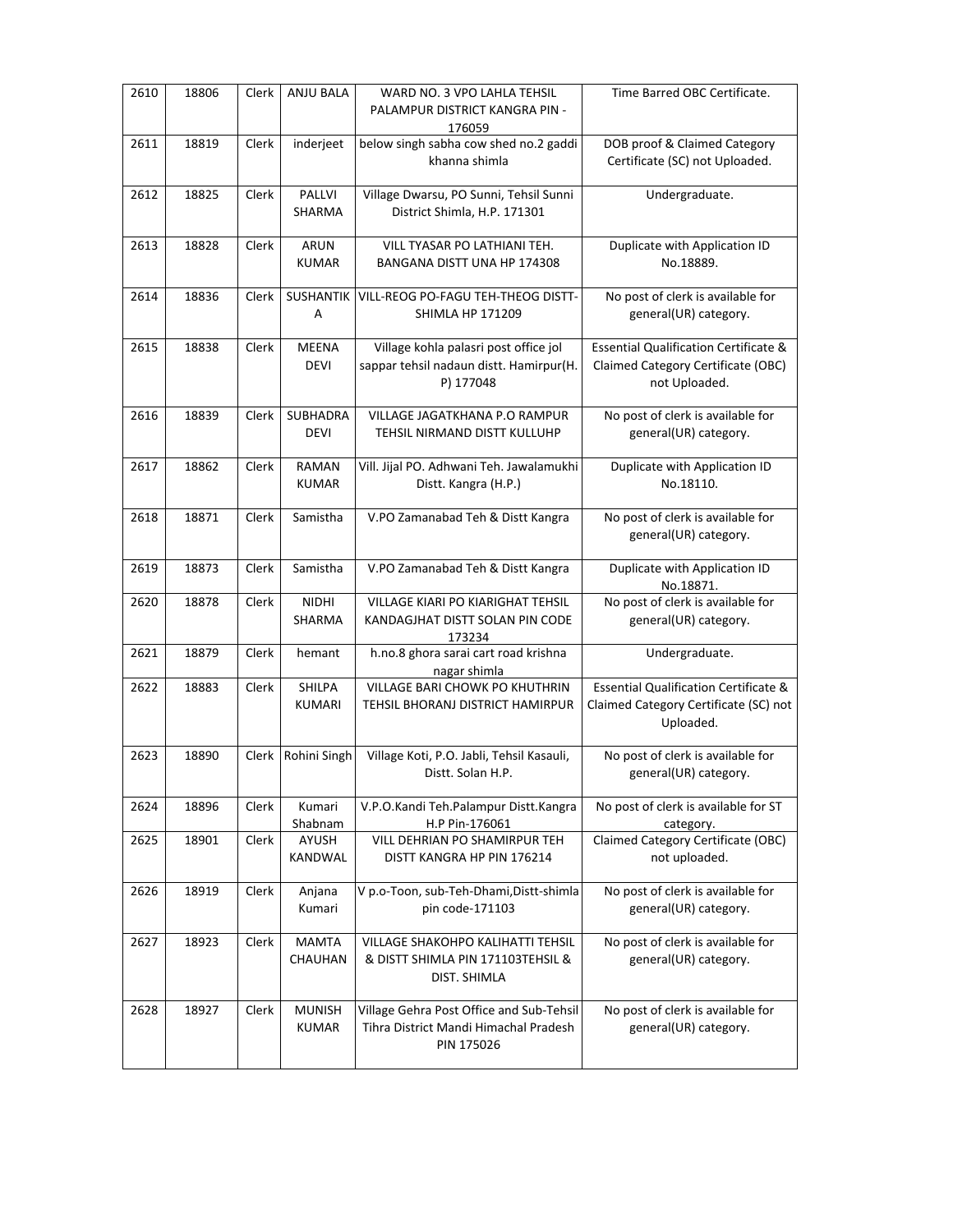| 2629 | 18930 | Clerk | <b>VISHAL</b><br><b>KUMAR</b>   | VILLAGE MOHIN POST OFFICE MOHIN<br>TEHSIL HAMIRPUR DISTRICT HAMIRPUR<br><b>HP PIN CODE 177001</b> | Duplicate with Application ID<br>No.17013.                                     |
|------|-------|-------|---------------------------------|---------------------------------------------------------------------------------------------------|--------------------------------------------------------------------------------|
|      |       |       |                                 |                                                                                                   |                                                                                |
| 2630 | 18932 | Clerk | <b>BHARTI</b><br>SHARMA         | H NO 59 A MAIN MARKET TEHSIL<br>SADAR DISTT BILASPUR HP                                           | No post of clerk is available for<br>general(UR) category.                     |
| 2631 | 18934 | Clerk | ANJALI                          | Vill.kanori, p.o dhami, distt Shimla                                                              | No post of clerk is available for<br>General(BPL/IRDP/Antodya)<br>category.    |
| 2632 | 18949 | Clerk | <b>DEEKSHA</b><br><b>THAKUR</b> | Village Pattamore P. O Kumarhatti<br>Tehsil KasauliDistt. Solan                                   | No post of clerk is available for<br>general(UR) category.                     |
| 2633 | 18952 | Clerk | ANSHIKA                         | VPO NAGANPATT TEH DHARAMSHALA<br>DISTT KANGRA HP PIN CODE 176209                                  | No post of clerk is available for<br>general(UR) category.                     |
| 2634 | 18960 | Clerk | <b>KALPNA</b><br>KUMARI         | Village Piderta PO Tikkri Minhasan<br>Tehsil Bhoranj Distt Hamirpur HP PIN<br>176045              | Duplicate with Application ID<br>No.18964.                                     |
| 2635 | 18967 | Clerk | <b>NITIKA</b><br><b>GUPTA</b>   | Kotgarh(34/1), Kotgarh, Shimla HP,<br>172031                                                      | No post of clerk is available for<br>general(UR) category.                     |
| 2636 | 18972 | Clerk | Surender<br>kumar               | Village kashah post office Banta Tehsil<br>Chaupal District Shimla Himachal<br>Pradesh 171211     | No post of clerk is available for<br>general(UR) category.                     |
|      |       |       |                                 |                                                                                                   |                                                                                |
| 2637 | 18975 | Clerk | Pooja                           | Village Tikkar Post Office Junga Tehsile<br>Sunni Distt. Shimla HP                                | Claimed Category Certificate (SC) not<br>uploaded.                             |
| 2638 | 18980 | Clerk | JAGESH<br><b>KUMAR</b>          | VILLAGE HATHLA POST OFFICE KIRI<br>DISTRICT & TEHSIL CHAMBA                                       | No post of clerk is available for ST<br>category.                              |
| 2639 | 18981 | Clerk | MANJU                           | VILLAGE CHAKRAYAL P.O KAMLA<br>NAGAR TEHSIL & DISTT. SHIMLA H.P.<br>171006                        | Undergraduate.                                                                 |
| 2640 | 18987 | Clerk | <b>BABY</b><br>PARMAR           | VPO- BALLAHA, TEH.-<br>PALAMPUR, DISTRICT- KANGRA HP<br>176064                                    | No post of clerk is available for<br>general(UR) category.                     |
| 2641 | 18989 | Clerk | SUMEHA                          | AISHAYANA BLOCK NO 17 SET NO 7<br><b>DHALLI SHIMLA</b>                                            | Essential educational qualification<br>certificate not uploaded.               |
| 2642 | 18991 | Clerk | <b>KAMLA DEVI</b>               | W/O Devender Singh Village Lahar PO<br>Hathol TehsilNadaun Distt. Hamirpur<br>H.P PIN -177041     | No post of clerk is available for<br>general(UR) category.                     |
| 2643 | 18996 | Clerk | <b>SUMIR</b><br><b>KUMAR</b>    | VILLAGE - KALLU DI HATTI, PO -<br>MARANDA, TEHSIL - PALAMAPUR,<br>DISTRICT - KANGRA, HP, 176102   | Claimed Category Certificate (OBC)<br>not uploaded.                            |
| 2644 | 18999 | Clerk | <b>MANISHA</b><br>KUMARI        | VILL. BHADROUN , P.O HAWAN, TEH.<br>GHUMARWIN DISTT. BILASPUR<br>HIMACHAL PRADESH 174026          | DOB proof and Essential educational<br>qualification certificate not uploaded. |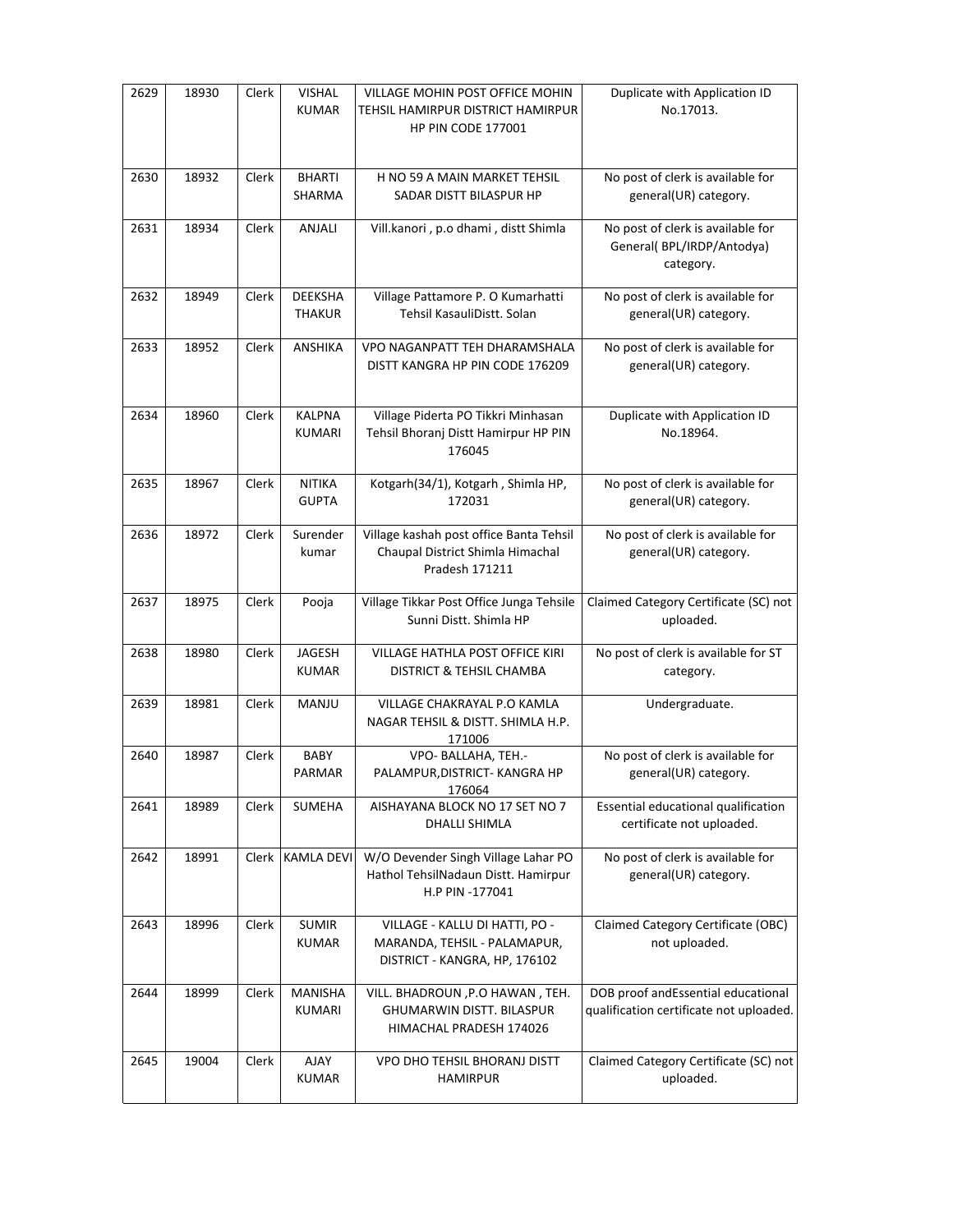| 2646 | 19009 | Clerk | SANDEEP<br><b>KUMAR</b>        | VILL-TIKKER P/O BHALETH, TEH-<br>SUJANPUR TIHRA DISTT-HAMIRPUR,<br>PIN NO-176108(HP)            | Duplicate with Application ID<br>No.19018.                                  |
|------|-------|-------|--------------------------------|-------------------------------------------------------------------------------------------------|-----------------------------------------------------------------------------|
| 2647 | 19011 | Clerk | <b>NIDHI</b><br><b>BADHAN</b>  | Village Seri Post Office Bakhalag Tehsil<br>Arki Distt Solan HP 173208                          | Duplicate with Application ID<br>No.18357.                                  |
| 2648 | 19025 | Clerk | HIMACHALI                      | VPO KAO TEH. KARSOG DISTT. MANDI<br>HP 175011                                                   | Time Barred OBC certificate.                                                |
| 2649 | 19026 | Clerk | KARAM<br>SINGH                 | VILLAGE KAWAS P.O KILLAR TEH PANGI<br>DISTT CHAMBA HIMACHAL PRADESH                             | No post of clerk is available forST<br>category.                            |
| 2650 | 19027 | Clerk | AMBIKA                         | Village-Paneog, P.o & Tehsil-<br>Kumarsain, Distt Shimla, Pin code<br>172029                    | No post of clerk is available for<br>general(UR) category.                  |
| 2651 | 19028 | Clerk | <b>BHARTI</b><br><b>THAKUR</b> | V.P.O DUMEHAR TEHSIL GHUMARWIN<br>DISTRICT BILAPUR PINCODE 174027                               | No post of clerk is available for<br>general(UR) category.                  |
| 2652 | 19029 | Clerk | SHALU DEVI                     | Village jhiri post office nagwain teh aut<br>distt Mandi Himachal Pradesh 175121                | Duplicate with Application ID<br>No.19571.                                  |
| 2653 | 19039 | Clerk | <b>GITANJALI</b>               | VPO-Kao Tehsil-Karsog District-Mandi<br>Himachal Pradesh Pin code-175011                        | Time Barred OBC Certificate.                                                |
| 2654 | 19075 | Clerk | <b>JAY LALITA</b>              | VPO basantpur, teh-seoni, distt-shimla<br>HP                                                    | Duplicate with Application ID<br>No.19091.                                  |
| 2655 | 19076 | Clerk | <b>JAY LALITA</b>              | VPO basantpur, teh-seoni, distt-shimla<br>HP                                                    | Duplicate with Application ID<br>No.19091.                                  |
| 2656 | 19082 | Clerk | Rajesh<br>Kumar                | Vill.kallar, Po Kotlu Barahmna Tehsil<br>Ghumarwin, Distt Bilaspur, Himachal<br>Pradesh, 174029 | Fee not verified.                                                           |
| 2657 | 19086 | Clerk | <b>JAYOTI</b>                  | Village Ruinja Po pulbahal tehsil Chopal<br>District shimla 171226                              | Claimed Category Certificate (SC) not<br>uploaded.                          |
| 2658 | 19091 | Clerk | <b>JAY LALITA</b>              | VPO basantpur, teh-seoni, distt-shimla<br>HP                                                    | No post of clerk is available for<br>General(BPL/IRDP/Antodya)<br>category. |
| 2659 | 19095 | Clerk | SEENU<br>SHARMA                | Vill-Thati Lohian, P.O-Kheri, Teh-<br>Sujanpur Tihra, Distt-<br>Hamirpur(HP), pincode-176109    | No post of clerk is available for<br>general(UR) category.                  |
| 2660 | 19096 | Clerk | ANU DEHAL                      | VILL.- BHATER BASSA, P.O.-HARIPUR,<br>TEH.- DEHRA, DISTT.-KANGRA (H.P.)PIN<br>CODE-176028       | Time Barred OBC Certificate.                                                |
| 2661 | 19099 | Clerk | <b>KALPANA</b>                 | W/O DHARAM VIR, VILLAGE TARWAN,<br>P.O. BAROT, TEH. PADHAR, DISTT.<br>MANDI (H.P.) PIN:- 175013 | No post of clerk is available for<br>general(UR) category.                  |
| 2662 | 19105 | Clerk | YASHIKA                        | vill swawa.p.o jobri ,teh.arki distt.-<br>solan,                                                | Essential educational qualification<br>certificate not uploaded.            |
| 2663 | 19118 | Clerk | Manju Bala                     | Dol po gummer tehsil jawala mukhi<br>kangra                                                     | Time Barred OBC Certificate.                                                |
| 2664 | 19119 | Clerk | ANURAG                         | Vill nano bhajhalta distt shimla teh<br>theog po balag pin code 171226                          | DOB Proof and educational<br>qualification certificate not uploaded.        |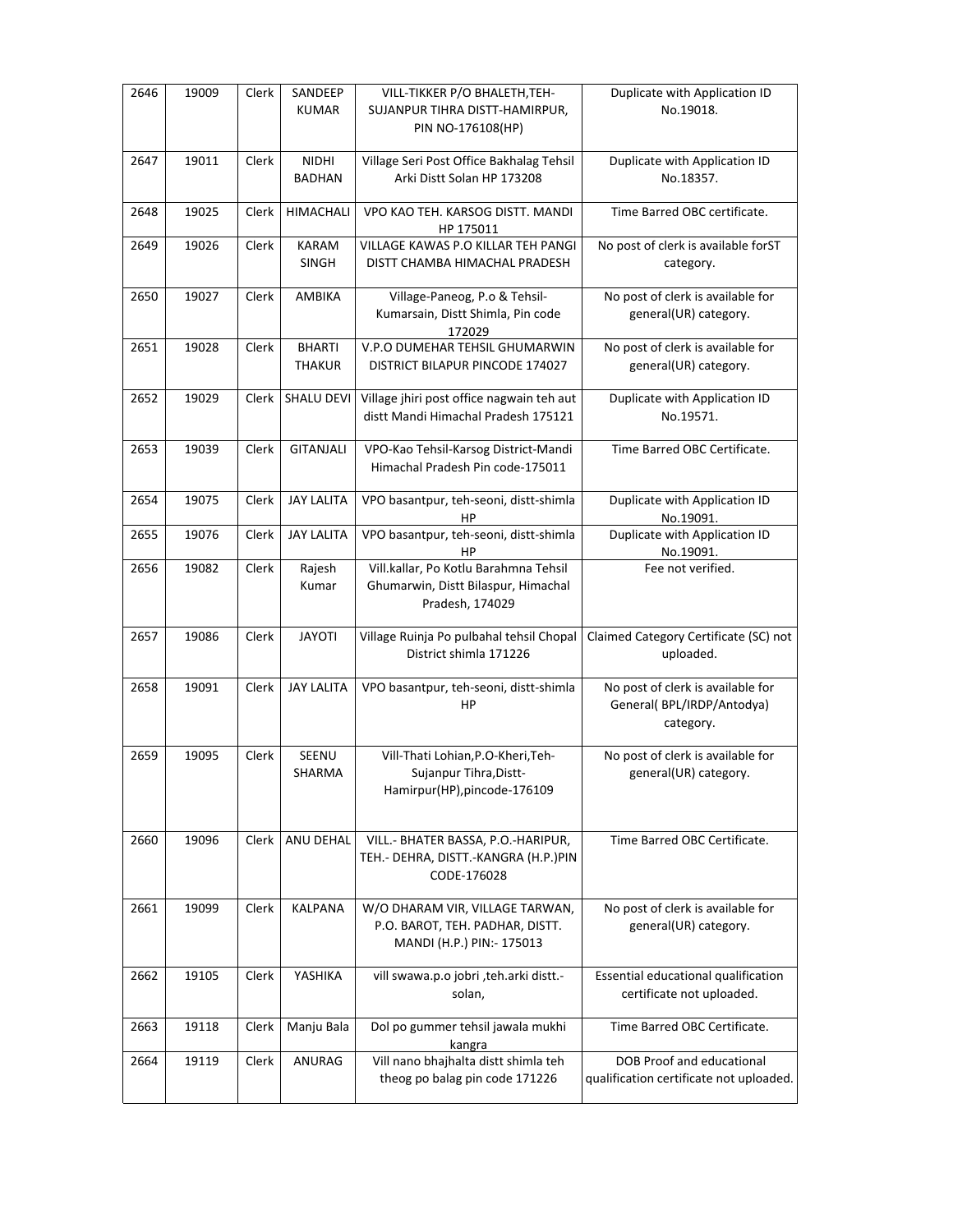| 2665 | 19120 | Clerk | Vishavekta                    | Village Bhatoli biliyan, PO Dhaneti<br>Bhurian, Tehsil Nurpur, District Kangra,<br>HP (176051) | No post of clerk is available for<br>general(UR) category.       |
|------|-------|-------|-------------------------------|------------------------------------------------------------------------------------------------|------------------------------------------------------------------|
| 2666 | 19121 | Clerk | Vishavekta                    | Village Bhatoli biliyan, PO Dhaneti<br>Bhurian, Tehsil Nurpur, District Kangra,<br>HP (176051) | Duplicate with Application ID<br>No.19120.                       |
| 2667 | 19123 | Clerk | Shelja<br>Sharma              | 257/9 b block , shiva colony Taruwala                                                          | Time Barred OBC Certificate.                                     |
| 2668 | 19126 | Clerk | Priyanjali<br>Sharma          | VPO Karyali, Tehsil Suni, District Shimla-<br>171018                                           | No post of clerk is available for<br>general(UR) category.       |
| 2669 | 19137 | Clerk | Than Singh                    | Village Mundola Post Office Chanju<br>Tehsil Churah District Chamba Pin Code<br>176321         | Duplicate with application ID<br>No19140                         |
| 2670 | 19140 | Clerk | Than Singh                    | Village mundolaPost office chanju tehsil<br>churah district chamba pin code<br>176321          | No post of clerk for General(<br>BPL/IRDP/Antodya)               |
| 2671 | 19142 | Clerk | <b>BEENA</b><br><b>KUMARI</b> | VILLAGE NEHRA, POST OFFICE NEHRA,<br>TEH & DISTT SHIMLA 171011                                 | Claimed Category Certificate (SC) not<br>uploaded.               |
| 2672 | 19155 | Clerk | Nikhilesh<br><b>Bhatia</b>    | House No. 23 ravidaspura subathu distt.<br>solan HP pincode 173206                             | Graduation certificate not uploaded.                             |
| 2673 | 19162 |       | Clerk   AMAN DEEP             | VILL-CHALARA P/O-NAIN TEH-<br>DHATWAL DIST-HAMIRPUR (H.P.) PIN-<br>176039 INDIA                | Graduation Certificate not uploaded.                             |
| 2674 | 19181 | Clerk | Sahil Sen                     | VPO GioraTehsil NurpurDistrict Kangra                                                          | No post of clerk is available for<br>general (UR) Category.      |
| 2675 | 19187 | Clerk | AATISH<br><b>KAPOOR</b>       | Village - Nagraon P.O - Naula Tehsil -<br>Kumarsain District - Shimla (H.P)<br>172001          | DOB proof and Claimed Category<br>Certificate (SC) not Uploaded. |
| 2676 | 19192 | Clerk | <b>NEEM</b><br>CHAND          | VILLAGE KALVI, POST OFFICE<br>BASANTPUR, TEH SUNNI, DISTT SHIMLA<br>, HIMACHAL PRADESH 171018  | No post of clerk is available for<br>general(UR) category.       |
| 2677 | 19197 | Clerk | Kajal kumari                  | Vpo RangasTeshil nadaun distt<br>hamirpur(177048)                                              | No post of clerk is available for<br>general(UR) category.       |
| 2678 | 19198 | Clerk | RANJEET<br>PARIHAR            | V.P.O-BHARTI TEH/DISTT-SOLAN HP<br>173206                                                      | DOB proof, EWS Certificate not<br>uploaded.                      |
| 2679 | 19199 | Clerk | <b>BHUPENDER</b><br>CHAUHAN   | VILL. RATHOHA P.O. TIKKER TEH. BALH<br>DISTT. MANDI H.P. 175006                                | Undergraduate.                                                   |
| 2680 | 19206 | Clerk | VIBHA<br>SHARMA               | Sharma niwas, below Ali manzil,<br>sanjauli, Shimla, Himachal Pradesh                          | No post of clerk is available for<br>general(UR) category.       |
| 2681 | 19213 | Clerk | MEERA<br>LOVERAN              | HARISH COTTAGE, DEV NAGAR,<br>KASUMPATI, SHIMLA 171009                                         | Duplicate with Application No.11994                              |
| 2682 | 19216 | Clerk | SIDHARTH<br>SHARMA            | Vill. Siharri, P.O. Dharampur, Distt.<br>Solan(H.P.) Pin 173209                                | No post of clerk is available for<br>general(UR) category.       |
| 2683 | 19222 | Clerk | <b>KIRAN</b><br><b>VERMA</b>  | Village -sharmla, PO -mahori, tehsil-<br>theog, distt-shimla                                   | No post of clerk is available for<br>general(UR) category.       |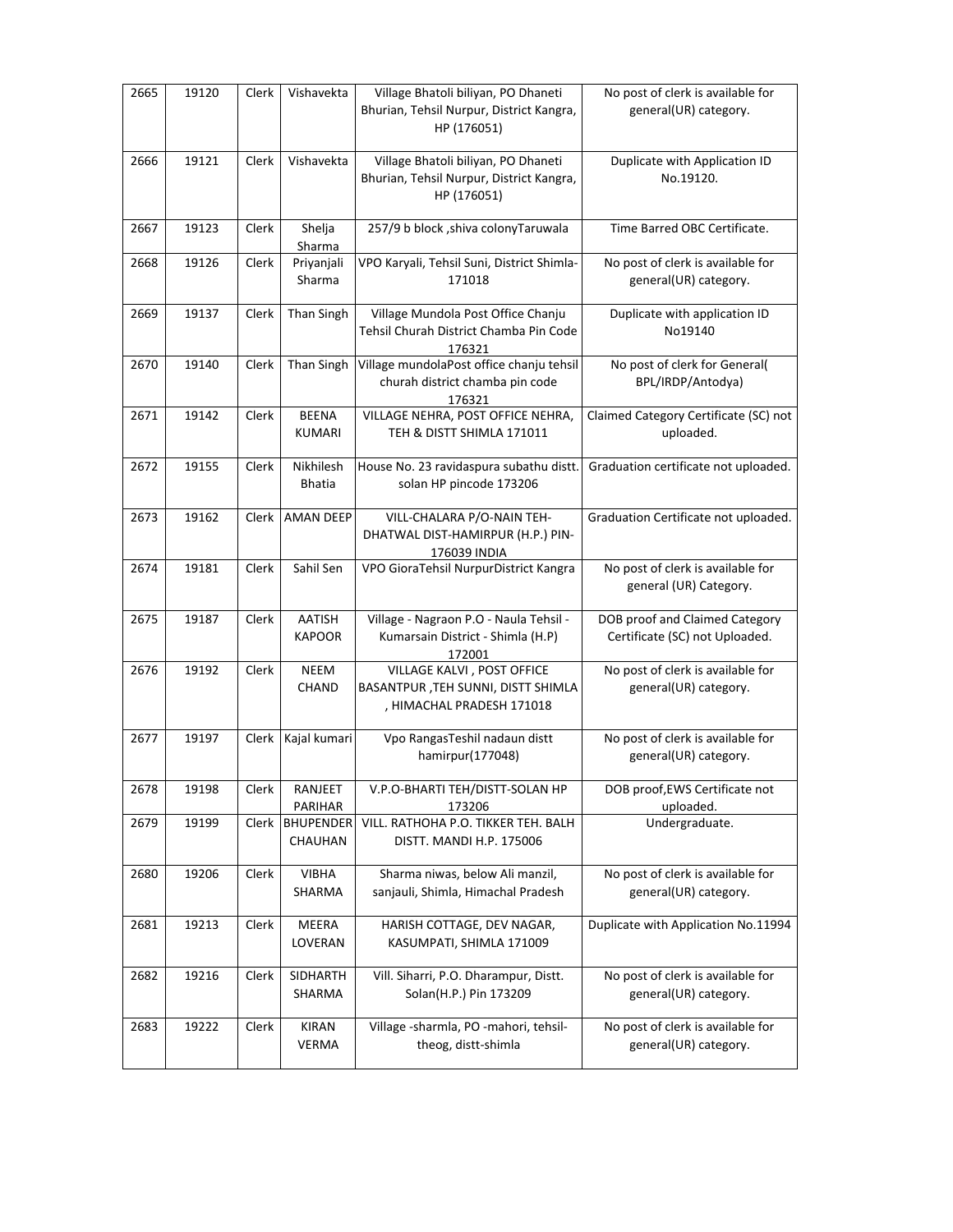| 2684 | 19231 | Clerk | Pratibha                      | Vill belu dhar P O Khaneol bagra teh<br>karsog district Mandi HP                                  | No post of clerk is available for<br>General(BPL/IRDP/Antodya)<br>category. |
|------|-------|-------|-------------------------------|---------------------------------------------------------------------------------------------------|-----------------------------------------------------------------------------|
| 2685 | 19239 | Clerk | <b>HARSH</b><br><b>KUMAR</b>  | Vill Bharoi, PO Rouri, Teh & Distt<br>Shimla, HPPin 171011                                        | Undergraduate.                                                              |
| 2686 | 19240 | Clerk | Suman                         | Village Chamyawal PO Sujhaila Teh Arki<br>Distt Solan HP Pin code-173208                          | No post of clerk is available for<br>general(UR) category.                  |
| 2687 | 19243 | Clerk | SHIVIKA                       | VILLAGE RIHALPURA POST OFFICE<br>KANGRA TEHSIL AND DISTRICT KANGRA<br>HIMACHAL PRADESH PIN 176001 | Duplicate with Application ID<br>No.19211.                                  |
| 2688 | 19247 | Clerk | SHIVIKA                       | VILLAGE RIHALPURA POST OFFICE<br>KANGRA TEHSIL AND DISTRICT KANGRA<br>HIMACHAL PRADESH PIN 176001 | Duplicate with Application ID<br>No.19211.                                  |
| 2689 | 19252 | Clerk | Priyanka<br>sharma            | Vpo- nainikhad tehsil-bhattiyat district-<br>chamba hp 176301                                     | EWS Certificate not uploaded.                                               |
| 2690 | 19259 | Clerk | PRIYANKA<br><b>KUMARI</b>     | 183/10 Thanehra Muhalla, Teh. Sadar<br>Distt. Mandi (H.P)                                         | Claimed Category Certificate (SC) not<br>uploaded.                          |
| 2691 | 19262 | Clerk | <b>TANUJA</b><br><b>VERMA</b> | Vpo basantpur teh sunni distt shimla hp<br>171018                                                 | No post of clerk is available for<br>general(UR) category.                  |
| 2692 | 19269 | Clerk | <b>KUNJAN</b><br>SHARMA       | Forest corpcolony khalini shimla,<br>Khalini Set no 1 type 3/2 block 3                            | No post of clerk is available for<br>general(UR) category.                  |
| 2693 | 19272 | Clerk | Jyotika<br>Kasav              | Vill Siyuni P.O. Chowki Jamwalan Teh<br>and Distt Hamirpur (H.P.) Pin 177020                      | Claimed Category Certificate (SC) not<br>uploaded.                          |
| 2694 | 19283 | Clerk | RANJEETA<br><b>ROHAL</b>      | ROHAL VILLA, SECTOR-1, LANE-3, NEW<br>SHIMLA, SHIMLA(HP)                                          | No post of clerk is available for<br>general(UR) category.                  |
| 2695 | 19289 | Clerk | <b>ROHINI</b>                 | vill dhar kuhag, po chandi, teh kasauli,<br>disst solan (173236)                                  | Duplicate with Application ID<br>No.19264.                                  |
| 2696 | 19299 | Clerk | <b>ASHIMA</b><br>CHOUHAN      | VPO BELA TEHSIL NADAUN DISTT<br>HAMIRPUR HP 177033                                                | No post of clerk is available for<br>general(UR) category.                  |
| 2697 | 19311 | Clerk | <b>NEHA</b><br><b>VERMA</b>   | VPO MEHLI TEH AND DISTT SHIMLA<br>171013                                                          | No post of clerk is available for<br>general(UR) category.                  |
| 2698 | 19342 | Clerk | <b>MONIKA</b>                 | KHEM NIWAS V.P.O. MALYANA TEHSIL<br>AND DISTRICT SHIMLA-171006 HP                                 | Claimed Category Certificate (SC) not<br>uploaded.                          |
| 2699 | 19343 | Clerk | Kusum lata                    | Village Pharnohal PO Bari Tehsil &<br>District Hamirpur HP 177001                                 | Duplicate with Application ID<br>No.19286.                                  |
| 2700 | 19345 | Clerk | Rohan Negi                    | VPO Bhaba Nagar Tehsil Nichar District<br><b>Kinnaur 172115</b>                                   | No post of clerk is available for ST<br>category.                           |
| 2701 | 19346 | Clerk | <b>ISHU DEVI</b>              | VILL MALOUNIA SANHAL PO BALH<br>TEHSILBANGANA DIST UNA HP 174321                                  | No post of clerk is available for<br>general(UR) category.                  |
| 2702 | 19351 | Clerk | Jyoti Bala                    | VILLAGE KUHAL P.O. AMROHTEHSIL<br>AND DISTRICT HAMIRPUR                                           | Duplicate with Application ID<br>No.19305.                                  |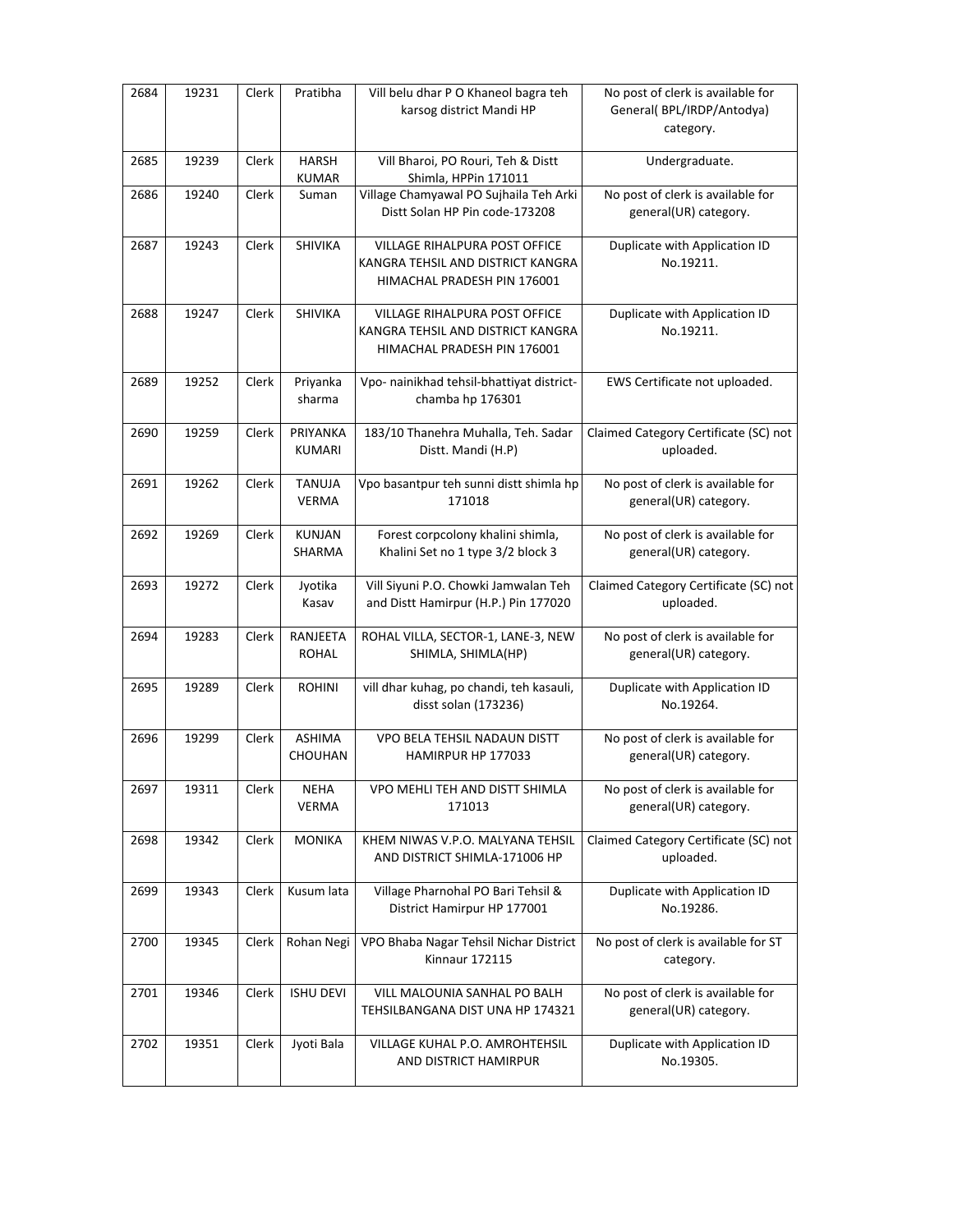| 2703 | 19352 | Clerk | Gauri Bansal                    | House no. 171/8, near super bazar,<br>bhojpur bazar, Sundernagar                                   | Undergraduate.                                                              |
|------|-------|-------|---------------------------------|----------------------------------------------------------------------------------------------------|-----------------------------------------------------------------------------|
| 2704 | 19355 | Clerk | <b>REENA</b>                    | V.P.O. Lanjhta Teh Ghumarwin Distt<br><b>Bilaspur HP</b>                                           | No post of clerk is available for<br>general(UR) category.                  |
| 2705 | 19357 | Clerk | <b>MEENA</b><br><b>DEVI</b>     | MEENA DEVI w/O ROHIT KUMAR, VILL-<br>DODHWIN, PO-HARETA, TEH-GALORE<br>,DISTT-HAMIRPUR PIN -174405 | No post of clerk is available for<br>general(UR) category.                  |
| 2706 | 19358 | Clerk | <b>NISHA</b><br>KUMARI          | VPO BAROH TEH - BHORANJ DISTT-<br>HAMIPRUR HIMACHAL PRADESH (H.P)<br><b>PIN CODE-177024</b>        | No post of clerk is available for<br>General(BPL/IRDP/Antodya)<br>category. |
| 2707 | 19360 | Clerk | PRIYA<br><b>THAKUR</b>          | VPO JAGOTHI TEH ROHRU<br>SHIMLA171207                                                              | Duplicate with Application ID<br>No.19371.                                  |
| 2708 | 19361 | Clerk | PRIYA<br><b>THAKUR</b>          | VPO JAGOTHI TEH ROHRU<br>SHIMLA171207                                                              | Duplicate with Application ID<br>No.19371.                                  |
| 2709 | 19366 | Clerk | <b>MAHIMA</b>                   | ROOP GANGA NIWAS WARD NO.3<br>NAYA BAZAR THEOG<br>171201DISTT.SHIMLA HIMICHAL<br>PRADESH           | No post of clerk is available for<br>general(UR) category.                  |
| 2710 | 19371 | Clerk | PRIYA<br><b>THAKUR</b>          | <b>VPO JAGOTHI TEH ROHRU</b><br>SHIMLA171207                                                       | No post of clerk is available for<br>general(UR) category.                  |
| 2711 | 19375 | Clerk | <b>MAHIMA</b>                   | ROOP GANGA NIWAS WARD NO.3<br>NAYA BAZAR THEOG<br>171201DISTT.SHIMLA HIMACHAL<br>PRADESH           | Duplicate with Application ID<br>No.19366.                                  |
| 2712 | 19377 | Clerk | MANJU<br><b>DEVI</b>            | Village Nalihara Post Office Shakara<br>Tehsile Karsog District Mandi Pin Code<br>171302           | No post of clerk is available for<br>General(BPL/IRDP/Antodya)<br>category. |
| 2713 | 19380 | Clerk | NIHARIKA<br>KATOCH              | HOUSE NO. 3010SECTOR 23-D,<br>CHANDIGARH                                                           | No post of clerk is available for<br>general(UR) category.                  |
| 2714 | 19383 | Clerk | <b>NEHA</b><br>SHARMA           | Village - Ladwah, P.O.- LiggaTehsil -<br>Salooni, Distt. - Chamba                                  | No post of clerk is available for<br>General(BPL/IRDP/Antodya)<br>category. |
| 2715 | 19387 | Clerk | <b>NARINDER</b><br><b>KUMAR</b> | VILLAGE HAR BHAJNATH POST OFFICE<br>NEHRAN PUKHAR TEHSIL DEHRA DISTT<br><b>KANGRA</b>              | No post of clerk is available for<br>General(BPL/IRDP/Antodya)<br>category. |
| 2716 | 19403 | Clerk | Priyanka                        | VPO Sainj Teh Theog District Shimla Pin<br>code 171220                                             | Duplicate with Application ID<br>No.19394.                                  |
| 2717 | 19406 | Clerk | ANJANA<br>KUMARI                | Village johar PO Malkher teh palampur<br>distt kangra HP 176093                                    | No post of clerk is available for ST<br>category.                           |
| 2718 | 19417 | Clerk | PRIYANKA                        | Vill. Ghattapo. mohan ghatti teh.<br>Joginder Nagar distt. Mandi                                   | No post of clerk is available for<br>General(BPL/IRDP/Antodya)<br>category. |
| 2719 | 19418 | Clerk | AMIT<br><b>KUMAR</b>            | Village Jhakler, Post Office Haripur,<br>Tehsil Dehra, District Kangra (H.P)<br>Pincode 176028     | Fee not verified.                                                           |
| 2720 | 19432 | Clerk | Surinder<br>Kumar               | VILLAGE GADHYANI TEH SARKAGHAT<br>PO RAKHOH DIST mandi pincode<br>175042                           | Bonafide Himachali certificate not<br>uploaded.                             |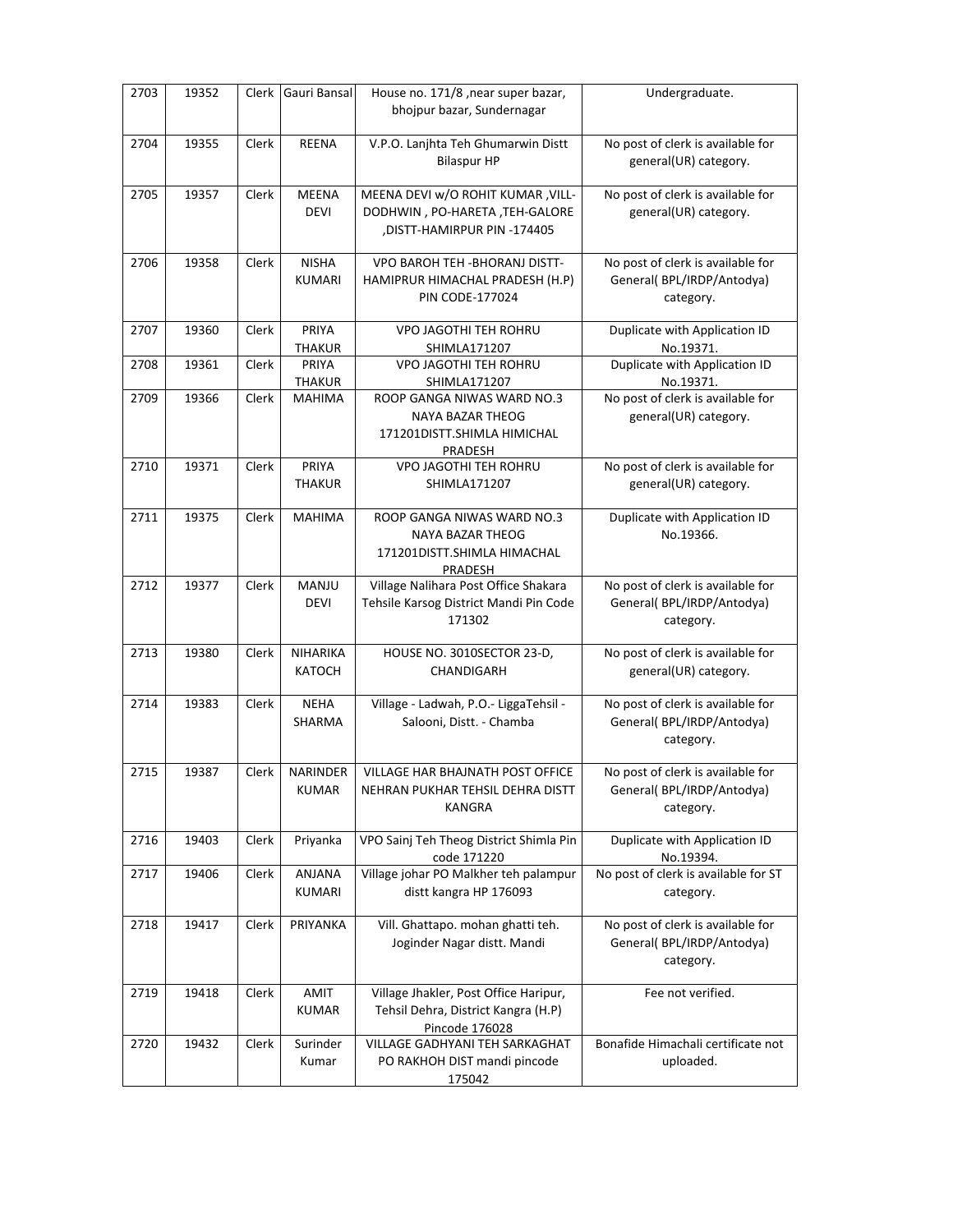| 2721 | 19436 | Clerk | Neha                            | VPO BASANTPUR SUNNI SHIMLA Hp<br>171018                                                                 | No post of clerk is available for<br>general(UR) category.                                               |
|------|-------|-------|---------------------------------|---------------------------------------------------------------------------------------------------------|----------------------------------------------------------------------------------------------------------|
| 2722 | 19437 | Clerk | Mishita<br>Gupta                | Plot no. 39 new housing board Colony<br>Sanjauli shimla- Himachal pradesh<br>171006                     | No post of clerk is available for<br>general(UR) category.                                               |
| 2723 | 19441 | Clerk | <b>BEENU</b>                    | 363/11 Red Cross Road Near Mission<br>School Nahan                                                      | DOB proof, essential educational<br>qualification and Claimed Category<br>(SC) certificate not uploaded. |
| 2724 | 19443 | Clerk | <b>MOHAN LAL</b>                | VPO LAHLA TEHSIL PALAMPUR DISTT.<br>KANGRA (HP) PIN176059                                               | Time Barred OBC Certificate.                                                                             |
| 2725 | 19446 | Clerk | <b>GEETA DEVI</b>               | Vill-khraun jeri, P. o. - bhararighat, teh-<br>arki, distt-solan, hp                                    | No post of clerk is available for<br>general(UR) category.                                               |
| 2726 | 19447 | Clerk | RANJNA<br>SHARMA                | Village kharaun Jeri.Po<br>Bhararighat.TehArki.DistSolan171102                                          | No post of clerk is available for<br>general(UR) category.                                               |
| 2727 | 19452 | Clerk | Hitesh                          | Vill Togi Po Dalash Teh Anni Distt Kullu<br>HP 172025                                                   | DOB proof and Claimed Category<br>Certificate (SC) not uploaded.                                         |
| 2728 | 19454 | Clerk | ANURADHA                        | ANURADHA W/O SH. RAHUL<br>CHAUDHARY V.P.O RAMERH TEH<br>NAGROTA BAGWAN DISTT KANGRA H.P<br>176052       | Duplicate with Application ID<br>No.19453.                                                               |
| 2729 | 19455 | Clerk | ANURADHA                        | ANURADHA W/O SH. RAHUL<br>CHAUDHARY V.P.O RAMERH TEH<br>NAGROTA BAGWAN DISTT KANGRA H.P<br>176052       | Duplicate with Application ID<br>No.19453.                                                               |
| 2730 | 19461 | Clerk | Manish<br>Kumar                 | Vill - Taniori PO Mahunnag Teh -Karsog<br>Distt - Mandi H.P-175010                                      | Undergraduate.                                                                                           |
| 2731 | 19463 | Clerk | Swati<br>Sharma                 | Vpo kothi tehsil ghumarwin district<br>bilaspur hp                                                      | EWS Certificate not uploaded.                                                                            |
| 2732 | 19468 | Clerk | <b>BALVINDER</b><br><b>KAUR</b> | Vill-haripur tohana p o-shivpur teh-<br>paonta sahib distt-sirmour H.P                                  | Irrelevant DOB proof certificate<br>uploaded.                                                            |
| 2733 | 19475 | Clerk | Monia<br>Anand                  | House no 91 ward no 6 village shurad<br>po Bhunter Distt kullu HP                                       | No post of clerk is available for<br>STcategory.                                                         |
| 2734 | 19476 | Clerk | <b>REETA</b><br><b>THAKUR</b>   | VILLAGE CHOKI, CHOBIA, TEHSIL<br>BHARMOUR, DISTT CHAMBA 176315                                          | Duplicate with application ID 16598                                                                      |
| 2735 | 19477 | Clerk | Sanjeevni<br>Kumari             | Vill.Lohan P.O.Bundla Teh.Palampur<br>Distt.Kangra H.P Pin-176061                                       | No post of clerk is available for ST<br>category.                                                        |
| 2736 | 19480 | Clerk | SHIVANI                         | Vill. Bundla Post office Nachhir Tehsil<br>palampur District kangra Himachal<br>Pradesh Pin code 176061 | No post of clerk is available for<br>General(BPL/IRDP/Antodya)<br>category.                              |
| 2737 | 19486 | Clerk | Neha                            | VPO Kotgarh Distt Shimla HP                                                                             | DOB proof and Claimed Category<br>Certificate (SC) not uploaded.                                         |
| 2738 | 19493 | Clerk | Hardeep<br>Singh                | V.p.o. Bhera Teh Amb Distt Una<br>Himachal Pradesh                                                      | Undergraduate.                                                                                           |
| 2739 | 19498 | Clerk | Sakshi<br>Nanda                 | V P O Nandher Teh and Distt Kangra HP                                                                   | Claimed Category Certificate (OBC)<br>not uploaded.                                                      |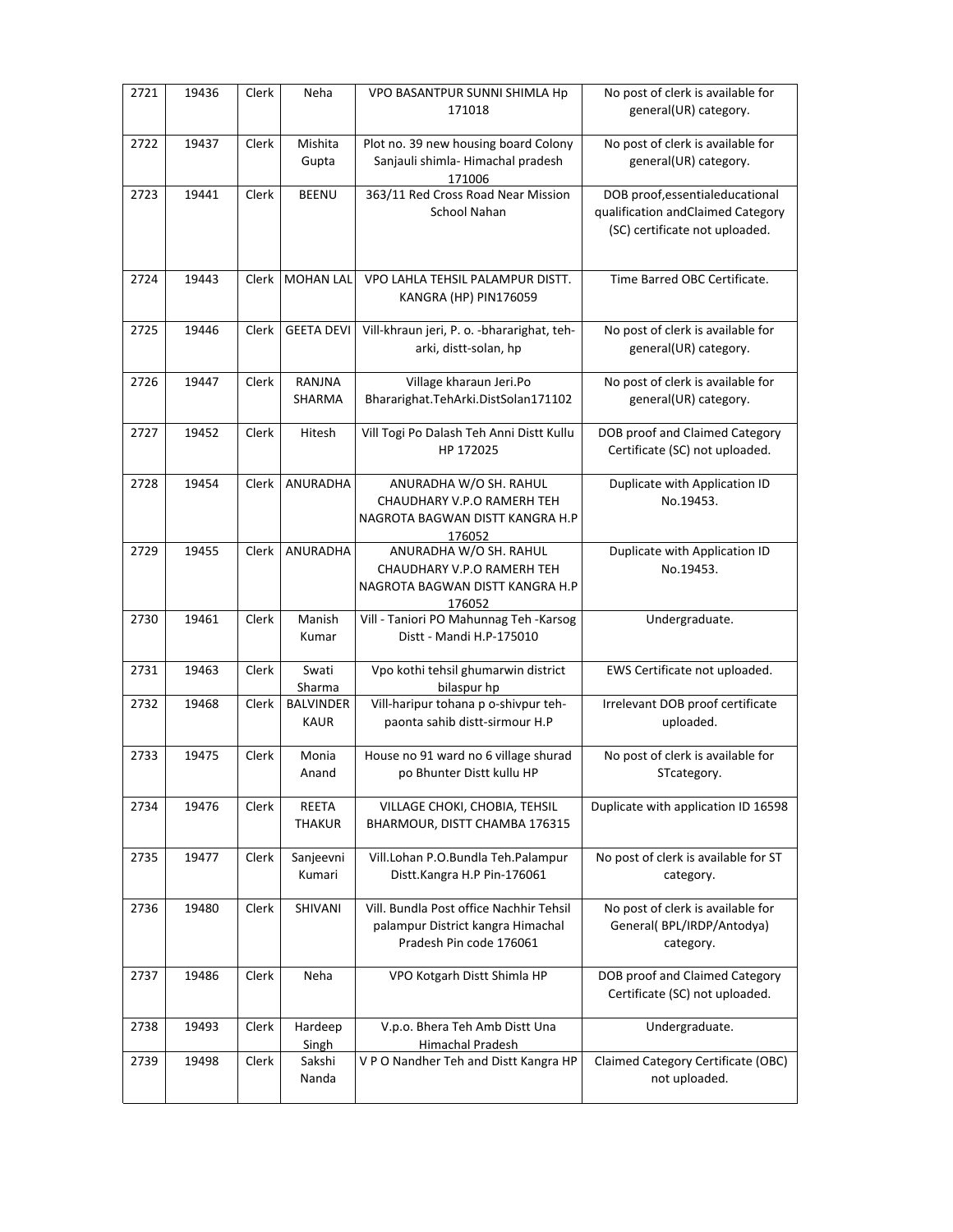| 2740 | 19500 | Clerk        | <b>PROMILA</b>                   | Vill seogi P. O Bari teh and distt kullu<br>pin code 175101                                                       | No post of clerk is available for<br>general(UR) category.      |
|------|-------|--------------|----------------------------------|-------------------------------------------------------------------------------------------------------------------|-----------------------------------------------------------------|
| 2741 | 19501 | Clerk        | Prabudh<br>Sharma                | 86ward 5 nagrota bagwan distt kangra<br>HP 176047                                                                 | No post of clerk is available for<br>general(UR) category.      |
| 2742 | 19503 | Clerk        | PRIYA                            | Village Sukahar Post office Chalali Teh.<br>Dehra Distt. Kangra Pin code 177103                                   | Duplicate with Application ID<br>No.19507.                      |
| 2743 | 19507 | Clerk        | PRIYA                            | Village sukahar Post office ChalaliTeh.<br>DehraDistt. Kangra pin code 177103                                     | Claimed Category Certificate (OBC)<br>not uploaded.             |
| 2744 | 19509 | Clerk        | <b>NANDINI</b><br>GOEL           | GOEL BHAWAN, VILLAGE RIRKA<br>TUTIKANDI SHIMLA 171004                                                             | No post of clerk is available for<br>general(UR) category.      |
| 2745 | 19513 | Clerk        | VANDANA                          | VILLAGE -JAMROTIP.O. BHUMTI. TEH.<br>ARKI, DISTT. SOLAN-H.P.                                                      | Duplicate with Application ID<br>No.19504.                      |
| 2746 | 19519 | Clerk        | Suraj Sugha                      | VP.O.Rohan Teh.Palampur Distt.Kangra<br>H.P Pin-176093                                                            | Undergraduate.                                                  |
| 2747 | 19520 | Clerk        | <b>HARSHITA</b><br><b>SHARMA</b> | Village Salanj, P.O Beolia, Teh. And<br>distt. Shimla, Himachal Pradesh                                           | No post of clerk is available for<br>general(UR) category.      |
| 2748 | 19522 | Clerk        | ANJALI<br><b>THAKUR</b>          | type 3, Set no.6 Oatland near<br>Highcourt Shimla                                                                 | Duplicate with Application ID 20784                             |
| 2749 | 19525 | Clerk        | SUNAINA<br>KHARIYAL              | Village gurer P.O kohla tehsil Nadaun<br>Distt Hamirpur (H.P)177033                                               | Duplicate with Application ID<br>No.19434.                      |
| 2750 | 19526 | Clerk        | Rajat singh<br>kanwar            | V.P.O Dhakriana Teh kasauli Distt Solan<br>Hp                                                                     | No post of clerk is available for<br>general(UR) category.      |
| 2751 | 19539 | Clerk        | Savita                           | Village KaleharPostOffice Kharul                                                                                  | Duplicate with Application ID<br>No.20449.                      |
| 2752 | 19549 | Clerk        | Karan<br>Kumar                   | Devi Chand, Jamni Di Bainsak (401),<br>Solan, H.P-173221                                                          | Time Barred OBC Certificate.                                    |
| 2753 | 19551 | Clerk        | MANISHA<br><b>DEVI</b>           | village naloh post office rapoh missran<br>teh amb distt una                                                      | DOB proof andClaimed Category<br>Certificate (SC) not uploaded. |
| 2754 | 19552 | Clerk        | <b>REKHA DEVI</b>                | REKHA DEVID/ODEVI RAM, VILLAGE-<br>KHALI, POST OFFICE -SEWRA CHANDI,<br>TEHSIL - ARKI, DISTRICT- SOLAN,<br>171102 | No post of clerk is available for<br>general(UR) category.      |
| 2755 | 19556 | <b>Clerk</b> | <b>MANISHA</b><br>KUMARI         | VILLSURAJPUR UPPERLA(DAMOSTY) PO<br>SURAJPUR TEH INDORA DISTT<br>KANGRAHP PIN CODE 176403                         | Time Barred OBC Certificate.                                    |
| 2756 | 19557 | Clerk        |                                  | POOJA DEVI VPO ICHHI TEH KANGRA DISTT KANGRA<br><b>PIN CODE 176209</b>                                            | Time Barred OBC Certificate.                                    |
| 2757 | 19559 | Clerk        | Bheesham<br>kumar                | Vill pandar po brohkari teh nihri distt<br>mandi HP pin 175031                                                    | Less fee submitted.                                             |
| 2758 | 19561 | <b>Clerk</b> | <b>USHA DEVI</b>                 | VPO JAHU TEH. BHORANJ DISTT<br>HAMIRPUR H.P 176048                                                                | No post of clerk is available for<br>general(UR) category.      |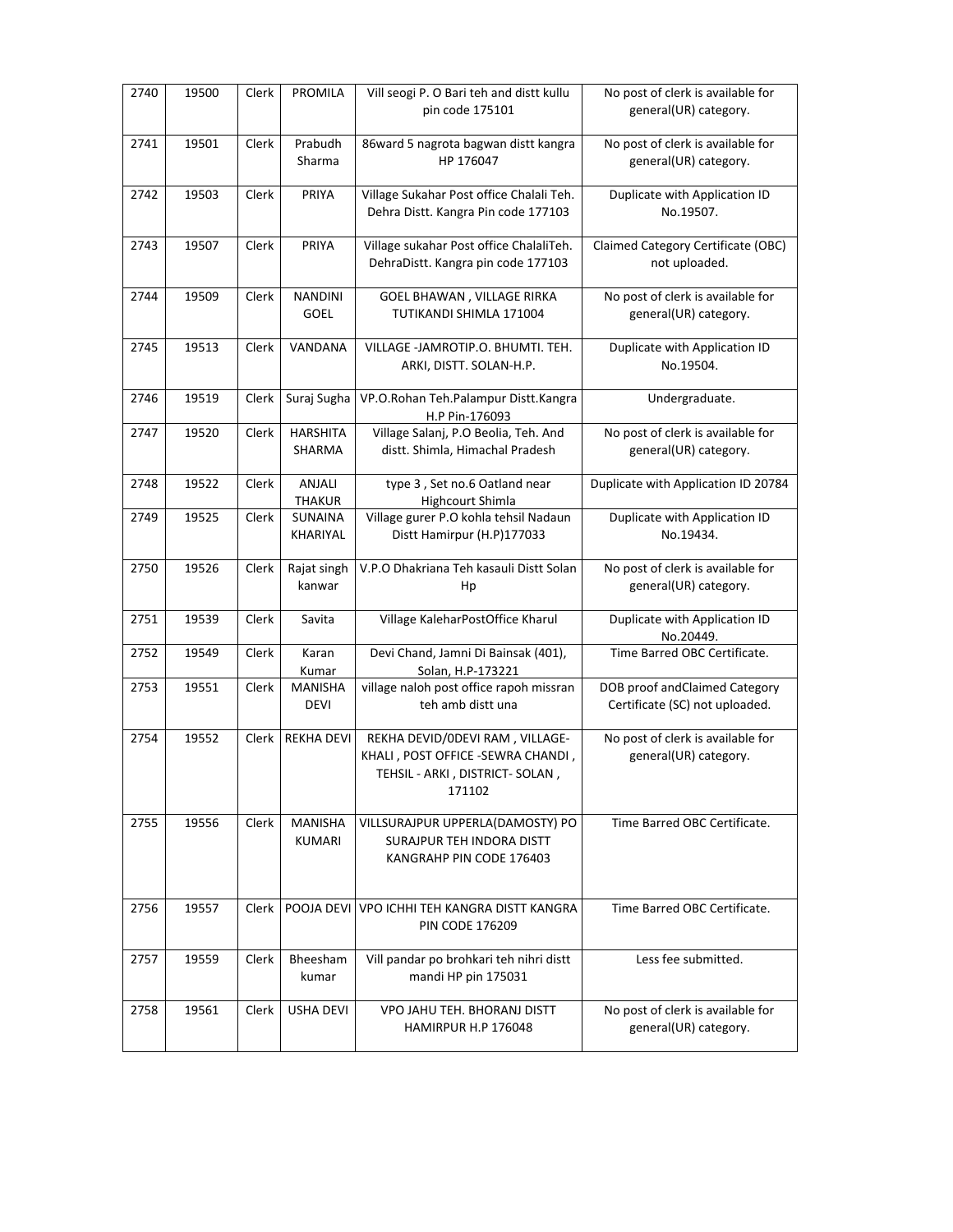| 2759 | 19566 | Clerk        | Manoj<br>Kumar                 | Vill. Mundkhar Po Dhaloh, Tehsil<br>Ghumarwin, Distt Bilaspur, Himachal<br>Pradesh 174029 | Undergraduate.                                                                                         |
|------|-------|--------------|--------------------------------|-------------------------------------------------------------------------------------------|--------------------------------------------------------------------------------------------------------|
| 2760 | 19567 | Clerk        | Kiran bala                     | Vpo chanawag teh Sunni district shimla                                                    | Essential educational qualification<br>certificate not uploaded.                                       |
| 2761 | 19574 | Clerk        | <b>RAKSHA</b><br>SAINI         | VILL KHANDLA P.O. KUMMI TEH.BALH<br>DISTT MANDI H.P                                       | Claimed Category Certificate (OBC)<br>not uploaded.                                                    |
| 2762 | 19580 | Clerk        | SHIKHA<br>SHARNA               | Set no 632 block 25A sector 3 new<br>shimla Himachal Pradesh                              | No post of clerk is available for<br>general(UR) category.                                             |
| 2763 | 19589 | Clerk        | REENA                          | VILLAGE BHARARA, POST OFFICE<br>TALAH, TEHSIL SUNNI, DISTRICT<br>SHIMLA HP                | <b>Essential Qualification Certificate &amp;</b><br>Claimed Category Certificate not<br>Uploaded.      |
| 2764 | 19590 | Clerk        | <b>ANKITA</b><br><b>THAKUR</b> | Village Jadhog PO bakhrot tehsil karsog<br>distt mandi 175011                             | No post of clerk is available for<br>general(UR) category.                                             |
| 2765 | 19591 | Clerk        | <b>GOURAB</b><br><b>KUMAR</b>  | V.P.O Sakri Tehsil Haripur Distt. Kangra<br>H.P. 176027                                   | Duplicate with Application ID<br>No.19565.                                                             |
| 2766 | 19601 | Clerk        | <b>GOURAB</b><br>KUMAR         | V.P.O Sakri Tehsil Haripur Distt. Kangra<br>H.P. 176027                                   | Duplicate with Application ID<br>No.19565.                                                             |
| 2767 | 19610 | Clerk        | Anuradha                       | Maining building complex roura-3<br>Bilaspur Himachal Pradesh 174001                      | No post of clerk is available for<br>general(UR) category.                                             |
| 2768 | 19613 | Clerk        | Kulvinder<br>singh             | VPO JAKHARA TEH. FATEHPUR DISTT.<br>KANGRA (HP)                                           | Fee not verified.                                                                                      |
| 2769 | 19625 | Clerk        | <b>KARAN</b><br><b>DEEP</b>    | Vill Tandio PO Hallan Teh Ronhat (St)<br>Distt Sirmour HP PIN 173027                      | Time Barred OBC Certificate.                                                                           |
| 2770 | 19628 | <b>Clerk</b> | PANKAJ<br>YADAV                | VILLAGE GAJNOHA PO RANDHARA TEH<br><b>BALH DISTT MANDI HP</b>                             | No post of clerk is available for<br>general(UR) category.                                             |
| 2771 | 19631 | Clerk        | SANGITA<br><b>KUMARI</b>       | VILL. CHASK - PANGI SAICHU (86)<br>district Chamba 176323                                 | No post of clerk is available for ST<br>category.                                                      |
| 2772 | 19632 | Clerk        | Dalee                          | Vill- Bahera P.O. - Bawamohtara Dis-<br>Bemetara-chhattisgarh Pin-491335                  | Non-Himachali candidate.                                                                               |
| 2773 | 19641 | Clerk        | Tanika<br>Thakur               | VILL.LOWER SUNHET P.O. CHUDHRER<br>TEH. DEHRA DISTT KANGRA                                | No post of clerk is available for<br>general(UR) category.                                             |
| 2774 | 19644 | Clerk        | <b>Bhaskar</b>                 | Vill. Kalyanpur P.o. Gumma teh. Shimla<br>Dist. Shimla Hp 171018                          | Undergraduate.                                                                                         |
| 2775 | 19646 | Clerk        | <b>KULDEEP</b><br><b>KUMAR</b> | VILLAGE PANTEHAR PO GARLA DEI TEH<br>PALAMPUR DISTRICT KANGRA<br>HIMACHAL PRADESH 176085  | <b>Essential Qualification Certificate &amp;</b><br>Claimed Category Certificate (SC) not<br>Uploaded. |
| 2776 | 19647 | Clerk        | SONAL                          | Vill tahlpura p.o kangra teh.dist kangra<br>(176001)                                      | Time Barred OBC Certificate.                                                                           |
| 2777 | 19649 | Clerk        | Kamlesh<br>kumari              | Village kangri (farnot), post office reog,<br>thesil sunni, district shimla, hp           | No post of clerk is available for<br>General(BPL/IRDP/Antodya)<br>category.                            |
| 2778 | 19655 | Clerk        | ANJALI<br>KONDAL               | Vill. Kuther P.O. Dhanotu Teh. Shahpur<br>Distt. Kangra Pin code 176208                   | Duplicate with Application ID<br>No.19660.                                                             |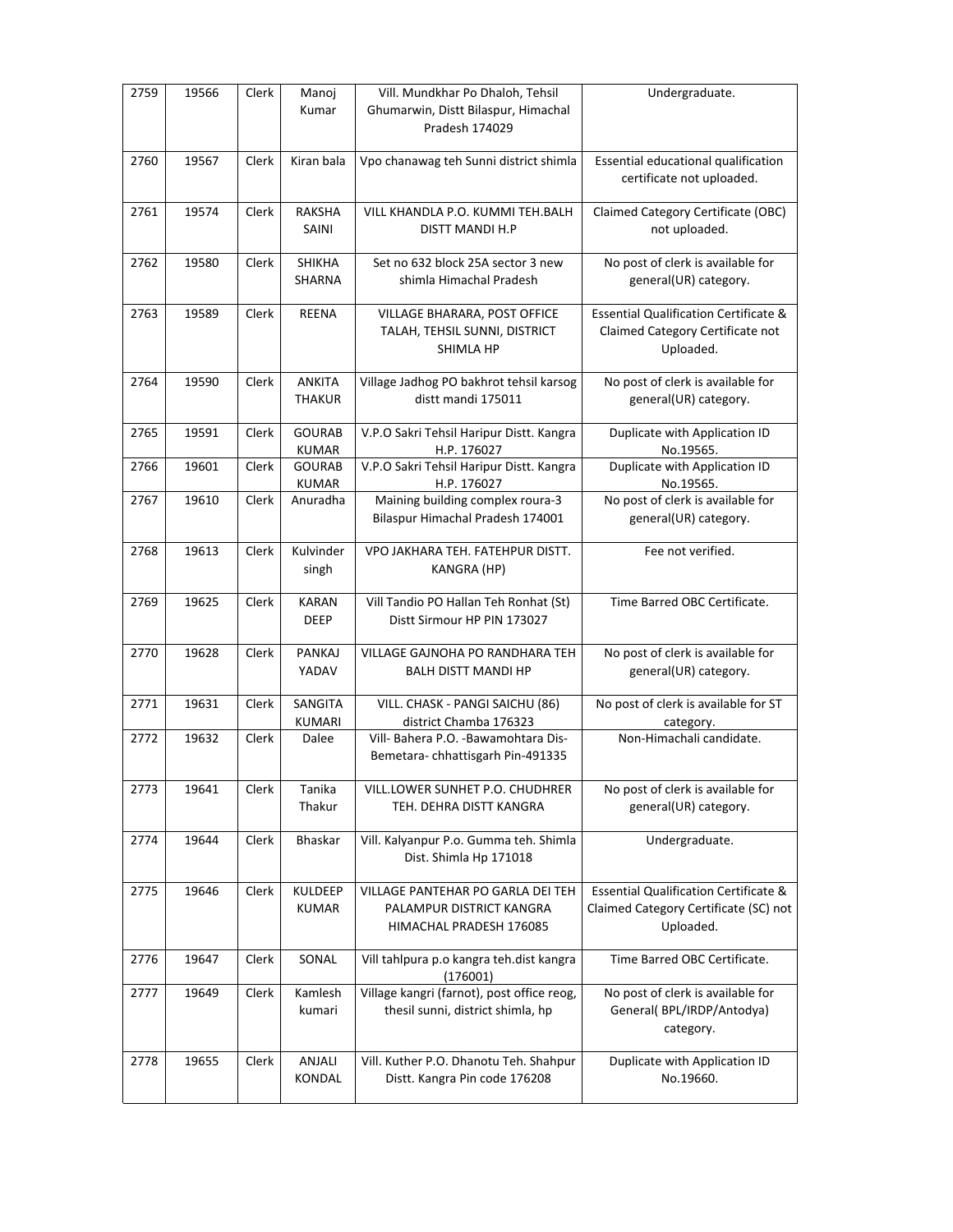| 2779 | 19657 | Clerk        | <b>RITU GARG</b>              | RITU GARG W/O MR. GAURAV GARG,<br>OPPOSITE GANESH HOSPITAL, NEAR<br>UCO BANK, INDRI ROAD LADWA-<br>136132DISTRICT KURUKSHETRA, | Non-Himachali candidate and No post<br>of clerk is available for general(UR)<br>category. |
|------|-------|--------------|-------------------------------|--------------------------------------------------------------------------------------------------------------------------------|-------------------------------------------------------------------------------------------|
|      |       |              |                               | <b>HARYANA</b>                                                                                                                 |                                                                                           |
| 2780 | 19659 | Clerk        | VED<br>PRAKASH                | <b>VILLAGE BAKHERI POST OFFICE</b><br>KUNHOO TEHSIL KARSOG DISTT MANDI<br>HP                                                   | Claimed Category Certificate (SC) not<br>Uploaded.                                        |
| 2781 | 19660 | Clerk        | ANJALI<br>KONDAL              | Vill. Kuther P.O. Dhanotu Teh. Shahpur<br>Distt. Kangra 176207                                                                 | Time Barred OBC Certificate.                                                              |
| 2782 | 19674 | Clerk        | <b>SURESH</b><br><b>KUMAR</b> | VILLAGE KHALUT P/O LAGOUTI TEHSIL<br>ANNI DISTRICT KULLU H.P 172026                                                            | Fee not verified.                                                                         |
| 2783 | 19676 | Clerk        | <b>KAVITA</b><br>SHARMA       | VILLAGE JAROL PO SHALAGHAT TEHSIL<br>ARKI DISTT. SOLAN HP 173208                                                               | No post of clerk is available for<br>general(UR) category.                                |
| 2784 | 19679 | Clerk        | RITIKA DEVI                   | V.P.O Nagrota Surian Tehsil Jawali<br>District Kangra Himachal Pradesh<br>pincode 176027                                       | Time Barred OBC Certificate.                                                              |
| 2785 | 19684 | Clerk        | <b>RITU</b>                   | WARD NO 04 JHALERA PO RAINSARY<br><b>JHALERADISTT, UNAHIMACHAL</b><br>PRADESHPIN CODE 174303                                   | No post of clerk is available for<br>general(UR) category.                                |
| 2786 | 19685 | Clerk        | PRAMOD<br><b>KUMAR</b>        | VILL. JAWALAPUR PO.NIHALGARH TEH.<br>PAONTA SAHIB DIST. SIRMOUR (H.P)<br>PIN. 173025                                           | Fee not verified.                                                                         |
| 2787 | 19700 | Clerk        | <b>KUNAL</b><br>CHAUHAN       | SHALI NIWAS, BELOW BYE PASS ROAD,<br>LAMBIDHAR, DHALLI, SHIMLA 171012                                                          | No post of clerk is available for<br>general(UR) category.                                |
| 2788 | 19704 | Clerk        | Manisha<br>Tempta             | Tempta Lodge On Gussan Road                                                                                                    | Duplicate with Application ID<br>No.9491.                                                 |
| 2789 | 19711 | Clerk        | K.M<br><b>PUSHPA</b>          | Village- ChoridharPostoffice-Jabri<br>district-Shimla171103                                                                    | No post of clerk is available for<br>general(UR) category.                                |
| 2790 | 19713 | <b>Clerk</b> | Rekha                         | Village panohi post office sainj, tehsil<br>sunni, district shimla.pin code 171103                                             | No post of clerk is available for<br>general(UR) category.                                |
| 2791 | 19720 | Clerk        | VANDNA<br>DEVI                | W/O PRATAP SINGH, VILLAGE BASRA,<br>P.O. TIKKARI, TEHSIL NERWA,<br>DISTT.SHIMLA H.P. 171210                                    | No post of clerk is available for<br>general(UR) category.                                |
| 2792 | 19723 | Clerk        | ANJALI<br>CHAUHAN             | VILLAGE-JAMANWALA, POST OFFICE-<br>SAINWALA, TEHSIL-NAHAN, DISTRICT<br>SIRMAUR, PINCODE-173030(HP)                             | Duplicate with Application ID<br>No.19863.                                                |
| 2793 | 19729 | Clerk        | <b>TANU</b>                   | VILL KHANDLA P.O KUMMI TEH. BALH<br>DISTT MANDI HP.                                                                            | Undergraduate.                                                                            |
| 2794 | 19730 | Clerk        | <b>KIRNA</b><br>KUMARI        | VILL NARHOON PO MALANGER TEH<br>BANGANA DISTT UNA                                                                              | No post of clerk is available for<br>general(UR) category.                                |
| 2795 | 19732 | Clerk        | PINGLA<br>DEVI                | VILLBARI BHARAN, PO BHULSWAIN<br>TEHSIL GHUMARWIN DISTT.<br>BILASPUR(H.P.) PIN CODE 174026                                     | No post of clerk is available for<br>general(UR) category.                                |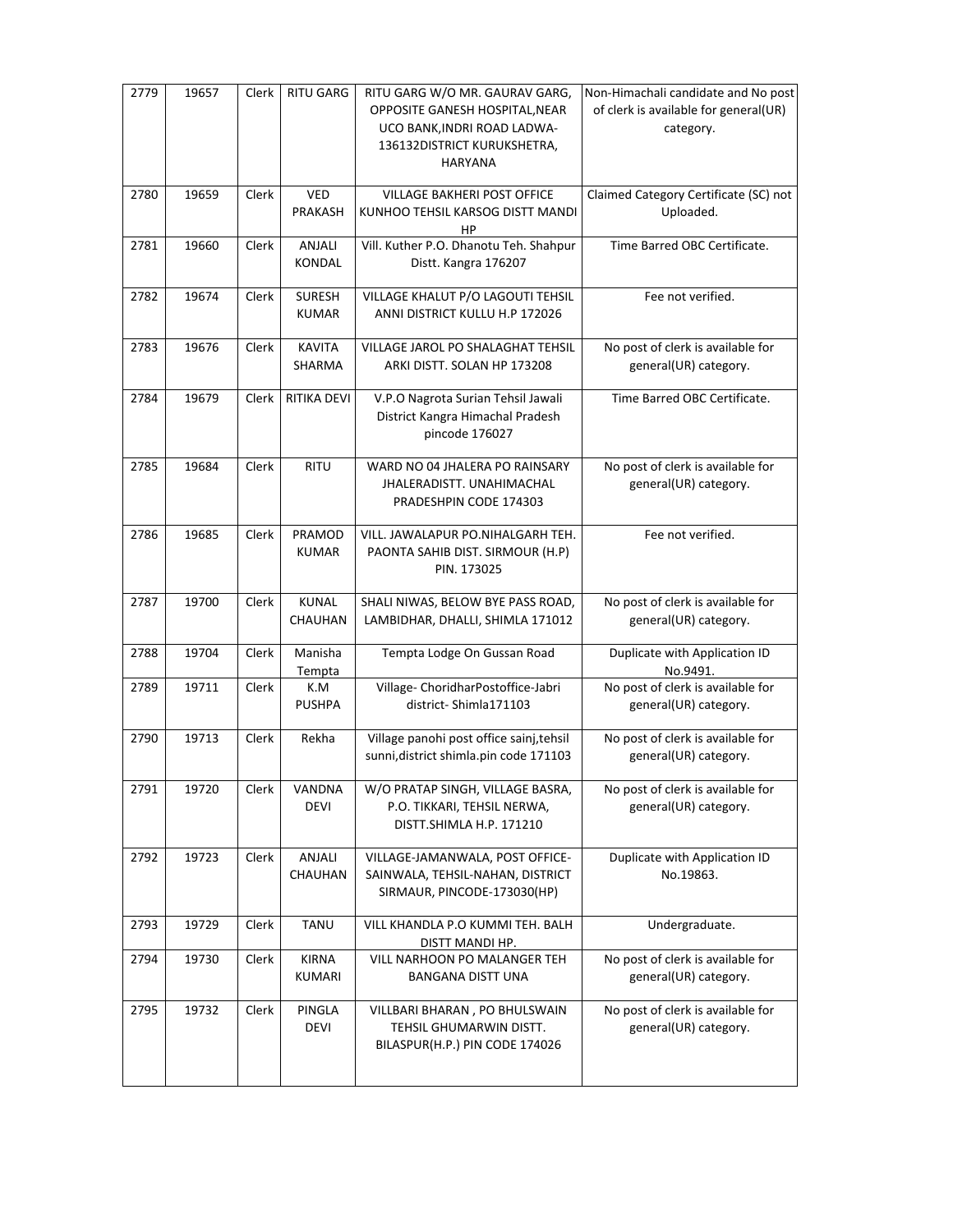| 2796 | 19734 | Clerk        | <b>KAPIL</b>                     | Village Chanai PO Baldeyan Tehsil<br>Shimla District Shimla HP                                                                          | Duplicate with Application ID<br>No.19742.                 |
|------|-------|--------------|----------------------------------|-----------------------------------------------------------------------------------------------------------------------------------------|------------------------------------------------------------|
| 2797 | 19741 | <b>Clerk</b> | SONIA<br><b>VERMA</b>            | VILLAGE CHALAMA P.O MATERNI TEH.<br>ARKI DISTT. SOLAN                                                                                   | No post of clerk is available for<br>general(UR) category. |
| 2798 | 19748 | Clerk        | Ranjna<br>kumari                 | Ranjna kumari w/o Dr. Munish Kumar,<br>Village- Ghroon, P.O.- Upper lambagaon,<br>Teh.- Jaisinghpur, Distt- Kangra (H.P),<br>pin-176096 | No post of clerk is available for<br>general(UR) category. |
| 2799 | 19749 | Clerk        | ANJNA<br>KUMARI                  | VILL SHALWIN, TEHSIL BHORANJ DISTT<br>HAMIRPUR(H.P.)                                                                                    | No post of clerk is available for<br>general(UR) category. |
| 2800 | 19752 | Clerk        | <b>RIYA GUPTA</b>                | HNO-123 WARD NO-10 DEPOT BAZAAR<br>DHARAMSHALA DISTRICT - KANGRA<br>HIMACHAL PRADESH176215                                              | No post of clerk is available for<br>general(UR) category. |
| 2801 | 19756 | Clerk        | Abhishek<br>Kumar                | Vpo nanwar teh baijnath distt Kangra<br>176088                                                                                          | Fee not verified.                                          |
| 2802 | 19759 | Clerk        | <b>DEEPAK</b><br><b>KUMAR</b>    | V.P.O. GAGAL TEH. BALH DISTT MANDI<br>H.P. 175006                                                                                       | Undergraduate.                                             |
| 2803 | 19760 | Clerk        | <b>AAKRITI</b><br><b>MASTANA</b> | Mastana niwas c/o aarti appartment<br>near sanajuli shimla 06                                                                           | Undergraduate.                                             |
| 2804 | 19762 | Clerk        | <b>PREETI</b>                    | Vill KANHOL, P.O Syrighat, Teh<br>kandhaghat, distt-Solan, Himachal<br>Pradesh                                                          | Duplicate with Application ID<br>No.20169.                 |
| 2805 | 19763 | Clerk        | Diksha<br>kumari                 | Maya villa post office<br>SummerhillTeh/distt shimla 171005                                                                             | Duplicate with Application ID<br>No.20081.                 |
| 2806 | 19770 | Clerk        | Bhagesh<br>sharma                | Bhagesh sharma s/o GOPAI sharma<br>village kanholi, post office dheola via<br>kunihar tehsil kandaghat, district solan                  | Duplicate with Application ID<br>No.20399.                 |
| 2807 | 19775 | Clerk        | Rahul<br>jamwal                  | V.p.o duhakTeh thuraldistt kangra<br>176075                                                                                             | No post of clerk is available for<br>general(UR) category. |
| 2808 | 19780 | Clerk        | <b>ISHITA</b><br>CHAUHAN         | VILLAGE TUNGALI, P.O. BHARANU,<br>TEHSIL NERWA, DISTRICT SHIMLA, H.P.<br>PIN-171210                                                     | No post of clerk is available for<br>general(UR) category. |
| 2809 | 19785 | Clerk        | AJAY                             | VPO GULER TESHSIL KANGRA                                                                                                                | No post of clerk is available for<br>general(UR) category. |
| 2810 | 19794 | Clerk        | SHUBHAM<br>KALIA                 | Village badiana Post office lagmanwin<br>tehsil bhoranj district hamirpur<br>himachal pradesh-177118                                    | Duplicate with Application ID<br>No.19778.                 |
| 2811 | 19801 | Clerk        | LATA<br>KUMARI                   | W/O Raj pal, vill. Doon, po. Kotlu, Teh.<br>Ghumarwin, Distt. Bilaspur, hppin code-<br>174029                                           | No post of clerk is available for<br>general(UR) category. |
| 2812 | 19807 | Clerk        | POOJA DEVI                       | VILL BALOTA, PO TARARUN, TEHSIL<br>GHUMARWIN, DISTT BILASPUR(H.P.)<br><b>PIN CODE 174027</b>                                            | No post of clerk is available for<br>general(UR) category. |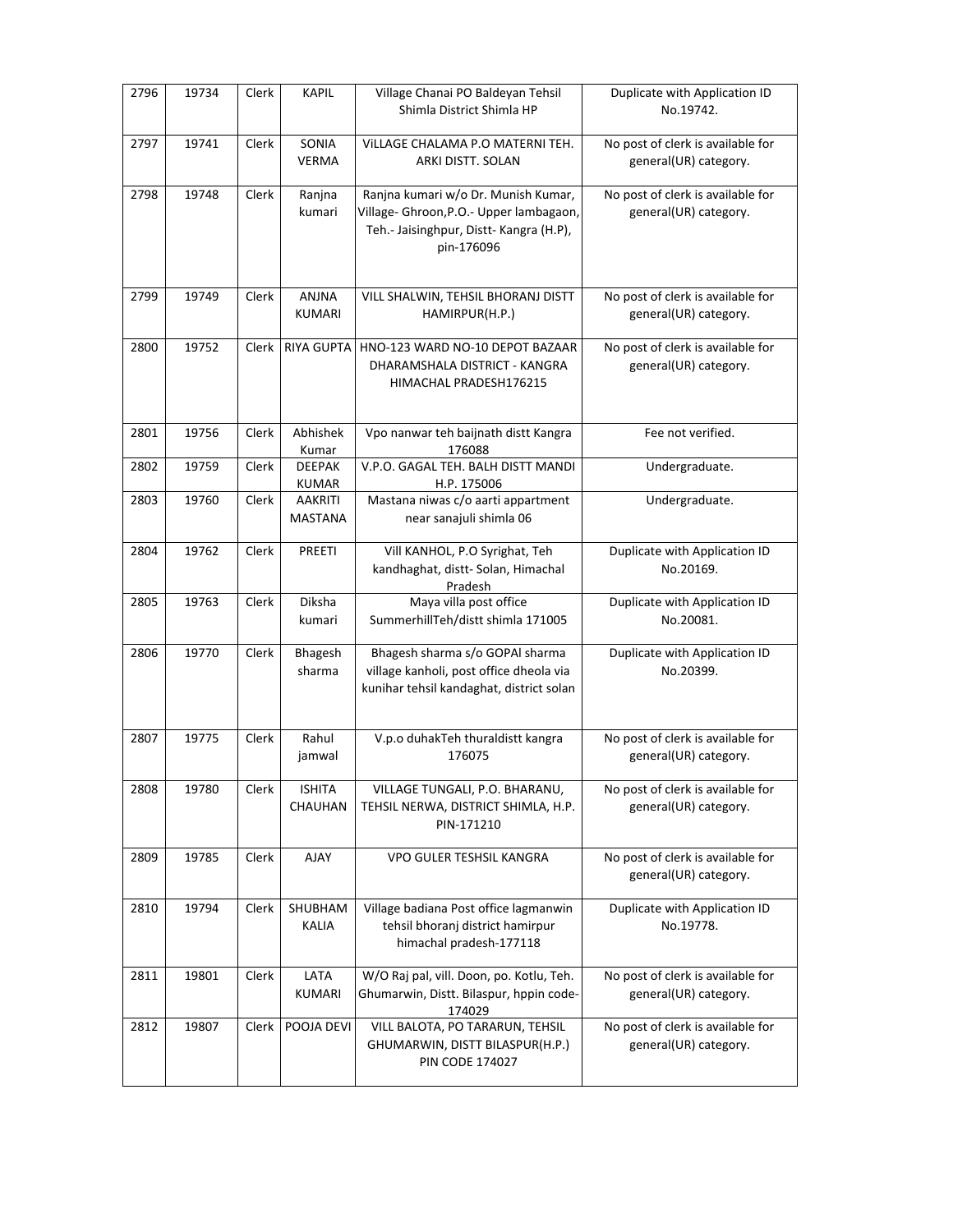| 2813 | 19810 | Clerk | sarita                                 | vpo bakanteh bharmour district<br>chamba pin code 176311                                   | No post of clerk is available for<br>General(BPL/IRDP/Antodya)<br>category.    |
|------|-------|-------|----------------------------------------|--------------------------------------------------------------------------------------------|--------------------------------------------------------------------------------|
| 2814 | 19815 | Clerk | <b>MANDESHW</b><br>ARI                 | VPO Labrang tehsil pooh district<br>Kinnaur Himachal Pradesh 172110                        | No post of clerk is available for ST<br>category.                              |
| 2815 | 19819 | Clerk | SUSHANT<br>RAMOUL                      | HOUSE NO. 312/2 SUNDERBAH<br><b>COLONY NAHAN.DISTRICT SIRMAUR</b><br>173001                | No post of clerk is available for<br>general(UR) category.                     |
| 2816 | 19834 | Clerk | <b>MUNISH</b><br><b>KUMAR</b>          | VILL.BAGAIN PO&TEH.KARSOG<br>DISTT.MANDI HP 175011                                         | Duplicate with Application ID<br>No.20120.                                     |
| 2817 | 19852 | Clerk | <b>ASHISH</b><br><b>THAKUR</b>         | <b>VPO AUHAR TEHSIL</b><br><b>GHUMARWINDISTRICT BILASPUR HP</b><br>174024                  | No post of clerk is available for<br>General(BPL/IRDP/Antodya)<br>category.    |
| 2818 | 19856 | Clerk | PREETI<br>SEHGAL                       | VILLAGE PARGANU POST OFFICE<br><b>BHUNTAR TEHSIL BHUNTAR DISTRICT</b><br><b>KULLU</b>      | No post of clerk is available for<br>general(UR) category.                     |
| 2819 | 19861 | Clerk | Chander<br>prakash                     | Vpo. kolar tehsil poanta sahib district<br>sirmour Himachal Pradesh                        | Duplicate with Application ID<br>No.19858.                                     |
| 2820 | 19864 | Clerk | ANAMIKA                                | V.P.O Bela Teh. Nadaun District<br>Hamirpur (H.P) Pin code- 177033                         | No post of clerk is available for<br>General(BPL/IRDP/Antodya)<br>category.    |
| 2821 | 19866 | Clerk | <b>HEM RAJ</b>                         | VILLAGE MANDOGA PO DIGHAI TEHSIL<br>SALOONI DISTT CHAMBA HP 176312                         | <b>Irrelevant claimed Category</b><br>Certificate (SC) Uploaded.               |
| 2822 | 19867 | Clerk | <b>SHIPRA</b><br>SOOD                  | VPO SULLAHTEHSIL PALAMPUR DISTT<br>KANGRA                                                  | EWS Certificate not uploaded.                                                  |
| 2823 | 19869 | Clerk | <b>MOHD</b><br><b>RIZWAN</b><br>ANSARI | TYPE 2/4 PNT COLONY KANPUR ROAD<br>RAEBARELI                                               | No post of clerk is available for<br>general(UR) category.                     |
| 2824 | 19870 | Clerk | <b>BABITA</b>                          | KHEM NIWAS MALYANA, NEAR<br>HIMALAYAN PARAMOUNT PUBLIC<br>SCHOOL PO MALYANA, SHIMLA-171006 | Claimed Category Certificate (SC) not<br>Uploaded.                             |
| 2825 | 19873 | Clerk | <b>VIKAS</b><br><b>KUMAR</b>           | VILL KHAL PO SALETI TEH RAKKAR DISTT<br>KANGRA HP 177043                                   | Duplicate with Application ID<br>No.20396.                                     |
| 2826 | 19874 | Clerk | <b>MUNISH</b><br><b>KUMAR</b>          | VILL.BAGAIN PO&TEH.KARSOG<br>DISTT.MANDI HP 175011                                         | Duplicate with Application ID<br>No.20120.                                     |
| 2827 | 19888 | Clerk | KAMLESH<br><b>KUMAR</b>                | VILLAGE MUKLALA PO SALOONI TEHSIL<br>SALOONI DISTT CHAMBA HP 176320                        | Claimed Category Certificate (SC) not<br>uploaded.                             |
| 2828 | 19889 | Clerk | KIRTI<br><b>THAKUR</b>                 | VILL CHHARAL PO TALWARA<br>TEHSILGHUMARWIN DISTT BILASPUR<br>HP 174026                     | No post of clerk is available for<br>general(UR) category.                     |
| 2829 | 19894 | Clerk | SURJEET<br>SINGH                       | VPO DAGERA TEH THURAL DISTT<br>KANGRA HP 176107                                            | DOB proof and Essential educational<br>qualification certificate not uploaded. |
| 2830 | 19899 | Clerk | AKSHITA<br>SHARMA                      | Vill. Bhandwar, P.O Chandpur, Teh.<br>Sadar, Distt. Bilaspur, H.P(174004)                  | No post of clerk is available for<br>General(BPL/IRDP/Antodya)<br>category.    |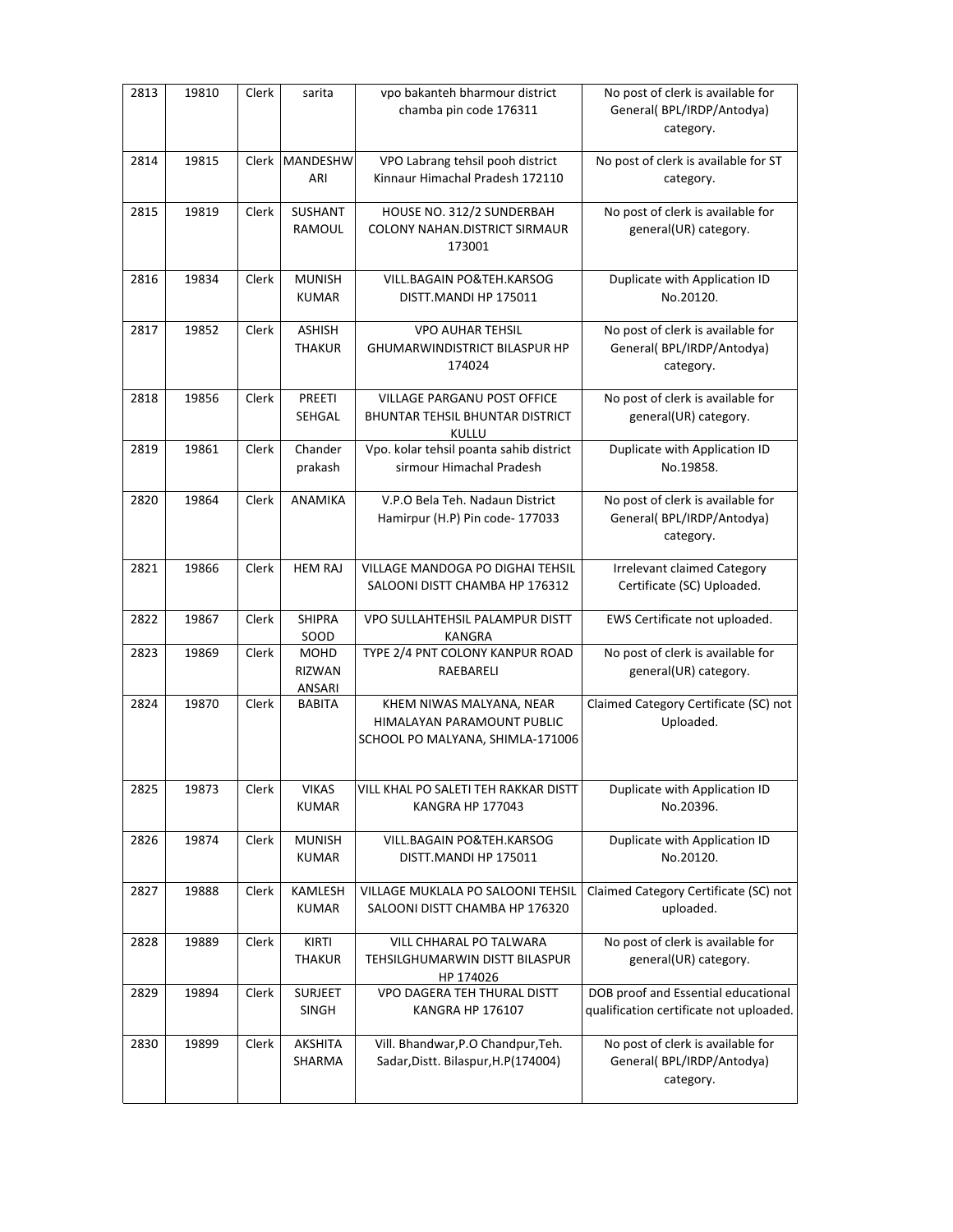| 2831 | 19901 | Clerk        | <b>UTTAM</b><br><b>CHAND</b>          | <b>VILLAGE CHADOG PO RAKOL TEHSIL</b><br>NIHRI DISTT MANDI, HP                                    | Invalid EWS Certificate uploaded.                          |
|------|-------|--------------|---------------------------------------|---------------------------------------------------------------------------------------------------|------------------------------------------------------------|
| 2832 | 19902 | Clerk        | <b>NITIKA</b><br><b>THAKUR</b>        | D/O Shri Ram Thakur, village<br>Bagna, Tehsil Shimla, Post office Jathia                          | No post of clerk is available for<br>general(UR) category. |
| 2833 | 19906 | Clerk        | <b>AMIT</b><br><b>VERMA</b>           | VPO TEH SHILLAI DISTT SIRMOUR HP<br>173027                                                        | Undergraduate.                                             |
| 2834 | 19913 | Clerk        | <b>BANDU</b><br><b>DEVI</b>           | VPO KOHALA TEHSIL DISTT KANGRA HP<br>176001                                                       | Time Barred OBC Certificate.                               |
| 2835 | 19917 | Clerk        | ANUJ<br><b>KUMAR</b>                  | VILLAGE KANDA P.O KANDA BANAH<br>TEHSIL KUPVI DISTT SHIMLA 171217                                 | Fee not verified.                                          |
| 2836 | 19922 | Clerk        | <b>AASTHA</b><br>SHARMA               | Vill. Bhandwar, P.O Chandpur, Teh.<br>Sadar, Distt. Bilaspur, H.P(174004)                         | Graduation Certificate not uploaded.                       |
| 2837 | 19926 | Clerk        | <b>MANISH</b><br><b>CHAUDHAR</b><br>Υ | <b>VILLAGE PARDUNI POST OFFICE</b><br>GIRINAGAR TEHSIL PAONTA SAHIB<br><b>DISTRICT SIRMOUR</b>    | Time Barred OBC Certificate.                               |
| 2838 | 19928 | Clerk        | SANTOSH<br><b>KUMAR</b>               | VPO-PATTA TEH-BHORANJ DISTT-<br><b>HAMIRPUR</b>                                                   | Claimed Category Certificate (SC) not<br>uploaded.         |
| 2839 | 19929 | Clerk        | <b>KRITIKA</b><br><b>RANA</b>         | Care of HEMLATA SHARMA<br>CROSSROADSVILLA WARD NO. 14<br>GABLI DARIP.O DARI DHARAMSHALA<br>176057 | No post of clerk is available for<br>general(UR) category. |
| 2840 | 19932 | Clerk        | SANJEEV<br>SHARMA                     | VIILAGE BADDU POST OFFICE DABHLA<br>TEHSIL GHUMARWIN DISTT<br>BILASPURHIMACHAL PRADESH            | Duplicate with Application ID<br>No.19938.                 |
| 2841 | 19938 | Clerk        | SANJEEV<br>SHARMA                     | VILLAGE BADDU POST OFFICE DABHLA<br>TEHSIL GHUMARWIN DISTT BILASPUR                               | No post of clerk is available for<br>general(UR) category. |
| 2842 | 19939 | Clerk        | <b>NIKHIL</b>                         | VILL PANOG PO HALOG DHAMI TEHSIL<br>& DISTT SHIMLA HP 171103                                      | Ex-serviceman discharge certificate<br>not uploaded.       |
| 2843 | 19946 | Clerk        | Taruna                                | Village Chandpur PO Bakhalag Teh Arki<br>Distt Solan HP 173208                                    | Undergraduate.                                             |
| 2844 | 19947 | Clerk        | <b>DEEPIKA</b><br>SHUKLA              | VILLAGE SIKANDARPUR KHAS THANA<br>KAMPIL TEHSIL KAIMGUNJ<br>FARRUKHABAD UTTAR PRADESH             | Non-Himachali candidate.                                   |
| 2845 | 19956 | <b>Clerk</b> | <b>NEHA</b><br><b>GUPTA</b>           | NEAR MASHROOM HOSTEL, VILL BER<br>TEH SOLAN , P.O. CHAMBAGHAT, HP.<br>173213                      | No post of clerk is available for<br>general(UR) category. |
| 2846 | 19957 | Clerk        | <b>VIKAS</b><br><b>KUMAR</b>          | VILL KHAL PO SALETI TEH RAKKAR DISTT<br><b>KANGRA HP 177043</b>                                   | Duplicate with Application ID<br>No.20396.                 |
| 2847 | 19966 | Clerk        | <b>SACHIN</b>                         | VILLAGE KONSAL P.O. BASSI TEH.<br>JOGINDER NAGAR DISTT. MANDI (H.P.)<br>175015                    | Overwriting in OBC category<br>certificate.                |
| 2848 | 19981 | Clerk        | SAKSHI<br>BAKSHI                      | VILL THEAR PO CHADHIAR TEH<br>BAIJNATH DISTT KANGRA PINCODE<br>176088                             | No post of clerk is available for<br>general(UR) category. |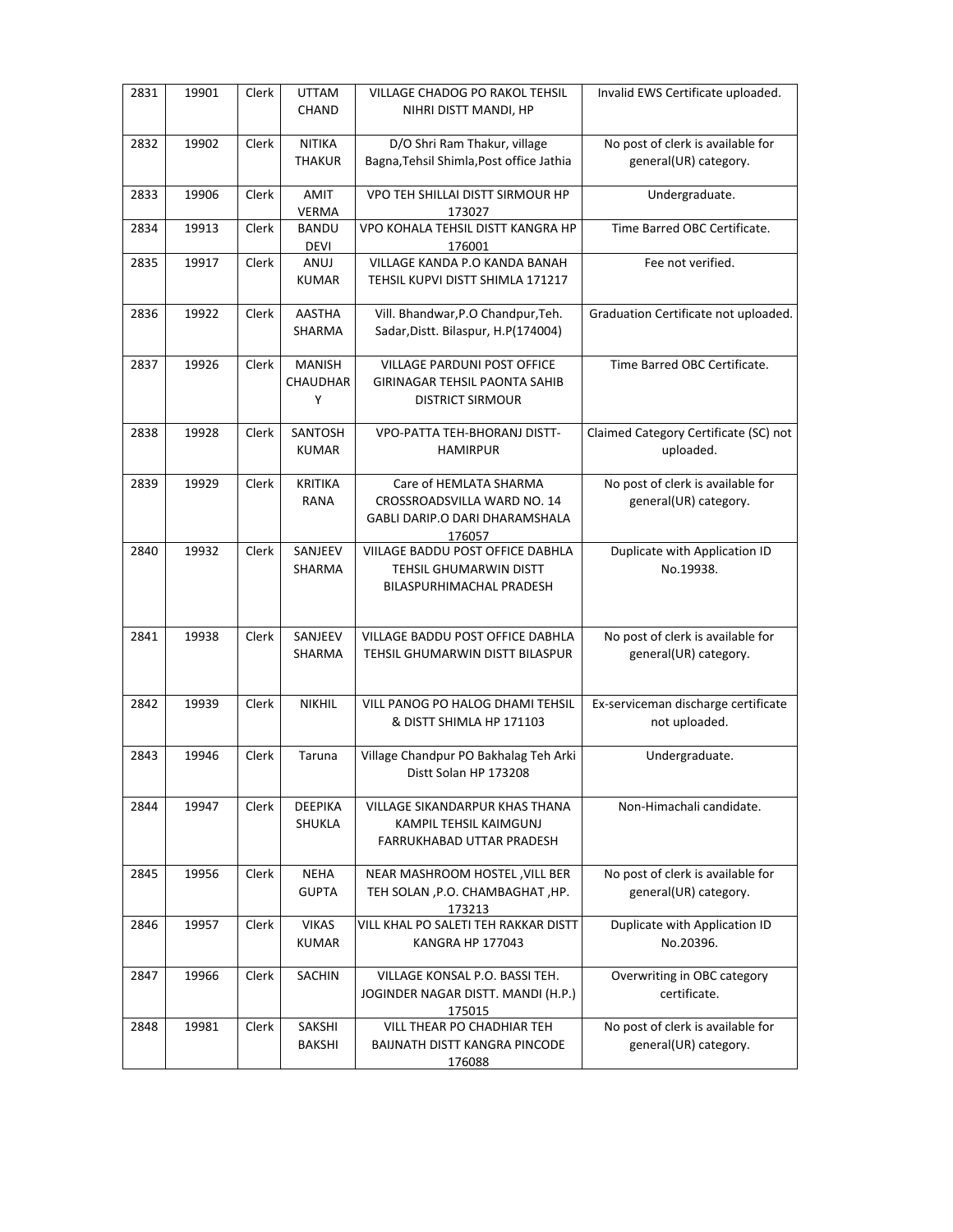| 2849 | 19990 | <b>Clerk</b> | Sanjay                                 | Sanjay Kumar S/O Kuldeep Singh Village<br>Pantehar Post Office Garla Dei Tehsil<br>Palampur Distt Kangra Pin Code 176085<br>(H.P) | Time Barred OBC Certificate.                                                |
|------|-------|--------------|----------------------------------------|-----------------------------------------------------------------------------------------------------------------------------------|-----------------------------------------------------------------------------|
| 2850 | 19991 | Clerk        | <b>MUSKAN</b>                          | WARD NO 3 VILLAGE SERI PO NADAUN<br>DISTT HAMIRPUR HP 177033                                                                      | Undergraduate.                                                              |
| 2851 | 20013 | Clerk        | Vijay kumar                            | Vill Balola, PO Tundal, Teh Kandaghat,<br>Distt Solan HP 173215                                                                   | No post of clerk is available for<br>General(BPL/IRDP/Antodya)<br>category. |
| 2852 | 20016 | Clerk        | KANCHAN<br>CHAUHAN                     | VILL KUNALA PO RAGHUNATHPURA<br>TEHSIL SADAR DISTT BILASPUR HP                                                                    | No post of clerk is available for ST<br>category.                           |
| 2853 | 20018 | Clerk        | PAYAL RANI                             | village doligharana ward no 6 TEH./P.O.<br>Nandan DISTT. HAMIRPUR HP 177033                                                       | Undergraduate.                                                              |
| 2854 | 20023 | Clerk        | <b>AKSHIT</b><br>SHARMA                | SAVITRI BHAWAN KAMLANAGAR<br>BHATTAKUFFER SANJAULI SHIMLA<br>171006                                                               | No post of clerk is available for<br>general(UR) category.                  |
| 2855 | 20028 | Clerk        | <b>RAJESH</b><br><b>KUMAR</b><br>JOLLY | VILLHawani PO ROPARI TEH<br>SARKAGHAT DISTRICT MANDI                                                                              | Photo not uploaded.                                                         |
| 2856 | 20033 | Clerk        | SUSHMA<br><b>DEVI</b>                  | VILLAGE ASHAMAJHARI POST OFFICE<br>JUKHALA TEHSIL SADAR JUKHALA (39),<br>BILASPUR PINCODE 174033 HIMACHAL<br>PRADESH              | Duplicate with Application ID<br>No.19428.                                  |
| 2857 | 20063 | Clerk        | Sahil<br>Sharma                        | Gautam sweets Main Market<br>Kandaghat                                                                                            | No post of clerk is available for<br>general(UR) category.                  |
| 2858 | 20068 | Clerk        | NARENDER<br><b>SINGH</b>               | VILLAGE SANARI P.O. PAURIA TEHSIL<br>NERWA DISTT SHIMLA                                                                           | Fee not verified.                                                           |
| 2859 | 20078 | Clerk        | VINOD<br><b>KUMAR</b>                  | VILL. SUNEHAR P.O. JAWALI TEH.<br>JAWALI DISTT KANGRA (H.P) PIN-<br>176023                                                        | Duplicate with Application ID<br>No.20434.                                  |
| 2860 | 20080 | Clerk        | <b>DIVYA</b><br><b>NAGU</b>            | V.P.O. KANTHLI, TEHSIL CHIRGAON,<br>DISTT. SHIMLA, H.P. - 171208                                                                  | No post of clerk is available for<br>general(UR) category.                  |
| 2861 | 20085 | Clerk        | kamaljeet<br>singh                     | VILL. LANDIARA P.O GHIARATEH.<br>DADASIBA KANGRA                                                                                  | Less fee Submitted.                                                         |
| 2862 | 20087 | Clerk        | <b>MANJU</b>                           | VPO MITATHAL TEHSIL AND DISTRICT<br><b>BHIWANI 127031</b>                                                                         | Non-Himachali candidate.                                                    |
| 2863 | 20091 | Clerk        | <b>NARESH</b><br><b>KUMAR</b>          | VIII BASA PO AND TEHSIL NERWA DISTT<br>SHIMLA HP 171210                                                                           | Claimed Category Certificate not<br>uploaded.                               |
| 2864 | 20092 | Clerk        | <b>JYOTI</b><br>SHARMA                 | VILL.SIMMU P.O.PIPLUGHAT TEH.ARKI<br>DISTT.SOLAN H.P173235                                                                        | No post of clerk is available for<br>General(BPL/IRDP/Antodya)<br>category. |
| 2865 | 20101 | Clerk        | VINOD<br><b>KUMAR</b>                  | VILL SUNEHAR PO JAWALI THE JAWALI<br>DISTT KANGRA (H.P.) PIN-176023                                                               | Duplicate with Application ID<br>No.20434.                                  |
| 2866 | 20102 | Clerk        | <b>NIKHIL</b>                          | H.No -256/11, Purana Bazar Tehsil<br>Sundernagar Distt.Mandi 175019                                                               | Undergraduate.                                                              |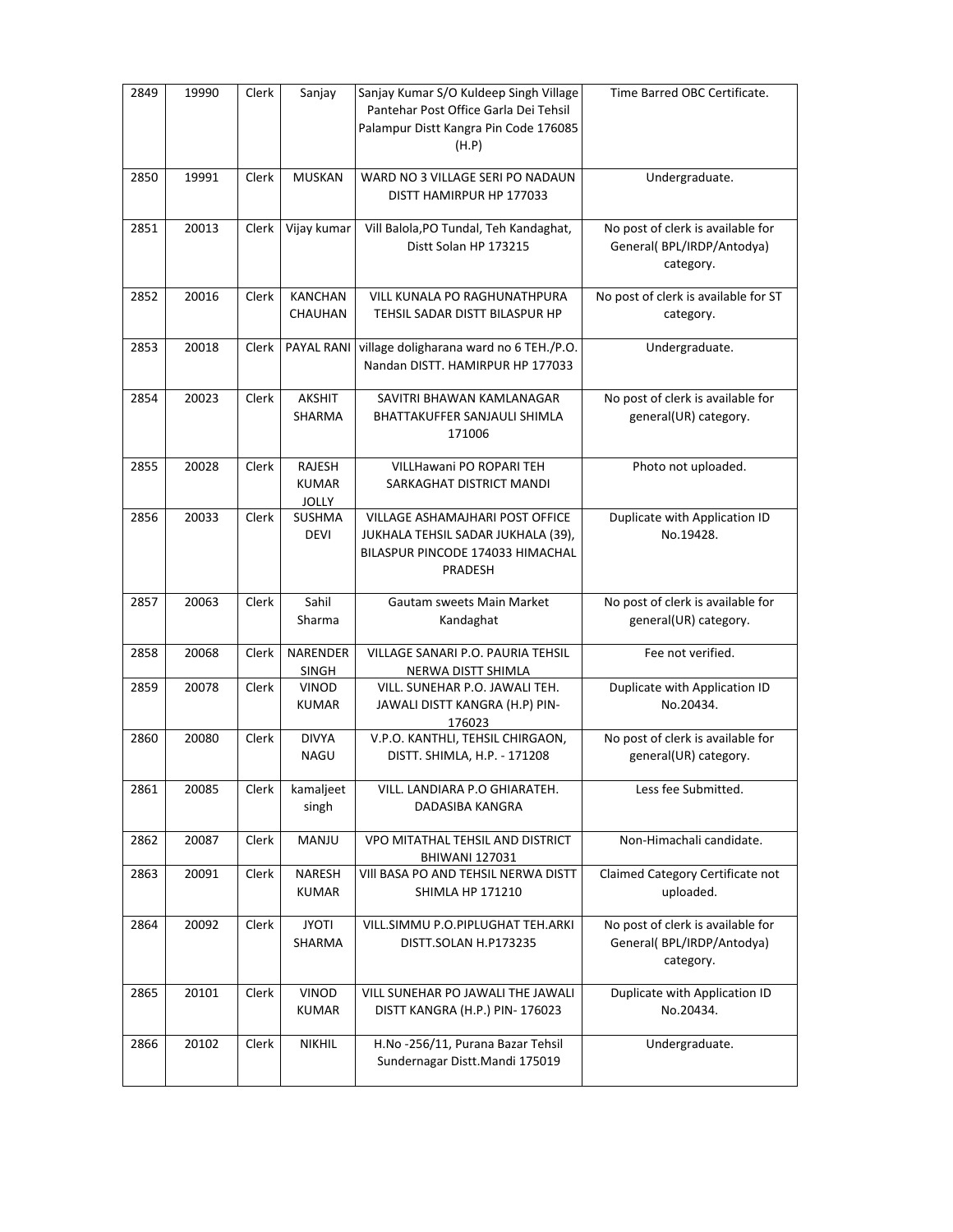| 2867 | 20105 | Clerk | <b>RISHAV</b><br><b>KUMAR</b>  | Vill tikri ghumarnu dharod PO<br>lambagaon teh jaisinghpur district<br>kangra HP 176096                                                  | Fee not verified.                                                           |
|------|-------|-------|--------------------------------|------------------------------------------------------------------------------------------------------------------------------------------|-----------------------------------------------------------------------------|
| 2868 | 20107 | Clerk | SANYA<br><b>KUNARI</b>         | VPO MOORANG TENSHIL MOORANG<br>DISTT KINNAUR HP 172109                                                                                   | No post of clerk is available for ST<br>category.                           |
| 2869 | 20116 | Clerk | <b>MAMTA</b><br><b>DEVI</b>    | Mamta Devi w/o Yadav Raj, village :-<br>Jhamach, Post office:- Khalwan, Tehsil:-<br>Balichowki, Distt. Mandi (H.P.) 175106               | Time Barred OBC Certificate.                                                |
| 2870 | 20121 | Clerk | <b>MUKESH</b><br><b>KUMAR</b>  | Vill Baror PO Shakra Teh Karsog Distt<br>Mandi HP 175009                                                                                 | Duplicate with Application ID<br>No.19970.                                  |
| 2871 | 20125 | Clerk | Vishali                        | <b>VPOJHEOL TEHSIL</b><br>DHARAMSHALADISTTICT KANGRA H.P<br>176001                                                                       | Claimed Category Certificate (OBC)<br>not uploaded.                         |
| 2872 | 20127 | Clerk | Pawan<br>Kumar                 | Vill. Gamdhol P. O SehliTeh. Kotli Distt.<br>Mandi H. P 175052                                                                           | Duplicate with Application ID<br>No.20226.                                  |
| 2873 | 20128 | Clerk | Ankit<br>Sharma                | HPSEB Colony Near PWD Rest House<br>Kandaghat                                                                                            | No post of clerk is available for<br>general(UR) category.                  |
| 2874 | 20133 | Clerk | <b>BHARTI</b>                  | VILLAGE BAIDI PO BANDI TEH AND<br>DISTT KANGRA PINCODE 176209 HP                                                                         | Time Barred OBC Certificate.                                                |
| 2875 | 20148 | Clerk | <b>NISHA</b><br>KUMARI         | DRIVER HUT NEAR DRIVER HUT CHOWK<br>PO-GHATOTAND PS-MANDU DIST-<br>RAMGARH STATE-JHARKHAND<br>PINCODE-825314                             | No post of clerk is available for<br>general(UR) category.                  |
| 2876 | 20150 | Clerk | AMAN<br>RANA                   | VPO BALIWAL TEH HAROLI DISTT UNA<br>(H.P)                                                                                                | No post of clerk is available for<br>general(UR) category.                  |
| 2877 | 20175 | Clerk | <b>PREETI</b><br><b>THAKUR</b> | Thakur niwas, gautam budh vihar, ward<br>no.1, deonghat, saproon, solan,<br><b>Himachal Pradesh</b>                                      | No post of clerk is available for<br>general(UR) category.                  |
| 2878 | 20194 | Clerk | Pooja<br>Sharma                | D/o late Hans Raj sharmaR/o Handeti<br>house number 123/10 post office<br>Purana bazar Tehsil sundarnagar.<br>District Mandi h.p. 175019 | No post of clerk is available for<br>general(UR) category.                  |
| 2879 | 20207 | Clerk | <b>RIKKI GARG</b>              | Village Rappar PO Nain Tehsil Barsar<br>Distt Hamirpur Himachal Pradesh-<br>176039                                                       | Time Barred OBC Certificate.                                                |
| 2880 | 20218 | Clerk | ANUP<br>CHAND                  | VILLAGE LAJHOON P.O CHANOG<br>TEH&DISTT SHIMLA 171011(H.P)                                                                               | No post of clerk is available for<br>General(BPL/IRDP/Antodya)<br>category. |
| 2881 | 20228 | Clerk | Kamlesh                        | Village shil mashora P/o nagwain tehsil<br>aut district mandi hp 175121                                                                  | Fee not verified.                                                           |
| 2882 | 20230 | Clerk | <b>KHEM RAJ</b>                | VILLAGE KHAKHRI PO TISSATEHSIL<br>CHURAH DISTT CHAMBA HP 176316                                                                          | Claimed Category Certificate (SC) not<br>uploaded.                          |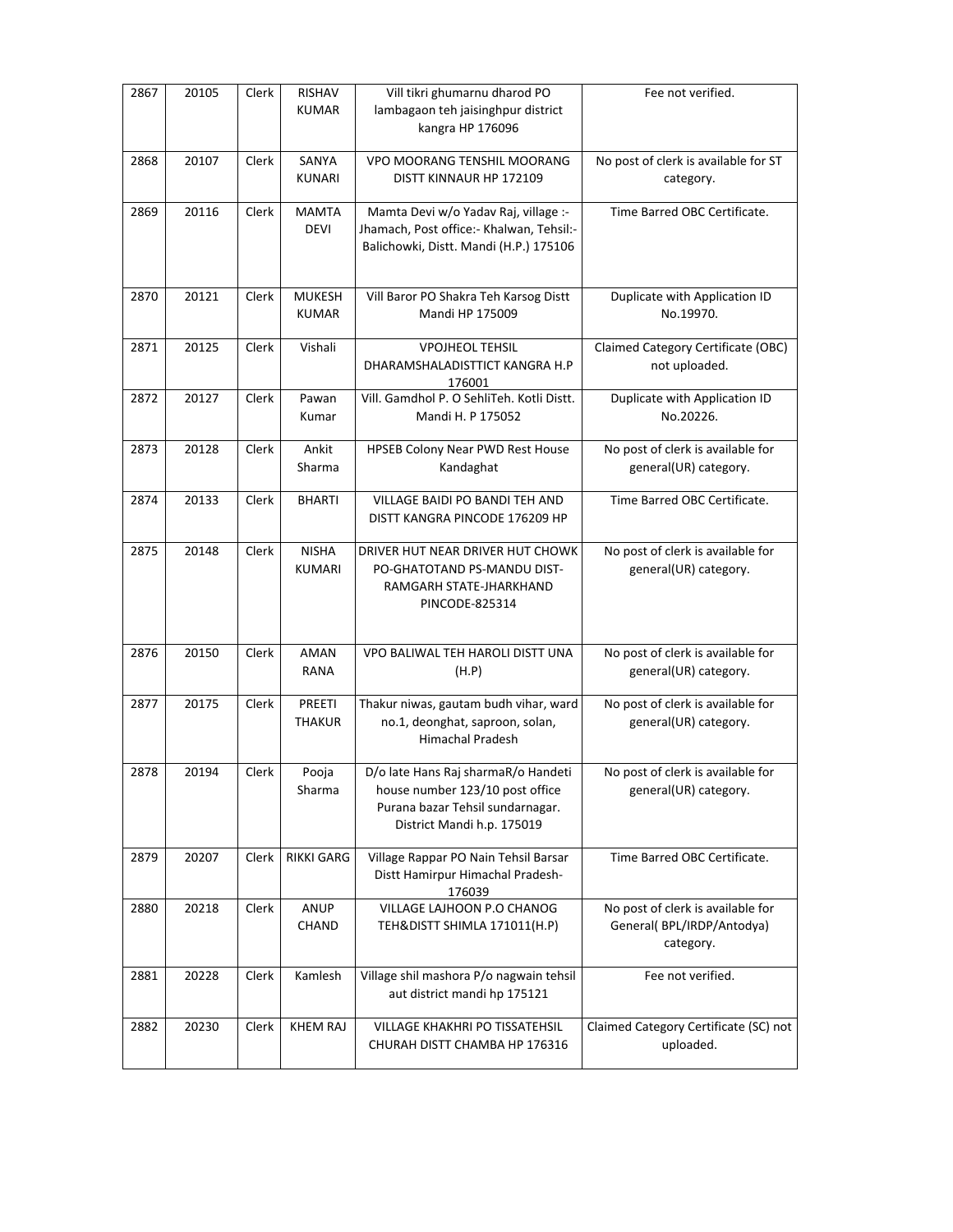| 2883 | 20247 | Clerk | <b>AKSHIT</b>      | Vill bakhuna po kotla the and distt                                      | No post of clerk is available for          |
|------|-------|-------|--------------------|--------------------------------------------------------------------------|--------------------------------------------|
|      |       |       | <b>VERMA</b>       | solan HP                                                                 | general(UR) category.                      |
| 2884 | 20252 | Clerk | <b>SARITA DEVI</b> | VPO LOWER PANJAWAR SUB TEHSIL                                            | No post of clerk is available for          |
|      |       |       |                    | <b>ISPUR DISTT UNA HP 177208</b>                                         | general(UR) category.                      |
| 2885 | 20254 | Clerk | Vivek Besta        | Vill. Thana P.O. Chopal Teh. Chopal<br>Distt. Shimla H.P.                | EWS Certificate not uploaded.              |
| 2886 | 20260 | Clerk | Vikas              | Vill kior po bhatawanTeh khundian Distt                                  | Duplicate with Application ID              |
|      |       |       |                    | Kangra 176098                                                            | No.15090.                                  |
| 2887 | 20261 | Clerk | Praduman           | House No 243/2, Gurudwara Market                                         | Essential educational qualification        |
|      |       |       | Kumar<br>Chaudhary | Ward No 4, Distt Bilaspur HP 174001                                      | certificate not uploaded.                  |
| 2888 | 20265 | Clerk | <b>BHUPENDER</b>   | VPO- DEVNAGAR, TEHSIL& DISTT-                                            | Undergraduate.                             |
|      |       |       |                    | SHIMLA 171011                                                            |                                            |
| 2889 | 20267 | Clerk | <b>BHARAT</b>      | VILL. CHHAPROHp.o. LADDAteh.                                             | No post of clerk is available for          |
|      |       |       | <b>BHUSHAN</b>     | <b>GHUMARWIN distt BILASPUR</b>                                          | General(BPL/IRDP/Antodya)                  |
|      |       |       | <b>BHARDWAJ</b>    |                                                                          | category.                                  |
| 2890 | 20301 | Clerk | Shikha             | H. No. 17/30 V.P.O Pansai Tehsil                                         | No post of clerk is available for          |
|      |       |       | sharma             | Nadaun District Hamirpur(H.P.) 177041                                    | general(UR) category.                      |
|      |       |       |                    |                                                                          |                                            |
| 2891 | 20303 | Clerk | ranjna devi        | village chembak po mooringtehsil<br>udaipurdistt lahaul and spiti 175139 | No post of clerk is available for ST       |
|      |       |       |                    |                                                                          | category.                                  |
| 2892 | 20304 | Clerk | CHINAKSHI          | VILLAGE JAKHED PO DANGHEEL TEHSIL                                        | No post of clerk is available for          |
|      |       |       |                    | KANDAGHAT DISTT SOLAN HP 173217                                          | general(UR) category.                      |
|      |       |       |                    |                                                                          |                                            |
| 2893 | 20306 | Clerk | Deeksha            | V.P.O CHARATGARH TEHSIL & DISTT                                          | No post of clerk is available for          |
|      |       |       |                    |                                                                          |                                            |
|      |       |       | kumari             | UNA (174315)HP                                                           | general(UR) category.                      |
|      |       |       |                    |                                                                          |                                            |
| 2894 | 20307 | Clerk | Komal rani         | Village Nagla rajputtan, P.O. Lalpur, Teh-                               | Non-Himachali candidate.                   |
|      |       |       |                    | Naraingarh, Dist Ambala                                                  |                                            |
| 2895 | 20315 | Clerk | <b>GAURAV</b>      | Set no. 1 type3/2 block 3 Forrest                                        | No post of clerk is available for          |
|      |       |       | <b>KUMAR</b>       | corporation khalini                                                      | general(UR) category.                      |
|      |       |       | <b>SHARMA</b>      |                                                                          |                                            |
| 2896 | 20332 | Clerk | <b>BHAWANA</b>     | village majthai po badheri teh shimla                                    | Duplicate with Application ID 11301        |
|      |       |       |                    | rural distt shimla pin171011                                             |                                            |
| 2897 | 20333 | Clerk | <b>NIDHI</b>       | VILLAGE-KIARI PO-KIARIGHAT TEH-                                          | Duplicate with Application ID              |
|      |       |       | SHARMA             | KANDAGHAT DISTT-SOLAN PIN CODE -                                         | No.18878.                                  |
|      |       |       |                    | 173234                                                                   |                                            |
| 2898 | 20334 | Clerk | simran             | P.O nandpur village malog tehsil Jubbal                                  | No post of clerk is available for          |
|      |       |       |                    | district Shimla HP                                                       | general(UR) category.                      |
| 2899 | 20338 | Clerk | sourabh            | Village Malot PO Lehri Sarail Teh                                        | Fee not verified.                          |
|      |       |       | kumar              | bharari Distt Bilaspur HP 174027                                         |                                            |
|      |       |       |                    |                                                                          |                                            |
| 2900 | 20348 | Clerk | <b>USHA DEVI</b>   | VILL PHOOOLPUR PO SHIVPUR TEH<br>PAONTA SAHIB DISTT SIRMOUR HP           | Time Barred OBC certificate.               |
|      |       |       |                    | 173025                                                                   |                                            |
| 2901 | 20350 | Clerk | AKHIL              | VPO KALOHA TEH-RAKKAR DISTT-                                             | Duplicate with Application ID              |
|      |       |       | <b>CHOUDHAR</b>    | KANGRA (HP) PIN-177043                                                   | No.20349.                                  |
| 2902 | 20351 | Clerk | Y<br>AKHIL         | VPO KALOHA TEH-RAKKAR DISTT-                                             |                                            |
|      |       |       | <b>CHOUDHAR</b>    | KANGRA (HP) PIN-177043                                                   | Duplicate with Application ID<br>No.20349. |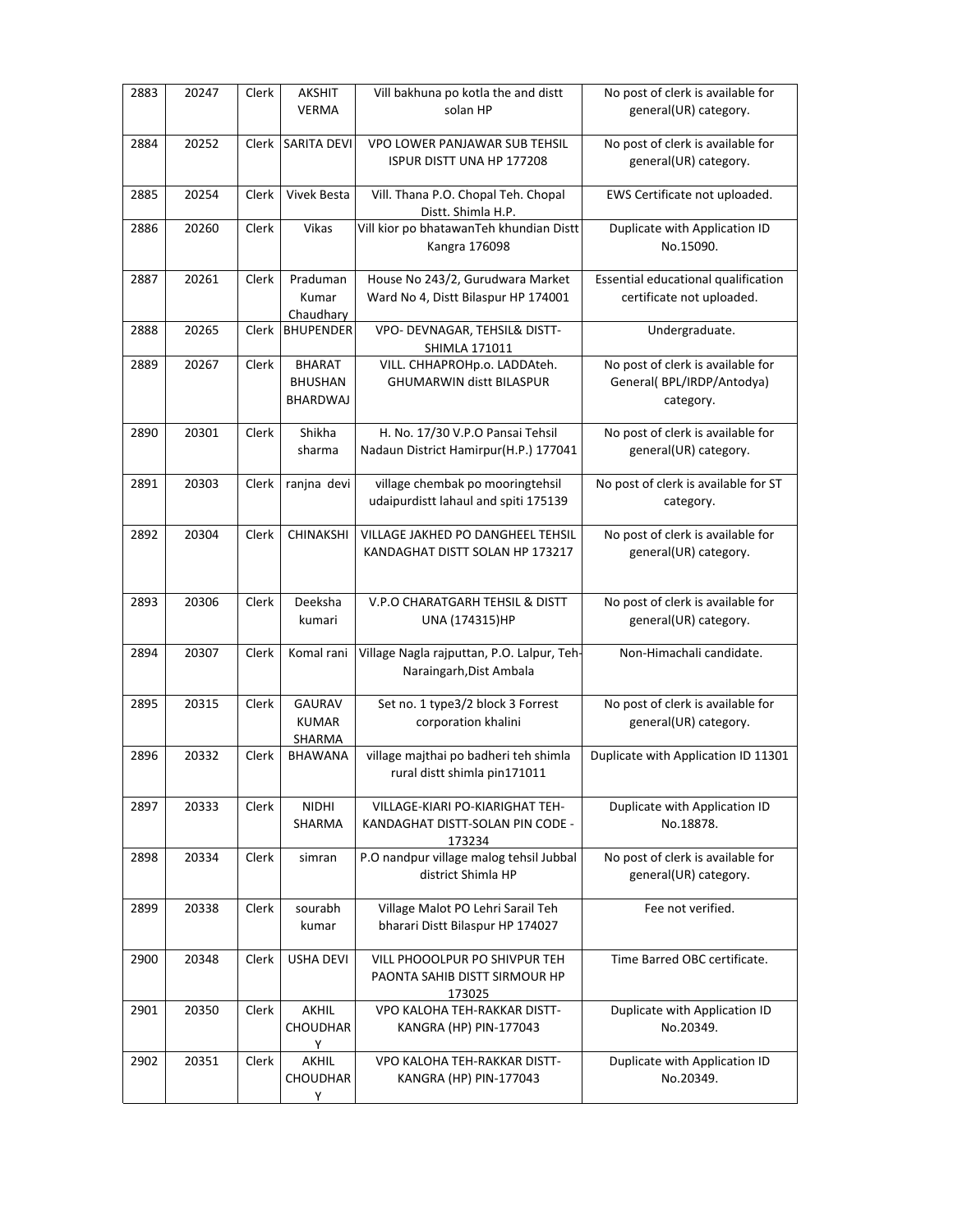| 2903 | 20353 | Clerk        | Chuni lal                 | Village sahi Da Ghat PO bhukkar Teh.<br>Bhoranj Distt hamirpur HP 177024                                              | Fee not verified.                                                                     |
|------|-------|--------------|---------------------------|-----------------------------------------------------------------------------------------------------------------------|---------------------------------------------------------------------------------------|
| 2904 | 20354 | Clerk        | SANJEEV<br><b>KUMAR</b>   | VPO DARANG TEHSIL PALAMPUR DISTT<br>KANGRA 176060                                                                     | DOB Proof and essential educational<br>qualification certificate not uploaded.        |
| 2905 | 20356 | Clerk        | AKHIL<br>CHOUDHAR<br>Y    | VPO KALOHA TEH - RAKKAR DISTT-<br>KANGRA (HP)                                                                         | Duplicate with Application ID<br>No.20349.                                            |
| 2906 | 20358 | Clerk        | VED<br>PRAKASH            | Village Shapar P.O Mashobra Tehshil<br>and Distt. Shimla HP-171007                                                    | Undergraduate.                                                                        |
| 2907 | 20360 | Clerk        | PRIYANKA<br><b>KANWAR</b> | KANWAR NIWAS, NEAR DEV STHAN,<br>DHAINDA, TOTU, SHIMLA                                                                | No post of clerk is available for<br>general(UR) category.                            |
| 2908 | 20365 | Clerk        | AMAR<br><b>SINGH</b>      | VILLAGE RADOLI PO DARKALI TEHSIL<br>RAMPUR DISTT SHIMLA HP 172022                                                     | Essential educational qualification<br>certificate not uploaded.                      |
| 2909 | 20370 | <b>Clerk</b> | Reeti Devo                | Mohi Niwas Dhalpur District Kullu HP                                                                                  | Claimed Category Certificate (SC) not<br>uploaded.                                    |
| 2910 | 20372 | Clerk        | <b>BHAWANA</b>            | village Majthai p.o. Badheri Teh. shimla<br>rural distt. shimla 171011                                                | Duplicate with Application ID 11301                                                   |
| 2911 | 20380 | Clerk        | <b>LOK RAJ</b>            | VILLAGE BELAR PO SHORSHAN TEHSIL<br>KARSOG DISTT. MANDI HP 175010                                                     | No post of clerk is available for<br>general(UR) category.                            |
| 2912 | 20397 | Clerk        | Deeksha<br>Kumari         | V.P.O CHARATGARH TEHSIL AND DISTT<br>UNA                                                                              | Duplicate with Application ID<br>No.20306.                                            |
| 2913 | 20398 | Clerk        | PRIYANKA                  | VPO BALDHAR TEHSIL NAGROTA<br>BAGWAN DISTRICT KANGRA PIN CODE<br>176047                                               | DOB proof and Essential educational<br>qualification certificate not uploaded.        |
| 2914 | 20399 | Clerk        | BHAGESH<br>SHARMA         | BJP OFFICE CHAKKAR PO SUMMERHILL<br>TEH/ DISTT SHIMLA171005                                                           | Time barred EWS certificate<br>uploaded.                                              |
| 2915 | 20412 | Clerk        | PRIYANKA                  | VPO BALDHAR TEHSIL NAGROTA<br>BAGWAN DISTRICT KANGRA PIN CODE<br>176047                                               | Duplicate with Application ID<br>No.20398.                                            |
| 2916 | 20416 | Clerk        | GOURAV                    | VPO JHEOL TEHSIL DHARAMSHALA<br><b>DISTT KANGRA HP</b>                                                                | Claimed Category Certificate (OBC)<br>not uploaded.                                   |
| 2917 | 20417 | Clerk        | RAGEENA<br><b>BEGUM</b>   | VILL. NANAWAN, P.O KARSAI, TEH.<br><b>BARSAR</b>                                                                      | No post of clerk is available for<br>General(BPL/IRDP/Antodya)<br>category.           |
| 2918 | 20420 | Clerk        | SHIVANJAN                 | S/O KEWAL KRISHAN, HOUSE NO 04,<br>WARD NO 01. VPO AND TEHSIL<br>NAGROTA BAGWAN, DISTRICT<br>KANGRA, HIMACHAL PRADESH | DOB proof, essential educational<br>qualification and EWS certificatenot<br>uploaded. |
| 2919 | 20423 | Clerk        |                           | SUMIT SAINI Sumit Saini s/o Hem Raj VPO Ichhi tehsil<br>kangraDISTRICT KANGRA                                         | Duplicate with Application ID<br>No.20383.                                            |
| 2920 | 20434 | Clerk        | <b>VINOD</b><br>KUMAR     | VILL. SUNEHAR P.O JAWALI TEH JAWALI<br>DISTT KANGRA (H.P) PIN-176023                                                  | Time Barred OBC Certificate.                                                          |
| 2921 | 20435 | Clerk        | Hema                      | House No 20 Ward No 5 Innar Sarwari<br>Bazar Kullu HP                                                                 | No post of clerk is available for<br>general(UR) category.                            |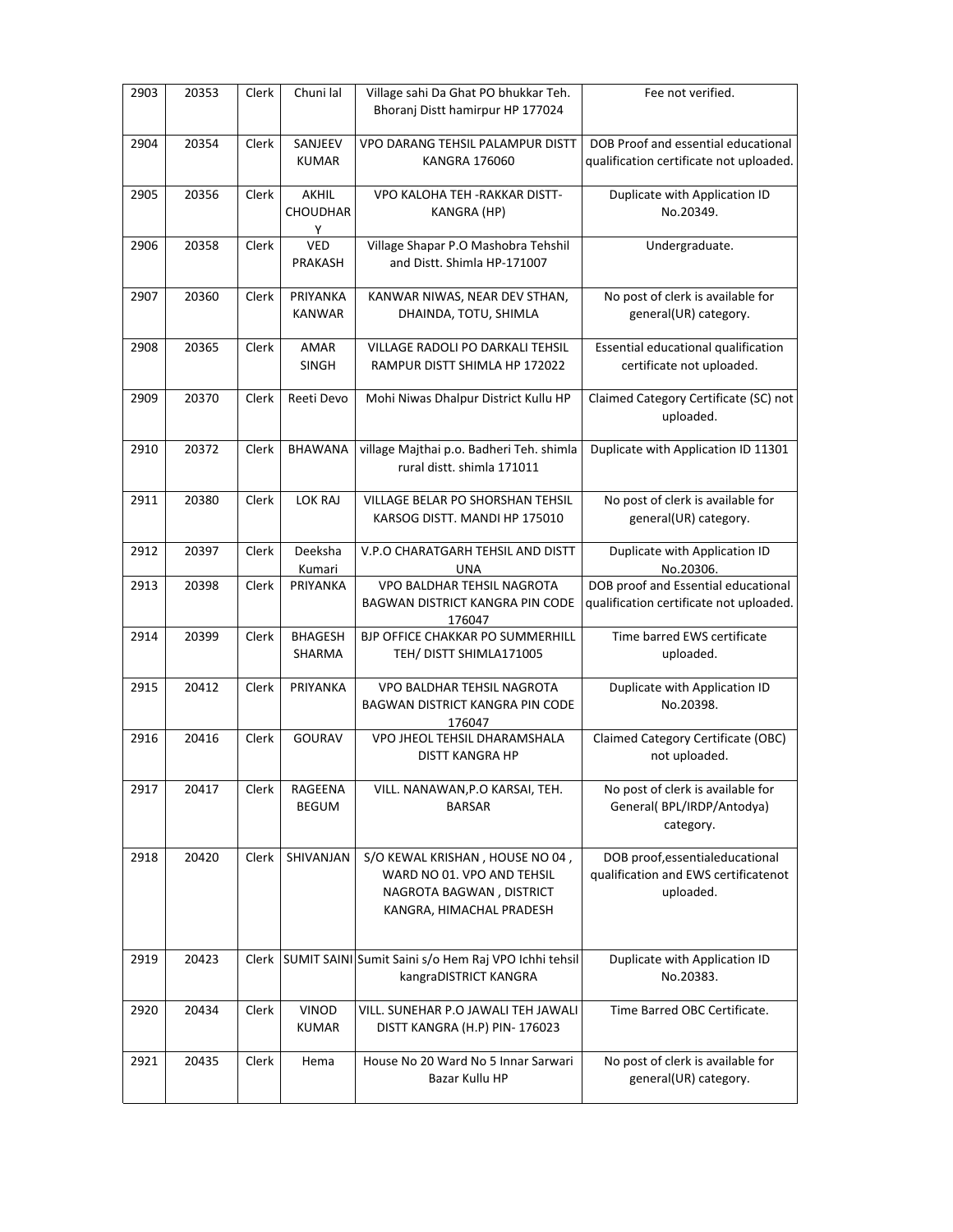| 2922 | 20436 | Clerk | КM<br>PRIYANKA              | village drabil PO jhakandoTEH. shillai<br>sirmaur, 173027                                         | No post of clerk is available for<br>general(UR) category.                    |
|------|-------|-------|-----------------------------|---------------------------------------------------------------------------------------------------|-------------------------------------------------------------------------------|
| 2923 | 20437 | Clerk | visheta devi                | vill jabal p o gushali tech. chirgaon<br>district shimla hp pin 171208                            | EWS Certificate not uploaded.                                                 |
| 2924 | 20445 | Clerk | <b>ANIL</b><br><b>KUMAR</b> | VILL- KUTHER P.O- DEV-BRARTA TEH-<br>SARKAGHAT DISTT- MANDI H.P PIN<br>CODE-175024                | Duplicate with Application ID<br>No.20444                                     |
| 2925 | 20446 | Clerk | ANIL<br><b>KUMAR</b>        | VILL- KUTHER P.O- DEV-BRARTA TEH-<br>SARKAGHAT DISTT- MANDI H.P PIN<br>CODE-175024                | Duplicate with Application ID<br>No.20444                                     |
| 2926 | 20450 | Clerk | <b>NIKHIL</b>               | VILLAGE CHHAMB PO SUDHIAL TEHSIL<br>NADAUN DISTT HAMIRPUR H.P PIN<br>177042                       | Undergraduate.                                                                |
| 2927 | 20453 | Clerk | <b>DIVYA</b><br>CHANDEL     | VILL. BATARA P.O. BAGRI TEH. THEOG<br>DISTT. SHIMLA (HP)                                          | No post of clerk is available for<br>general(UR) category.                    |
| 2928 | 20455 | Clerk | SHIVANI<br><b>JAMWAL</b>    | Village GadhyaniPost officeRakhoh<br>Tehsil Sarkaghat Distt Mandi 175042                          | Irrelevant documents uploaded.                                                |
| 2929 | 20456 | Clerk | KM<br>PRIYANKA              | village drabil PO jhakandoTEH. shillai<br>sirmaur, 173027                                         | Duplicate with Application ID<br>No.20436.                                    |
| 2930 | 20469 | Clerk | <b>NEHA</b>                 | V.P.O. SURLA TEH NAHAN DISTRICT<br>SIRMOUR HP PIN CODE 173001                                     | Duplicate with Application ID<br>No.20414.                                    |
| 2931 | 20470 | Clerk | Sakshi<br>Sharma            | House No.113 near hospital street<br>Nagrota Bagwan Kangra Himachal<br>Pradesh                    | No post of clerk is available for<br>general(UR) category.                    |
| 2932 | 20472 | Clerk | MANDEEP<br><b>SINGH</b>     | Ward No 03 House No 59 Hamirpur<br><b>Himachal Pradesh</b>                                        | DOB Proof and essentialeducational<br>qualification certificate not uploaded. |
| 2933 | 20474 | Clerk | КM<br>PRIYANKA              | village drabil PO jhakandoTEH. shillai<br>sirmaur, 173027                                         | Duplicate with Application ID<br>No.20436.                                    |
| 2934 | 20477 |       |                             | Clerk Ram Krishan Vill Bhalyar PO Marotan Sub Teh Kalol<br>Distt Bilaspur Himachal Pradesh 174017 | No post of clerk is available for ST(<br>BPL/IRDP/Antodya) category.          |
| 2935 | 20478 | Clerk | <b>PROMILA</b><br>KUMARI    | Directorate of agriculture type 1<br>nalagarh house boileauganj Shimla<br>171005                  | No post of clerk is available for<br>general(UR) category.                    |
| 2936 | 20480 | Clerk | КM<br>PRIYANKA              | village drabil PO jhakandoTEH. shillai<br>sirmaur, 173027                                         | Duplicate with Application ID<br>No.20436.                                    |
| 2937 | 20488 | Clerk | PALLAVI<br>SHARMA           | W/O KESHAV SHARMA VILLBHAROLIAN<br>KALAN PO BEHDALA TEH UNABHAROLI<br>KALAN (217)UNA RAILWAY LINE | No post of clerk is available for<br>general(UR) category.                    |
| 2938 | 20489 | Clerk | PALLAVI<br>BHARDWAJ         | Type 3, block A6 CPWD COLONY<br><b>BEMLOI, SHIMLA</b>                                             | No post of clerk is available for<br>general(UR) category.                    |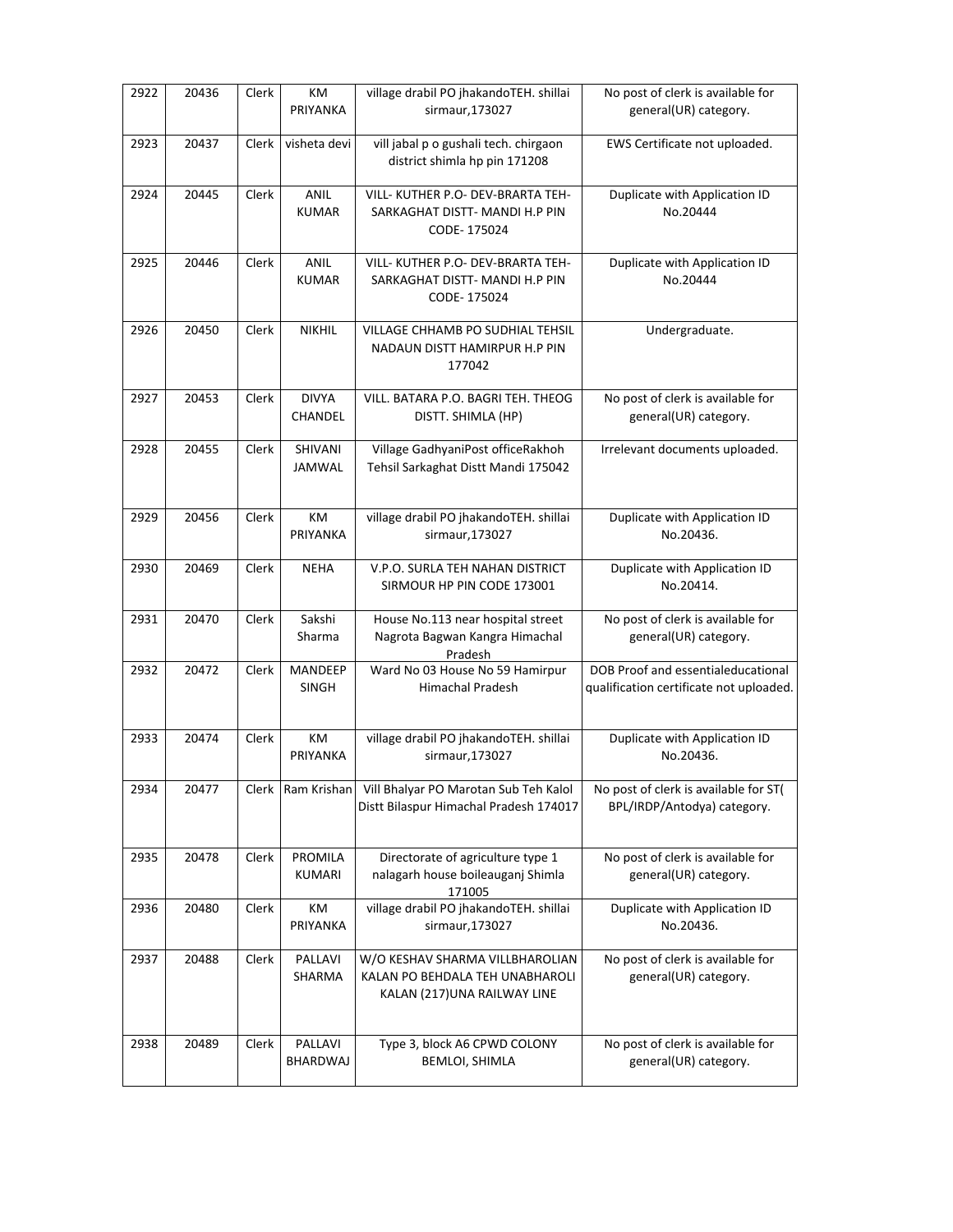| 2939 | 20494 | Clerk | Jhankar<br>Thakur              | Village Bashing P/o Babeli Tehsil and<br>District Kullu HP                                  | No post of clerk is available for<br>general(UR) category.                                             |
|------|-------|-------|--------------------------------|---------------------------------------------------------------------------------------------|--------------------------------------------------------------------------------------------------------|
| 2940 | 20496 | Clerk | DHARMPAL<br><b>SINGH</b>       | VILLAGE DARBHIAL PO SUDHIAL TEHSIL<br>NADAUN DISTT HAMIRPUR H.P PIN<br>177042               | Undergraduate.                                                                                         |
| 2941 | 20497 | Clerk | SHUBHAM<br><b>KUMAR</b>        | VILLAGE GARLA SARKARI PO GARLA DEI<br>TEHSIL PALAMPUR DIST KANGRA HP<br>176085              | Undergraduate and Time Barred OBC<br>Certificate.                                                      |
| 2942 | 20501 | Clerk | AMNEESH<br><b>KUMAR</b>        | Village Barai Post Office Sunehar Teh<br>Nagrota Bagwan District Kangra<br>Himachal pardesh | Time Barred OBC Certificate.                                                                           |
| 2943 | 20502 | Clerk | RAHUL                          | VILLAGE BANWALA P.O. CHETRU TEH.<br>DHARAMSHALA DISTT. KANGRA PIN<br>176209                 | Time Barred OBC Certificate.                                                                           |
| 2944 | 20506 | Clerk | <b>DIVYA</b><br>BHARDWAJ       | Type 3 block a6 cpwd colonyBemloi                                                           | No post of clerk is available for<br>general(UR) category.                                             |
| 2945 | 20510 | Clerk | diksha                         | vill jabal p o gushali teh.chirgaon distt<br>shimla hp 171208                               | EWS certificate not uploaded.                                                                          |
| 2946 | 20517 | Clerk | <b>VISHAL</b><br><b>THAKUR</b> | VILLAGE LANGARI POSTS OFFICE<br>LOHARARA TEHSIL BARSAR DISTRICT<br>HAMIRPUR PIN CODE 174304 | No post of clerk is available for<br>General(BPL/IRDP/Antodya)<br>category.                            |
| 2947 | 20520 | Clerk | SHEETAL                        | saraswati niwas lower shangti near<br>housing board colony sanjauli shimla                  | <b>Essential Qualification Certificate &amp;</b><br>Claimed Category Certificate (SC) not<br>Uploaded. |
| 2948 | 20525 | Clerk | <b>KISHOR</b><br><b>KUMAR</b>  | V.p.o patta brawari Teh/Distt. Solan HP.<br>Pin code 173207                                 | Time Barred OBC Certificate.                                                                           |
| 2949 | 20526 | Clerk | <b>VISHAL</b><br><b>KUMAR</b>  | VILL KAREHARI PO BALT TEH BALH<br>DISTT MANDI H.P. 175008                                   | Time Barred OBC Certificate.                                                                           |
| 2950 | 20528 | Clerk | RAJEENA<br><b>BEGUM</b>        | VILL. NANAWAN, P.O KARSAI, TEH.<br>GHUMARWIN, DISTT. BILASPUR                               | Duplicate with Application ID<br>No.20417.                                                             |
| 2951 | 20535 | Clerk | MONIKA                         | VILL.BADOH, P.O<br>JAGJITNAGAR, TEH.KASAULI, DISTT.<br>SOLAN, (H.P) 173225                  | No post of clerk is available for<br>General(BPL/IRDP/Antodya)<br>category.                            |
| 2952 | 20556 | Clerk | SAPANA<br><b>VERMA</b>         | VILLAGE RAHU POST OFFICE PALOG<br>TEHSIL ARKI DISTRICT SOLAN HP<br>173208                   | No post of clerk is available for<br>general(UR) category.                                             |
| 2953 | 20569 | Clerk | SHWETA                         | VILL JABAL P O GUSHALI TEH<br>CHIRGAON DISTT SHIMLA HP 171208                               | EWS Certificate not uploaded.                                                                          |
| 2954 | 20660 | Clerk | <b>GAURAV</b><br>KUMAR         | BALA KUNJ VILLAGE RIRKA TUTIKANDI<br>SHIMLA                                                 | Fee not verified.                                                                                      |
| 2955 | 20684 | Clerk | SHWETA<br>CHAUDHAR<br>Y        | VILL-PANSAL PO-KHERIAN TEH-<br>HARIPUR DISTT-KANGRA                                         | Essential educational qualification<br>certificate not uploaded.                                       |
| 2956 | 20696 | Clerk | <b>NITESH</b><br><b>KUMAR</b>  | vill jhikli thehar po thehar tehsil<br>harchakian distt kangra Himachal<br>Pradesh          | Time Barred OBC Certificate.                                                                           |
| 2957 | 20709 | Clerk | <b>GULSHAN</b><br>KUMAR        | VPO SUHINTEH AMB DISTT UNA<br>177109                                                        | Duplicate with Application ID<br>No.20695.                                                             |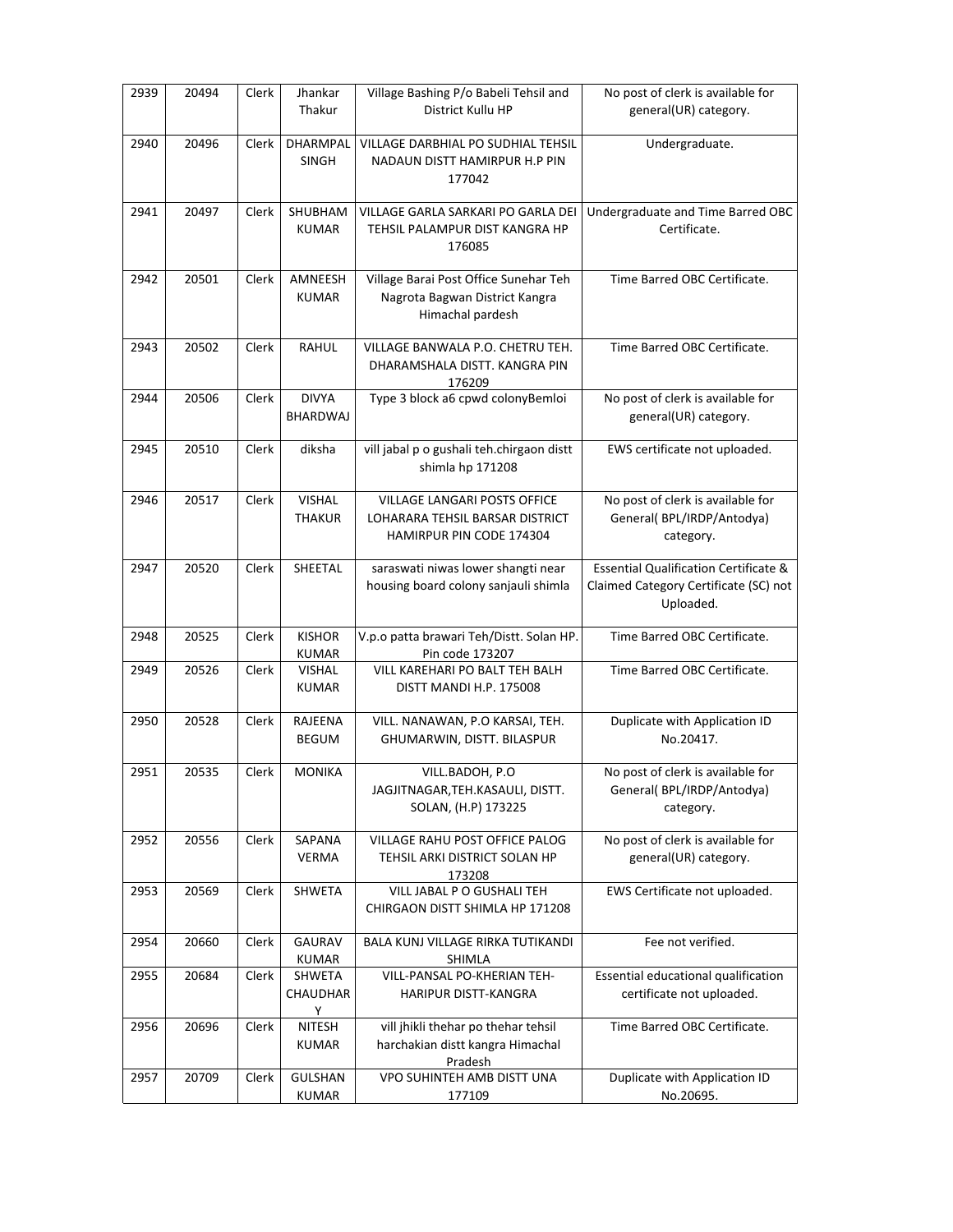| 2958 | 20710 | Clerk | PANKAJ<br><b>KUMAR</b>          | VPO-DHAMROL TEHSIL-BHORANJ DISTT-<br>HAMIRPUR 177024                                                 | Duplicate with Application ID 15435                                         |
|------|-------|-------|---------------------------------|------------------------------------------------------------------------------------------------------|-----------------------------------------------------------------------------|
| 2959 | 20711 | Clerk | SHIKHA<br><b>PATHANIA</b>       | Village Bassa GudialaPo BhalakhTeh<br>NurpurDistt Kangra Pin 176204                                  | No post of clerk is available for<br>general(UR) category.                  |
| 2960 | 20713 | Clerk | sanjana devi                    | vill. kuthar p.o kaba kalan distt. solan<br>tehsil solan h.p 173229                                  | Claimed Category Certificate (SC) not<br>uploaded.                          |
| 2961 | 20718 | Clerk | <b>KUSUM</b><br>LATA            | VILL DAWARU PO CHANAVAG TEH<br>DHAMI DISTT SHIMLA HP 171103                                          | No post of clerk is available for<br>general(UR) category.                  |
| 2962 | 20726 | Clerk | <b>DEEPIKA</b>                  | Vill Thogi P.O Tattapani Teh. Karsog<br>Distt. Mandi Pin Code 175009 (HP)                            | EWS Certificate not uploaded.                                               |
| 2963 | 20729 | Clerk | PANKAJ<br>SHARMA                | Village- Jaruwa, P.O- krishangarh<br>Kuthar, Tehsil- Kasauli Distt.- Solan<br>(H.P) Pin code- 173236 | No post of clerk is available for<br>general(UR) category.                  |
| 2964 | 20735 | Clerk | <b>DEVANSH</b><br><b>THAKUR</b> | Village Rao, P.O. Kothi, Tehsil<br>Ghumarwin, Distt. Bilaspur (H.P.) -<br>174021                     | No post of clerk is available for<br>general(UR) category.                  |
| 2965 | 20745 | Clerk | Chaman Lal                      | VILL TIKKRI PO SAMIRPUR Tehsil<br>Bamson Tauni Devi Distt Hamirpur                                   | No post of clerk is available for<br>general(UR) category.                  |
| 2966 | 20750 | Clerk | <b>INDER</b><br><b>KUMAR</b>    | Vill. Kalhog PO boching tehsile padhar<br>distt mandi HP. 175013.                                    | Undergraduate.                                                              |
| 2967 | 20752 | Clerk | <b>AMIT</b><br><b>KUMAR</b>     | VILL GHULAN, PO KUTHERATEH<br>GHUMARWIN, DISTT BILASPUR,<br>PINCODE 174026(H.P)                      | Duplicate with Application ID<br>No.19131.                                  |
| 2968 | 20755 | Clerk | PALLVI<br><b>KAPOOR</b>         | Village bundla p.o Nacchir teh palampur<br>distt kangra h.p                                          | No post of clerk is available for ST<br>category.                           |
| 2969 | 20757 | Clerk | Vishal                          | House 263 sk tailor near shishamati<br>resort kullu                                                  | Duplicate with Application ID<br>No.20764.                                  |
| 2970 | 20759 | Clerk | <b>NEHA</b>                     | V.P.O. SURLA TEH NAHAN DISTRICT<br>SIRMOUR HP PIN CODE 173001                                        | Duplicate with Application ID<br>No.20414.                                  |
| 2971 | 20761 | Clerk | <b>BASANT</b><br><b>KUMAR</b>   | VPO TULLAH TEHSIL LAD BHAROL DISTT<br><b>MANDI HP 175015</b>                                         | Undergraduate.                                                              |
| 2972 | 20766 | Clerk | PRIYANKA<br><b>THAKUR</b>       | <b>VPO DHATOL TEHSIL</b><br>BANGANADISTTUNA                                                          | No post of clerk is available forST<br>(BPL/IRDP/Antodya EWS) category.     |
| 2973 | 20776 | Clerk | SUNIL<br><b>KUMAR</b>           | VILLAGE CHHEK POST OFFICE JHIRALRI<br>TEH BARSAR DISTTHAMIRPUR PIN<br>CODE 176041                    | Claimed Category for fee<br>concessionCertificate not uploaded.             |
| 2974 | 20777 | Clerk | PRAVEEN<br><b>KUMAR</b>         | Village-Chharal Post office-Talwara<br>Tehsil- Ghumarwin Distt- Bilaspur HP<br>174026                | No post of clerk is available for<br>General(BPL/IRDP/Antodya)<br>category. |
| 2975 | 20779 | Clerk | <b>SURESH</b><br><b>KUMAR</b>   | VILLAGE KHALUT P/O LAGOUTI TEHSIL<br>ANNI DISTRICT KULLU H.P 172026                                  | Duplicate with Application ID<br>No.19674.                                  |
| 2976 | 20785 | Clerk | AYUSHI<br><b>NEGI</b>           | FLAT NO 403 , BASANT VIHAR<br><b>KASUMPTI</b>                                                        | No post of clerk is available for ST<br>category.                           |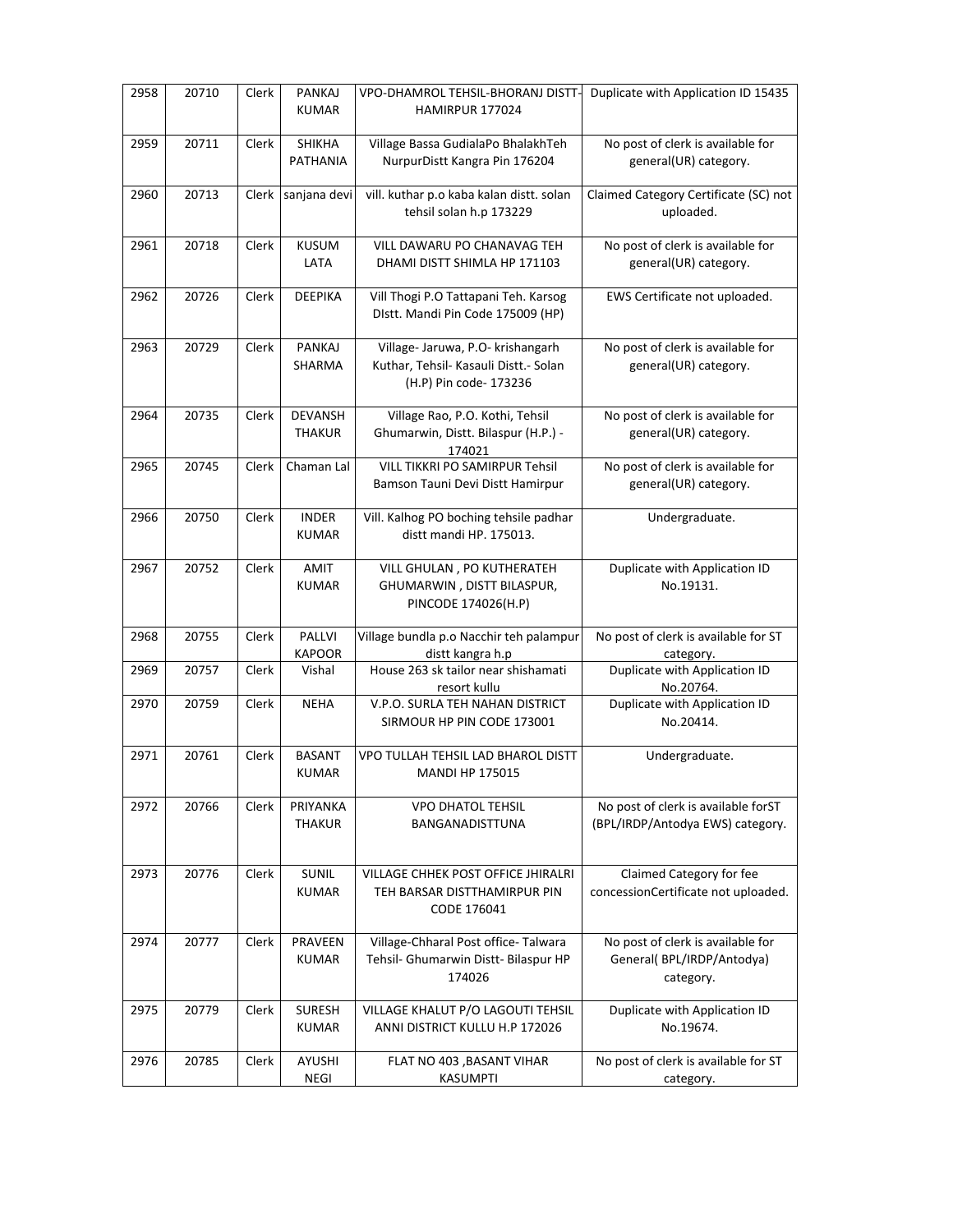| 2977 | 20789 | Clerk | Anuja         | D/O Sahi Ram, Village Kishor, Kuthar                           | No post of clerk is available for       |
|------|-------|-------|---------------|----------------------------------------------------------------|-----------------------------------------|
|      |       |       | Chauhan       | (16). Shimla, Theog, H.P                                       | general(UR) category.                   |
|      |       |       |               |                                                                |                                         |
| 2978 | 20792 | Clerk | Satakshi      | Vill Chadali P O kartot Teh Rampur Bsr                         | No post of clerk is available for ST    |
|      |       |       | Modi          | H.P                                                            | category.                               |
| 2979 | 20797 | Clerk | <b>GOURAV</b> | <b>VPO SAINTHAL TEHSIL</b>                                     | Time Barred OBC certificate.            |
|      |       |       | <b>MEHRA</b>  | JOGINDERNAGAR DISTT. MANDIHP PIN                               |                                         |
|      |       |       |               | CODE 175032                                                    |                                         |
| 2980 | 20798 | Clerk | Kritika       | Village Khoru Post Office Gumma Tehsil                         | DOB proof and claimed Category          |
|      |       |       |               | Kotkhai Shimla 171202                                          | Certificate (ST) not uploaded.          |
|      |       |       |               |                                                                |                                         |
| 2981 | 20803 | Clerk | Tanuj Bharti  |                                                                |                                         |
|      |       |       |               | Village Ganchuwa PO Dhair Tehsil Anni<br>District Kullu 172025 | Undergraduate.                          |
|      |       |       |               |                                                                |                                         |
|      |       |       |               |                                                                |                                         |
| 2982 | 20810 | Clerk | Ajay Kumar    | VPO Menjha, Tehsil Palampur, Distt.                            | <b>Essential Qualification, Claimed</b> |
|      |       |       |               | Kangra (HP)-176061                                             | Category (ST) and Ex-Serviceman         |
|      |       |       |               |                                                                | Certificatenot Uploaded.                |
|      |       |       |               |                                                                |                                         |
| 2983 | 20812 | Clerk | KAJAL         | FRIENDS COLONY, CHAMBAGHAT,                                    | Claimed Category Certificate (ST)not    |
|      |       |       | <b>VERMA</b>  | SOLAN, HPfriends colony chambaghat                             | uploaded.                               |
|      |       |       |               |                                                                |                                         |
|      |       |       |               |                                                                |                                         |
| 2984 | 20814 | Clerk | Anil Kumar    | Vill. Balehar Narwana Khas PO Yol Cantt                        | DOB proof, educational qualification    |
|      |       |       |               | Teh. Dharamshala Dist. Kangra HP-                              | certificate andclaimed Category         |
|      |       |       |               | 176052                                                         | Certificate (ST( Son/Daughter/Wife of   |
|      |       |       |               |                                                                |                                         |
|      |       |       |               |                                                                | OBC Ex-serviceman)) not uploaded.       |
|      |       |       |               |                                                                |                                         |
|      |       |       |               |                                                                |                                         |
|      |       |       |               |                                                                |                                         |
| 2985 | 20815 | Clerk | <b>PRINCE</b> | VILLAGE KAIHRAN PO BARA TEHSIL                                 | Undergraduate.                          |
|      |       |       | PAUL SINGH    | NADAUN DISTT HAMIRPUR HP                                       |                                         |
|      |       |       |               | 177044GENERAL CATEGORY                                         |                                         |
|      |       |       |               |                                                                |                                         |
| 2986 | 20816 | Clerk | <b>JYOTI</b>  | V.P.O SWANA UPERLA, POST OFFICE                                | Undergraduate.                          |
|      |       |       |               | SWANA, TEH. JASWAN KOTLA, DISTT.                               |                                         |
|      |       |       |               | KANGRA HP PIN CODE 177110                                      |                                         |
|      |       |       |               |                                                                |                                         |
|      |       |       |               |                                                                |                                         |
| 2987 | 20821 | Clerk | Ankita        | Vill Tarlaza PO. SEGHLI TEH CHACHYOT                           | No post of clerk is available for ST    |
|      |       |       | yadav         | DIST MANDI (HP) PIN. 175029                                    | category.                               |
|      |       |       |               |                                                                |                                         |
| 2988 | 20828 | Clerk | SULTANA       | VPO MAJRA TEHSIL MAJRA DISTT                                   | No post of clerk is available for ST    |
|      |       |       |               |                                                                |                                         |
|      |       |       |               | <b>SIRMOUR HP</b>                                              | category.                               |
| 2989 | 20831 | Clerk | Surender      | Vill & PO Churag Post Tehsil Karsog                            | Undergraduate.(SC category)             |
|      |       |       |               | Disst Mandi Himachal Pradesh 175010                            |                                         |
|      |       |       |               |                                                                |                                         |
| 2990 | 20833 | Clerk | <b>BABITA</b> | VILLAGE-DIDU, POST OFFICE-                                     | Claimed Category Certificate (ST) and   |
|      |       |       |               | BAKHALAG, TEH-ARKI, DISTT.-SOLAN (HP)                          | ex-serviceman discharge certificate     |
|      |       |       |               | 173208                                                         | not uploaded.                           |
|      |       |       |               |                                                                |                                         |
| 2991 | 20837 | Clerk | Kalpna        | Vill. padhru PO. Baggi Teh Balh. Dist                          | Duplicate with Application ID           |
|      |       |       |               | Mandi (HP) PIN 175027                                          | No.20840.                               |
|      |       |       |               |                                                                |                                         |
| 2992 | 20840 | Clerk | Kalpna        | Vill. Padhru PO baggi teh Balh Dist                            | No post of clerk is available for ST    |
|      |       |       |               | Mandi HP pin 175027                                            | category.                               |
|      |       |       |               |                                                                |                                         |
| 2993 | 20843 | Clerk | Raveena       | Vill khailat po teh shillai district sirmour                   | No post of clerk is available for       |
|      |       |       |               |                                                                |                                         |
|      |       |       | chauhan       | hp pin code 173027                                             | general(UR) category and EWS            |
|      |       |       |               |                                                                | certificate not uploaded.               |
|      |       |       |               |                                                                |                                         |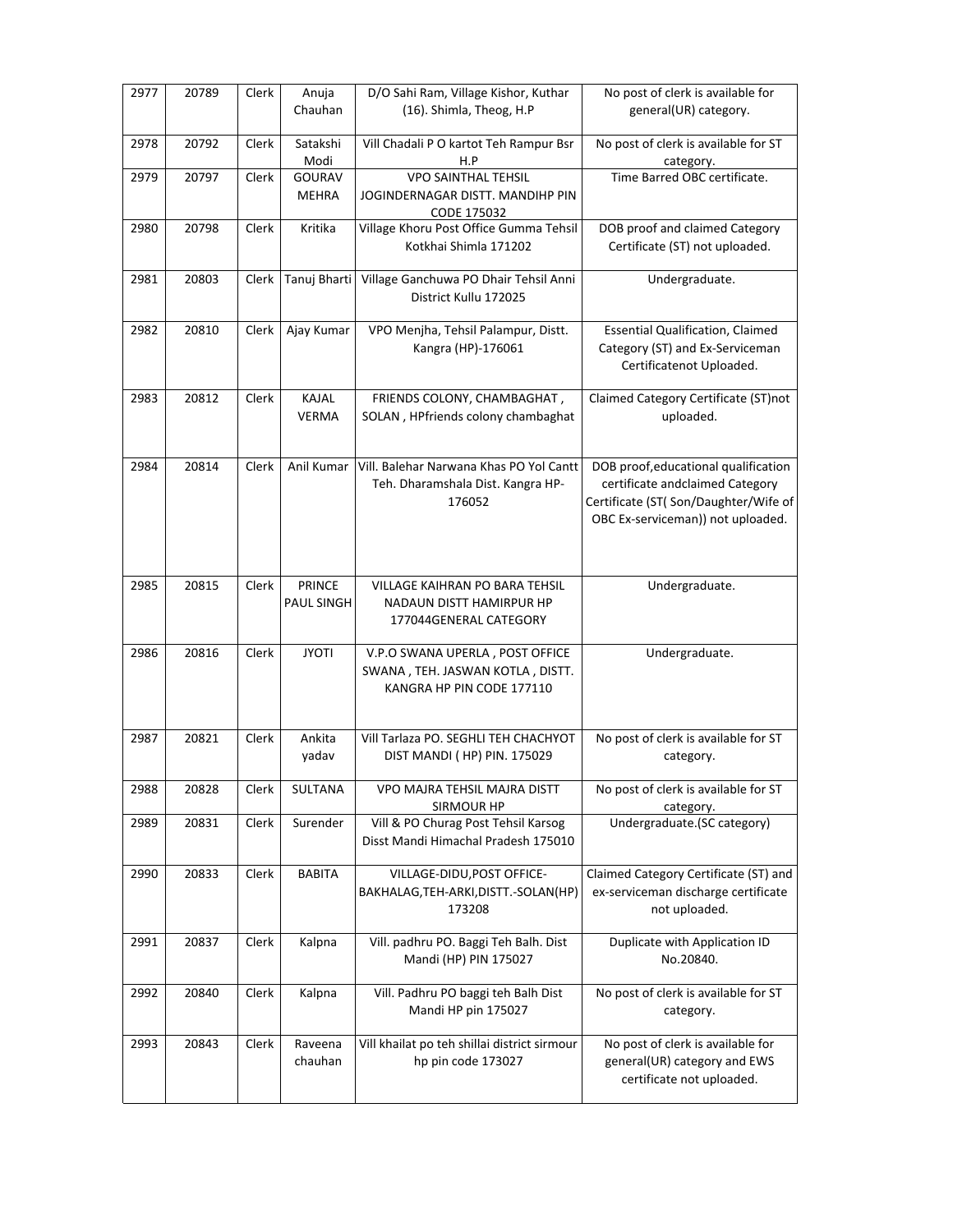| 2994 | 20845 | Clerk | Ankita            | V.P.O.Bilaspur, TEH. Dehra, DISTT.       | OBC category certificate not            |
|------|-------|-------|-------------------|------------------------------------------|-----------------------------------------|
|      |       |       | Sudiyalia         | Kangra, H.P                              | uploaded.                               |
| 2995 | 20846 | Clerk | <b>ATUL</b>       | VPO LAHLA TEHSIL PALAMPUR DISTT.         | Time Barred OBC Certificate.            |
|      |       |       | <b>KUMAR</b>      | KANGRA (H.P.) PIN 176059                 |                                         |
|      |       |       |                   |                                          |                                         |
| 2996 | 20848 | Clerk | <b>SUREEN</b>     | VILL.PACHAN P.O BHADWAR TEH              | Undergraduate.                          |
|      |       |       | <b>KOUR</b>       | <b>NURPUR DISTRICT KANGRA</b>            |                                         |
|      |       |       |                   |                                          |                                         |
| 2997 | 20857 | Clerk | <b>DEEPIKA</b>    | Om bhawan shivnagar totu shimla          | Irrelevant documents uploaded.          |
|      |       |       | KUMARI            | 171011                                   |                                         |
| 2998 | 20861 | Clerk | <b>ASHWANI</b>    | Vill samlehra po bagwara teh tauni Devi  | DOB proof and essential educational     |
|      |       |       | <b>KUMAR</b>      | distt hamirpur                           | qualification certificate not uploaded. |
|      |       |       |                   |                                          |                                         |
| 2999 | 20863 | Clerk | <b>ANKITA</b>     | VILL-MAJHGAON, PO-SHAMTI, TEH-           | Undergraduate.                          |
|      |       |       | SHARMA            | SOLAN, DISTT- SOLAN, HP                  |                                         |
|      |       |       |                   |                                          |                                         |
| 3000 | 20867 | Clerk | <b>JYOTI</b>      | 18/242, KURSAWAN MALLROAD                | Non-Himachali candidate.                |
|      |       |       | CHAURASIY         |                                          |                                         |
|      |       |       | $\overline{A}$    |                                          |                                         |
| 3001 | 20868 | Clerk | <b>PANKAJ</b>     | VILL JUSAB PO MANJEER TEH SALOONI        | EWS certificate not uploaded.           |
|      |       |       | <b>THAKUR</b>     | DISTT CHAMBA HP 176312                   |                                         |
|      |       |       |                   |                                          |                                         |
| 3002 | 20871 | Clerk | Bhavna Devi       | VPO kotala mangwal teh nurpur district   | Underage.                               |
|      |       |       |                   | Kangra                                   |                                         |
| 3003 | 20872 | Clerk | Sunil Kumar       | Vill Kumahar PO Kharga Teh Nirmand       | Undergraduate.                          |
|      |       |       |                   | Distt Kullu HP 172201                    |                                         |
|      |       |       |                   |                                          |                                         |
| 3004 | 20873 | Clerk | ANJANA            | C/O GYAN CHNAD VERMA NEAR                | No post of clerk is available for ST(   |
|      |       |       |                   | DEGREE COOLAGE RAJGARH ROAD              | BPL/IRDP/Antodya) category.             |
|      |       |       |                   | SOLAN 173212                             |                                         |
| 3005 | 20876 | Clerk | Monika rani       | vpo sidhpur teh dharamshala distt        | Application submitted after closing     |
|      |       |       |                   |                                          | date of submission.                     |
|      |       |       |                   | kangra                                   |                                         |
| 3006 | 20878 | Clerk | RAMAN             | VILLAGE CHAKBAN CHHIDER PO JASSAI        | Less fee submitted.                     |
|      |       |       | CHOUDHAR          | TEH BAROH DISTT KANGRA HP                |                                         |
|      |       |       | Y                 |                                          |                                         |
| 3007 | 20879 | Clerk | Shivani           | Johron (kala Amb) tehsil: Nahan          | Undergraduate.                          |
|      |       |       |                   | sirmour himanchal pradesh                |                                         |
|      |       |       |                   |                                          |                                         |
| 3008 | 20880 | Clerk | Indu bala         | Village dolnapost office Korag Teshil    | No post of clerk is available for ST    |
|      |       |       |                   | Renuka Distrit Sirmaur                   | category.                               |
| 3009 | 20881 | Clerk | <b>REKHA NEGI</b> | V.p.o chhota kamba teh. Nichar Dist.     | No post of clerk is available for ST    |
|      |       |       |                   | Kinnour (172101) H.p                     | category.                               |
|      |       |       |                   |                                          |                                         |
| 3010 | 20882 | Clerk | <b>TANZIN</b>     | <b>VPO:KAZA TEH SPITI DISTT LAHOUL</b>   | No post of clerk is available for ST    |
|      |       |       | YEEYONG           | SPITI PIN CODE 172114                    | category.                               |
|      |       |       |                   |                                          |                                         |
| 3011 | 20883 | Clerk | MADHU             | Vill kaina PO Rouri Teh & Distt Shimla   | Application submitted after closing     |
|      |       |       |                   |                                          | date of submission.                     |
|      |       |       |                   |                                          |                                         |
| 3012 | 20885 | Clerk | REENA             | VILLAGE GHARSHU, POST OFFICE             | No post of clerk is available for ST    |
|      |       |       | KUMARI            | CHHOTA KAMBA, TEHSIL NICHAR,             | category.                               |
|      |       |       |                   | <b>DISTRICT KINNAUR</b>                  |                                         |
|      |       |       |                   |                                          |                                         |
| 3013 | 20890 | Clerk | Manju             | Village patina tehsil shimla rural distt | Application submitted after closing     |
|      |       |       |                   | Shimla                                   | date of submission.                     |
|      |       |       |                   |                                          |                                         |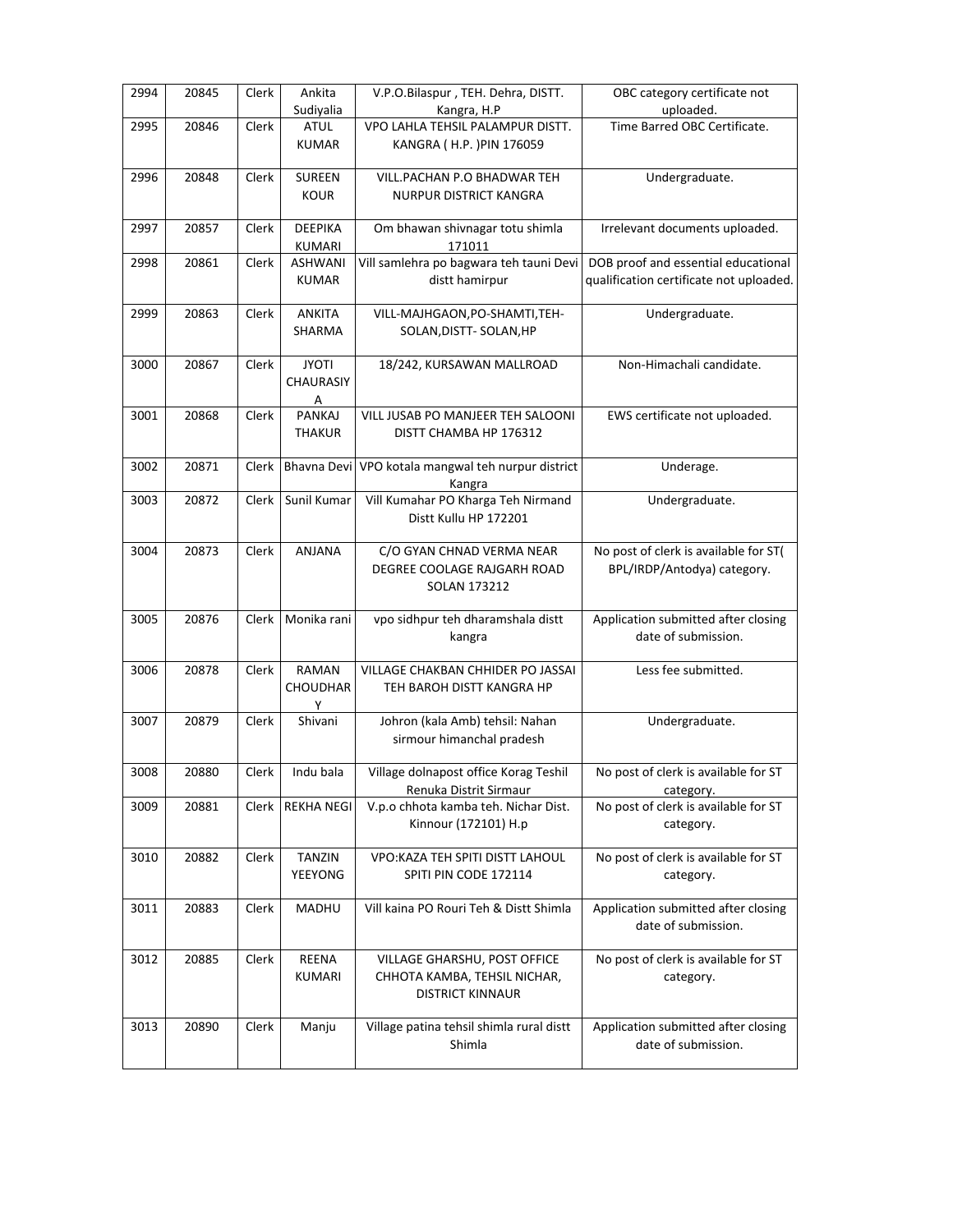| 3014 | 20894 | Clerk | <b>SMRITI</b><br>THAKUR        | VILLAGE CHHAMBP.O. KUTHERATEHSIL<br>JOGINDER NAGAR                                                                           | No post of clerk is available for ST(<br>BPL/IRDP/Antodya) category.                                        |
|------|-------|-------|--------------------------------|------------------------------------------------------------------------------------------------------------------------------|-------------------------------------------------------------------------------------------------------------|
| 3015 | 20895 | Clerk | LOVEDEEP<br>KAUNDAL            | Vill Banordu PO Yol Cantt Teh<br>dharamshala Distt Kangra (176052)                                                           | Undergraduate.                                                                                              |
| 3016 | 20896 | Clerk | SHEETAL                        | VPO MOORANG TEH MOORANG DISTT<br><b>KINNAUR HP 172109</b>                                                                    | No post of clerk is available for ST<br>category.                                                           |
| 3017 | 20897 | Clerk | PRIYANKA<br>CHANDEL            | VILL, KATHIYARA .P.O .KAIRTOO. TEH.<br>THEOG.DISTT SHIMLA HP                                                                 | Application submitted after closing<br>date of submission and claimed<br>category certificate not uploaded. |
| 3018 | 20904 | Clerk | <b>HEMA</b><br><b>SAKET</b>    | DEENDAYAL PURAM HOUSING BOARD<br><b>COLONY UTAILY WARD NO 21</b><br>RAGHURAJ NAGAR SATNA                                     | Non-Himachali candidate.                                                                                    |
| 3019 | 20906 | Clerk | Mamta<br>kumati                | Village lahri post office kotlu teh<br>jaisinghpur district kangra HP PIN CODE<br>110059                                     | DOB proof, claimed category and<br>essential educational qualification<br>certificate not uploaded.         |
| 3020 | 20909 | Clerk | <b>HARSH</b>                   | VILL KAMYANA P.O. POABO TEH &<br>DISTT SHIMLA HIMACHAL PRADESH                                                               | Application submitted after closing<br>date of submission.                                                  |
| 3021 | 20913 | Clerk | RAVEENA<br><b>NEGI</b>         | V.p.o chhota kamba teh nichar Dist<br>kinnour                                                                                | No post of clerk is available for ST<br>category.                                                           |
| 3022 | 20914 | Clerk | kritika<br>Chopra              | VILLAGE SANDHOUR PO AND TEHSIL<br>ROHRU DISTRICT SHIMLA H.P.                                                                 | Application submitted after closing<br>date of submission.                                                  |
| 3023 | 20915 | Clerk | <b>SUNITA</b>                  | D/O SHRI DIWAN SINGH POST OFFICE<br>SOLTEH. NICHAR SOLDING (35/1)<br>PONDA SOLDING KINNAUR HIMACHAL<br><b>PARDESH 172115</b> | Undergraduate and no post of clerk is<br>available for ST category.                                         |
| 3024 | 20916 | Clerk | <b>UTTAM</b><br><b>SINGH</b>   | <b>VILLAGE RAIEN PO BIAR TEHSIL BARSAR</b><br><b>DISTT HAMIRPUR</b>                                                          | Duplicate with Application ID 17290                                                                         |
| 3025 | 20917 | Clerk | <b>VIKRAM</b><br><b>THAKUR</b> | akhara bazzar kullu, NGTC office distt.<br>kullu, himachal pradeshNGTC office<br>distt. kullu                                | EWS certificate, Dob proof and<br>essential educational qualification<br>certificate not uploaded.          |
| 3026 | 20922 | Clerk | <b>RITU NEGI</b>               | V.P.O chhota kambaTeh. Nichar Dist<br>kinnour                                                                                | No post of clerk is available for ST<br>category.                                                           |
| 3027 | 20924 | Clerk | SAKINO<br><b>BEGUM</b>         | VILLAGE MASANBHAL POST OFFICE<br>PANSAI TEHCIL NADAUN DISTT.<br>HAMIRPUR HP 177041                                           | No post of clerk is available for ST<br>category.                                                           |
| 3028 | 20926 | Clerk | SHABNAM                        | VILLAGE MANN POST OFFICE JALARI<br>TEHCIL NADAUN DISTT. HAMIRPUR HP                                                          | No post of clerk is available for ST<br>category and undergraduate.                                         |
| 3029 | 20928 | Clerk | SAPNA DEVI                     | VILL- KURSAI PO- TARAUN TEH -<br>GHUMARWIN DISTT- BILASPUR HP                                                                | Application submitted after closing<br>date of submission.                                                  |
| 3030 | 20932 | Clerk | RAVEENA<br>$\sf NEGI$          | V. P. O chhota kamba tehsil nicharDist.<br>Kinnour                                                                           | Duplicate with Application ID<br>No.20913.                                                                  |
| 3031 | 20939 | Clerk | Kiran                          | Village Sindwari, PO Thirot, Sub Teh<br>Udaipur, Distt Lahaul and Spiti, HP.<br>175139                                       | No post of clerk is available for ST<br>category.                                                           |